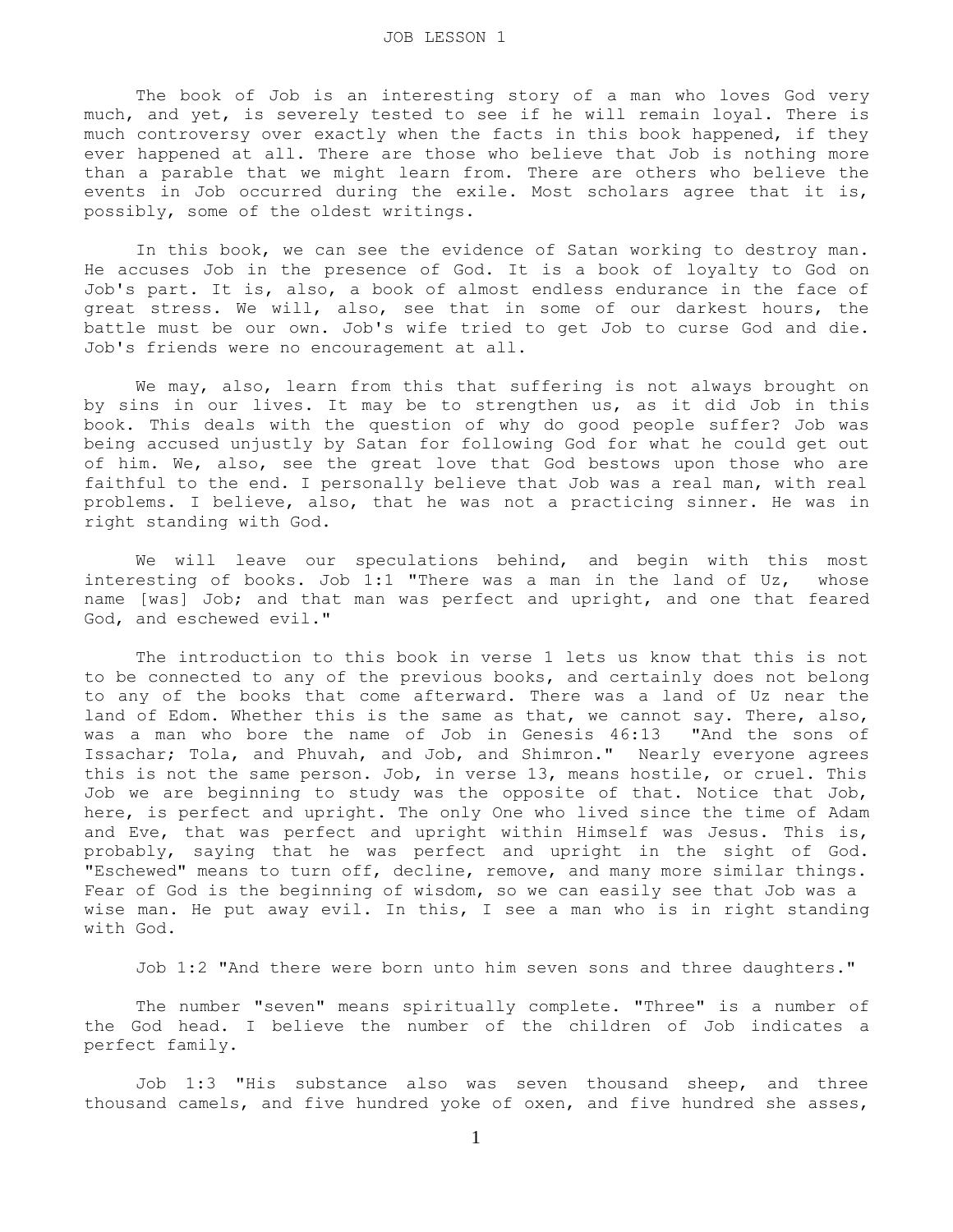and a very great household; so that this man was the greatest of all the men of the east."

 We see that the blessings of Job were not just limited to having a large family. He was blessed greatly in the size of his farm animals, as well. In fact, we might even say that Job was a very wealthy man. The oxen were spoken of in a manner that we could safely assume they were used as horses are today. The household, spoken of, was, perhaps, speaking of his servants. The fact that he was the greatest of all men of the east, lets us know he was living somewhere in the middle east.

 Job 1:4 "And his sons went and feasted [in their] houses, every one his day; and sent and called for their three sisters to eat and to drink with them."

 Most scholars believe that the feast, spoken of here, was for a birthday of one of the boys. The statement "their houses" indicates they each had their own house. Each son gave a big feast every time they had a birthday. This was a special occasions to call the sisters to come and feast with them.

 Job 1:5 "And it was so, when the days of [their] feasting were gone about, that Job sent and sanctified them, and rose up early in the morning, and offered burnt offerings [according] to the number of them all: for Job said, It may be that my sons have sinned, and cursed God in their hearts. Thus did Job continually."

 We know that before the priesthood was established, the father of the family acted as that family's priest. In this case, Job called the children to him and sanctified {set them apart for God} them after each of the feasts. There was no one particular sin they had committed, but Job wanted to make sure they were right with God at all times. All good parents should be concerned about the spiritual welfare of their children. Today the way we make sure of that, is with our prayers. Everything I see in all of these verses indicates to me, that this is a family who lived very early on in history. The burnt offerings seemed to be an animal for each son. It seemed, that on a very regular basis, Job cleansed his sons and sacrificed for them.

 Job 1:6 "Now there was a day when the sons of God came to present themselves before the LORD, and Satan came also among them."

 This is not speaking of sons of God in the sense that Jesus is the only begotten Son of God. This is actually speaking of angel beings. Notice, that Satan was set out separate from the sons of God. We know that Satan is the accuser of men before the Father. This presenting themselves before the LORD was almost in the sense of giving an account of their doings.

 Job 1:7 "And the LORD said unto Satan, Whence comest thou? Then Satan answered the LORD, and said, From going to and fro in the earth, and from walking up and down in it."

 Of course, the LORD already knew what Satan had been doing. The questioning of Satan was, possibly, for the benefit of the other angels. We know that the purpose of Satan going through the earth and searching is part of his evil desire to destroy. If he can find anyone who will succumb to him, he will destroy him.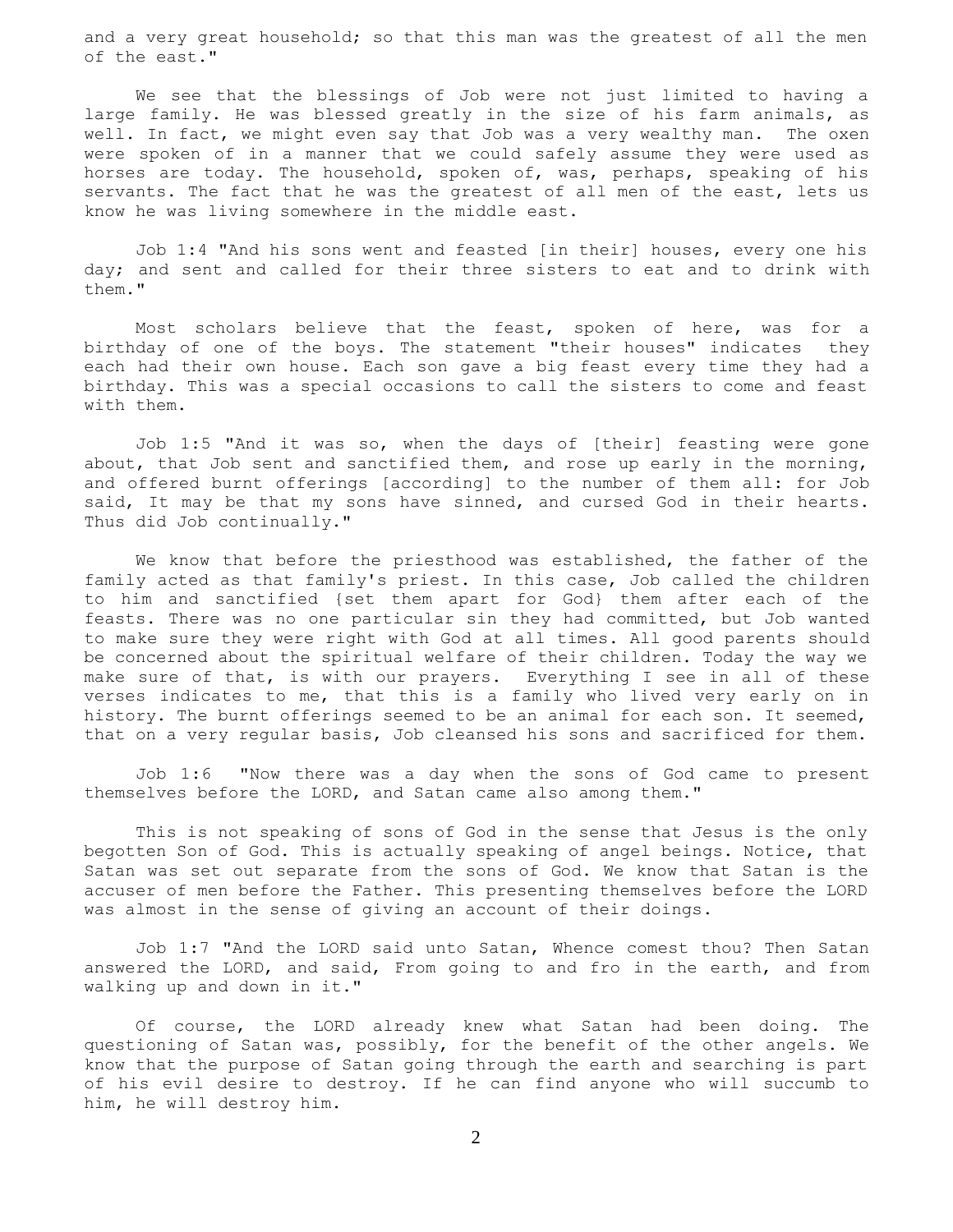Job 1:8 "And the LORD said unto Satan, Hast thou considered my servant Job, that [there is] none like him in the earth, a perfect and an upright man, one that feareth God, and escheweth evil?"

 Satan was accusing the men of the earth before the LORD all the time. This appears, that he had not brought up Job to the LORD, because he had not been able to find fault with him. There were just a few men in the Bible that God had singled out as being servants true to Him. Noah was another example of that. About the highest praise God could have for man was that in God's sight, he was perfect and upright. God was proud of Job for his faithfulness.

 Job 1:9 "Then Satan answered the LORD, and said, Doth Job fear God for nought?"

 Satan usually attacks with a question. He asked Eve, in the garden, did God say? It was strange that he would question God. He was actually trying to get God to doubt Job. He tried to say that Job had plenty of reason to follow God. Satan is the essence of selfishness and pride, and he trieds to imply that Job was also.

 Job 1:10 "Hast not thou made an hedge about him, and about his house, and about all that he hath on every side? thou hast blessed the work of his hands, and his substance is increased in the land."

 This was a true statement. God had blessed Job, his family, and all of his possessions. Job had been faithful to God, and God had blessed him mightily. We read many times in the Bible of the blessings God bestows on righteous men. Psalms 1:1 "Blessed [is] the man that walketh not in the counsel of the ungodly, nor standeth in the way of sinners, nor sitteth in the seat of the scornful." Psalms 1:2 "But his delight [is] in the law of the LORD; and in his law doth he meditate day and night." Psalms 1:3 "And he shall be like a tree planted by the rivers of water, that bringeth forth his fruit in his season; his leaf also shall not wither; and whatsoever he doeth shall prosper."

 Job 1:11 "But put forth thine hand now, and touch all that he hath, and he will curse thee to thy face."

 Satan was judging Job by his own standards. This would be what Satan would do, if he were in Job's place. Satan is not righteous. He is the chief of all sinners. He challenged God to take away Job's possessions. Satan said, that Job would curse God, if he took away everything he had. Satan was saying that Job's loyalty was just because he was blessed of God.

 Job 1:12 "And the LORD said unto Satan, Behold, all that he hath [is] in thy power; only upon himself put not forth thine hand. So Satan went forth from the presence of the LORD."

 This is a very important Scripture for all believers to see. Satan had no power over Job, except what God allowed him to have. The Christians are under the same protection that Job had been. Satan cannot attack any believer, unless God allows it. We must, also, take note that God limited what He allowed Satan to do to Job. Job's trial was to prove his loyalty to God. The trials that we have are to make us stronger in the LORD.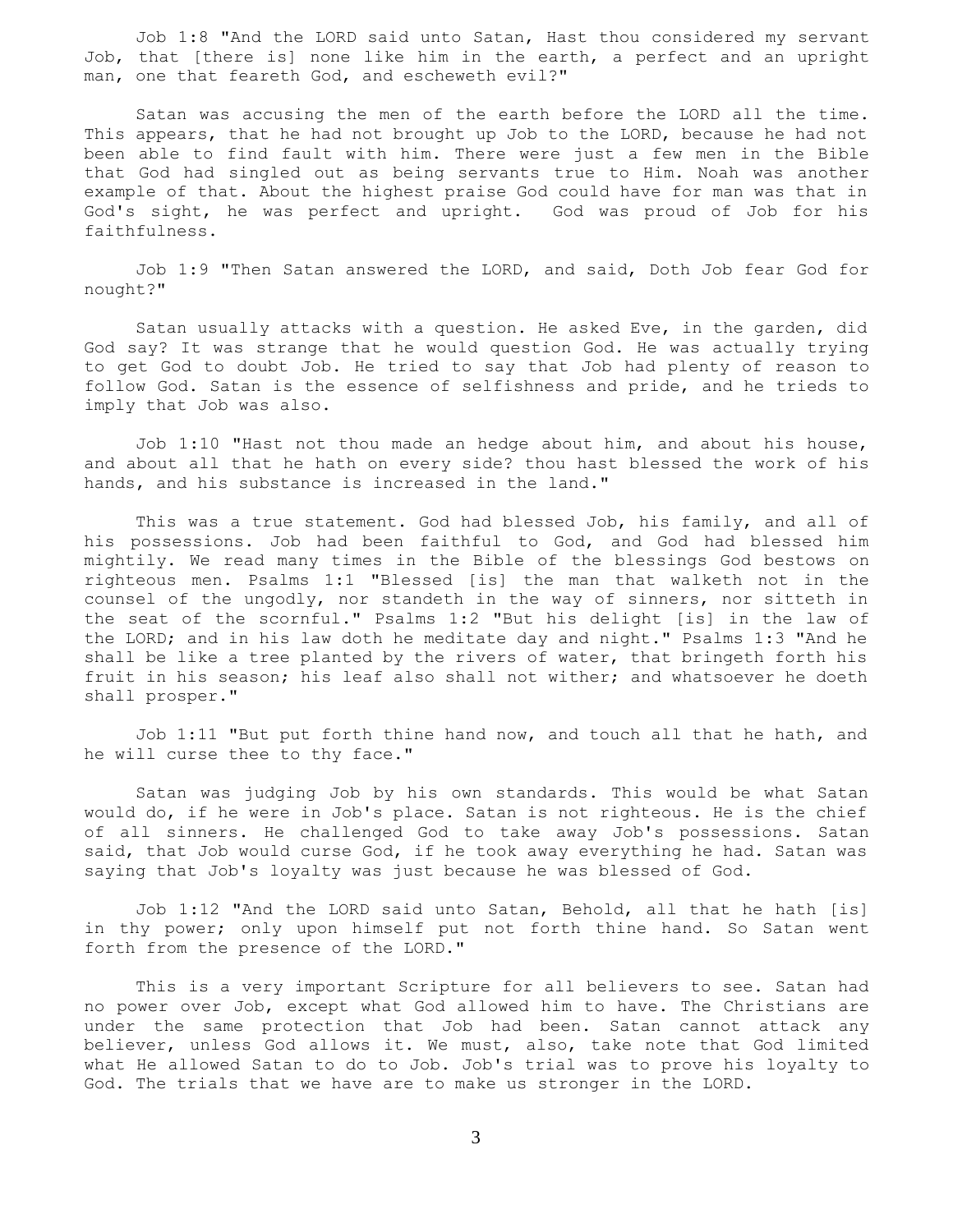Job 1:13 "And there was a day when his sons and his daughters [were] eating and drinking wine in their eldest brother's house:"

We discovered in an earlier verse of this lesson, that this was, probably, a birthday party. It was the oldest son's birthday. This was a time of great joy and merriment.

 Job 1:14 "And there came a messenger unto Job, and said, The oxen were plowing, and the asses feeding beside them:"

 This lends a stronger indication that the feast Job's children were having, was not a national holiday. Had it been a national holiday, they would not have been plowing the fields.

 Job 1:15 "And the Sabeans fell [upon them], and took them away; yea, they have slain the servants with the edge of the sword; and I only am escaped alone to tell thee."

 The Sabeans were Arabs in the ancient times, supposedly. It became a common name for all Arabs. They had raiding parties to continually plunder the wealth of others. It appears, they came to take what belonged to Job. They killed his servants and took his animals.

 Job 1:16 "While he [was] yet speaking, there came also another, and said, The fire of God is fallen from heaven, and hath burned up the sheep, and the servants, and consumed them; and I only am escaped alone to tell thee."

The fire of God, here, was, possibly, speaking of lightning. Ordinarily, Satan would not control the lightning, but in this case, God had given him permission to do this. Ephesians 2:2 "Wherein in time past ye walked according to the course of this world, according to the prince of the power of the air, the spirit that now worketh in the children of disobedience:" So many people use the Scripture above to prove that Satan had power over the elements. I might remind them to look at the word prince. He may be prince of the power of the air, but the LORD is King of the air, and everything else. The prince rules under the authority of the King.

 Job 1:17 "While he [was] yet speaking, there came also another, and said, The Chaldeans made out three bands, and fell upon the camels, and have carried them away, yea, and slain the servants with the edge of the sword; and I only am escaped alone to tell thee."

 Satan was making sure that everything the LORD had given him permission to do, would be done all at once to overwhelm Job. Noticein each instance, only one was left to come and tell of the tragedy that happened. Satan wanted the impact of all of it to come on Job at once.

 Job 1:18 "While he [was] yet speaking, there came also another, and said, Thy sons and thy daughters [were] eating and drinking wine in their eldest brother's house:" Job 1:19 "And, behold, there came a great wind from the wilderness, and smote the four corners of the house, and it fell upon the young men, and they are dead; and I only am escaped alone to tell thee."

 To Job, as well as all parents, his children were the dearest thing he had. To lose them all at once was even more terrible. If anything would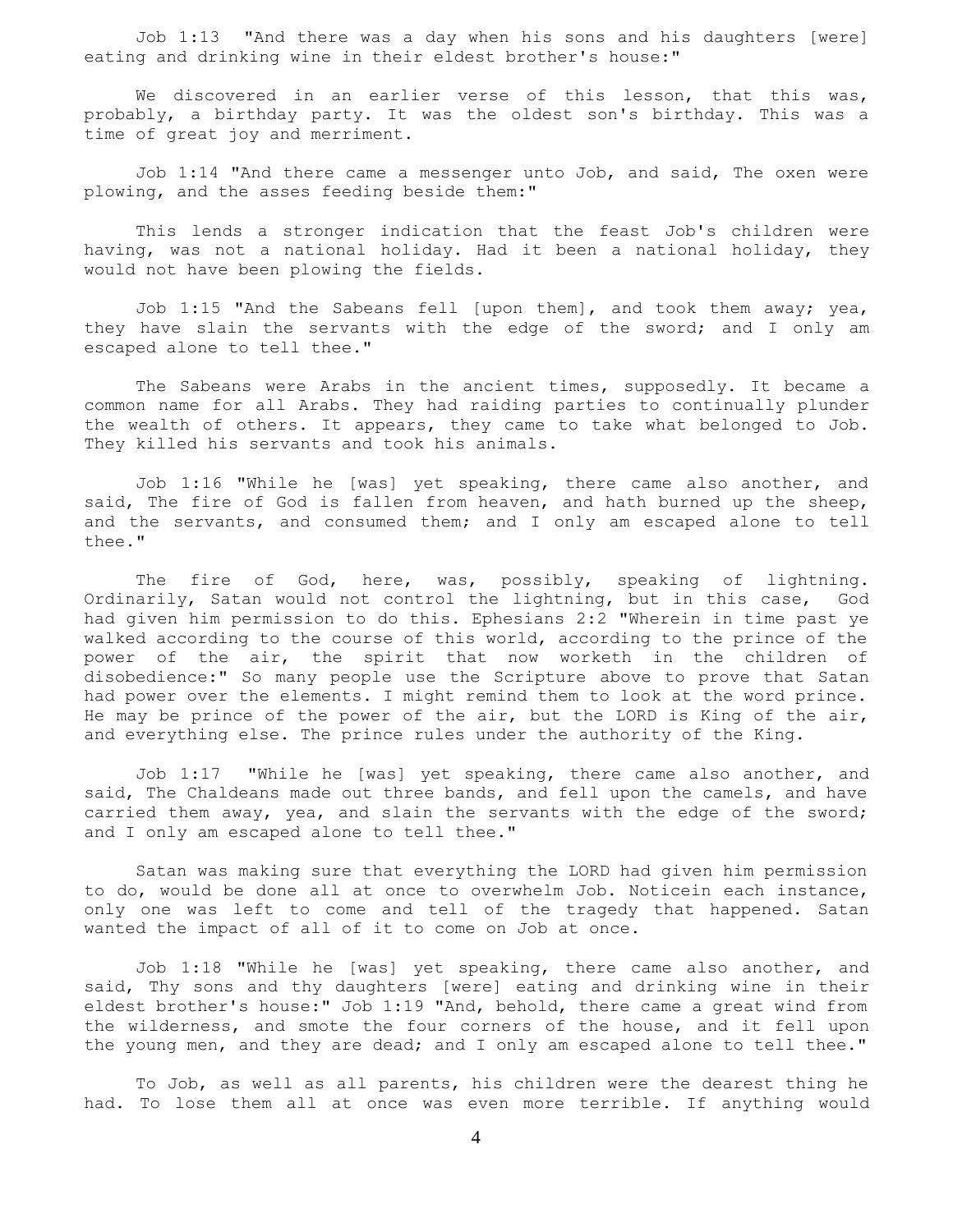cause Job to turn against God, this would be it. This wind was like a cyclone. The "naar" which was translated men, in the Scripture above means people of both gender. The daughters died, too.

 Job 1:20 "Then Job arose, and rent his mantle, and shaved his head, and fell down upon the ground, and worshipped,"

 Job was not overwhelmed by the loss of his animals. He was not centered on his wealth. The loss of his children was too much for him to not be moved by it. The renting of his clothes, and the shaving of his head, were signs of deep sorrow and mourning. It all had the opposite effect on him as Satan had planned, however. He fell on his face before the Lord and worshipped.

 Job 1:21 "And said, Naked came I out of my mother's womb, and naked shall I return thither: the LORD gave, and the LORD hath taken away; blessed be the name of the LORD."

 These were words that Satan had not wanted to hear. LORD is Jehovah, here. Job realized that everything he had, including his children, were gifts from God. He did not have anything when he was born and was willing to end his life the same way, if that was what the LORD chose. Job realized that this number of tragedies could not have happened had it not been a supernatural act. He was aware that this was allowed by the LORD. Job's statement, "blessed be the name of the LORD" is the opposite of cursing God.

Job 1:22 "In all this Job sinned not, nor charged God foolishly."

 Death of those very near and dear to you has a tendency to do one of two things. The tragedy will drive you away from God, or make you much closer to God. In this case, it made Job even stronger in his loyalty to God. Satan's plan had failed.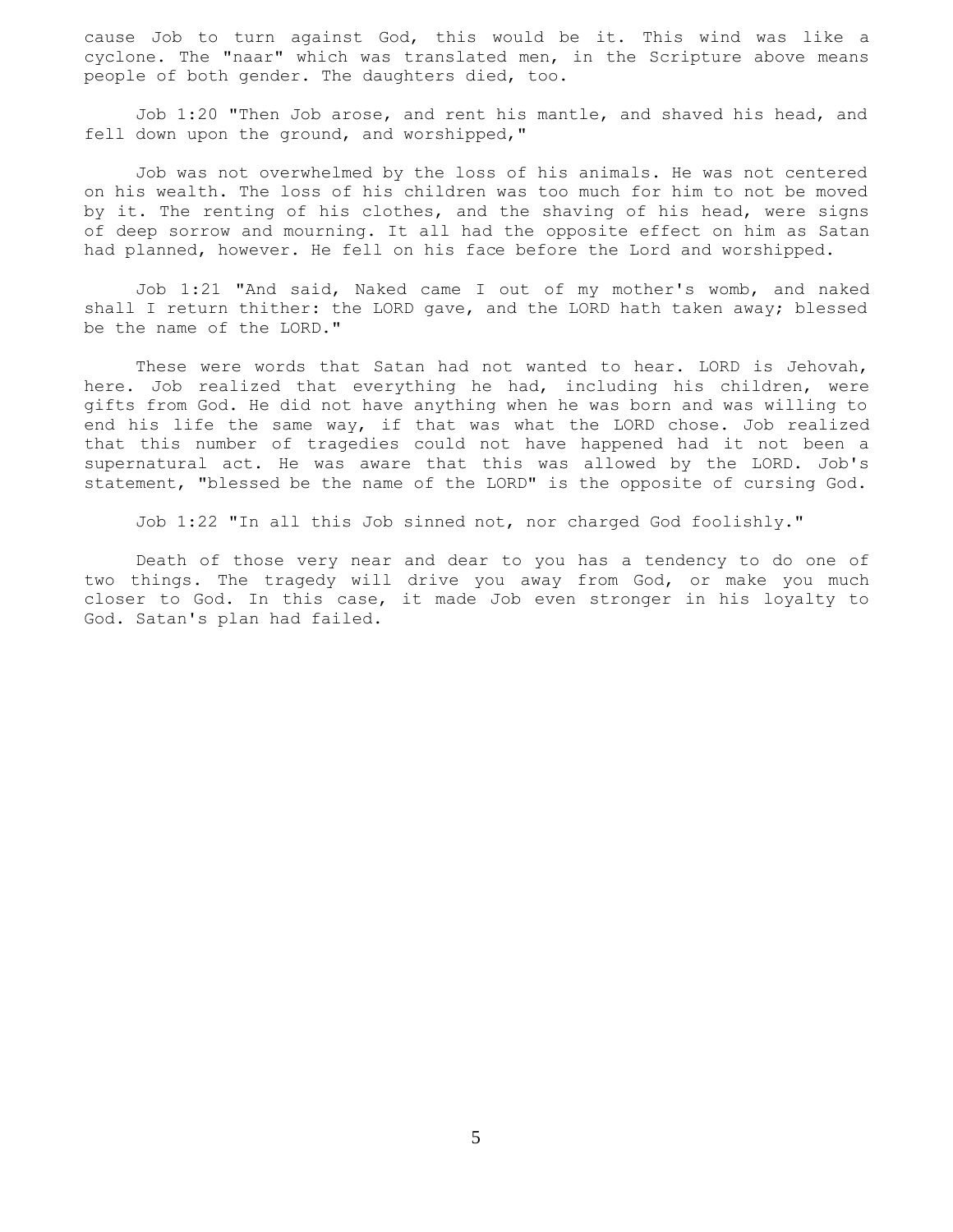1. What is the book of Job about? 2. There are those who believe the book of Job is nothing more than  $a$   $\qquad \qquad$ 3. What are two other time tables that people put on Job? 4. This book gives evidence that Satan tries to \_\_\_\_\_\_\_\_\_ man. 5. In some of the darkest hours, the battle must be 6. What terrible thing did Job's wife try to get Job to do? 7. What encouragement were his friends? 8. We may, also, learn from this, that suffering is not always brought on by \_\_\_\_\_\_ in our lives. 9. What does the author believe about Job? 10. Where did Job live? 11. He was \_\_\_\_\_\_\_\_\_\_\_ and \_\_\_\_\_\_\_\_\_\_\_, and one that feared God, and eschewed evil. 12. Is this the same Job as the one spoken of in Genesis? 13. What does "eschewed" mean? 14. Fear of God is the beginning of 15. How many sons and daughters did Job have? 16. How many sheep did he have? 17. The household spoken of was Job's 18. What do most scholars agree the feast day, of verse 4, was speaking about? 19. What did Job do immediately after their feast day? 20. All good parents should be concerned about the welfare of their children. 21. Who tended to priestly duties, before the time of the priesthood? 22. Who were the sons of God in verse 6? 23. Satan is the \_\_\_\_\_\_\_\_\_\_\_\_ of men. 24. What question did God ask Satan? 25. What was the purpose of Satan going through the earth? 26. Quote Job chapter 1 verse 8. 27. Satan was trying to get God to doubt intentions. 28. How did Satan describe the protection around Job? 29. Quote Psalms chapter 1 verses 1, 2, and 3. 30. Satan was judging Job by his \_\_\_\_\_\_\_ standards. 31. Satan had \_\_\_\_\_\_ power of Job, except what God \_\_\_\_\_\_\_\_\_\_\_\_. 32. What terrible news did the first messenger bring to Job? 33. What was the fire of God in verse 16? 34. What does the author remind us of about in Ephesians chapter 2 verse 2? 35. Who fell upon the camels, and took them away? 36. What was the worst news of all that one of the messengers brought? 37. When Job heard of the death of his children, what did he do? 38. Quote Job chapter 1 verse 21. 39. What will the death of those very near to us do to us? 40. Did Job sin or accuse God foolishly?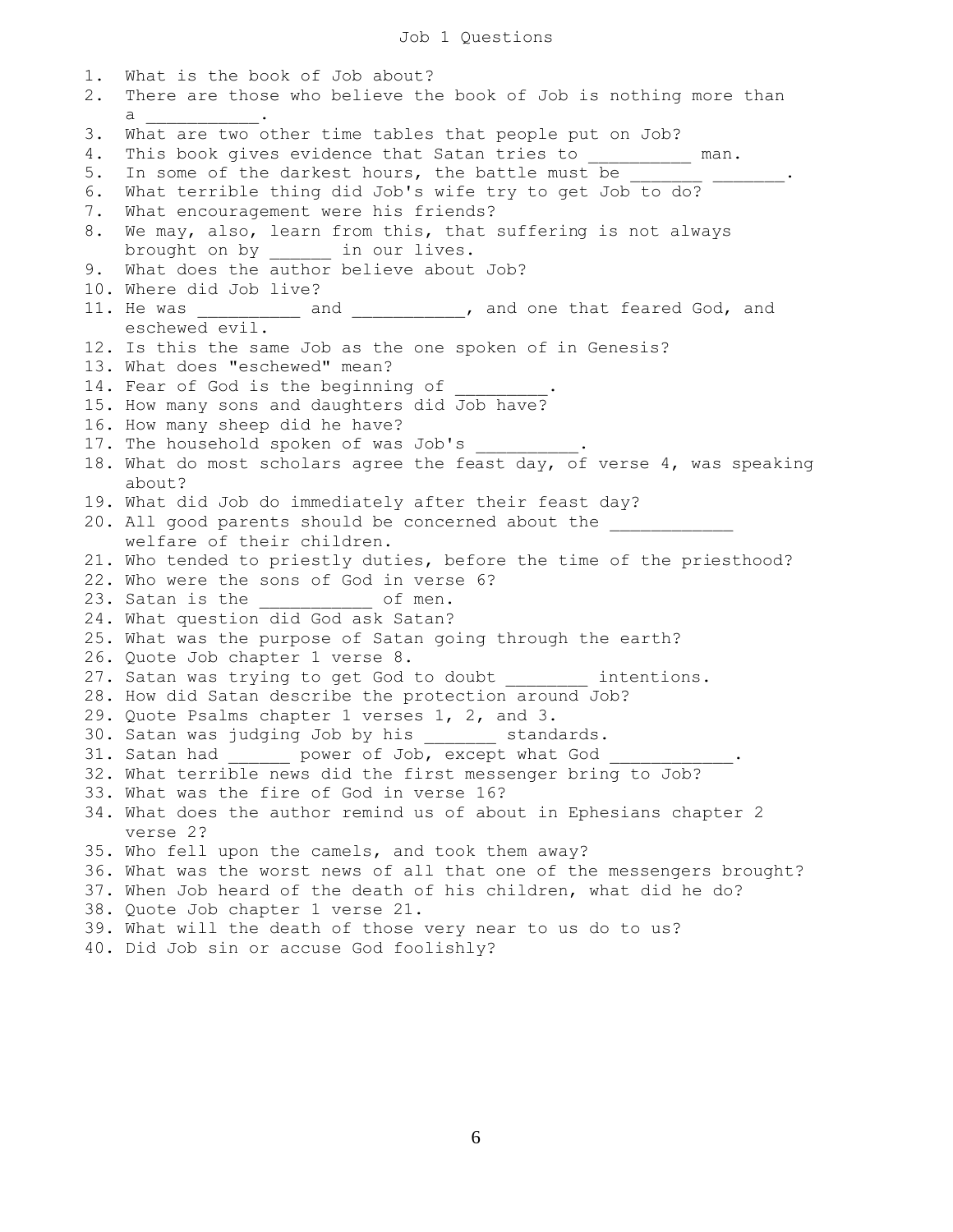We will begin this lesson in Job 2:1 "Again there was a day when the sons of God came to present themselves before the LORD, and Satan came also among them to present himself before the LORD."

 The presenting of themselves before the LORD indicates that they were to come, and give an account to the LORD about the things they had been doing. We decided in the last lessons that the sons of God, here, meant the angels. Again, we see that Satan was mentioned separately. He was really an archangel. Satan, Michael, and Gabriel seemed to each rule over 1/3 of the angels in heaven.

 Job 2:2 "And the LORD said unto Satan, From whence comest thou? And Satan answered the LORD, and said, From going to and fro in the earth, and from walking up and down in it."

 The following Scripture shows that Satan never changes. He is still seeking whom he may destroy. I Peter 5:8 "Be sober, be vigilant; because your adversary the devil, as a roaring lion, walketh about, seeking whom he may devour:" Notice, that Satan is under control of the LORD. He is accountable to the LORD for all that he does.

 Job 2:3 "And the LORD said unto Satan, Hast thou considered my servant Job, that [there is] none like him in the earth, a perfect and an upright man, one that feareth God, and escheweth evil? and still he holdeth fast his integrity, although thou movedst me against him, to destroy him without cause."

The one thing we must remember in this verse, wags the statement from the LORD that the attack on Job was without cause. This was not a punishment from God for evil that Job had done. Job stayed faithful to God under the worst of circumstances. Satan had told God that Job would curse Him to His face, if God took the hedge of protection away. Satan lost the battle. Job did no such thing. He worshipped God even more than before the trouble began. I would say that Job really was a perfect and an upright man in all of his actions. The worst of problems had come, and he stood steadfast in his belief.

 Job 2:4 "And Satan answered the LORD, and said, Skin for skin, yea, all that a man hath will he give for his life."

 We can see, in this, just how brutal Satan can be, if he is turned loose to have his way. He was saying that Job was left in no danger of losing his own life, so he had not been tested to the extreme.

 Job 2:5 "But put forth thine hand now, and touch his bone and his flesh, and he will curse thee to thy face."

 Many a person, in our day, has faced the pain of cancer in his body. Some of the people, indeed, do turn from God during these stressful times. Others draw closer than they have ever been to God, who is their only help. Satan is viscous. He will do anything he can to destroy a person's life.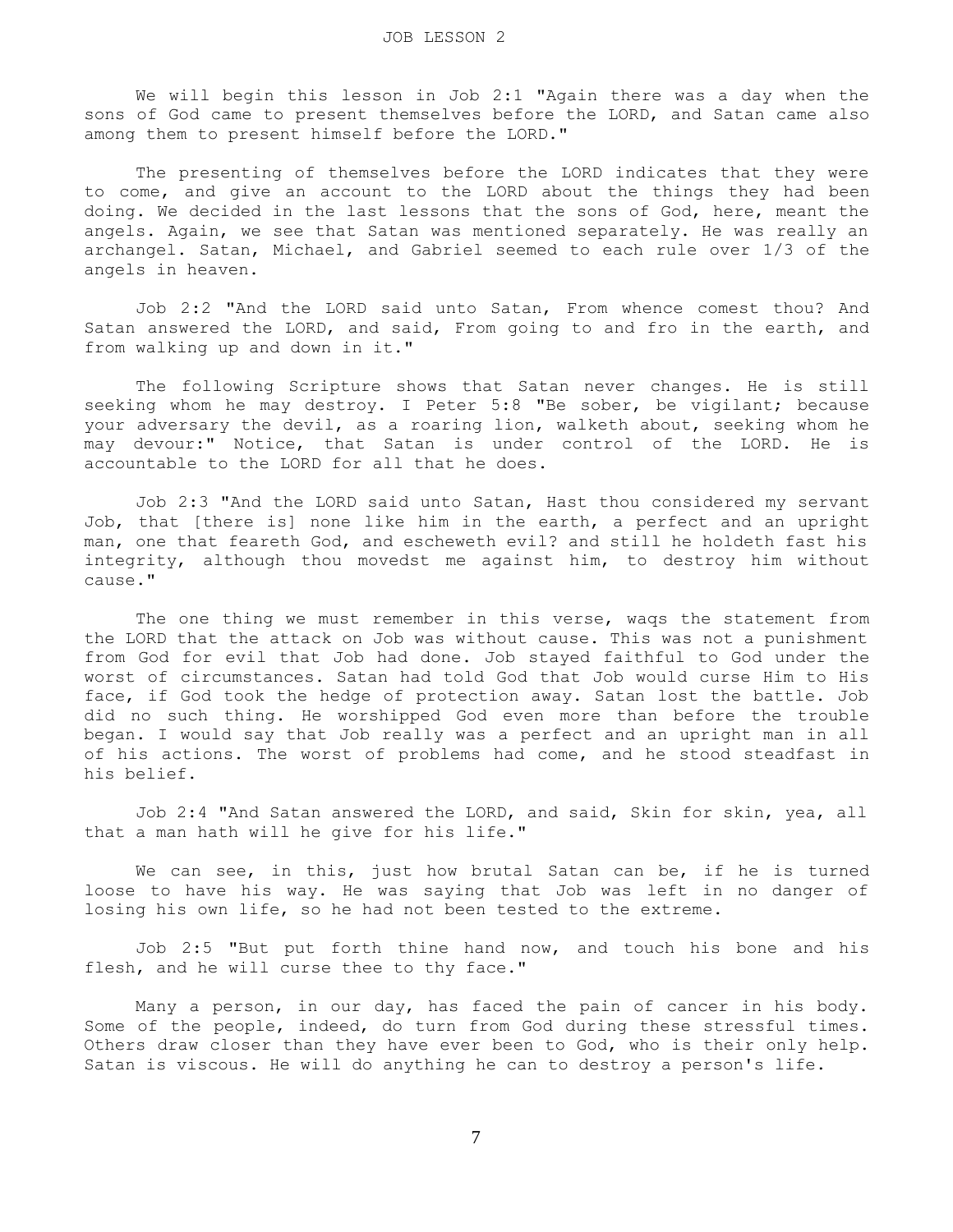Job 2:6 "And the LORD said unto Satan, Behold, he [is] in thine hand; but save his life."

 This is the ultimate test. The LORD had confidence that Job would handle this properly. Notice, again, Satan could go no further than God allowed him to go. Job would not die of this illness.

 Job 2:7 "So went Satan forth from the presence of the LORD, and smote Job with sore boils from the sole of his foot unto his crown."

 Satan, probably, rushed out to see what damage he could do to Job, before he got over the grief of losing his children. It is almost as if he went immediately from the presence of the LORD to afflict Job. This was not just ordinary boils, this was something much more serious and was very painful, as well. It appears, Satan covered Job from head to toe with them.

 Job 2:8 "And he took him a potsherd to scrape himself withal; and he sat down among the ashes."

 Job sat in the ashes as a way of mourning. A "potsherd" is a piece of pottery made from clay. This type of sore was, probably, draining fluid, and Job was scraping the fluid from his body.

 Job 2:9 "Then said his wife unto him, Dost thou still retain thine integrity? curse God, and die."

 Job's wife had not said anything, when the other attacks from Satan came, but now, she realized this was definitely an attack on Job personally. She suggested that Job do the very thing, that Satan said he would do. Many times, Satan uses our family to make matters worse, and not better in this type of circumstance. She was no help at all.

 Job 2:10 "But he said unto her, Thou speakest as one of the foolish women speaketh. What? shall we receive good at the hand of God, and shall we not receive evil? In all this did not Job sin with his lips."

 Even in this terrible pain and suffering, Job still stayed faithful to God. He not only did not take his wife's advice, but scolded her for saying such a thing. Job, it seems, had great respect for his wife over the other women. He knew this was not her usual actions. She just found it extremely hard to see him suffer like this. He warned her not to be like the foolish women.

 Job 2:11 "Now when Job's three friends heard of all this evil that was come upon him, they came every one from his own place; Eliphaz the Temanite, and Bildad the Shuhite, and Zophar the Naamathite: for they had made an appointment together to come to mourn with him and to comfort him."

 True friends come to the aid of a friend in need. A good friend will pray with you, when there is trouble. A good friend will know the kind of person you are, and will not attack you like the rest of the world. These three men, that came to Job, were friends of long standing. It appears, they were used to all getting together, and each helping the other decide what to do about problems. Distance is not a problem with true friends. All of these came from a long way to be with Job. These three men were friends of Job, because they were wise men. He honored their opinion. They came to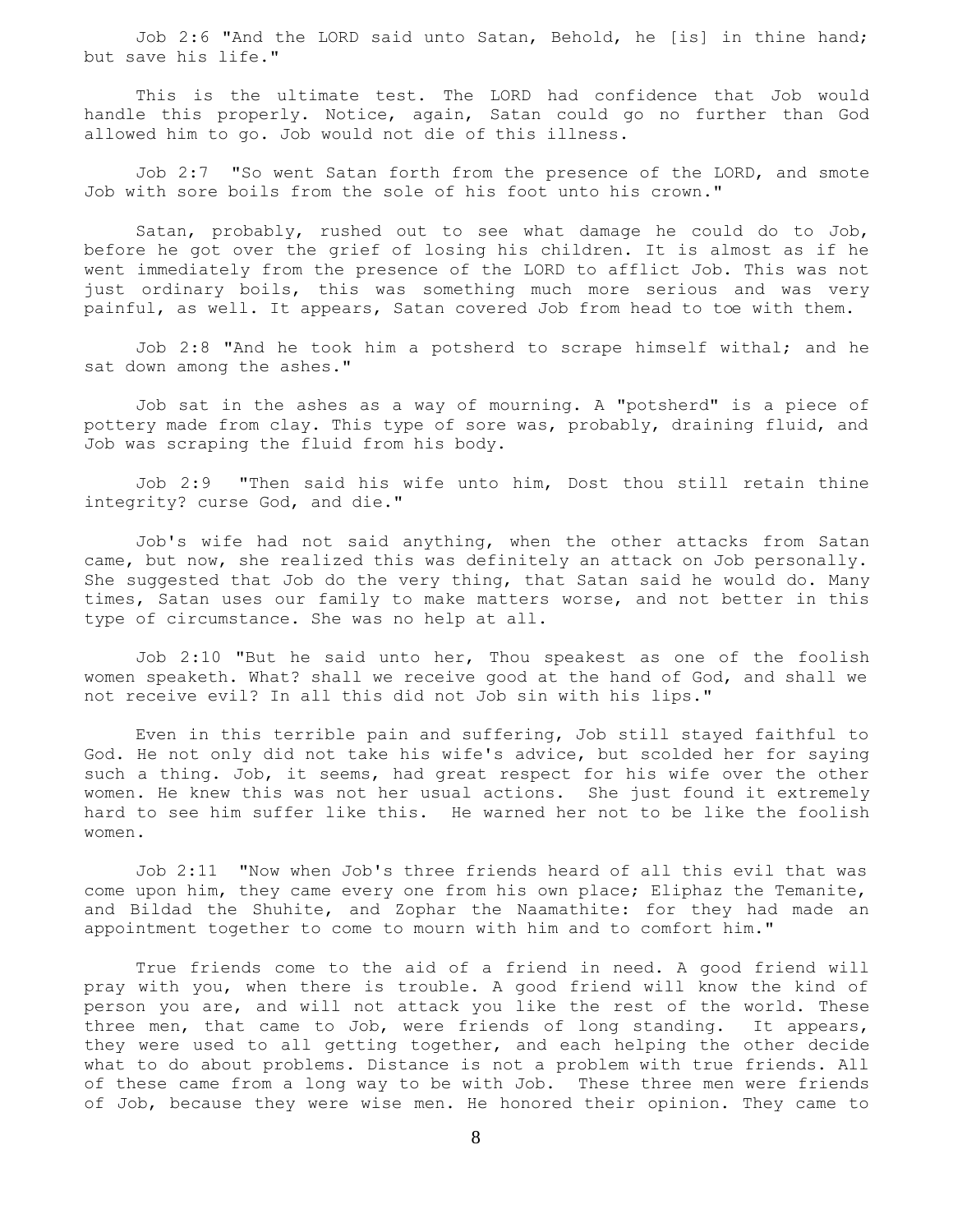comfort him and to mourn with him. "Eliphaz" means struggle against. "Bildad" means son of contention. "Zophar" means chatterer. It appears, these three friends came from different lands, and met at Job's dwelling.

 Job 2:12 "And when they lifted up their eyes afar off, and knew him not, they lifted up their voice, and wept; and they rent every one his mantle, and sprinkled dust upon their heads toward heaven."

 The boils covered his body so completely, that they did not even recognize Job, when they saw him. Job was seated in a bed of ashes outside of his home. The friends could see him sitting there, but could not recognize his body covered in sores. When they saw him and knew it was Job, their grief overcame them. They tore their clothes, and threw ashes on their heads in extreme grief for the fate of their friend.

 Job 2:13 "So they sat down with him upon the ground seven days and seven nights, and none spake a word unto him: for they saw that [his] grief was very great."

 Sometimes, a person's grief is so great, that it is better not to speak to them. At those times, there is comfort in the presence of good friends. The seven days is questioned by many scholars, but I believe the time to be literal. The friends could have been fed, while they sat there. They could have wrapped up in their outer garments, and slept there with Job. It is possible that they fasted for this time, but probably, they didn't, since it was not mentioned.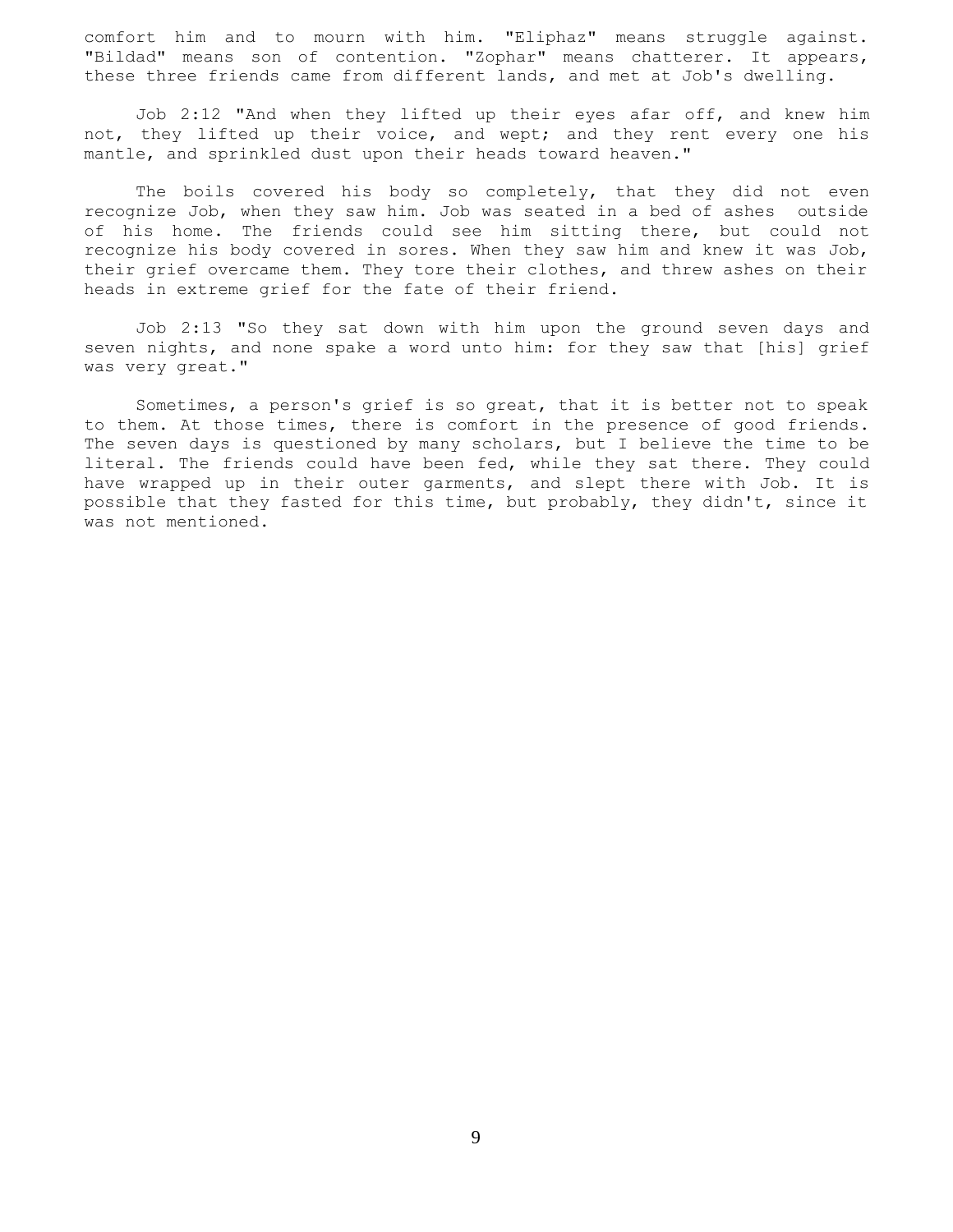## Job 2 Questions

1. What did the presenting of themselves before the LORD indicate? 2. Who were the sons of God in verse 1? 3. Who was listed separately that stood before the LORD? 4. What did the LORD ask Satan? 5. Quote 1 Peter chapter 5 verse 8. 6. Who is Satan accountable to? 7. What was the main statement we must remember in verse 3? 8. What had Job done, after the worst of attacks that Satan put on him? 9. Satan said all that a man hath will he give for 10. What did Satan tell God to do to Job, that Satan was sure would cause him to curse God? 11. What restriction did God put on what Satan could do to Job? 12. What was his next attack on Job? 13. Where did Job sit, while he was afflicted? 14. What is a "potsherd"? 15. What suggestion did his wife give him? 16. How did Job answer her? 17. Who were Job's three friends? 18. Why did they come to see Job? 19. What does "Eliphaz" mean? 20. What does "Bildad" mean? 21. What does "Zophar" mean? 22. Where did they find Job? 23. Why did they not recognize him? 24. How long did they stay with Job? 25. What did they say to him?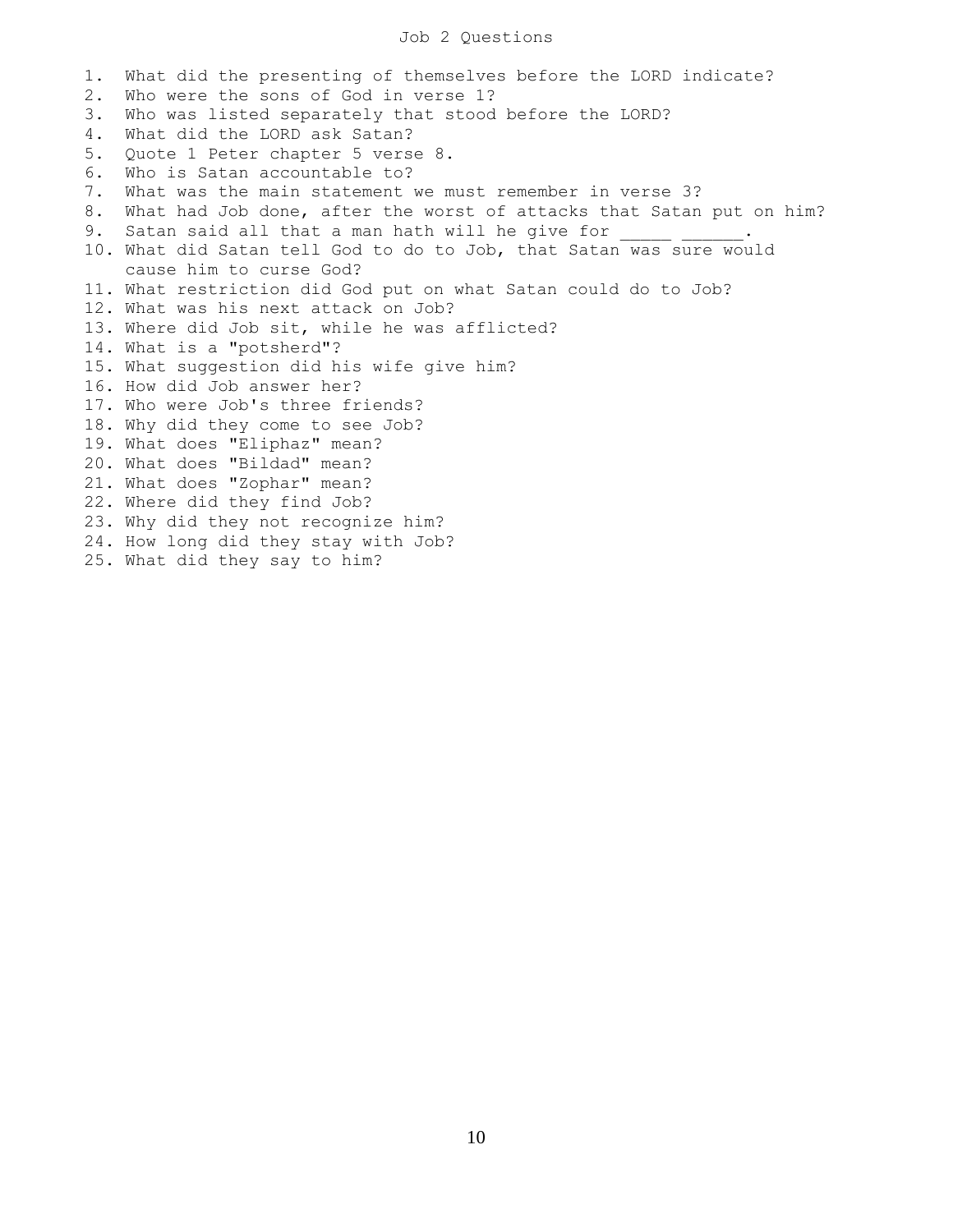We will begin this lesson in Job 3:1 "After this opened Job his mouth, and cursed his day."

 Job refused to curse God. He was cursing the day he was born. He had sat there 7 days, not saying a word to anyone. His three friends had come to be with him. From the statement above, he had realized that his friends thought that something he had done had caused this punishment to come to him. I see this so much among church people even today. If someone has a problem, they are quick to say that it is judgement from God. It is more likely that they are like Job, here. Satan does not bother with those he already has in his camp. It is the true believer he is after. I was complaining about some persecution levelled against our church one day. A friend said, Praise God they are attacking you, Satan is not even bothering some churches.

Job 3:2 "And Job spake, and said,"

 After 7 days of silence, he spoke. Notice, Job spoke first. The friends could begin to talk to him now.

 Job 3:3 "Let the day perish wherein I was born, and the night [in which] it was said, There is a man child conceived."

 No one could blame Job for such despair as this. His sorrows have finally overwhelmed him, and he wished he had never lived.

 Job 3:4 "Let that day be darkness; let not God regard it from above, neither let the light shine upon it." Job 3:5 "Let darkness and the shadow of death stain it; let a cloud dwell upon it; let the blackness of the day terrify it."

 It is as if he was saying that it was a very dark day, when he was born. This, again, was speaking of the terribleness of the day he was born. He was just saying, that it had to be a very dark day and night when he was born.

 Job 3:6 "As [for] that night, let darkness seize upon it; let it not be joined unto the days of the year, let it not come into the number of the months." Job 3:7 "Lo, let that night be solitary, let no joyful voice come therein."

 All of this was speaking of the amount of gloom that surrounded Job. He had forgotten all of the good, and was only remembering the terrible last bit of time. Job wished that the night of his conception and the day of his birth had been blotted from the calendar. This was a sound of hopelessness.

 Job 3:8 "Let them curse it that curse the day, who are ready to raise up their mourning." Job 3:9 "Let the stars of the twilight thereof be dark; let it look for light, but [have] none; neither let it see the dawning of the day:"

 Strangely enough this is the way that many people feel, when they are very ill and in great pain. Some people in our society today feel this way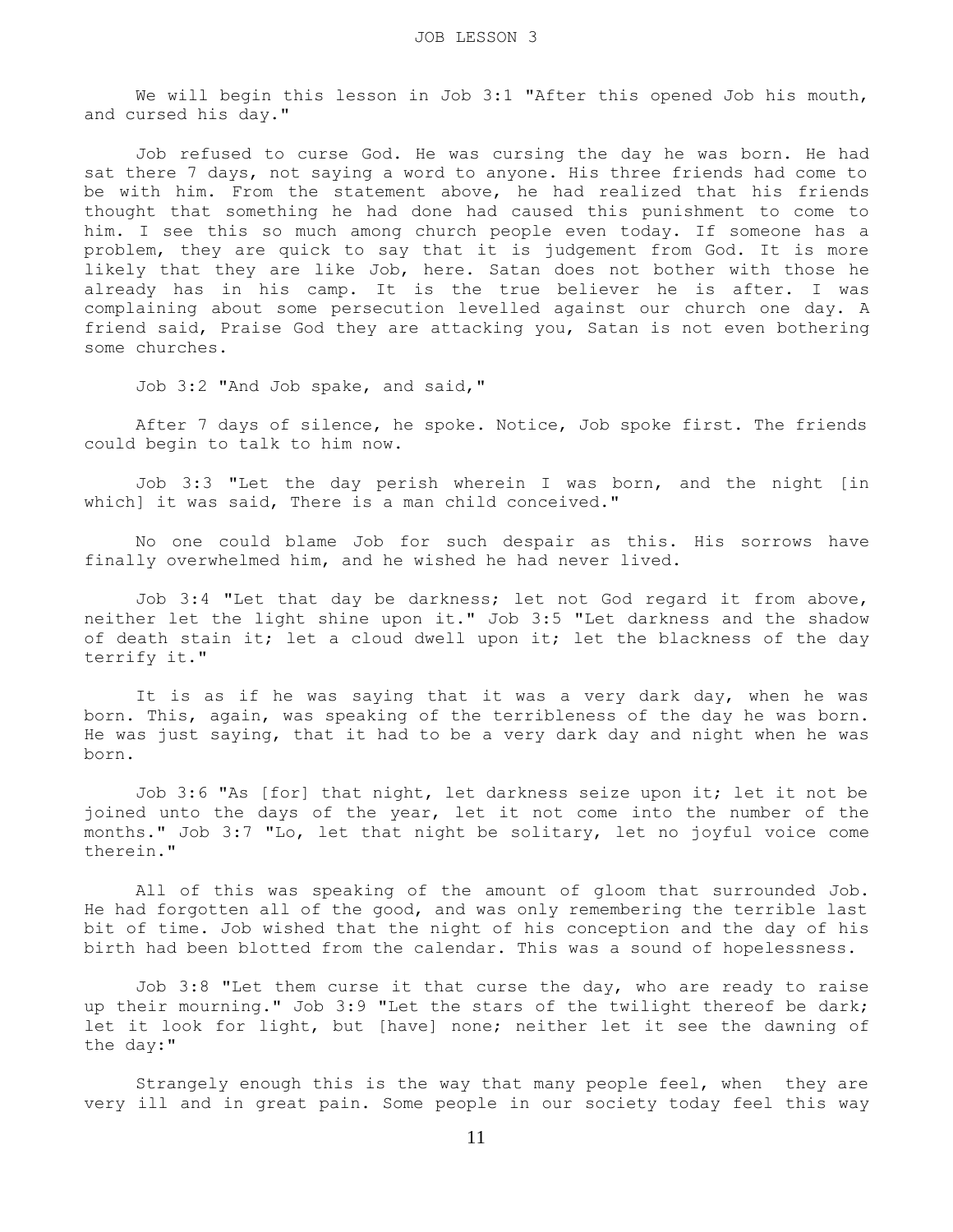in their spirit, even without problems like Job had here. Many people cannot face the realities of life, and kill themselves. If Job had not had such great faith in God, he might have contemplated something like that. The light was not there for him was what he was trying to say.

 Job 3:10 "Because it shut not up the doors of my [mother's] womb, nor hid sorrow from mine eyes." Job 3:11 "Why died I not from the womb? [why] did I [not] give up the ghost when I came out of the belly?"

 He was wishing he had never been conceived. Since he was conceived, he wishes he had died at birth. All of life was looking futile to him at the moment.

 Job 3:12 "Why did the knees prevent me? or why the breasts that I should suck?" Job 3:13 "For now should I have lain still and been quiet, I should have slept: then had I been at rest,"

 Job was wishing that his mother had not nourished him. He felt if he had died at birth, he would not have had these great sorrows.

 Job 3:14 "With kings and counsellors of the earth, which built desolate places for themselves;"

 Job was speaking of the futility of building great kingdoms for themselves that died anyway.

 Job 3:15 "Or with princes that had gold, who filled their houses with silver:"

The princes who had stacked up gold, died and left it for someone else.

 Job 3:16 "Or as an hidden untimely birth I had not been; as infants [which] never saw light."

 This is speaking of death coming to all. Job was still wishing he had died at birth. He was saying, he wished his mother had miscarried.

 Job 3:17 "There the wicked cease [from] troubling; and there the weary be at rest."

 The wicked are never satisfied. The wicked may stop trouble on this earth, but they have a terrible fate awaiting them. The weary are not the same as the wicked. Even Christians get weary. There is a perfect rest awaiting those who die knowing the LORD.

 Job 3:18 "[There] the prisoners rest together; they hear not the voice of the oppressor."

The prisoners are oppressed on the earth. In those days, prisoners were either chained up, or they were forced to do hard labor. The oppressor, in this instance would be those who were the taskmasters. When this life is over, all of that stops.

 Job 3:19 "The small and great are there; and the servant [is] free from his master."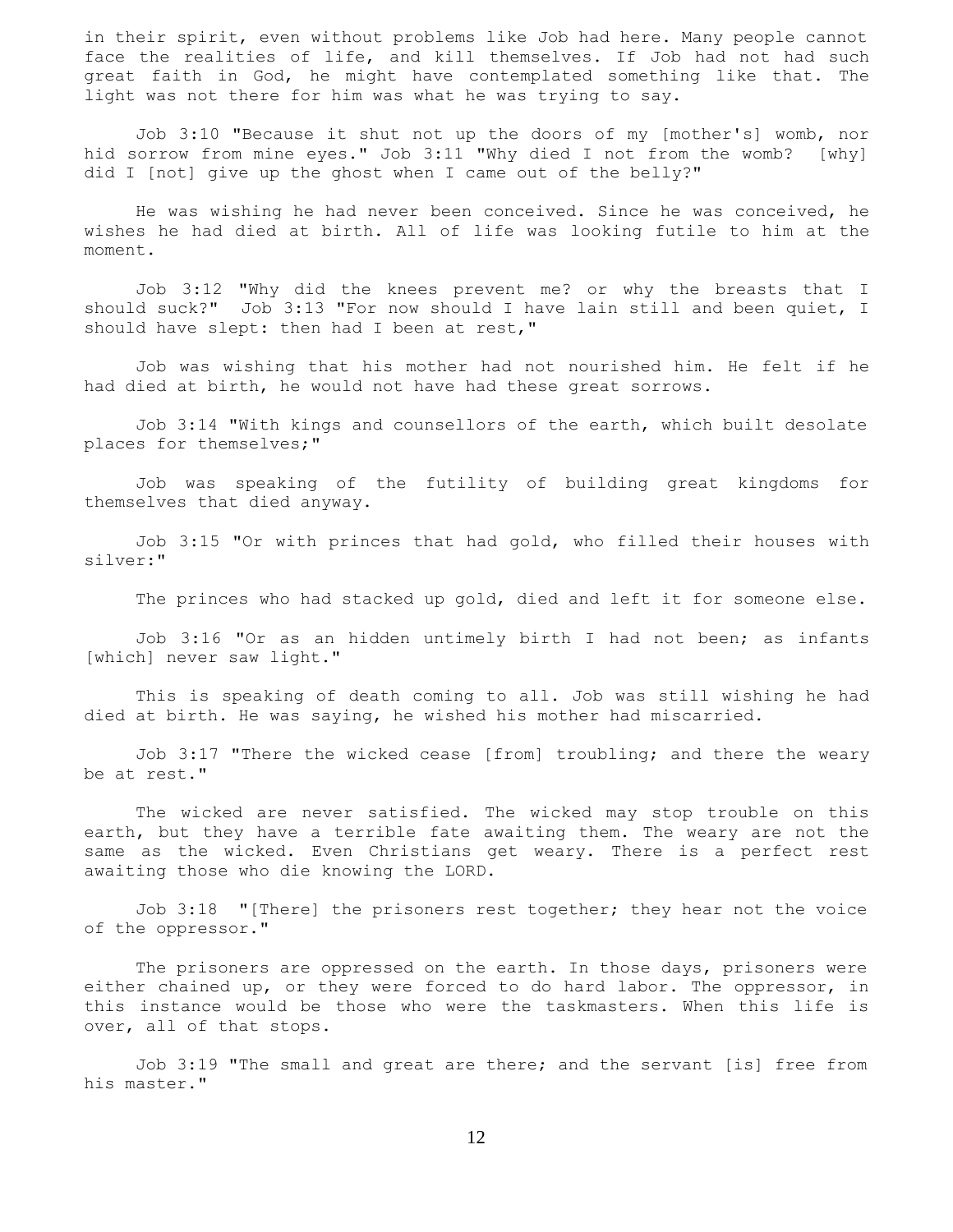There will be no separations in heaven. God is no respecter of persons. All go to the same heaven, or the same hell. The servant is no longer under the master after death.

 Job 3:20 "Wherefore is light given to him that is in misery, and life unto the bitter [in] soul;"

 In this chapter, all the way through, Job was speaking of a better place awaiting. Those that live in abject poverty on this earth, will live in splendor in heaven. There are some who have a miserable plight on this earth. It seems, they live where there is no light, but in heaven where God dwells, there is continuous light.

 Job 3:21 "Which long for death, but it [cometh] not; and dig for it more than for hid treasures;"

 Job counts himself among those who seek death. He was miserable in life, as the people he mentioned were miserable. He knew there was coming a day, when all pain and suffering would be done away with.

 Job 3:22 "Which rejoice exceedingly, [and] are glad, when they can find the grave?"

 Even Paul looked forward to the death of the physical body, so that he could be with the LORD. He knew it was necessary to live on this earth, until he had completed his mission, however. All believers in Christ are looking forward to that heavenly home, where all the sorrows of this life are done away with. Verse 22 is not speaking of suicide. It is speaking of rejoicing on that day, when we shed this physical body, and rise to heaven in our spiritual bodies.

 Job 3:23 "[Why is light given] to a man whose way is hid, and whom God hath hedged in?"

 Job was speaking of himself, here. He had lived in the light. He felt that God had given the Light of God to him. The Light seems to be unable to get him out of this time of being hedged in. Job felt useless to witness of that Light at this point. He fely this was from God and there was nothing he could do about it.

 Job 3:24 "For my sighing cometh before I eat, and my roarings are poured out like the waters." Job 3:25 "For the thing which I greatly feared is come upon me, and that which I was afraid of is come unto me."

 These two Scriptures, in my opinion, have been grossly misunderstood. We are told in the beginning of these lessons, that Job feared God. We are not told that he feared anything else. Fear of God is the beginning of wisdom. His fear of God is what he was speaking of, here, that had come true. Job wanted to please God in all that he did. He was careful to keep the relationship with God open. He prayed, and sacrificed regularly. We know that God found no fault in Job's fear, because it was God who told Satan that Job was perfect and upright. Job, in a verse above, knew that it was God who allowed him to be hedged in. I believe that greater than Job's pain from the sores on his body, was a feeling in his heart that he might have in someway offended God. There was no error on Job's part. This was an attack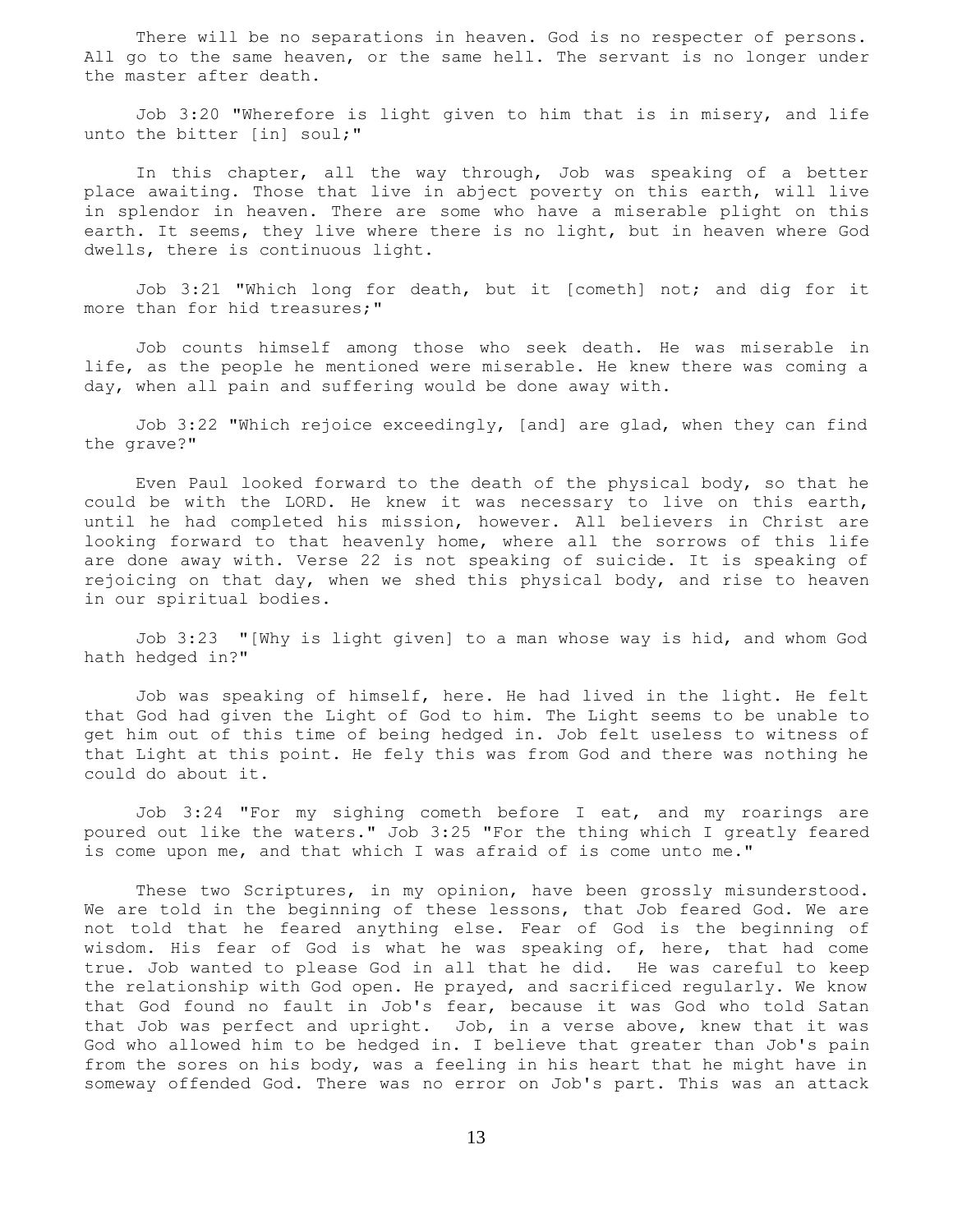of Satan on a righteous man. His roarings were like a mourning. He desired that close fellowship with God he had known in the past.

 Job 3:26 "I was not in safety, neither had I rest, neither was I quiet; yet trouble came."

 Trials and troubles come to everyone. It is not the number or severity of the trials, that come that make us different. It is the way we handle those troubles, when they come. Christians are not exempt from trials. The following is what Jesus said about this very thing. John 16:33 "These things I have spoken unto you, that in me ye might have peace. In the world ye shall have tribulation: but be of good cheer; I have overcome the world." Our peace is not because there is no tribulation. Our peace is in Christ. In the middle of terrible tribulation, we can experience His peace. I would rather be like Job, who wanted to please God in whatever circumstance he was in. If I were not experiencing any hardships, I would be concerned that Satan did not find me a threat to him.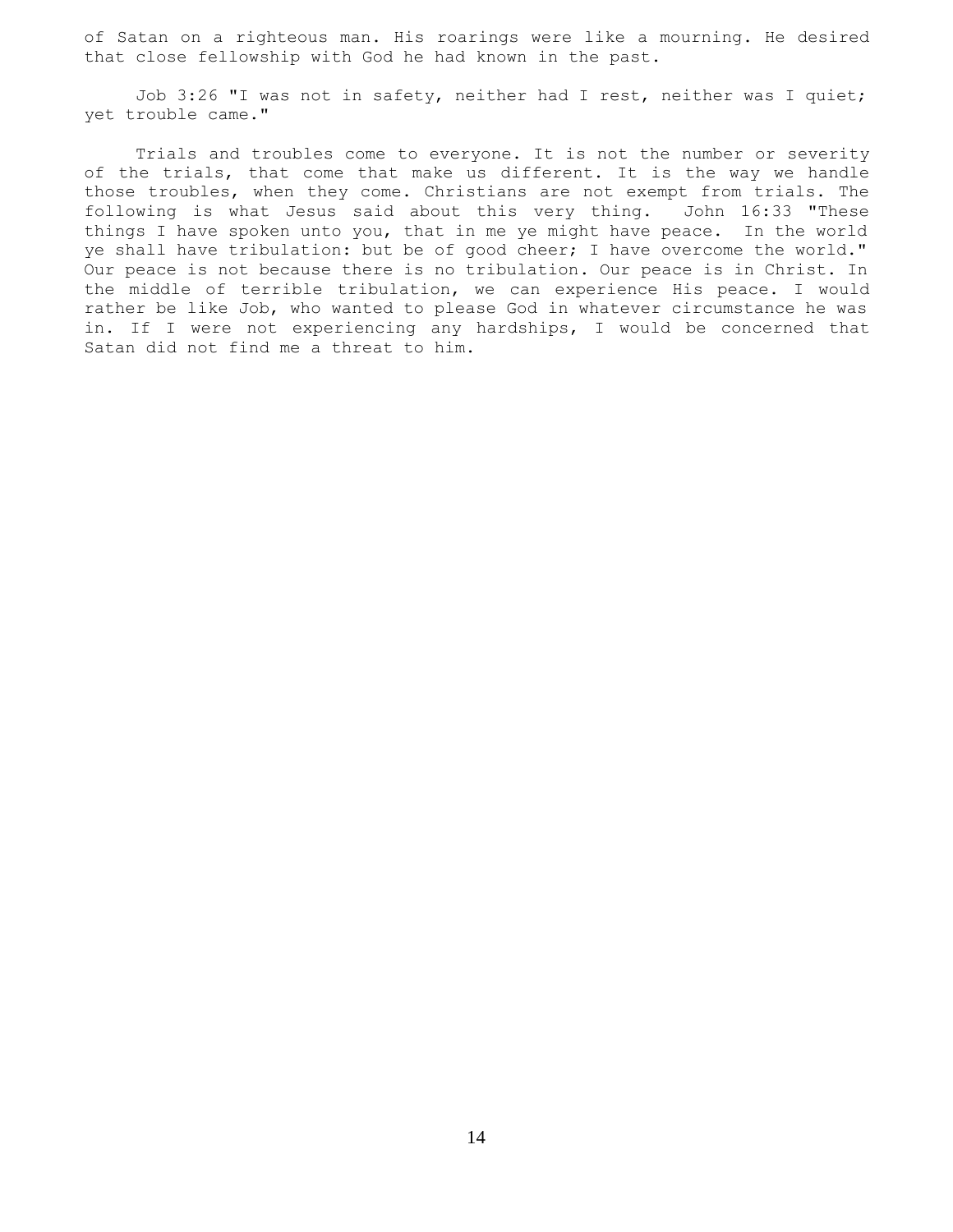1. When Job finally spoke, he cursed 2. How long had he sat without saying anything? 3. What had Job realized about his friends, while they were sitting there? 4. Who is Satan generally after? 5. What did Job say in verse 3? 6. He was really wishing he had never 7. What was he saying about the day he was born, in verse 4? 8. What was verse 6 telling us about Job? 9. The statements that Job was making, in verse 9, is the same way many people feel who are \_\_\_\_\_\_\_ \_\_\_\_\_\_. 10. In verse 10, he was wishing he had never been \_\_\_\_\_\_ 11. In verse 14, Job is speaking of the \_\_\_\_\_\_\_\_\_\_\_\_\_ of building great kingdoms for themselves. 12. The princes who stacked up gold, and left it for someone else. 13. There is a \_\_\_\_\_\_\_\_\_ \_\_\_\_\_\_\_ for those who die knowing the LORD. 14. What was the plight of prisoners in that day? 15. There will be no end in heaven. 16. God is not a \_\_\_\_\_\_\_\_\_ of persons. 17. In this entire chapter, what was Job speaking of? 18. Why do some people look forward to death? 19. What great apostle looked forward to death? 20. Who was Job speaking of in verse 23? 21. Who did Job believe his great distress was from? 22. Job's roaring was poured out like the \_\_\_\_\_\_\_\_\_\_. 23. What was the only fear that Job had? 24. Fear of God is the beginning of 25. How did Job attempt to keep his relationship with God open? 26. Who told Satan that Job was perfect and upright? 27. What was the greatest pain that Job felt? 28. This was an attack of Satan on a \_\_\_\_\_\_\_\_\_\_\_\_ man. 29. Troubles and trials come to  $\frac{1}{\sqrt{2}}$ . 30. Quote John chapter 16 verse 33.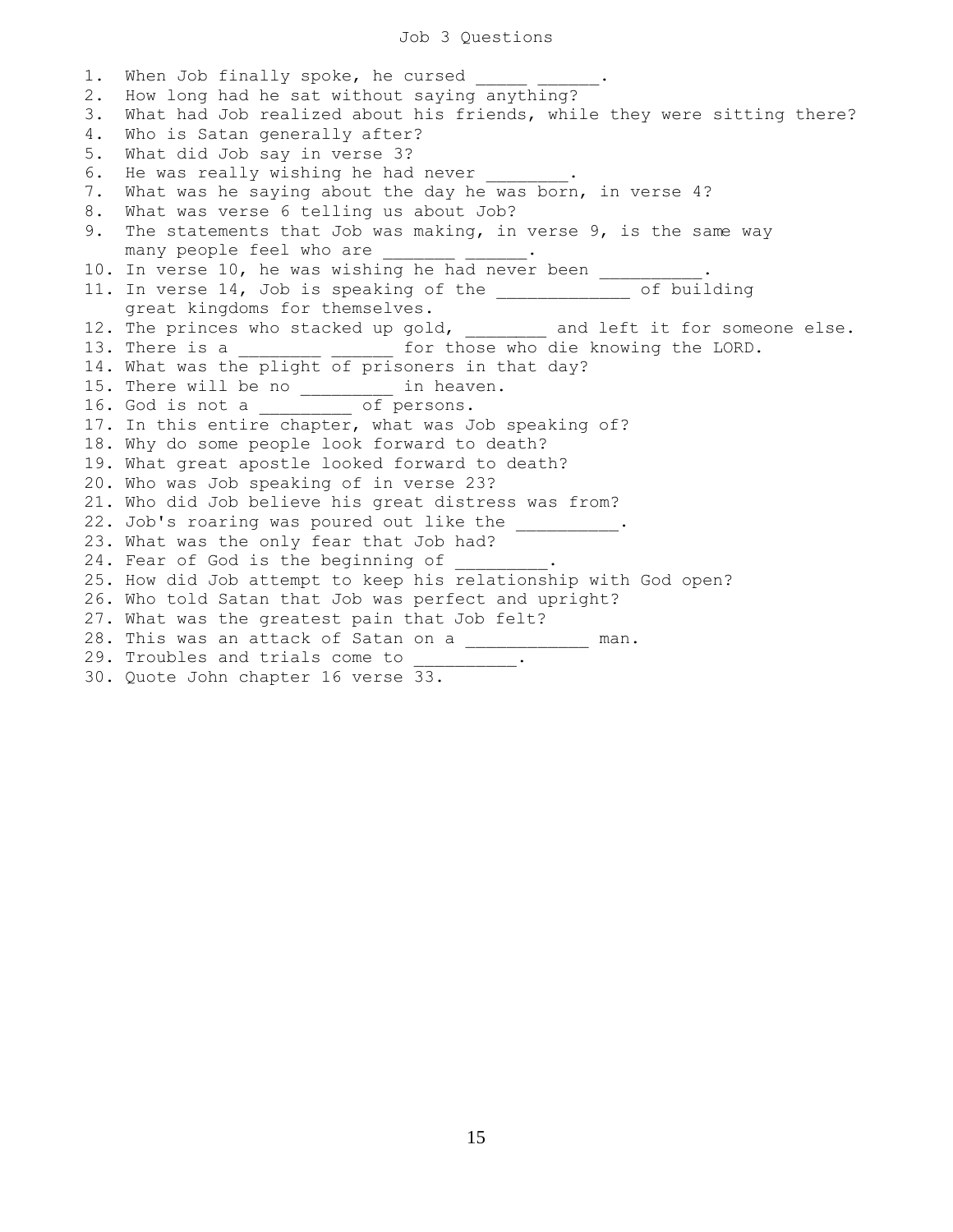We will begin this lesson in Job 4:1 "Then Eliphaz the Temanite answered and said," Job 4:2 "[If] we assay to commune with thee, wilt thou be grieved? but who can withhold himself from speaking?"

 Eliphaz was fully aware that up until this time Job did not want his friends to talk to him. We discussed earlier, that many times deep grief has to be worked out silently within one's self. Now, Eliphaz believed that it might be time to speak to Job. He was actually asking Job's permission to speak to him. He had waited 7 days, and now, he felts he must speak.

 Job 4:3 "Behold, thou hast instructed many, and thou hast strengthened the weak hands."

 It appears, that Job had ministered to those around him who had problems of any kind. It appears, he had instructed them in the ways of God. His instructions had strengthened those who were weak in the LORD.

 Job 4:4 "Thy words have upholden him that was falling, and thou hast strengthened the feeble knees."

 We knew earlier of Job's great concern for his own children, but this shows me a man who was concerned about all of those around him, as well. Job's advice to others in trouble had been of great help to them in their recovery.

 Job 4:5 "But now it is come upon thee, and thou faintest; it toucheth thee, and thou art troubled."

 This friend was telling Job that he was good at giving advice, but he was not very good at taking advice. He was, also, saying, take for yourself, the advice you have given others. This friend of Job believed that this calamity, that had befallen Job, was a chastisement from God. He was thoroughly convinced that Job had done some terrible thing, and God was punishing him for it.

Job 4:6 "[Is] not [this] thy fear, thy confidence, thy hope, and the uprightness of thy ways?"

 Job feared God, and had confidence that God would see him through every peril. His hope was that he lived before God the very best that he could. He had done everything as near perfect as he knew how. It was very hard to put that confidence in God into practical application, with as much trouble as Job had at this time. The friend was making a sleight remark to Job about his righteousness. He was saying, if you were righteous in the sight of God, wouldn't he save you from this? He had begun to insinuate that Job had sinned.

 Job 4:7 "Remember, I pray thee, who [ever] perished, being innocent? or where were the righteous cut off?"

 This was, probably, some very good advice that Job had given to his friends in need who had come to him. God would not be cut off. It just appeared that way at the moment.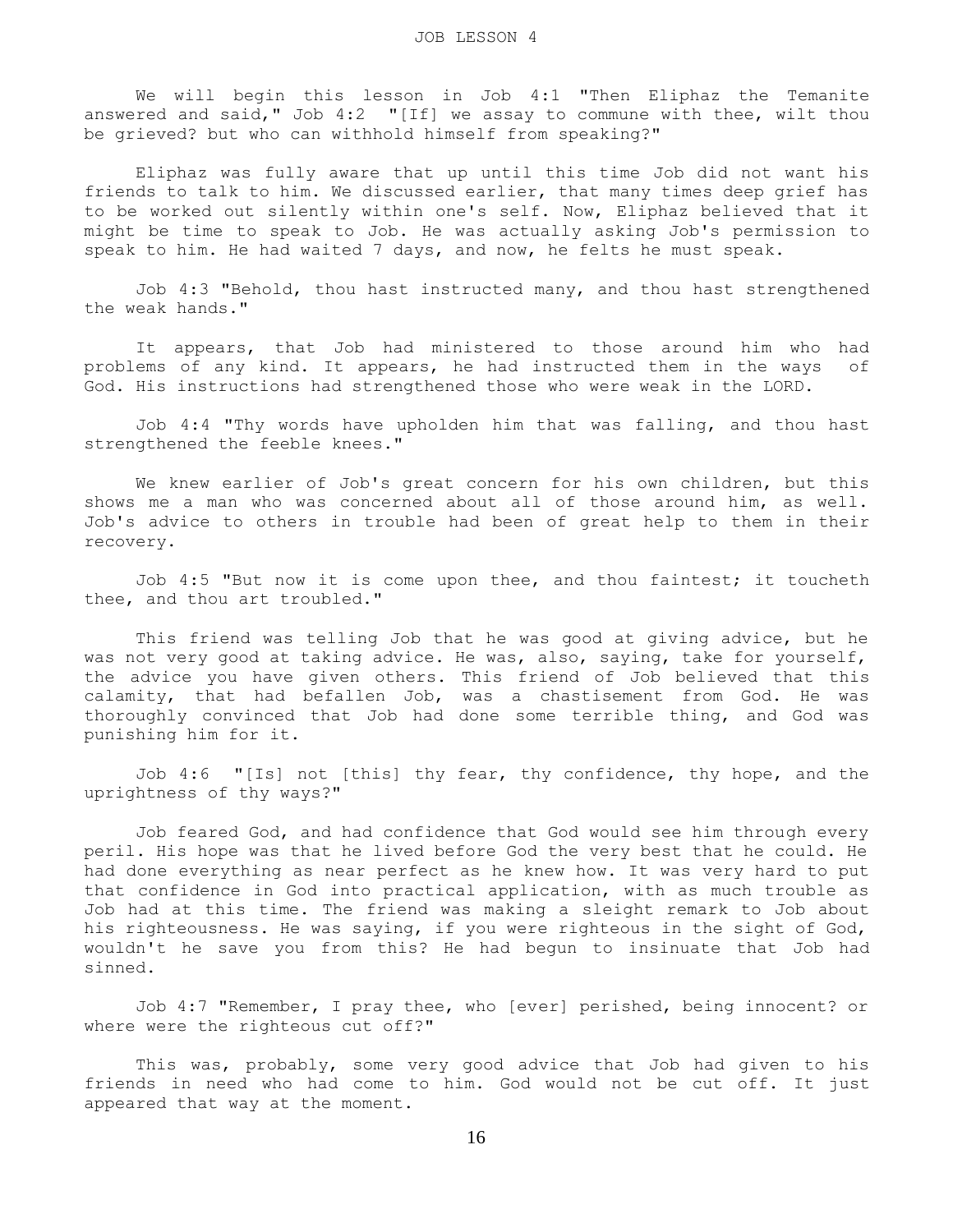Job 4:8 "Even as I have seen, they that plow iniquity, and sow wickedness, reap the same."

 With friends like this, Job did not need enemies. His friend was accusing him of sin. Iniquity, here, was speaking of both physical and spiritual evil. He was saying, "you reap, what you sow". He was convinced that Job had sinned and was refusing to repent of that sin. This was not true.

 Job 4:9 "By the blast of God they perish, and by the breath of his nostrils are they consumed."

 It is the breath of God within all of us that allows us to live. God is in control of our birth and our death regardless of who we are or what we have done. It is also Jesus who is the Judge of all the world. It is his determination of whether we live in heaven or spend an eternity in hell.

 Job 4:10 "The roaring of the lion, and the voice of the fierce lion, and the teeth of the young lions, are broken." Job 4:11 "The old lion perisheth for lack of prey, and the stout lion's whelps are scattered abroad."

 Eliphaz, now, was relating Job to evil men who were spoken of as lions. He was saying that Job had abused his power as a leader. The old lion was a tyrant who had lost his power. In this last statement, it was a terrible blow to Job, because his children were called the whelps. They were taken from Job, but they were not scattered, they were in heaven with God. Job's friend spoke of them, as if they were lost for the sins of their father. All of the statements from Job's friend were not true, because they were not from God.

 Job 4:12 "Now a thing was secretly brought to me, and mine ear received a little thereof." Job 4:13 "In thoughts from the visions of the night, when deep sleep falleth on men,"

Whether this was speaking of a dream or a vision, it does not matter. There are two sources for dreams and visions. Only one source is from God. I would believe that Satan was using this friend to further attack Job. Notice, also, that the words he heard were as a whisper, which he did not hear clearly.

 Job 4:14 "Fear came upon me, and trembling, which made all my bones to shake." Job 4:15 "Then a spirit passed before my face; the hair of my flesh stood up:"

 It would not matter that this was an evil spirit, he would have felt fear from it anyway. There was no question that Eliphaz had encountered the spirit, but the question is was it from God, or Satan? Satan will use members of our family and our closest friends to do us hurt.

 Job 4:16 "It stood still, but I could not discern the form thereof: an image [was] before mine eyes, [there was] silence, and I heard a voice, [saying]," Job 4:17 "Shall mortal man be more just than God? shall a man be more pure than his maker?"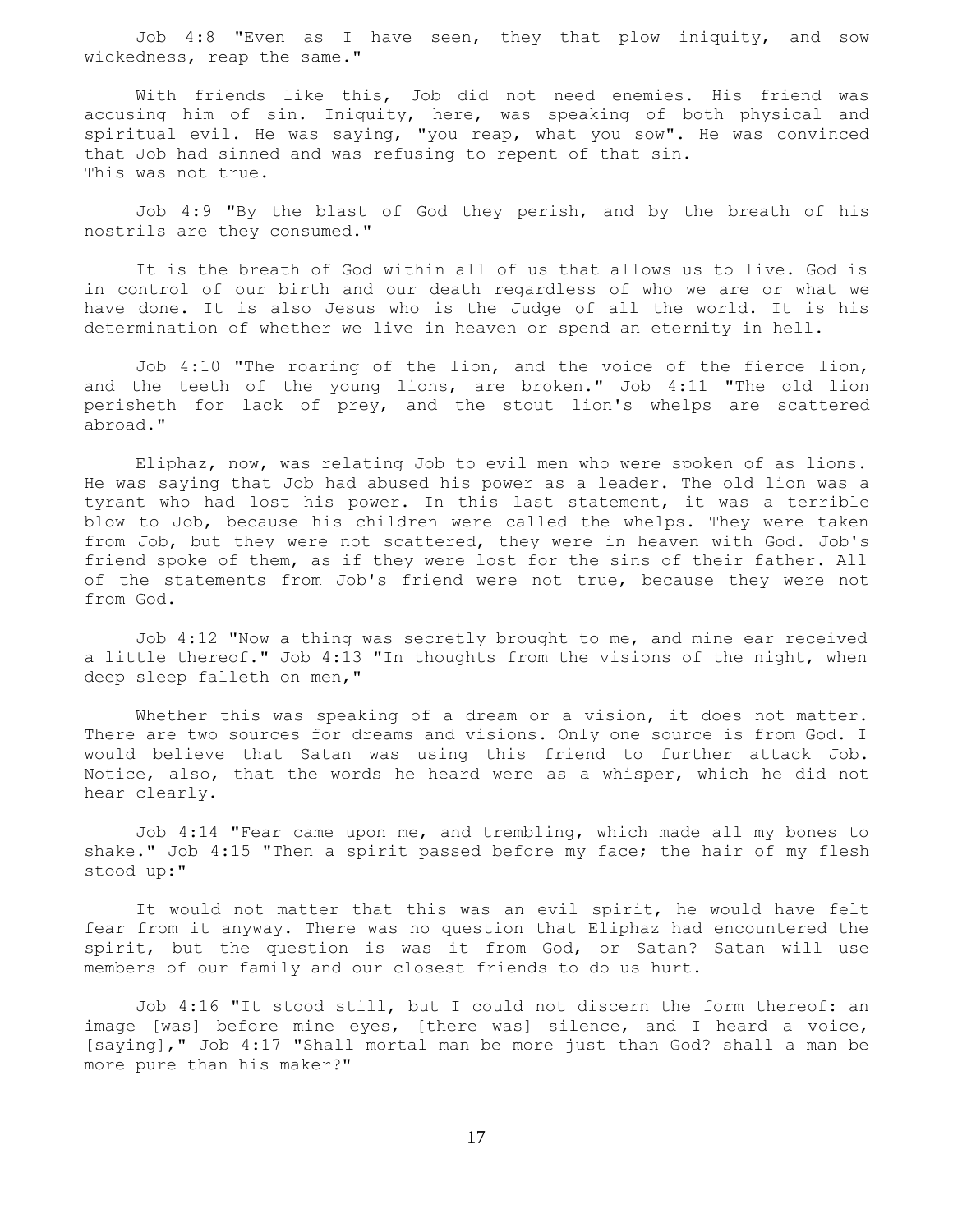The key to this was in the fact that the spirit planted a question in Eliphaz's mind. God makes statements. Satan brings questions that cause us to doubt. This spirit was of Satan. Job had not tried to say that he was pure, or that he was more just than God. God had said that Job was righteous. It was God who said all of these nice things about Job. Job appears, from everything he said and did to be an humble man.

 Job 4:18 "Behold, he put no trust in his servants; and his angels he charged with folly:"

 All of these accusations were lies from the father of lies, Satan. Job did not worship angels who are ministering spirits. He put his faith in the LORD, where it belonged. Just as God knew that angels were not infallible, Job knew they were not, too.

 Job 4:19 "How much less [in] them that dwell in houses of clay, whose foundation [is] in the dust, [which] are crushed before the moth?"

 Job's friend was saying that God could not even trust Job to do the right thing. He was housed in a body of clay and was therefore worldly. Job's friend was speaking lies. God did trust Job. That was what this whole attack on Job's person was about, because God did trust him, and told Satan that He did.

 Job 4:20 "They are destroyed from morning to evening: they perish for ever without any regarding [it]."

 He was speaking of the fact that all flesh dies. Part of this is true. God has no regard for the flesh of man, just for the spirit that dwells within that flesh.

 Job 4:21 "Doth not their excellency [which is] in them go away? they die, even without wisdom."

 Now, we see the jealousy of Job's wisdom by his friend. He was saying, that Job had been known as a wise man on the earth, but his wisdom would die with him.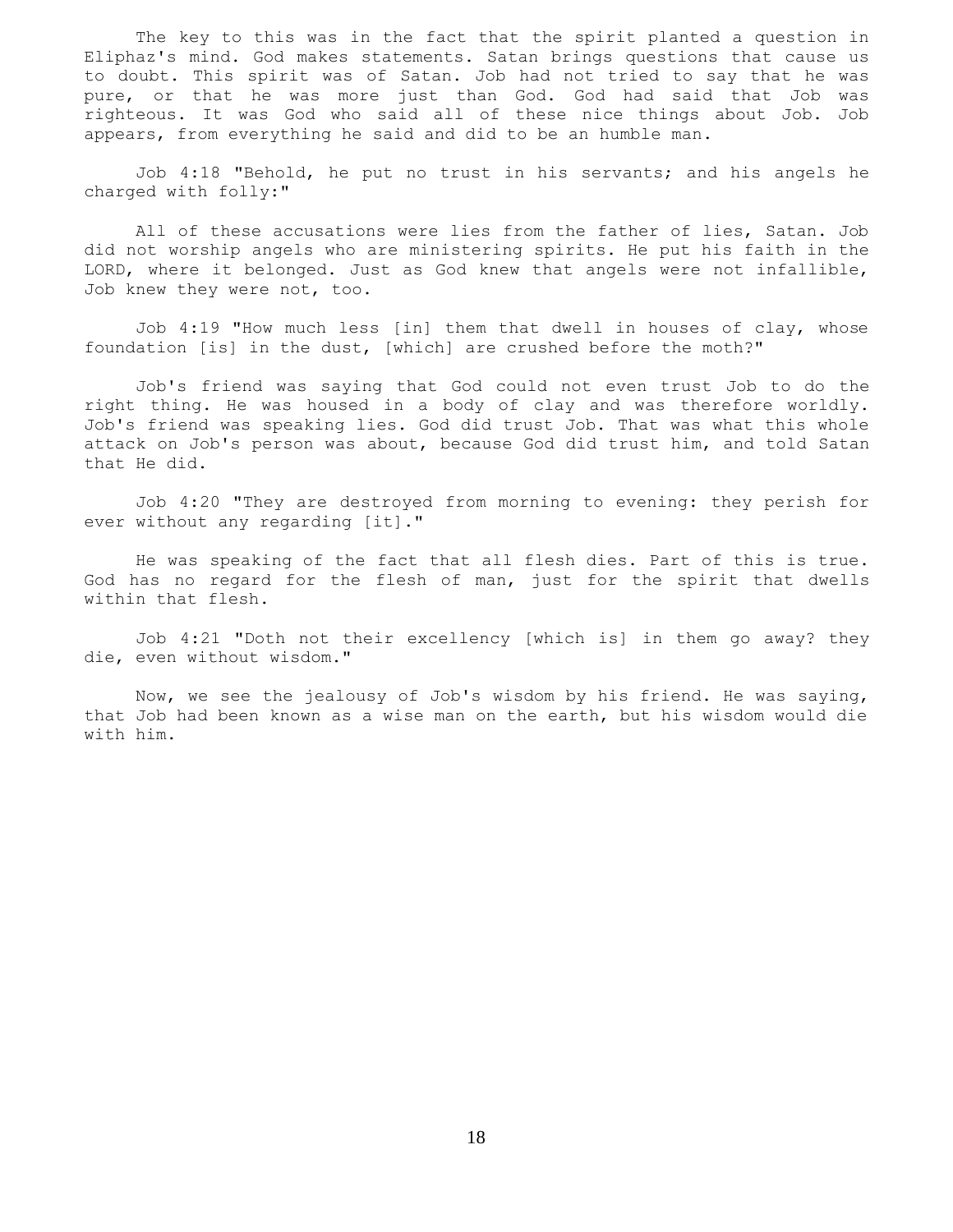1. Which of Job's friends spoke first? 2. What was he asking Job for in verse 2? 3. What do we learn about Job from verse 3? 4. In verse 4, we find of Job's great concern for whom? 5. Job's friend was telling Job that he was good at advice, but not good at \_\_\_\_\_\_\_\_\_\_ advice. 6. What did Job's friend believe caused this calamity to come on Job? 7. Who was Job's confidence in? 8. What was his hope? 9. The friend had begun to insinuate that Job had \_\_\_\_\_ 10. Verse 7 was, probably, the same thing that \_\_\_\_\_\_\_ had said to those in trouble. 11. Quote Job chapter 4 verse 8. 12. By the \_\_\_\_\_\_\_\_ of God they perish. 13. Who is the Judge of all the world? 14. Who was Job's friend relating him to in verse 10? 15. The whelps, in verse 11, were speaking of whom? 16. What were two different things that verse 12 and 13 could be speaking of? 17. What two very different sources do dreams and visions come from? 18. When this happened to Eliphaz, what effect did it have on him? 19. Who will Satan use to get to do us hurt? 20. What is the key to where this spirit came from? 21. Who had said that Job was righteous? 22. From everything he said and did, we can conclude that Job was an \_\_\_\_\_\_\_\_\_\_\_ man. 23. Who were all of these lies from? 24. What are angels? 25. What was Job's friend saying about his relationship with God? 26. God did trust 27. What was the reason for the attack of Satan on Job? 28. All flesh 29. God has no regard for the flesh of man. He regards the the flesh. 30. The last verse of this lesson reveals the of Job's friend.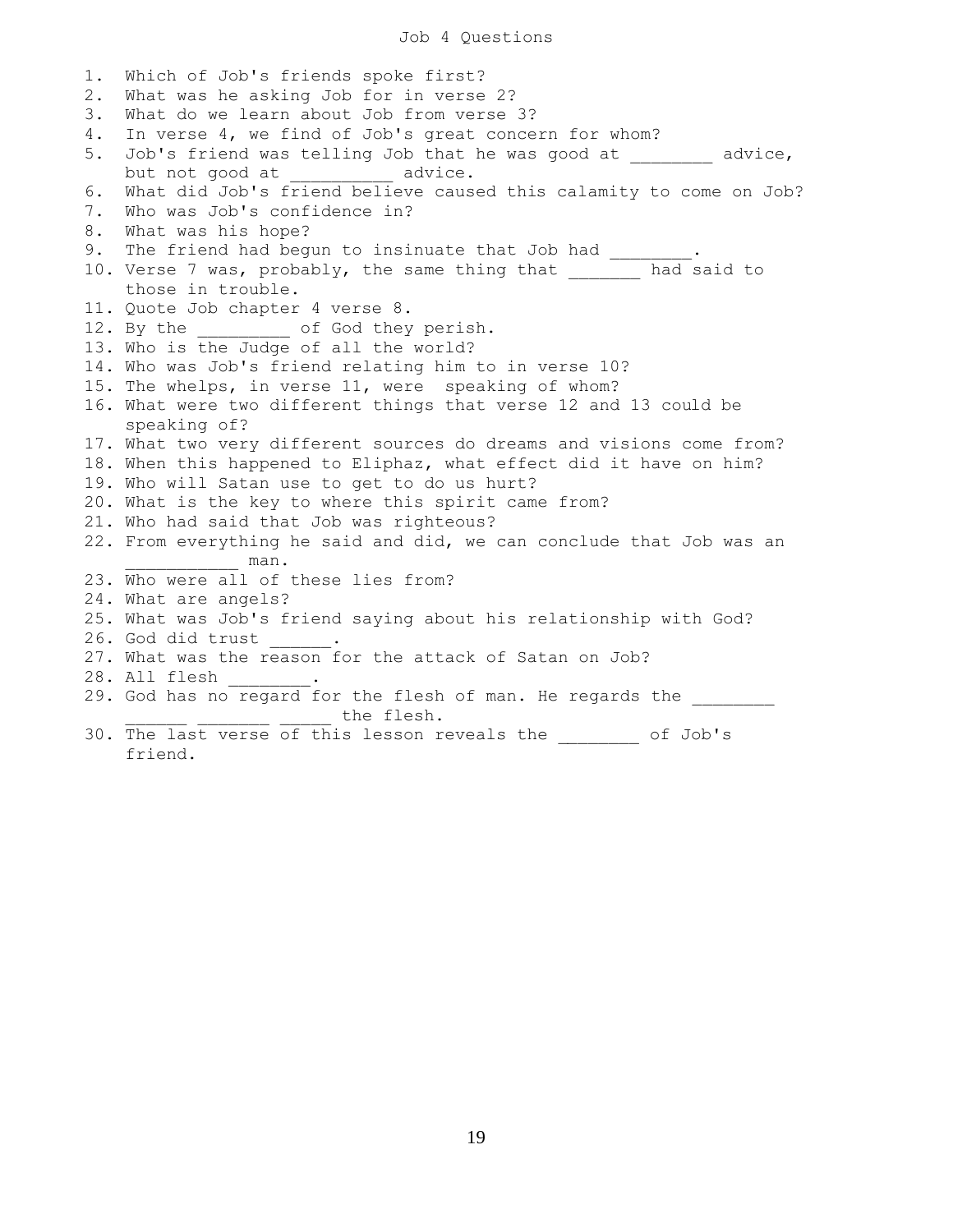We will begin this lesson in Job 5:1 "Call now, if there be any that will answer thee; and to which of the saints wilt thou turn?"

 If God did not help Job, there was surely no help available to him through any of the saints.

 Job 5:2 "For wrath killeth the foolish man, and envy slayeth the silly one."

 Eliphaz believed that Job had placed his trust in something, or someone, other than God. He couldn't figure out with his mind what was happening to Job, and he was seeking reasons that were logical. We find that with many of the people who study the book of Job, they are so busy trying to figure out what Job did to cause this calamity, that they miss the whole meaning of the book. Job did not do anything to bring this problem on. The fact that he was righteous in the sight of God caused this.

 Job 5:3 "I have seen the foolish taking root: but suddenly I cursed his habitation."

 Eliphaz was saying that he had seen people who dealt foolishly with God, and were destroyed. He still believed that something that Job did caused God to turn on him.

 Job 5:4 "His children are far from safety, and they are crushed in the gate, neither [is there] any to deliver [them]."

 We see Eliphaz blaming Job for the death of his children. He was saying, the sins of the father had fallen upon his children.

 Job 5:5 "Whose harvest the hungry eateth up, and taketh it even out of the thorns, and the robber swalloweth up their substance."

 We see that Job's land had been over-run by those who would steal his crops. His servants were dead, and could not keep them away. There were not even enough servants to tend the crop, and it wass over-run with thorns.

 Job 5:6 "Although affliction cometh not forth of the dust, neither doth trouble spring out of the ground;"

 Eliphaz was still trying to say that the evil that Job had done was like a seed that brought in a crop of affliction.

Job 5:7 "Yet man is born unto trouble, as the sparks fly upward."

 Eliphaz was telling Job that man was evil, and that it was inevitable for trouble to come. Just as sure as a spark of a fire goes up, and not down, the troubles come to all.

Job 5:8 "I would seek unto God, and unto God would I commit my cause:"

 Eliphaz was telling Job, if this was him, he would repent and seek God's help.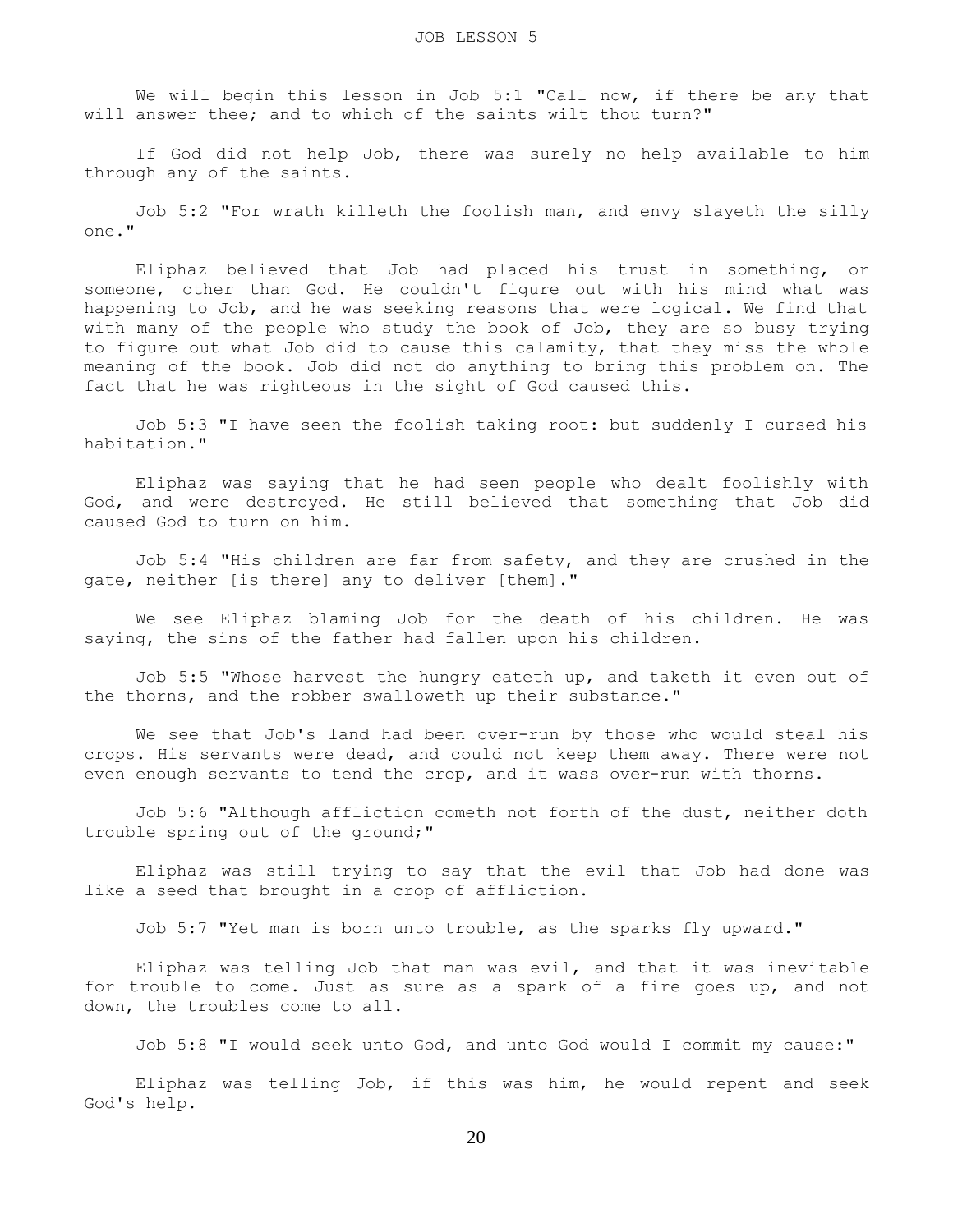Job 5:9 "Which doeth great things and unsearchable; marvelous things without number:"

 Eliphaz seemed to be a man who knew a great deal about God. His real mistake was in judging his friend. Sometimes, people who mean well, say cruel things to those they love. We know that God does do great and wonderful things. In the next few verses, we will see the things Eliphaz listed as some of these great and wonderful things of God.

 Job 5:10 "Who giveth rain upon the earth, and sendeth waters upon the fields:"

 God had promised to give rain in due season for those who loved him. Eliphaz reminded Job that God would do this for him, if he would repent and return to God. The truth was, Job had never wandered from God.

 Job 5:11 "To set up on high those that be low; that those which mourn may be exalted to safety."

 God is no respecter of persons. He would be the One to raise the lowly. Those who mourned God would bring joy.

 Job 5:12 "He disappointeth the devices of the crafty, so that their hands cannot perform [their] enterprise."

 Eliphaz was, possibly, saying that Job's wisdom was not wisdom at all. That he was crafty and scheming to get where he was. God would tear down such an enterprise, but Job did not do that.

 Job 5:13 "He taketh the wise in their own craftiness: and the counsel of the froward is carried headlong."

 Eliphaz, again, was warning Job that the wicked were caught in the trap they had laid for others. He was even saying, that the counsel that Job had given others was of no use at all.

 Job 5:14 "They meet with darkness in the daytime, and grope in the noonday as in the night."

 Eliphaz said that Job's light had gone out, and that he was groping around in the dark even though the sun was up outside.

 Job 5:15 "But he saveth the poor from the sword, from their mouth, and from the hand of the mighty."

 God truly does save the poor from the oppressor. He not only saves them from being destroyed by their actions, but by their words, as well. Job knew this was true, but he knew that he was not the oppressor, which he was being accused of being, either.

Job 5:16 "So the poor hath hope, and iniquity stoppeth her mouth."

 This was a reprimand of Job for complaining of his plight. Eliphaz said that God had stopped the mouth of Job.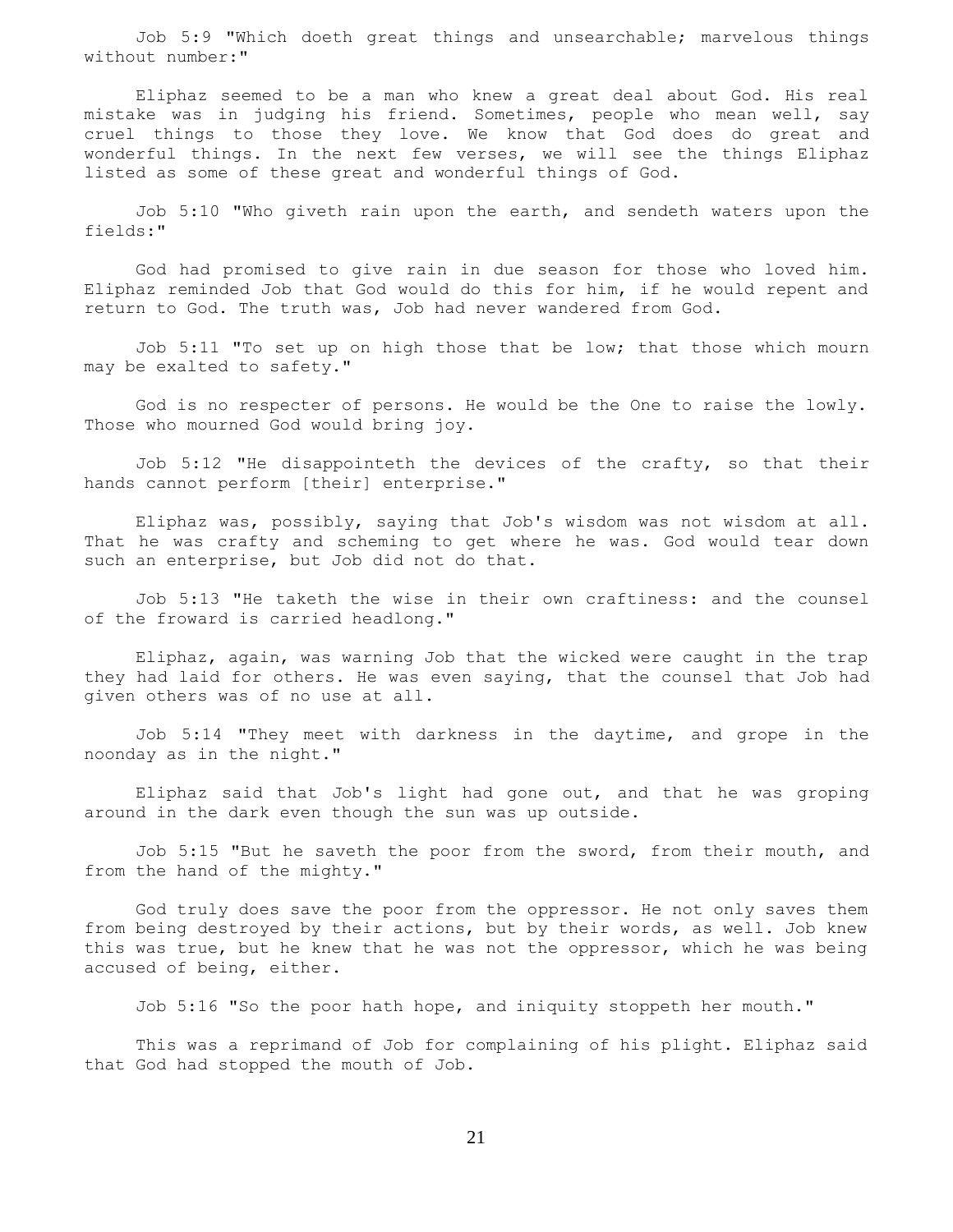Job 5:17 "Behold, happy [is] the man whom God correcteth: therefore despise not thou the chastening of the Almighty:"

 This was a true statement which did not apply to Job. It was not God who was chastening Job, it was Satan. We know, and I am sure that Job knew, that God chastens those he loves.

 Job 5:18 "For he maketh sore, and bindeth up: he woundeth, and his hands make whole."

 By the grace of God, we are healed, or we are sick. It is God who decides the circumstances that we live in. God controls His creation.

 Job 5:19 "He shall deliver thee in six troubles: yea, in seven there shall no evil touch thee."

We see some encouragement here. Eliphaz was telling Job that, possibly, after 7 troubles came upon him, the LORD would help him. He believed the 7 troubles to be justified punishment for the sins of Job.

 Job 5:20 "In famine he shall redeem thee from death: and in war from the power of the sword."

 Throughout the Bible, we see famine as a severe punishment from God on the unfaithful. War is another punishment we have seen, that God sends on those who are unfaithful. God did eventually remove them both, and turned and blessed His people.

 Job 5:21 "Thou shalt be hid from the scourge of the tongue: neither shalt thou be afraid of destruction when it cometh."

 God will protect those of His own from the destruction of the evil tongue. He will keep them from destruction. Those who are truly of God have no need to fear these things. Job would be delivered too, even though his friend did not believe he would. He had done nothing to cause this problem. Job was persecuted without a cause. This, perhaps, could be a type of the suffering of the righteous One on the cross. Jesus was without sin, and yet was persecuted.

 Job 5:22 "At destruction and famine thou shalt laugh: neither shalt thou be afraid of the beasts of the earth."

 The LORD afflicts His own, to cause them to return to Him. Those who belong to God should not fear famine, or wild beasts. God is our very present help in trouble. This friend of Job's was trying to convince Job that he had to be a sinner, or else God would be His protector in all of this.

 Job 5:23 "For thou shalt be in league with the stones of the field: and the beasts of the field shall be at peace with thee."

 This is a description of the condition of those who are in fellowship with God. They will not even dash their foot against a stone. It appears, that they would be in harmony with all of God's creation.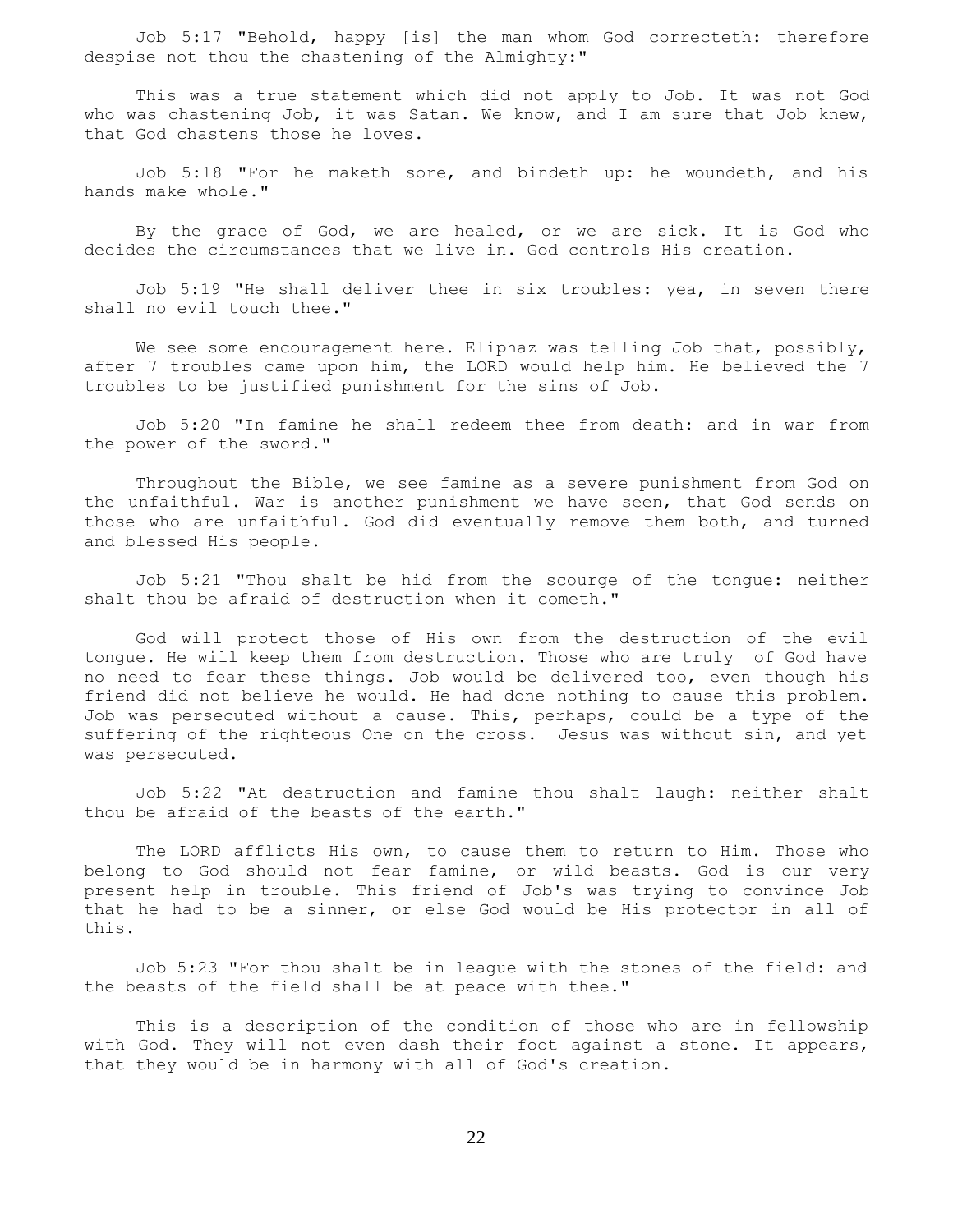Job 5:24 "And thou shalt know that thy tabernacle [shall be] in peace; and thou shalt visit thy habitation, and shalt not sin."

 These promises from God to those who love Him, were spoken by Eliphaz to cause Job to repent and get back in right standing. Again, I say they are futile, Job was already in right standing with God. The only one angry with Job was Satan, because he could not get Job to curse God.

 Job 5:25 "Thou shalt know also that thy seed [shall be] great, and thine offspring as the grass of the earth."

 Job was aware of the promises of God to bless his offspring if he remained faithful to God. Job was a man who knew and understood the promises of God. Eliphaz tried to say that Job rejected the chastisement of God, and all of this had been taken from him.

 Job 5:26 "Thou shalt come to [thy] grave in a full age, like as a shock of corn cometh in in his season."

 In the pain and suffering that Job had endured, he had no desire to live a long life. He had even wished he had never been born.

 Job 5:27 "Lo this, we have searched it, so it [is]; hear it, and know thou [it] for thy good."

 Eliphaz said to Job, that he had said all of this for his own good. He tried to tell Job that he should listen and repent. Job was in right standing with God. He knew all of these things and believed them, except he knew in his own heart, that he had not turned away from God.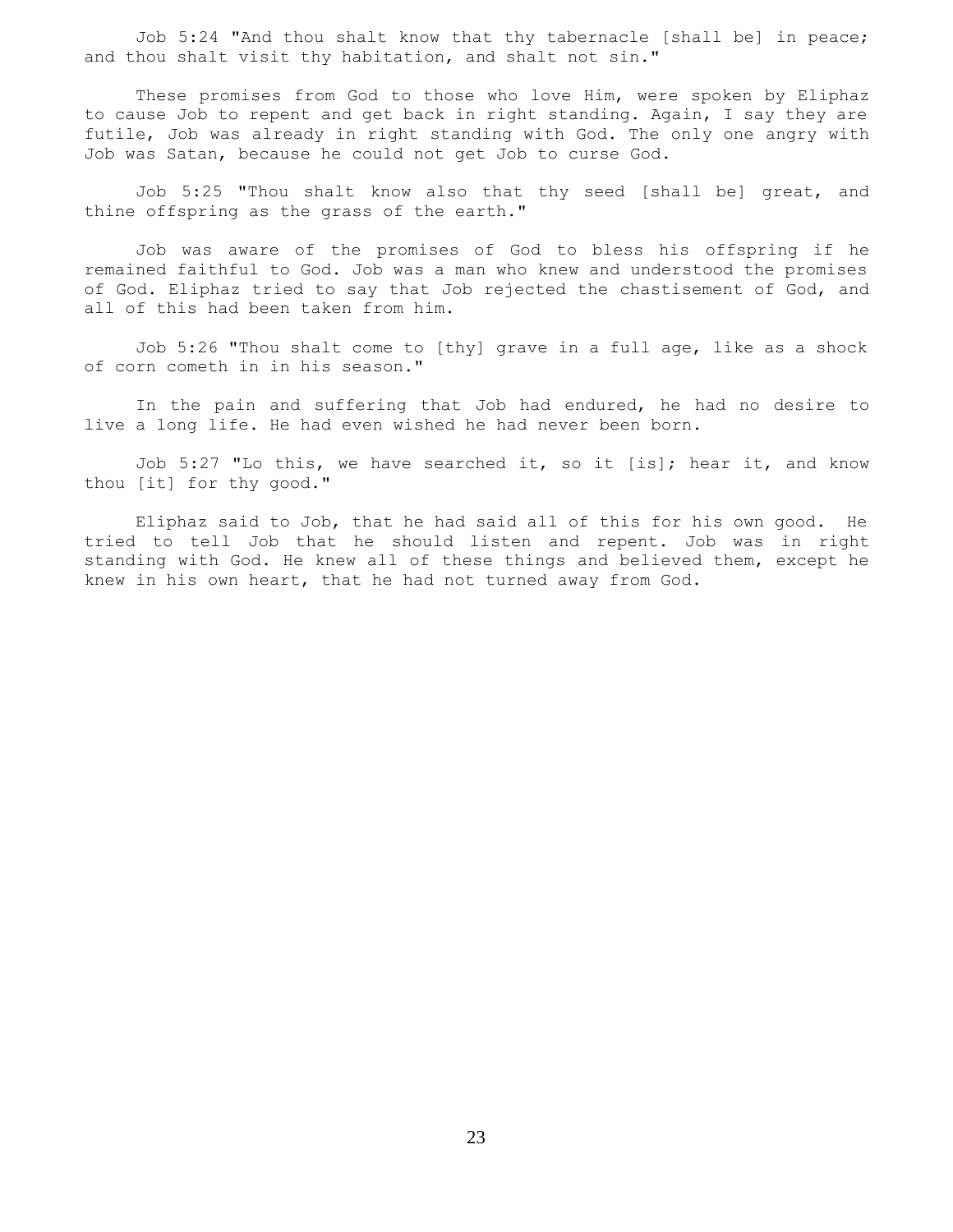1. If God did not help Job, who would? 2. For **killeth** the foolish man. 3. What did Eliphaz believe that Job had done? 4. Why do many people overlook the meaning of the book of Job? 5. What caused the trouble of Job? 6. What was Eliphaz saying in verse 3? 7. In verse 4, he was blaming Job for the  $\qquad$  of his children. 8. Why could the robbers come in and take Job's crops? 9. What terrible thing was Eliphaz still trying to say about Job in verse 6? 10. Just as sure as \_\_\_\_\_\_\_\_ fly upward, man is born to trouble in this life. 11. Eliphaz told Job, if this were him, he would do what? 12. What was Eliphaz's mistake? 13. Who sends the rain? 14. God is no \_\_\_\_\_\_\_\_\_\_\_ of persons. 15. What was Eliphaz saying about Job's wisdom? 16. What did he say about the counsel Job had given others? 17. Eliphaz said that Job was \_\_\_\_\_\_\_\_\_ around in darkness. 18. Happy is the man whom God 19. Despise not the \_\_\_\_\_\_\_\_\_ of the Almighty. 20. It is \_\_\_\_\_\_\_ who decides the circumstances we live in. 21. Throughout the Bible, \_\_\_\_\_\_\_\_\_ is used as a severe punishment from God. 22. Job was persecuted without a \_\_\_\_\_\_\_\_\_\_. 23. Who was Job a type of? 24. God is our very present in trouble. 25. Eliphaz was trying to convince Job of what? 26. In verse 23, it is speaking of being in harmony with all of God's  $\mathcal{L}=\mathcal{L}=\mathcal{L}=\mathcal{L}=\mathcal{L}=\mathcal{L}$ 27. Why would Job not want to live to old age? 28. What did Job know in his heart?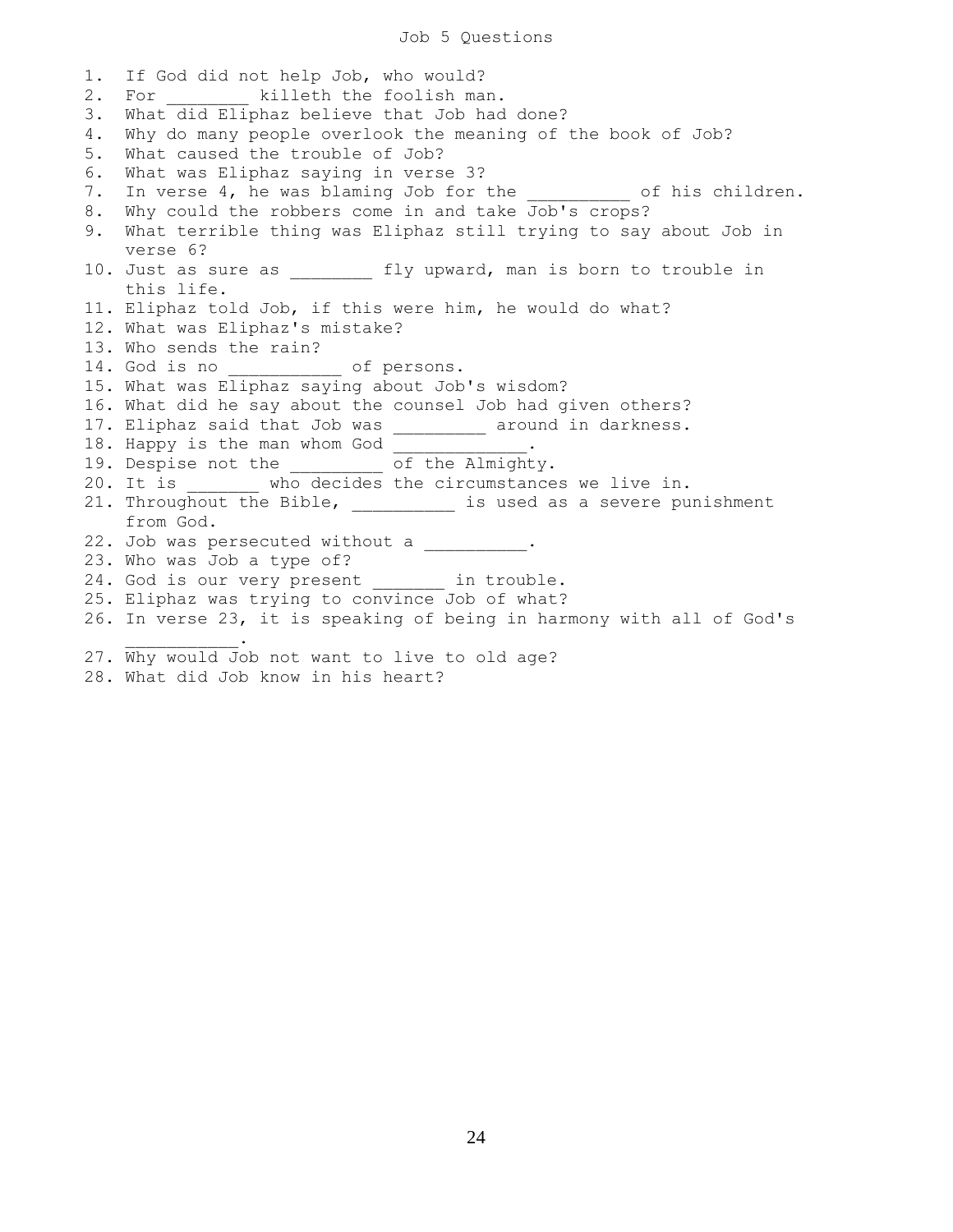We will begin this lesson in Job 6:1 "But Job answered and said," Job 6:2 "Oh that my grief were throughly weighed, and my calamity laid in the balances together!"

 In this, Job gave his answer to the accusations of Eliphaz. Job felt that he was being unjustly judged by his friends. They had not suffered the great loss that he had, and there was no way for them to understand his grief. The amount of his grief was understandable, if you weighed it against the calamities that had happened.

 Job 6:3 "For now it would be heavier than the sand of the sea: therefore my words are swallowed up."

 Job said that some of his statements might have been a little rash. His troubles were more than the weight of all the sand of the sea, however. His words were but nothing covered by the calamities.

 Job 6:4 "For the arrows of the Almighty [are] within me, the poison whereof drinketh up my spirit: the terrors of God do set themselves in array against me."

 His greatest wound in all of this was in his heart. He felt that the Almighty had taken his spirit. He was fully aware that all of this had to be allowed by the Almighty. His heart was broken, because he had loved the Almighty with everything he was.

 Job 6:5 "Doth the wild ass bray when he hath grass? or loweth the ox over his fodder?"

 Now, this was an explanation of his complaining. He had never complained before, because he had nothing to complain about. The answer to the question above is no. The wild ass brays when he is hungry, and there is no food. The ox lows when their is no fodder to eat. Now, that everything is taken away from Job, he cried out in pain for what used to be.

 Job 6:6 "Can that which is unsavoury be eaten without salt? or is there [any] taste in the white of an egg?"

 The flavor of food is enhanced by the salt on it. The whites of eggs do not have any flavor. His life had lost its pleasantness, as well. The loss of his children had taken the joy out of his life. This disease had caused his life to be a dread, and nothing pleasant.

 Job 6:7 "The things [that] my soul refused to touch [are] as my sorrowful meat."

We see that Job was explaining his terrible life now, but was, also, answering Eliphaz who had no right to judge him.

 Job 6:8 "Oh that I might have my request; and that God would grant [me] the thing that I long for!" Job 6:9 "Even that it would please God to destroy me; that he would let loose his hand, and cut me off!"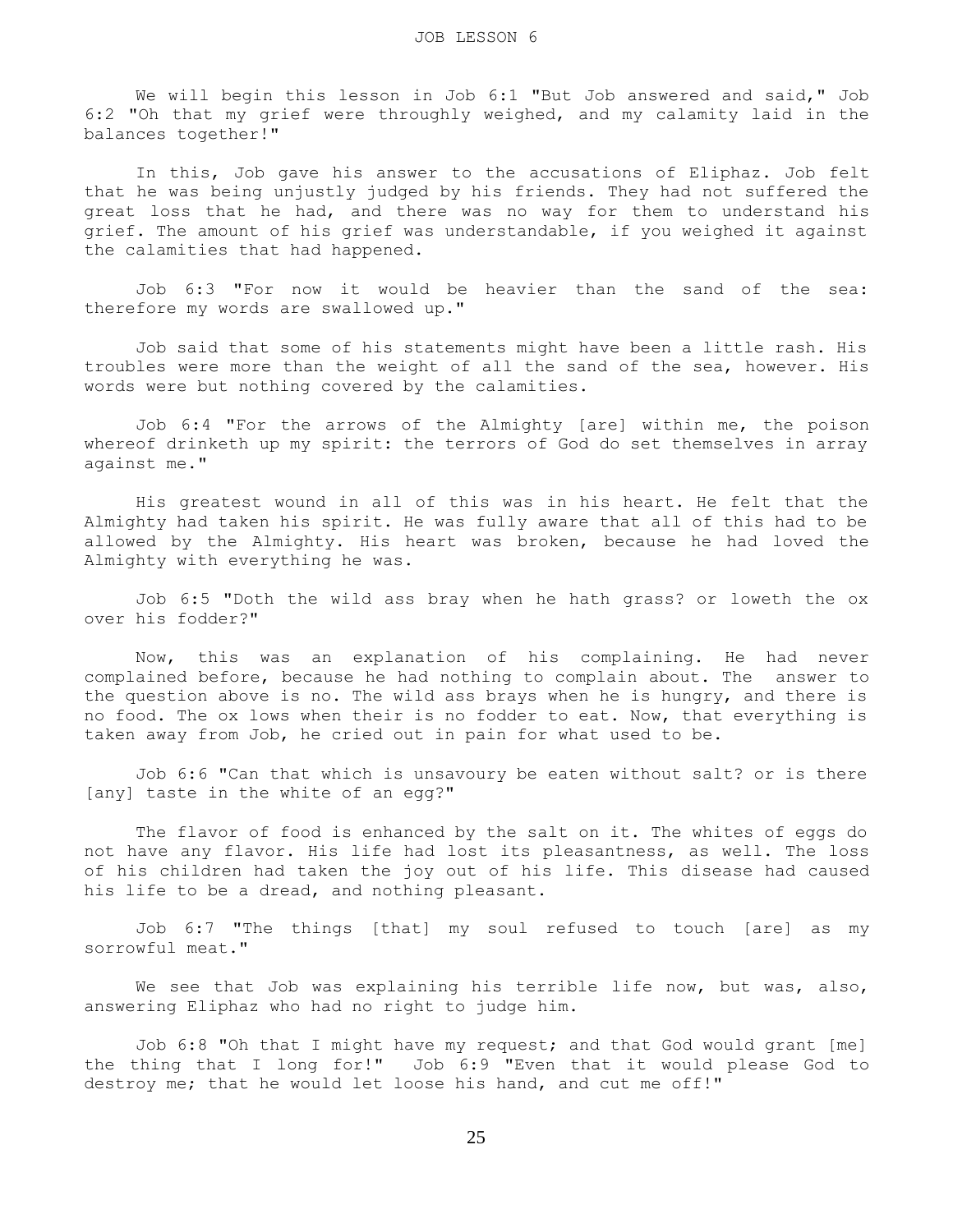Eliphaz had spoken of God granting long life to those who loved God. That was the very thing that Job did not want. It would be no life at all, without his health, and his children to share it.

 Job 6:10 "Then should I yet have comfort; yea, I would harden myself in sorrow: let him not spare; for I have not concealed the words of the Holy One."

 Job knew that he would be in heaven with his LORD, if he died, because he had not denied Him. It appears, that Job had spread the good news of God. He had never hidden his belief in God. Notice, the change of the name that Job called God, here. The Holy One means that he recognized the holiness of God. He knew there was a reason for everything that was happening, and that as bad as it was, it was the right thing for Job.

 Job 6:11 "What [is] my strength, that I should hope? and what [is] mine end, that I should prolong my life?"

 Job realized that he was very ill. He knew that all of his strength was gone. Why would he want to live in a body filled with sickness?

 Job 6:12 "[Is] my strength the strength of stones? or [is] my flesh of brass?"

 Job could not pretend that his body would be as strong as a rock, or his flesh as brass. He was sick, and his flesh was weak.

 Job 6:13 "[Is] not my help in me? and is wisdom driven quite from me?" Job 6:14 "To him that is afflicted pity [should be shewed] from his friend; but he forsaketh the fear of the Almighty."

 He had received no help from his friends. They wanted him to help himself. True friends should be comforters, not an accusers. True friends would have known Job well enough, to know that he was not involved in sin. They should have believed in Job. They did not. They brought railing accusations against him. We say they, because Eliphaz was speaking for all three of them. Job had not forsaken the fear of the Almighty, but if he had, they still could have shown him some trust and love, instead of joining the crowd who criticized him.

 Job 6:15 "My brethren have dealt deceitfully as a brook, [and] as the stream of brooks they pass away;"

 Their friendship for him had left like the water in a brook flows to a lower place. It was not stable, but went away.

 Job 6:16 "Which are blackish by reason of the ice, [and] wherein the snow is hid:" Job 6:17 "What time they wax warm, they vanish: when it is hot, they are consumed out of their place."

 This was another way of expressing their transient loyalty to him. When the ice is frozen it stays right there. When trouble comes {it waxes warm}, it melts and runs off. Their friendship could not stand the heat of this time.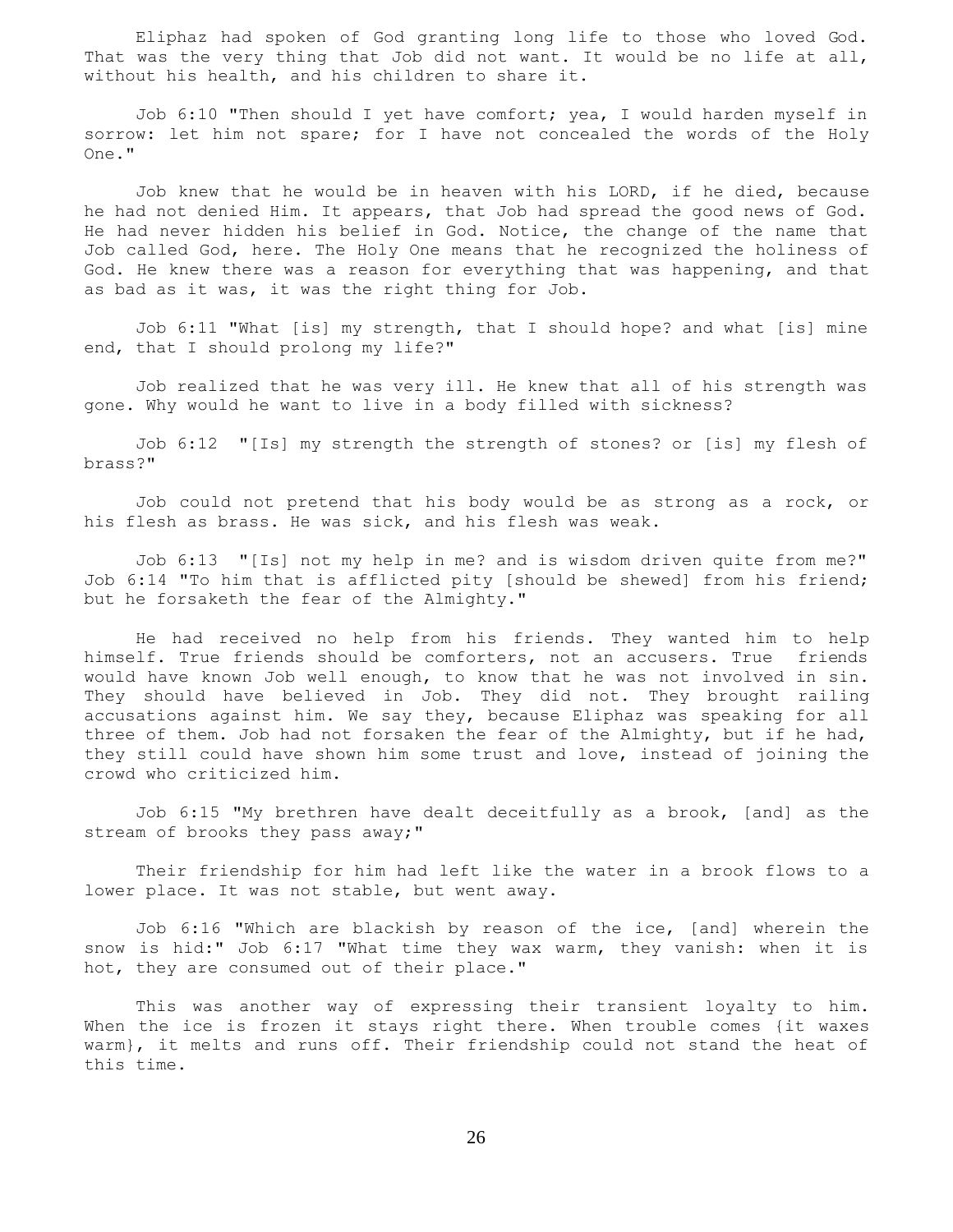Job 6:18 "The paths of their way are turned aside; they go to nothing, and perish."

 Job was calling them good-time friends. Their friendship dissolved at the very first sign of trouble.

 Job 6:19 "The troops of Tema looked, the companies of Sheba waited for them."

 The troops of Tema were speaking of Arabs, descended from Ishmael. They were nomads. They were here today, and gone tomorrow. The troops did not all go in at once. Sheba waited behind.

Job 6:20 "They were confounded because they had hoped; they came thither, and were ashamed."

 Job had looked for friends who loved him, and would stand beside him. He was ashamed of his friends, when they did not stand beside him in his sorrow. These caravans came to sell, and were disappointed when their benefactor was no more.

 Job 6:21 "For now ye are nothing; ye see [my] casting down, and are afraid."

 As far as Job was concerned these so-called friends were nothing in his eyes. They stood against Job for fear they might be incriminated.

 Job 6:22 "Did I say, Bring unto me? or, Give a reward for me of your substance?" Job 6:23 "Or, Deliver me from the enemy's hand? or, Redeem me from the hand of the mighty?"

 The answer to all of this was no. He had not asked for any help at all from them, even though everything had been taken from him. He did not even ask for them to intervene with the Almighty for him. They had come of their own freewill with no comfort for Job in the physical, or in the spiritual sense.

 Job 6:24 "Teach me, and I will hold my tongue: and cause me to understand wherein I have erred."

 Now, Job told them, if he was wrong about them, he would say no more. He could not understand what he had done to cause their friendship to not mean more to them.

 Job 6:25 "How forcible are right words! but what doth your arguing reprove?"

 Had they spoken truth, he would have gladly listened. They had done nothing to help. They had just given him less hope, than he had before they came.

 Job 6:26 "Do ye imagine to reprove words, and the speeches of one that is desperate, [which are] as wind?"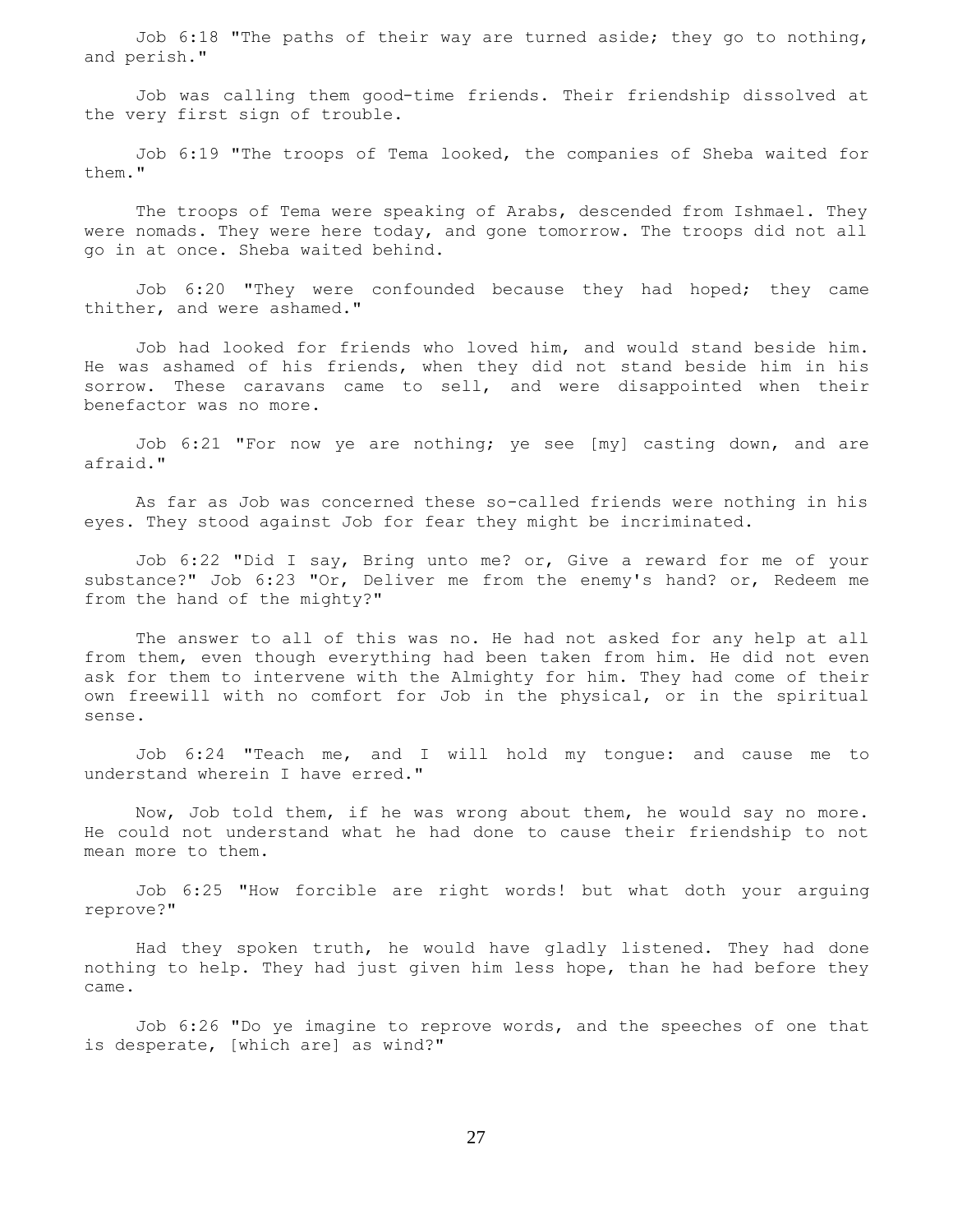He wanted to know just exactly what he had done, that they knew of, that would have given the impression he was a sinner man? It seems, they were not blaming him for his actions, but for his words.

 Job 6:27 "Yea, ye overwhelm the fatherless, and ye dig [a pit] for your friend."

 This was a way Job had of expressing their lack of feeling for those in need. They had given him no way out. They had already dug his grave in their thoughts.

 Job 6:28 "Now therefore be content, look upon me; for [it is] evident unto you if I lie."

 Job was saying they should know in their own hearts, that he was telling them the truth.

 Job 6:29 "Return, I pray you, let it not be iniquity; yea, return again, my righteousness [is] in it."

 It is as if Job was telling them to start all over again, and examine this. They would find that this was not because of any iniquity in Job's life. Job reminded them that he had lived righteous before the LORD. If they had taken the time to check all of this out, before they started their criticism, they would have known he had done nothing to deserve this.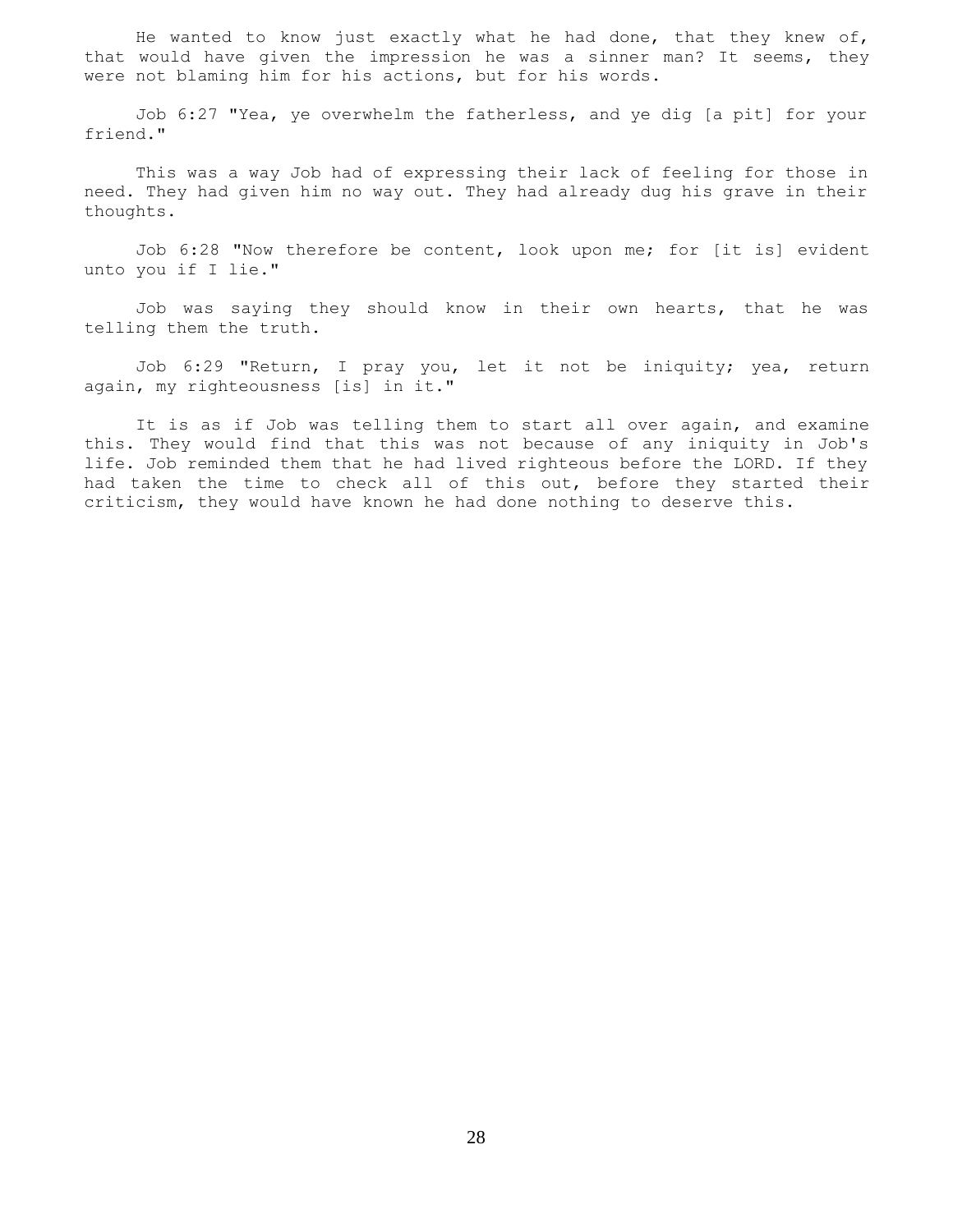## Job 6 Questions

1. Oh that my grief were weighed? 2. What was Job doing in this chapter? 3. Why could his friends not understand his grief? 4. How could you understand his great grief? 5. He compared the weight of his grief with what? 6. The arrows of the **the set of the vere within him.** 7. What was his greatest wound? 8. Doth the wild ass when he hath grass? 9. What is verse 5 explaining? 10. The flavor of food is enhanced by 11. What had taken the joy of Job's life away? 12. What was the desire of Job, in verse 9? 13. It would be no life for Job without what two things? 14. When did Job feel he would have comfort? 15. What question did he ask in verse 11? 16. What strong things did he compare his strength to in verse 12? 17. Where did his friends expect him to get help from? 18. True friends should be 19. Eliphaz was speaking for whom? 20. What did Job compare the friends deceit with in verse 15? 21. What were verses 16 and 17 describing? 22. What was Job calling his friends in verse 18? 23. Who were the troops of Tema? 24. What did he call them in verse 21? 25. What questions did he ask them in verses 22 and 23? 26. What was the answer to those questions? 27. What did Job say he would do, if he was wrong about them? 28. Had they spoken truth, he would have gladly \_\_\_\_\_\_\_\_\_. 29. What specific sin could they accuse him of? 30. What should these friends have done, before they started their criticism?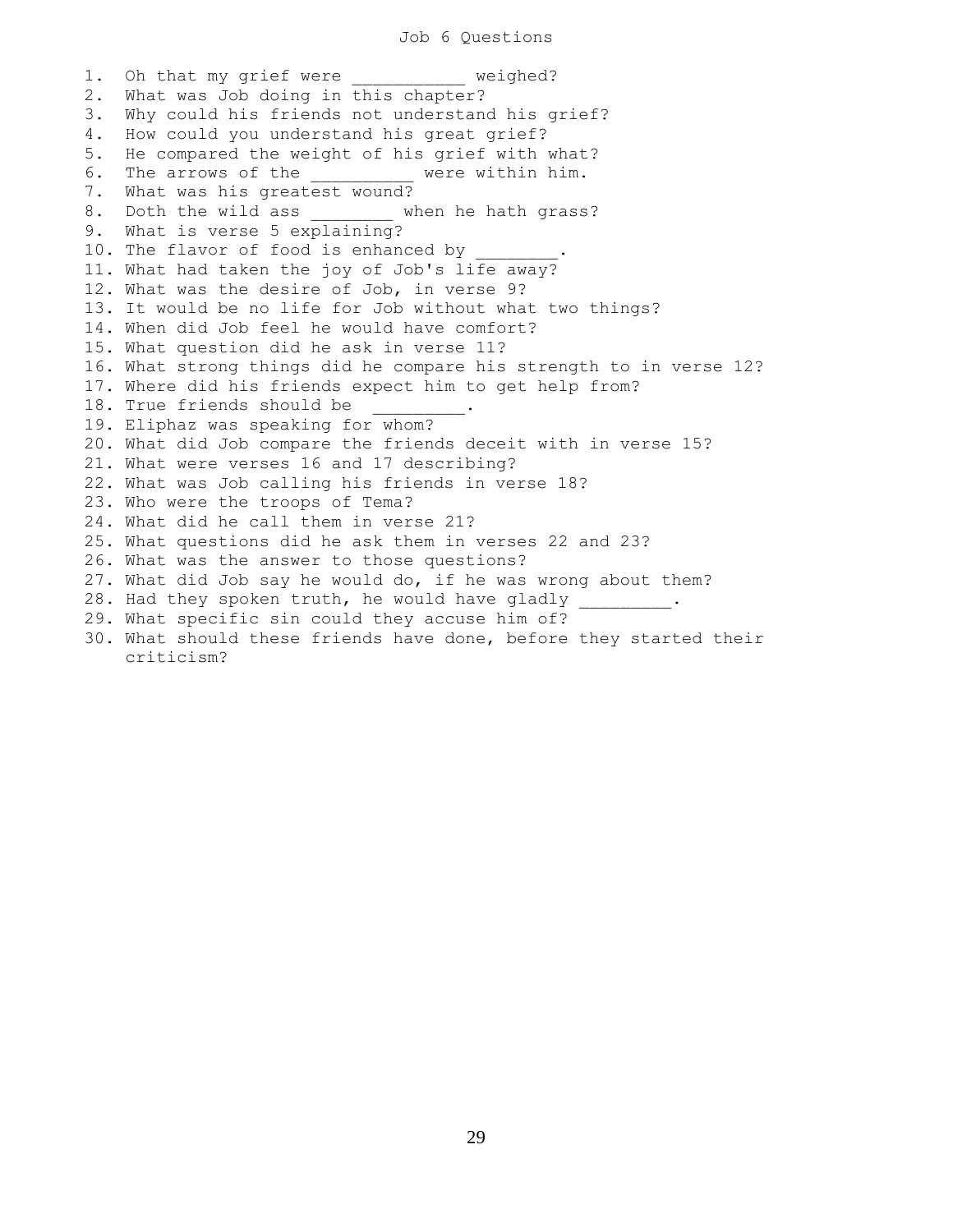We will begin this lesson in Job 7:1 "[Is there] not an appointed time to man upon earth? [are not] his days also like the days of an hireling?"

 We know that it is God who determines how long each of us lives. He allots the amount of time He gives us to accomplish the things we have been assigned to do, as well. A hireling is someone who is hired to do a specific job.

 Job 7:2 "As a servant earnestly desireth the shadow, and as an hireling looketh for [the reward of] his work:"

 The servant was waiting until nightfall to rest. The hireling was waiting until payday. He was waiting to be paid for the Job that was finished.

 Job 7:3 "So am I made to possess months of vanity, and wearisome nights are appointed to me."

 The months of vanity were speaking of months that accomplished nothing. The wearisome nights were speaking of pain and suffering that seems to be magnified at night.

 Job 7:4 "When I lie down, I say, When shall I arise, and the night be gone? and I am full of tossings to and fro unto the dawning of the day."

 Job was speaking of the nights that seemed never to end. He tossed all night long.

 Job 7:5 "My flesh is clothed with worms and clods of dust; my skin is broken, and become loathsome."

 His skin was so infected, that worms were in the sores. This was speaking of the disease being so bad that the sores ran with puss. His sores were so terrible, that he had begun to hate his own flesh.

 Job 7:6 "My days are swifter than a weaver's shuttle, and are spent without hope."

 The weaver,s shuttle spins rapidly. This was saying, that looking back over his life seemed like it passed in a hurry. In comparison to his long weary nights, his days were long. One day brought no more hope of a cure for his disease than the day before.

 Job 7:7 "O remember that my life [is] wind: mine eye shall no more see good."

The wind comes and goes no one knows where. His days were like that, also. He did not know when this would all end. He did not know where this was leading. He was full of despair and believed that all of his good times were over.

 Job 7:8 "The eye of him that hath seen me shall see me no [more]: thine eyes [are] upon me, and I [am] not."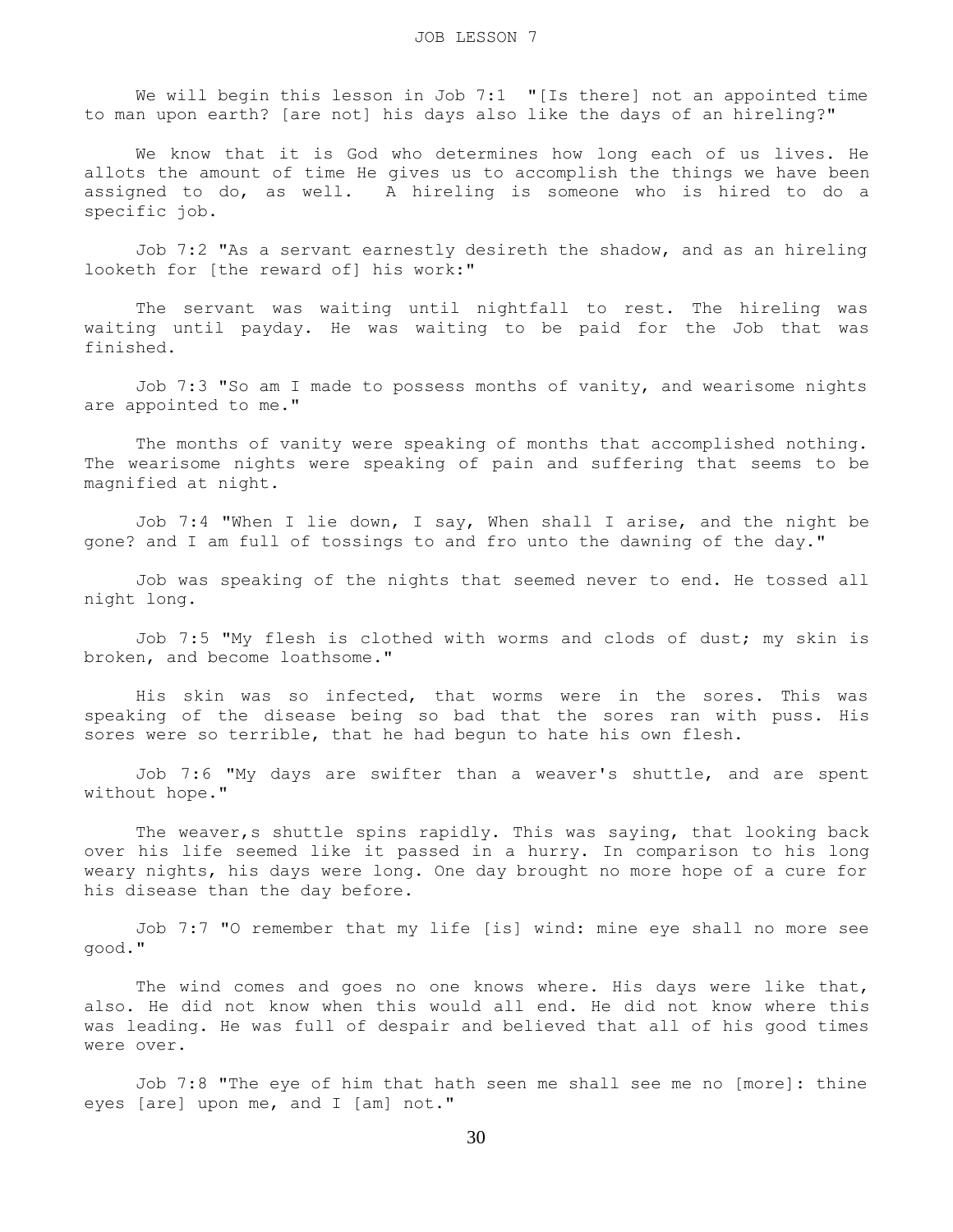Job felt that he was near death. When death came, and they put him in the grave, he would not be seen again on the earth.

 Job 7:9 "[As] the cloud is consumed and vanisheth away: so he that goeth down to the grave shall come up no [more]."

 Clouds appear for a moment in time, and then suddenly vanish away. Job believed his life was the same way. He had no hope of living again upon this earth.

 Job 7:10 "He shall return no more to his house, neither shall his place know him any more."

 This is true of all who die upon the earth. The house you lived in, will be inhabited by the next generation. You will have no need for it anymore.

 Job 7:11 "Therefore I will not refrain my mouth; I will speak in the anguish of my spirit; I will complain in the bitterness of my soul."

 Job had decided that since his life seemed to be so hopeless, he would complain. He had not previously revealed his bitter feelings. Now, he would open up, and reveal the hurt that he felt.

 Job 7:12 "[Am] I a sea, or a whale, that thou settest a watch over me?"

 Job was not an animal, or a sea that had no control over their lives. He was a man with feelings. He was restrained as if he had no thoughts, or feelings. He felt as if God had forgotten him.

 Job 7:13 "When I say, My bed shall comfort me, my couch shall ease my complaint;" Job 7:14 "Then thou scarest me with dreams, and terrifiest me through visions:"

 In the past, he had lain down at night and found peace and rest in his own bed. The sickness in his body would not even allow him to rest, when he lay down for the night. He had bad dreams that tormented him, even in his sleep. His visions were even of evil things.

 Job 7:15 "So that my soul chooseth strangling, [and] death rather than my life."

 He did not desire to live in this tormented state. Strangling was thought of as a disgraceful way of dying, but he would have even preferred that to living in this torment.

 Job 7:16 "I loathe [it]; I would not live alway: let me alone; for my days [are] vanity."

 Man does not live in this body forever. Job wanted to know why he could not just die now, and cut the time short.

 Job 7:17 "What [is] man, that thou shouldest magnify him? And that thou shouldest set thine heart upon him?"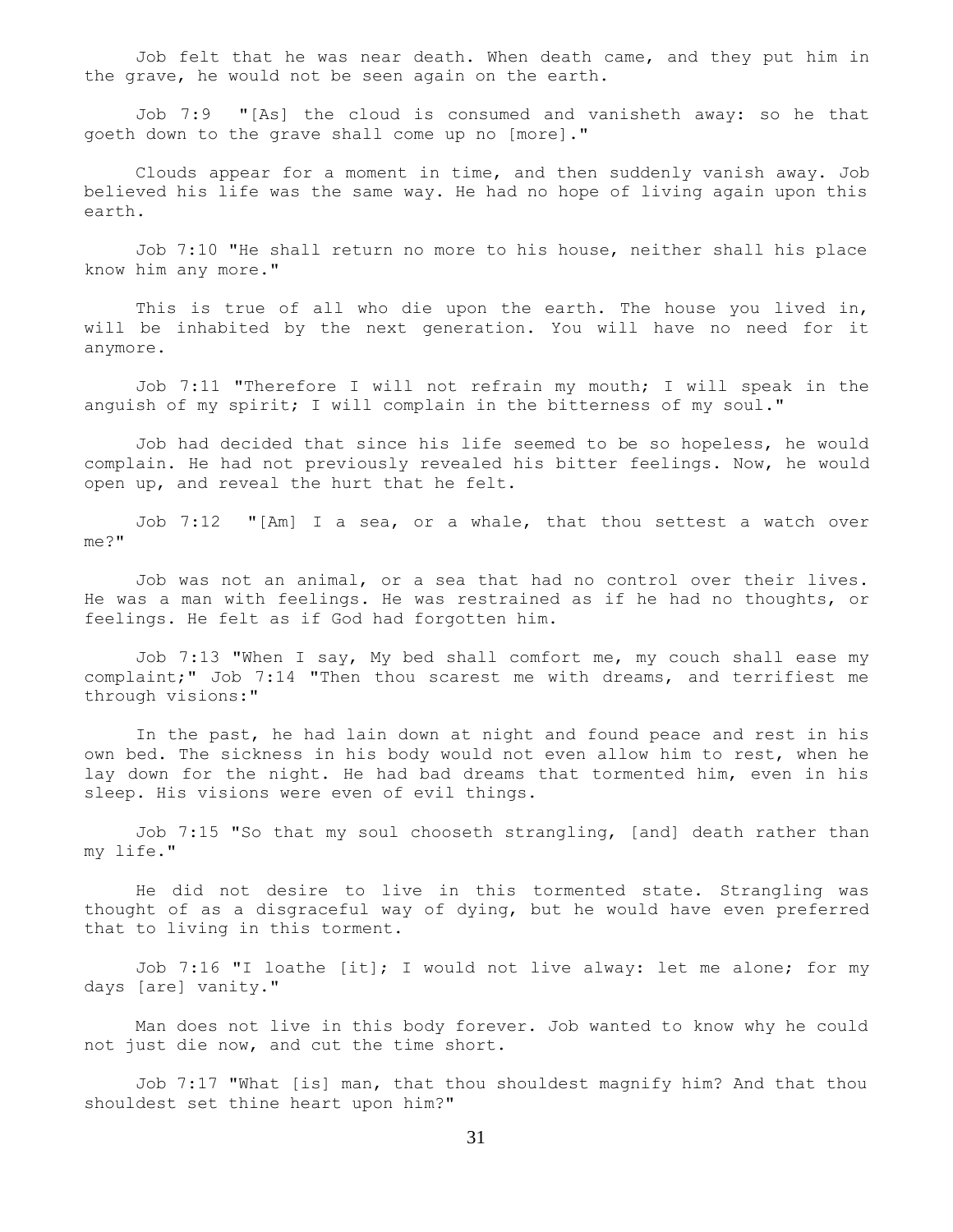At this point, Job did not have much regard for his own self. He could not imagine why God would love so wretched a creature as himself. Job was saying that man was so useless that he could not imagine why God would elevate him to be made in the image of God.

 Job 7:18 "And [that] thou shouldest visit him every morning, [and] try him every moment?"

 Job was feeling that he had fallen short of the expectations of God. Job was saying that man was under the eye of God every moment of every day. It seems that any weakness in man is tried. It is as if man is under inspection constantly. I think the problem is, that Job had examined his past actions, and could not find what he had done wrong. He actually thought that he had forgotten some sin he had committed, and that God was holding him responsible for that sin.

 Job 7:19 "How long wilt thou not depart from me, nor let me alone till I swallow down my spittle?"

 Job was asking God not to examine him every moment of every day. He did not want God to leave him. He just wanted God to not examine him quite as closely.

 Job 7:20 "I have sinned; what shall I do unto thee, O thou preserver of men? why hast thou set me as a mark against thee, so that I am a burden to myself?"

 Job realized that he had been singled out to mark. God had not revealed to him the challenge Satan had put before Him pertaining to Job. Notice, Job did not say what his sin was, because he did not know what the sin was. It is as if he was saying, "If I have sinned, I am sorry". I cannot go back and change the past. He was a burden to himself.

 Job 7:21 "And why dost thou not pardon my transgression, and take away mine iniquity? for now shall I sleep in the dust; and thou shalt seek me in the morning, but I [shall] not [be]."

 Job was sure death was near. He wanted God to forgive him, so that he could rest in peace when he died. Job knew that if he did sin, which he was not sure he did, God is a forgiving God. Job was saying, that God would stop this chastisement sometime, but he would, probably, already be dead, when He did stop it. This was a man in great despair.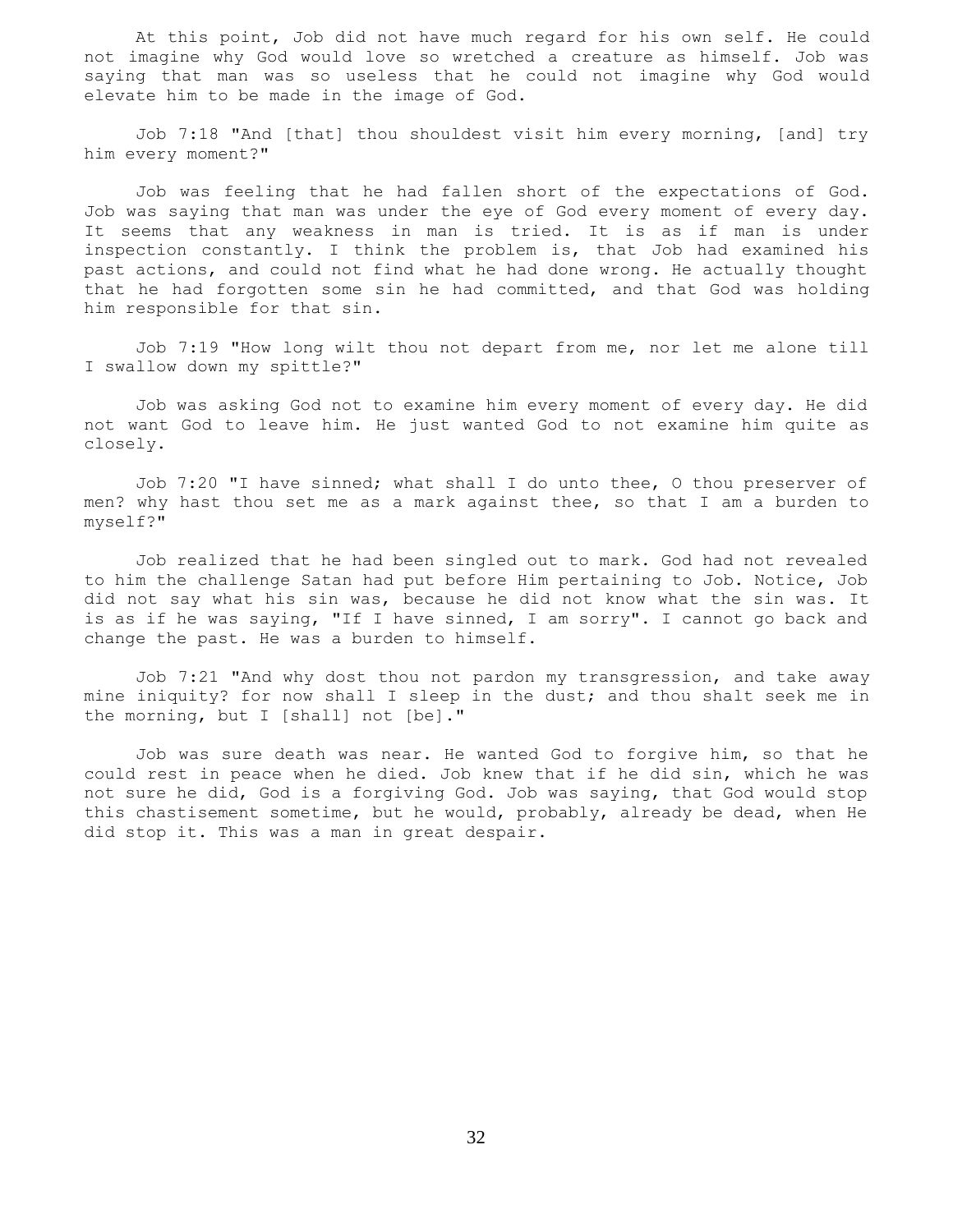1. The days of man on earth are \_\_\_\_\_\_\_\_\_\_. 2. His days are like the days of a . 3. What is a hireling? 4. What does a hireling look for? 5. What were the months of vanity speaking of? 6. Why were the nights wearisome for Job? 7. In verse 5, we see that his flesh was clothed with \_\_\_\_\_\_\_\_\_\_. 8. His disease had become so terrible, that he hated his  $\frac{1}{2}$  and  $\frac{1}{2}$  and  $\frac{1}{2}$  . 9. When Job looked back over his life, it seemed to have passed in a  $\mathcal{L}=\mathcal{L}^{\mathcal{L}}$ 10. Why was his life compared to the wind? 11. In verse 8, Job felts as if he was near . 12. How is he compared to a cloud? 13. In verse 10, we see that the house he used to live in, would now be inhabited by the \_\_\_\_\_\_ \_\_\_\_\_\_\_\_\_\_. 14. How had Job found peace in his past life? 15. Why had Job decided to complain? 16. Job did not desire to live in this \_\_\_\_\_\_\_\_\_\_\_\_ state. 17. Why was strangling mentioned? 18. What questions did Job ask God in verse 17? 19. Job felt that he had fallen short of the \_\_\_\_\_\_\_\_\_\_ of God. 20. What was Job asking for in verse 19? 21. What had God not revealed to Job? 22. Why did Job not say what his sin was? 23. Why did Job want God to pardon his transgressions? 24. If Job had sinned, Job knew God is a \_\_\_\_\_\_\_\_ God. 25. Job knew God would stop the chastisement sometime, but believe he would be \_\_\_\_\_\_\_\_\_ by that time.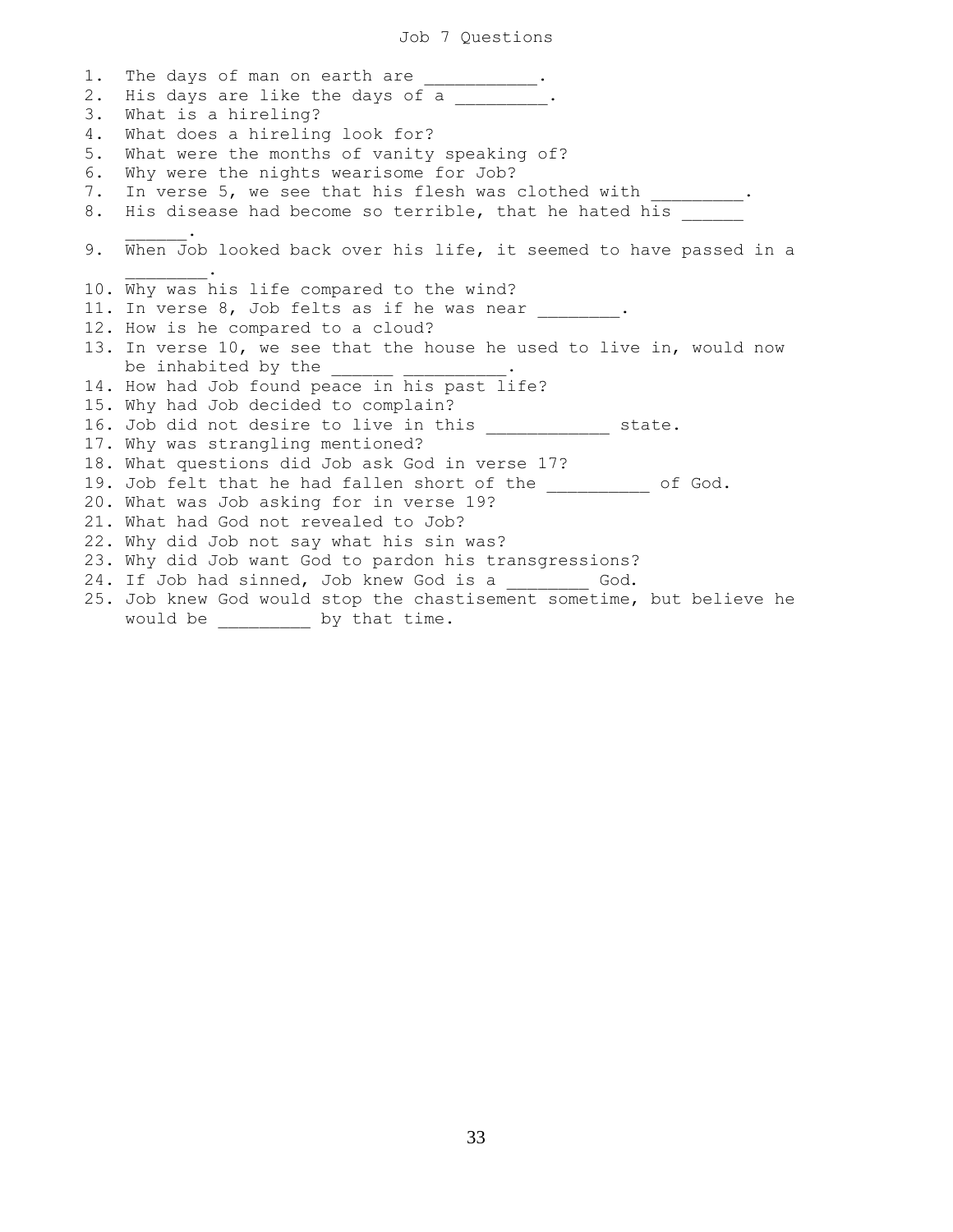We will begin this lesson in Job 8:1 "Then answered Bildad the Shuhite, and said," Job 8:2 "How long wilt thou speak these [things]? and [how long shall] the words of thy mouth [be like] a strong wind?"

It appears that Bildad, the second friend, spoke very bluntly to Job. He was, probably, a little younger than Eliphaz, and less experienced. He spoke strongly and disrespectfully to Job. He spoke of the words of Job, as being pushy and forcing their way like a strong wind would.

 Job 8:3 "Doth God pervert judgment? or doth the Almighty pervert justice?"

 Of course, the answer to this was no. This younger friend seemed to accuse Job of saying that God's judgement was unfair. God does justice at all times. He is fair in all His dealings with men.

 Job 8:4 "If thy children have sinned against him, and he have cast them away for their transgression;"

 Bildad accused Job's children of sinning so greatly against God, that He disposed of them. He was bluntly judging them, and also, calling their death a punishment from God.

 Job 8:5 "If thou wouldest seek unto God betimes, and make thy supplication to the Almighty;"

 This brasen friend was even accusing Job of not praying to God. He was actually saying that Job had not cried out to the Almighty. His accusations, of course, were not true. Job had even scolded his wife for suggesting that he curse God and die. Job had submitted himself to the LORD immediately and completely, as soon as he heard of his children's death.

 Job 8:6 "If thou [wert] pure and upright; surely now he would awake for thee, and make the habitation of thy righteousness prosperous."

 This friend had made up his mind that all of this calamity had come upon Job for his sins. He told Job, if he were a righteous man, God would have already heard him, and come to his rescue. This same teaching has sprung up again in our day. We hear some ministers say that if you are in right standing with God, you will automatically be prosperous. This was not true for righteous Job, and is not true for many saints of our day, as well. God does prosper some of His children, but not all of them.

 Job 8:7 "Though thy beginning was small, yet thy latter end should greatly increase."

 Job was now reduced to near nothing. If God did decide to bless him, He could greatly increase Job, again. I do not believe this friend of Job believed that God would do this for Job. He felt as if Job deserved all of the punishment he had endured.

 Job 8:8 "For inquire, I pray thee, of the former age, and prepare thyself to the search of their fathers:"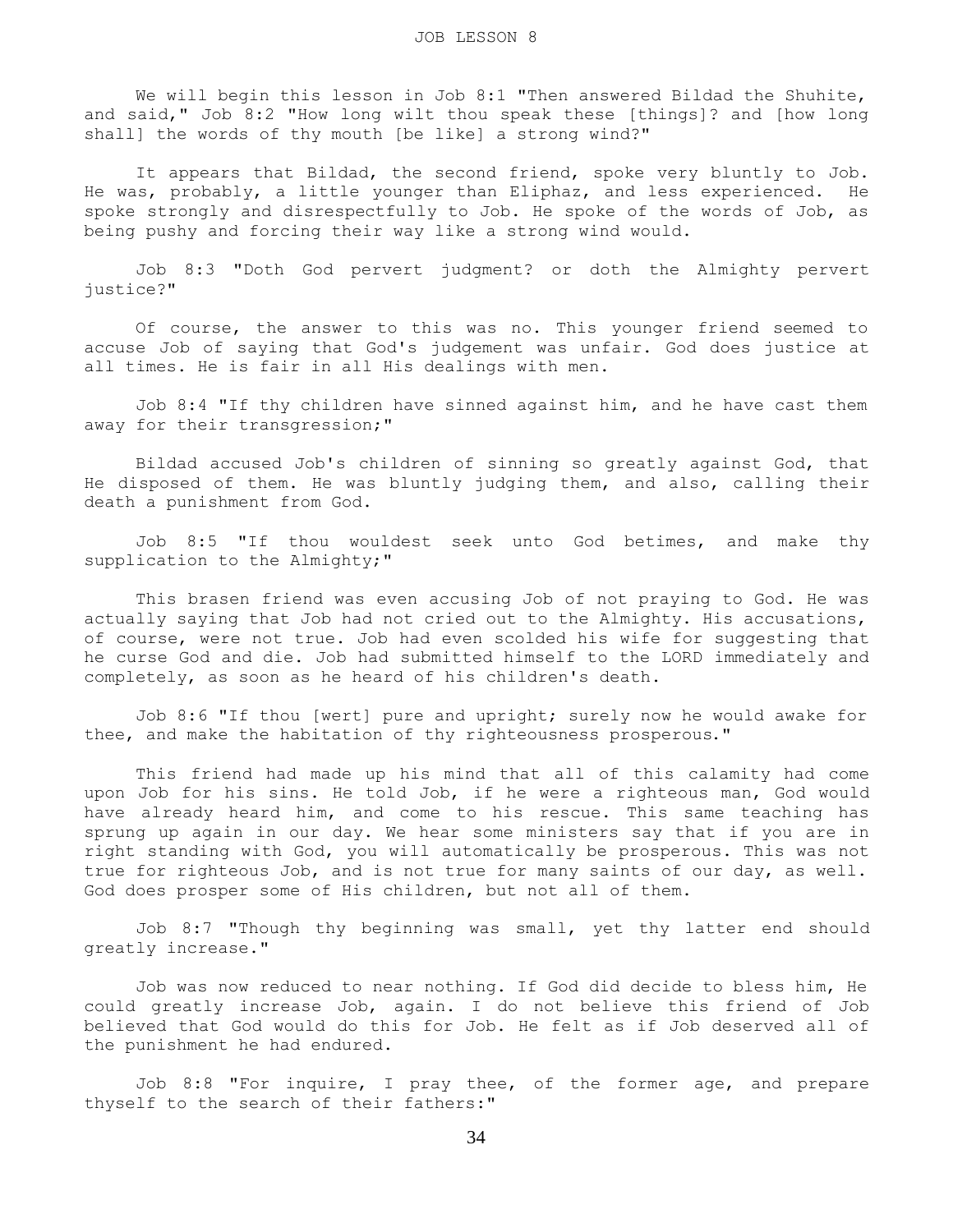His advice to Job was that he would search through the past history for an answer to this dilemma. His fathers, or grandfathers, might have had a similar problem. It appears, from this, that there had been some kind of records kept, prior to Job's lifetime.

 Job 8:9 "(For we [are but of] yesterday, and know nothing, because our days upon earth [are] a shadow:)"

 Life on earth is short-lived. The moment in time is so short, that it would be difficult to learn much from it. In times of old, the people lived hundreds of years, and experienced many more things. Their lives can be of use to us, as a teacher.

 Job 8:10 "Shall not they teach thee, [and] tell thee, and utter words out of their heart?"

 Job's friend believed that he had made errors, that could have been avoided, had he studied his ancestors.

 Job 8:11 "Can the rush grow up without mire? can the flag grow without water?"

 The rush, here, was speaking of the papyrus which grew in the very wet mire of a lake, or river. The flag was a water plant, as well. When the water was gone, both of them would die. In a spiritual sense, this is telling Job to draw water from his roots. Water, in this particular sense, would be the Word of God.

 Job 8:12 "Whilst it [is] yet in his greenness, [and] not cut down, it withereth before any [other] herb."

 This was speaking of a time, when it had grown to its greatest height. When the land dried up where it was planted, it quickly died. At the peak of the greatness of Job, this terrible calamity had come.

 Job 8:13 "So [are] the paths of all that forget God; and the hypocrite's hope shall perish:"

 This is a true statement, but did not apply to Job. Job had not forgotten God. He was not a hypocrite. His troubles had come, because he loved God.

 Job 8:14 "Whose hope shall be cut off, and whose trust [shall be] a spider's web."

 This friend did not truly know Job. He had judged Job, without any evidence of any of this. It appears to the natural eye, that Job's hope was cut off, A spider builds a web to trap its prey. This was a terrible statement to make about Job.

 Job 8:15 "He shall lean upon his house, but it shall not stand: he shall hold it fast, but it shall not endure."

 He was accusing Job of building upon something, besides the Rock of God. He was actually accusing Job of building on shifting sand. Everyone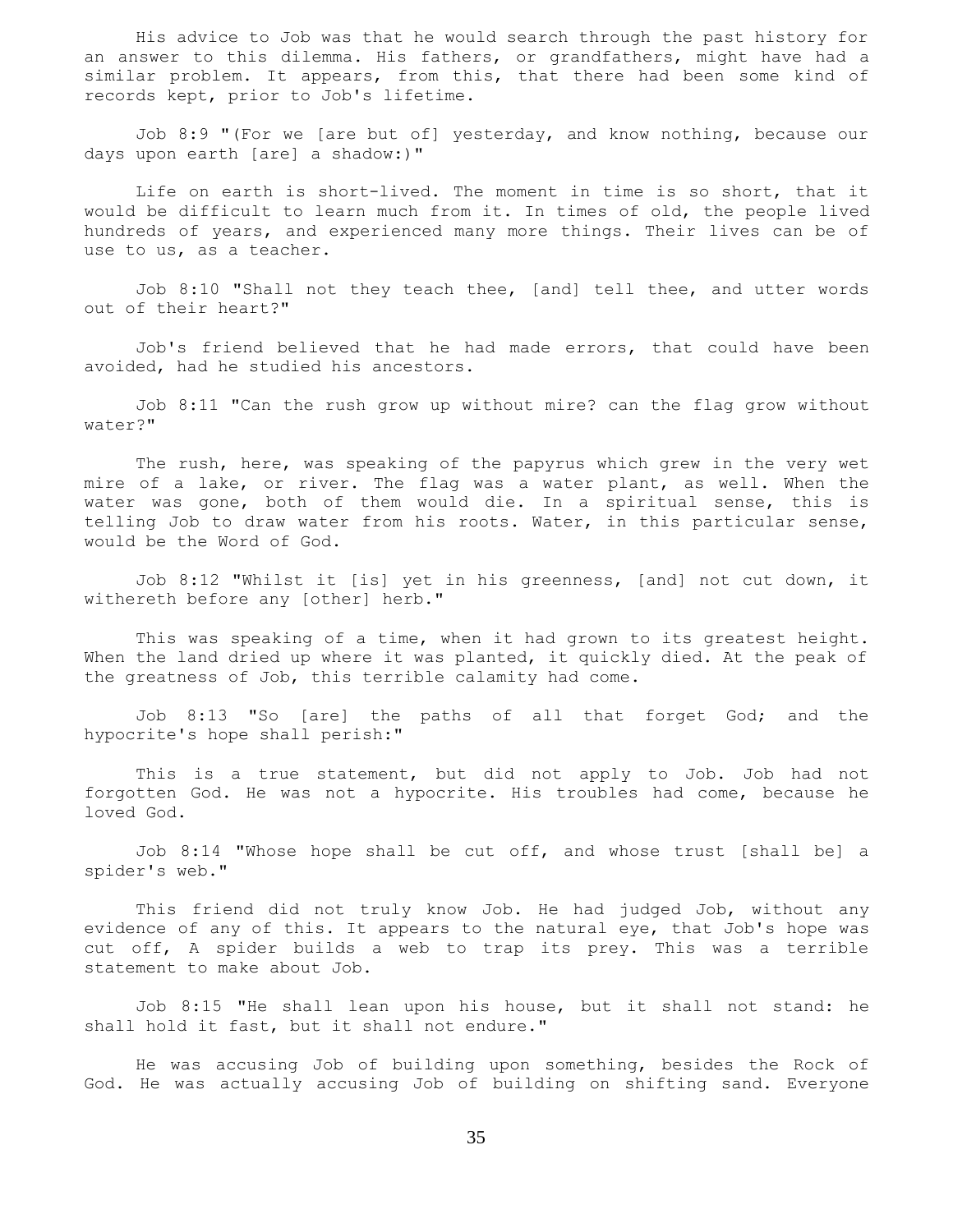around Job had a negative reason for his trouble. Job knew this was not true.

 Job 8:16 "He [is] green before the sun, and his branch shooteth forth in his garden."

 Again, he was speaking of the prosperity of Job, which was well known by everyone. He was prospering in every way.

 Job 8:17 "His roots are wrapped about the heap, [and] seeth the place of stones."

 The water that fed the plant, in the verse above, was coming from the stones like a spring does. It appears, the plant had wrapped around the rock to ensure itself of the life-giving water.

 Job 8:18 "If he destroy him from his place, then [it] shall deny him, [saying], I have not seen thee."

 This was speaking of the sudden calamity that came upon Job, just as this plant was suddenly uprooted.

 Job 8:19 "Behold, this [is] the joy of his way, and out of the earth shall others grow."

 Each plant lives for a short time, and then another takes its place. That was what Job's friend was saying, here. Job would be replaced by another.

 Job 8:20 "Behold, God will not cast away a perfect [man], neither will he help the evil doers:" Job 8:21 "Till he fill thy mouth with laughing, and thy lips with rejoicing."

 Job was just and upright. Bildad had no way of knowing that Job was anything but an upright man. Bildad had judged Job severely and unjustly. In that sense, Bildad was an evildoer. He was stating in the verse above, if Job was a righteous man, God would not cast him away. God would fill his mouth with laughing, and his lips would rejoice.

 Job 8:22 "They that hate thee shall be clothed with shame; and the dwelling place of the wicked shall come to nought."

 Bildad was speaking judgement upon the friends of Job in this. These friends included him. They had hated Job without a cause. This shame would not be long in coming. Judging others was a dangerous thing to do, especially a righteous man, such as Job.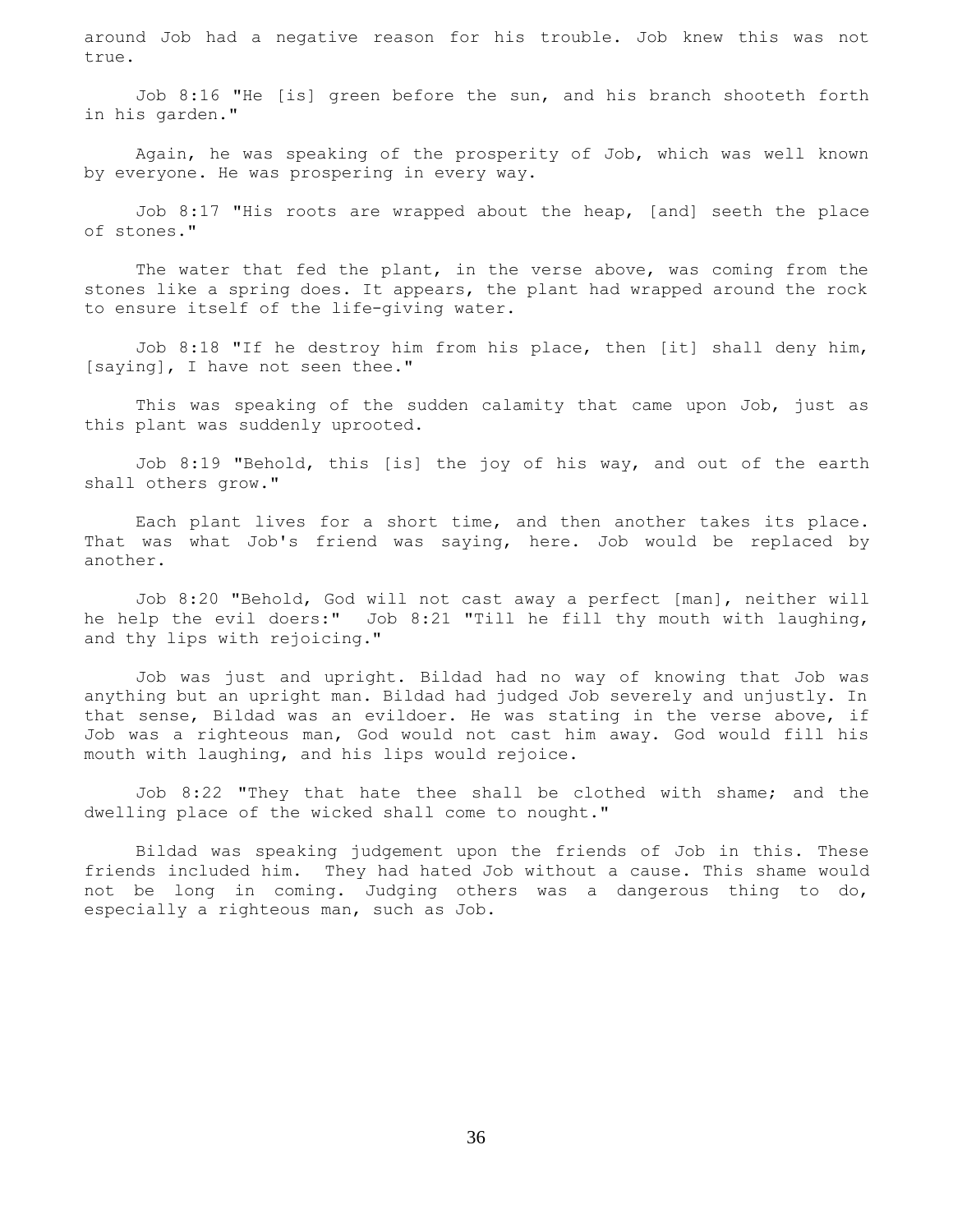1. Bildad was a 2. What did he say that the words of Job's mouth were like? 3. How did he speak to Job? 4. Quote Job chapter 8 verse 3. 5. What was the answer to these questions? 6. Bildad accused Job's children of what? 7. What was he calling Job's children's death? 8. What did he accuse Job of in verse 5? 9. What did he call God in verse 5? 10. Job had scolded his wife for what? 11. What had Job done immediately on hearing of his children's death? 12. What had Job's friend made up his mind about? 13. What are many ministers, today, telling their people brings automatic prosperity? 14. What was verse 7 saying? 15. Bildad told Job to inquire of whom? 16. Our days upon earth are a 17. What was the rush in verse 11? 18. What was the flag? 19. Whose hope shall perish? 20. Why does a spider build a web? 21. What happened to the house in verse 15? 22. Where did the water come from, that was feeding the plant in verse 17? 23. What was Job's friend saying in verse 19? 24. What would God do for the perfect man? 25. Who was Bildad speaking judgement upon in verse 22?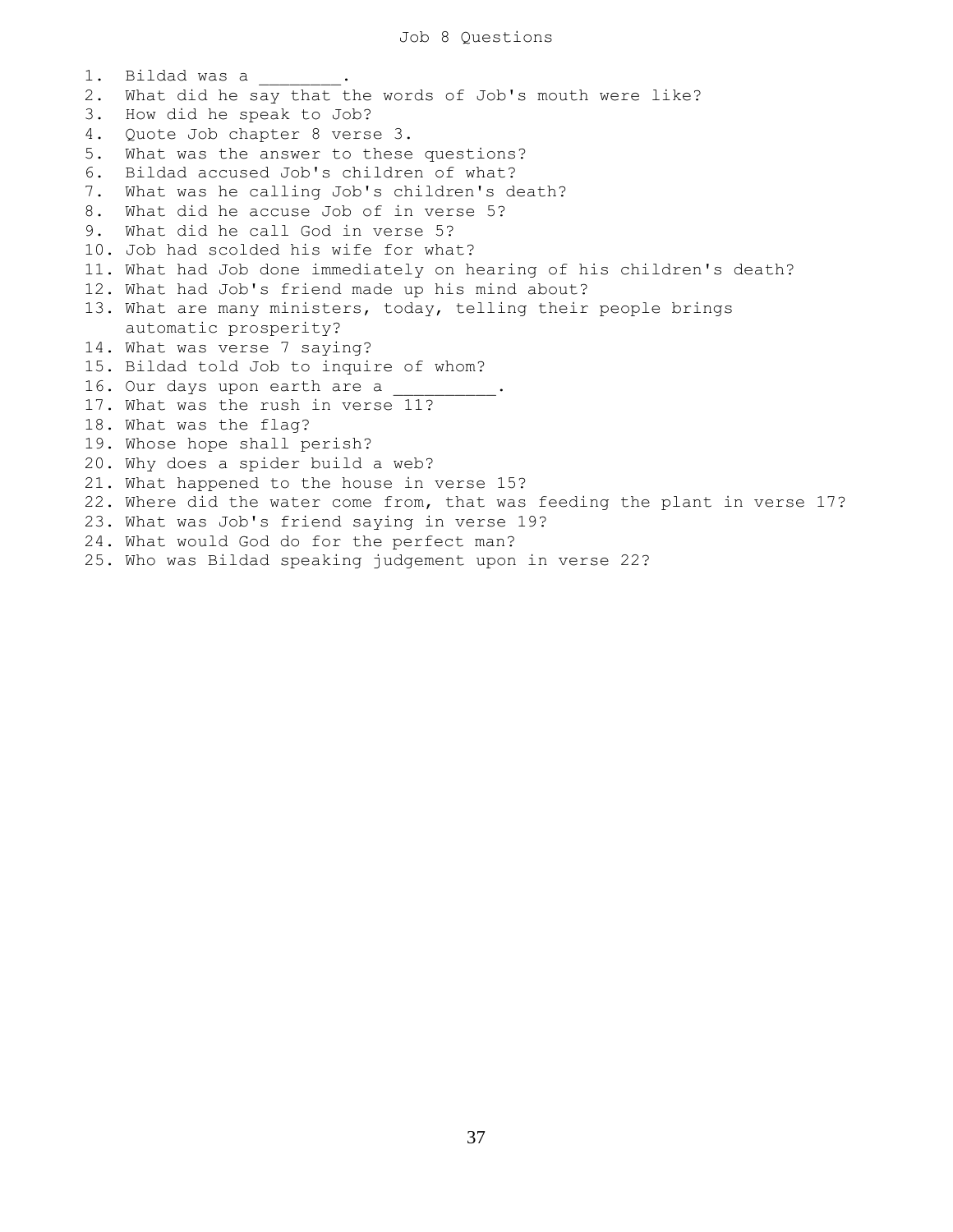We will begin this lesson in Job 9:1 "Then Job answered and said," Job 9:2 "I know [it is] so of a truth: but how should man be just with God?"

 Job was agreeing that a righteous man generally would not face these problems. We must remember, in all of this, that God did not forewarn Job of the challenge of Satan. It would not have had the impact on the angels, and even on us, if Job had endured these hardships, because he knew God would restore him at the end. The thing that made Job's stand for God so powerful was the fact that he did not know. Job had made an humble statement "how should a man be just with God?" Job was saying that man was not perfect. He had attempted to live perfect before God, and it appeared to him at this point, that he must have failed in some way.

 Job 9:3 "If he will contend with him, he cannot answer him one of a thousand."

 If a man would be so foolish to try to contend with God, the man would not be able to answer one of a thousand things that God would ask.

 Job 9:4 "[He is] wise in heart, and mighty in strength: who hath hardened [himself] against him, and hath prospered?"

 Who is man that he should contend with God? God is all powerful. He is the source of all strength. He is Wisdom to the utmost. No man who hardens his heart against God could ever prosper.

 Job 9:5 "Which removeth the mountains, and they know not: which overturneth them in his anger."

The main thing we must see in this verse through verse 13, is that God is in total control of all the elements of the earth. Not only must we know that he is in control, but we must notice that Job knew this, and he was the one who was making this statement. There will be a time, at the Word of God when the mountains will be no more. This is spoken of clearly during the wrath of God, which is yet to come.

 Job 9:6 "Which shaketh the earth out of her place, and the pillars thereof tremble."

 It is God who sends the earthquake, to cause people to repent and come to Him. The pillars are speaking of the supports for the earth's crust. We learned that a movement of rock deep beneath the earth's surface, is really what causes the earthquake.

 Job 9:7 "Which commandeth the sun, and it riseth not; and sealeth up the stars."

The sun is no more than a container for light. There will be a time, when there will be no need for the sun, or the moon. Revelation 21:23 "And the city had no need of the sun, neither of the moon, to shine in it: for the glory of God did lighten it, and the Lamb [is] the light thereof."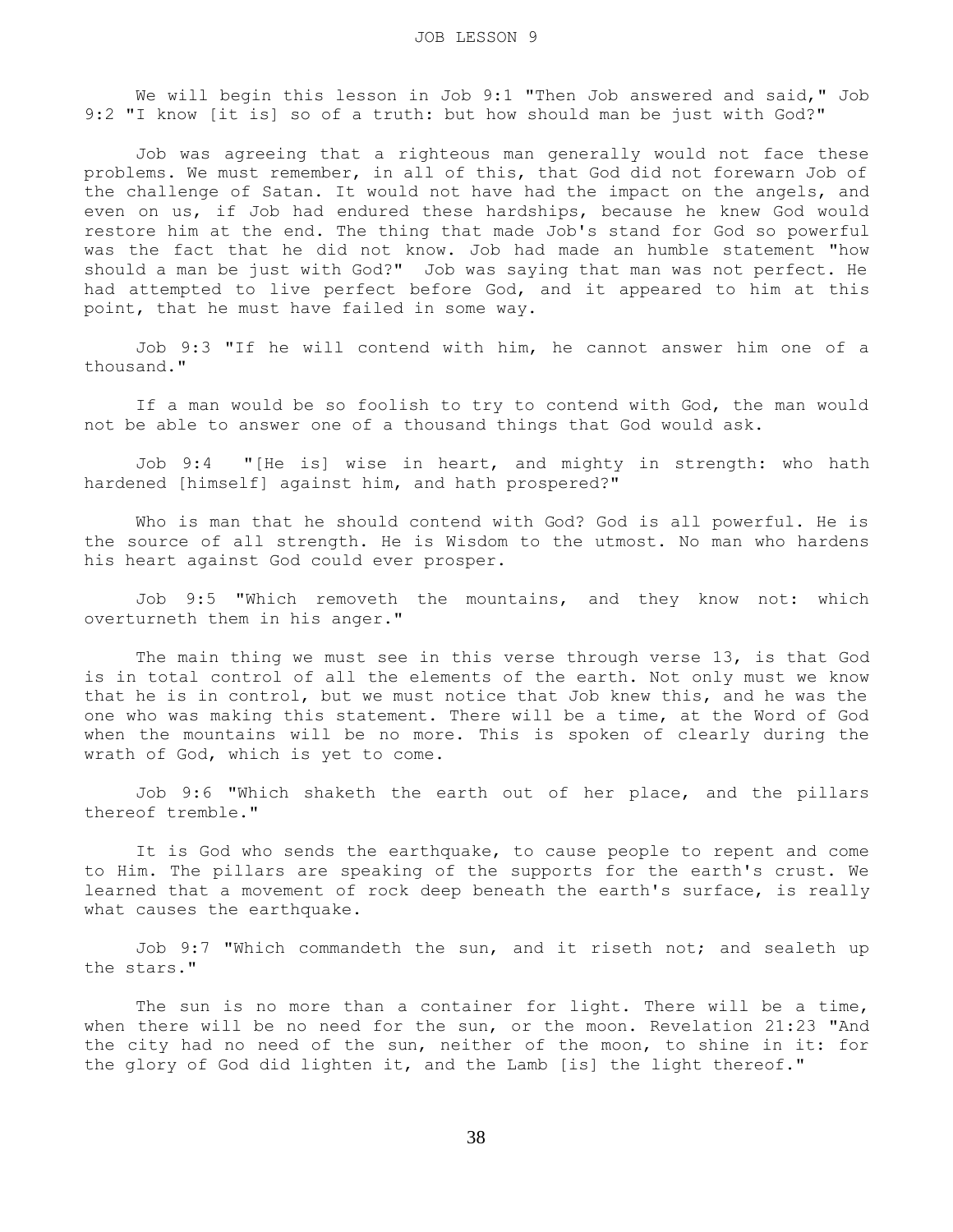Job 9:8 "Which alone spreadeth out the heavens, and treadeth upon the waves of the sea."

 The heavens surround the earth. One of His very first creations was the heavens. Jesus showed a manifestation of His ability to tread upon the waves, when He walked on the Sea of Galilee.

 Job 9:9 "Which maketh Arcturus, Orion, and Pleiades, and the chambers of the south."

These are speaking of constellations in the sky. These, too, were created by God, and are under His complete control. Arcturus {the great bear} is one of the three most brilliant stars in the southern hemisphere. Orion is south of Taurus and Gemini, and is made up of a myriad of stars. Pleiades is a constellation of 7 large stars and numerous small stars. It is seen in the eastern sky. The chambers of the south are unnamed stars. It is unusual that a man in history, as early as Job, would know of the stars.

 Job 9:10 "Which doeth great things past finding out; yea, and wonders without number."

 Job had said this same thing in answer to Eliphaz. Job knew all of the greatness of God that Bildad had mentioned, and even more. He never questioned the greatness of God.

 Job 9:11 "Lo, he goeth by me, and I see [him] not: he passeth on also, but I perceive him not."

 This is another way of saying, that God is a Spirit. The natural eye cannot see God. We may be aware of His presence, but we cannot actually see Him, or touch Him with our physical hands.

 Job 9:12 "Behold, he taketh away, who can hinder him? who will say unto him, What doest thou?"

The answer to this is no one. We can not, and should not, question the actions of God. Job had not questioned God in this at all.

 Job 9:13 "[If] God will not withdraw his anger, the proud helpers do stoop under him."

 When the anger of God is toward those who rebel against Him, there is only one outcome. Those, who rebel against Him, fall.

 Job 9:14 "How much less shall I answer him, [and] choose out my words [to reason] with him?"

 Job was saying, that under no circumstances would he try to change God's mind about anything. Job knew that God is right about everything. To reason with God, would be a great error.

 Job 9:15 "Whom, though I were righteous, [yet] would I not answer, [but] I would make supplication to my judge."

 Job was explaining that he would pray and ask God to help him, but he would not argue with God. Even a perfect righteous man, as far as a man can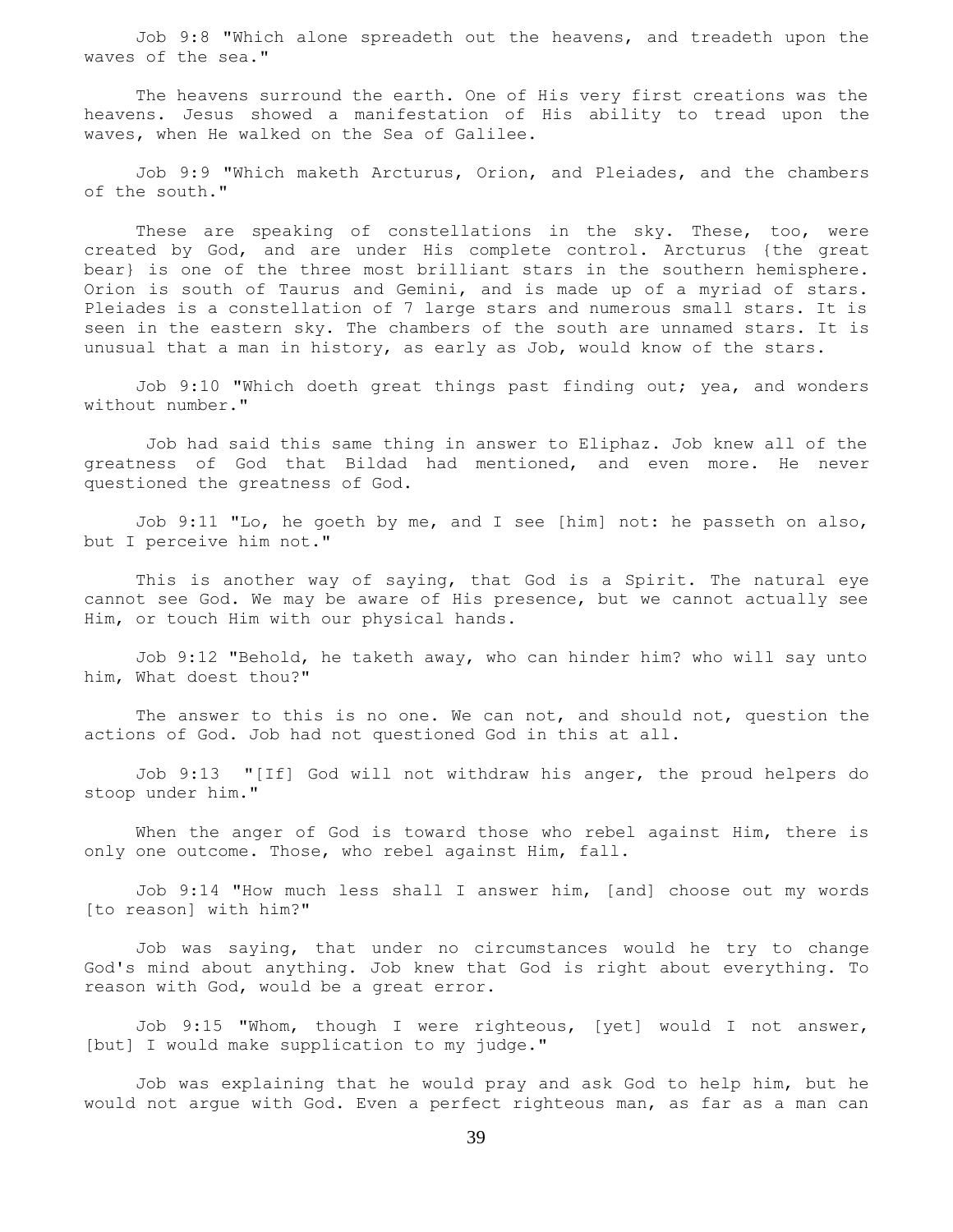be, would not have the right to argue with God. God's will and His way are perfect, and they are unchangeable.

 Job 9:16 "If I had called, and he had answered me; [yet] would I not believe that he had hearkened unto my voice."

 Job was saying, even if he had challenged God, and God answered him, he would know that it had been the will of God all long. It would not have been the challenge of Job, but the will of God.

 Job 9:17 "For he breaketh me with a tempest, and multiplieth my wounds without cause."

 God would not be likely to hear the complaint of Job, since the punishment of God had already begun. Job was thoroughly convinced, he had done nothing to cause this terrible calamity that had come upon him. He was right.

 Job 9:18 "He will not suffer me to take my breath, but filleth me with bitterness."

 Job was having great difficulty even in breathing. Somehow, he was beginning to be filled with bitterness toward life itself.

 Job 9:19 "If [I speak] of strength, lo, [he is] strong: and if of judgment, who shall set me a time [to plead]?"

 This plainly was saying, that Job was not strong enough to contend with God. The only strength that Job had was in the LORD.

 Job 9:20 "If I justify myself, mine own mouth shall condemn me: [if I say], I [am] perfect, it shall also prove me perverse."

 If Job tried to justify himself before the LORD, he would not be able to. His justification was like ours. He was just as if he had never sinned because he was forgiven of God. If a person tried to justify himself, he would sin in the process. He who says he had not sinned is a liar, and the truth is not in him. He would sin, because he would be lying. No one, but Jesus Christ was ever perfect.

 Job 9:21 "[Though] I [were] perfect, [yet] would I not know my soul: I would despise my life."

 Job's perfection was in the LORD. Job was feeling as if he hated his own life at this point.

 Job 9:22 "This [is] one [thing], therefore I said [it], He destroyeth the perfect and the wicked."

 Job had concluded there was no difference. All have sinned. He was saying, it rains upon the just and the unjust. There seems to be no difference. The great difference is in the life to come.

 Job 9:23 "If the scourge slay suddenly, he will laugh at the trial of the innocent."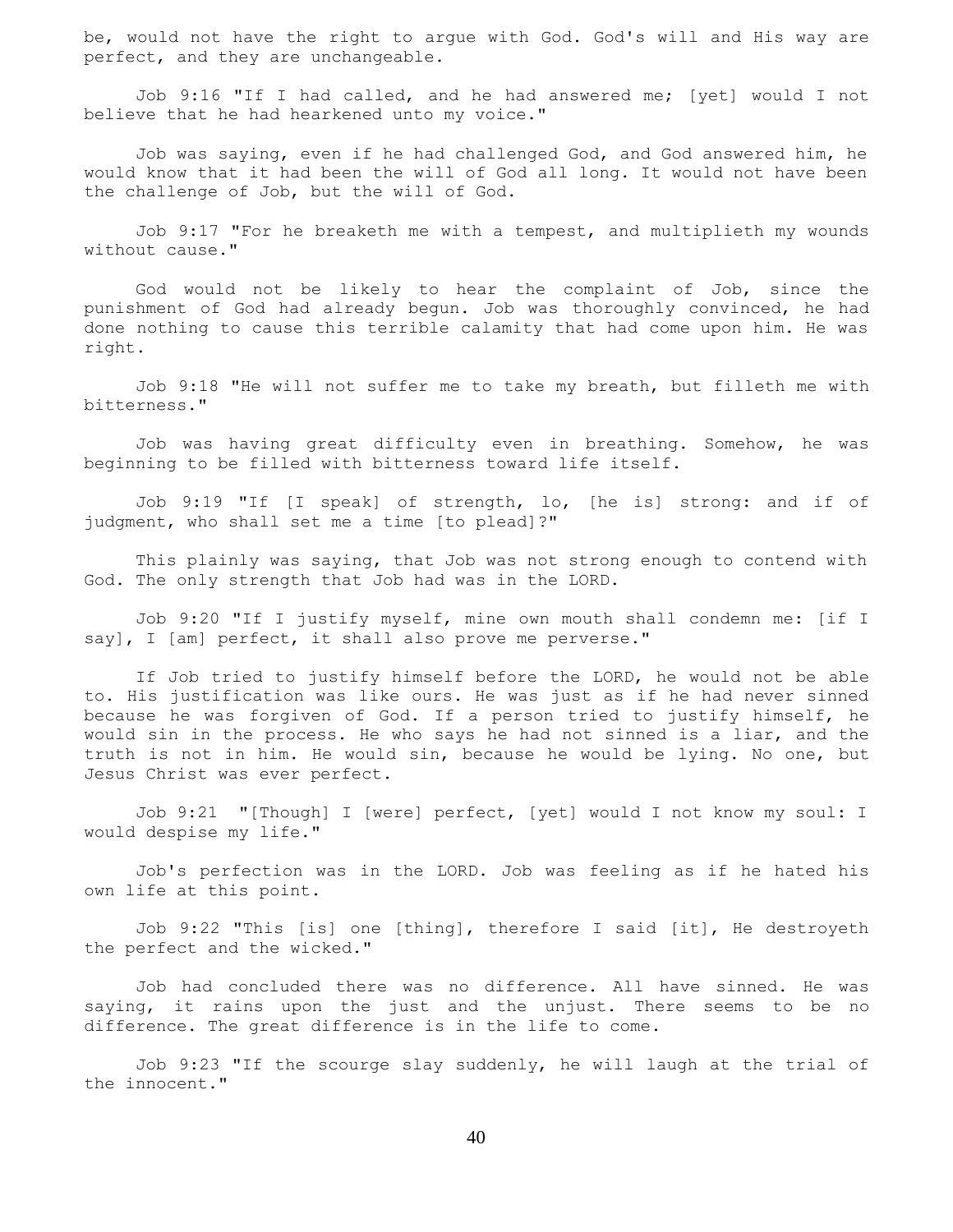The scourge, here, is, possibly, speaking of something like a war, where the good and the bad come to the same fate. It appears that Job believed God was laughing at his problem, here. This was just a man in total despair speaking.

 Job 9:24 "The earth is given into the hand of the wicked: he covereth the faces of the judges thereof; if not, where, [and] who [is] he?"

 It appears to Job, that the wicked people of this earth were set in the high places. The covering of the faces of the judges was showing that their judgement was not fair. Job believed it was God who covered the faces of the judges. Job had suddenly begun to blame God for the conditions of society. He knew if God wanted to, He could change it.

 Job 9:25 "Now my days are swifter than a post: they flee away, they see no good."

 A post is like a letter that is sent swiftly. Job was saying that it appeared that even as a person's life began it was headed for the end. It is but for a short time at the longest. Job was so despondent at this moment, that he saw no good in life.

 Job 9:26 "They are passed away as the swift ships: as the eagle [that] hasteth to the prey."

 Job was speaking of the swiftness of the passing of his life away, here. The ships leave the port, not to be seen again for a long time. The eagle swoops down, and gets his prey, and flies away.

 Job 9:27 "If I say, I will forget my complaint, I will leave off my heaviness, and comfort [myself]:"

 Job might say that he would forget his complaint, but it would still be in his heart, even if he did not utter it. He says, perhaps, if he did not talk about it, it would not be so heavy upon him.

 Job 9:28 "I am afraid of all my sorrows, I know that thou wilt not hold me innocent."

 God thinks of murmuring as sin. Fear of anything, except God, is, also, sin. God wants us to trust and have faith.

Job 9:29 "[If] I be wicked, why then labour I in vain?"

 Job believed that God had already judged him, and found him guilty of some sin he was not even aware of. He was asking, why he should labor to try to find out what he had done, if he was already condemned?

 Job 9:30 "If I wash myself with snow water, and make my hands never so clean;" Job 9:31 "Yet shalt thou plunge me in the ditch, and mine own clothes shall abhor me."

 He was saying that all the cleansing in the world could not make him clean with God.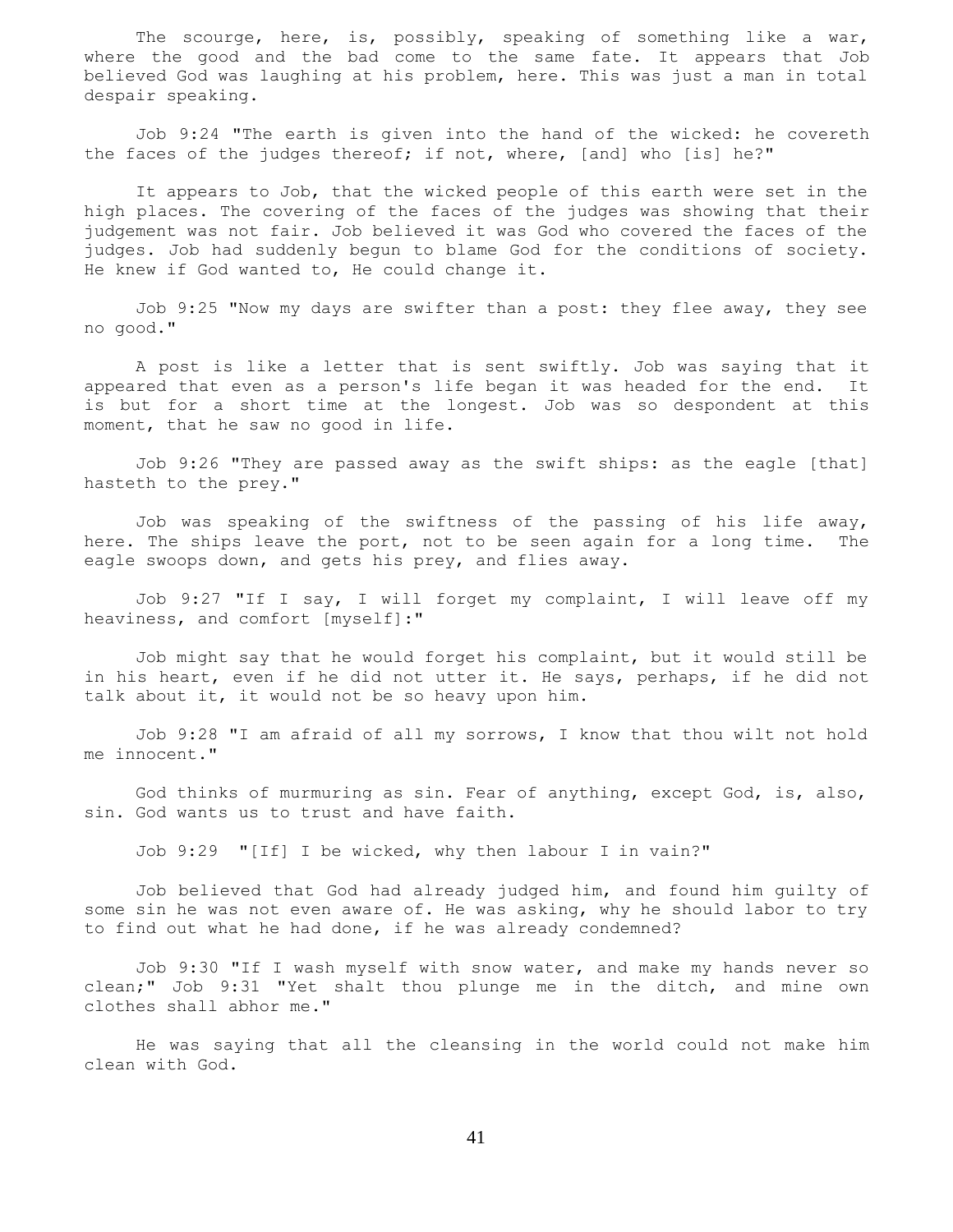Job 9:32 "For [he is] not a man, as I [am, that] I should answer him, [and] we should come together in judgment."

 God is not a man, except in Jesus Christ, who took on the form of man that He might experience man's problems.

 Job 9:33 "Neither is there any daysman betwixt us, [that] might lay his hand upon us both."

 The daysman is speaking of someone like a mediator. The High Priest {Jesus Christ} would become that Mediator between God the Father and all of mankind. He hung between heaven and earth on the cross as our Mediator. It was this Jesus who put mankind back into right standing with God.

 Job 9:34 "Let him take his rod away from me, and let not his fear terrify me:"

 His rod was taken away from mankind, when Jesus took our stripes, and took our sin upon his body on the cross. All of these things Job was asking for, occurred for us in Jesus.

 Job 9:35 "[Then] would I speak, and not fear him; but [it is] not so with me."

 We can come boldly before the throne of God, because Jesus opened the way for us. Job admitted he was not in such a position with God at that time. He would wait patiently for God to change his circumstances.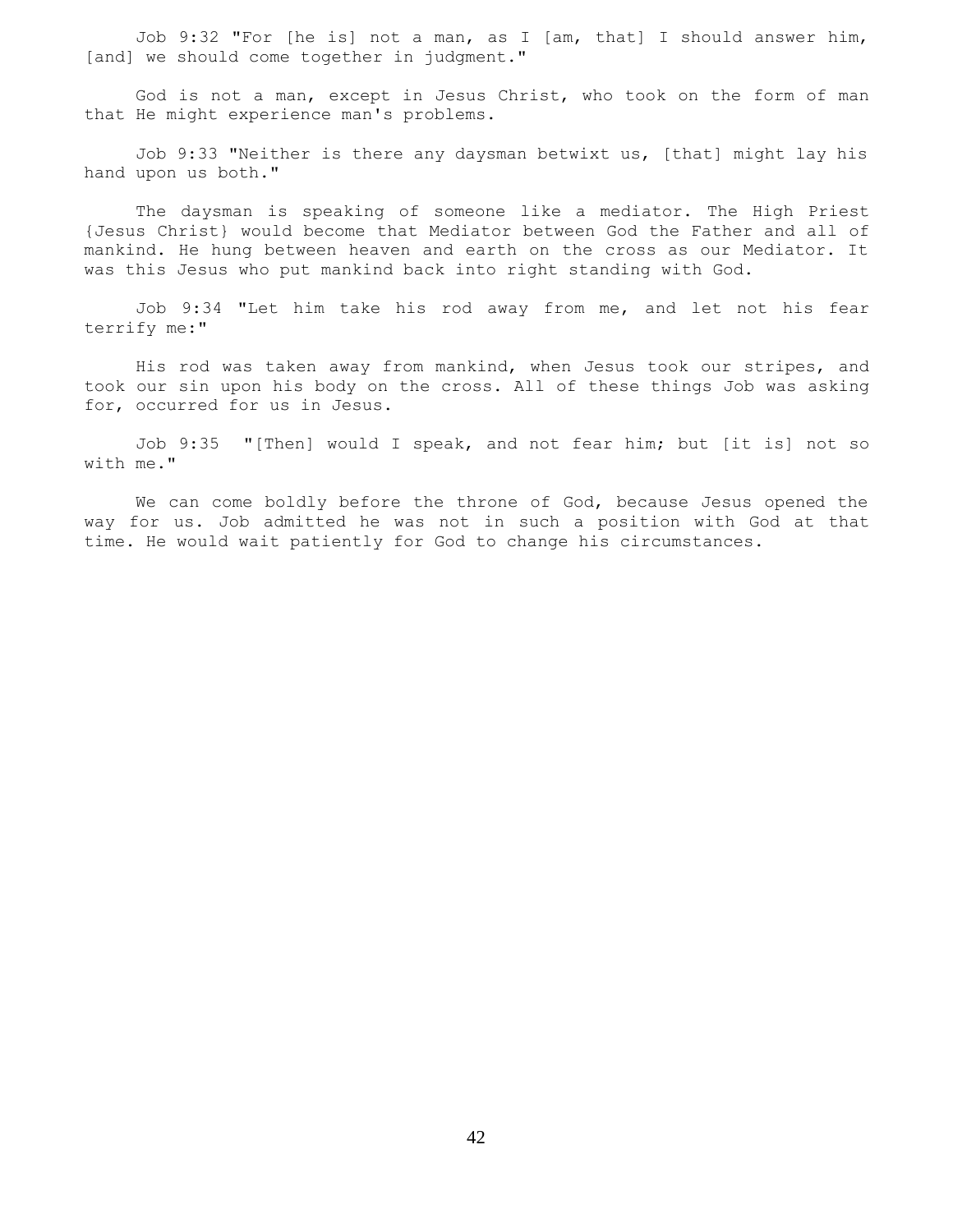# Job 9 Questions

| 1.<br>2. | What must we remember about the problems that came upon Job?<br>Job was feeling that he must have __________ God in some way he was<br>unaware of. |
|----------|----------------------------------------------------------------------------------------------------------------------------------------------------|
| 3.       | It would be a ___________ thing for man to contend with God.                                                                                       |
| 4.       | No man who hardens his heart against God could ever _________.                                                                                     |
| 5.       | From verse 5 through 13, we must see that God is in                                                                                                |
| 6.       | What is verse 6 speaking of?                                                                                                                       |
| 7.       | Quote Revelation chapter 21 verse 23.                                                                                                              |
| 8.       | When did Jesus manifest His control over the water?                                                                                                |
| 9.       | What constellations that God made are mentioned by name?                                                                                           |
|          | 10. Which one of them is called the bear?                                                                                                          |
|          | 11. Job never questioned the ____________ of God.                                                                                                  |
|          | 12. Why could Job not see God?                                                                                                                     |
|          | 13. We ____ _____ and _______ _____ question the actions of God.<br>14. What is the outcome, when someone rebels against Him?                      |
|          |                                                                                                                                                    |
|          | 15. Job explains that he would pray and ask God to help him, but he<br>would not _______ with God.                                                 |
|          | 16. Job was having great __________ in breathing.                                                                                                  |
|          | 17. Quote Job chapter 9 verse 17.                                                                                                                  |
|          | 18. The only strength that Job had was in the .                                                                                                    |
|          | 19. In verse 20, Job says his own ____________ condemns him.                                                                                       |
|          | 20. He who says he has not sinned is a ______.                                                                                                     |
|          | 21. It rains upon the $\frac{1}{\sqrt{1-\frac{1}{2}}}\$ and on the $\frac{1}{\sqrt{1-\frac{1}{2}}}\$ .                                             |
|          | 22. It appears to Job that the wicked people were in                                                                                               |
|          | 23. What is a post?                                                                                                                                |
|          | 24. In verse 26, what did Job compare to the swiftness of life?                                                                                    |
|          | 25. Even if Job stopped complaining out loud, he would still have the                                                                              |
|          | complaint in his ________.                                                                                                                         |
|          | 26. God thinks of murmuring as _____.                                                                                                              |
|          | 27. Fear of anything, except God is _____.                                                                                                         |
|          | 28. How is the only way that verse 32 could be fulfilled?                                                                                          |
|          | 29. Who is the daysman?                                                                                                                            |
|          | 30. When was his rod taken away from mankind?                                                                                                      |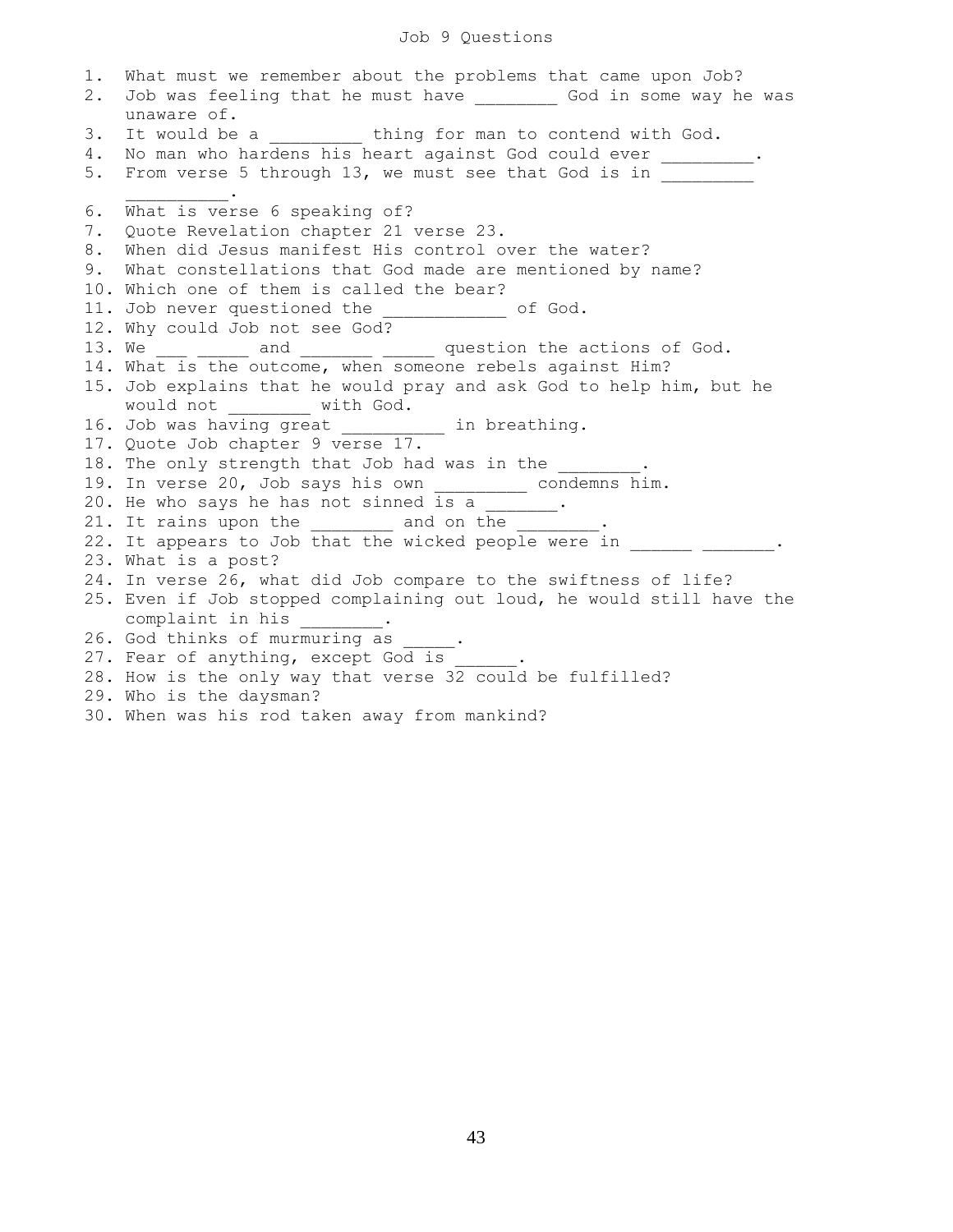We will begin this lesson in Job 10:1 "My soul is weary of my life; I will leave my complaint upon myself; I will speak in the bitterness of my soul."

 Job begins this by saying, that he really did not want to live in the pain and suffering. His worst pain was that of his heart feeling that he might have displeased God. He was sick in his soul with bitterness toward his hopeless life.

 Job 10:2 "I will say unto God, Do not condemn me; shew me wherefore thou contendest with me."

 Job wanted to know what God had condemned him for, that he might repent. He loved God so much that he wanted to be back in fellowship with God. I do not believe that Job even cared about all of the wealth. His hurt was that he might have unknowingly offended God.

 Job 10:3 "[Is it] good unto thee that thou shouldest oppress, that thou shouldest despise the work of thine hands, and shine upon the counsel of the wicked?"

 Job believed that God was oppressing him, who had spent his time doing the will of God, and had let the wicked go free. Job had no idea what was going on.

Job 10:4 "Hast thou eyes of flesh? or seest thou as man seeth?"

 Job was expressing the superiority of God to man, here. His eyes were not as those of man. God sees into the heart of man. Man can only see the physical. God sees into the heart and soul, as well as the physical. He is above man, and His judgements are above man's.

 Job 10:5 "[Are] thy days as the days of man? [are] thy years as man's days,"

 Of course, the answer to this is no. God is eternal. Man's days are numbered. Most of mankind can expect to live about 70 years on the earth. God is forever. He is the Beginning and the Ending.

 Job 10:6 "That thou inquirest after mine iniquity, and searchest after my sin?" Job 10:7 "Thou knowest that I am not wicked; and [there is] none that can deliver out of thine hand."

 In the very same statement that Job said God inquirest of Job's iniquity, he said God knew that he was not wicked. The heart of Job was pure. Job, also, knew that not anyone could deliver him out of the hands of God.

 Job 10:8 "Thine hands have made me and fashioned me together round about; yet thou dost destroy me." Job 10:9 "Remember, I beseech thee, that thou hast made me as the clay; and wilt thou bring me into dust again?"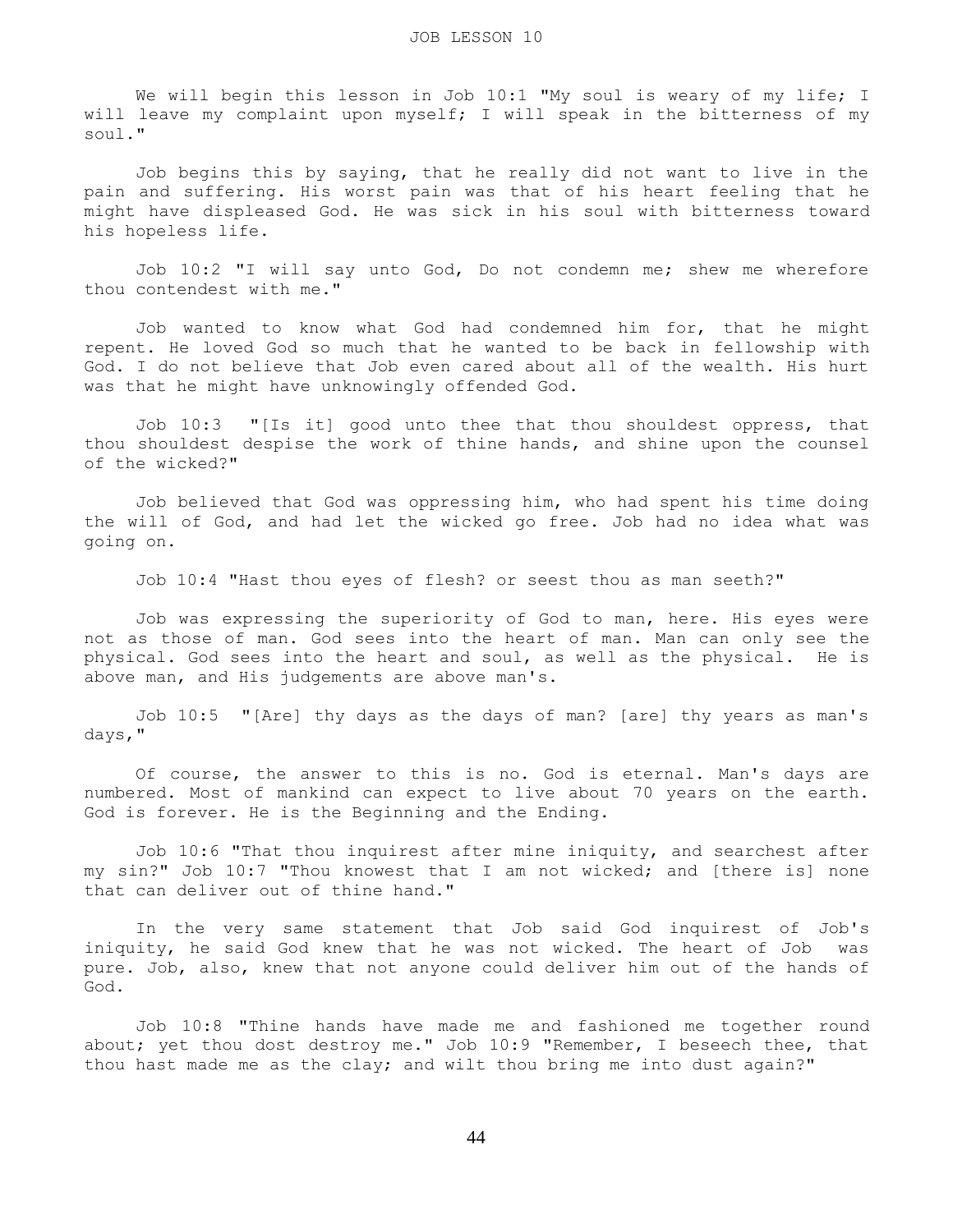Job was aware that he was no more than putty in the hands of the LORD. The LORD made him, and the LORD could destroy that clay, and start again. Job was saying in this, "I am in your hands to do with as you wish". The Creator can do with His creation as He wishes.

 Job 10:10 "Hast thou not poured me out as milk, and curdled me like cheese?" Job 10:11 "Thou hast clothed me with skin and flesh, and hast fenced me with bones and sinews."

 Job was fully aware that God started with a shapeless form and made him. His skin and flesh were brought on to the bones that God had formed. He was but a clay doll, until God breathed the breath of life into him. His body, spirit, and soul were all from God.

 Job 10:12 "Thou hast granted me life and favour, and thy visitation hath preserved my spirit."

 Job using words like "granted" showed that he knew his very existence was of God. He looked back with appreciation to the wonderful life he had before, and realized it was by the grace of God.

 Job 10:13 "And these [things] hast thou hid in thine heart: I know that this [is] with thee."

 This is speaking of the foreknowledge of God, who knows everything even before it happens. Job was not complaining to God about his troubles, but was saying that God knew about them.

 Job 10:14 "If I sin, then thou markest me, and thou wilt not acquit me from mine iniquity."

 Job had been fully aware that the wages of sin was death. He was careful to sacrifice for his children in the chance that they might have sinned. He was fully aware of the penalty for sin. He tried to live a righteous life.

 Job 10:15 "If I be wicked, woe unto me; and [if] I be righteous, [yet] will I not lift up my head. [I am] full of confusion; therefore see thou mine affliction;"

 Job was confused, because he knew he was not a wicked man. He was willing to accept punishment for sins that he committed. He did not quite understand, if God said he was righteous, why he must pay for sins he did not commit. In this, again, he was a type of Christ who paid the price for sin, on the cross, for everyone of us, when He had not sinned.

 Job 10:16 "For it increaseth. Thou huntest me as a fierce lion: and again thou shewest thyself marvellous upon me."

 Job's disease did not get any better, it just seemed to get worse every day. The sufferings of Job were not just ordinary diseases of their day. They were marvellous in that they were unknown.

 Job 10:17 "Thou renewest thy witnesses against me, and increasest thine indignation upon me; changes and war [are] against me."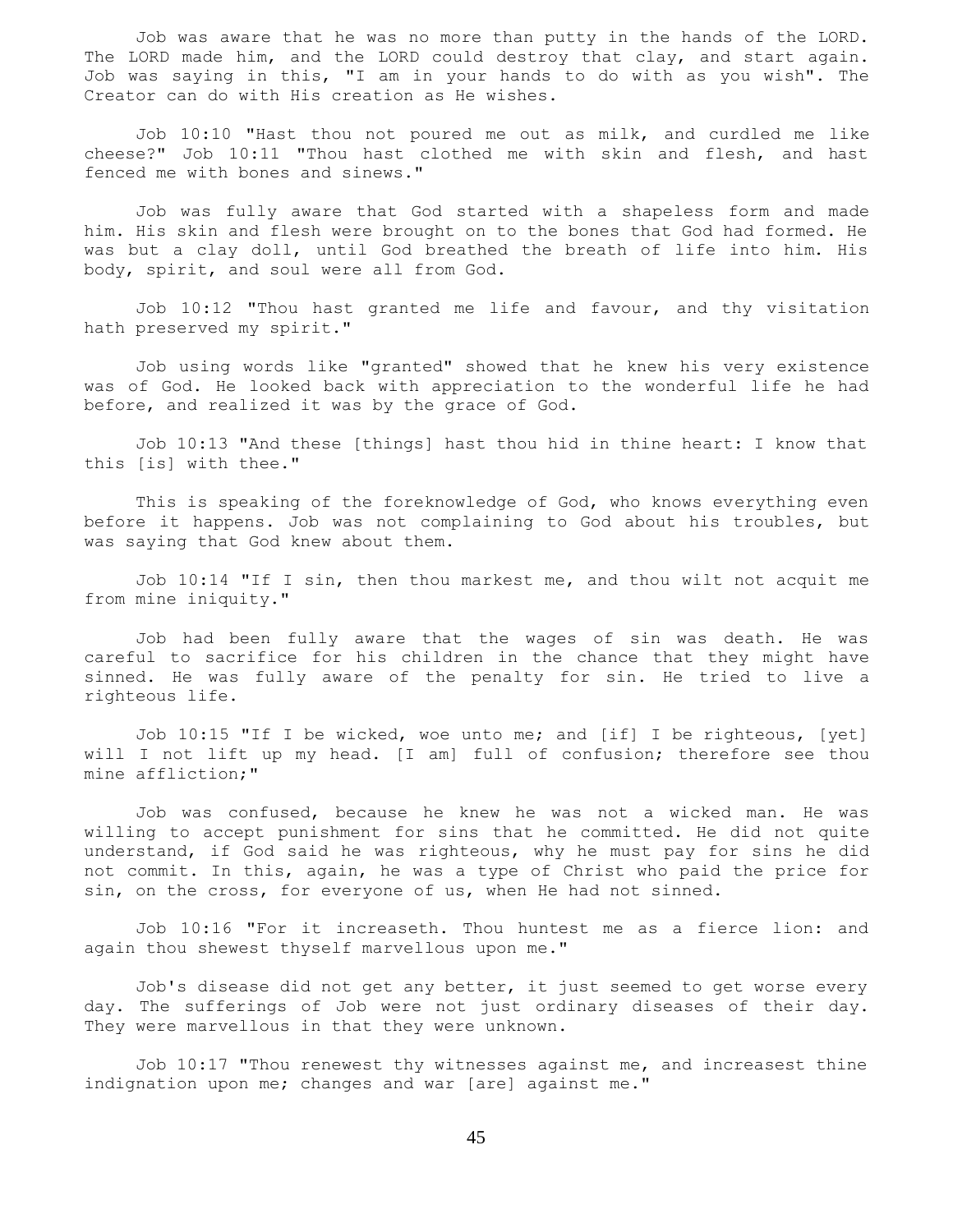It seemed to Job that everything was happening to him at once. His animals and servants were lost in a war of sorts. His own friends had witnessed against him. The indignation of God seemed to be upon him, because his plight was worse and worse.

 Job 10:18 "Wherefore then hast thou brought me forth out of the womb? Oh that I had given up the ghost, and no eye had seen me!" Job 10:19 "I should have been as though I had not been; I should have been carried from the womb to the grave."

This was just another way of saying, "Why was I ever born"?

 Job 10:20 "[Are] not my days few? cease [then, and] let me alone, that I may take comfort a little,"

 Job felt that he was near death and he wished that God would let him die now, and stop some of this suffering. He was asking God to shorten his life.

 Job 10:21 "Before I go [whence] I shall not return, [even] to the land of darkness and the shadow of death;"

 Job was not speaking of heaven, here, but of the darkness of the grave. He was even thinking that God might have found wrong in him so great, that he would go to hell, when he died.

 Job 10:22 "A land of darkness, as darkness [itself; and] of the shadow of death, without any order, and [where] the light [is] as darkness."

 It was almost as if Job was saying, if I am going to hell where there is no light and all is total confusion, why delay it? Just let me go on, and get this over with.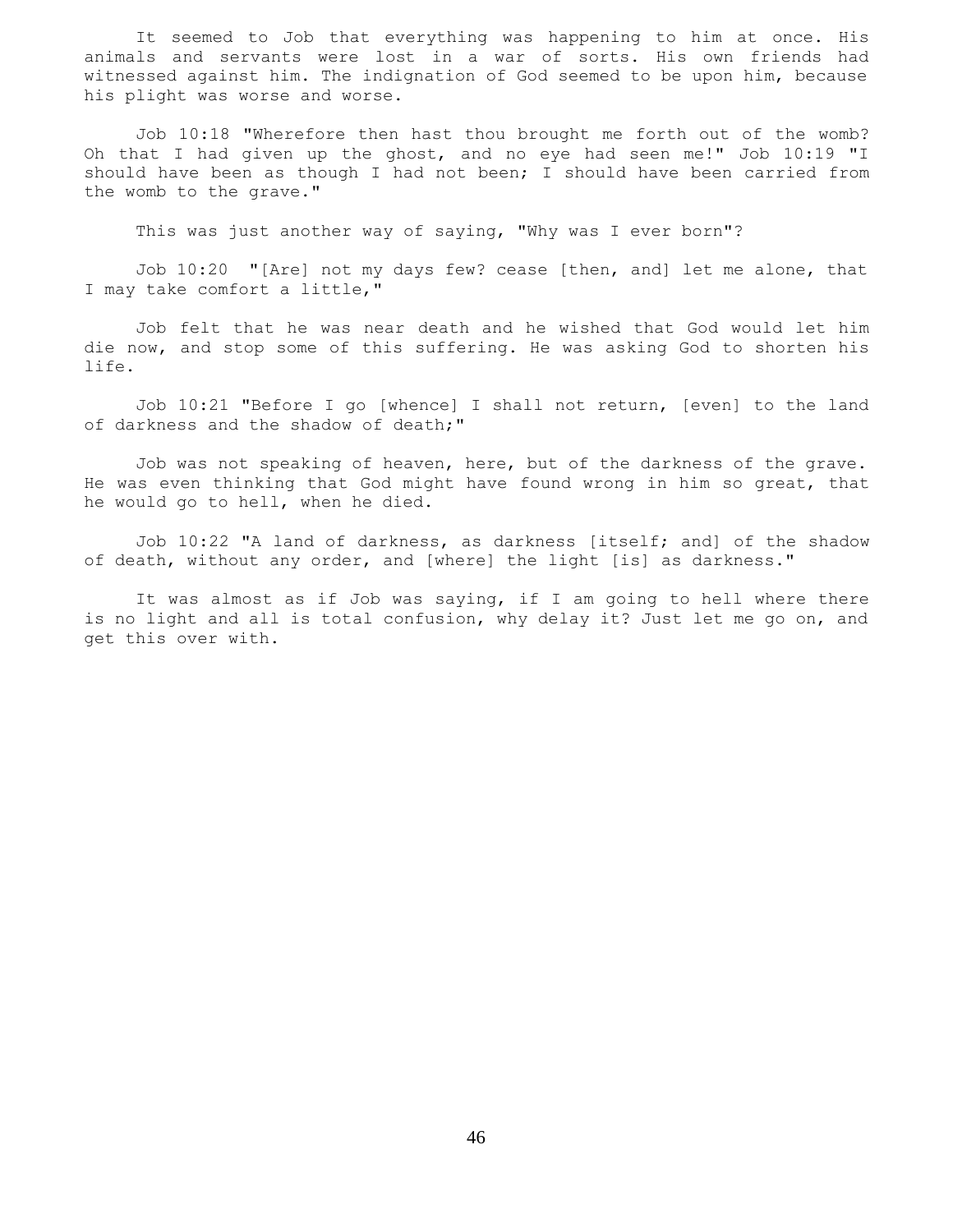1. How did Job begin this chapter? 2. What was his worst pain? 3. Job wanted to know what God had \_\_\_\_\_\_\_\_\_ him for. 4. What did Job really care about, if it was not the loss of his wealth? 5. Who did Job believe was oppressing him? 6. What did Job call himself in verse 3? 7. Quote Job chapter 10 verse 4. 8. What is the answer to those questions? 9. What can God see, that man cannot see? 10. God is \_\_\_\_\_\_\_\_. 11. What is the approximate life span of mankind? 12. In verse 7, Job said, "Thou knowest I am not \_\_\_\_\_\_\_\_\_". 13. Job was aware that he was no more than \_\_\_\_\_\_\_ in the hands of the LORD. 14. The Creator can do with His as He wishes. 15. What did Job say that God started with, when he made him? 16. What does "granted", in verse 12, show? 17. Verse 13 is speaking of the \_\_\_\_\_\_\_\_\_ of God. 18. If I sin, then thou \_\_\_\_\_\_\_\_\_\_ me. 19. The wages of sin is \_\_\_\_\_\_\_\_\_. 20. If I be wicked, unto me. 21. Job was confused because he knew he was not a \_\_\_\_\_\_\_\_ man. 22. How was he a type of Christ, here? 23. Thou huntest me as a fierce 24. It seemed that Job felt that everything was happening to him  $\mathcal{L}=\mathcal{L}^{\mathcal{L}}$ 

25. In verse 21 and 22, what is this place of darkness?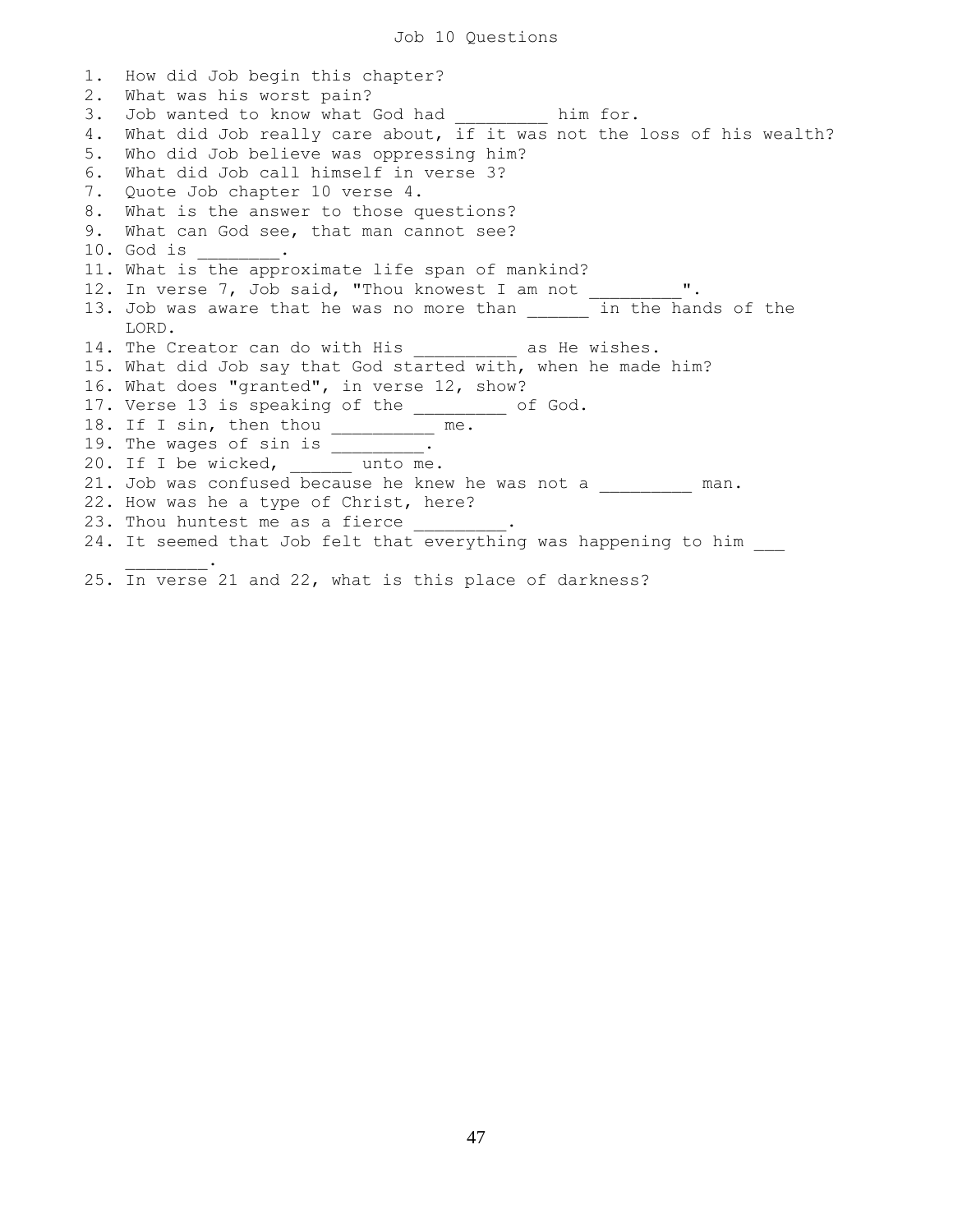We will begin this lesson in Job 11:1 "Then answered Zophar the Naamathite, and said," Job 11:2 "Should not the multitude of words be answered? and should a man full of talk be justified?"

 Zophar, Job's third friend, had supposedly come to comfort Job in his sorrows. He was not a comfort. He began this scalding reprimand of his friend Job, by saying that he spoke a multitude of words. A multitude of words in Scripture is spoken of as folly, or even sin. He was speaking to Job, as if he was a foolish sinner. He was saying that all of the talk that Job had done would not justify him.

 Job 11:3 "Should thy lies make men hold their peace? and when thou mockest, shall no man make thee ashamed?"

 Zophar was the worst of the three friends. He was accusing Job of lying, and even of mocking God.

 Job 11:4 "For thou hast said, My doctrine [is] pure, and I am clean in thine eyes."

 He had condemned Job in his heart already. He was speaking of Job's statement that his doctrine was pure. Job knew that he was clean in the eyes of the LORD. We know that he was, too, because that was what God told Satan about Job.

 Job 11:5 "But oh that God would speak, and open his lips against thee;" Job 11:6 "And that he would shew thee the secrets of wisdom, that [they are] double to that which is! Know therefore that God exacteth of thee [less] than thine iniquity [deserveth]."

 As terrible as the attack of Satan had been on Job, Zophar felt that it was not enough for the sins of Job. Zophar wanted God to speak out loud and condemn Job, where they could all hear it. In God is all Wisdom and Truth. Zophar was saying to Job, that he had no wisdom. He thought if Job had been wise, he would have repented of his sins by now.

 Job 11:7 "Canst thou by searching find out God? canst thou find out the Almighty unto perfection?"

 He was asking Job, if he thought that he really could know God? He was saying that the wisdom and knowledge of Job would not help him to know God. He was telling Job, that in no way could he measure up to the expectations of the Almighty God. Zophar was a tormenter, not a comforter.

 Job 11:8 "[It is] as high as heaven; what canst thou do? Deeper than hell; what canst thou know?" Job 11:9 "The measure thereof [is] longer than the earth, and broader than the sea."

 This was speaking of the perfection of the Almighty filling the earth and the seas. The following Scripture says it best. Ephesians 4:6 "One God and Father of all, who [is] above all, and through all, and in you all."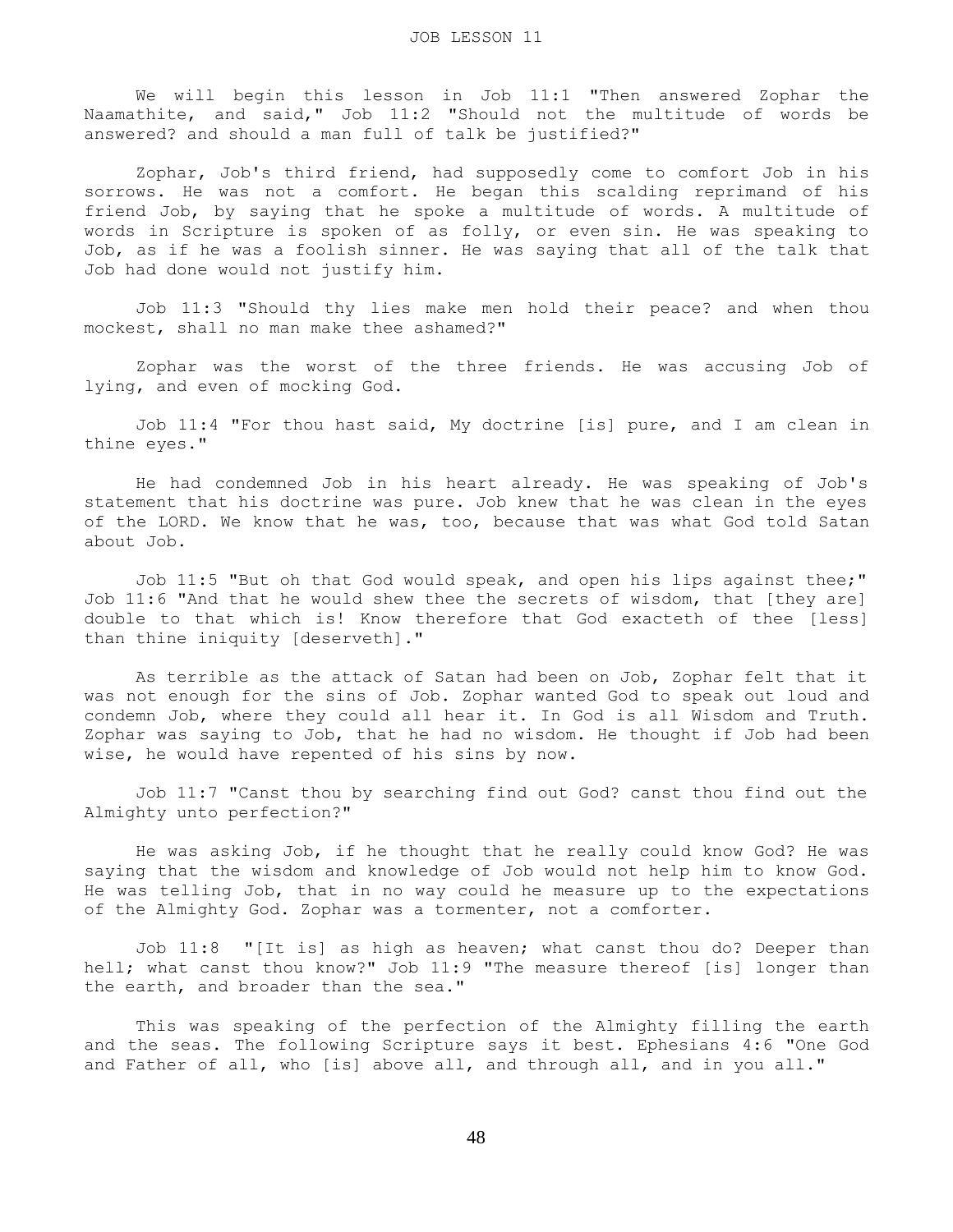Job  $11:10$  "If he cut off, and shut up, or gather together, then who can hinder him?"

The answer, of course, was no one, not even Satan. We must keep remembering that God gave Satan permission to do this to Job. This was in no way a punishment on Job for sins. This was a proving to Satan and to the on-looking angels that Job was truly a righteous man, and that nothing Satan could do to him would change that.

 Job 11:11 "For he knoweth vain men: he seeth wickedness also; will he not then consider [it]?"

 The worst of this was that Zophar was accusing Job of being vain in his own conceit. He was saying, that Job had been pretending to be a Godly man, but was not faithful to God in his heart.

 Job 11:12 "For vain man would be wise, though man be born [like] a wild ass's colt."

 Zophar believed that the troubles which had come to Job was because he was vain and puffed up with pride. Zophar believed they came on Job to cause him to repent.

 Job 11:13 "If thou prepare thine heart, and stretch out thine hands toward him;" Job 11:14 "If iniquity [be] in thine hand, put it far away, and let not wickedness dwell in thy tabernacles."

 He was giving Job advice here. He wanted Job to put his wickedness far from him, so that God would hear his plea for forgiveness.

 Job 11:15 "For then shalt thou lift up thy face without spot; yea, thou shalt be stedfast, and shalt not fear:"

 After Job had driven his iniquity out of his life, then he could look to heaven and to God for help. He reminded Job that if he was steadfast in the LORD, he had nothing to fear.

 Job 11:16 "Because thou shalt forget [thy] misery, [and] remember [it] as waters [that] pass away:"

 Zophar believed that if Job would repent, his troubles would go away, and he would remember them no more. It would be gone as the water passes away.

 Job 11:17 "And [thine] age shall be clearer than the noonday; thou shalt shine forth, thou shalt be as the morning."

 Zophar was saying, if Job would do as he had suggested, he would not face the darkness of the grave and hell. He would bask in the Light of the LORD which was greater than the noonday sun. He would be renewed in the LORD.

 Job 11:18 "And thou shalt be secure, because there is hope; yea, thou shalt dig [about thee, and] thou shalt take thy rest in safety."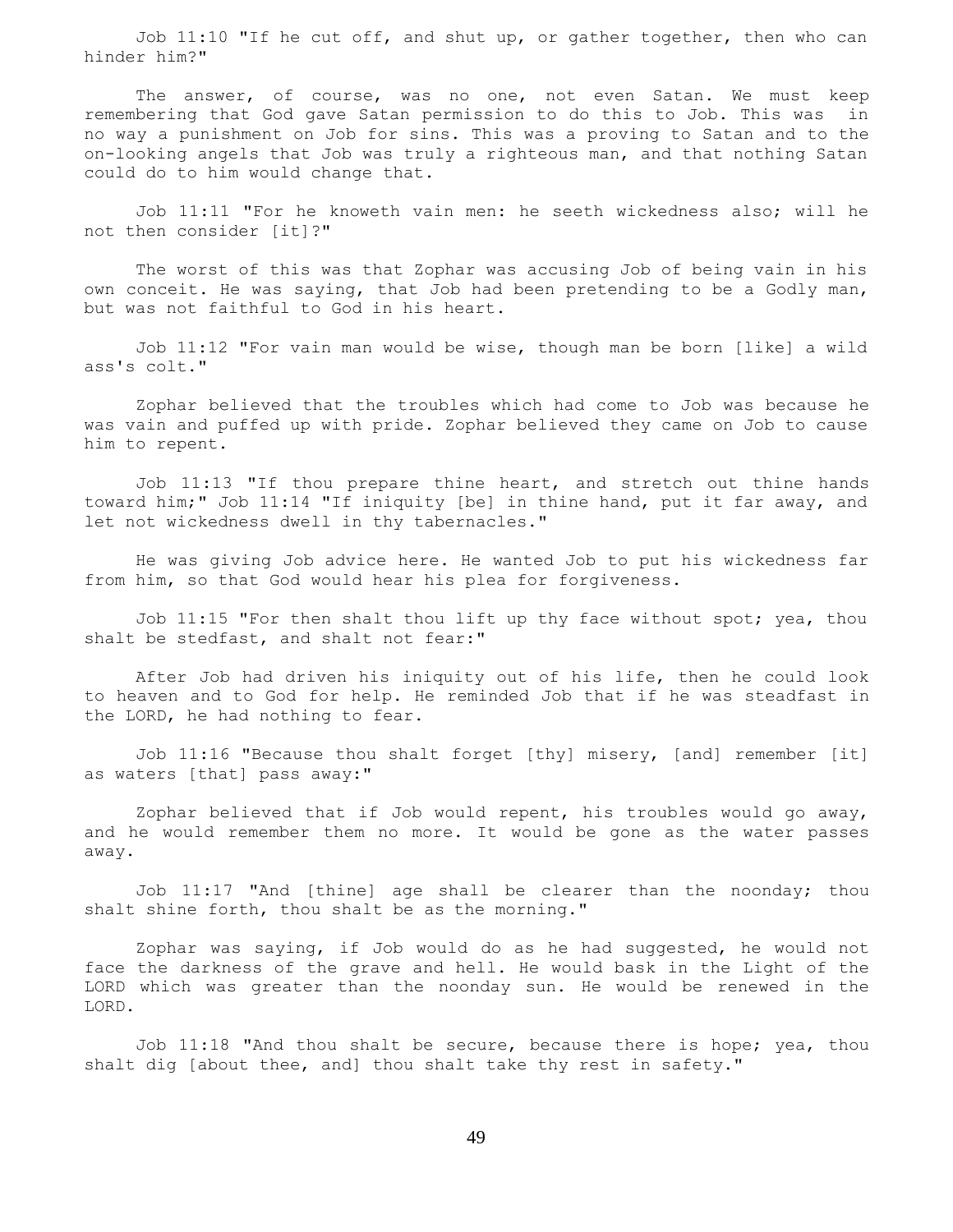Zophar was saying something that really would happen to Job after he was restored. It was not something that Zophar really wanted for Job, however. He said this to remind Job of the wonders of how it used to be. Job's hope was not in what Zophar had said, or not said, but in the LORD.

 Job 11:19 "Also thou shalt lie down, and none shall make [thee] afraid; yea, many shall make suit unto thee."

 When Job was restored, there would be no warring parties from his neighbors. Instead of stealing from Job, they would be bringing things to him. Again, this was not what Zophar wished for Job, but it was what would happen.

 Job 11:20 "But the eyes of the wicked shall fail, and they shall not escape, and their hope [shall be as] the giving up of the ghost."

 Zophar was speaking this, as if it was the fate of Job. In reality, he was speaking of himself and what would come to him, because he had spoken evil of Job. He was saying that Job had no other hope, but death. He would be needing the prayers of Job to save himself from the fate he just spoke of Job.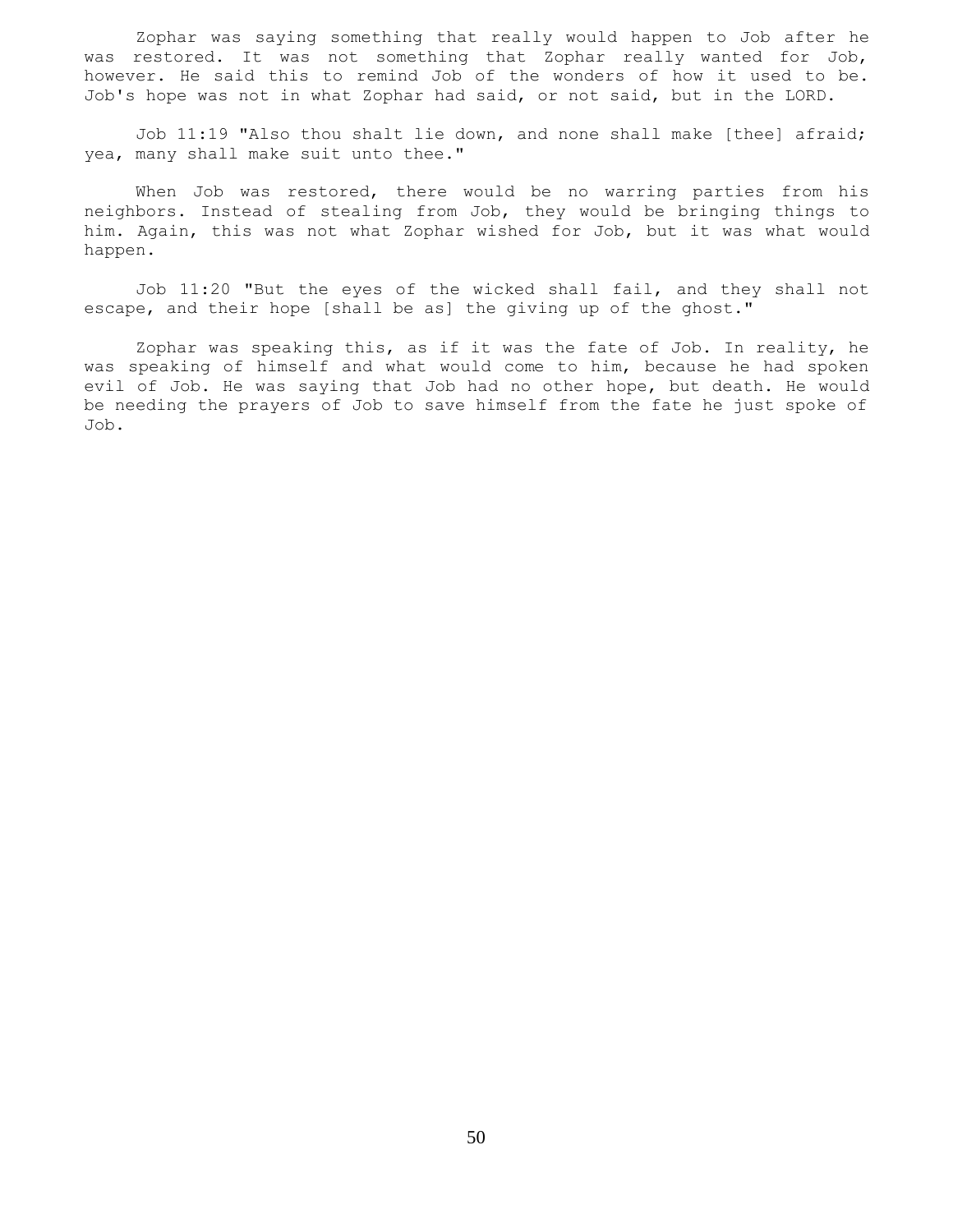### Job 11 Questions

1. Zophar had supposedly come to  $Job$ . 2. A multitude of words in Scripture is spoken of as  $\qquad \qquad$ 3. Was the worst of three friends. 4. Job said that his doctrine was . 5. Job was pure in eyes. 6. As terrible as the attack of Satan on Job had been, Zophar wanted it to be 7. Zophar thought that Job would have \_\_\_\_\_\_\_\_, if he had any wisdom. 8. In verse 7, Zophar says that Job would never measure up to what? 9. Zophar was a \_\_\_\_\_\_\_\_\_\_\_, not a comforter. 10. What did the perfection of the Almighty fill? 11. Quote Ephesians chapter 4 verse 6. 12. Who can hinder God? 13. We must keep remembering that yave Satan permission to attack Job. 14. What was Zophar accusing Job of in verse 11? 15. In verse 12, what was Zophar saying he believes? 16. Why did he say that Job should put his wickedness far from him? 17. When did Zophar say that Job could look to heaven for help? 18. Zophar says that Job would not face the darkness of hell and the grave, if he would do what? 19. What, that we read in verse 18 , really would happen to Job? 20. Did Zophar want this for Job? 21. What was verse 19 speaking of? 22. What would happen to the wicked? 23. Who did Zophar think this wicked was? 24. Who was really the wicked one? 25. Who would have to pray for Zophar to save him?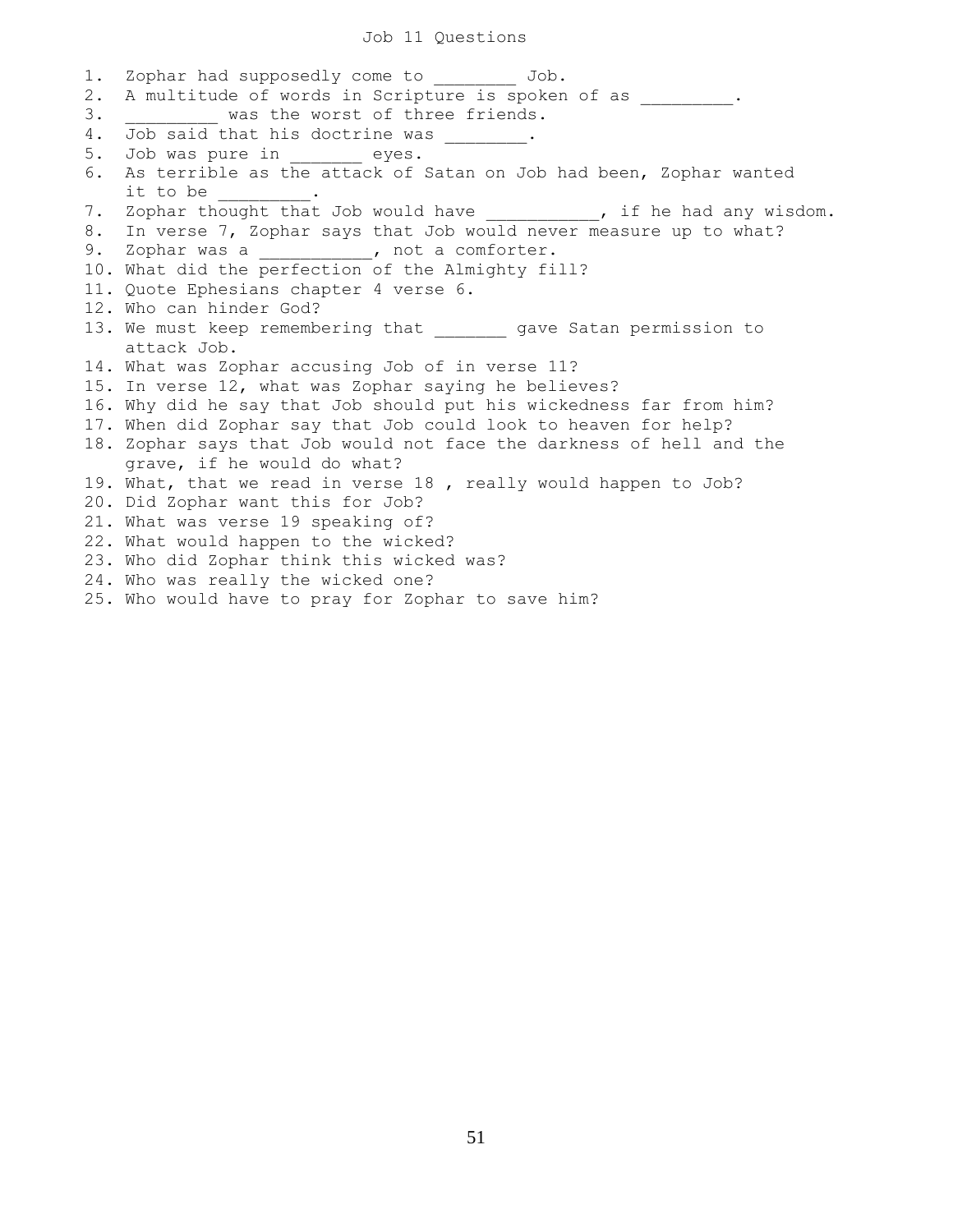We will begin this lesson in Job 12:1 "And Job answered and said," Job 12:2 "No doubt but ye [are] the people, and wisdom shall die with you."

 This was the first sarcastic remark that Job had made. He had been treated so poorly by his friends, and especially by Zophar, that I am not surprised. He said, that these three friends thought they were wise. He said he supposed that all of the wise people of the earth would die, when they died. This was really how ridiculous they had been to him.

 Job 12:3 " But I have understanding as well as you; I [am] not inferior to you: yea, who knoweth not such things as these?"

 Job suddenly spoke of himself as having as much wisdom as any of his friends. He was not morally or intellectually, inferior to any of them. They had no right to presume that he was of less stature with God than they were.

 Job 12:4 "I am [as] one mocked of his neighbour, who calleth upon God, and he answereth him: the just upright [man is] laughed to scorn."

 They had accused him of mocking God, and he had not. They were the ones who had mocked Job. They mocked Job, and he had always been true to God. He had lived as near the perfect life in God's sight, as he knew how. He had always been upright in his dealings with God and man.

 Job 12:5 "He that is ready to slip with [his] feet [is as] a lamp despised in the thought of him that is at ease."

 Job had fallen into misfortune by none of his own doing. They believed, because he had fallen that God was punishing Job. They despised Job for no reason at all.

 Job 12:6 "The tabernacles of robbers prosper, and they that provoke God are secure; into whose hand God bringeth [abundantly]."

 It, sometimes, appears to Godly people that those who are living as robbers, and thieves are prospering. Job attributed their prosperity to the hand of God. It appeared to Job, that the houses of the robbers were prospering.

 Job 12:7 "But ask now the beasts, and they shall teach thee; and the fowls of the air, and they shall tell thee:"

 Job is using the beasts and the fowls to prove that the hand of God is in control of everything. If the beasts and birds could speak they would proclaim God Ruler of them all.

 Job 12:8 "Or speak to the earth, and it shall teach thee: and the fishes of the sea shall declare unto thee."

 In the beginning God created the heavens and the earth. He created fish, also. He is Creator God. It should not be strange to anyone, that the Creator of all the earth would be ruler over His creation.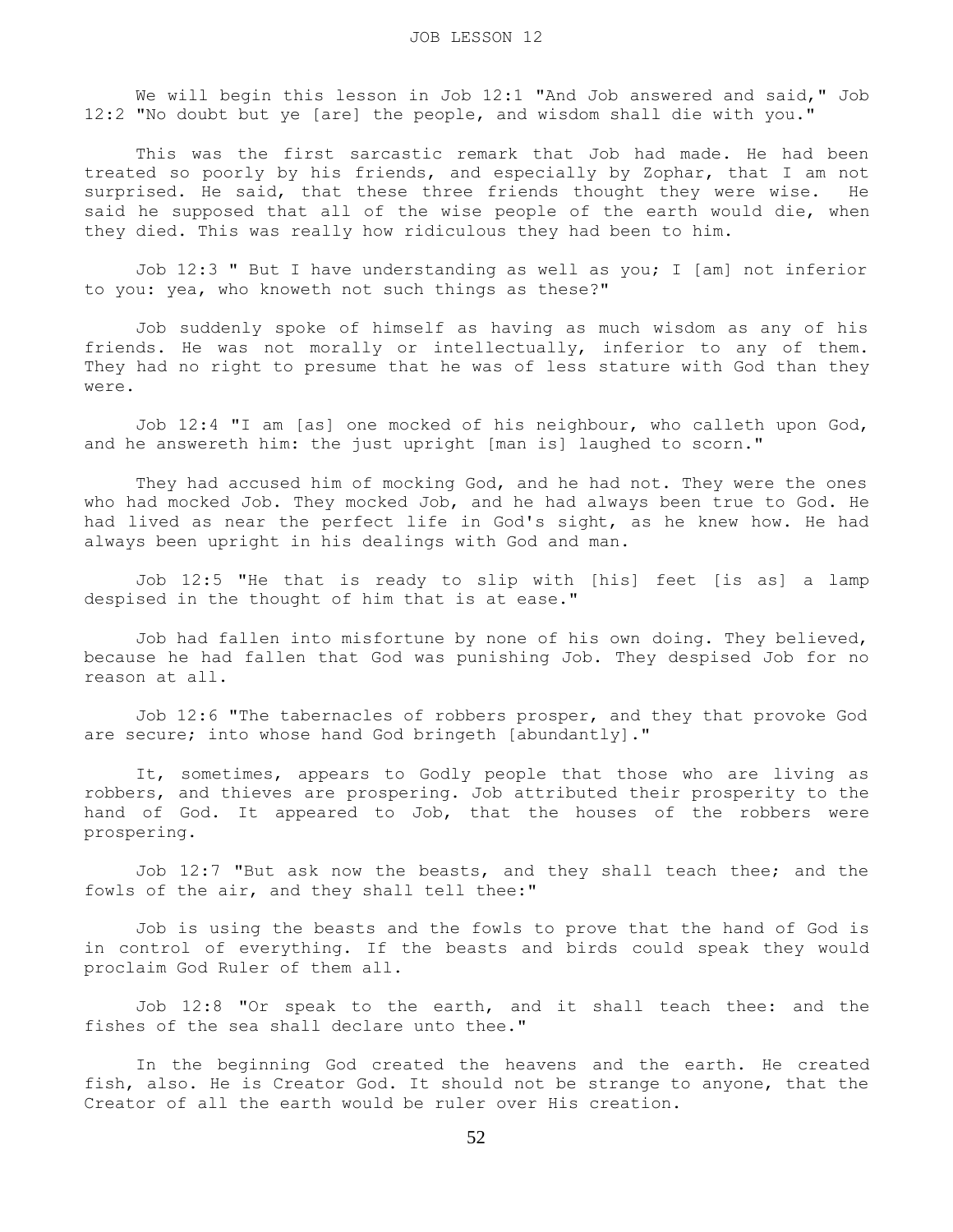Job 12:9 "Who knoweth not in all these that the hand of the LORD hath wrought this?"

 Somewhere, behind all of the happenings upon the earth, is the Hand of God. Job knew that God had allowed his persecution. He did not know why, but he knew God had to give permission for these terrible things to happen to him. He was fully aware of who God is, and what His power is.

 Job 12:10 "In whose hand [is] the soul of every living thing, and the breath of all mankind."

 The entire of humanity and, in fact, all living things on the earth, and even the earth itself is in the Hand of the LORD. Even the very breath we breath is a gift from God. God breathed the breath of life in us giving us the power to live.

Job 12:11 "Doth not the ear try words? and the mouth taste his meat?"

This is speaking of the senses of man being in tune with God, as well.

 Job 12:12 "With the ancient [is] wisdom; and in length of days understanding."

 This was a profound statement from Job. The older people have learned much that they know from the school of experience. The older people are wiser, because of the things they have faced in their lives and found a way to overcome. Understanding comes from accumulating learning.

 Job 12:13 "With him [is] wisdom and strength, he hath counsel and understanding."

 This is speaking of God. He is the source of all wisdom and strength. God's wisdom and understanding never change. It is God who makes it possible for us to understand. It is His strength that makes it possible for us to do all things.

 Job 12:14 "Behold, he breaketh down, and it cannot be built again: he shutteth up a man, and there can be no opening."

 God builds up, and God tears down. This was never more evident than in the nation of Israel. God made Israel great. He made Solomon the richest man who had ever lived. He became unfaithful to God and God took the kingdom away from his family. Israel fell and was taken into captivity, because of their unfaithfulness.

 Job 12:15 "Behold, he withholdeth the waters, and they dry up: also he sendeth them out, and they overturn the earth."

 All of nature is at God's command. He brings great drouths, and brings floods as he did in the time of Noah. God used the flood in Noah's time to destroy the people of the earth, because of their great evil.

 Job 12:16 "With him [is] strength and wisdom: the deceived and the deceiver [are] his."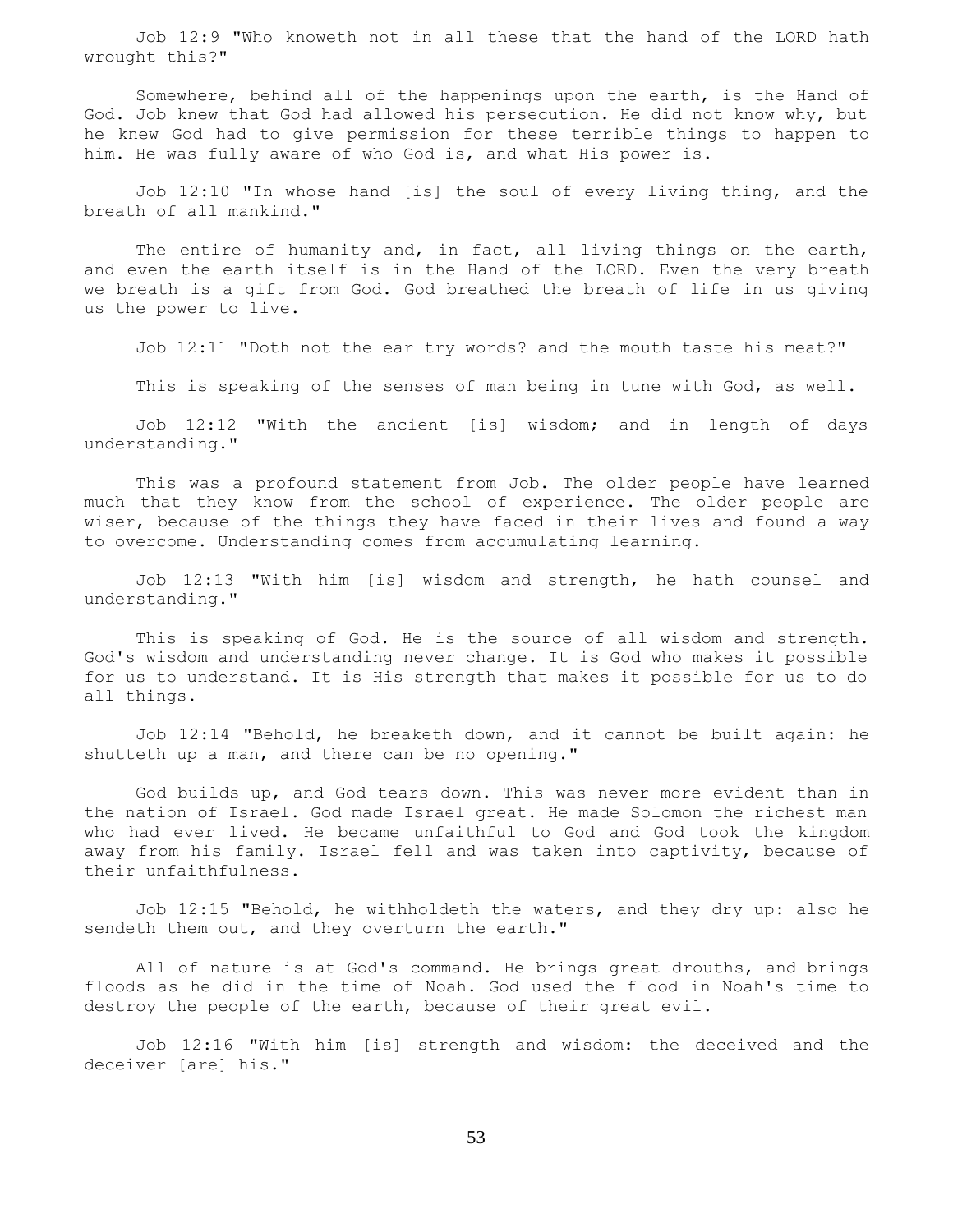God not only plans the events of the earth, but He has the power within Himself to see that it is done. God rules people, as well as nature. He is the Creator of them all. The person who is deceived was made by God. The deceiver was created by God, as well. All mankind is God's creation. Only those who believe are His sons.

 Job 12:17 "He leadeth counsellors away spoiled, and maketh the judges fools."

 The wise counsellors are earthly men, and they are still in the control of God. He can build them up, or tear them down as He desires. The judges of the earth must remember that they will someday stand before the Judge of all the world. He judges in righteousness.

 Job 12:18 "He looseth the bond of kings, and girdeth their loins with a girdle." Job 12:19 "He leadeth princes away spoiled, and overthroweth the mighty."

 Kings are king, because God ordained it. When a king becomes evil, God may send another king to put him into captivity. It is God who looses him to greatness, or binds him as a common criminal. We saw this very thing in our study of Israel's captivity in Babylon. God led the king of Babylon to take the king of Israel. Later on, God had another king to overthrow the king of Babylon.

 Job 12:20 "He removeth away the speech of the trusty, and taketh away the understanding of the aged."

 Sometimes, God will take a powerful statesman and make him unable to speak. The aged are, sometimes, turned into people with no understanding. The Alzheimers disease does this to many of the elderly.

 Job 12:21 "He poureth contempt upon princes, and weakeneth the strength of the mighty."

 The king of Babylon was thought of as one of the mightiest men of the world, until the handwriting appeared on the wall condemning him, and the city of Babylon. This, of course, was the hand of God.

 Job 12:22 "He discovereth deep things out of darkness, and bringeth out to light the shadow of death."

There are no things, planned by men, that God does not know. They may have planned it in some secret place, but God knows all of their plans. Even plots to kill someone are known of God. Death was defeated for all believers, when Jesus rose from the grave. In that sense, death was defeated by the Light {Jesus Christ}.

 Job 12:23 "He increaseth the nations, and destroyeth them: he enlargeth the nations, and straiteneth them [again]."

 Israel became almost three million people, while they were slaves in Egypt. Just over seventy people went into Egypt, and almost three million came out. This same three million were reduced to just a remnant by God for their unfaithfulness.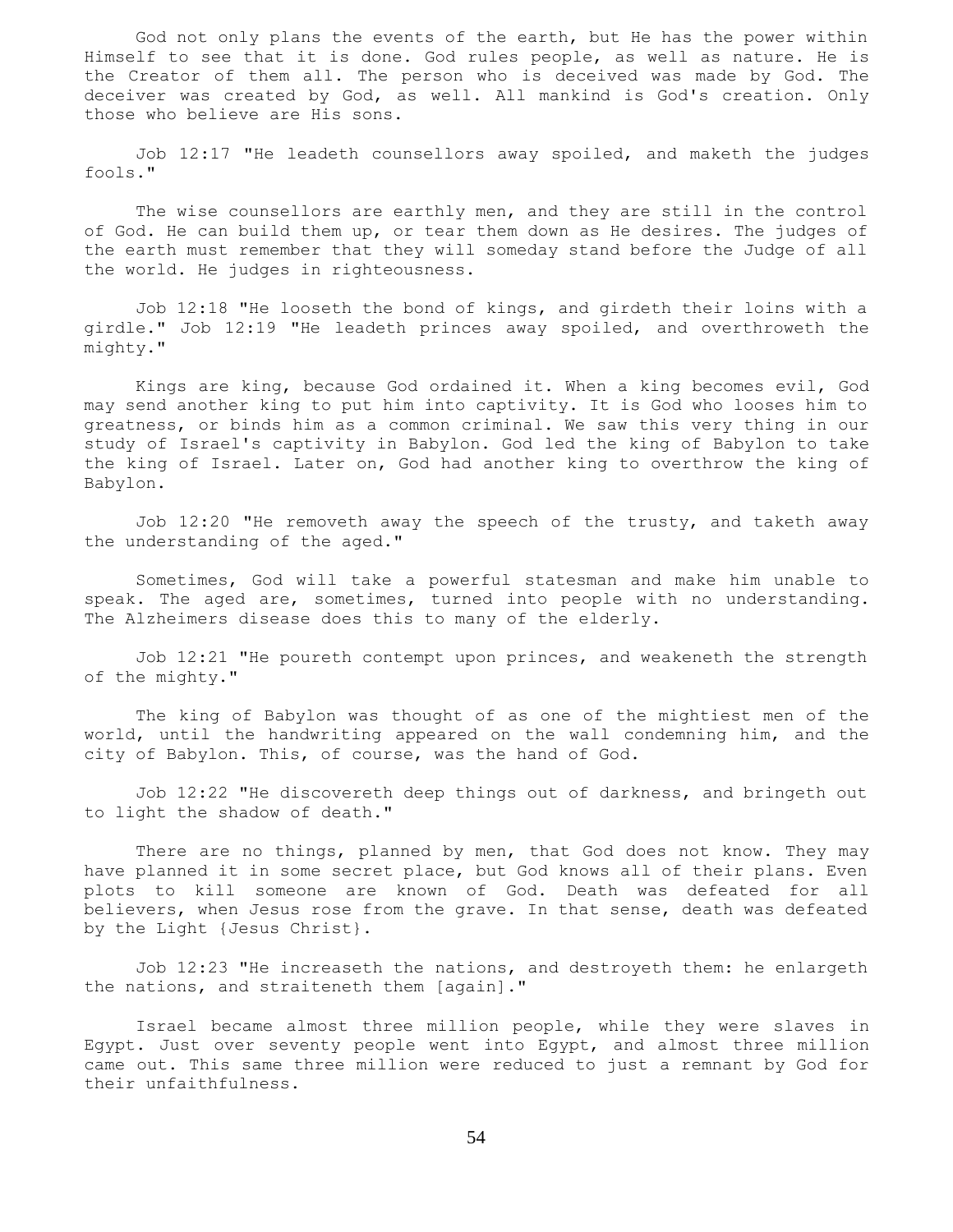Job 12:24 "He taketh away the heart of the chief of the people of the earth, and causeth them to wander in a wilderness [where there is] no way."

 When the leader of the people is filled with confusion and wanders in the wilderness, they wander around as sheep without a shepherd.

 Job 12:25 "They grope in the dark without light, and he maketh them to stagger like [a] drunken [man]."

 Those who walk in darkness have no direction in their lives. John 11:10 "But if a man walk in the night, he stumbleth, because there is no light in him."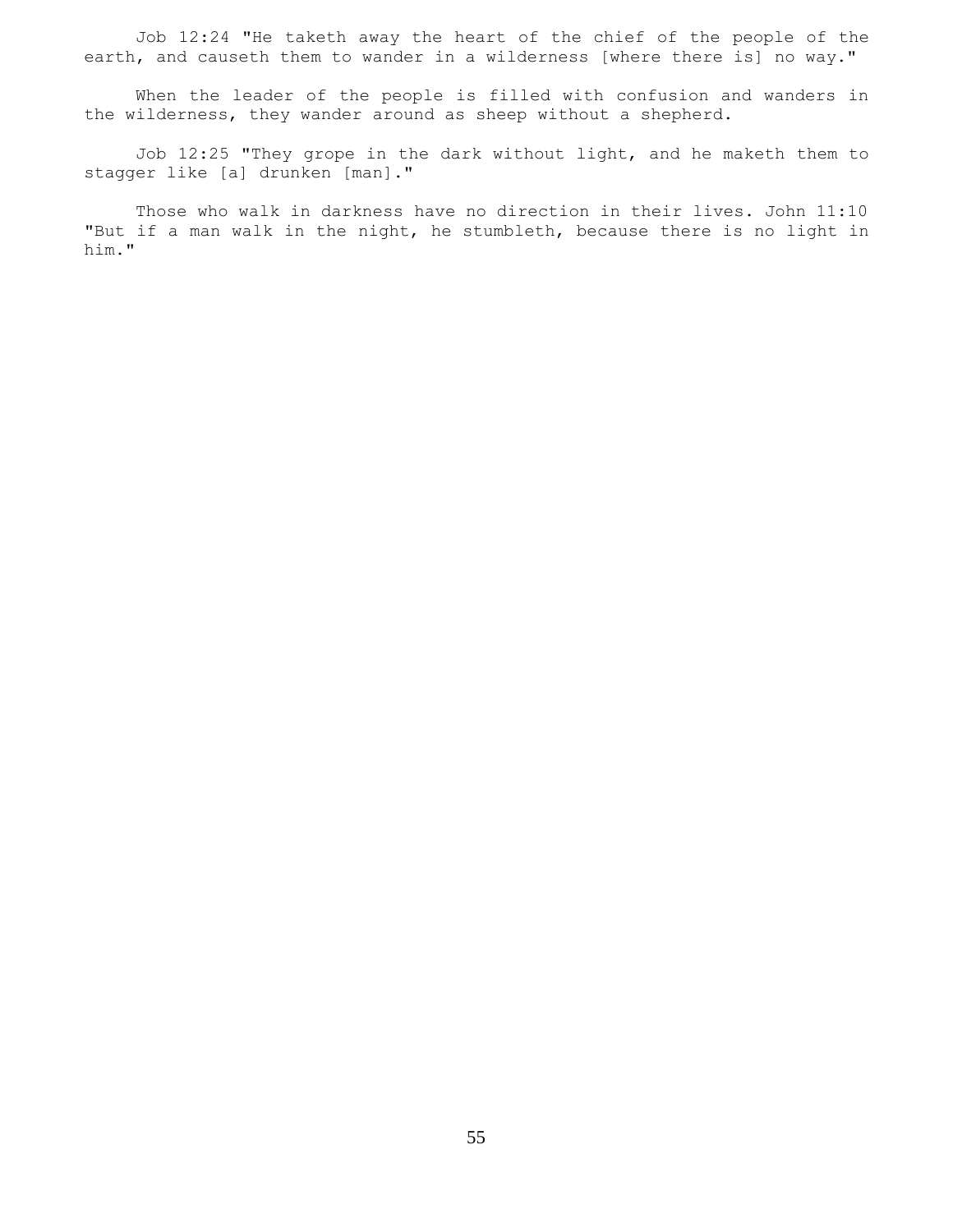# Job 12 Questions

| $1$ . | What was the first sarcastic remark that Job had made?                 |
|-------|------------------------------------------------------------------------|
| 2.    | Who did he make the statement to?                                      |
| 3.    | In verse 3, how did he compare himself to them?                        |
| 4.    | Job said, he was as one ___________ of his neighbor.                   |
| 5.    |                                                                        |
| 6.    |                                                                        |
| 7.    | It, sometimes, appears to Godly people, that those who are living      |
|       | as robbers, and thieves are ___________.                               |
| 8.    | What was Job using the beasts and the fowl, in verse 7, to prove?      |
| 9.    | In the ____________ God created the heavens and the earth.             |
|       | 10. It should not be strange to anyone, that the ________ of all the   |
|       | earth would rule over His __________.                                  |
|       | 11. Somewhere, behind all the happenings upon the earth, is the hand   |
|       | of $\qquad$ .                                                          |
|       | 12. Even the very breath we breath is a from God.                      |
|       | 13. Verse 11 is speaking of what?                                      |
|       | 14. How have the older people become wise?                             |
|       | 15. What does understanding come from?                                 |
|       | 16. Who is the source of wisdom and strength?                          |
|       | 17. ____ builds up, and ______ tears down.                             |
|       | 18. What is a good example of that?                                    |
|       | 19. What is a good example of God bringing a flood?                    |
|       | 20. All mankind is God's ______.                                       |
|       | 21. Only those who are His sons.                                       |
|       | 22. What must earthly judges keep in mind?                             |
|       | 23. What is a modern disease, that takes away the understanding of the |
|       | elderly?                                                               |
|       | 24. When did the king of Babylon fall?                                 |
|       | 25. When was death defeated for all believers?                         |
|       | 26. What was a good example of God increasing the nations?             |
|       | 27. When the leader of the people is filled with confusion, the people |

wander as  $\begin{array}{ccc} \text{without a} \end{array}$ .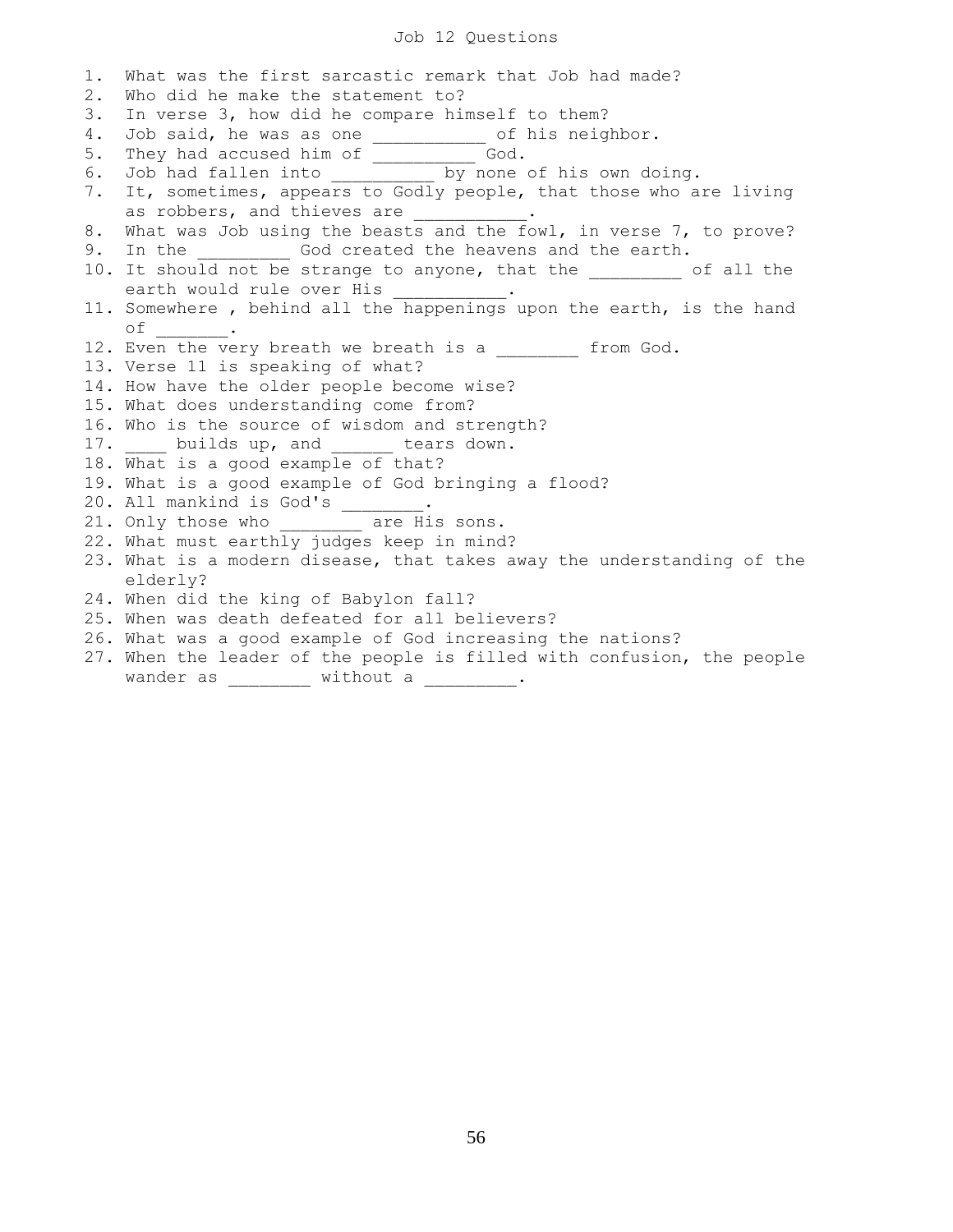We will begin this lesson in Job 13:1 "Lo, mine eye hath seen all [this], mine ear hath heard and understood it."

 We see that Job's patience with his three friends was wearing a little thin. Everything they had said to him, he already knew from the experiences of his life. Many of the things they had accused him of, he had taught against himself. He understood everything they were saying, but they would not believe that he had not sinned in the ways they discussed.

 Job 13:2 "What ye know, [the same] do I know also: I [am] not inferior unto you."

 This is a repetition of a statement made in the last lesson. His friends had thought they would instruct him on repenting and reaching the LORD in prayer. He was as well acquainted with the LORD as they were.

 Job 13:3 "Surely I would speak to the Almighty, and I desire to reason with God."

 Job had no intention of trying to prove his innocence to anyone, but God. It is not a sin to reason with God. In fact, He invites his people to come and reason with Him. God is not so unreachable, that he will not hear our plea to Him.

 Job 13:4 "But ye [are] forgers of lies, ye [are] all physicians of no value."

 His friends had pretended to come, so they might comfort him and help him. Instead, they have made him feel worse than he did before they came.

 Job 13:5 "O that ye would altogether hold your peace! and it should be your wisdom."

 They would have been much wiser to have just sat with him without saying anything, than to have criticized him and made matters worse.

 Job 13:6 Hear now my reasoning, and hearken to the pleadings of my lips.

 The friends of Job might listen to these pleadings, but they were really addressed to God. He was asking God to hear his reasoning.

 Job 13:7 "Will ye speak wickedly for God? and talk deceitfully for him?"

 The so-called friends of Job asked the question above. They were thoroughly convinced that Job had sinned, and that the calamity that came upon him was a judgement from God. They did not want him to sin further by reasoning with God.

Job 13:8 "Will ye accept his person? will ye contend for God?"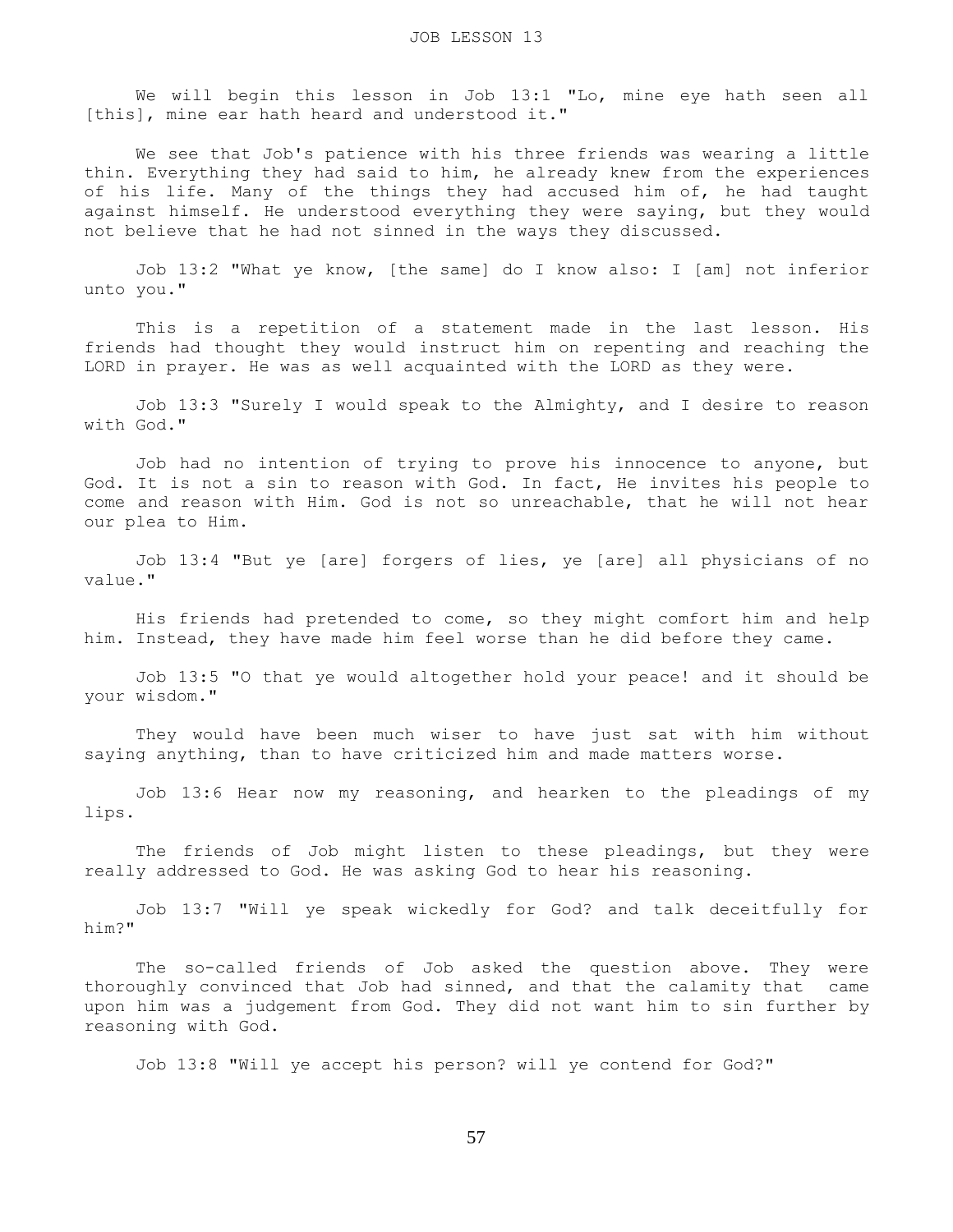God did not need Job's friends to take His side. He was perfectly capable of deciding this for Himself. They were automatically assuming that God would not listen to Job.

 Job 13:9 "Is it good that he should search you out? or as one man mocketh another, do ye [so] mock him?"

 Job, now, turned to the friends and asked them of their own motives. He would like to know if they were examined as closely as he had been, would they be able to stand? They were mocking Job, and perhaps, would have had an even worse time had they been found wanting in any area. They should consider their own faults, before they began to find fault in others.

 Job 13:10 "He will surely reprove you, if ye do secretly accept persons."

 This was a statement against the friends that they had become his friends, because of his high standing. He had been a wealthy man, when they became his friends. He was questioning their motives in becoming his friends. Had they been his friends because of their great admiration for his belief in God, or were they his friends because of his wealth?

 Job 13:11 "Shall not his excellency make you afraid? and his dread fall upon you?"

 His excellency is speaking of God. God is Truth and Purity to the utmost. He is no respecter of persons. He has no respect for those who are respecters of persons. These three friends of Job should be afraid of God judging them for their respect of persons.

 Job 13:12 "Your remembrances [are] like unto ashes, your bodies to bodies of clay."

 Ashes are easily blown away. They had forgotten the good that Job had done. They were too earthy for Job. He spoke of them as a clump of clay without spirit.

 Job 13:13 "Hold your peace, let me alone, that I may speak, and let come on me what [will]."

 Job was asking his friends to leave him alone, so that he could speak with God. Job explained to them that he would take his chances with God. Job trusted God completely.

 Job 13:14 "Wherefore do I take my flesh in my teeth, and put my life in mine hand?"

 Job was saying that the words that come from his mouth might devour him. He realized, also, that he is taking his very life in his hands when he spoke to God, but he was willing to take that chance. Frankly, it could not be worse, for Job, than it already was.

 Job 13:15 "Though he slay me, yet will I trust in him: but I will maintain mine own ways before him."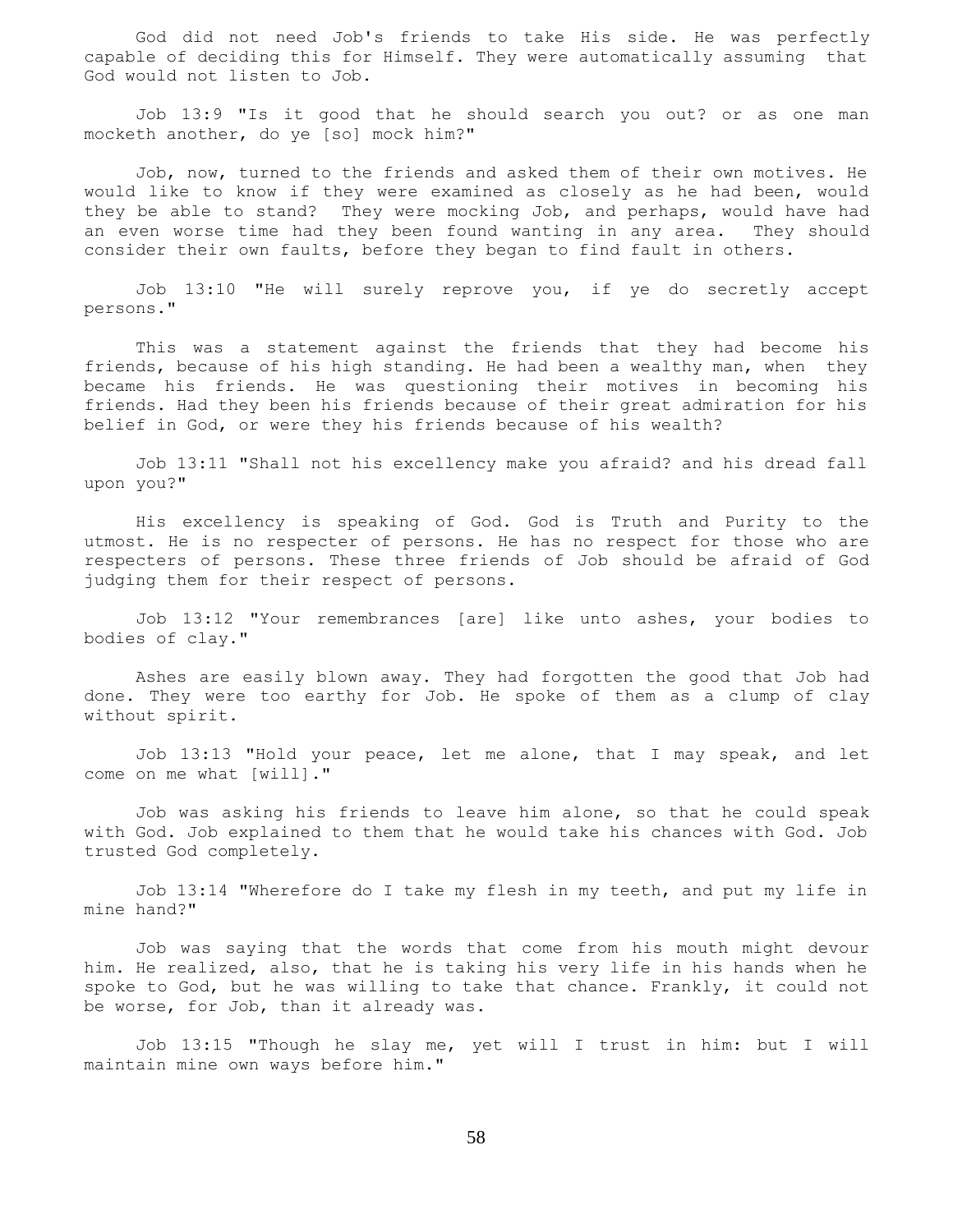Job was placing his trust in God. He would not change the ways that he had been, because he had no guilt of sin in his life. He would present himself to God the same as he had been all along. His trust in God was greater than any fear that he might have. He knew that God was just and fair. He had nothing to fear.

 Job 13:16 "He also [shall be] my salvation: for an hypocrite shall not come before him."

 Job was absolutely assured that God would save him in due time. He might die in his misery, but God would save his soul. Job was saying, "I will not be a hypocrite and try to be something that I am not". God would not have any time for a hypocrite.

 Job 13:17 "Hear diligently my speech, and my declaration with your ears."

 David cried out to God to hear him so many times. Every believer, sometime or other, has cried out to God to hear his prayer. This was basically the same thing. Job wanted God to listen carefully to his request.

 Job 13:18 "Behold now, I have ordered [my] cause; I know that I shall be justified."

 We do not justify ourselves. It is God who justifies. Justification means just as if we had never sinned. Job had carefully planned what he would say to God, and would take full responsibility for what he said.

 Job 13:19 "Who [is] he [that] will plead with me? for now, if I hold my tongue, I shall give up the ghost."

 Job was not absolutely sure whether God, Himself, would hear him, or whether He would send an angel to hear Job out. Job felt that if he had to wait any longer, he would die.

 Job 13:20 "Only do not two [things] unto me: then will I not hide myself from thee." Job 13:21 "Withdraw thine hand far from me: and let not thy dread make me afraid."

 We see that Job was asking for a temporary stop of the pain in his body, while he talked with God. He, also, wanted his great fear of God to be momentarily removed, so that he could speak without trembling. He wanted to be able to boldly come to God with his statement. He was asking permission, and not demanding it.

 Job 13:22 "Then call thou, and I will answer: or let me speak, and answer thou me."

Whenever the Lord was ready, he could call for Job, and Job would be ready. If God did not prefer to call Job, Job would speak and God could answer.

 Job 13:23 "How many [are] mine iniquities and sins? make me to know my transgression and my sin."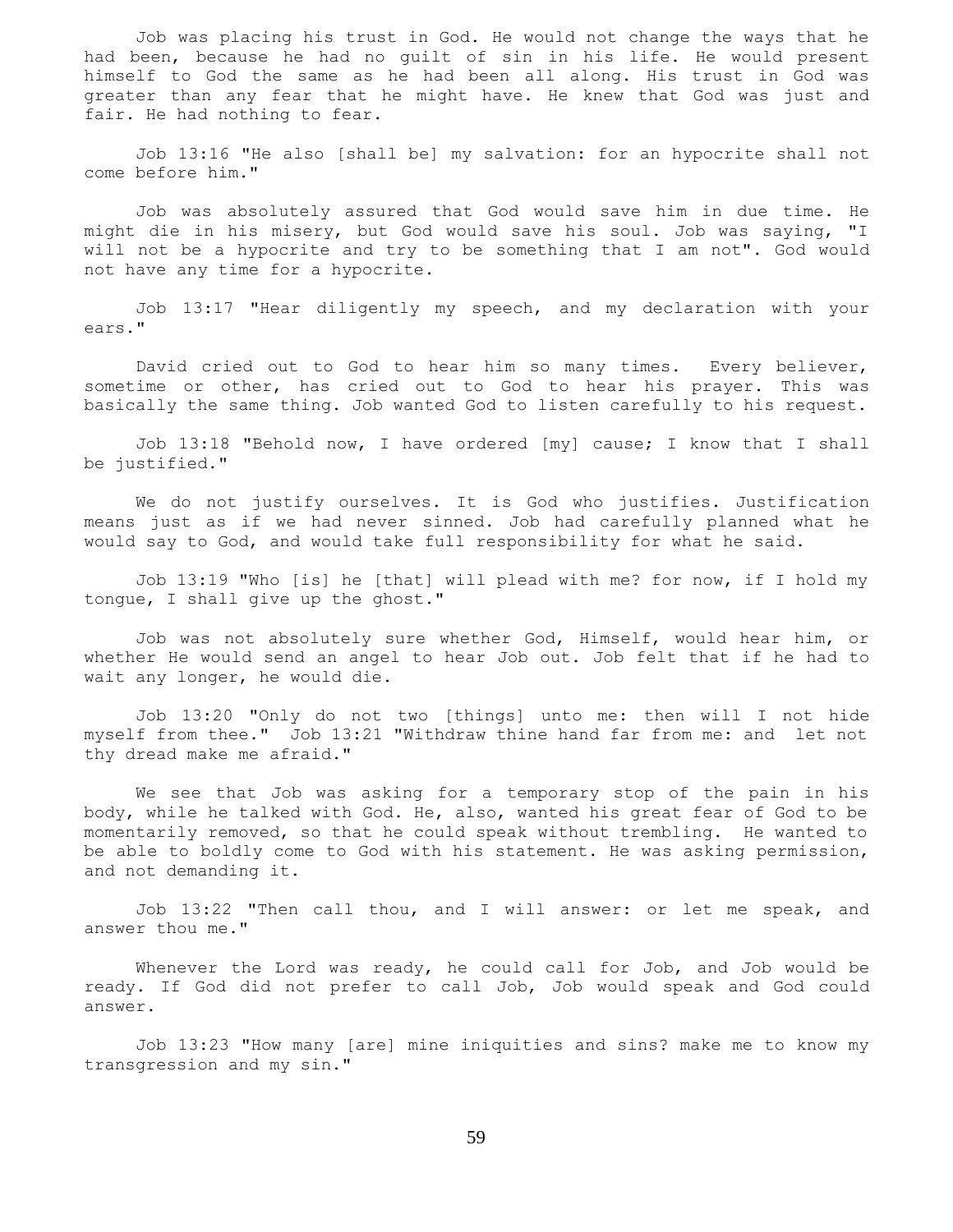This was not a statement that he had no sin. This was a true statement, that if he had sinned he was unaware of what the specific sins were. Job truly did want to repent of any sin he had committed, and make it right with God. He just did not know what to change.

 Job 13:24 "Wherefore hidest thou thy face, and holdest me for thine enemy?"

 Job had always enjoyed the presence of God. He suddenly had that taken away from him. It seemed to Job that God was hiding from him. He did not understand why he seemed to be God's enemy.

 Job 13:25 "Wilt thou break a leaf driven to and fro? and wilt thou pursue the dry stubble?"

 A withered leaf that had fallen from a tree and dry stubble are some of the most helpless things in the world. A little puff of wind can blow them away. Job was feeling as helpless as both of them. It seems, he could not help himself.

 Job 13:26 "For thou writest bitter things against me, and makest me to possess the iniquities of my youth."

 Job seemed to say to God, that He was drawing up papers full of accusations against him that he might be tried with. Job had, possibly, been a sinner in his youth, and the only thing that Job could think of that God might accuse him of were those past sins.

 Job 13:27 "Thou puttest my feet also in the stocks, and lookest narrowly unto all my paths; thou settest a print upon the heels of my feet."

 God had not actually put him in stocks. The disease that he had, possibly, kept him as immobile as he would have been, had he been in stocks. There were marks on Job's feet, and in fact, on every other part of his body, as well. What Job did not know, was that Satan had put the marks there.

 Job 13:28 "And he, as a rotten thing, consumeth, as a garment that is moth eaten."

 Job was speaking of the disease that was ravishing his body. His skin was rotting away. Soon his flesh would be like a moth-eaten garment.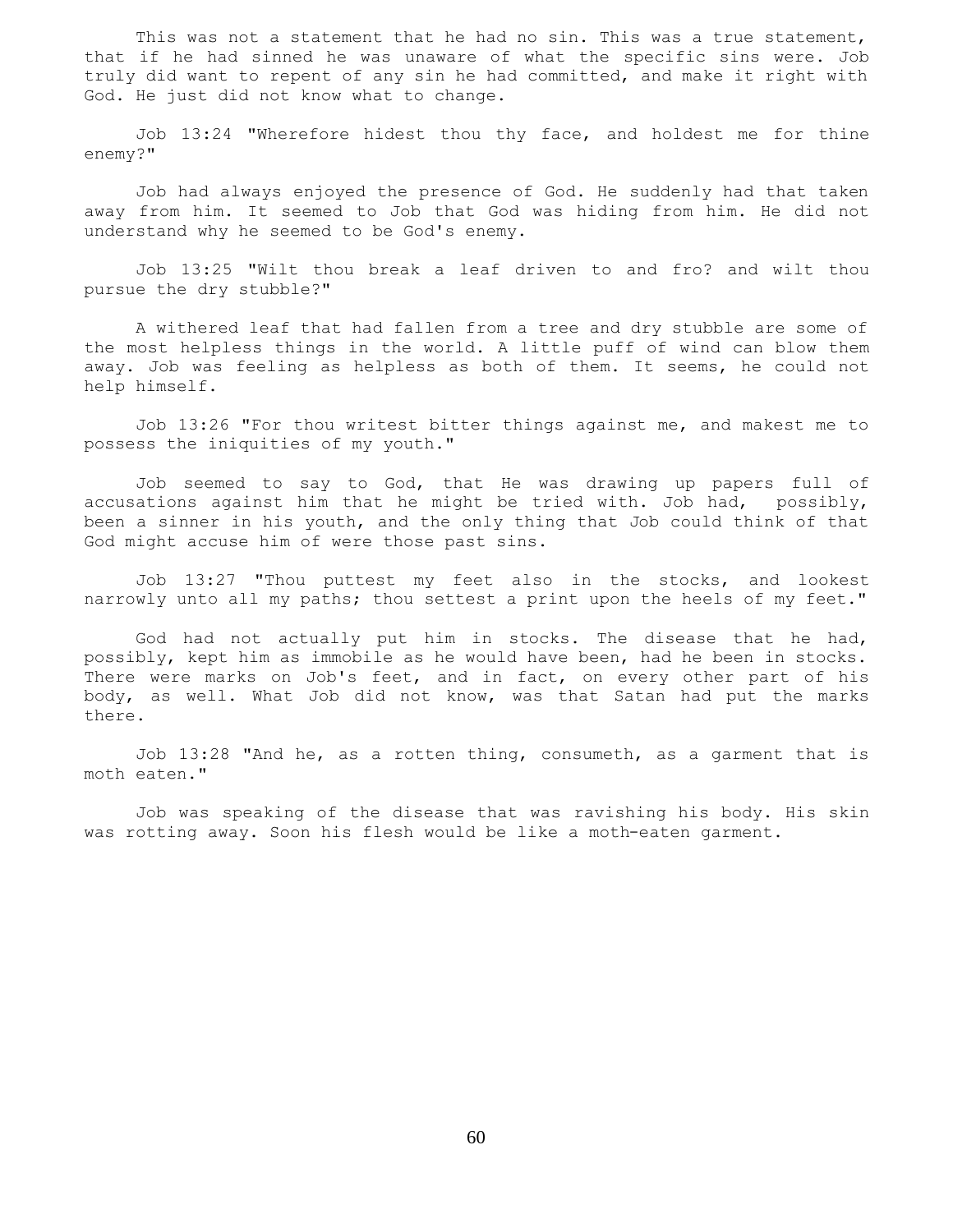## Job 13 Questions

1. Job's patience with his friends was growing a little \_\_\_\_\_\_. 2. Many of the things they accused Job of he had \_\_\_\_\_\_\_\_\_\_\_\_\_\_\_\_\_\_\_\_\_\_\_\_\_\_\_\_\_\_\_\_ 3. What did Job tell his friends in verse 2? 4. Who did Job desire to reason with? 5. Is it a sin to reason with God? 6. What did Job call his friends in verse 4? 7. His friends had pretended to come to him. 8. What should they have done, instead of what they did? 9. Who was verse 6 addressed to really? 10. Who was asking the questions in verse 7? 11. What were Job's friends automatically assuming in verse 8? 12. Job asked his friends of their own 13. Did they have a right to mock Job? 14. Why had they become Job's friends in the first place? 15. Who is "his excellency", in verse 11, speaking of? 16. What does the reference to ashes, in verse 12, mean? 17. Why did Job tell his friends to hold their peace? 18. What was Job saying in verse 14? 19. Quote Job chapter 13 verse 15. 20. Job was placing his trust in 21. What was Job absolutely sure that God would do for him? 22. Who was Job speaking to in verse 17? 23. Who justifies us? 24. What does "justification" mean? 25. Job would take full \_\_\_\_\_\_\_\_\_\_\_\_ for what he said to God. 26. Who did Job think God might have to listen to him, rather than God, Himself? 27. What two things did Job ask God for immediately? 28. Why did he want those two things? 29. What was verse 23 saying? 30. What did a withered leaf and dry stubble have to do with Job? 31. In verse 28, Job was speaking of what?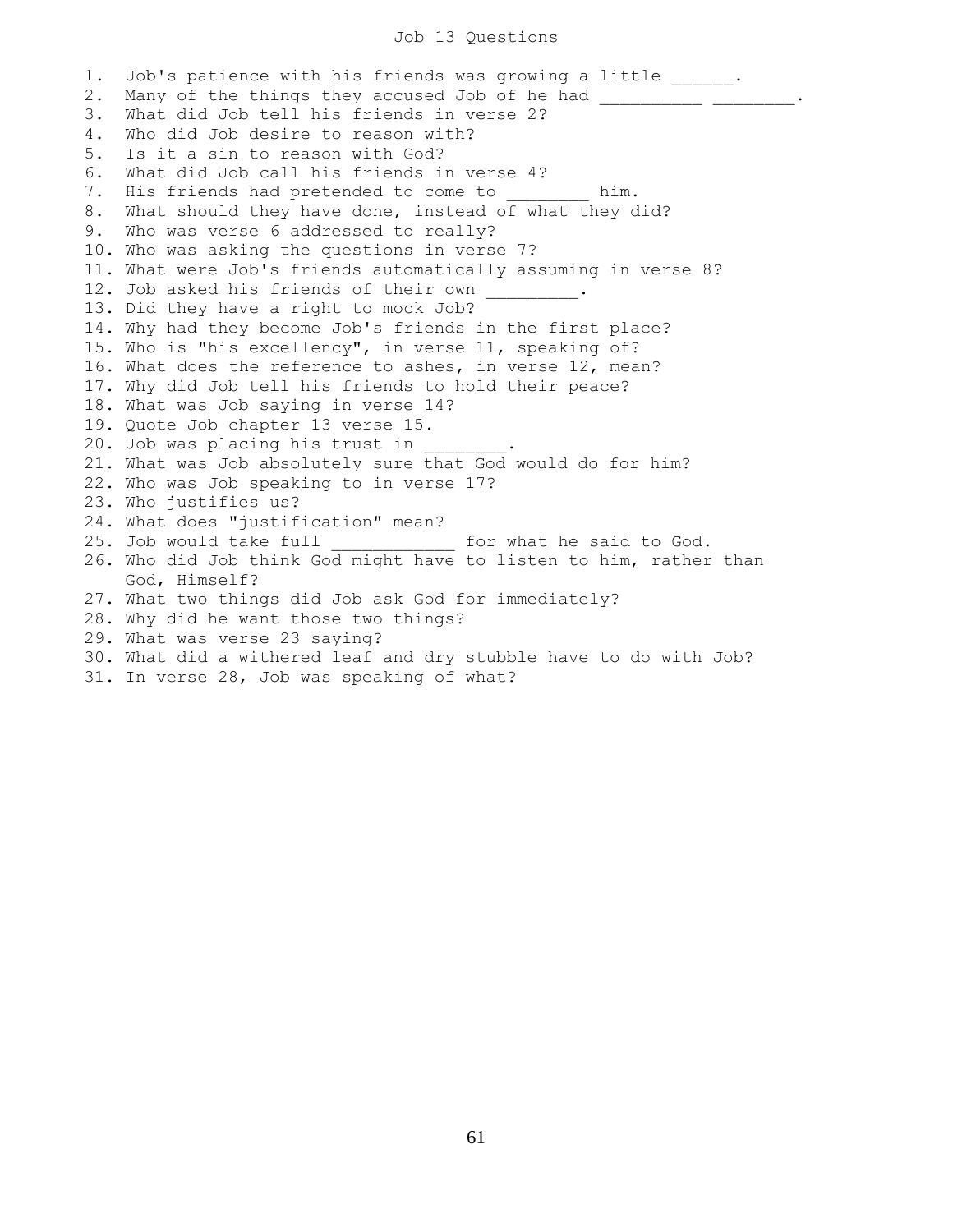We will begin this lesson in Job 14:1 "Man [that is] born of a woman [is] of few days, and full of trouble."

It appears, to me, that Job was speaking of the flesh of man in this Scripture. The natural man is born of a woman. Most, all of the natural men of our day, can look to about seventy years of life. Some, by great strength, might even live to be a hundred. Even if a man lived to be a hundred, his days would be few, The flesh of man is not made to live forever. The body wears out from much age, and finally gives away. Life on this earth is filled with trials and tribulation. This was the thing that Job was relating here.

 Job 14:2 "He cometh forth like a flower, and is cut down: he fleeth also as a shadow, and continueth not."

 A flower blooms in the springtime, and is cut down in the fall. Eastern flowers usually last but one day, and they are gone. Oh! What a brief life. Shadows do not last very long either. They change constantly, and then are gone when the sun goes down.

 Job 14:3 "And dost thou open thine eyes upon such an one, and bringest me into judgment with thee?"

Why would God bother with such short- lived, mortal man. It seemed amazing to Job that God would choose one man out of all humanity to judge. Job was aware that something was different about his circumstance compared to other men, but he had not decided why this was so.

Job 14:4 "Who can bring a clean [thing] out of an unclean? Not one."

 Men are born in sin. Perhaps, Job was speaking of the uselessness of trying to become righteous, after beginning in sin.

 Job 14:5 "Seeing his days [are] determined, the number of his months [are] with thee, thou hast appointed his bounds that he cannot pass;"

 The number of days and years of man's life is only known of God. He has our days numbered. Not everyone lives to adulthood, and certainly, not all live to be seventy years old. Only God knows the length of your life upon this earth. God lives in one eternal day. Our lives do not end when our flesh dies. Our spiritual bodies will rise out of the flesh bodies when the flesh dies.

 Job 14:6 "Turn from him, that he may rest, till he shall accomplish, as an hireling, his day."

 Job was asking God to give rest to the weary body that was enduring until it died. This turning from him was speaking of a pause in constantly searching man out. Job was speaking of himself. Job 14:7 "For there is hope of a tree, if it be cut down, that it will sprout again, and that the tender branch thereof will not cease."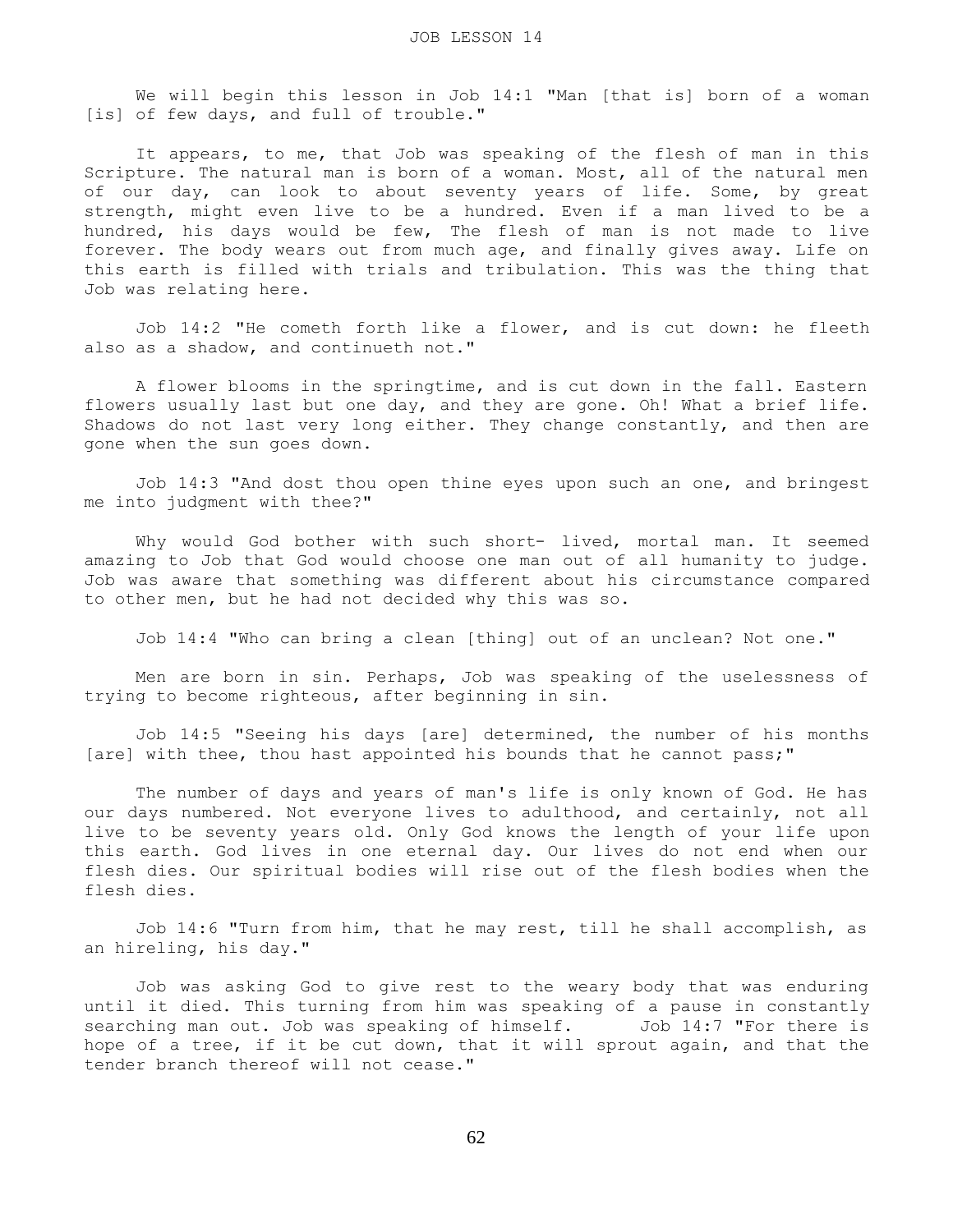A tree can spring up from its roots, even after it is cut down. Sometimes, the tree that comes up from the root, will be even stronger than the tree that was cut down.

 Job 14:8 "Though the root thereof wax old in the earth, and the stock thereof die in the ground;" Job 14:9 "[Yet] through the scent of water it will bud, and bring forth boughs like a plant."

 This is speaking of the roots appearing to be dead, and coming back to life, when water gets to the roots.

 Job 14:10 "But man dieth, and wasteth away: yea, man giveth up the ghost, and where [is] he?"

 Job was speaking of the flesh of man, as if it was what man really was. The flesh of man does die, and does not live again. The flesh which was made of dust returns to the dust of the earth. The ghost that man gives up, is the spirit that rises from that body to live either in heaven, or hell.

 Job 14:11 "[As] the waters fail from the sea, and the flood decayeth and drieth up:"

 The flood always goes away and leaves the clay of the earth. The river that dries up does the same. This was Job saying that he had dried up, and was returning to the clay of the earth.

 Job 14:12 "So man lieth down, and riseth not: till the heavens [be] no more, they shall not awake, nor be raised out of their sleep."

 Notice, "till the heavens be no more". The body of man lies in the grave decaying away to return to the dust it came from. Job was not denying that there would be a resurrection, but was speaking of the immediate death awaiting him.

 Job 14:13 "O that thou wouldest hide me in the grave, that thou wouldest keep me secret, until thy wrath be past, that thou wouldest appoint me a set time, and remember me!"

 Job would rather die and have his body lie in the grave, so that he would be hidden, until the anger of God was passed. He knew that God would not forget him, and let him stay there forever.

 Job 14:14 "If a man die, shall he live [again]? all the days of my appointed time will I wait, till my change come."

 The answer to this is, of course, yes. It was as if Job was wanting the answer to that to be no. He wanted to depart to get out of his pain and suffering. He was looking to that time when he would be changed. His body of flesh would give way to his spiritual body.

 Job 14:15 "Thou shalt call, and I will answer thee: thou wilt have a desire to the work of thine hands."

 Job was the "work of thine hands" here. Job knew that he was God's creation. He knew that God would call him, and he would answer.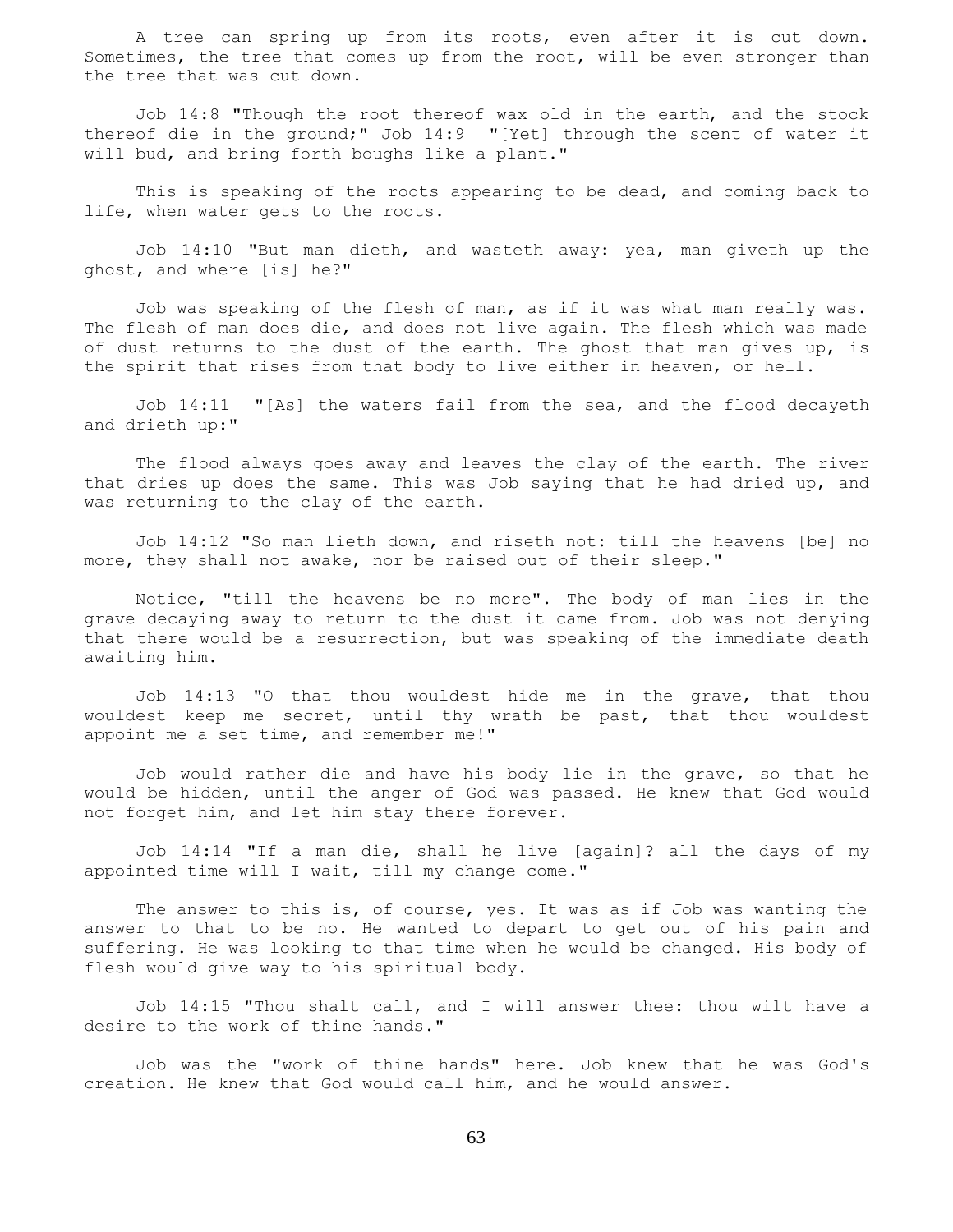Job 14:16 "For now thou numberest my steps: dost thou not watch over my sin?"

 God knew each step that Job had made. He, also, knew if Job had sinned. Mankind has no secrets from God. God knows even the things that are done in secret.

 Job 14:17 "My transgression [is] sealed up in a bag, and thou sewest up mine iniquity."

 This was as if God had a bag that he put each sin into and sealed them up, so they could not escape.

 Job 14:18 "And surely the mountain falling cometh to nought, and the rock is removed out of his place."

 Job was comparing his loss of everything he had, including his children, with the sudden collapse of a mountain. When a volcano erupts, sometimes half of the mountain comes off at the top. Rocks are thrown sometimes for miles away from where they had been. Just as this calamity of the mountain had been sudden, Job's loss was sudden.

 Job 14:19 "The waters wear the stones: thou washest away the things which grow [out] of the dust of the earth; and thou destroyest the hope of man."

 The never-ending washing of water over rocks can finally cut a hole into them. The never-ending pain of Job's had cut a whole into his heart. He was full of despair and hopelessness.

 Job 14:20 "Thou prevailest for ever against him, and he passeth: thou changest his countenance, and sendest him away."

 Job would feel like fighting back, if he had known this was an attack from Satan. He knew it was useless to fight God. Job thought God was sending this endless oppression, and he was aware he would not be able to endure for long.

 Job 14:21 "His sons come to honour, and he knoweth [it] not; and they are brought low, but he perceiveth [it] not of them."

 After a man is dead, his family can come to honor him, but he would not even know they were there.

 Job 14:22 "But his flesh upon him shall have pain, and his soul within him shall mourn."

A man in such great pain as Job is here, was sorrowful of soul.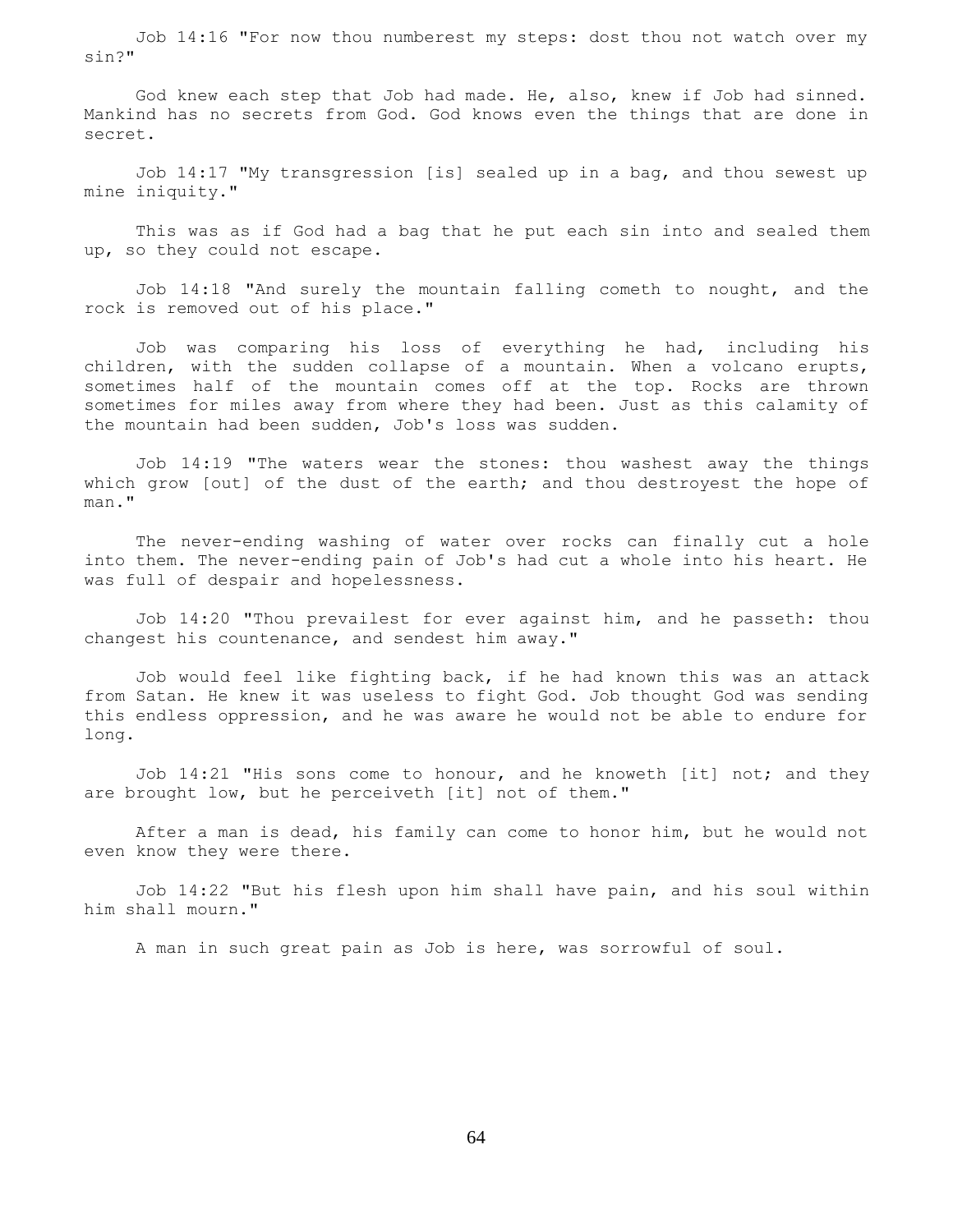### Job 14 Questions

1. Man that is born of woman is of  $\qquad \qquad$ , and full of trouble. 2. What was Job speaking of in this verse? 3. What is the normal life expectancy today? 4. The flesh of man is not made to live 5. What is man compared to in verse 2? 6. How long do Eastern flowers generally last? 7. How is a shadow like the flower? 8. What was amazing to Job about God's relationship with man? 9. Who can bring a clean thing out of an unclean? 10. The number of days and years of a man's life are known only of  $\mathcal{L}=\mathcal{L}^{\mathcal{L}}$ 11. What happens when our flesh dies? 12. In verse 6, what was Job asking for? 13. How can a tree live again, after it is cut down? 14. What is the ghost that man gives up at the death of his flesh? 15. What is left when the flood goes away? 16. What does the author want you to notice in verse 12? 17. Even though Job died and was in the grave, what did he know God would do? 18. If a man die, shall he live again? 19. His body of flesh will give way to his \_\_\_\_\_\_\_\_\_ body. 20. Who was the "work of thine hands" in verse 15? 21. What was meant by transgressions sealed up in a bag? 22. How is one way a mountain falls suddenly? 23. What was Job comparing to the mountain falling suddenly? 24. The never-ending washing of water over rock will do what to it? 25. This never-ending pain of Job was doing what to him?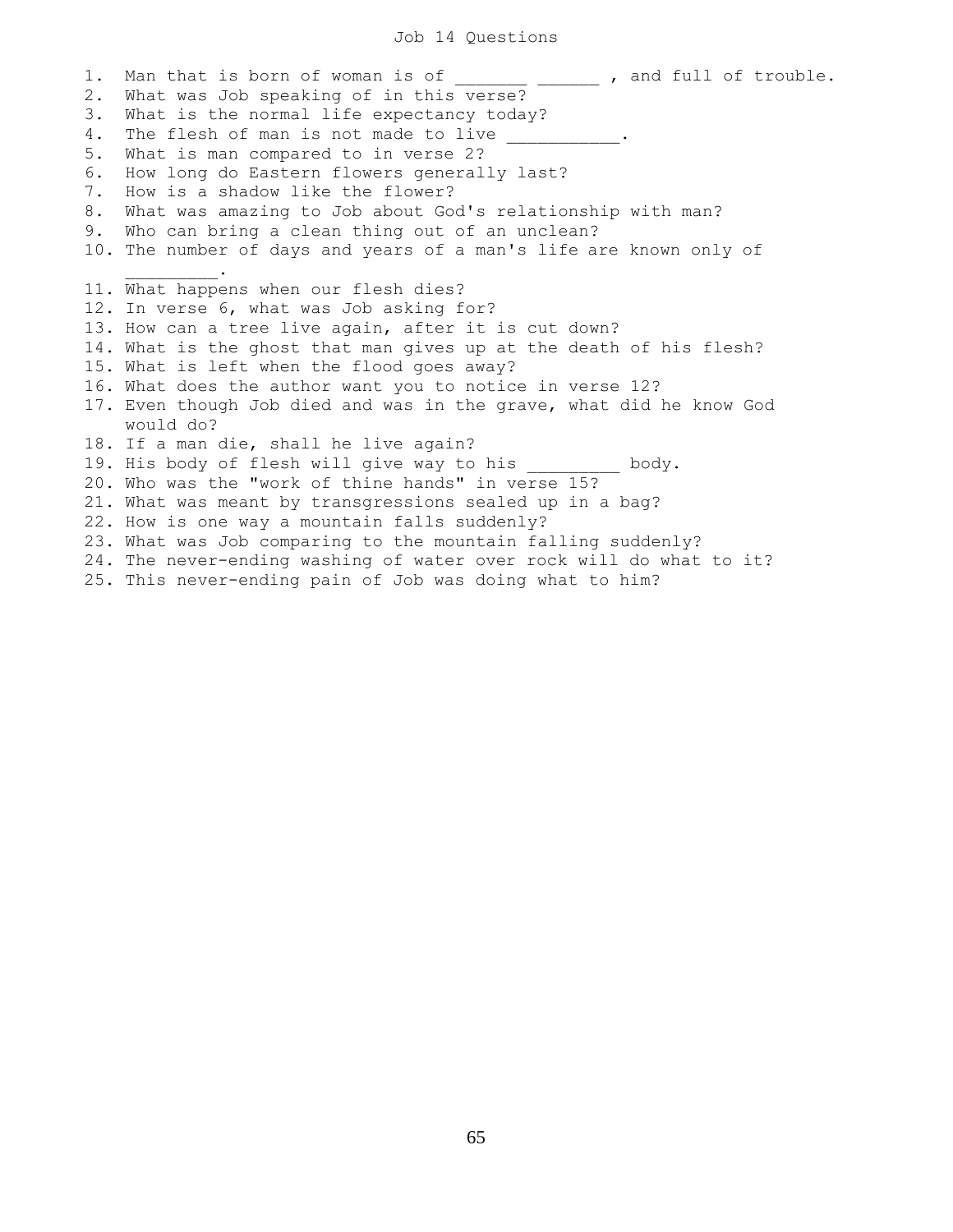We will begin this lesson in Job 15:1 "Then answered Eliphaz the Temanite, and said," Job 15:2 "Should a wise man utter vain knowledge, and fill his belly with the east wind?"

 Eliphaz was criticizing Job for his talking. He thought all of Job's talk was in vain. He thought that God regarded it no more than He would the blowing of the wind. The east wind in that part of the world was the worst of winds.

 Job 15:3 "Should he reason with unprofitable talk? or with speeches wherewith he can do no good?"

 Eliphaz was saying that Job's talk was unprofitable. He was telling Job that all of his talk would do no good at all. He had a terrible opinion of Job. He truly felt that Job's sins were so great, that God would not even listen to him.

 Job 15:4 "Yea, thou castest off fear, and restrainest prayer before God."

 He forgot that Job had asked God to take away his fear of Him. Job had spoken boldly of his belief that God would save him. Eliphaz believed that Job was not showing reverence toward God. He even believed that Job was hindering other's prayers to God.

 Job 15:5 "For thy mouth uttereth thine iniquity, and thou choosest the tongue of the crafty."

 Eliphaz believed that Job's tongue was speaking from a heart filled with iniquity.

 Job 15:6 "Thine own mouth condemneth thee, and not I: yea, thine own lips testify against thee."

 Now, he was saying that the words he was speaking were condemning himself. He believed that Job had been acting in an irreverent way in speaking to God. Job was in very good company being accused of sinning with what he said. They accused Jesus of speaking blasphemy, and therefore worthy of death. How wrong they were, and how wrong Eliphaz was here.

 Job 15:7 "[Art] thou the first man [that] was born? or wast thou made before the hills?"

 He was accusing Job of believing that he had supernatural intelligence. He was also asking Job if he was the firstborn of God? In other words, He was saying, are you trying to compare yourself to God.

 Job 15:8 "Hast thou heard the secret of God? and dost thou restrain wisdom to thyself?"

 No mortal man had ever been included in the counsel of God, and yet, that was what Eliphaz was saying that Job believed he had done. He was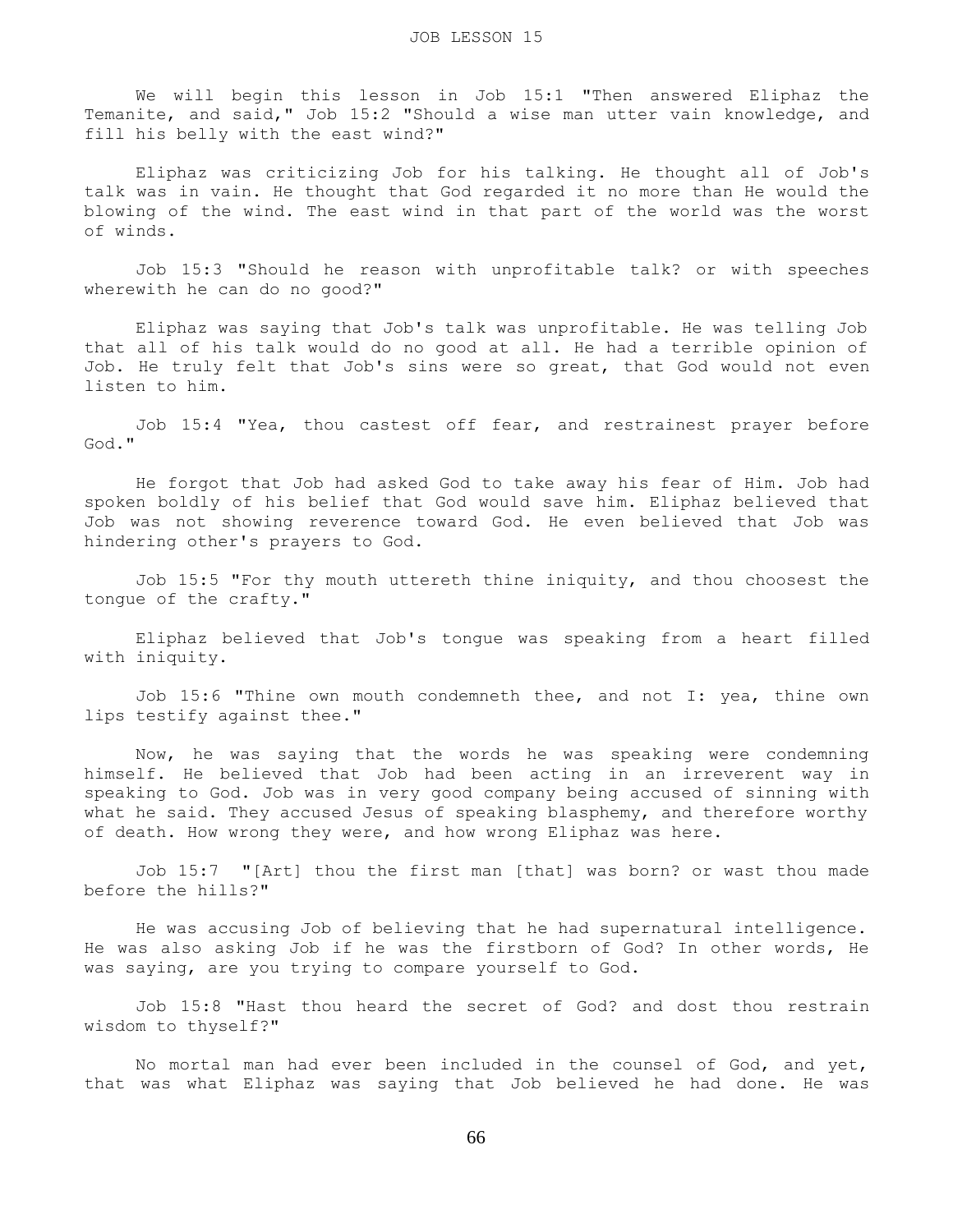really saying cutting things to Job, especially when he said that Job thought he was the only wise man on the earth.

 Job 15:9 "What knowest thou, that we know not? [what] understandest thou, which [is] not in us?" Job 15:10 "With us [are] both the grayheaded and very aged men, much elder than thy father."

This is the first indication that Job was not an extremely elderly man, even though he had 10 children. It appeared that one of Job's friends was as old as Job's father. It, probably, would have been Eliphaz, because he always spoke first. Old age is not always what makes a person wise, however. Wisdom is a gift from God. God gave great wisdom to Solomon, when he was very young.

 Job 15:11 "[Are] the consolations of God small with thee? Is there any secret thing with thee?"

 Eliphaz was still saying that he and the other two friends had offered a solution to Job. He should repent of his sins and seek the LORD with all his heart and then, perhaps, God would stop the punishment against him.

 Job 15:12 "Why doth thine heart carry thee away? and what do thy eyes wink at,"

 He said that Job was winking at the sins he committed. His heart had convinced him he was not guilty.

 Job 15:13 "That thou turnest thy spirit against God, and lettest [such] words go out of thy mouth?"

 Eliphaz was saying that Job was rebellious toward God and was too proud to admit his sins. Of course, this was not true. Job had asked God to tell him what his sins were, so that he could repent.

 Job 15:14 "What [is] man, that he should be clean? and [he which is] born of a woman, that he should be righteous?"

 This is the same message, that those who are trying to live holy before their Lord get today. They are accused of trying to work their way to heaven. That is the furthest thing from the truth. Those who try to live as near holy lives as they can, are appreciative of the free gift of salvation God has given them. Their holy lives are trying to be like Him. This was the same thing with Job, here. Eliphaz was saying it was impossible for man to live a righteous life. Job had done his best to do just that.

 Job 15:15 "Behold, he putteth no trust in his saints; yea, the heavens are not clean in his sight."

 There is not anyone except God that is without spot or blemish in God's eye. It is by grace, we are saved. The angels in heaven are not absolutely perfect either. We know that 1/3 of them left their first estate and followed Lucifer.

 Job 15:16 "How much more abominable and filthy [is] man, which drinketh iniquity like water?"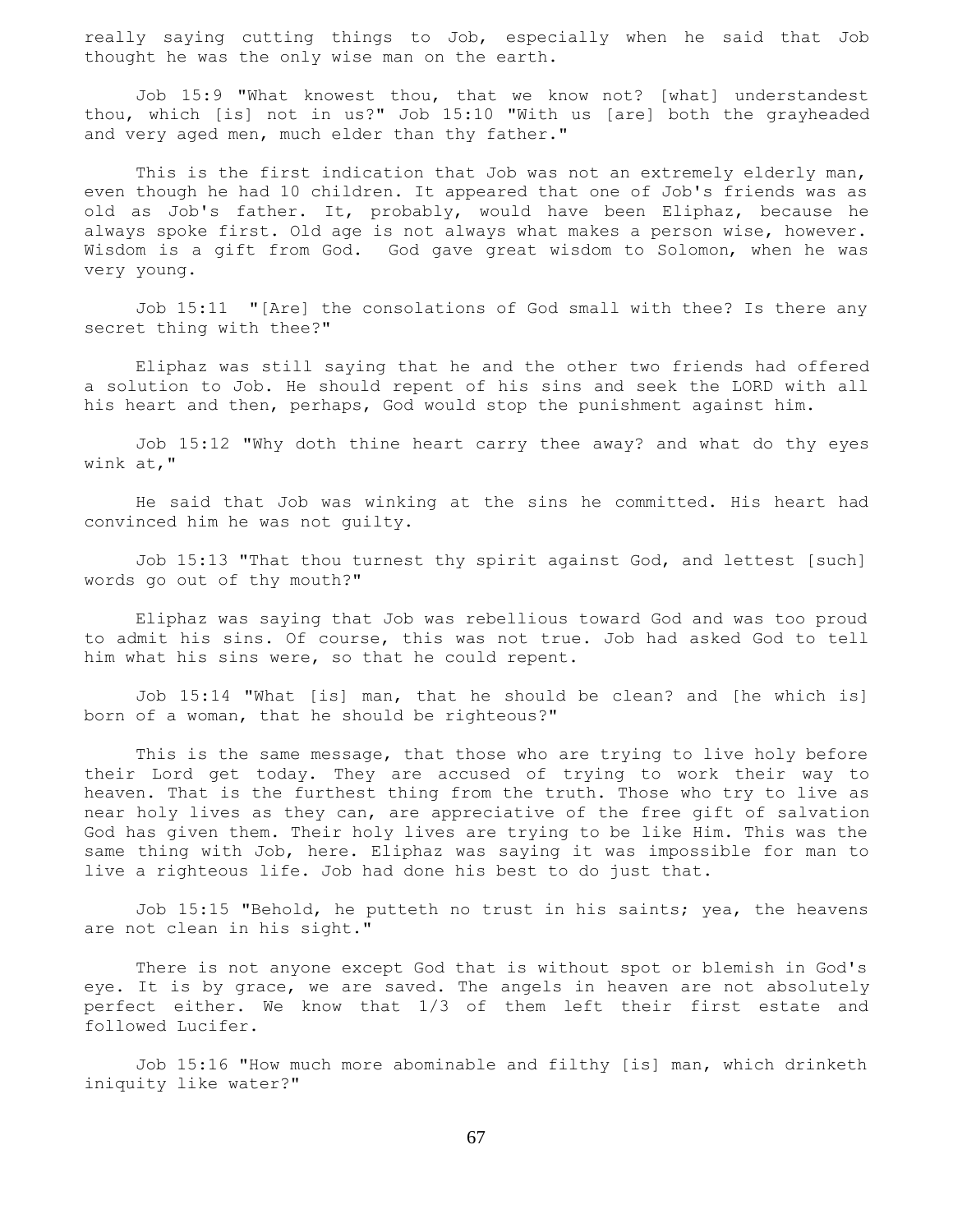Eliphaz was saying that if even the heavens, and the angels in heaven were not clean, the earth and its inhabitants were filthy. They were filled with iniquity.

 Job 15:17 "I will shew thee, hear me; and that [which] I have seen I will declare;" Job 15:18 "Which wise men have told from their fathers, and have not hid [it]:"

 These were the beginning verses of things that Eliphaz believed he had observed during his lifetime. He said that even the wise men of old and the fathers had warned their children of the punishment that came to those who sin. He was speaking this as an attack on Job. He said these thing were not secret.

 Job 15:19 "Unto whom alone the earth was given, and no stranger passed among them."

 This helps to date Job as a very ancient writing. He was speaking of a time, when there were very few men upon the earth. There were no wars. Each man was given his plot of ground by God.

 Job 15:20 "The wicked man travaileth with pain all [his] days, and the number of years is hidden to the oppressor."

 Now, he was beginning to list the terrible things that come to those who sin. He was most assuredly slanting this toward Job, who he believed to be a sinner. He was speaking as if all sinners suffer all the days of their lives, which is really not a correct statement. Many sinners are not punished on this earth.

 Job 15:21 "A dreadful sound [is] in his ears: in prosperity the destroyer shall come upon him."

 This was really saying that he was fearful at every sound, thinking harm might come to him.

 Job 15:22 "He believeth not that he shall return out of darkness, and he is waited for of the sword."

 He was afraid of the dark, because he felt someone was lurking in the dark to kill him.

 Job 15:23 "He wandereth abroad for bread, [saying], Where [is it]? he knoweth that the day of darkness is ready at his hand."

 This was speaking of starvation coming to those who had sinned. The day of darkness, in this particular instance, was the day of death. He was threatening Job, that he would starve to death.

 Job 15:24 "Trouble and anguish shall make him afraid; they shall prevail against him, as a king ready to the battle."

 Eliphaz was speaking specifically of the troubles of Job in this verse. He believed that Job's troubles were like the troubles a vicious king brought when he overthrew a country.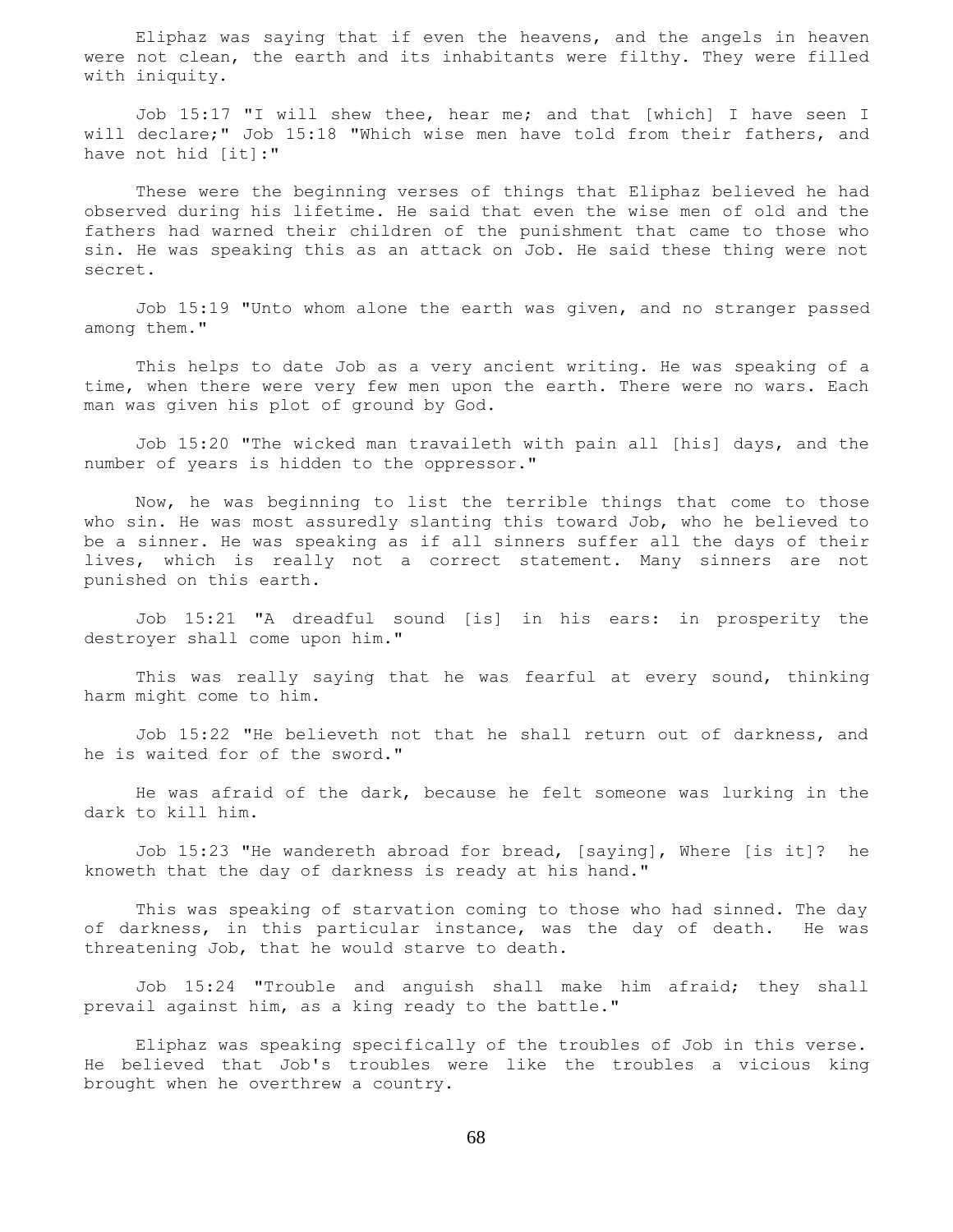Job 15:25 "For he stretcheth out his hand against God, and strengtheneth himself against the Almighty."

 This was another accusation that Job had threatened God. He said that Job thought he was stronger than God. This was a terrible untruth.

 Job 15:26 "He runneth upon him, [even] on [his] neck, upon the thick bosses of his bucklers:" Job 15:27 "Because he covereth his face with his fatness, and maketh collops of fat on [his] flanks."

 This was a statement that Job had run against God like a charging warrior. He would have his head down running straight ahead. I personally believe that Eliphaz had gone too far. In verse 27, he was even calling Job a glutton.

 Job 15:28 "And he dwelleth in desolate cities, [and] in houses which no man inhabiteth, which are ready to become heaps."

 None of this had made this man anything. He lived in a ruined state. Again, Eliphaz was referring to Job's children's homes, which were destroyed by the storm.

 Job 15:29 "He shall not be rich, neither shall his substance continue, neither shall he prolong the perfection thereof upon the earth."

 Surely the riches of Job had been taken away, and that was what Eliphaz was stressing, here. Eliphaz had been jealous of all of the blessings that God had bestowed upon Job. It seems, he was a little thrilled that Job had lost it all now.

 Job 15:30 "He shall not depart out of darkness; the flame shall dry up his branches, and by the breath of his mouth shall he go away."

 The branches were speaking of Job's children who had been destroyed. He was trying to say that the dark day, that began with the loss of Job's children, would continue.

 Job 15:31 "Let not him that is deceived trust in vanity: for vanity shall be his recompence."

 He was saying that Job had deceived himself in thinking that he was in right standing with God. He believed that Job's pride was his downfall.

 Job 15:32 "It shall be accomplished before his time, and his branch shall not be green."

 Eliphaz was saying that death would come to Job before his natural time, because of his sins. He would be an old man long before his time from his disease.

 Job 15:33 "He shall shake off his unripe grape as the vine, and shall cast off his flower as the olive."

 Blight will cause a vine to do what is described here. Eliphaz was not speaking of a vine, but of Job. He was saying there was a blight in the character of Job.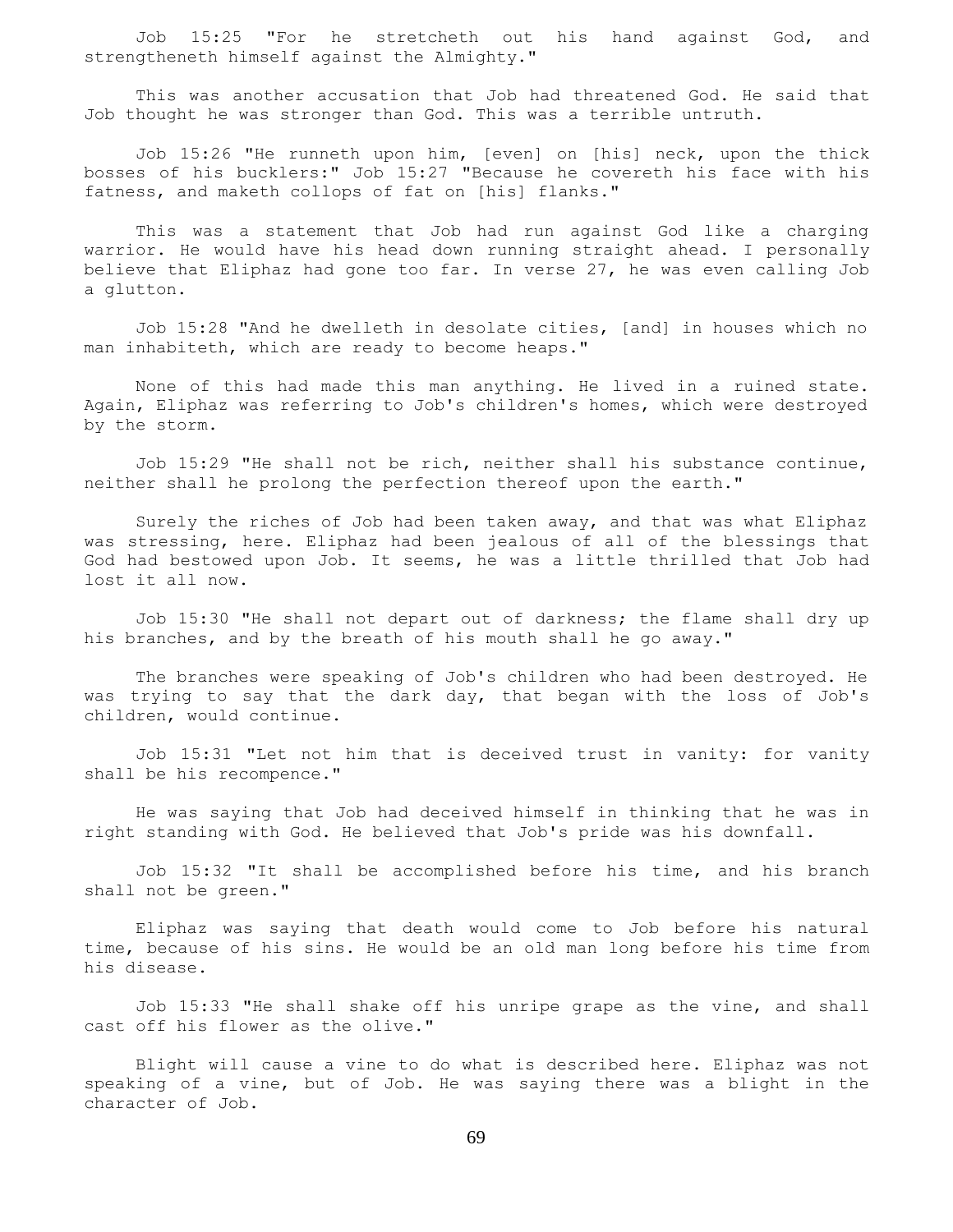Job 15:34 "For the congregation of hypocrites [shall be] desolate, and fire shall consume the tabernacles of bribery."

 He believed that Job had to be a hypocrite. Job had proclaimed his great faith in God. Eliphaz said, he did not really love God and want to serve him, it was just a front. He was now accusing Job of taking bribes.

 Job 15:35 "They conceive mischief, and bring forth vanity, and their belly prepareth deceit."

 Eliphaz had a very low opinion of Job. He had decided that Job's heart was evil. That all of his iniquity was conceived in his evil heart. He would have a lot of regrets when he found out the truth about Job.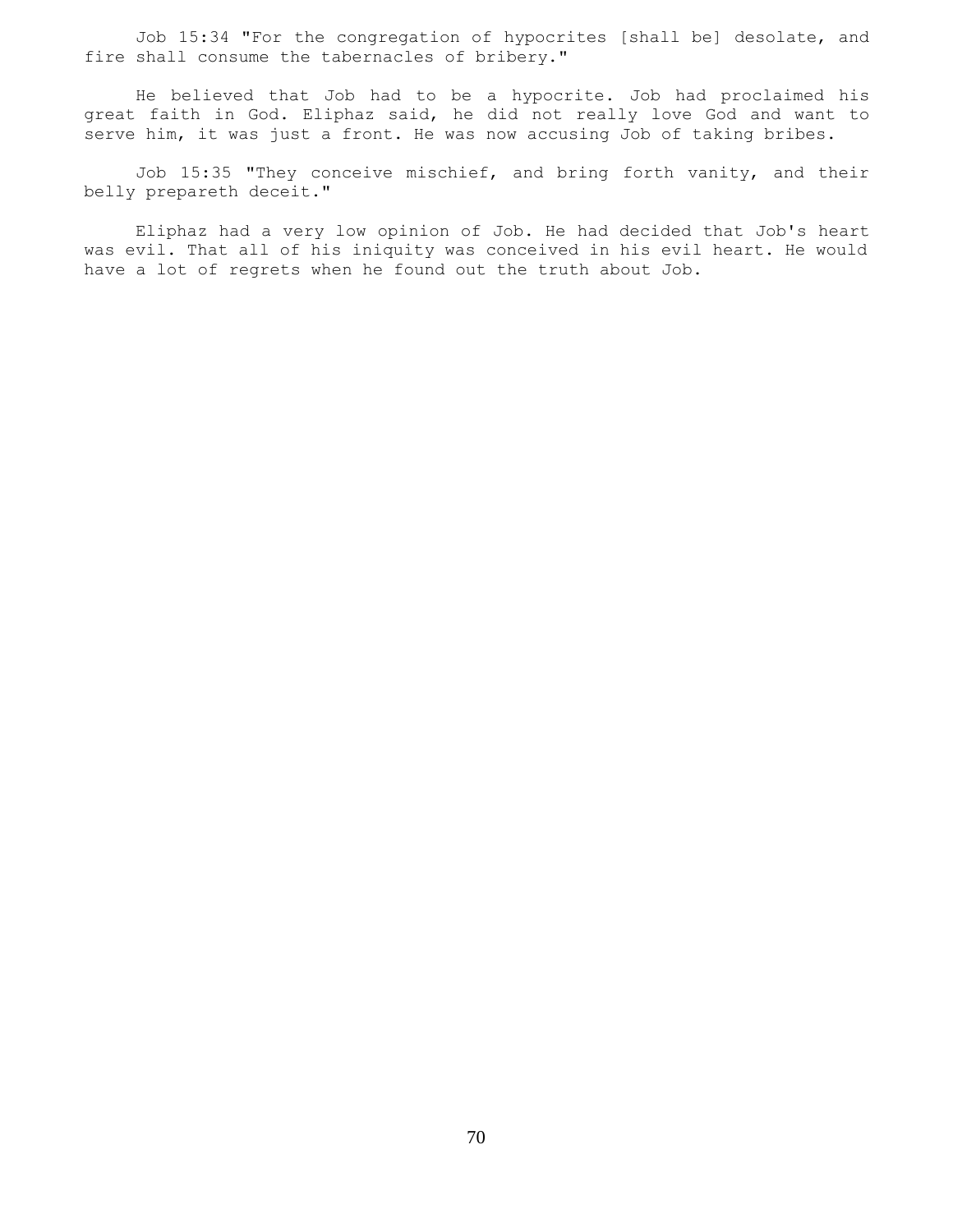### Job 15 Questions

1. Should a wise man utter vain 2 2. What was Eliphaz criticizing Job for? 3. He thought that God regarded it no more than He would the \_\_\_\_\_\_\_\_\_\_ of the wind. 4. Eliphaz was saying that Job's talk was 5. What had he forgotten, when he made his statement against Job in verse 4? 6. Where did Eliphaz believe the evil words in Job's mouth were coming from? 7. What did he say condemned Job? 8. What silly question did he ask Job in verse 7? 9. Hast thou heard the  $\qquad \qquad$  of God? 10. What was one of the most cutting things he said to Job? 11. What was the first indication that Job was not an elderly man? 12. How many children did Job have? 13. Who was, probably, the oldest of Job's friends? 14. What was the solution Job's friends had offered? 15. Eliphaz said that Job was rebellious toward God and too to admit his sins. 16. Quote Job chapter 15 verse 14. 17. What, or who, are without spot or blemish? 18. How many of the angels followed Lucifer? 19. Which verse helps to date Job as a very early writing? 20. Why is the sinner afraid of the dark? 21. Verse 25 was an accusation that Job had  $\qquad \qquad \text{God.}$ 22. What was Eliphaz referring to in verse 28? 23. Verse 29 speaks of Job losing his 24. Eliphaz said that Job had deceived himself, how? 25. In verse 32, he was saying that Job will not grow \_\_\_\_\_\_. 26. What did he call Job in verse 34? 27. What would happen to Eliphaz at the end?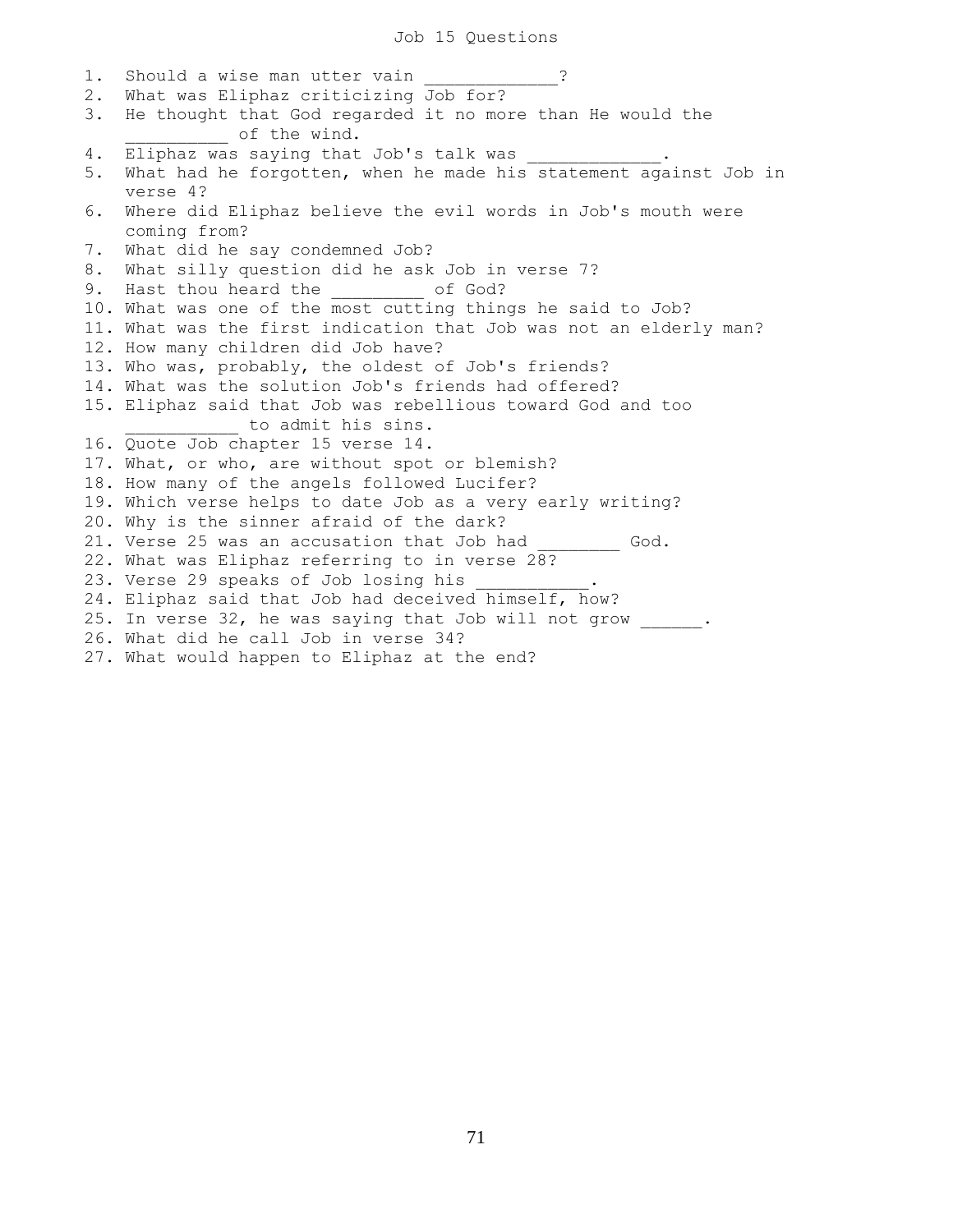We will begin this lesson in Job 16:1 "Then Job answered and said," Job 16:2 "I have heard many such things: miserable comforters [are] ye all."

 I would have to agree with Job. They were no comfort to him at all. They were even worse than the world around him. They had known him well, and had talked of the LORD with him many times. This reminds me so much of what happens to someone in the church, who is going through difficulties. The brothers and sisters in Christ should build them up and help them through the difficulty, but more often they do harm to them. Christians have a tendency to kill their wounded.

 Job 16:3 "Shall vain words have an end? or what emboldeneth thee that thou answerest?"

 Why did this friend think that he was capable of judging Job? Job did not want to hear any more words from this friend. We must be careful when we are judging this Scripture, and make sure we have not been like Job's friend. When someone is sick, it does not mean they have sinned. Jesus proved this, when he healed the blind man. The apostles asked Jesus who had sinned, he or his parents, and Jesus said neither had. The blindness was so that God could be glorified in the restoration of the sight.

 Job 16:4 "I also could speak as ye [do]: if your soul were in my soul's stead, I could heap up words against you, and shake mine head at you." Job 16:5 "[But] I would strengthen you with my mouth, and the moving of my lips should asswage [your grief]."

 This is so true. The tongue is a weapon that can build a person up, or can cut them to pieces. His friends were not true friends. They had used their friendship to get an audience with Job, and then proceeded to tear him apart. Job could do the same thing to them, but he did not. He could have accused them of evil doing, because what they were doing to him was certainly evil.

 Job 16:6 "Though I speak, my grief is not asswaged: and [though] I forbear, what am I eased?"

 The word "asswaged" means restrained. His speech did not bring him relief from his sorrow, or his suffering. If he did not say anything at all, that did not help either.

 Job 16:7 "But now he hath made me weary: thou hast made desolate all my company."

 His friends could have been company to him and helped him forget a little of the pain, instead they added to his pain.

 Job 16:8 "And thou hast filled me with wrinkles, [which] is a witness [against me]: and my leanness rising up in me beareth witness to my face."

 The pain was showing in his face. He was wrinkled from pain and looked even older than he was. He was losing weight and that made him look wrinkled, as well.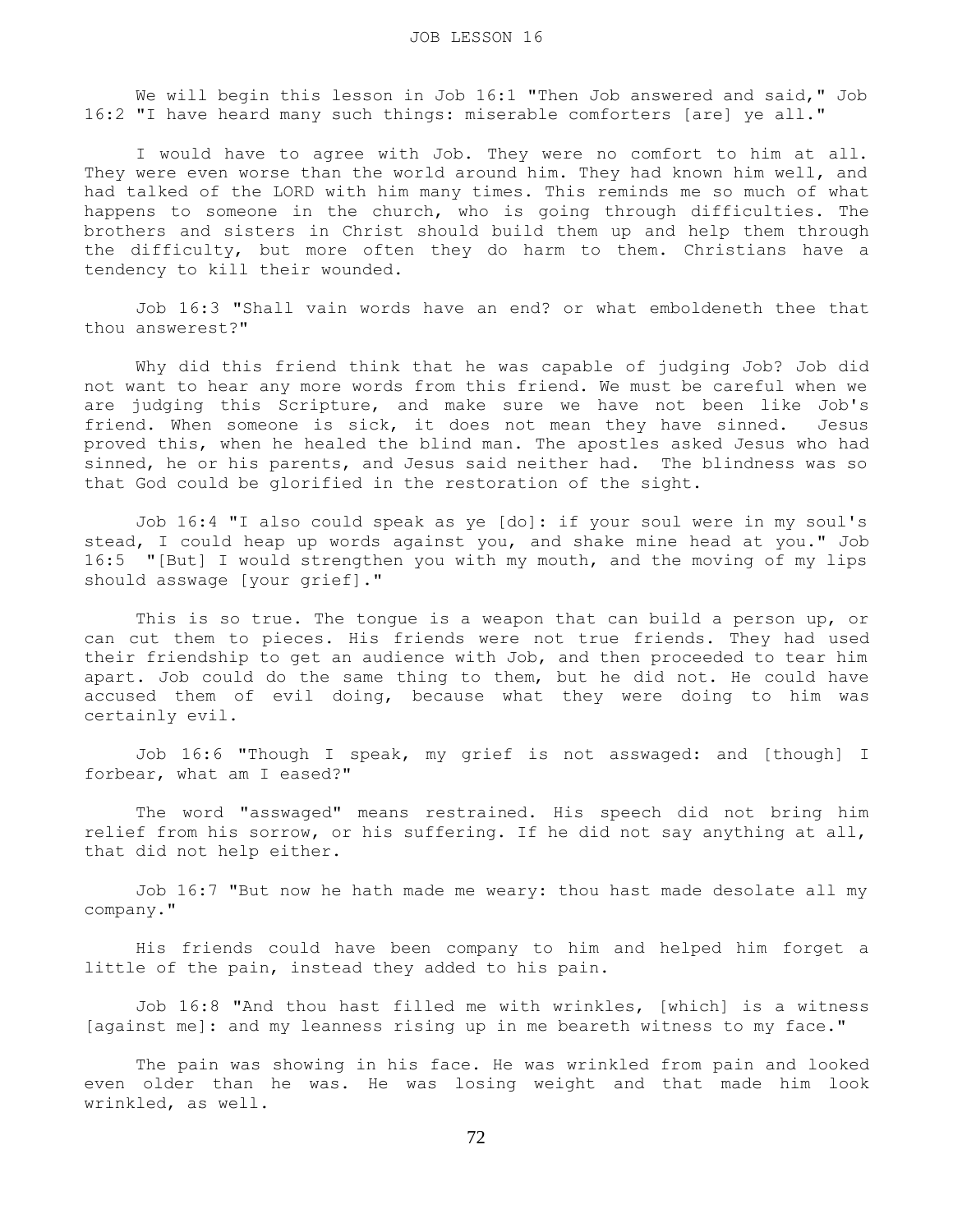Job 16:9 "He teareth [me] in his wrath, who hateth me: he gnasheth upon me with his teeth; mine enemy sharpeneth his eyes upon me."

 There is no physical hurt as bad, as when friends have turned against you. Their accusations and terrible remarks were tearing Job to pieces.

 Job 16:10 "They have gaped upon me with their mouth; they have smitten me upon the cheek reproachfully; they have gathered themselves together against me."

 We spoke earlier how Job was a type of Christ. They struck Jesus, as they struck Job, here. Both were smitten without a cause.

 Job 16:11 "God hath delivered me to the ungodly, and turned me over into the hands of the wicked."

 Again, Job was not aware that his attack was of Satan. We do know that God allowed the attack, but the actual attack was of Satan. Job was right in his estimation that God had turned him over to the wicked. It would have been much easier to endure, had Job known that it would end, and that this was an attack of the devil, not God.

 Job 16:12 "I was at ease, but he hath broken me asunder: he hath also taken [me] by my neck, and shaken me to pieces, and set me up for his mark."

 Job had been at ease. He had been blessed mightily of God. He felt that he was at peace with God. Suddenly, from out of nowhere, he was attacked on every side. The greatest grief that Job suffered was the loss of his children. He was marked for attack. He thought God had shaken his life completely up.

 Job 16:13 "His archers compass me round about, he cleaveth my reins asunder, and doth not spare; he poureth out my gall upon the ground."

 This description is no worse than what actually happened. This was one of the worst attacks on anyone in the Bible. Job believed he suffered a judgement of God. He had no idea why.

 Job 16:14 "He breaketh me with breach upon breach, he runneth upon me like a giant."

This just means that one attack was followed by another.

 Job 16:15 "I have sewed sackcloth upon my skin, and defiled my horn in the dust."

 The sackcloth had become Job's permanent garment, ever since the problems came to him. He had sat in a bed of ashes, magnifying his humble attitude, and increasing his mourning. The horn symbolizes power, so we might say that he had lost his power, and sat in the ashes of humbleness.

 Job 16:16 "My face is foul with weeping, and on my eyelids [is] the shadow of death;"

 It is not unusual for a person who is extremely sick to have great dark circles around their eyes. These circles could be called the shadow of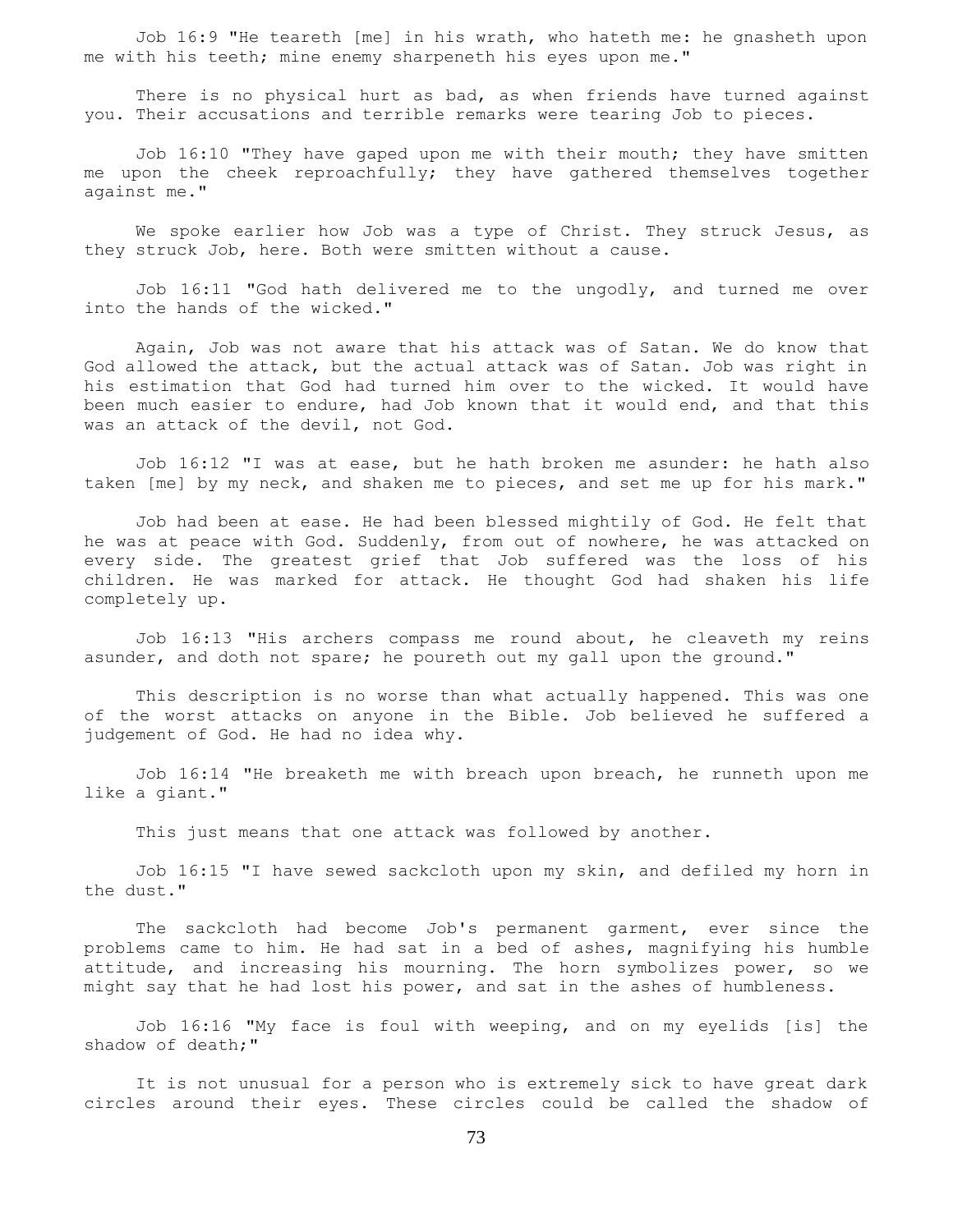death. His crying would cause his face to look bad. It would be swollen and red, probably.

 Job 16:17 "Not for [any] injustice in mine hands: also my prayer [is] pure."

 Job was still contending that he had not sinned, that he was aware of. He felt that he had clean hands and a pure heart. The prayer of Job was pure, because it came from a pure heart.

 Job 16:18 "O earth, cover not thou my blood, and let my cry have no place."

 We know, from Genesis, that the innocent blood of Abel cried out from the ground. This was a statement from Job, that his blood was innocent of wrong doing. His cry should not hide, but be heard of the Almighty.

 Job 16:19 "Also now, behold, my witness [is] in heaven, and my record [is] on high."

 The witness of Job in heaven was God. Job felt sure that his record in heaven was clean. If no one else knew the truth, God did.

 Job 16:20 "My friends scorn me: [but] mine eye poureth out [tears] unto God."

 Job's friends were no friends at all. Job's only true friend was God. Job had cried buckets of tears, since this trial had begun.

 Job 16:21 "O that one might plead for a man with God, as a man [pleadeth] for his neighbour!"

 To me, this is saying that Job wanted to have as personal a relationship with God, as he had with a neighbor. His plea would be heard and understood, because God would know of his plight. Jesus took on the form of flesh and dwelt among us, that He might relate better to the problems we face in our flesh.

 Job 16:22 "When a few years are come, then I shall go the way [whence] I shall not return."

Job was so sick that he felt death was very near.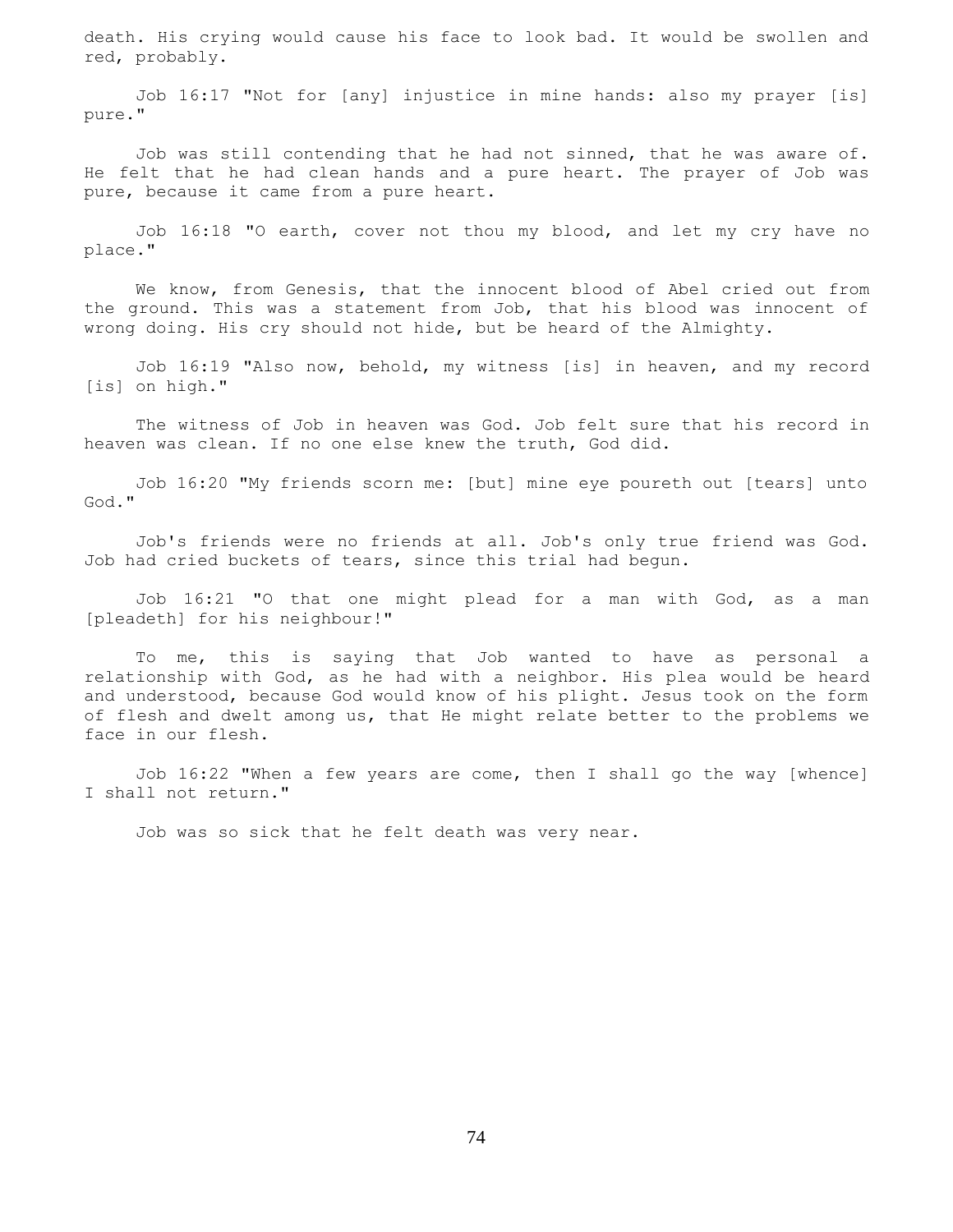Job 16 Questions

1. What did Job call his friends in verse 2? 2. What do Job's friends remind the author of? 3. Why did this friend think he had the right to judge Job? 4. How did Jesus prove that someone who is sick has not necessarily sinned? 5. What could Job have done to these friends, if they had been in his place? 6. The tongue is a  $\frac{1}{2}$ . 7. It can \_\_\_\_\_\_\_\_\_\_\_\_\_ up of \_\_\_\_\_\_\_\_ down. 8. What does "asswaged" mean? 9. Instead of comforting Job, his friends added to his \_\_\_\_\_\_\_. 10. The pain was showing in his \_\_\_\_\_\_\_ 11. What was tearing Job to pieces? 12. In verse 10, we see Job as a type of 13. Who allowed this attack of Satan on Job? 14. How could this have been easier for Job to endure? 15. What was the greatest loss that Job felt? 16. Job believed he suffered a Judgement of \_\_\_\_\_ 17. The sackcloth had become Job's \_\_\_\_\_\_\_\_\_\_ garment. 18. The horn symbolizes . 19. Job felt that he had \_\_\_\_\_\_\_\_ hands and a \_\_\_\_\_\_ heart. 20. Who was Job's only true friend? 21. In verse 21, Job wanted a \_\_\_\_\_\_\_\_\_\_ relationship with God.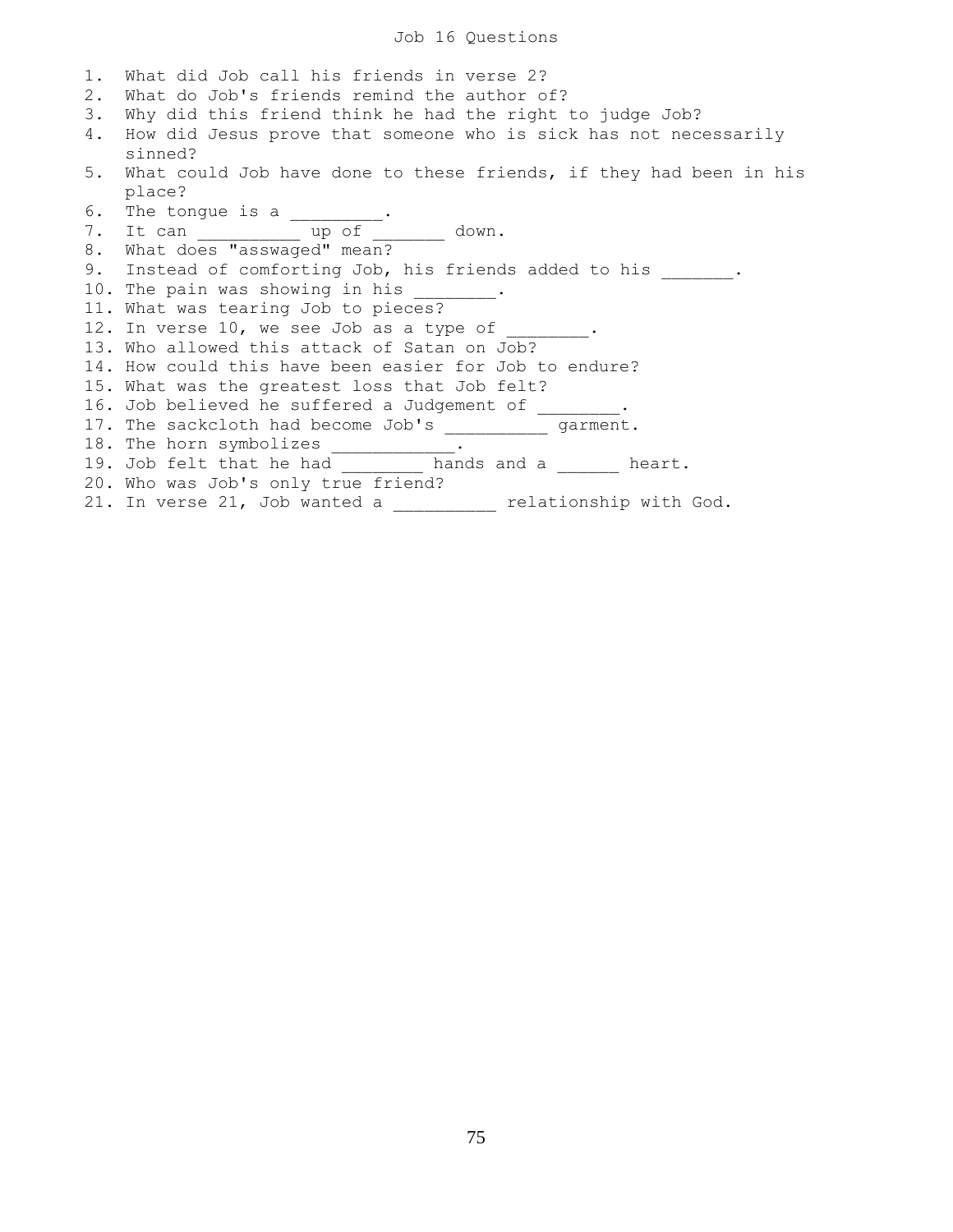We will begin this lesson in Job 17:1 "My breath is corrupt, my days are extinct, the graves [are ready] for me."

 In chapter 16, which this is actually an extension of, Job was answering his friend and lamenting his situation. He was saying in the verse above, that even the breath of life within him was ruined. He fely he was near death. He thought it was the time that God had chosen.

 Job 17:2 "[Are there] not mockers with me? and doth not mine eye continue in their provocation?"

 "Provocation", in this verse, means bitterness. His friends had mocked him, and spoken very hurtful things to him. The truly sad thing was, that Job had done nothing to cause all of this. After this trial was over, however, he would have a different attitude toward these friends.

 Job 17:3 "Lay down now, put me in a surety with thee; who [is] he [that] will strike hands with me?"

 Job had discovered, at this point, that the only one he could trust was God. He was wanting a handshake from God. This would be a sign that an agreement had been struck.

 Job 17:4 "For thou hast hid their heart from understanding: therefore shalt thou not exalt [them]."

 Job was trying to say, that it was God who had blinded the eyes of his friends, so they could not see his innocence. Of course, he did not want his friends exalted in the eyes of God, because of what they had done and said.

 Job 17:5 "He that speaketh flattery to [his] friends, even the eyes of his children shall fail."

 Job was accusing his friends of attacking him, as they would a prey. In the past, they had flattered him, when he was a wealthy man. Now, they were accusing him of every type of sin, because he was down. They were fair weather friends.

 Job 17:6 "He hath made me also a byword of the people; and aforetime I was as a tabret."

 Job became a by-word for his generation for the terrible persecutions he endured. He is still a by-word today to all who read the Bible. We are all amazed how Job stayed faithful to God through such terrible trials. All of us have a tendency to measure our trials with the trials of Job. "Tabret", in the verse here, means smiting, or contempt.

 Job 17:7 "Mine eye also is dim by reason of sorrow, and all my members [are] as a shadow."

 He had cried so much that tears were constantly in his eyes. He could see through tears only, and things looked dim to him.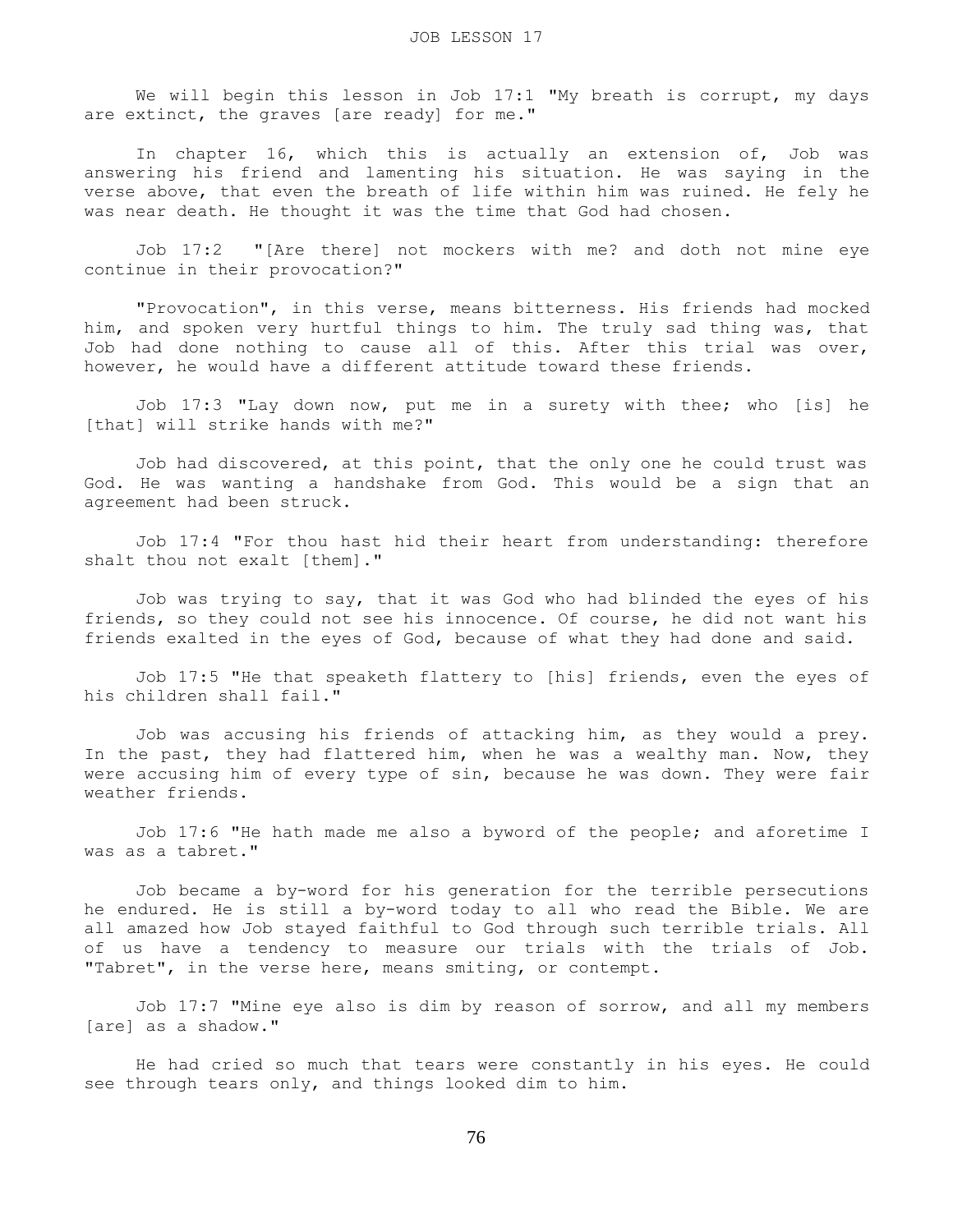Job 17:8 "Upright [men] shall be astonied at this, and the innocent shall stir up himself against the hypocrite."

 This is the very effect that this book on Job has on everyone. We are astonished at the amount of suffering that Job endured without being overcome. We, also, cannot believe the attitude of his so-called friends. The least of the terrible things we could call them, would be Hypocrites. Notice, Job was speaking of this happening after his trial was over.

 Job 17:9 "The righteous also shall hold on his way, and he that hath clean hands shall be stronger and stronger."

 The righteous man does not stop being righteous, because problems come his way. He will hold fast to his belief in the face of all sorts of trouble. The Bible tells us that out trials come to us to make us strong. Those who patiently endure tribulation will become stronger and stronger.

 Job 17:10 "But as for you all, do ye return, and come now: for I cannot find [one] wise [man] among you."

 Job had listened to their accusations, and had been truly hurt by their lack of faith in him. He had risen above that, and would not let their accusations bother him anymore. They were not wise, but fools.

 Job 17:11 "My days are past, my purposes are broken off, [even] the thoughts of my heart."

 Job was so weary and had faced so much suffering, that he felt his useful days were over. Job was even weary of trying to defend himself from the terrible accusations. His heart was broken.

 Job 17:12 "They change the night into day: the light [is] short because of darkness."

 They had thoroughly convinced Job that he had no right to expect God to intervene in his behalf. He, now, was just waiting until the time for death. It seemed a cloudy day, when he was so controlled by the pain wracking his body. It seemed as if it was night all the time. He could not see a glimmer of hope {light}.

 Job 17:13 "If I wait, the grave [is] mine house: I have made my bed in the darkness."

 Job was so full of despair, that he had given up hope of any miracles. He did not even expect to be restored to his old glory in this life. He was just sitting in his ashes waiting for death.

 Job 17:14 "I have said to corruption, Thou [art] my father: to the worm, [Thou art] my mother, and my sister."

 He felt as if this disease was gradually doing away with his body. He felt the corruption of the disease all over his body. It was his constant companion. He was not complaining to God about the disease. He had accepted it as his lot. The mother and sister, above, were speaking of him embracing this corruption. He had accepted it as his lot.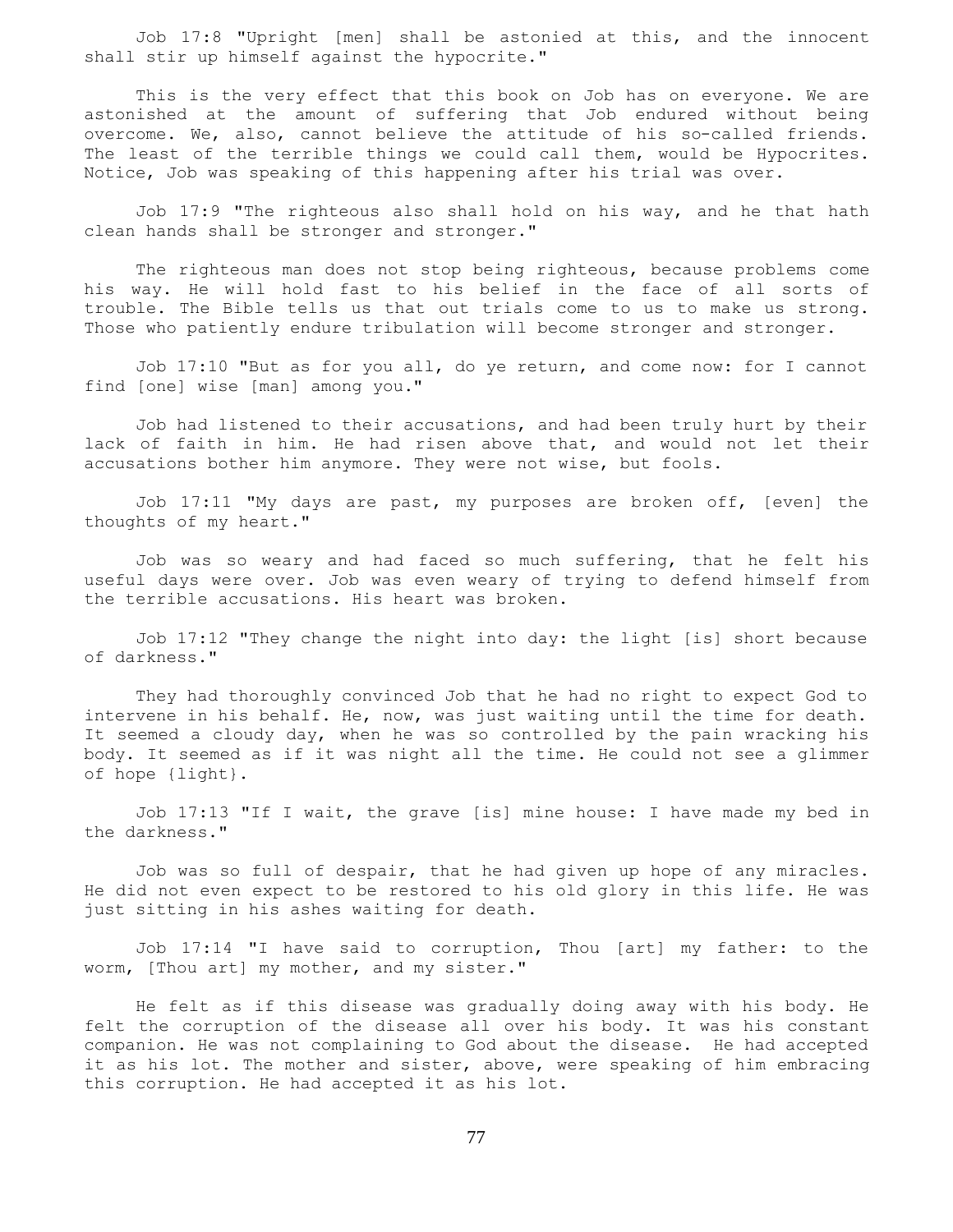Job 17:15 "And where [is] now my hope? as for my hope, who shall see it?"

 Job was at the very height of despair. He had decided there was no hope for him anywhere.

 Job 17:16 "They shall go down to the bars of the pit, when [our] rest together [is] in the dust."

 He was convinced that his time for death was near. I believe his sadness was over not being satisfied that he had reconciled with God. Poor Job had no idea what sin he had committed to bring this terrible calamity into his life. He knew he must have done something terrible and had not gotten forgiveness for it, because he did not know what it was. He actually believed that he might wind up in hell.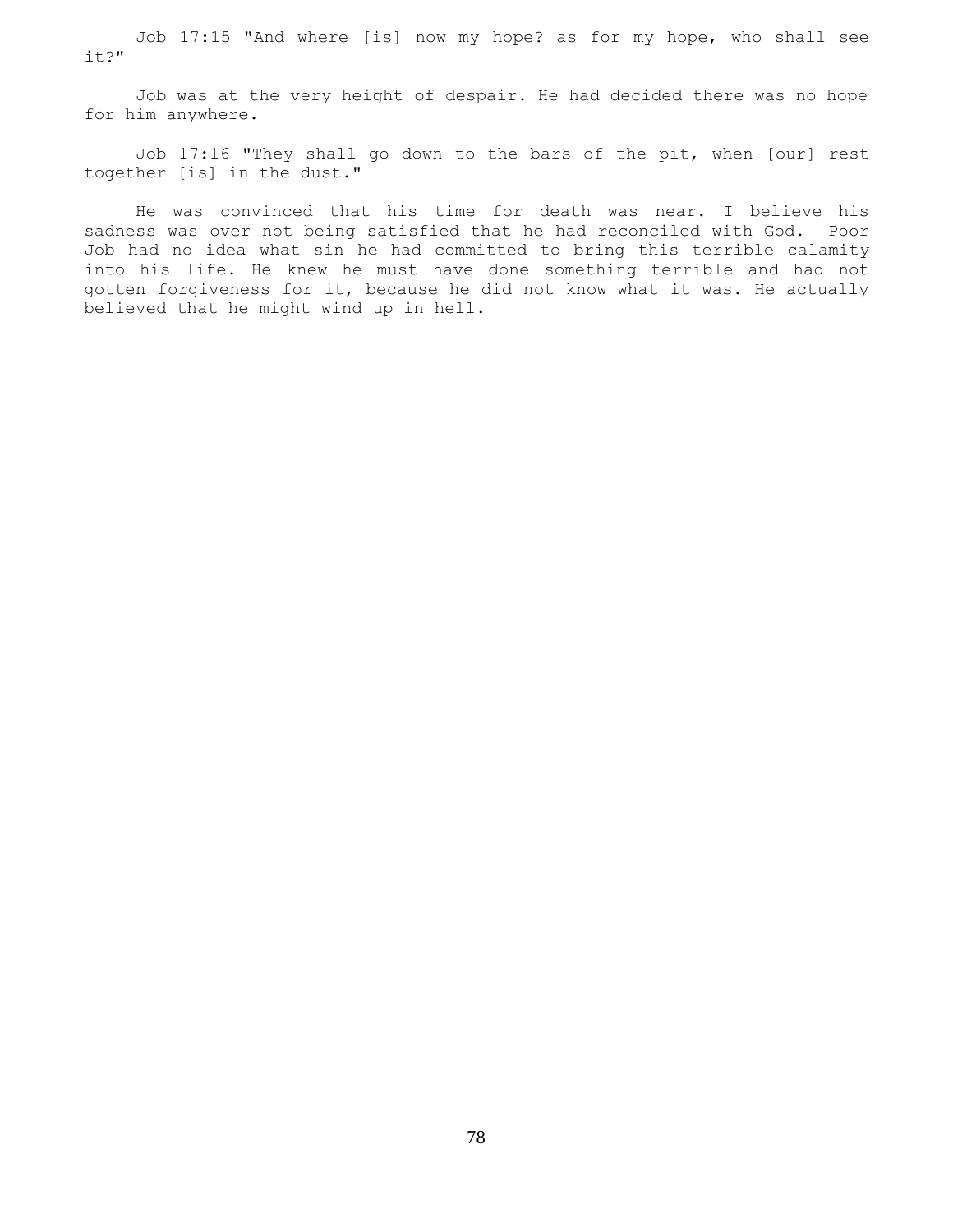1. What was Job saying in verse 1? 2. What does "provocation" in verse 2 mean? 3. Who were the mockers of verse 2? 4. What was Job wanting from God in verse 3? 5. What would that mean, if he got it? 6. What did Job believe was the reasons for his friends not believing him? 7. Quote Job chapter 17 verse 5. 8. When had the friends flattered Job? 9. They were \_\_\_\_\_\_\_\_ \_\_\_\_\_\_\_\_\_ friends. 10. God had made Job a contract of the people. 11. Why is he a by-word to our generation? 12. What does "tabret" mean? 13. Why was Job's eye dim? 14. What is everyone astonished of about Job? 15. What is the least terrible thing we could call Job's friends? 16. What will a righteous man do in the face of trouble? 17. How had Job's attitude toward his friends changed? 18. Job had become so weary and had faced so much suffering, that he felt he was about to  $\frac{1}{\cdot}$ . 19. If I wait, the is mine house. 20. What did he call corruption in verse 14? 21. When Job was at the height of despair, what question did he ask?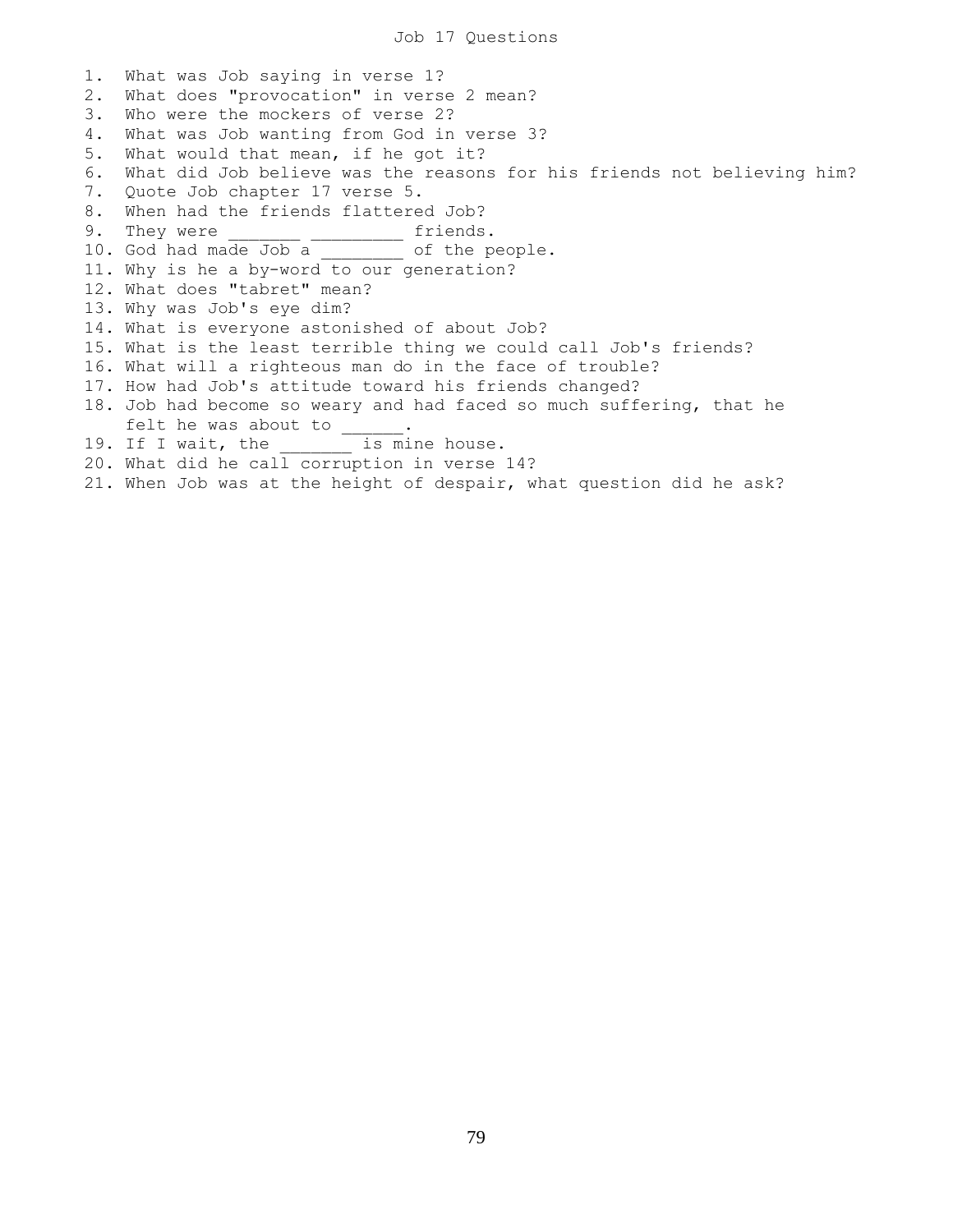We will begin this lesson in Job 18:1 "Then answered Bildad the Shuhite, and said," Job 18:2 "How long [will it be ere] ye make an end of words? mark, and afterwards we will speak."

 Bildad was very angry at the things that Job had said about his friends. "Mark", in the verse above, means consider. He was saying that Job talked too much. I would say again, these friends were no comfort at all to Job. They were a thorn in his already wounded side. In a sense, he was saying, "Why don't you hush defending yourself"?

 Job 18:3 "Wherefore are we counted as beasts, [and] reputed vile in your sight?"

 Job had every right to speak of these so-called comforters as miserable, ungodly, and wicked. It would have been better, if they had just stayed home. Perhaps, God allowed them to come and do this, so Job's fighting spirit would be stirred up.

 Job 18:4 "He teareth himself in his anger: shall the earth be forsaken for thee? and shall the rock be removed out of his place?"

 Bildad said some of the most cruel things that had been said up until this point. He accused Job of tearing himself as a child does when he is having a temper tantrum. He said that Job actually wanted God to change the forces of nature to suit him. He accused Job of wanting to be the center of attention.

 Job 18:5 "Yea, the light of the wicked shall be put out, and the spark of his fire shall not shine."

 Bildad began to speak of all the horrible things that await the wicked man. He thought Job was a very wicked man. Bildad was saying here, that all the splendor and blessings that had come to Job had been taken away because of his sin. He said that Job's fire and light had been put out. Job would not shine any more.

 Job 18:6 "The light shall be dark in his tabernacle, and his candle shall be put out with him."

 This darkening of the light of Job was extended to his family. It was saying the Light of the LORD would no longer be in any of Job's descendents.

 Job 18:7 "The steps of his strength shall be straitened, and his own counsel shall cast him down."

 Job had great wealth and had controlled a wide area, before all of this calamity fell on him. Bildad said that Job would be in an isolated place where he could take only a few steps forward. He, also, said that Job would no longer have any influence on anyone.

 Job 18:8 "For he is cast into a net by his own feet, and he walketh upon a snare."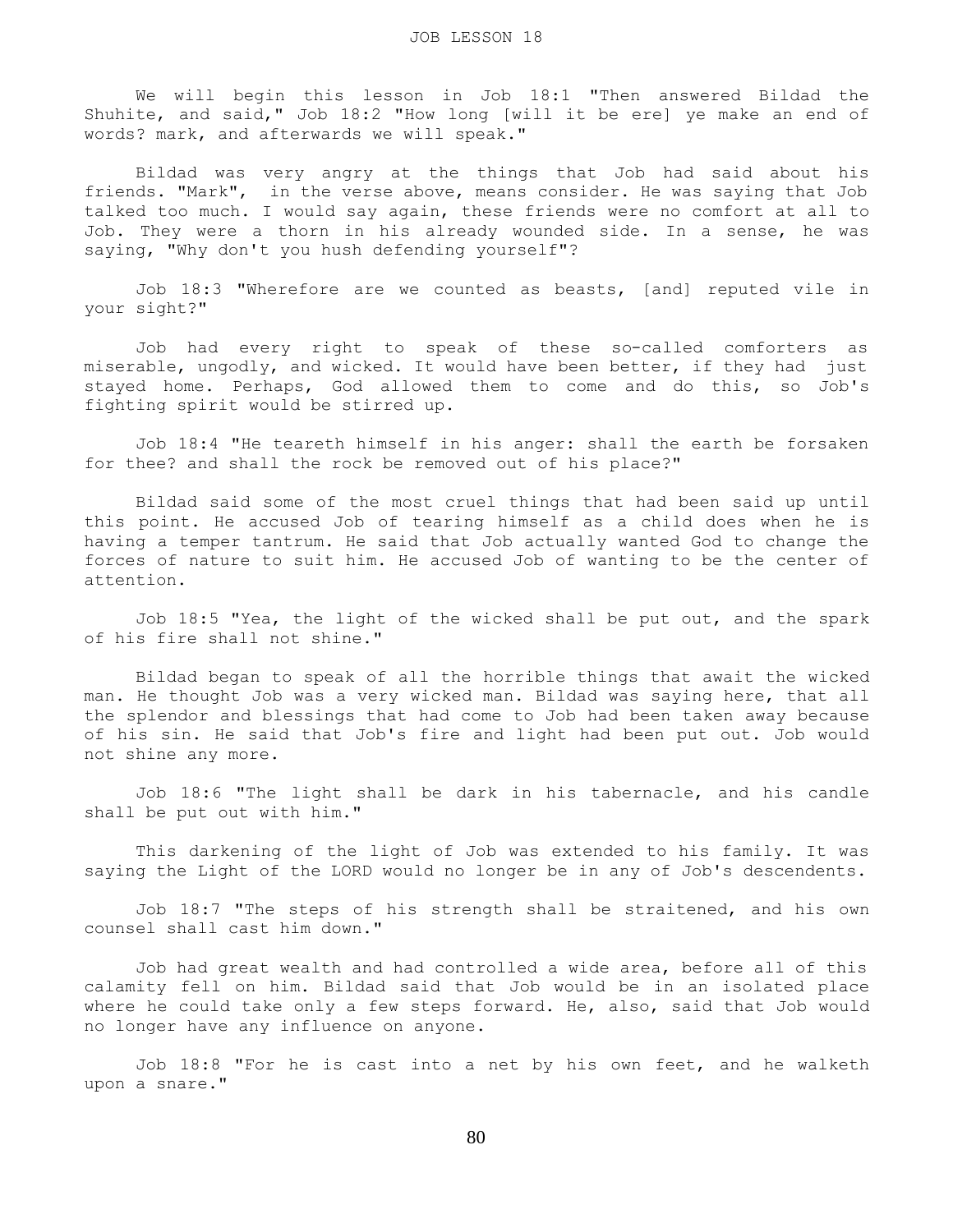Bildad said that Job brought all of this upon himself by his sin. He was snared in the net he had set for others.

 Job 18:9 "The gin shall take [him] by the heel, [and] the robber shall prevail against him." Job 18:10 "The snare [is] laid for him in the ground, and a trap for him in the way."

 A "gin" is a metallic sheet pounded thin, or a spring. This was speaking of a trap that was set at night to catch robbers and thieves. They would be held tight until morning when they would be apprehended. Verse 10 is speaking of the two types. One above ground and one that was like a pit.

 Job 18:11 "Terrors shall make him afraid on every side, and shall drive him to his feet."

 This was just saying that he had no peace of mind. Even imagined terrors made him very afraid, and caused him to run away.

 Job 18:12 "His strength shall be hungerbitten, and destruction [shall be] ready at his side."

 He would be hungry and have no food to eat. His strength had waxed away. When a person does not eat, he becomes very weak. This leads to total destruction.

 Job 18:13 "It shall devour the strength of his skin: [even] the firstborn of death shall devour his strength."

 This was just saying that the muscles of his body withered away. This was speaking of Job's disease, which they thought would automatically lead to Job's death.

 Job 18:14 "His confidence shall be rooted out of his tabernacle, and it shall bring him to the king of terrors."

 Bildad wished the worst for Job, because he thought he was such an evil man. The tabernacle, here, could be speaking of the home of Job, which would generally have been a safe place. The king of terrors was speaking of death.

 Job 18:15 "It shall dwell in his tabernacle, because [it is] none of his: brimstone shall be scattered upon his habitation."

 "It" would make you think this was speaking of the terrors. He was saying that Job's own house would be inhabited by terror. He was saying that God would rain down brimstone on Job's house for Job's sin.

 Job 18:16 "His roots shall be dried up beneath, and above shall his branch be cut off."

 It appears, that Bildad was speaking of Job's ancestors being forgotten, and him not having any children to be his branches. We read of the tree which had no water at its roots drying up and dying.

 Job 18:17 "His remembrance shall perish from the earth, and he shall have no name in the street."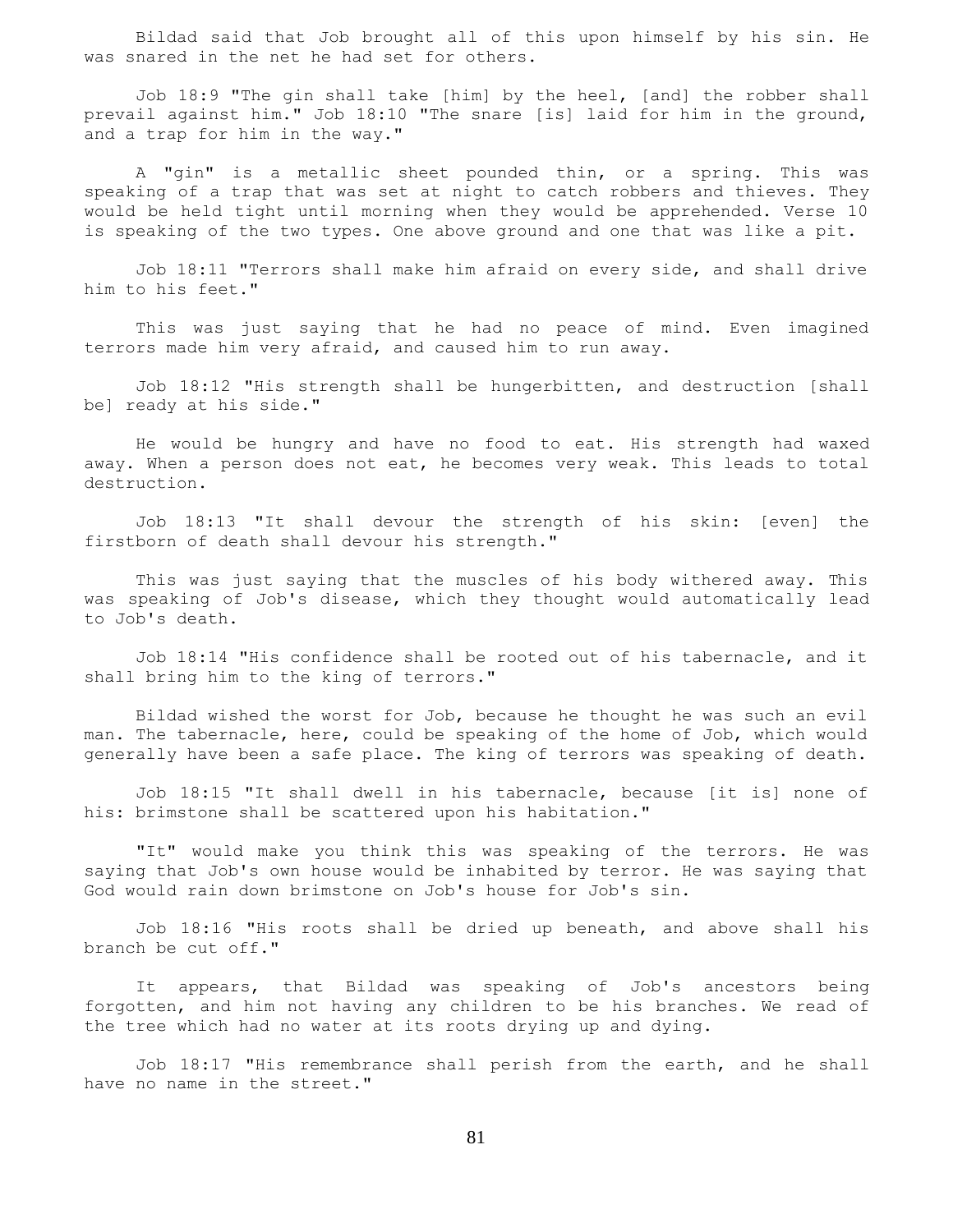Bildad was predicting that Job would not be remembered by anyone. We can tell that Bildad was speaking lies. Job was one of the best remembered people in the Bible. We can easily see, from this, how false Bildad's predictions were.

 Job 18:18 "He shall be driven from light into darkness, and chased out of the world."

 Job was not dreading death, as Bildad thought. Job would have welcomed death. Bildad was saying death would be forced upon Job.

 Job 18:19 "He shall neither have son nor nephew among his people, nor any remaining in his dwellings."

 At the moment that Bildad said this, it appeared that this part of his condemnation of Job might come true. Job's children were dead. Job had no idea that God would restore his children.

 Job 18:20 "They that come after [him] shall be astonied at his day, as they that went before were affrighted."

 This may be the first indication of why Bildad attacked Job so harshly. He was frightened of the same fate coming to him, if he took the part of Job. Job is an astonishment to all generations.

 Job 18:21 "Surely such [are] the dwellings of the wicked, and this [is] the place [of him that] knoweth not God."

 Bildad said the reason he said all of this was to show Job what came to those who knew not God. He believed that Job was chief among sinners. He believed that Job deserved all of this punishment and even more, because he was not of God.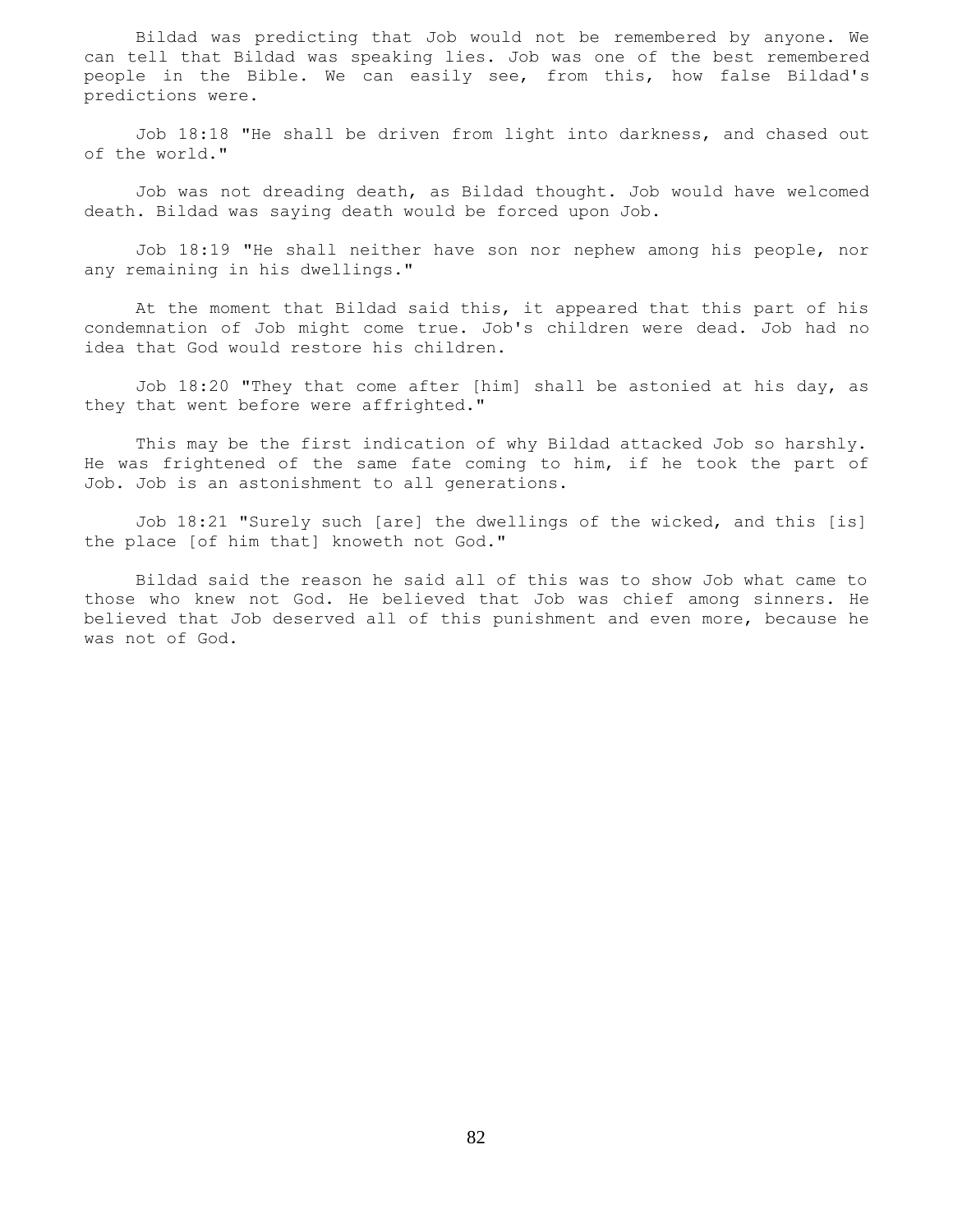1. What was Bildad angry about? 2. What did "mark", in verse 2, mean? 3. What does the author believe these friends have been to Job? 4. What was Bildad saying to Job, in a sense? 5. What did Job have every right to call his friends? 6. Why do you suppose God allowed them to attack Job? 7. What did Bildad accuse Job of doing in verse 4? 8. The light of the wicked shall be 9. Why did Bildad speak to Job of all the things that would come to a wicked man? 10. Who was the darkness of the Light extended to in verse 6? 11. Bildad said that Job \_\_\_\_\_\_\_\_\_ all of this upon himself by his sin. 12. What is the "gin" in verse 9? 13. What was verse 9 speaking of? 14. What are the two types of traps in verse 10? 15. Verse 11 was saying that Job had no contact the U.S. 16. What happens to a person when he does without food? 17. They thought Job's illness would automatically lead to  $\qquad \qquad$ 18. Why did Bildad wish the worst for Job? 19. What was the tabernacle, in verse 14, speaking of? 20. What did Bildad say would rain down on Job's house? 21. In verse 16, the roots were whom? 22. In the same verse, who was the branch? 23. Bildad was predicting that Job woulds not be  $\qquad \qquad$ 24. What is the actual truth about that? 25. Bildad believed that Job was chief among \_\_\_\_\_\_\_\_.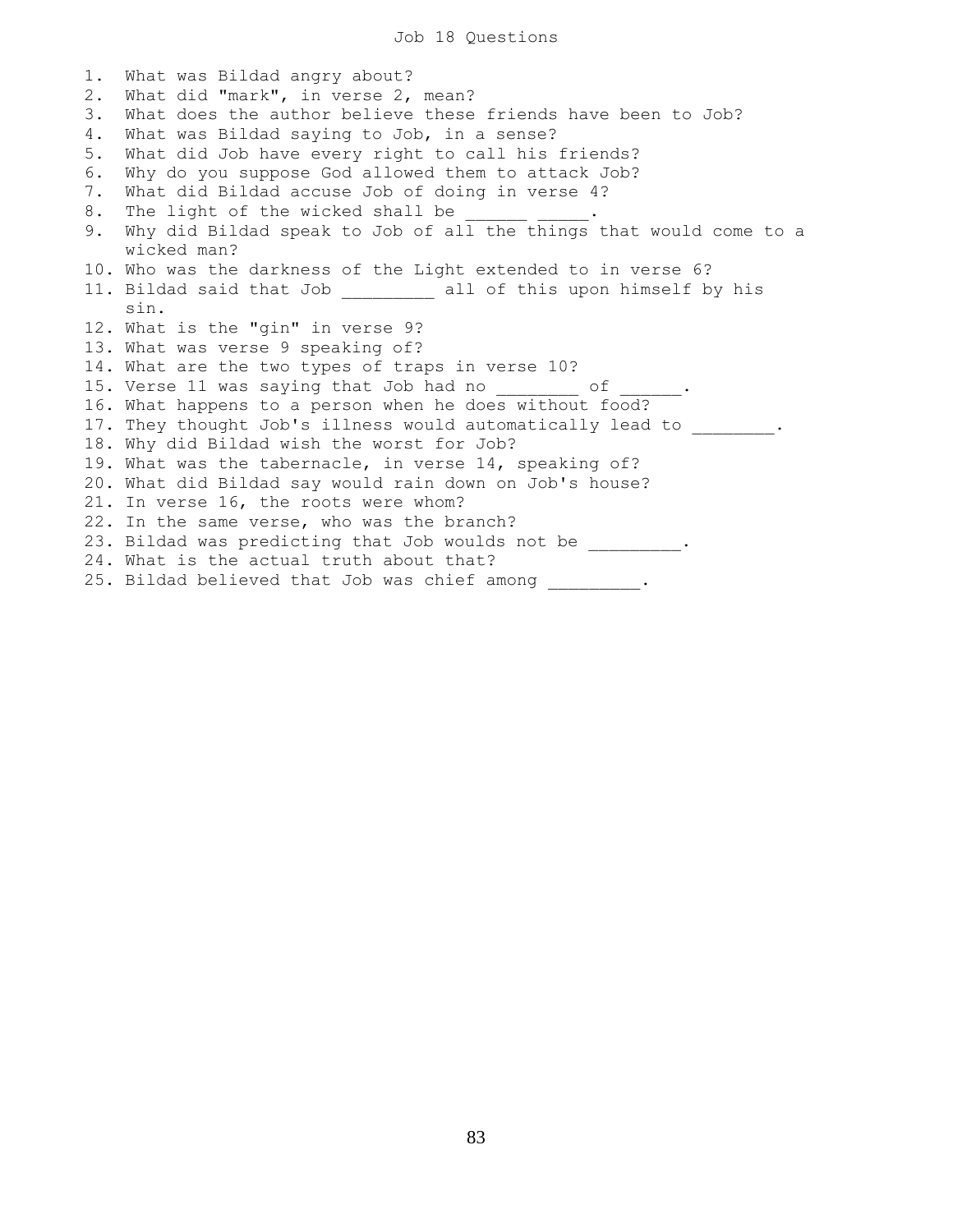We will begin this lesson in Job 19:1 "Then Job answered and said," Job 19:2 "How long will ye vex my soul, and break me in pieces with words?"

 We must understand that the three men that were tearing Job to pieces with their cruel accusations were supposed to be his friends. Bildad's attack of Job in the last chapter was the most cruel of all of them up, until this chapter. Cruel words spoken by people who are your friends can cut your heart out. It left Job more wounded, than if they had thrust a sword through him.

 Job 19:3 "These ten times have ye reproached me: ye are not ashamed [that] ye make yourselves strange to me."

 It seemed their attack would never end. Job mentions ten times, here. The sad thing was that they were not reluctantly reproving Job. They were viciously attacking his character.

 Job 19:4 "And be it indeed [that] I have erred, mine error remaineth with myself."

 He reminded them that he would pay for his own sins. They would not be held responsible for what he had done.

 Job 19:5 "If indeed ye will magnify [yourselves] against me, and plead against me my reproach:" Job 19:6 "Know now that God hath overthrown me, and hath compassed me with his net."

 They had shown Job no mercy at all. He reminded them that he was being punished by God for whatever it was that he had done wrong. It was not their duty to add to his pain and suffering. It appeared, they thought if they could tear Job down, it would elevate their positions.

 Job 19:7 "Behold, I cry out of wrong, but I am not heard: I cry aloud, but [there is] no judgment."

 Job declared that the sufferings he had endured were undeserved. He even cried to God about this, but it appeared that God had not judged this particular situation at this time.

 Job 19:8 "He hath fenced up my way that I cannot pass, and he hath set darkness in my paths."

 It appeared that God had blocked Job's way out of this trouble. There was no light to guide Job in his escape from this problem.

 Job 19:9 "He hath stripped me of my glory, and taken the crown [from] my head."

 Job had been glorified by God and man. He had prospered Job, because of Job's faithfulness. It was actually God who allowed Satan to take all of this away from Job. Job did not know about Satan, but he was staying faithful to God.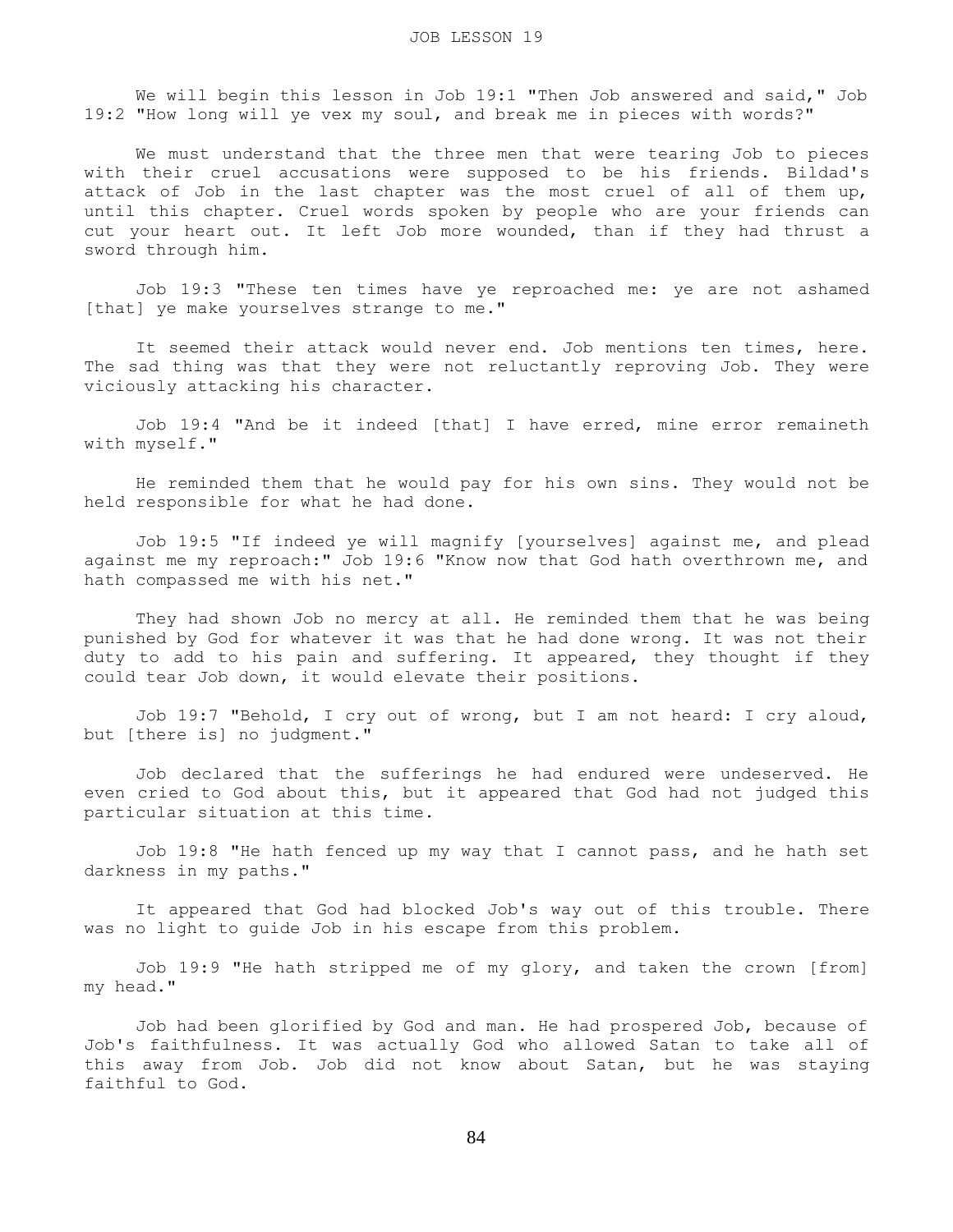Job 19:10 "He hath destroyed me on every side, and I am gone: and mine hope hath he removed like a tree."

 Job had been strong. He was established. Now, it appears he had lost all hope.

 Job 19:11 "He hath also kindled his wrath against me, and he counteth me unto him as [one of] his enemies."

 Job could have stood the calamities much better had he known where they had come from. His worst hurt was believing that God's wrath had been poured out upon him. He wanted to be God's friend, and he felt that God counted him as His enemy. His loss of his close relationship with God was the worst hurt he had.

 Job 19:12 "His troops come together, and raise up their way against me, and encamp round about my tabernacle."

 Job felt that God had sent His troops against him. He believed they had encircled him, and there was no way out.

 Job 19:13 "He hath put my brethren far from me, and mine acquaintance are verily estranged from me."

 Since early on in the book of Job, we have not heard of any family of Job. Even his wife has not been heard of, since she suggested that Job curse God and die. It appears, that everyone had left him that could. They, possibly, thought they might be punished along with Job, if they stayed.

 Job 19:14 "My kinsfolk have failed, and my familiar friends have forgotten me."

 Those who had come to Job's house for the great celebrations he held had left. They did not want to catch Job's illness.

 Job 19:15 "They that dwell in mine house, and my maids, count me for a stranger: I am an alien in their sight." Job 19:16 "I called my servant, and he gave [me] no answer; I entreated him with my mouth."

 The only reason the servants and the maid had not left, was because Job was their master. It appears, even they had lost respect for Job. They, probably, thought like Job's friends, that Job was being punished by God for his sins.

 Job 19:17 "My breath is strange to my wife, though I entreated for the children's [sake] of mine own body."

 This was saying that Job had extremely bad breath from the disease he had. He had lost the loving tenderness of his wife, because of the terrible odor accompanying the disease. Everyone avoided him, because of this terrible disease and the awful odor that accompanied it.

 Job 19:18 "Yea, young children despised me; I arose, and they spake against me."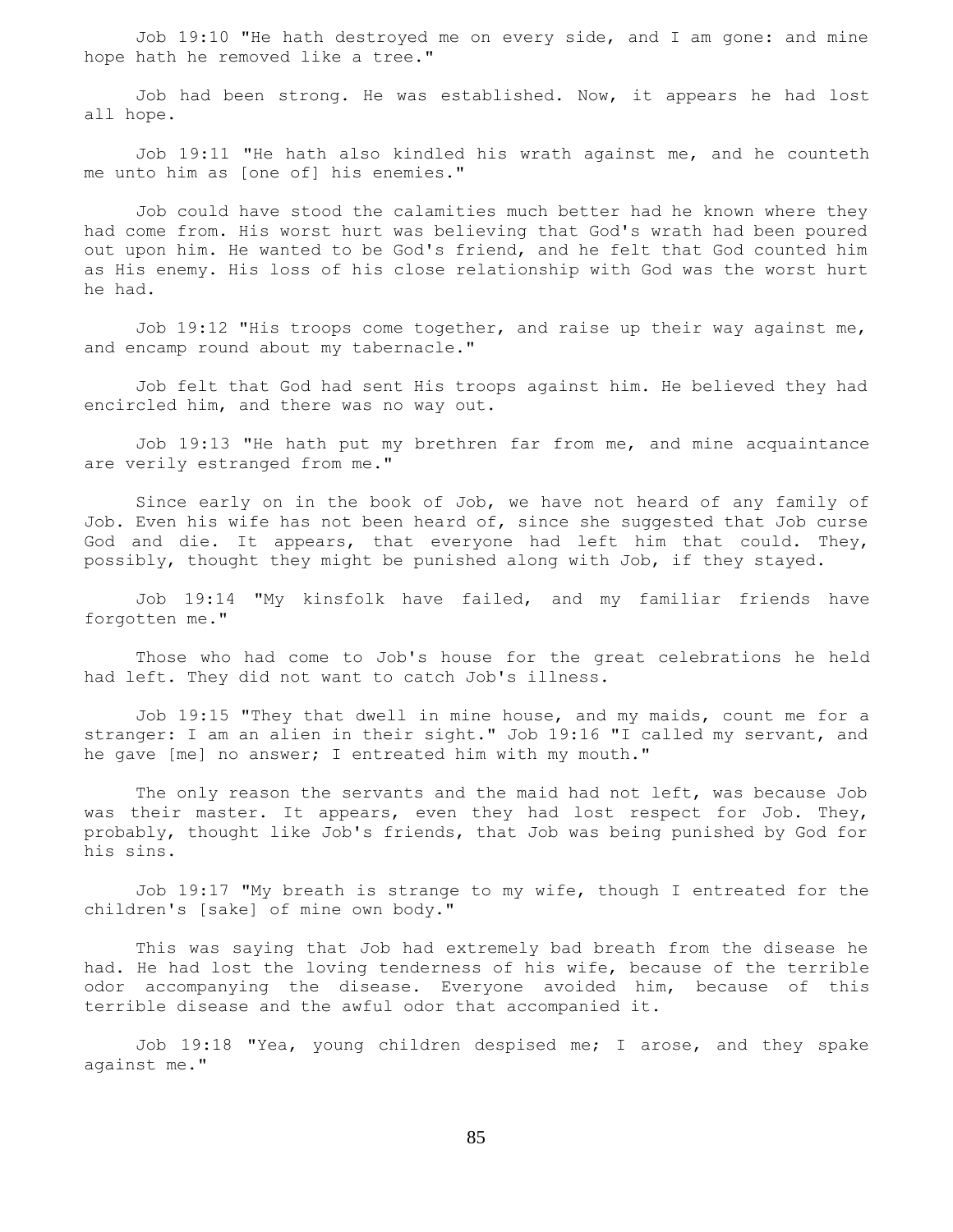The children were, probably, saying out loud, what their parents had said against Job in private.

 Job 19:19 "All my inward friends abhorred me: and they whom I loved are turned against me."

The inward friends were, probably, speaking of the friends that he had as counsel. He had loved and trusted the three friends, that had attacked him so brutally with their tongue.

 Job 19:20 "My bone cleaveth to my skin and to my flesh, and I am escaped with the skin of my teeth."

 He had lost so much weight that his skin seemed to be stretched over his bones.

 Job 19:21 "Have pity upon me, have pity upon me, O ye my friends; for the hand of God hath touched me."

 Job was appealing to his friends and family to have pity upon him. It was hard enough to endure the terrible things that had happened to him, but was even harder when he had no one in sympathy with him.

 Job 19:22 "Why do ye persecute me as God, and are not satisfied with my flesh?"

Job was asking his friends and family to not add to his suffering.

 Job 19:23 "Oh that my words were now written! oh that they were printed in a book!" Job 19:24 "That they were graven with an iron pen and lead in the rock for ever!"

 I believe the words that Job was speaking of that he wanted written down were the ones he was about to utter. They were so important, I agree with Job, they should be engraved in stone.

 Job 19:25 "For I know [that] my redeemer liveth, and [that] he shall stand at the latter [day] upon the earth:"

 I believe Job was speaking of the Redeemer {the Lord Jesus Christ}. "Liveth" is a word that means continues to live. He was speaking prophetically of the King of kings and Lord of lords {Jesus Christ} who stands in the latter days upon the earth. Notice, that Job said "know". There was no doubt as far as Job was concerned. Job had fulfilled the Scripture in Romans that says Romans 10:9 "That if thou shalt confess with thy mouth the Lord Jesus, and shalt believe in thine heart that God hath raised him from the dead, thou shalt be saved." Job had professed his faith in this.

 Job 19:26 "And [though] after my skin [worms] destroy this [body], yet in my flesh shall I see God:"

 Job was saying though this disease killed his present body, and he died, he would arise in a new body to meet God.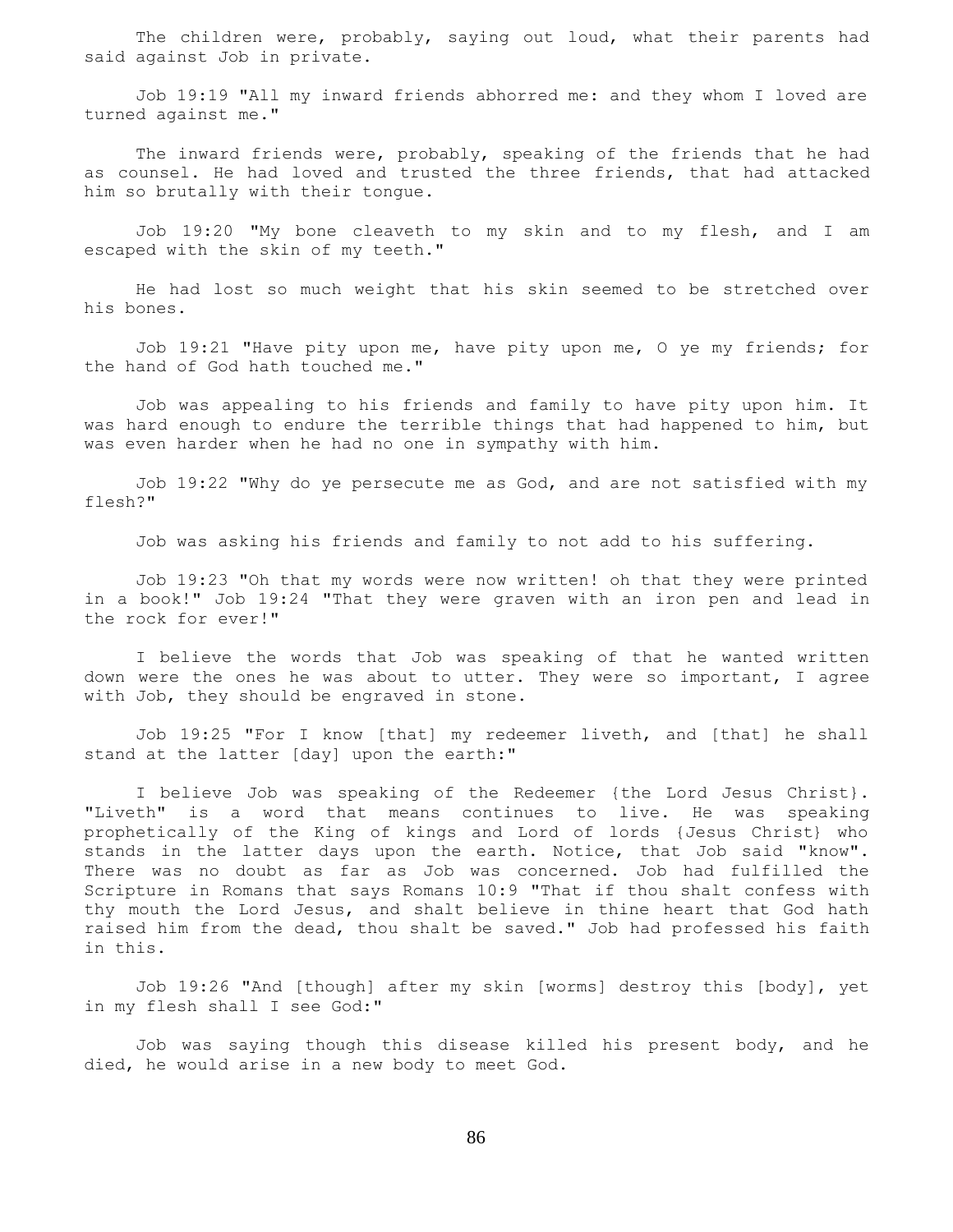Job 19:27 "Whom I shall see for myself, and mine eyes shall behold, and not another; [though] my reins be consumed within me."

 Every eye shall see Him. Job was looking to that great and glorious day, when we shall all meet God. He was not speaking of a vision, or of a dream. He was speaking of reality. We are all restrained at present from such an encounter. There is a day when Job, and all who believe, shall behold Him.

 Job 19:28 "But ye should say, Why persecute we him, seeing the root of the matter is found in me?"

 The statement that Job had just made should have stopped all of the persecutions from his friends. If it did not, it would be because of their lack of understanding, and not because of anything Job was guilty of.

 Job 19:29 "Be ye afraid of the sword: for wrath [bringeth] the punishments of the sword, that ye may know [there is] a judgment."

 Job was speaking of the sword of God which would destroy his friends, if they happened to be persecuting an innocent man. We all stand before the judgement seat of Christ. This judgement is just. There will be those who thought they were in right standing with God who will not be accepted. Job was warning his friends to be careful how they judged. They will be judged, as they had judged.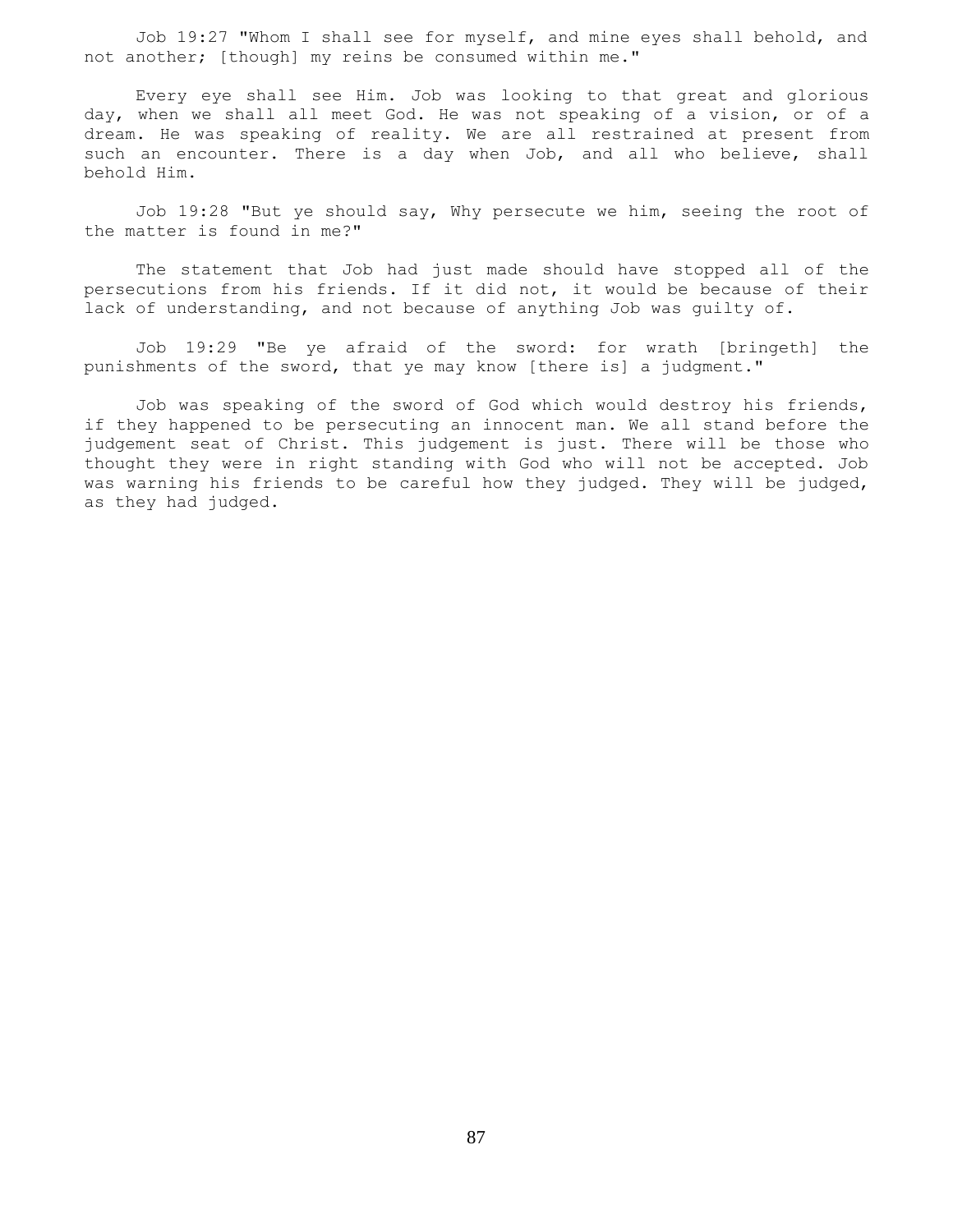## Job 19 Questions

1. Who were vexing and tearing Job to pieces with their accusations? 2. Who had been the most cruel so far? 3. How many times did Job say they had reproached him? 4. They were viciously attacking Job's 5. He reminded them that \_\_\_\_\_\_ would pay for his own sins. 6. Why were they tearing Job down? 7. Job declared that the suffering he had endured was  $\qquad \qquad$ 8. Who had Job been glorified by? 9. In verse 11, what hurt Job the worst? 10. Who were estranged from Job? 11. How had Job's servants treated him? 12. Why had Job's wife not comforted him? 13. What had those who Job loved done to him? 14. What was he asking for in verse 21? 15. What did Job desire would be done with his proclamation of belief? 16. I know that my redeemer 17. When shall he stand upon the earth? 18. Who was Job speaking of when he said redeemer? 19. What does "liveth" mean? 20. Quote Romans chapter 10 verse 9. 21. Quote Job chapter 19 verse 26. 22. What great and glorious day was Job looking forward to? 23. What effect should the statement Job just made have on his accusers? 24. What sword was Job speaking of? 25. Why should they be careful how they judged?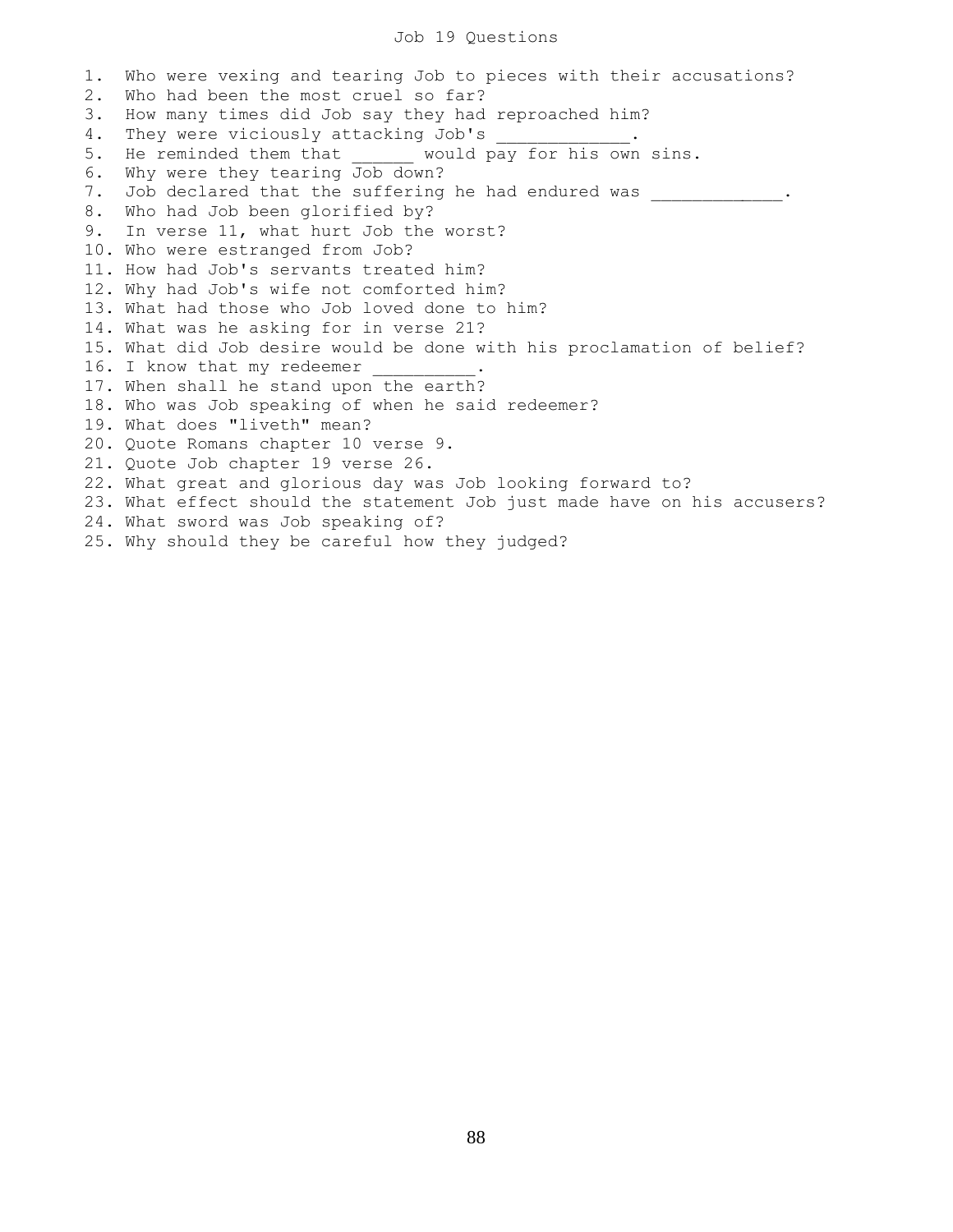We will begin this lesson in Job 20:1 "Then answered Zophar the Naamathite, and said," Job 20:2 "Therefore do my thoughts cause me to answer, and for [this] I make haste."

 You would have thought that there would be no reply to the statement Job made in the last chapter. He obviously believed, and even expressed it with his mouth. It appears, that Zophar did not hear what Job said. If he did hear, he did not believe Job was telling the truth.

 Job 20:3 "I have heard the check of my reproach, and the spirit of my understanding causeth me to answer."

 Job had reproved him along with his other friends. Zophar thought he was compelled to answer.

 Job 20:4 "Knowest thou [not] this of old, since man was placed upon earth," Job 20:5 "That the triumphing of the wicked [is] short, and the joy of the hypocrite [but] for a moment?"

 Zophar implied that there had been a tradition set in the beginning, that the wicked would not triumph for long. He believed Job was a hypocrite.

 Job 20:6 "Though his excellency mount up to the heavens, and his head reach unto the clouds;" Job 20:7 "[Yet] he shall perish for ever like his own dung: they which have seen him shall say, Where [is] he?"

 Job had reached a very high position of prosperity before all of the calamity came upon him. It appears, that Zophar was jealous of that high esteem, and had hoped that Job would fall. It did not matter how highly he was thought of, Zophar said he would fall as low as Job had, sitting in the heap of ashes. He said he would fall so low that no one could find him. Some might ask, where had he gone.

 Job 20:8 "He shall fly away as a dream, and shall not be found: yea, he shall be chased away as a vision of the night."

 He was speaking, here, of a dream not being real, and it being gone when morning came. A vision is very similar. He said Job would vanish, as if he had not been there in the first place.

 Job 20:9 "The eye also [which] saw him shall [see him] no more; neither shall his place any more behold him."

 This was a threat to Job, that he would die and not be seen anymore of his people.

 Job 20:10 "His children shall seek to please the poor, and his hands shall restore their goods."

Job's children were dead, so this was a useless threat from Zophar.

 Job 20:11 "His bones are full [of the sin] of his youth, which shall lie down with him in the dust."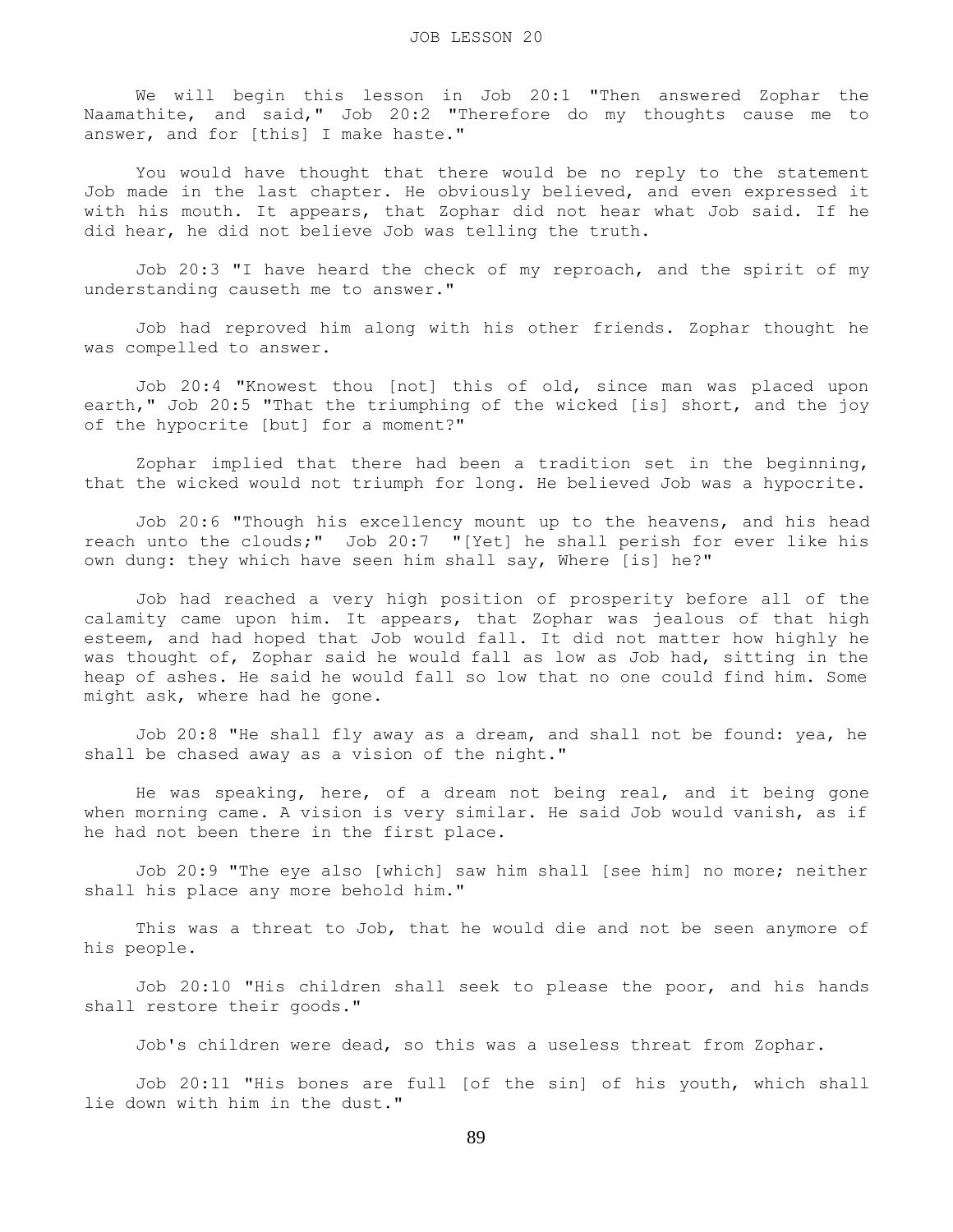It is so interesting, to me, that Zophar and Job's other so-called friends kept speaking of Job's sins in general, but not specifically. They did not specifically know of the sins they spoke of themselves. Now, Zophar was trying to reach back to Job's youth for sins that he committed. Job had long since been forgiven for those sins.

 Job 20:12 "Though wickedness be sweet in his mouth, [though] he hide it under his tongue;" Job 20:13 "[Though] he spare it, and forsake it not; but keep it still within his mouth:"

This was speaking of the sweetness of sin. It was, also, saying that Job had not only tasted of sin and found it sweet, but had actually savoured the sin, and bragged to his friends about it.

 Job 20:14 "[Yet] his meat in his bowels is turned, [it is] the gall of asps within him."

 This was speaking of the sin being sweet in the mouth, and bitter in the stomach and bowels. This was speaking of a man {supposedly Job} who had sinned, and later found the sin had been poison to his body.

 Job 20:15 "He hath swallowed down riches, and he shall vomit them up again: God shall cast them out of his belly."

 It appears, to me, that Zophar and Job's other friends had been jealous of Job's riches, and they were very pleased, now, that those riches had been taken away. They believed that God had taken them from Job.

 Job 20:16 "He shall suck the poison of asps: the viper's tongue shall slay him."

 Zophar was trying to crush the spirit of Job with all the violent threats he put forth. The threats were of a general nature, but Job knew they were pointed to him.

 Job 20:17 "He shall not see the rivers, the floods, the brooks of honey and butter."

 The wicked man not only will suffer pain for the sins he committed, but will miss much of the beauty in the world, because he will die early.

 Job 20:18 "That which he laboured for shall he restore, and shall not swallow [it] down: according to [his] substance [shall] the restitution [be], and he shall not rejoice [therein]."

 This was saying that the evil man would not even get to enjoy the things he had worked to get. Zophar said even that would be taken away from him. Zophar said that Job would have to give of his substance to those he had taken from in the past.

 Job 20:19 "Because he hath oppressed [and] hath forsaken the poor; [because] he hath violently taken away an house which he builded not;"

 Zophar was listing sins that could have been the ones that Job had committed, as if Job had definitely committed them. He said that he had oppressed the poor, and taken their house away from them.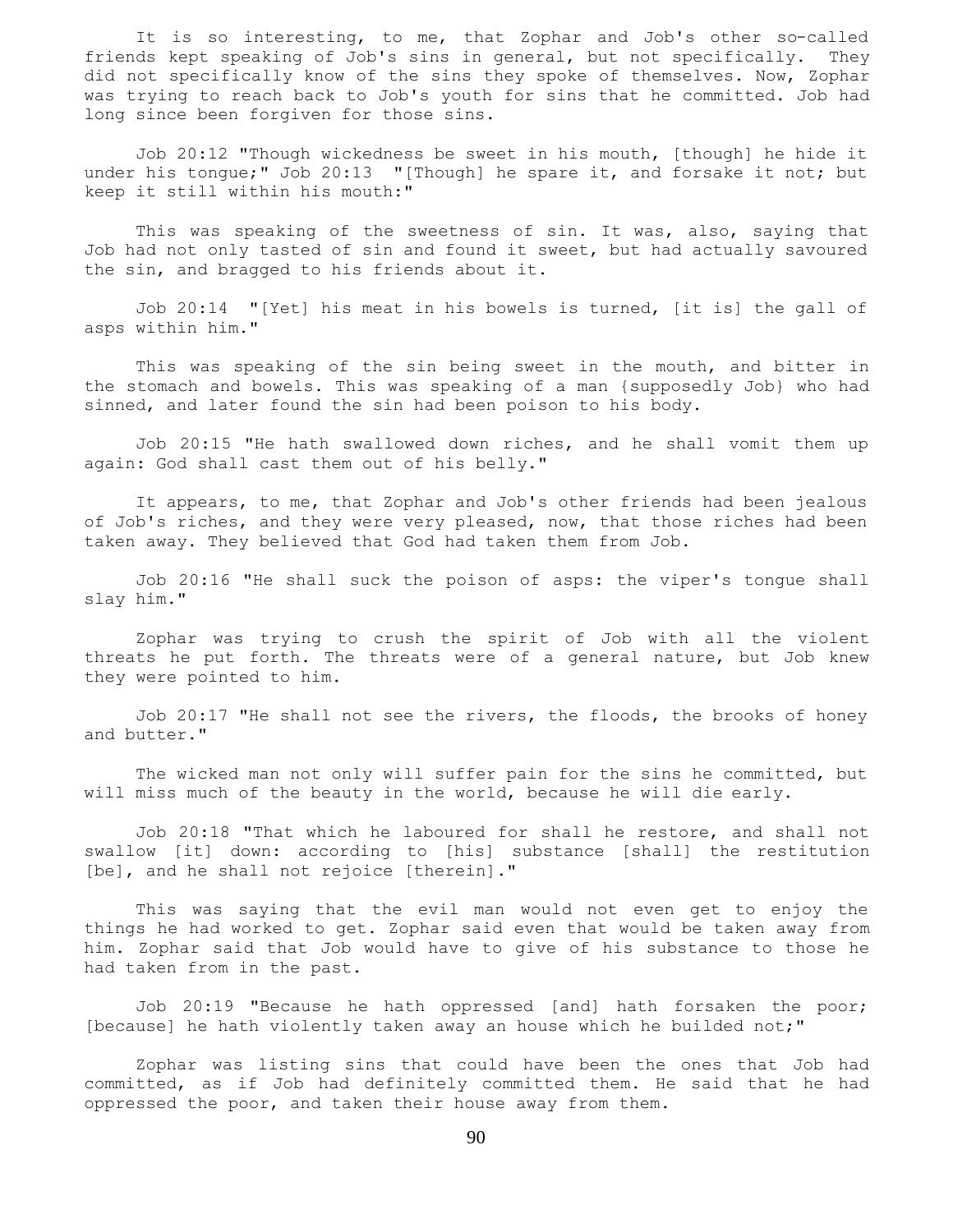Job 20:20 "Surely he shall not feel quietness in his belly, he shall not save of that which he desired."

 This appears to be saying, that Job hungered more and more for the things that belonged to the poor. He was never satisfied. Zophar had made up that lie, so he added to it that Job would not be able to keep it, because he had gotten it by deceit.

 Job 20:21 "There shall none of his meat be left; therefore shall no man look for his goods."

 Zophar said that God would take all of it away from him, so he would have nothing left for other men to take.

 Job 20:22 "In the fulness of his sufficiency he shall be in straits: every hand of the wicked shall come upon him."

 Zophar said that even while he was still wealthy, he would have no sufficiency, because the other wicked people would come and take what he had.

 Job 20:23 "[When] he is about to fill his belly, [God] shall cast the fury of his wrath upon him, and shall rain [it] upon him while he is eating."

 He said that God attacked Job, before he could go out and oppress any more poor. Zophar said that God would rain down fire and brimstone upon Job for the evil he had done.

 Job 20:24 "He shall flee from the iron weapon, [and] the bow of steel shall strike him through."

 These weapons turned against the evil man were of great strength. Of course, Job had not taken flight anywhere, so this again, was an untrue statement.

 Job 20:25 "It is drawn, and cometh out of the body; yea, the glittering sword cometh out of his gall: terrors [are] upon him."

 This was speaking of the bow being drawn, as if it were prepared to shoot through the evil man. This was speaking of a fatal wound to the gallbladder of the wicked man.

 Job 20:26 "All darkness [shall be] hid in his secret places: a fire not blown shall consume him; it shall go ill with him that is left in his tabernacle."

 This darkness represented total separation from the Light of God. The fire mentioned, here, was not a fire that man had started. It was, possibly, speaking of the fire of hell. In the case of Job, his wife was left and some of his servants. Zophar said it would not go well with them, because they were living in Job's house.

 Job 20:27 "The heaven shall reveal his iniquity; and the earth shall rise up against him."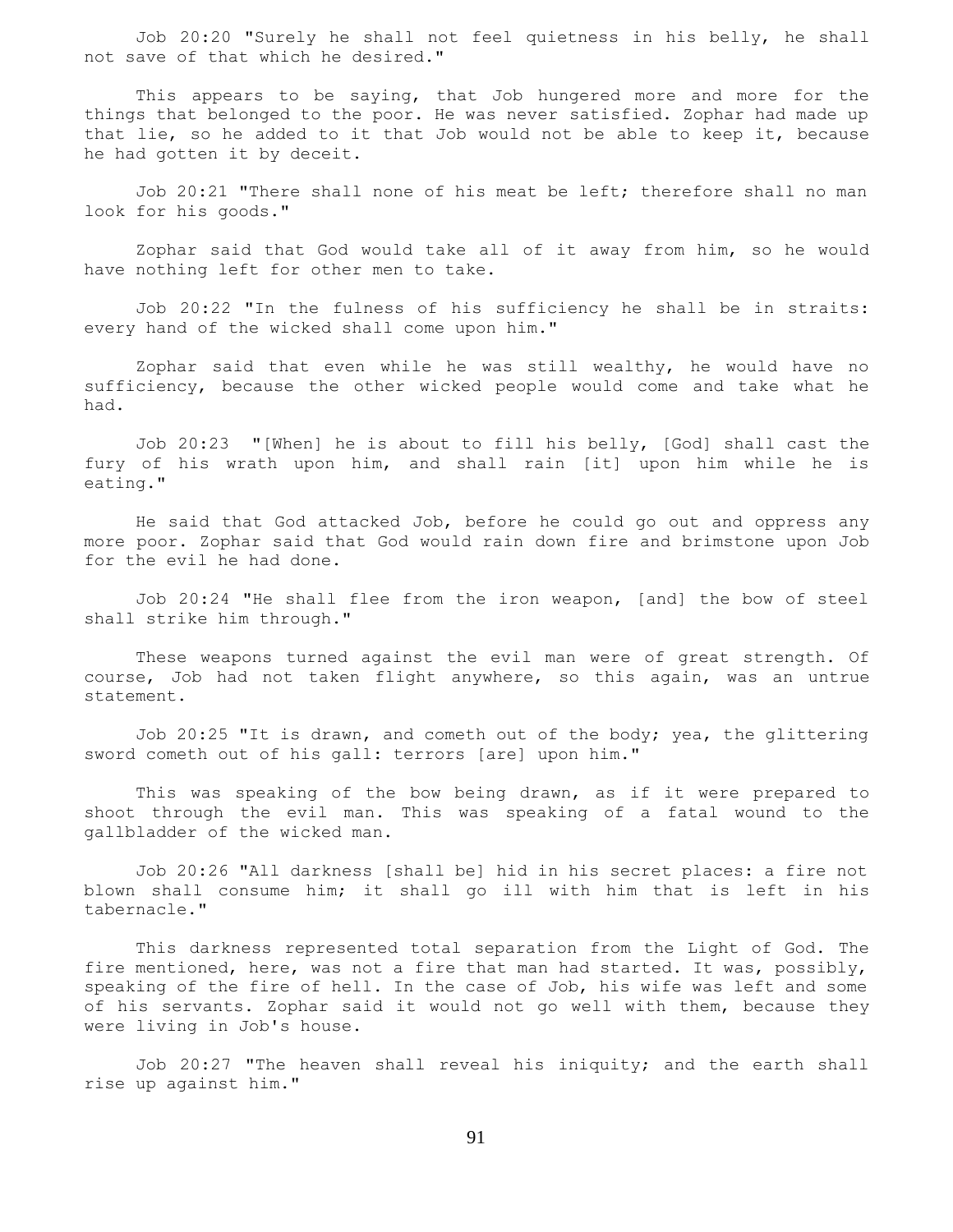Job had asked for heaven and earth to witness for him. Zophar was saying that heaven and earth would be opposed to Job. He was trying to offset everything that Job had said.

 Job 20:28 "The increase of his house shall depart, [and his goods] shall flow away in the day of his wrath."

 This was speaking after the fact. Job's children were already dead. There would be no increase of Job, except for a miracle of God. Job's goods had been taken in battle, as well.

 Job 20:29 "This [is] the portion of a wicked man from God, and the heritage appointed unto him by God."

 Zophar was summarizing the things he had said in the last few verses that he thought would come to Job. He thought Job to be a very wicked man. The wicked man had no heritage. The thing Zophar was wrong about, was who the wicked man was.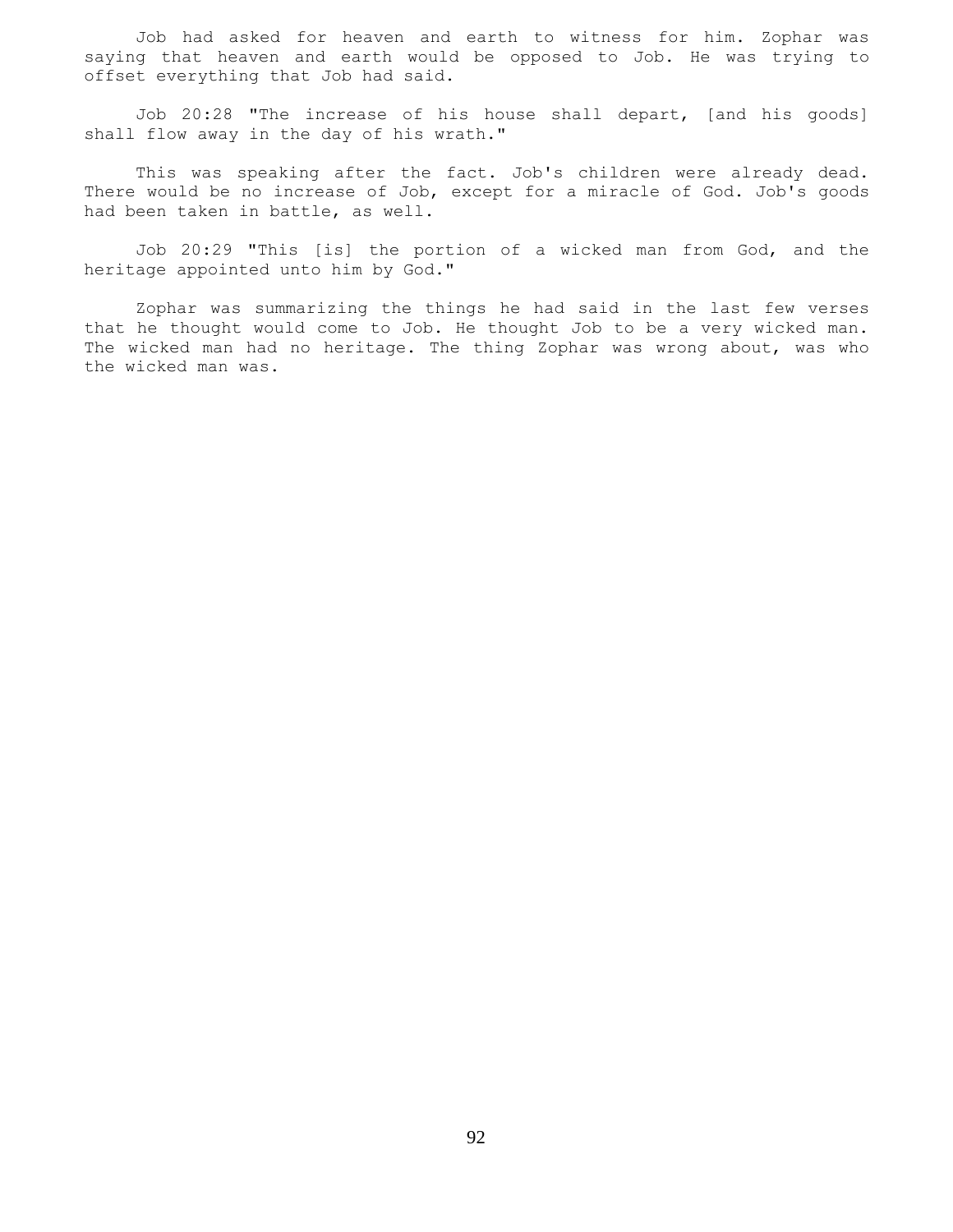1. Who answered Job in this chapter? 2. I have heard the  $\qquad \qquad$  of my reproach. 3. What did Zophar say had been since the beginning of the earth? 4. Zophar believed Job was a \_\_\_\_\_\_\_\_\_\_\_\_. 5. Why had Zophar spoken so harshly, in verses 6 and 7, to Job? 6. The quickness of his departure is compared to what in verse 8? 7. What was verse 9 a threat of? 8. What sins of Job did Zophar bring up in verse 11? 9. Verse 12 was speaking of the sweetness of . 10. What had he done with his riches? 11. What were some of the things the wicked man would not live to see? 12. Why would the wicked man not get to enjoy what he had worked for? 13. The iron weapon, in verse 24, was speaking of what? 14. What was the gall speaking of in verse 25? 15. What was the fire in verse 26? 16. Who was left in Job's house? 17. Why did Zophar speak of heaven and earth in verse 27? 18. The increase of Job would have been his 19. They were **at the time Zophar said this.** 20. What was Zophar's opinion of Job?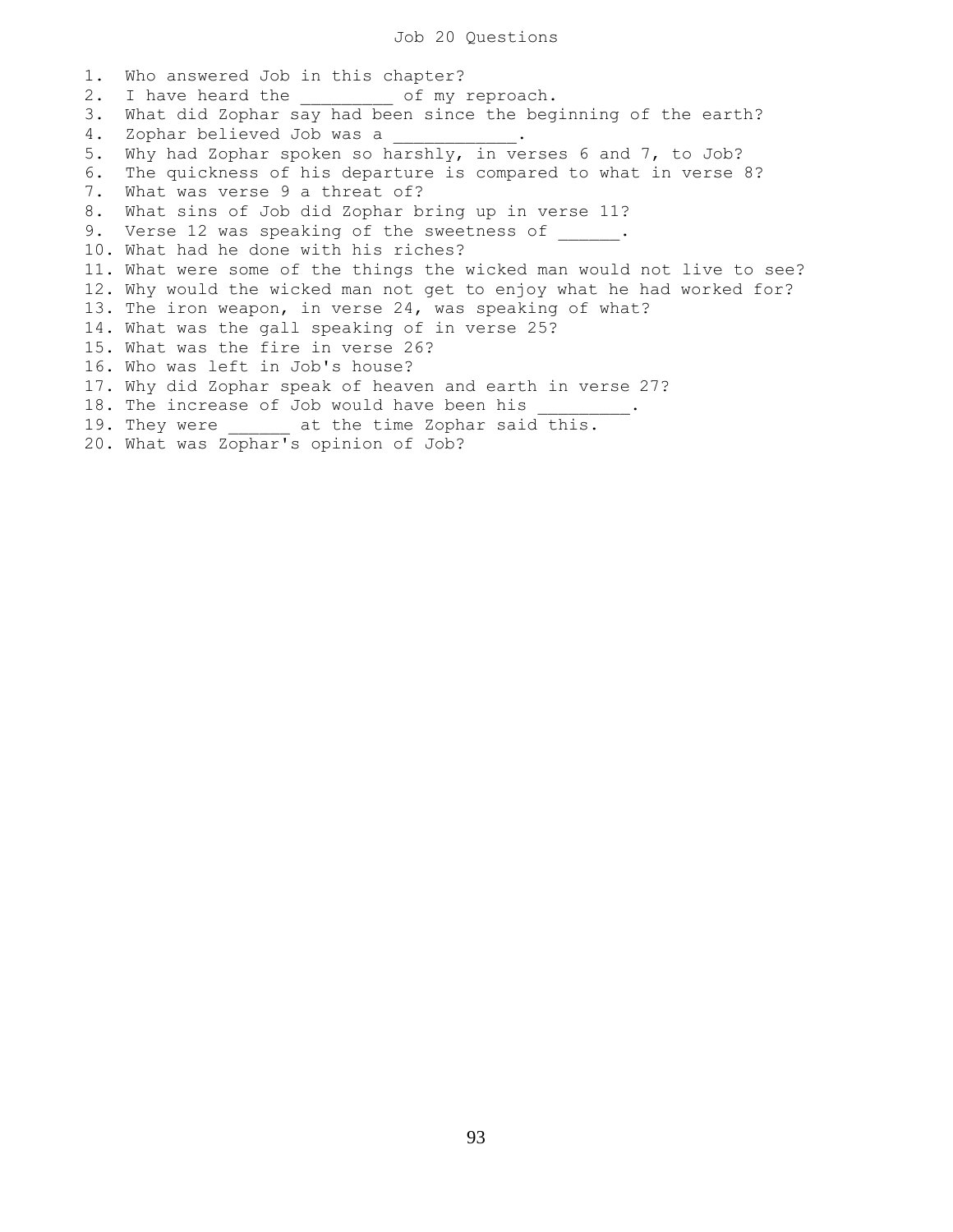We will begin this lesson in Job 21:1 "But Job answered and said," Job 21:2 "Hear diligently my speech, and let this be your consolations."

 Job answered the cutting remarks that his friends had made to him. He was telling them that they had been no consolation at all to him. Perhaps, he would have some consolation in answering their accusations. He wanted them to diligently listen to what he had to say.

 Job 21:3 "Suffer me that I may speak; and after that I have spoken, mock on."

 Job told them, "if you will listen to me, carefully, first, then youy can mock me if you must". Job did not have much faith that the friends would stop their unjustified attack upon him.

 Job 21:4 "As for me, [is] my complaint to man? and if [it were so], why should not my spirit be troubled?"

 This was Job being thankful that these so-called friends of his were not his judge. He had not complained to them, because that would not have helped. He would have been troubled in his spirit, if these friends were his judge. He knew that God was fair, and that He knew his heart. Job was satisfied that God would be his Judge.

 Job 21:5 "Mark me, and be astonished, and lay [your] hand upon [your] mouth."

 It is as if Job was telling them to mark his words. They would be astonished, if they knew the truth. He knew, if they only knew the truth, they would cover their mouths with their hands in shame.

 Job 21:6 "Even when I remember I am afraid, and trembling taketh hold on my flesh."

 It was almost a frightening thing to say what he was about to say, but these were things he had noticed to be the truth.

 Job 21:7 "Wherefore do the wicked live, become old, yea, are mighty in power?"

 Part of the threats, that had been leveled at Job by his friends, said that the wicked did not live very long. Job was directly contradicting their statement with this one. They not only live long sometimes, but seem to prosper in this life. Some of them attain great power, as well. If the friends would consider truthfully what he had said, they would have known it was the truth.

 Job 21:8 "Their seed is established in their sight with them, and their offspring before their eyes."

 The wicked had as many children as the righteous, and sometimes acquired positions of high office for them. This is true in our country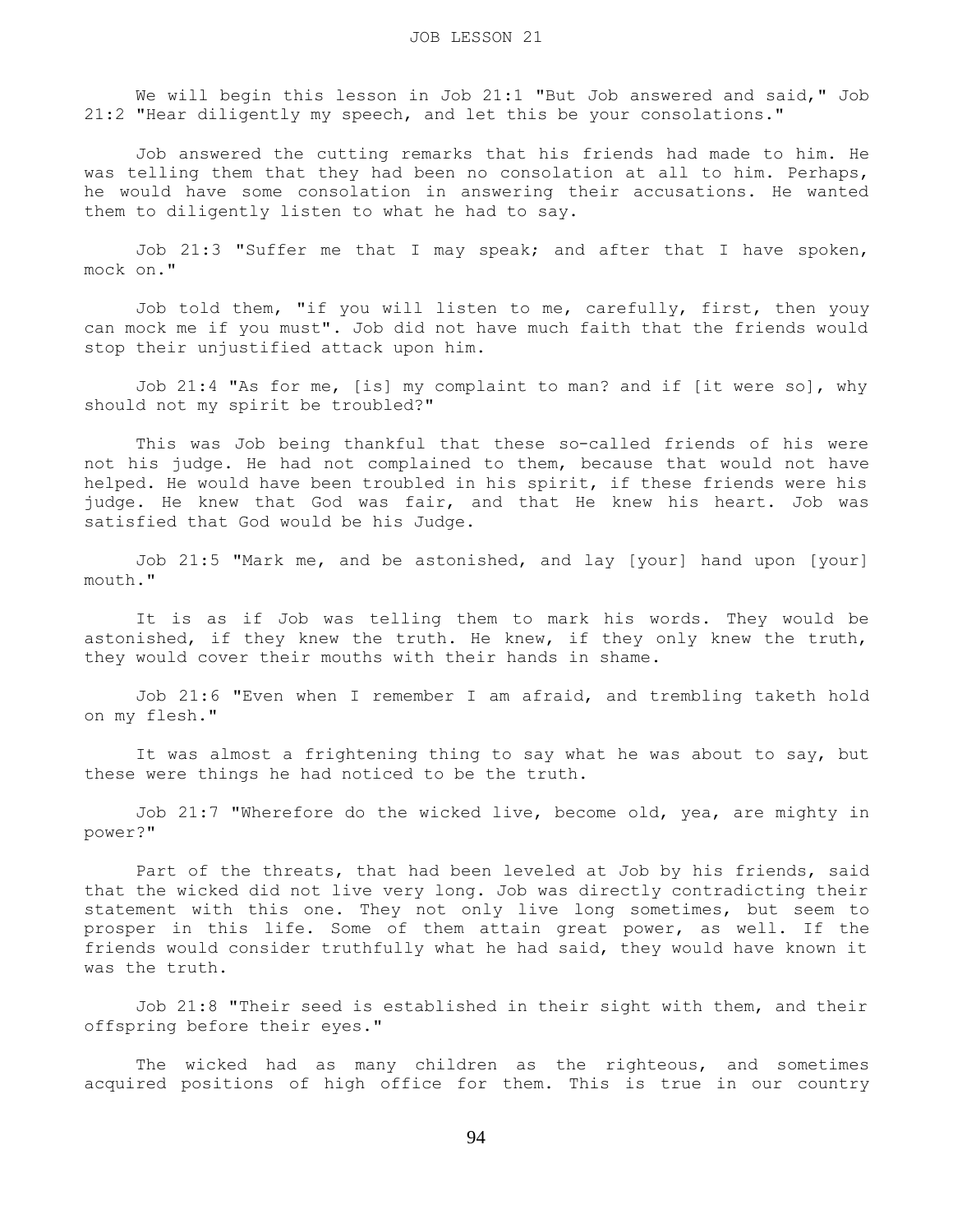today. Some of the worst criminals are the drug lords, and they establish their children in the very same trade.

 Job 21:9 "Their houses [are] safe from fear, neither [is] the rod of God upon them."

This, also, is true of them. I personally believe they had better enjoy their ill-gotten gain while they can, because they will have no joy in heaven. They will, probably, not make it to heaven. They are not under attack of the devil, because he already has them. He goes for the believers, such as Job.

 Job 21:10 "Their bull gendereth, and faileth not; their cow calveth, and casteth not her calf."

 There seems to be no barrenness with their animals. This was just saying it rains on the just and on the unjust. The same natural things come to us all.

 Job 21:11 "They send forth their little ones like a flock, and their children dance." Job 21:12 "They take the timbrel and harp, and rejoice at the sound of the organ."

This was showing that their children were happy, and had a good time, as other children did.

 Job 21:13 They spend their days in wealth, and in a moment go down to the grave.

 Job was comparing this terrible disease that he had to those who were evil. There were many evil people living in their land who were not suffering the trouble that Job had suffered. Job was not criticizing God in this. He was just discounting what his friends had said about his illness.

 Job 21:14 "Therefore they say unto God, Depart from us; for we desire not the knowledge of thy ways."

 They felt they had no need for God. They did not want to be restricted in the things they did by God's moral laws. Job was saying they saw no need to serve God, since it seemed everything was going so well for them without Him. They actually felt they would have to give up all of their good times, if they served God.

 Job 21:15 "What [is] the Almighty, that we should serve him? And what profit should we have, if we pray unto him?"

 Job said this was what the evil person would say, if you were trying to get them to follow God. They wanted to know what they would get out of God? They would say, "what's in this for me"?

 Job 21:16 "Lo, their good [is] not in their hand: the counsel of the wicked is far from me."

 Job stopped and speculated on what the wicked had said. Their good was not in their hand. It is God that controls everything. God controlled them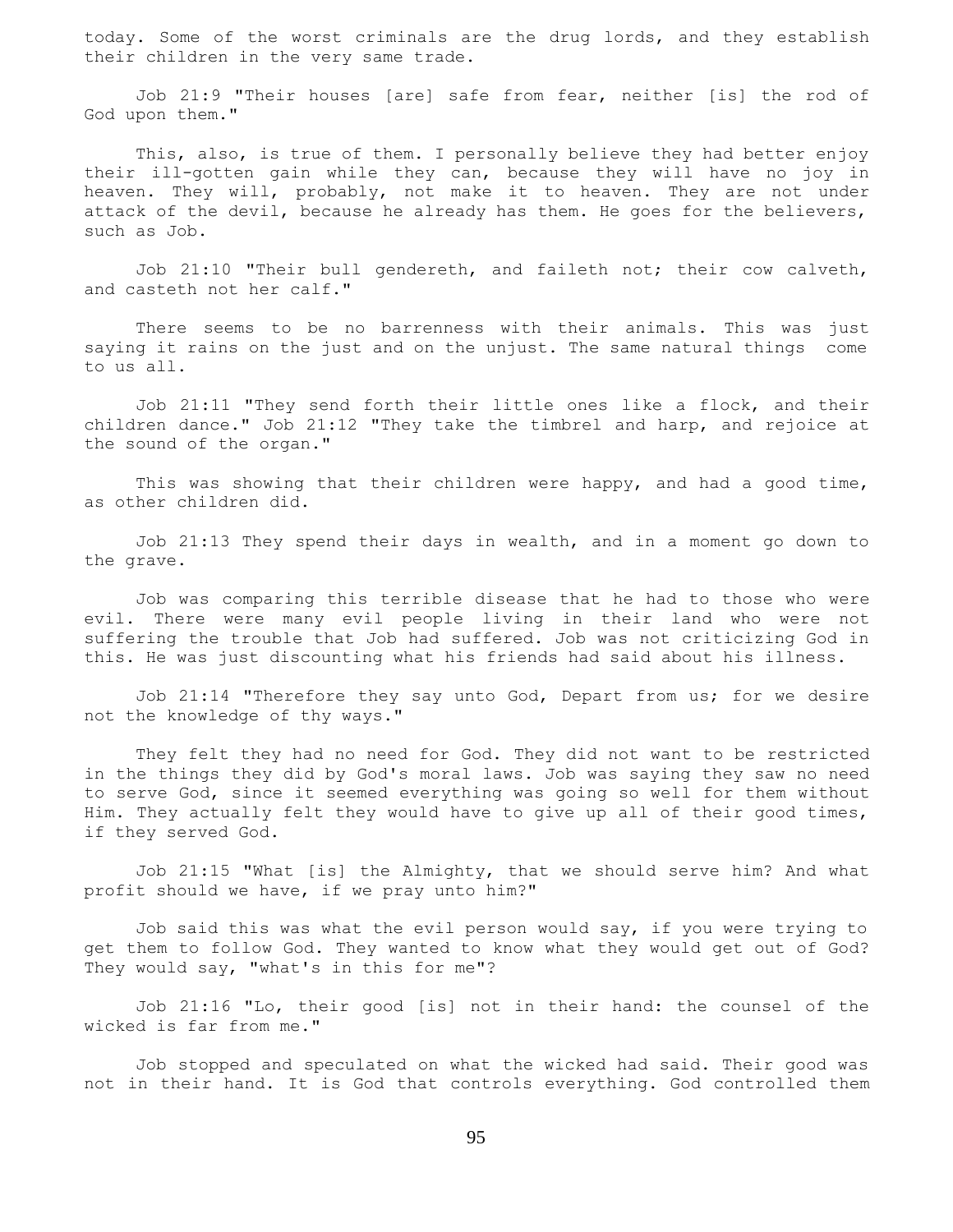and in fact Job, as well. His wicked friends had offered no comfort to Job at all. Job did not accept their wicked counsel.

 Job 21:17 "How oft is the candle of the wicked put out! and [how oft] cometh their destruction upon them! [God] distributeth sorrows in his anger."

 Job had decided that the wicked seemed to not be under the attack that he was under. He was asking the question, "How often are the wicked attacked"? Job was aware there was something unusual about this attack on him, but he had no idea it was Satan attacking him. He thought he was protected from Satan by God. He did not know the circumstances of this attack. Job knew that God distributeth anger to those who disobey.

 Job 21:18 "They are as stubble before the wind, and as chaff that the storm carrieth away."

 No man can stand against the wrath of God. He could blow them over, as if they were no more than stubble. The stubble and the chaff are speaking of ungodly men, and their helplessness against an angry God.

 Job 21:19 "God layeth up his iniquity for his children: he rewardeth him, and he shall know [it]."

 His friends had said that God's wrath was on the children of the evil, man. Job was not trying to say that was not true. Job knew that God did punish the wicked, but he, also, knew that He blessed the righteous. God will chasten His own children from time to time, but that is to strengthen them. This attack was not even from God.

 Job 21:20 "His eyes shall see his destruction, and he shall drink of the wrath of the Almighty."

 Job was saying that a wicked man would learn more from his punishment from God, if God punished him while he could see it himself.

 Job 21:21 "For what pleasure [hath] he in his house after him, when the number of his months is cut off in the midst?"

 Job was speaking from first-hand knowledge. There had been no pleasure in his house, since this attack from Satan began. Even Satan knew that sores on Job's bodies would make him completely miserable.

 Job 21:22 "Shall [any] teach God knowledge? seeing he judgeth those that are high."

 Job was speaking to himself here. He knew that all of this he was saying to God would not change God at all. God is supreme knowledge. Nothing that mere man could say to Him would make Him any smarter.

 Job 21:23 "One dieth in his full strength, being wholly at ease and quiet." Job 21:24 "His breasts are full of milk, and his bones are moistened with marrow."

 Job had noticed that some people died when they did not appear to be really sick. Every person dies on this earth. It is our everlasting life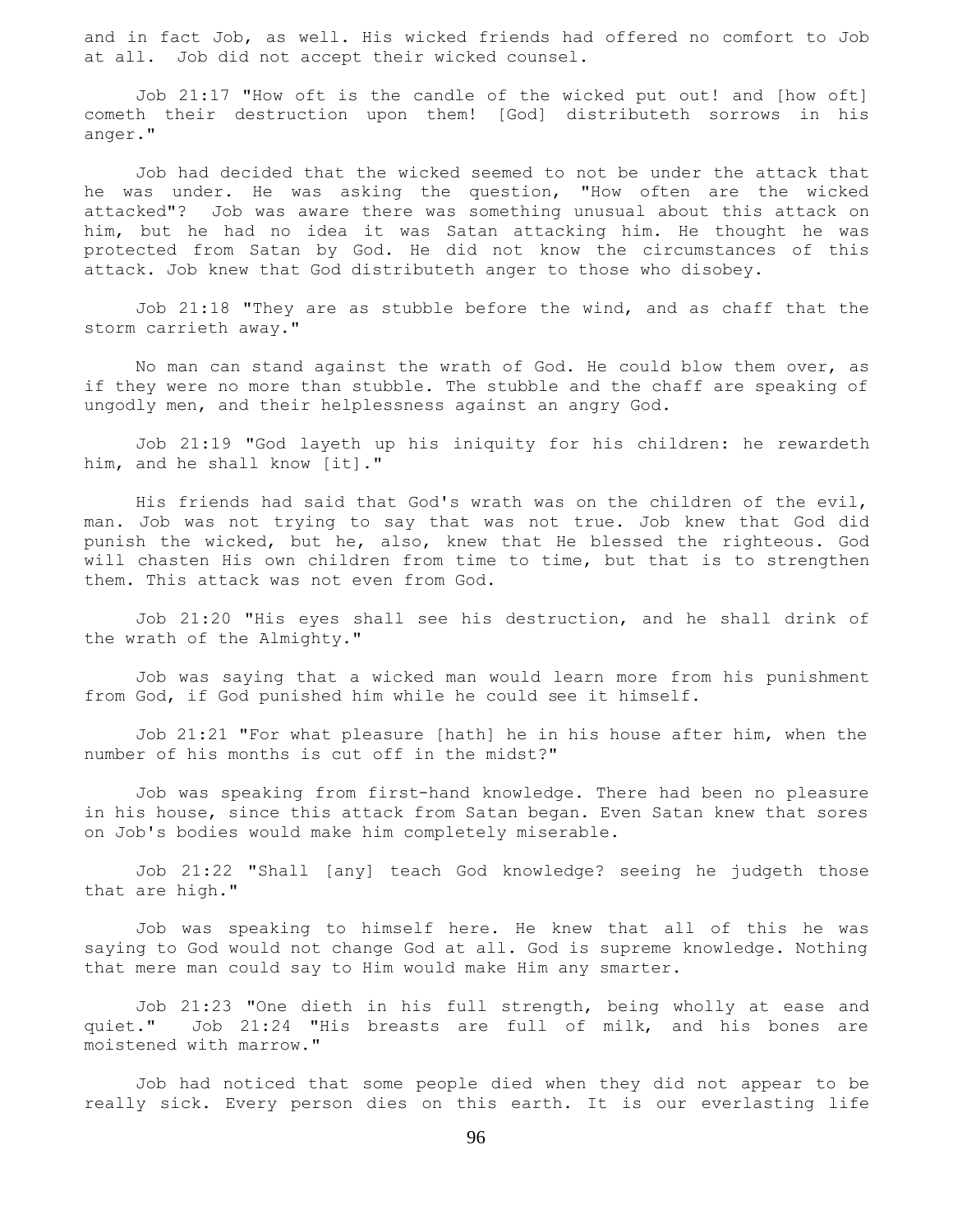with Jesus, that we should prepare for, not this very short time on this earth. Some die in their youth, as it says in verse 24. God has numbered each person's life upon this earth.

 Job 21:25 "And another dieth in the bitterness of his soul, and never eateth with pleasure."

 This is speaking of someone who lives a very long life filled with bitterness and sorrow.

 Job 21:26 "They shall lie down alike in the dust, and the worms shall cover them."

 The flesh of man was not made to live forever. It is made from the dust of the earth, and it will return to dust. It is the spirit within that flesh that will live on.

 Job 21:27 "Behold, I know your thoughts, and the devices [which] ye wrongfully imagine against me."

 Job was, again, speaking to his evil friends, here. He knew that they had a very bad opinion of him. Their accusations were unfounded, however. Job had not done anything to cause them to have this opinion of him. They were quick to judge him, without knowing for sure why this had happened to Job.

 Job 21:28 "For ye say, Where [is] the house of the prince? And where [are] the dwelling places of the wicked?"

 They were judging Job guilty of sin, because of the persecution that had come upon him. They thought just because he had so many problems, that undoubtedly this was punishment from God. We, like Job's friends, had better be careful about pointing fingers at the innocent.

 Job 21:29 "Have ye not asked them that go by the way? and do ye not know their tokens,"

 Job was suggesting that they ask any stranger off the street, and he would tell them that, what he said was true.

 Job 21:30 "That the wicked is reserved to the day of destruction? they shall be brought forth to the day of wrath."

 Job was reminding his friends that there is a day of judgement, when all men stand before God to be judged. On that day, the wicked would get their punishment that had been reserved for them.

 Job 21:31 "Who shall declare his way to his face? and who shall repay him [what] he hath done?"

 Job was saying that there would be no one brave enough to go to the powerful wicked man on this earth, and accuse him to his face. Job, also, was explaining that it was not the place of another man to judge him, or to punish him. That should be left to God.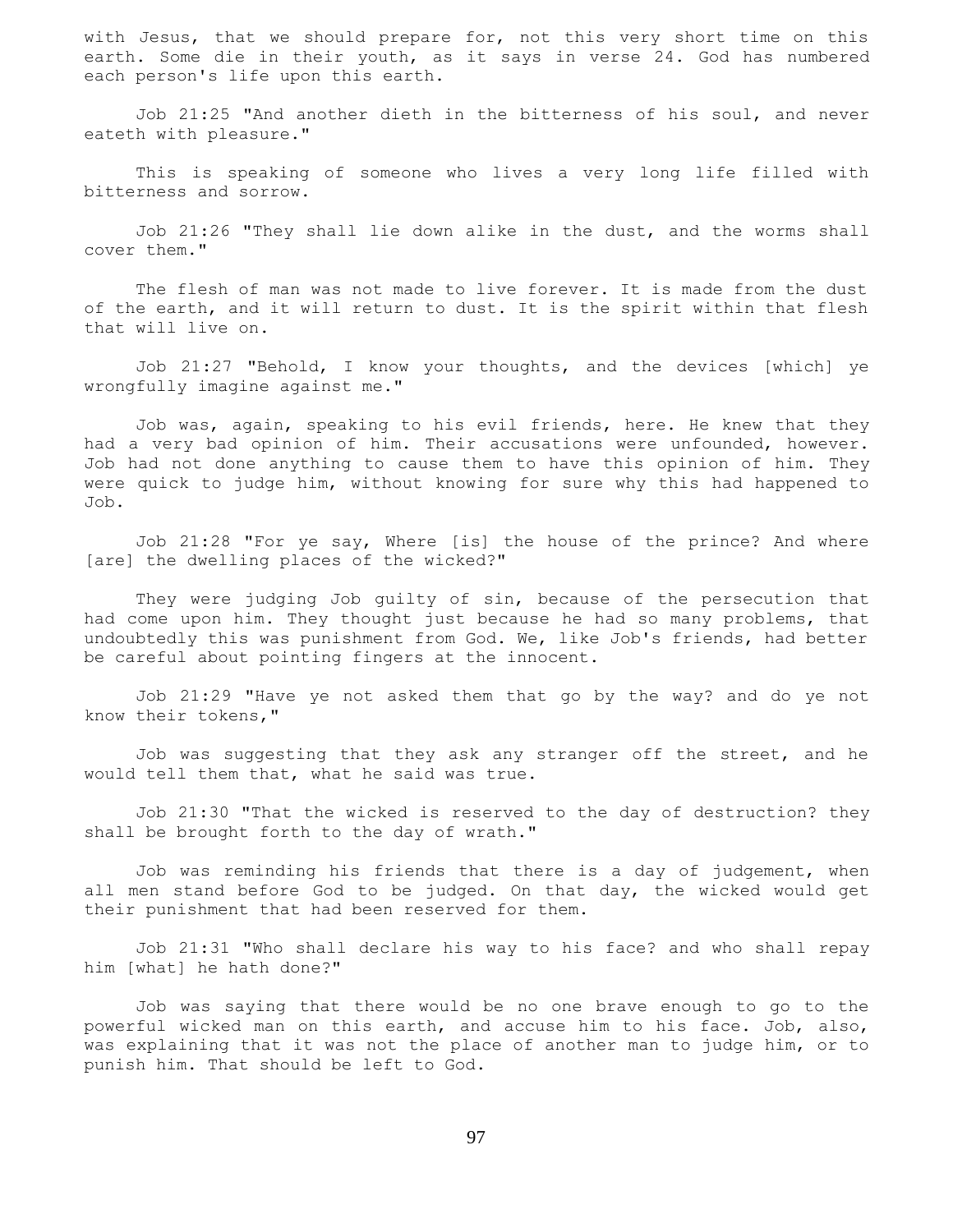Job 21:32 "Yet shall he be brought to the grave, and shall remain in the tomb."

 Job was saying, here, that the rich evil man sometimes has a big funeral with many mourners. The poor honest man may not have many to mourn his death. Such is the way of the world. After the death of the flesh is when the difference is made in favor of the honest man.

 Job 21:33 "The clods of the valley shall be sweet unto him, and every man shall draw after him, as [there are] innumerable before him."

 Job had suffered so long, that he had begun to think of death of his body as something to look forward to. He said the rich man who had many to accompany his body to his grave would not have as great fear of death. He would be placed in a nice place, where his body would not decay as fast.

 Job 21:34 "How then comfort ye me in vain, seeing in your answers there remaineth falsehood?"

 All of these friends had not really comforted Job. They had been a discomfort to him instead. He thought he could depend on them for their sympathy and their understanding, and they had given neither. They had not even believed in his innocence, even though they had known him a long time. The very people he thought he could depend on for moral support, had turned on him and accused him falsely.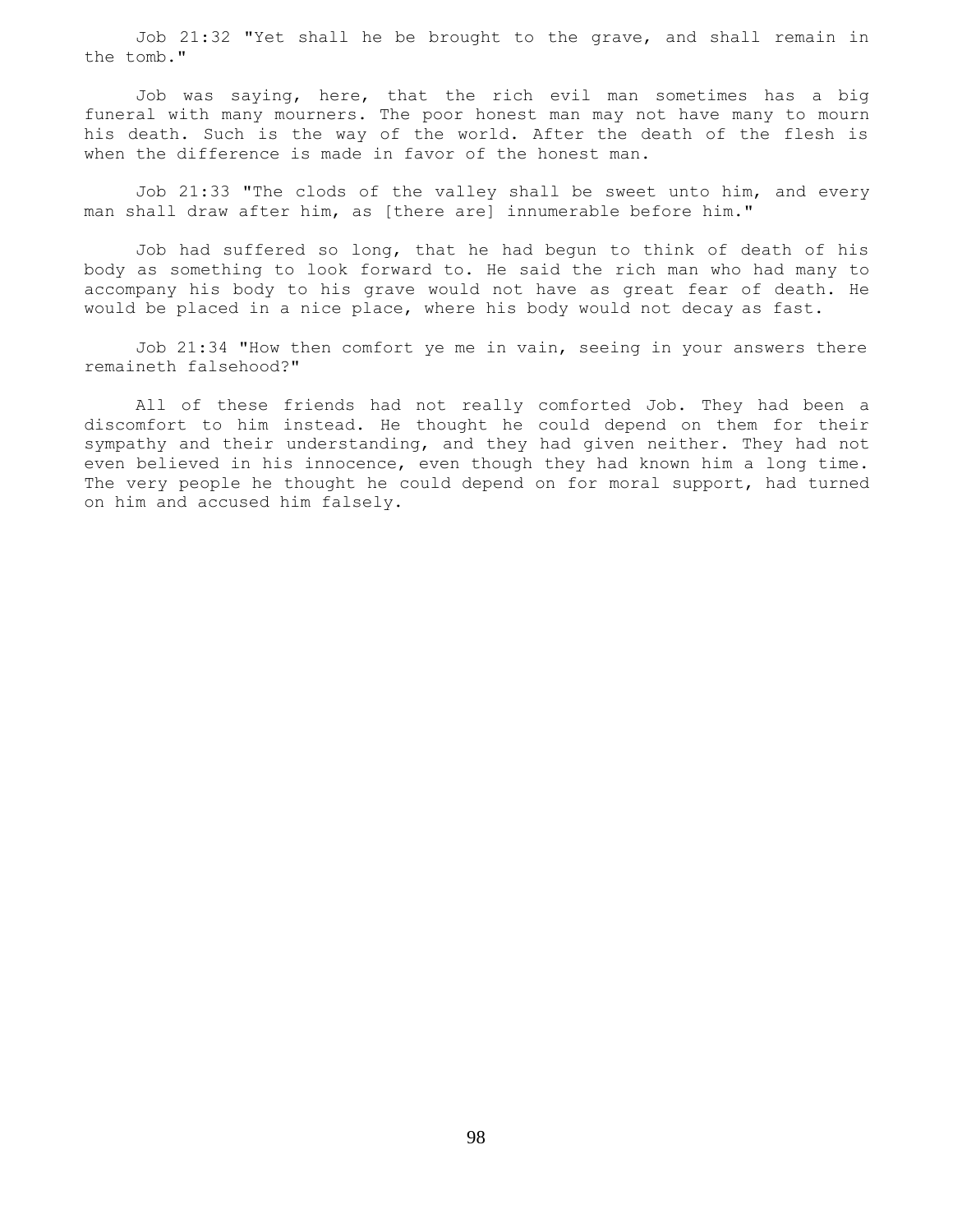Job 21 Questions

1. What did Job ask of his friends in verse 2? 2. What did he say they could do, after they listened to him? 3. Job was thankful that his \_\_\_\_\_\_\_\_\_\_ were not his judge. 4. If they had been his judge, he would have been troubled in his  $\mathcal{L}=\mathcal{L}^{\mathcal{L}}$ 5. In verse 5, what did Job mean by "mark me"? 6. If his friends only knew the truth, they would cover their with their 7. What was Job saying in verse 6? 8. How did Job contradict what his friends had said in verse 7? 9. How did Job describe the life of the wicked many times? 10. In verse 14, what did Job say the wicked said to God? 11. Who did Job say made the rash statement in verse 15? 12. How did Job feel about the counsel of his friends? 13. Why did Job not recognize what was happening to him as coming from Satan? 14. The wicked are as \_\_\_\_\_\_\_\_\_\_ before the wind. 15. Why does God chasten His own from time to time? 16. In verse 21, Job was speaking from first-hand 17. Why can a person not teach God? 18. What two things had Job noticed about those who die? 19. The flesh of man was not intended to live \_\_\_\_\_\_\_\_\_\_. 20. What is it made from? 21. What is the part of man that lives on? 22. Job's friends' accusations were 23. Why were they judging Job guilty? 24. The wicked is reserved to the day of

25. What special attention was paid the rich man at his death?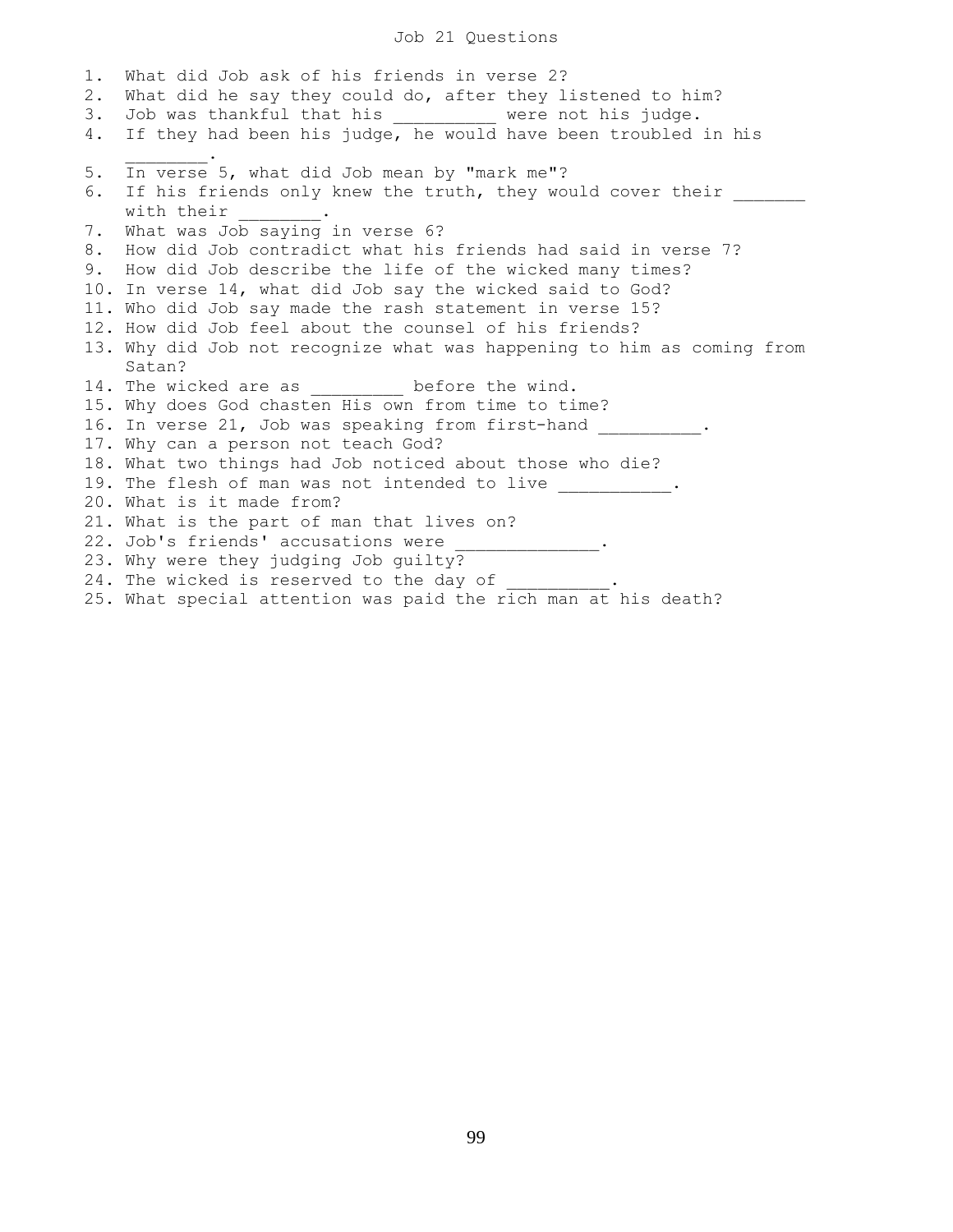We will begin this lesson in Job 22:1 "Then Eliphaz the Temanite answered and said," Job 22:2 "Can a man be profitable unto God, as he that is wise may be profitable unto himself?"

 Eliphaz had begun another ruthless attack of Job. God does not look to man to profit Him in any way. Man has nothing that is worthy of giving God, except his love and faithfulness.

 Job 22:3 "[Is it] any pleasure to the Almighty, that thou art righteous? or [is it] gain [to him], that thou makest thy ways perfect?"

 Job's friend was insinuating that Job was depending on his own righteousness. He thought that Job wanted to be perfect to assist God. This had never been what Job had said, or even implied. Job knew the righteousness that he had, had been given to him by God. He knew that he was not perfect, but redeemed. He stated in chapter 19, that his Redeemer liveth.

 Job 22:4 "Will he reprove thee for fear of thee? will he enter with thee into judgment?"

 Eliphaz would not accept the fact that anyone would suffer the things that Job had suffered, if it was not a reproof from God for the evil he had done. He kept on telling Job that this suffering was a judgement on him from God.

 Job 22:5 "[Is] not thy wickedness great? and thine iniquities infinite?"

 The answer to that is no. Job's wickedness was not great. In fact, quite the opposite. Many ministries today try to relate problems Christians are having with sins in their lives. This book proves beyond a shadow of doubt, that problems that come to Christians are not always because of sin. Sometimes, Satan is afraid of the good example the Christian is leading in their community, and tries to stop him, before he wins others to Christ by example.

 Job 22:6 "For thou hast taken a pledge from thy brother for nought, and stripped the naked of their clothing."

 This had to be a custom of the land long before the law of Moses was given. A person could hardly afford to pledge his clothing, which kept his body from the harsh temperatures he lived in. Of course, this was a lie. Job had not done this. Human decency, besides the teachings of God, would not allow a person to do such a thing.

 Job 22:7 "Thou hast not given water to the weary to drink, and thou hast withholden bread from the hungry."

Eliphaz had thought up some of the most evil things he could think of, and that was what he accused Job of. Of course, his accusations were untrue.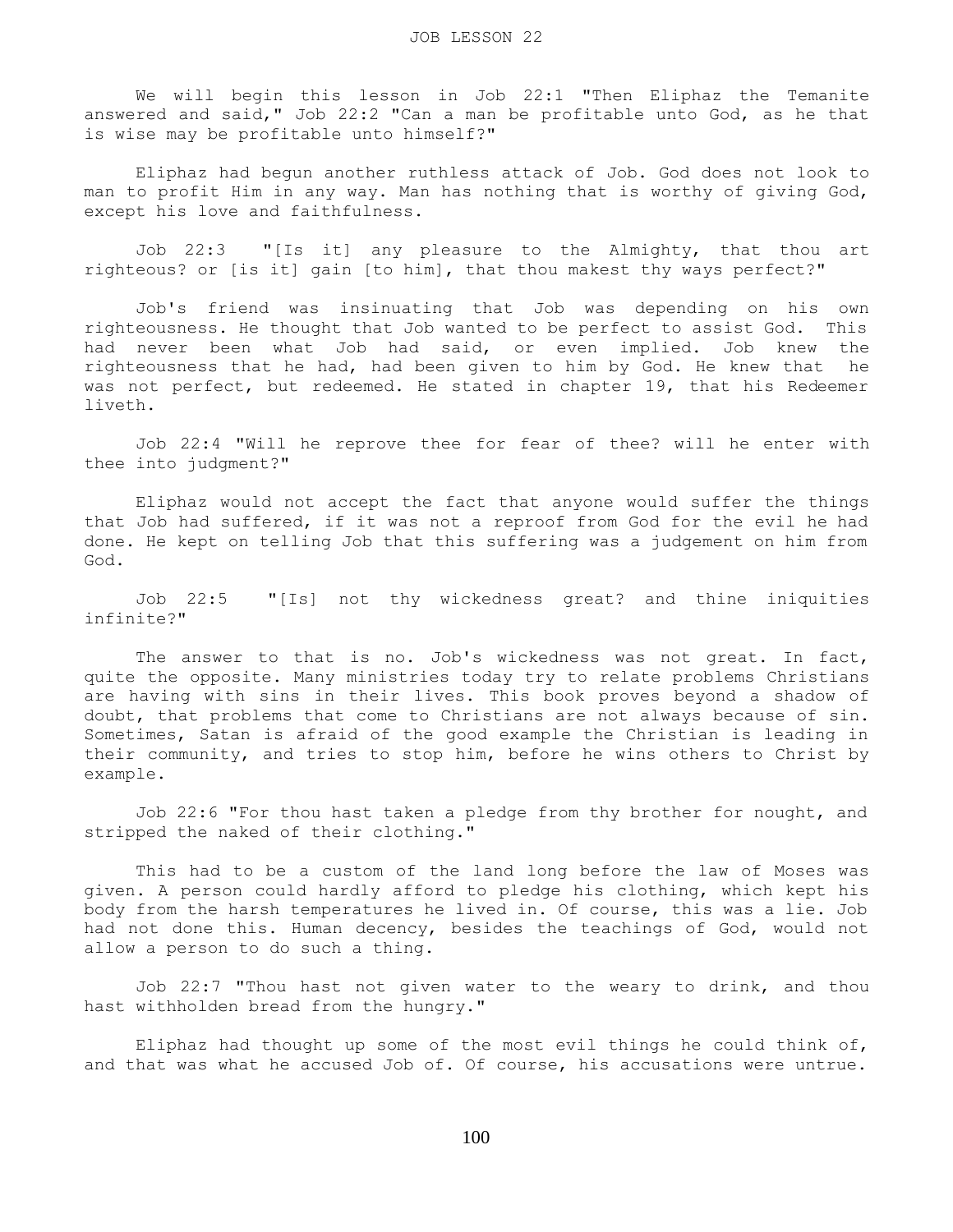Job 22:8 "But [as for] the mighty man, he had the earth; and the honourable man dwelt in it."

 Job was being accused, here, of being a respecter of persons. Eliphaz was, also, calling Job the mighty man. Much of what he said to Job was from his jealousy.

 Job 22:9 "Thou hast sent widows away empty, and the arms of the fatherless have been broken."

 We will find, of all the accusations that Eliphaz made, Job would find the sending of the widows away was the most offensive to him. He had done exactly the opposite. The last of that was an accusation that he made the fatherless even more weak than they had been. Perhaps, Eliphaz was judging Job on his own failures.

 Job 22:10 "Therefore snares [are] round about thee, and sudden fear troubleth thee;" Job 22:11 "Or darkness, [that] thou canst not see; and abundance of waters cover thee."

 Job did fear God, but not for the reasons Eliphaz mentioned. Job feared that he might have unknowingly displeased God. It did seem as if Job was living in darkness, and was covered over with water from his tears. This darkness was brought on by Satan, and not God.

 Job 22:12 "[Is] not God in the height of heaven? and behold the height of the stars, how high they are!"

 Yes, God is in the high heaven, but he is everywhere. He is omnipresent. He is everywhere all at the same time.

 Job 22:13 "And thou sayest, How doth God know? can he judge through the dark cloud?"

 Job was fully aware that God knew everything that happened in the darkest place. He was not trying to hide his sins. He knew it would have been impossible to hide them from God, even if he had something to hide, which he did not.

 Job 22:14 "Thick clouds [are] a covering to him, that he seeth not; and he walketh in the circuit of heaven."

 This is just not true. God is spoken of as the "All Seeing Eye". There is no darkness great enough to hide from God. The Light of God can penetrate the darkest place. Eliphaz was making a lot of untrue statements.

Job 22:15 "Hast thou marked the old way which wicked men have trodden?"

 Eliphaz was accusing Job of walking on that wide path that evil men in the past had walked. He believed Job would walk there to his own destruction.

 Job 22:16 "Which were cut down out of time, whose foundation was overflown with a flood:"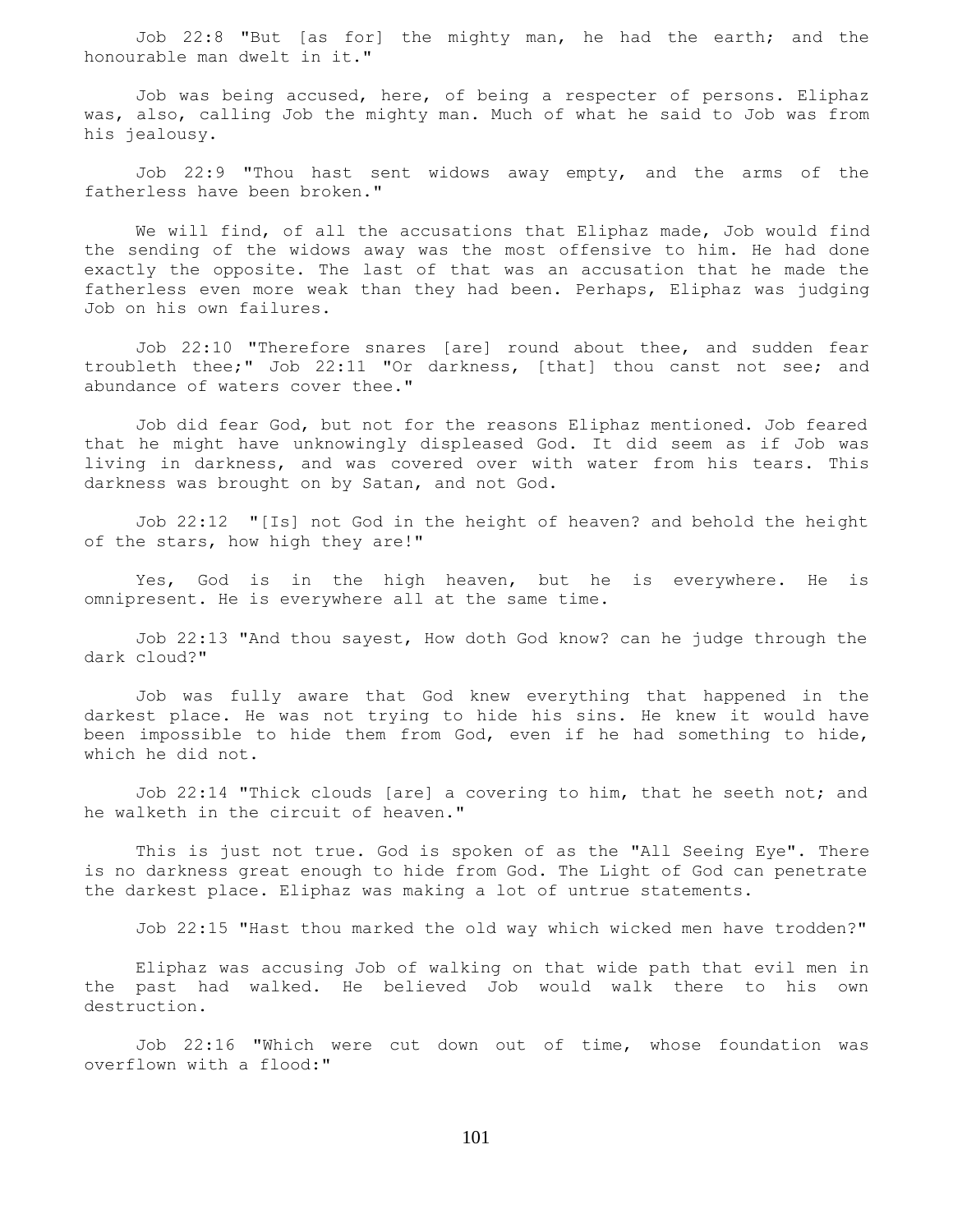There are two flood marks around the world, that speak of two catastrophic floods. This Scripture alone, would not date Job after the flood of Noah. We do know that in the time of Noah, the wicked were judged of God, and God repented that he had made them. Noah was the only one God spoke of as finding favor in His eyes. His family of 8 including him were the only survivors of that flood.

 Job 22:17 "Which said unto God, Depart from us: and what can the Almighty do for them?"

 This was a question of the evil men, and certainly had not been asked by Job.

 Job 22:18 "Yet he filled their houses with good [things]: but the counsel of the wicked is far from me."

 Eliphaz was trying to prove he knew God, as well as Job. True, it was God that filled their houses with good things, because all good gifts come down from heaven from God.

 Job 22:19 "The righteous see [it], and are glad: and the innocent laugh them to scorn."

 The righteous see the wicked prosper in this life. They had better enjoy their earthly pleasures, because if they do not change, they will not have pleasure after the death of their bodies.

 Job 22:20 "Whereas our substance is not cut down, but the remnant of them the fire consumeth."

In the end, the fire would consume the wicked.

 Job 22:21 "Acquaint now thyself with him, and be at peace: thereby good shall come unto thee."

 Eliphaz had been accusing Job of sins that he had not committed. He, now, changed his pace a little, and tried once more, to get Job to repent, and perhaps, God would remove these calamities from him.

 Job 22:22 "Receive, I pray thee, the law from his mouth, and lay up his words in thine heart."

 This was speaking of the law of God. This speaks of the spoken Word of God, because it came from His mouth. The following Scriptures are the exact thing that Eilphaz was trying to say. Psalms 119:11 "Thy word have I hid in mine heart, that I might not sin against thee." Hebrews 4:12 "For the word of God [is] quick, and powerful, and sharper than any twoedged sword, piercing even to the dividing asunder of soul and spirit, and of the joints and marrow, and [is] a discerner of the thoughts and intents of the heart." Job had already done this.

 Job 22:23 "If thou return to the Almighty, thou shalt be built up, thou shalt put away iniquity far from thy tabernacles."

 Eliphaz, and Job's other two friends, were all convinced that Job was out of fellowship with God. Eliphaz believed that Job could still return to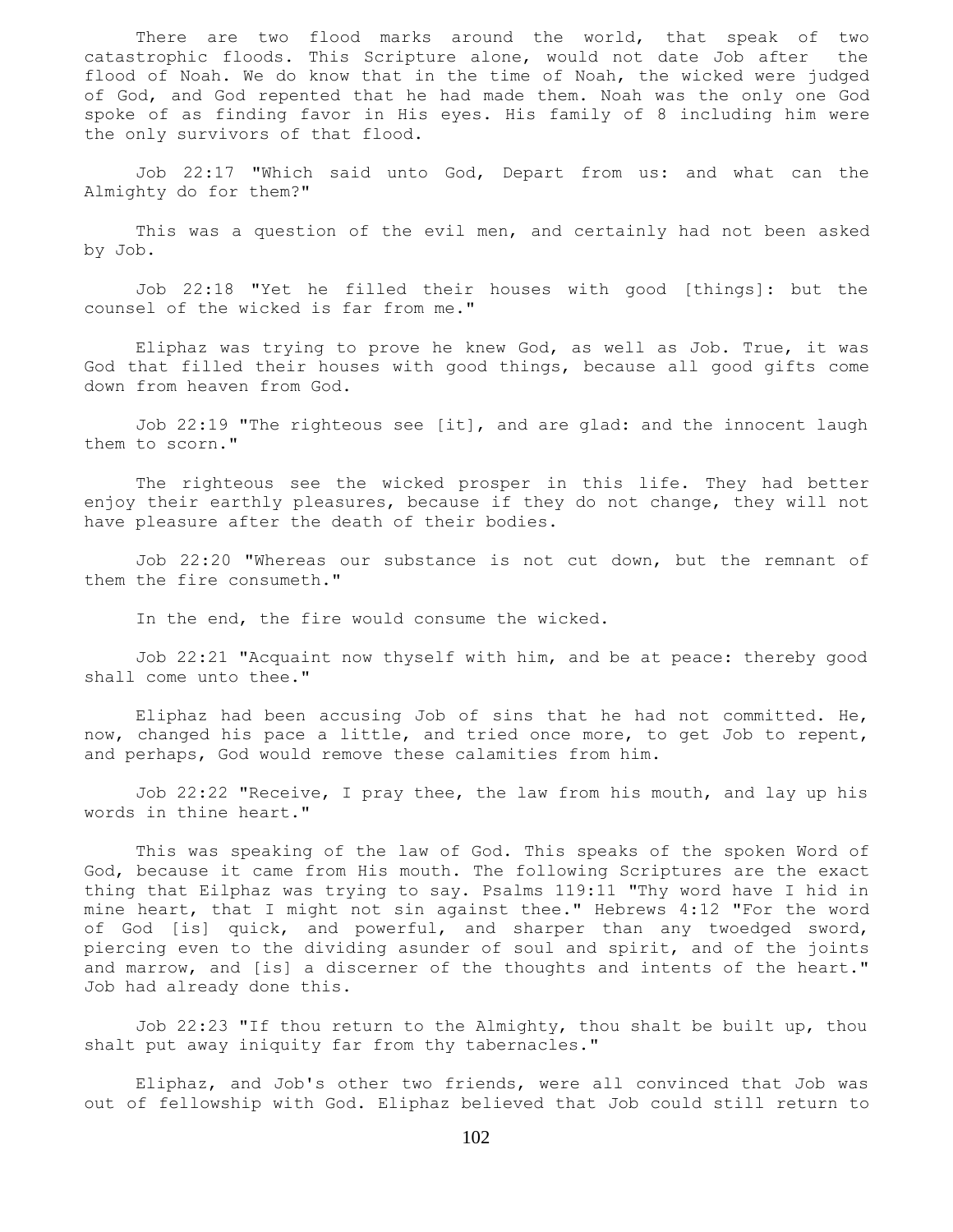the LORD God Almighty, if he would. He did not realize that Job had not left God.

 Job 22:24 "Then shalt thou lay up gold as dust, and the [gold] of Ophir as the stones of the brooks."

 Eliphaz was teaching that prosperity automatically went with being in right standing with God. Eliphaz might have thought that was important, if he came to God. Job was not caught up in things of this world, and that was not important to him. He came to God, because he worshipped Him, not as a get rich quick scheme.

 Job 22:25 "Yea, the Almighty shall be thy defence, and thou shalt have plenty of silver."

 Silver, in the spiritual sense, means redemption. The Almighty does redeem all who will dare to believe. He will be our very present help in trouble. It does not automatically bring good times to serve God, however.

 Job 22:26 "For then shalt thou have thy delight in the Almighty, and shalt lift up thy face unto God."

 He was telling Job to put his trust in the Almighty and all of his problems would be over. There was just one thing that was unusual about that. Job had already put his trust in the Almighty. This was not an attack from the LORD, but was from Satan.

 Job 22:27 "Thou shalt make thy prayer unto him, and he shall hear thee, and thou shalt pay thy vows."

 Again, Eliphaz, was sure that Job had not prayed. He was assured that Job had promised God, and then did not follow through with his vows.

 Job 22:28 "Thou shalt also decree a thing, and it shall be established unto thee: and the light shall shine upon thy ways."

 We must still remember, that this was Eliphaz speaking. He still related being in right standing, with God with having everything going right in your life. We mentioned earlier, if things are going right in your life, it could mean that you are no threat to Satan. In verse 28, above, Eliphaz had gone so far as to say, that if Job would get right with God, anything he spoke with his mouth would happen. The last part of this is true. The Light of God does shine on those who are His. He shines that Light in good times, and in bad.

 Job 22:29 "When [men] are cast down, then thou shalt say, [There is] lifting up; and he shall save the humble person."

 When a person was cast down and Job prayed and asked God to lift him up, he would be lifted up, was what this Scripture was saying. In all of the Bible studies, we have discussed how we must examine who is speaking, and to whom he is speaking, before we decide whether that Scripture is doctrine for all, or not. This friend was saying, in a sense, that Job would be lifted up, because of Eliphaz's position with God. We will find this was not true at all.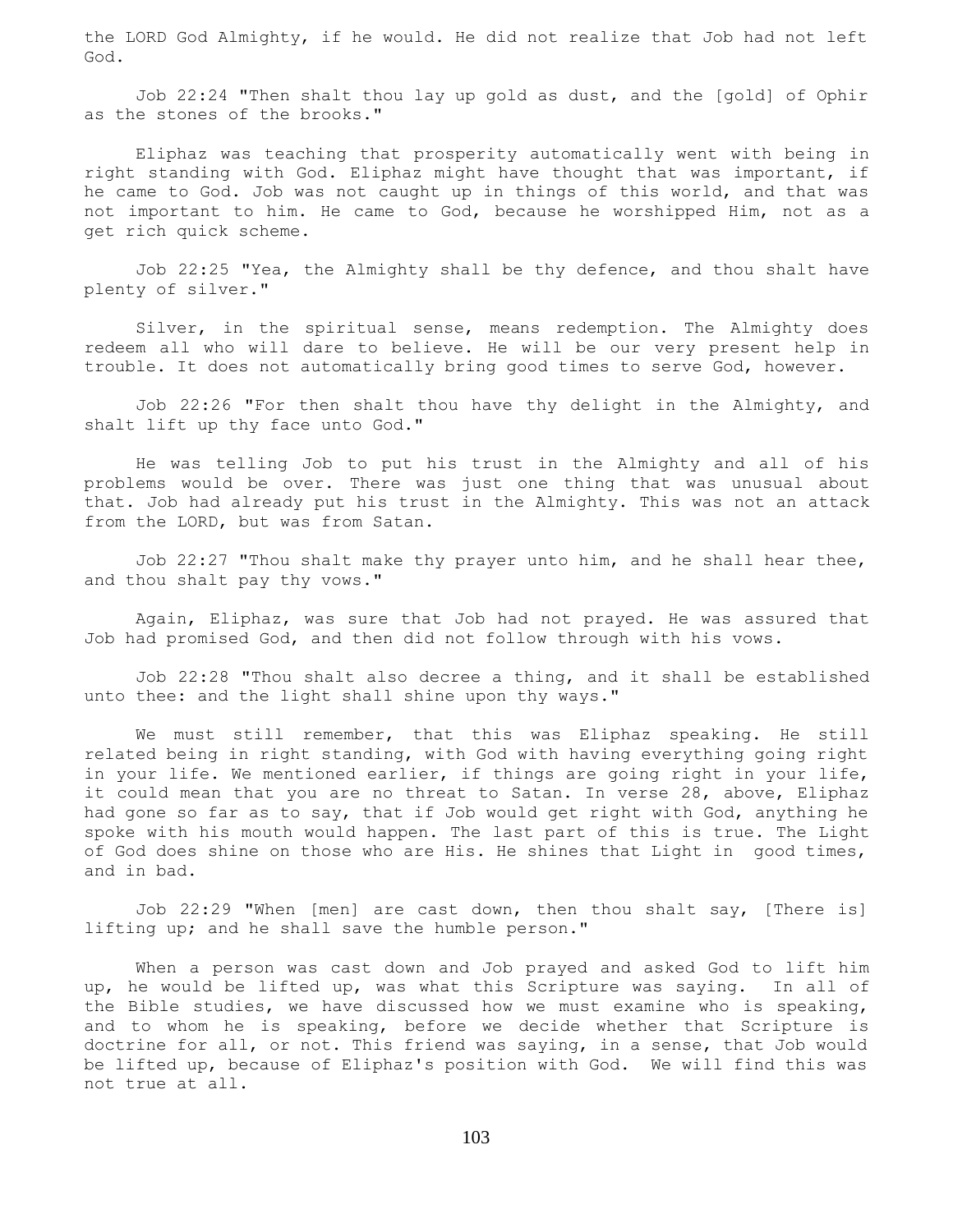Job 22:30 "He shall deliver the island of the innocent: and it is delivered by the pureness of thine hands."

 God will sometime, deliver the island of the innocent. Again, this is not automatic. In a sense, Eliphaz was prophesying that Job's prayers to God would deliver Eliphaz. At this point, Eliphaz did not realize he had done wrong, so he did not say this on purpose.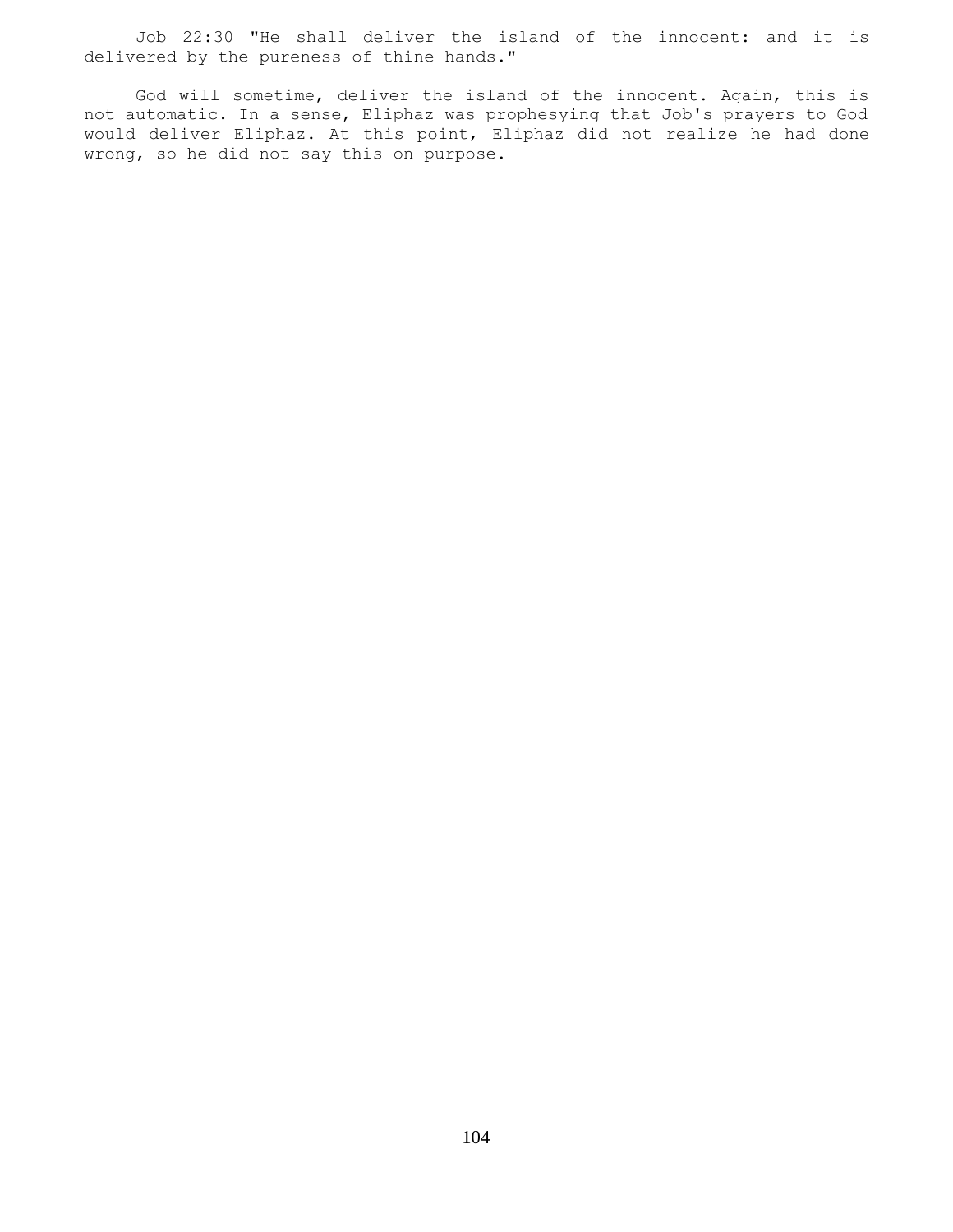## Job 22 Questions

1. God does not look to man to \_\_\_\_\_\_\_ Him. 2. The only thing man has to give to God, is his and his  $\overline{\phantom{a}}$  ,  $\overline{\phantom{a}}$  ,  $\overline{\phantom{a}}$  ,  $\overline{\phantom{a}}$  ,  $\overline{\phantom{a}}$  ,  $\overline{\phantom{a}}$  ,  $\overline{\phantom{a}}$  ,  $\overline{\phantom{a}}$  ,  $\overline{\phantom{a}}$  ,  $\overline{\phantom{a}}$  ,  $\overline{\phantom{a}}$  ,  $\overline{\phantom{a}}$  ,  $\overline{\phantom{a}}$  ,  $\overline{\phantom{a}}$  ,  $\overline{\phantom{a}}$  ,  $\overline{\phantom{a}}$ 3. What was Job's friend insinuating in verse 3? 4. What did Job know about himself, that was the opposite of what Eliphaz said? 5. What did Eliphaz keep on telling Job about the problems he was having? 6. How do many ministries today remind us of what Eliphaz is doing to Job here? 7. What 2 sins did Eliphaz specifically mention in verse 6? 8. Had Job really done this? 9. What 2 additional sins did he mention in verse 7? 10. Who was the mighty man, in verse 8, supposed to be? 11. Which of the accusations that Eliphaz made were the most offensive to Job? 12. Job did fear God, but not for the end all Eliphaz mentioned. 13. The darkness that seemed to surround Job was from \_\_\_\_\_\_\_\_\_ and not from . 14. Where did Eliphaz say that God is? 15. What does omnipresent mean? 16. Can God judge through the dark cloud? 17. **Example 2** are a covering to Him. 18. Where did Eliphaz believe that God walked? 19. What did Eliphaz believe about the path that Job was walking? 20. Why does the author say that the flood, in verse 16, is not necessarily speaking of the flood of Noah? 21. Who survived Noah's flood? 22. The question, in verse 17, was of men. 23. In verse 18, Eliphaz was trying to prove what? 24. The righteous see the \_\_\_\_\_\_\_\_ prosper, and that discourages them. 25. In the end, the \_\_\_\_\_\_\_\_ would consume the wicked. 26. What suggestion was Eliphaz making to Job in verses 21 and 22. 27. What did Eliphaz promise Job, if he would repent? 28. In verse 24, Eliphaz was speaking that \_\_\_\_\_\_\_\_\_ automatically went with being in right standing with God. 29. What does "silver" mean spiritually? 30. What was Eliphaz saying in verse 29? 31. What did Eliphaz say prophetically unknowingly?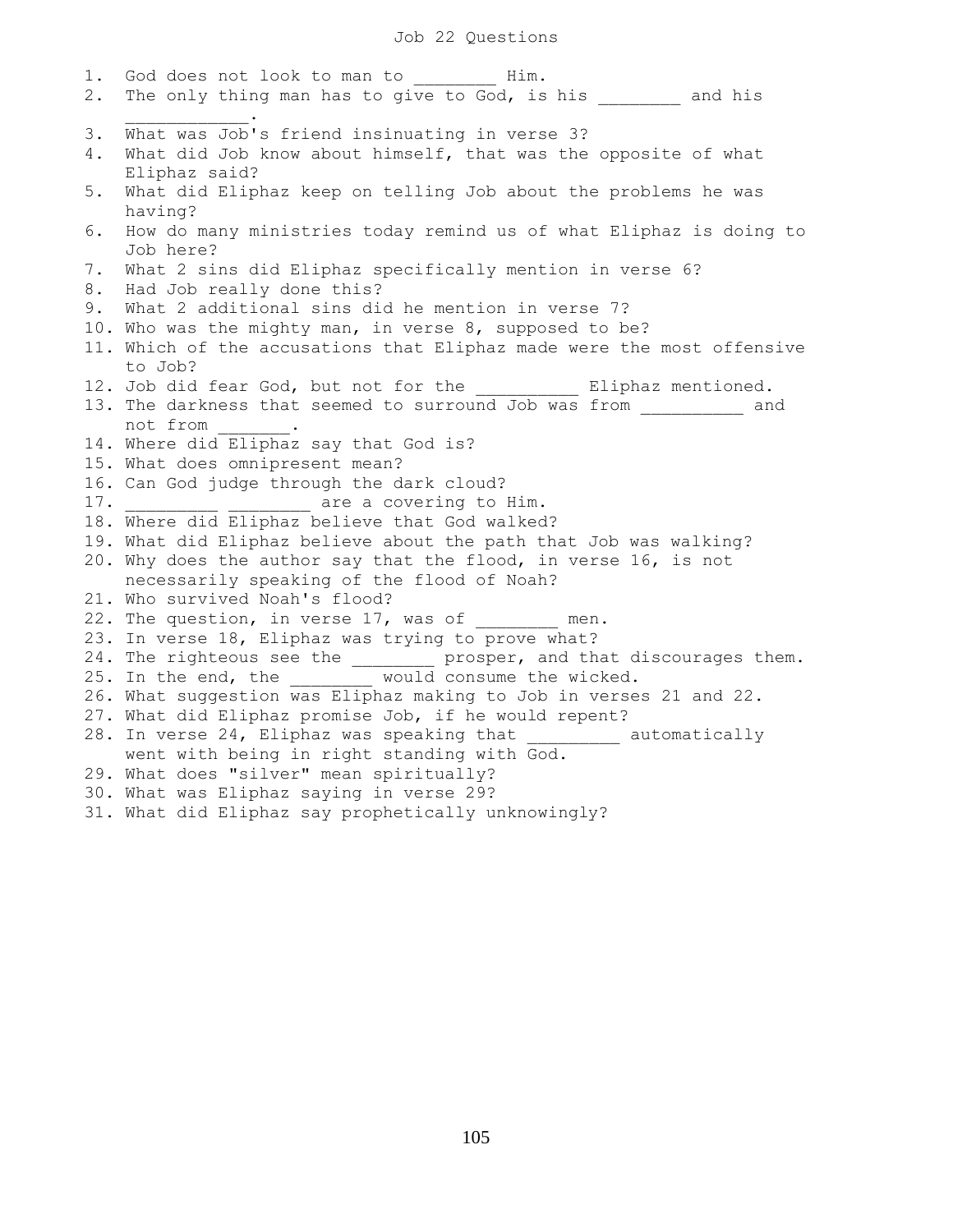We will begin this in Job 23:1 "Then Job answered and said," Job 23:2 "Even to day [is] my complaint bitter: my stroke is heavier than my groaning."

 Job had listened to his opponents complaints about him. He knew in his heart he was not guilty of the things he had been accused of. His complaint was bitter, because he wanted to know what he had done wrong, that he might change it. His suffering had been so great, that he felt he had a right to know why he was suffering so greatly.

 Job 23:3 "Oh that I knew where I might find him! [that] I might come [even] to his seat!"

 It appears, that Job had sought the LORD, and He had been no where to be found. Had he been able to find the LORD, this trial would have not been complete. I am sure God's heart was breaking, also, to see such great pain suffered by so faithful a servant as Job. All believers are looking forward to that time when we can be with Him.

 Job 23:4 "I would order [my] cause before him, and fill my mouth with arguments."

 Job was sure, if he could get an audience with God that he could plead his own case successfully. "Arguments", in this particular reading, mean reasons why he had not sinned against God.

 Job 23:5 "I would know the words [which] he would answer me, and understand what he would say unto me."

 Job knew that God would make it clear to Job in what he had failed God, if he could only talk to Him. God does not speak in words that are not understood. Job knew it would be very clear.

 Job 23:6 "Will he plead against me with [his] great power? No; but he would put [strength] in me."

 God would not attack Job with His great power. His power would fill Job with strength to go on. Job had every confidence in God. He knew that God was full of forgiveness and love. He knew that God would understand his great love for Him.

 Job 23:7 "There the righteous might dispute with him; so should I be delivered for ever from my judge."

 Oh! that we could all feel this confidence in standing before the Judge of all the world. We each will stand before Him on Judgement Day, and give an account of our lives on earth. Job wanted his judgement to come now, so that he might give an account of himself to God. Job knew that he could trust the Judge of all the world to do exactly what was right.

 Job 23:8 "Behold, I go forward, but he [is] not [there]; and backward, but I cannot perceive him:"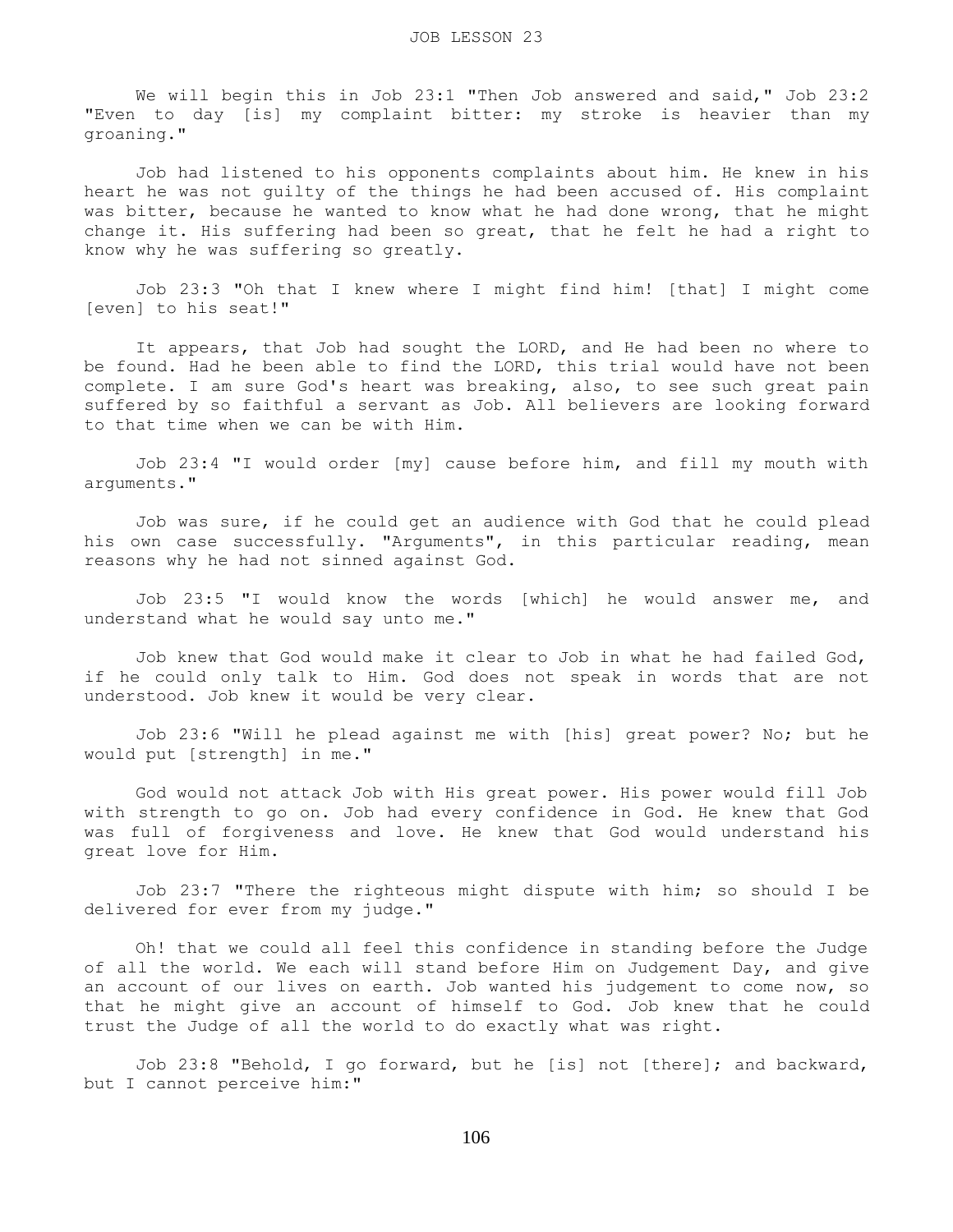Job went back to his original complaint, here. He said, "I seek God, but He is nowhere to be found". He had never left Job, as He never leaves us, but it was difficult for job to comprehend why God was allowing this trouble to overtake him. Job had chosen to walk in the Light of God. Satan had brought this darkness, to see if Job would remain faithful to God in the very worst of circumstances.

 Job 23:9 "On the left hand, where he doth work, but I cannot behold [him]: he hideth himself on the right hand, that I cannot see [him]:"

 Job had never experienced a time when he could not reach out and touch God. It was almost as if God was hiding from him. We must continue to remember that Job was not aware that these trials had been brought by Satan by permission of God. If Job did not falter, this would be a witness to all of the angels in heaven, to Job's friends and relatives, and to every believer since that time.

Job 23:10 "But he knoweth the way that I take: [when] he hath tried me, I shall come forth as gold."

 Job was aware this was some sort of test, or trial, in his life. The statement "when he hath tried me" leaves no doubt that Job had become aware this was a trial. Though Job was put in the fire of problems, these problems will only make him come to the top as pure gold. Job said, God knows me and knows I will come through this without sinning.

 Job 23:11 "My foot hath held his steps, his way have I kept, and not declined."

 Job was expressing the fact that he had walked on the straight and narrow path. He had not wandered into the wide path that leads to destruction. Christians, we must look for the footprints that Jesus made on this earth, and we must step into those tracks, and make them deeper with every step we take. Jesus is our example. We must follow him. A Christian is a believer in and a follower of the Lord Jesus Christ.

 Job 23:12 "Neither have I gone back from the commandment of his lips; I have esteemed the words of his mouth more than my necessary [food]."

 Job had fed upon every Word of God. He had based everything he believed on the Word of God. He did not regard physical food as much as He did the Word of God. That was obvious, because he began to fast when the problem he now had started.

 Job 23:13 "But he [is] in one [mind], and who can turn him? And [what] his soul desireth, even [that] he doeth."

 Job knew that the moment God spoke, it was absolute truth and could not be changed. Job knew that there was no changing in the LORD. This sounded like a complaint to God, that he would not consider what Job had to say.

 Job 23:14 "For he performeth [the thing that is] appointed for me: and many such [things are] with him."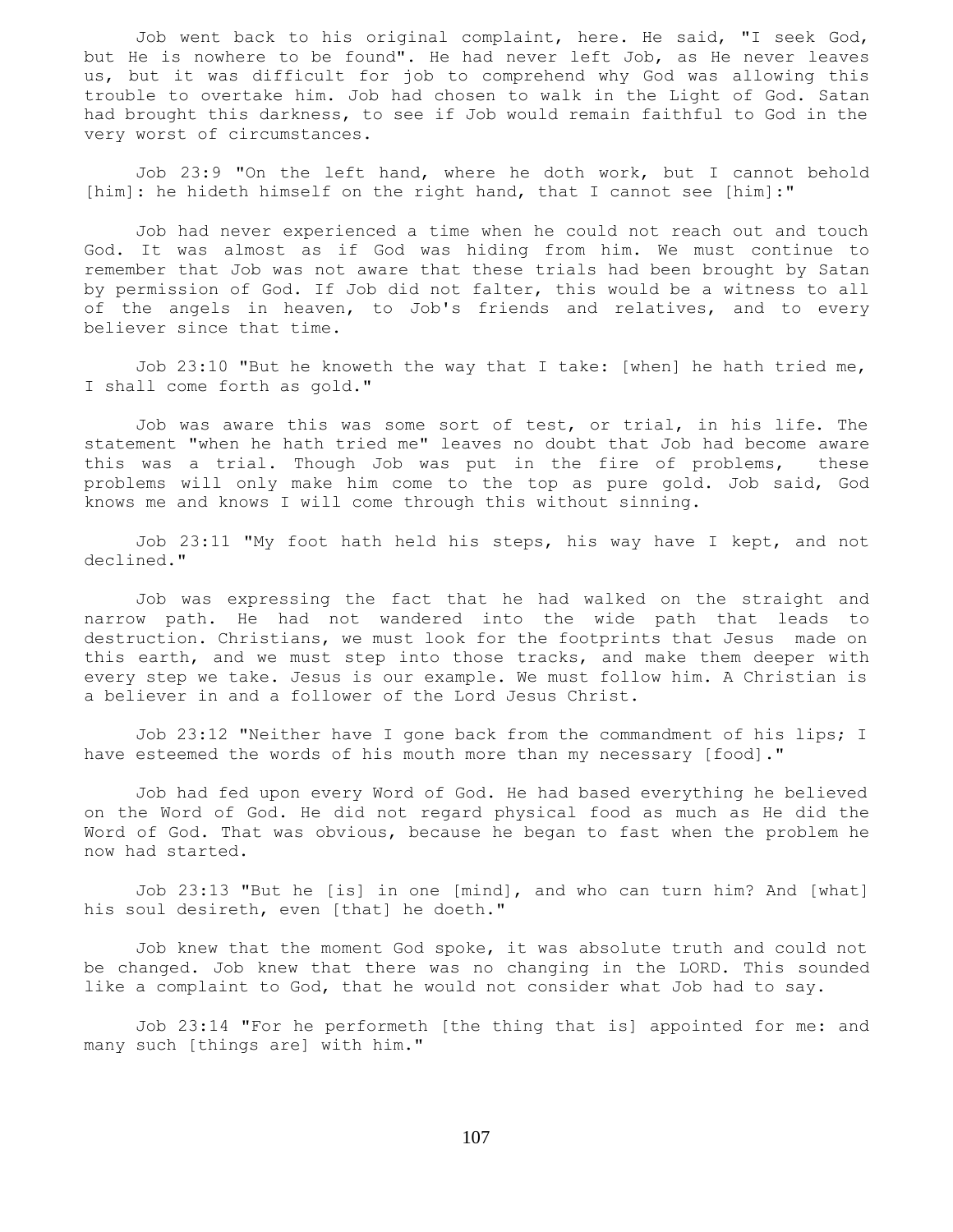This was as if Job was saying that his fate was predestined of God, and there was no use trying to change it. He had come to the sad conclusion that what was happening to him, was his fate in life.

 Job 23:15 "Therefore am I troubled at his presence: when I consider, I am afraid of him."

 Fear of the Lord that brings reverence is a good thing. Terror of the Lord, which means we do not trust His actions toward us, is not a good thing. Faith and fear are opposites. Job was saying that he does not understand God's actions, and therefore, was afraid of Him.

 Job 23:16 "For God maketh my heart soft, and the Almighty troubleth me:"

 This was just saying that Job had lost his assurance that all was well with him and God. Job was no longer feeling that he could come boldly before the LORD. He had lost his boldness. Job's heart was weak, and he was frightened of the Almighty, not knowing what He might do.

 Job 23:17 "Because I was not cut off before the darkness, [neither] hath he covered the darkness from my face."

 Job was complaining that God had not removed him from the earth, before the darkness fell. We hear this many times from a parent, when their child dies before them. They say, why did I not die instead? His other complaint was that the Light of God had not protected him from this horrible darkness that Satan had brought to him.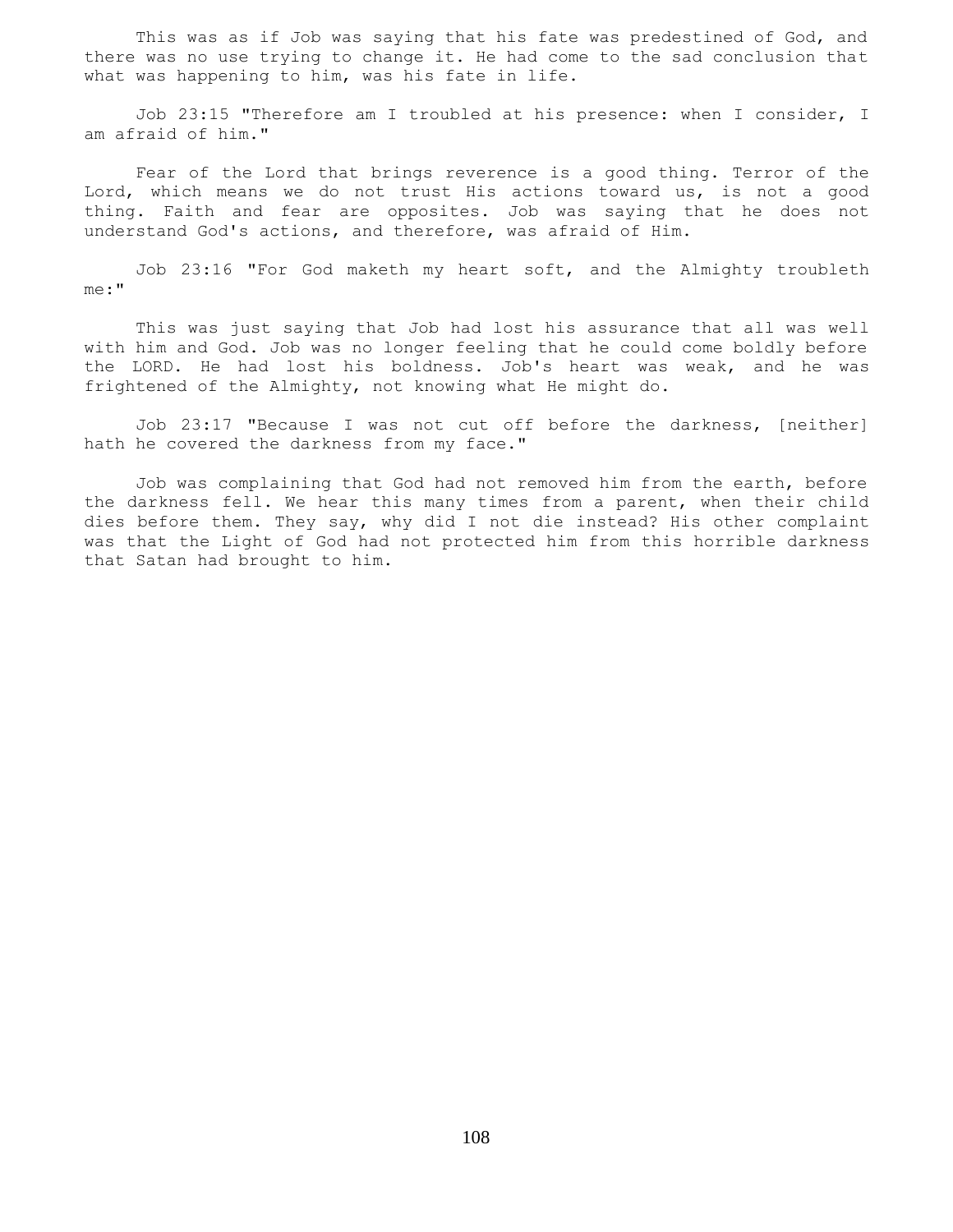1. What did Job say in verse 2? 2. Why was Job's complaint bitter? 3. Who did it appear Job was seeking? 4. If he had been able to find Him, the trial would not have been  $\mathcal{L}=\mathcal{L}=\mathcal{L}=\mathcal{L}=\mathcal{L}=\mathcal{L}=\mathcal{L}$ 5. What was Job sure would happen if he could get an audience with God? 6. What was "arguments", in verse 4, speaking of? 7. What was Job assured he would understand, if he could hear from God? 8. In verse 6, God, would \_\_\_\_\_\_\_\_\_\_\_\_ Job. 9. What does the author wish that we would have when we stand before our Judge? 10. Why did Job want his judgement to come now? 11. What was Job's original complaint? 12. What was difficult for Job to comprehend? 13. What must we continue to remember in these lessons about Job? 14. Why did Job believe he could not reach out and touch God? 15. If Job did not falter, who would it witness to? 16. Job believed when God tried him, he would come out as . 17. Job had walked on the \_\_\_\_\_\_\_\_\_ and \_\_\_\_\_\_\_\_\_ path. 18. Where must Christians walk? 19. A Christian is a \_\_\_\_\_\_\_\_\_\_\_\_ in and a deg of Jesus Christ. 20. How do we know that Job thought more of the Word of God, than he did physical food? 21. Quote Job chapter 23 verse 13. 22. In verse 14, it wass as if Job was saying what? 23. Job was troubled at God's \_\_\_\_\_\_\_\_\_\_. 24. What was verse 16 saying?

25. What were Job's two complaints in verse 17?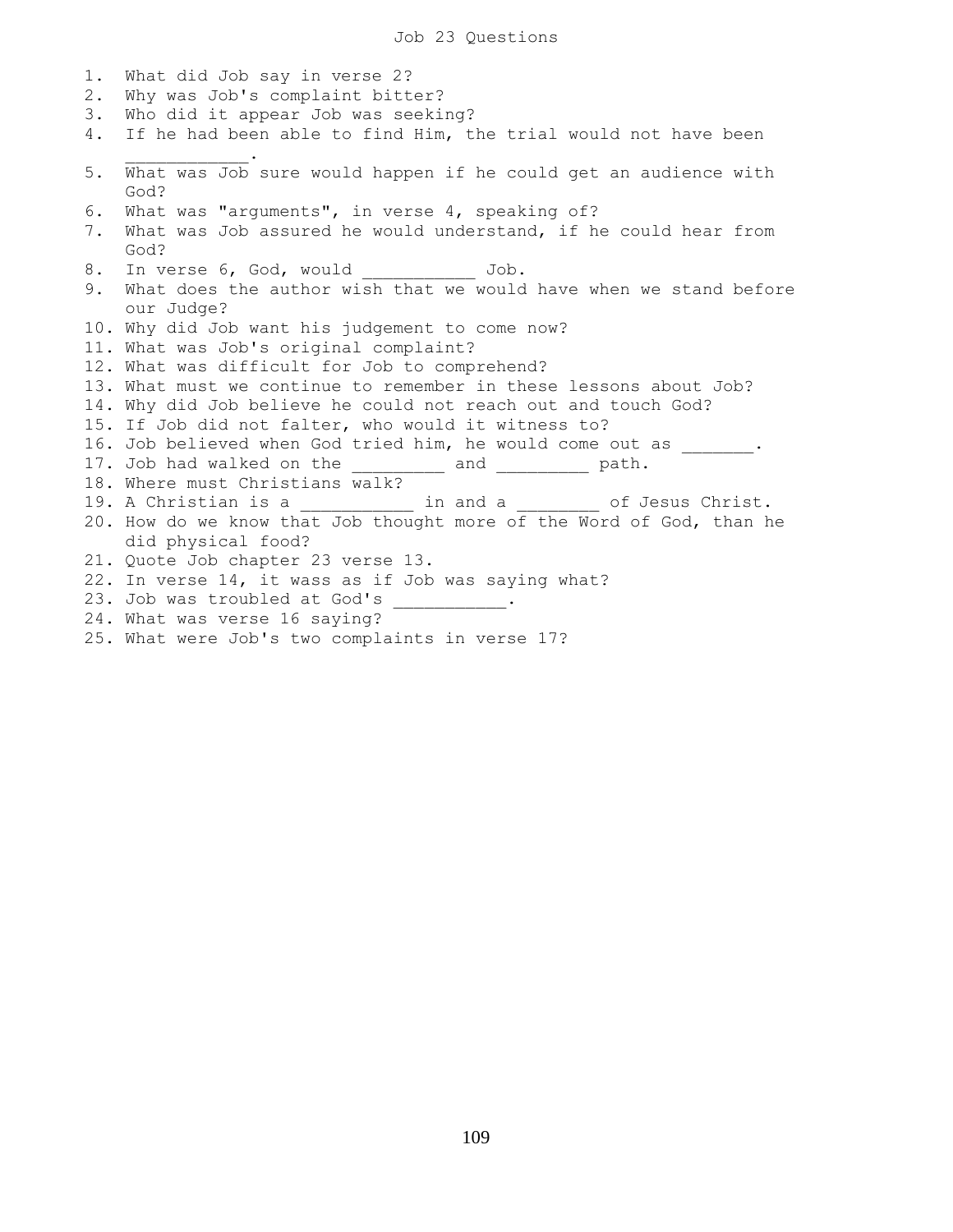We will begin this lesson in Job 24:1 "Why, seeing times are not hidden from the Almighty, do they that know him not see his days?"

 This was Job saying that if we truly know God, we would see Him in the things that He does. God from time to time reveals Himself to man. Sometimes, this is a time of separating the evil men from those who are following God. God may allow the evil ones to continue in their evil for a good long time, but there is a day of reckoning.

 Job 24:2 "[Some] remove the landmarks; they violently take away flocks, and feed [thereof]." Job 24:3 "They drive away the ass of the fatherless, they take the widow's ox for a pledge." Job 24:4 "They turn the needy out of the way: the poor of the earth hide themselves together."

 These were not accusations against Job. This was Job telling of some of the sins of the evil people upon the earth. It may even appear that they were getting away without punishment, but God was keeping a record of it all.

 Job 24:5 "Behold, [as] wild asses in the desert, go they forth to their work; rising betimes for a prey: the wilderness [yieldeth] food for them [and] for [their] children."

 Job was speaking of the evil people as being like wild asses. They were almost impossible to train. They would rather run free. The evil people did not want any controls either. They wanted to be free to sin. They lived of the world. This could be speaking of the wicked bands of robbers who wandered in the desert and tried to catch a traveler who was helpless. They plundered his goods, and money, and sometimes killed him.

 Job 24:6 "They reap [every one] his corn in the field: and they gather the vintage of the wicked."

 This was saying that the robbers sometimes ventured in close to the dwellings of the people and robbed the corn in their field. They, also, steal the grapes from their vines. They had no thought for anyone else's property.

 Job 24:7 "They cause the naked to lodge without clothing, that [they have] no covering in the cold."

 They would leave their victims without clothing to cover them. They did not care if they faced the cold night without clothing. It was said that these marauding men sometimes slept at night naked themselves.

 Job 24:8 "They are wet with the showers of the mountains, and embrace the rock for want of a shelter."

 These marauding tribes bathed in the mountain streams, and had no place to take shelter, but in caves, near a protective rock.

 Job 24:9 "They pluck the fatherless from the breast, and take a pledge of the poor."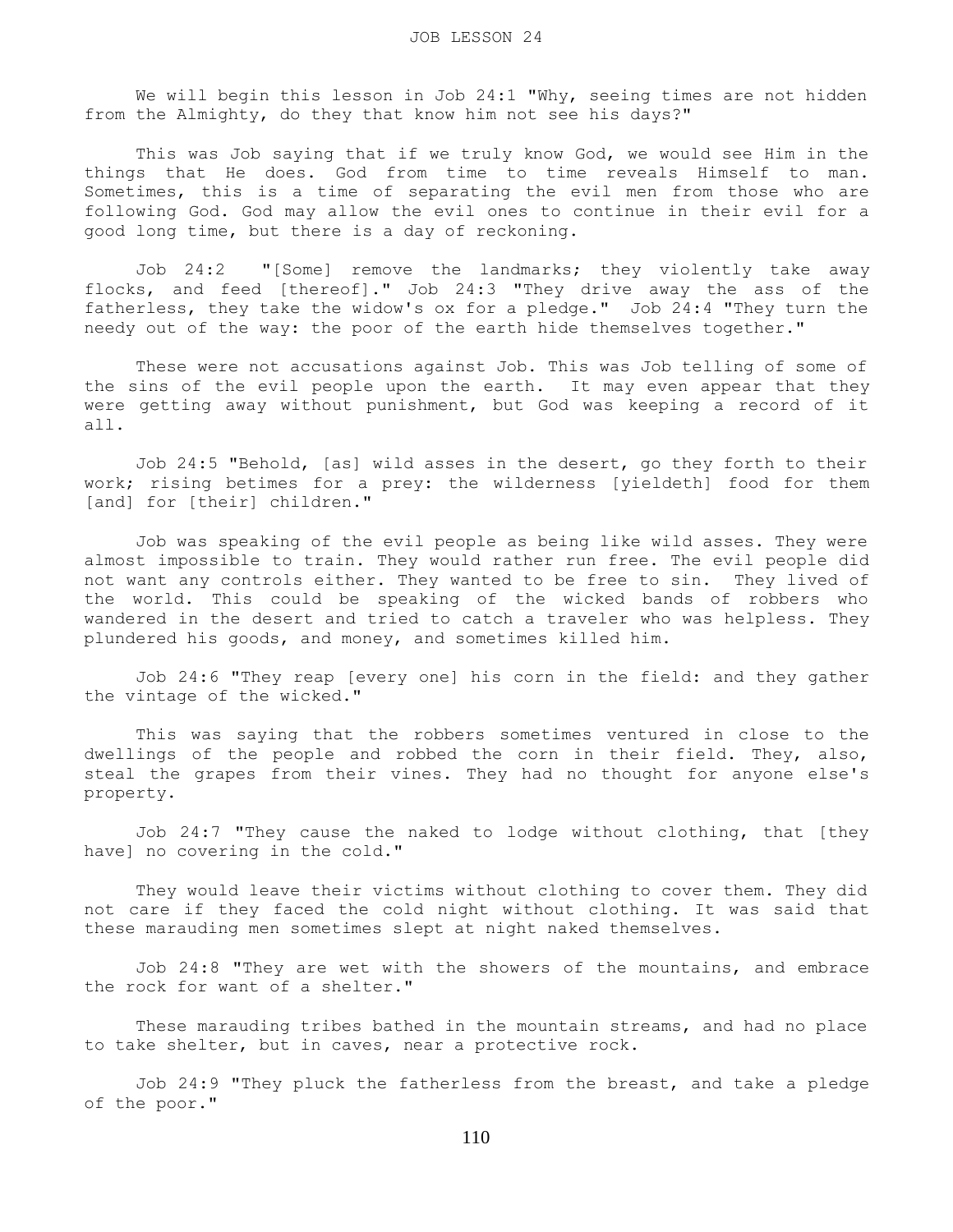This was speaking of "loan sharks" taking the babies that were still nursing from their mothers, to pay a debt. They had no pity on anyone. They took anything the poor had to pledge, before they would loan them anything. This was strictly forbidden in God's law.

 Job 24:10 "They cause [him] to go naked without clothing, and they take away the sheaf [from] the hungry;"

 These people who loaned money to the poor and then took everything they had, were very evil. It appears, the poor man's only clothing had been taken in pledge, and then, taken from the poor man when he could not pay. The same was true of the grain that he had raised. The poor man and his family faced hunger, because of the ruthless confiscation from the man who loaned them money.

 Job 24:11 "[Which] make oil within their walls, [and] tread [their] winepresses, and suffer thirst."

 The oppressors were making wine with the grapes they had stolen from the very people they were forcing to run the winepress. The person who grew the grapes did not get any of the wine.

 Job 24:12 "Men groan from out of the city, and the soul of the wounded crieth out: yet God layeth not folly [to them]."

 These oppressions were not just isolated to the countryside. There were those who are oppressed by the same people in the city. It appears, that this type of treatment was going unnoticed by the LORD. They might not be paying for their sins at the time they were committing them, but you can be assured that God was keeping a record of it all, and they would have to suffer punishment for such cruel acts.

 Job 24:13 "They are of those that rebel against the light; they know not the ways thereof, nor abide in the paths thereof."

 These evil people had totally rejected the Light of God. They not only rejected it for themselves, but they tried to destroy those who had received it. They knew nothing about God, and were not interested in learning of Him.

 Job 24:14 "The murderer rising with the light killeth the poor and needy, and in the night is as a thief."

 The murderer took advantage of the early morning even at the break of light to do his dirty work. This was usually the time when people were sleeping the soundest. He stole in total darkness, believing he would not be found out. What he did not realize was that nothing he did was hidden from God.

 Job 24:15 "The eye also of the adulterer waiteth for the twilight, saying, No eye shall see me: and disguiseth [his] face."

 This twilight was a physical light just between daylight and dark. Adultery was one of the worst sins a person could commit at that time. Of course, in God's sight it is still a very serious sin. They believed they would not be punished for the sin of adultery, if no one knew about it. The two people involved knew about it, and God knew about it. All of the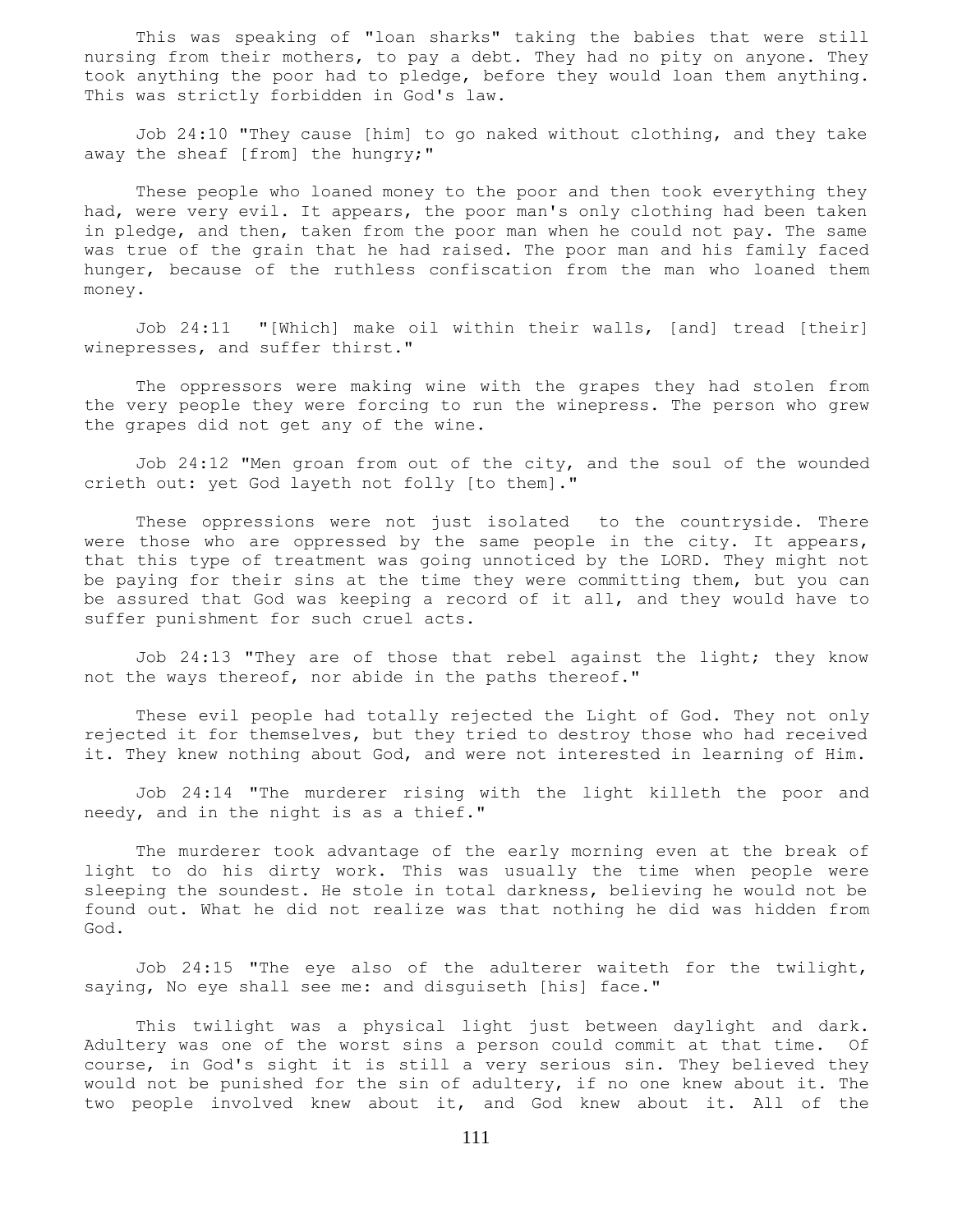disguises and darkness in the world could not hide this sin from the Light of God.

 Job 24:16 "In the dark they dig through houses, [which] they had marked for themselves in the daytime: they know not the light."

 It seems, that in the daylight they picked out a house they planned to rob and marked it, so they could come back to it. In our day, burglars ride around the neighborhood and find some family gone, and go in and rob their house. We are warned that newspapers in the yard, or lights that have not been turned on and off for a few days, will tell the burglar that no one is home. These burglars were taking advantage of the weakened condition of the home-owner.

 Job 24:17 "For the morning [is] to them even as the shadow of death: if [one] know [them, they are in] the terrors of the shadow of death."

The burglars in the lesson, here, were afraid they would be found out, if it was daylight. They knew if they were caught in the act of burglary, they would, probably, be killed.

 Job 24:18 "He [is] swift as the waters; their portion is cursed in the earth: he beholdeth not the way of the vineyards."

 This was, possibly, speaking of the swift judgement that came upon the burglars who were found out. God would not bring them blessings, but curses for their sins.

 Job 24:19 "Drought and heat consume the snow waters: [so doth] the grave [those which] have sinned."

 This was speaking of the punishment on those who have sinned and not repented being just as certain as the snow melting during a drouth and heat. He was calling hell the grave, in this particular instance.

 Job 24:20 "The womb shall forget him; the worm shall feed sweetly on him; he shall be no more remembered; and wickedness shall be broken as a tree."

 This was speaking of someone so evil, that even his own mother forgot him. The only thing that enjoyed him after death, was the worm that ate his body. This wickedness would not be allowed to continue. They would be broken off from life, like a dead limb was broken off a tree.

 Job 24:21 "He evil entreateth the barren [that] beareth not: and doeth not good to the widow."

 This was speaking of this evil man tormenting the poor woman who could not have children. He took advantage of the widow who could not protect herself.

 Job 24:22 "He draweth also the mighty with his power: he riseth up, and no [man] is sure of life."

This was just saying that the evil men gathered together, so their combined threat would be greater. These evil men saw that no one could be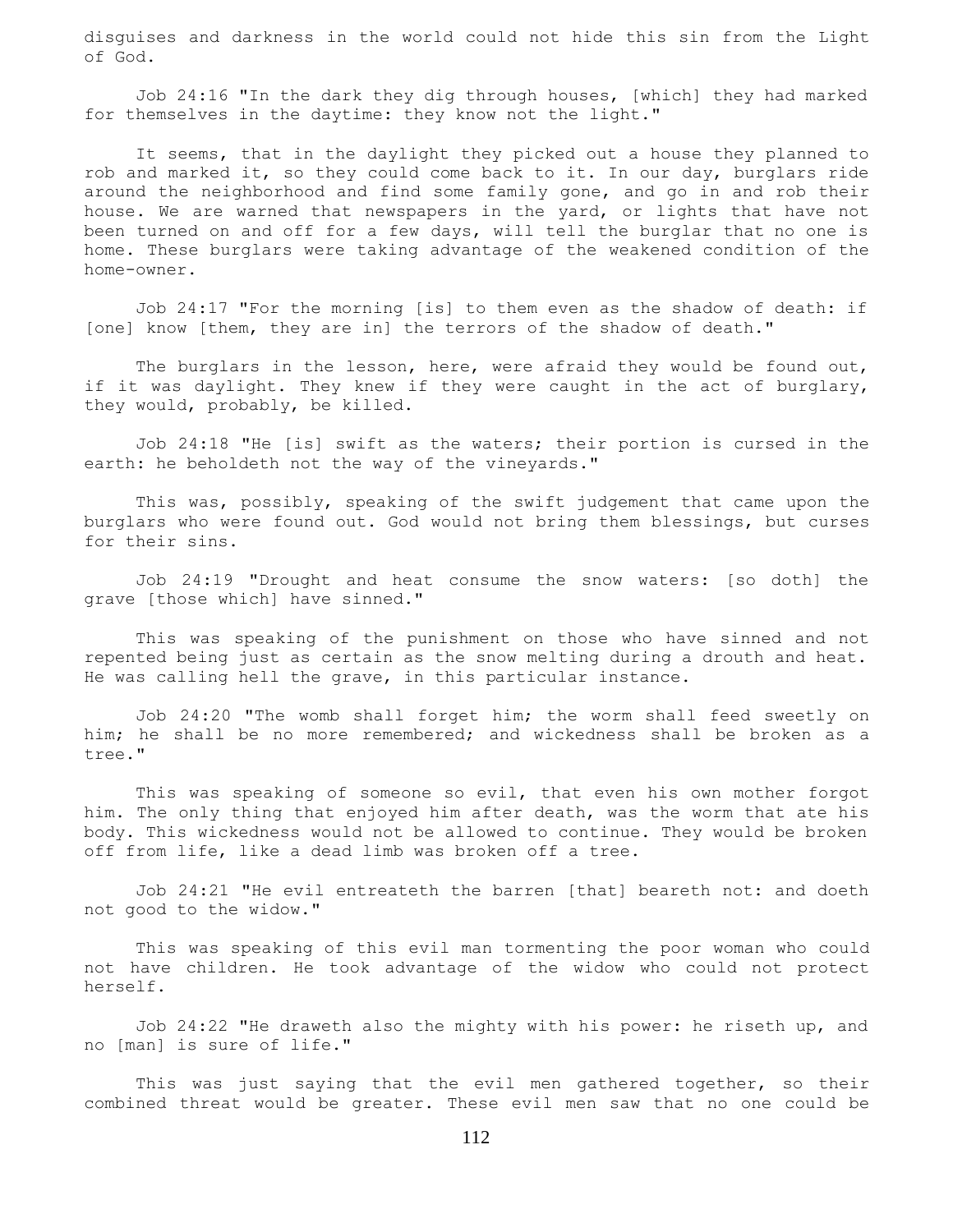sure they would not kill them. They were not just robbers, but murderers, as well.

 Job 24:23 "[Though] it be given him [to be] in safety, whereon he resteth; yet his eyes [are] upon their ways."

 God's eyes were on these wicked men. It might appear for a time, that they did not get caught, and they were safe, but God marked it all down to deal with them later.

 Job 24:24 "They are exalted for a little while, but are gone and brought low; they are taken out of the way as all [other], and cut off as the tops of the ears of corn."

 These wicked men might appear to prosper for a while, but they would die as all other men, and then would come the judgement of God upon them for their evil deeds.

 Job 24:25 "And if [it be] not [so] now, who will make me a liar, and make my speech nothing worth?"

 Job was expressing the desire for someone to come forward and prove him wrong, if he was.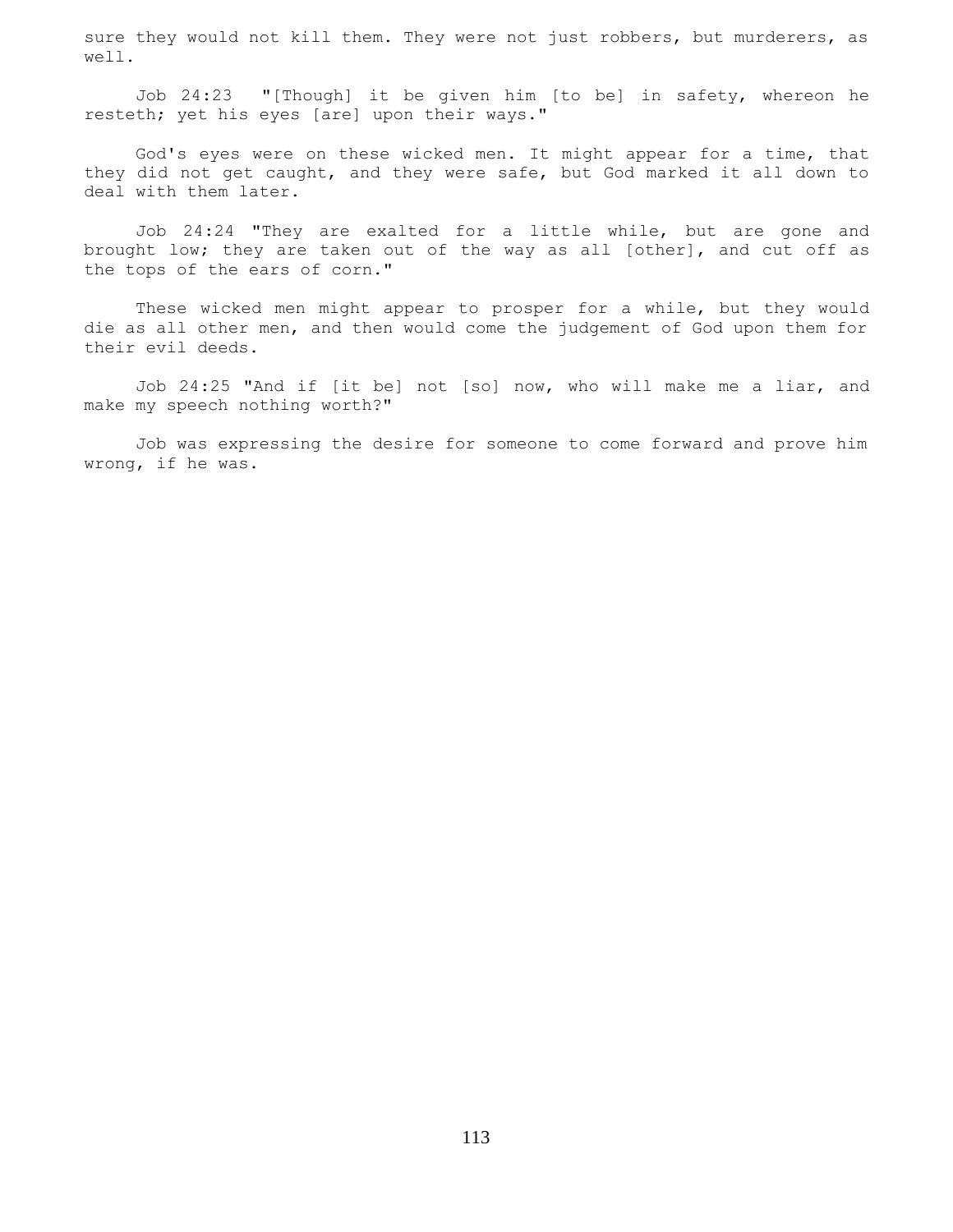1. What was Job saying in verse 1? 2. God may allow the evil one to continue for awhile, but there is a day of \_\_\_\_\_\_\_\_\_\_\_\_. 3. What were some of the sins that these evil people committed, that Job listed in verses 2, 3, and 4? 4. These were not accusations against 5. What were the evil men compared to in verse 5? 6. How were they alike? 7. What was one specific group this could be speaking of? 8. What did the robbers do, besides rob the strangers passing through the land? 9. Who were the naked, in verse 7? 10. Where did these marauding tribes hide? 11. What had these wicked people taken for pledge, that was forbidden by God? 12. The oppressors were making wine with what? 13. It appeared, that this type of sin was going unnoticed by . 14. What Light had these evil men rejected? 15. When did the murderer choose to kill? 16. Why did he choose that particular time? 17. When did the thief choose to steal? 18. What was one of the worst sins, besides murder, the evil committed? 19. How did the robbers know which house to rob? 20. What would, probably, happen to a burglar, if he was caught? 21. What was verse 18 speaking of? 22. How certain was it that the murderer would be punished of God? 23. What was meant by the womb forgetting him, in verse 20? 24. Who did the evil man torment? 25. \_\_\_\_\_ \_\_\_\_ were on these wicked men.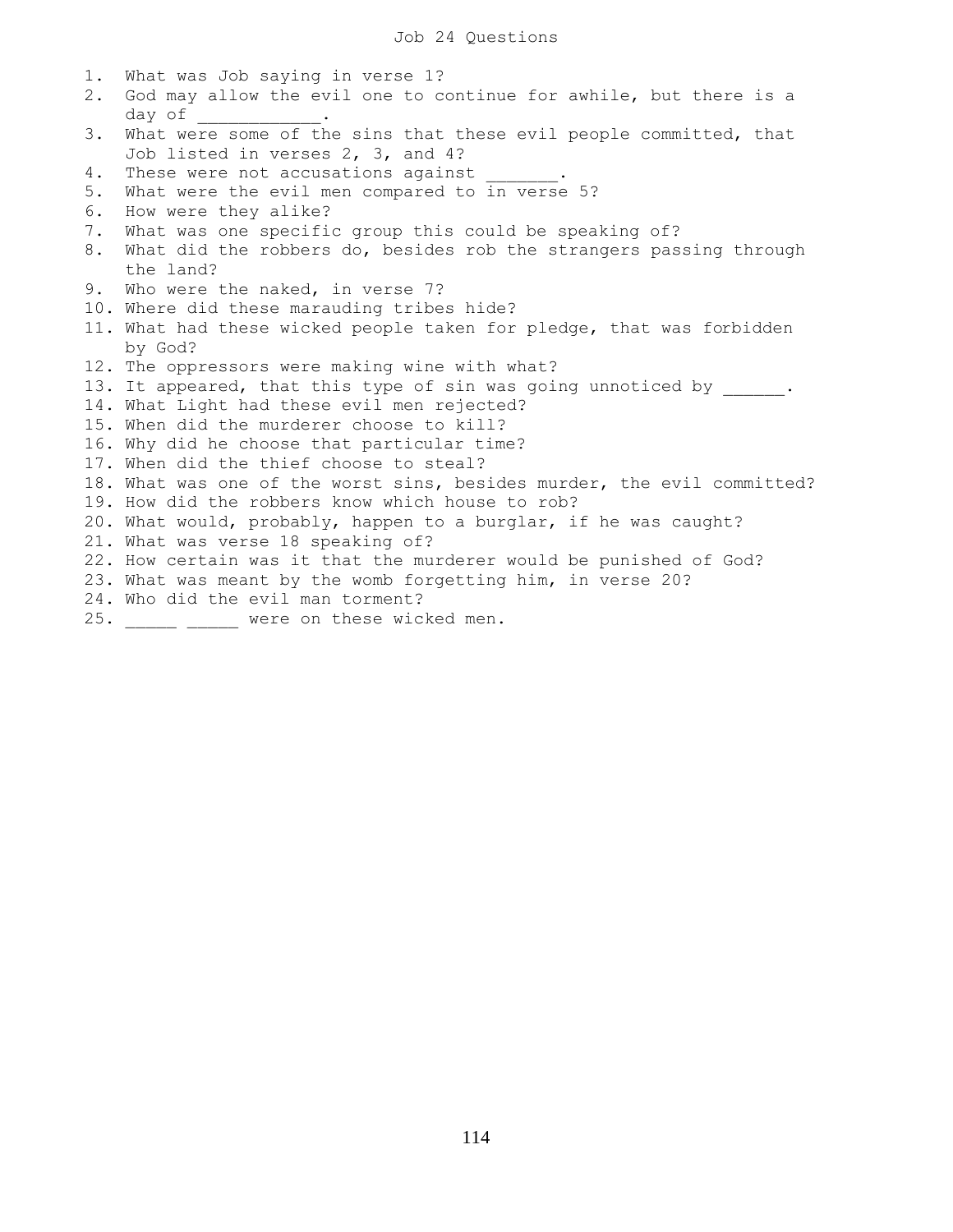We will begin this lesson in Job 25:1 "Then answered Bildad the Shuhite, and said," Job 25:2 "Dominion and fear [are] with him, he maketh peace in his high places."

 This answer from Job's friend, Bildad, was not answering what Job had said in the last chapter. He was bringing up the greatness of God, which is undeniable, and also, bringing up the worthlessness of man. God is the absolute Almighty of the universe. God set the world into motion and created all living things. Since they are His creation, they are controlled entirely by God. The only time there will be real peace on the earth is when the King of Peace {Jesus Christ} reigns here as King of kings and Lord of lords.

 Job 25:3 "Is there any number of his armies? and upon whom doth not his light arise?"

We know from specific Scriptures that there are at least 20,000 chariots of God. There are thousands of angels who bear arms for God. One of the earliest mentions of the angels being armed was when God stationed armed guards at the gate of Eden to keep Adam and Eve from going back into the garden. Every living being is the answer to, "upon whom doth not his light arise?"

 Job 25:4 "How then can man be justified with God? or how can he be clean [that is] born of a woman?"

 The Light of God that is within all who dare to believe is the Light of God. The flesh of man is born in sin. The flesh is in constant warfare against the spirit. The flesh of man wants to sin. It is the spirit of man which reconciles with God. To be justified means just as if I had never sinned. The only way a person can be justified is for the penalty for his sin to be paid. Jesus Christ paid the penalty of death for the sins of the world. Job looked forward to that very event, when he said his Redeemer liveth.

 Job 25:5 "Behold even to the moon, and it shineth not; yea, the stars are not pure in his sight."

The moon and the stars are no more than containers for light. They are not creative Light. Jesus Christ is the source of all Light. The moon is a reflector of an existing light.

 Job 25:6 "How much less man, [that is] a worm? and the son of man, [which is] a worm?"

 Bildad forgot that man was made in the image of God. Compared to God, he might be thought of as a worm. Bildad said, that Job was of no greater value to God than the lowly worm. Job really had never said that he was free of sin. He was forgiven.

 We will now continue this lesson in Job 26:1 "But Job answered and said," Job 26:2 "How hast thou helped [him that is] without power? [how] savest thou the arm [that hath] no strength?"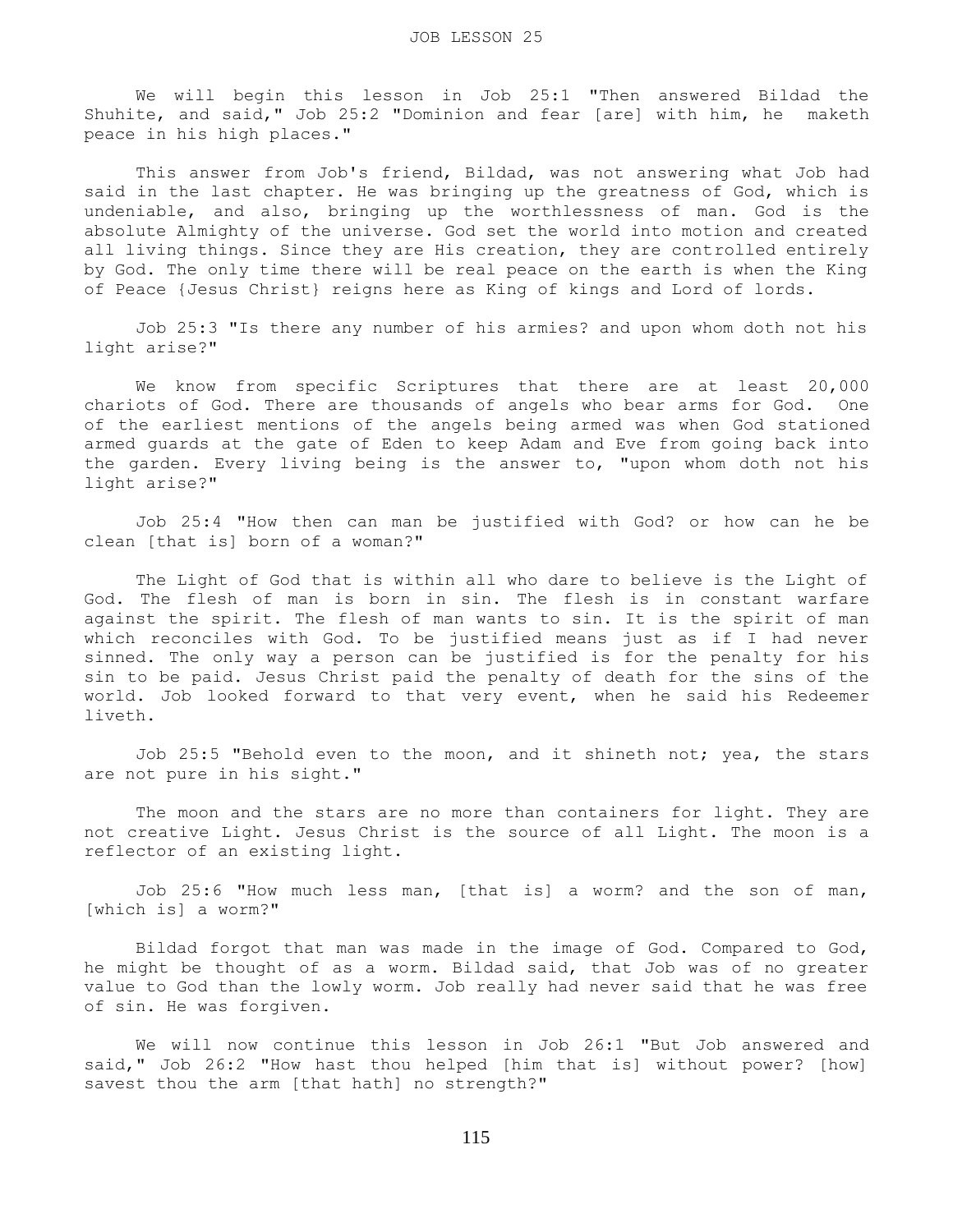Job asked Bildad, how he had helped him? If he were truly a friend, he would be trying to help Job, and not tear him down. He said to Bildad, "you say I am weak and helpless, how have you tried to help me?"

 Job 26:3 "How hast thou counselled [him that hath] no wisdom? And [how] hast thou plentifully declared the thing as it is?"

 Bildad had spent his time trying to destroy Job. He had no intention of helping him by counselling him. He had done nothing but accuse Job of things he was not guilty of. Job reprimanded him for not telling things the way they were. We can see that Bildad's jealousy of Job had driven him to many of these accusations. Bildad had accused Job of being unwise, as well as being a sinner.

 Job 26:4 "To whom hast thou uttered words? and whose spirit came from thee?"

 Job wanted to know just who it was that had prompted Bildad to say such things. Not any of the things he had said dealt with things the way they really were. Bildad was being used of that old accuser, Satan, himself.

 Job 26:5 "Dead [things] are formed from under the waters, and the inhabitants thereof."

 Bildad had thought of God as dwelling in heaven alone. He did not realize that God was omnipresent. God is not only in heaven but on the earth, as well. This could be speaking of hell, that is under the water.

 Job 26:6 "Hell [is] naked before him, and destruction hath no covering."

 Even hell is within the view of God. It is, also, under the control of God. God is not controlled by anyone, or anything. He is the controller of all things. He controls Satan, as well.

 Job 26:7 "He stretcheth out the north over the empty place, [and] hangeth the earth upon nothing."

 It was by God's hand that all of the beautiful stars were hung in the northern sky. Of course, all planets, and the moon, and sun, were created by God, and placed in the empty space of the sky, and told to stay in their places. The earth is not hanging, or sitting, on anything. It is in the open sky, where God put it and told it to stay.

 Job 26:8 "He bindeth up the waters in his thick clouds; and the cloud is not rent under them."

 The water that becomes rain upon the earth is held in the clouds, until God releases it to rain. Nothing, except God, can cause them to release their water.

 Job 26:9 "He holdeth back the face of his throne, [and] spreadeth his cloud upon it."

 The "throne of God in heaven" is hidden to the human eye by the clouds that surround it. The mercy seat in the holy of holies was covered with a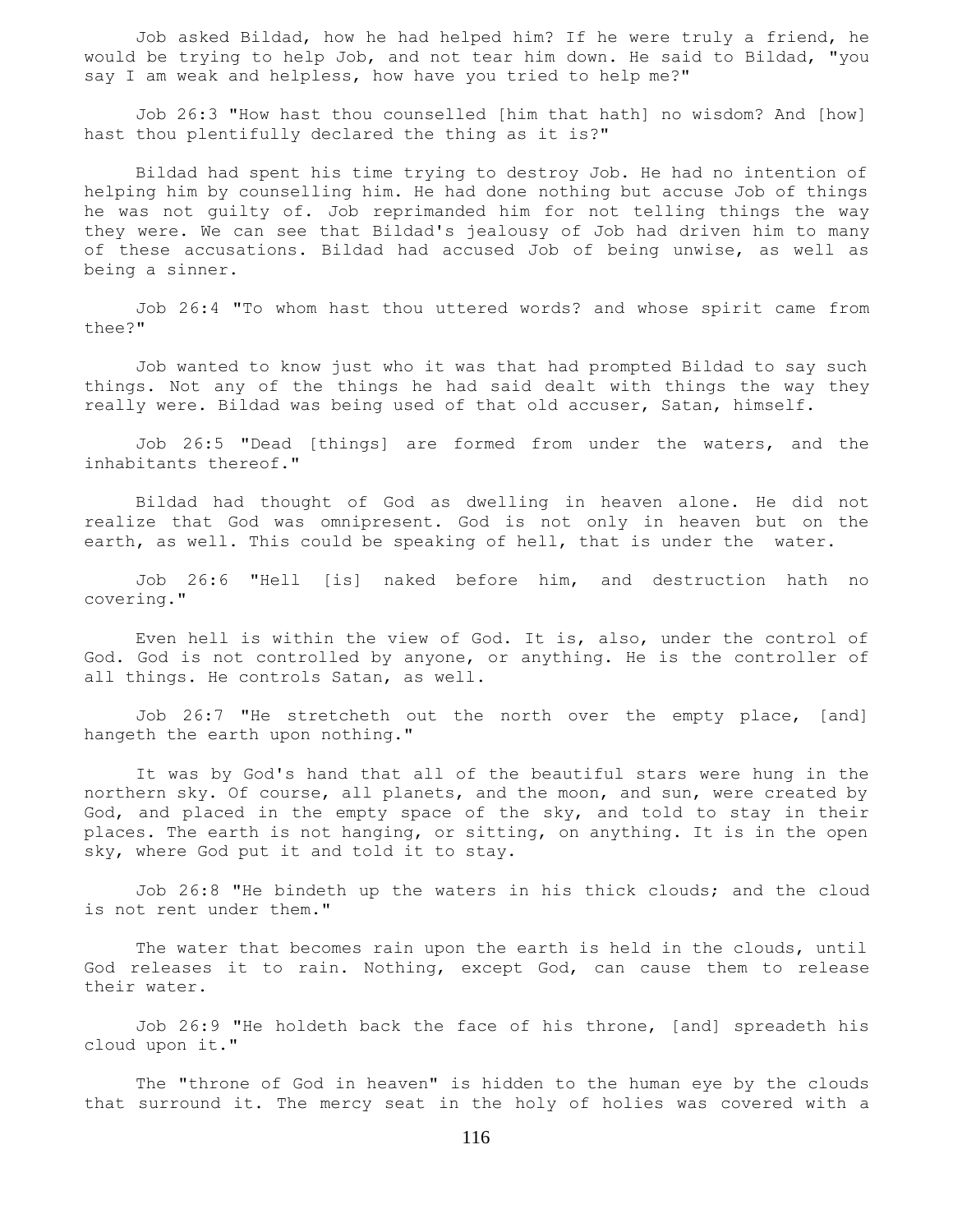thick cloud of smoke when God's presence was there. He is not to be seen with the natural eye of man. He may be seen in the spirit. When we all go to heaven, we will see Him face to face. The reason that we will be able to see Him at that time, is we will be in our spiritual bodies.

 Job 26:10 "He hath compassed the waters with bounds, until the day and night come to an end."

 It was God who set the bounds for the oceans. The waters in the sky are, also, restrained, until God wants them released. As long as there is night and day upon the earth, these restraints will be in place. This earth and heaven will pass away someday, and there will be a new heaven and a new earth. In that place, there will be no night.

 Job 26:11 "The pillars of heaven tremble and are astonished at his reproof."

 Everything in heaven is in that same restrained condition, until God releases them. Even the heavens tremble at the voice of God. Some people believe that thunder and lightning in the sky is God shaking things up a bit.

 Job 26:12 "He divideth the sea with his power, and by his understanding he smiteth through the proud."

 In the Bible, there are several demonstrations that God controls the seas, as well as the heavens and the land. A very good example of that was the dividing of the Red Sea. We know that God smote Satan, because of his pride. He will do the same thing to anyone who becomes too proud of himself. God has a way of humbling proud men.

 Job 26:13 "By his spirit he hath garnished the heavens; his hand hath formed the crooked serpent."

 We know that God made the heavens and all of their beauty by His spoken Word. The hand of God is a symbol of work. This was saying, that even the crooked serpent was a creation of God's hand. When the serpent was in his unfallen state, he walked upright, possibly. After his deception, he was cursed to crawl on his belly, and eat the dust of the earth.

 Job 26:14 "Lo, these [are] parts of his ways: but how little a portion is heard of him? but the thunder of his power who can understand?"

 We know that many times the thunder is connected with the voice of God. When Moses had the children of Israel around the foot of the mountain to hear the ten commandments, the voice of God was spoken of as a thunder. It frightened the Israelites terribly. No one can understand the voice of God in the thunder, unless God reveals the Words to the listener.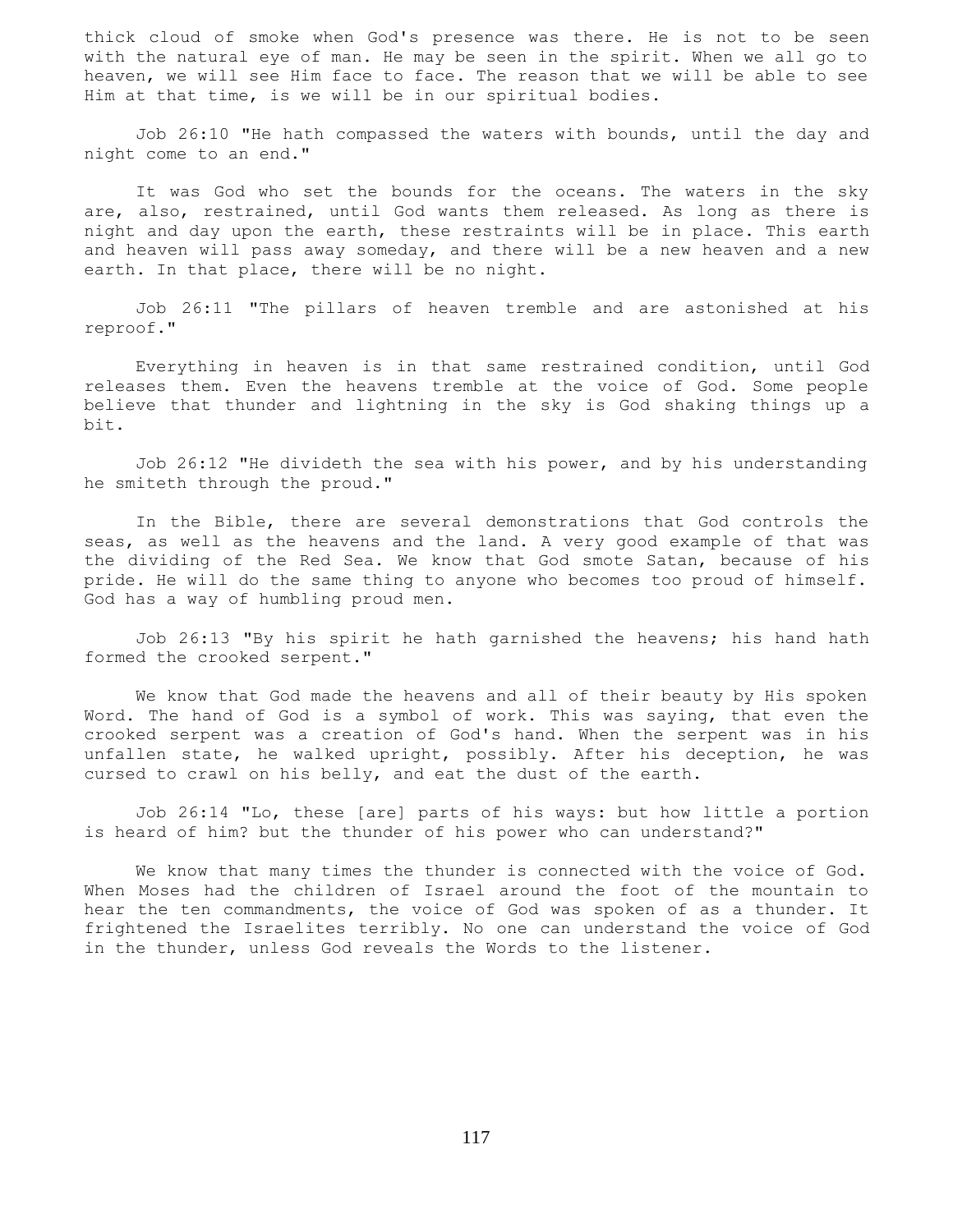## Job 25 Questions

1. Who spoke in the first and second verse, here? 2. What two things was Bildad saying in this chapter? 3. When is the only time there will be real peace on the earth? 4. How many chariots do many Scriptures say God has? 5. When is the first specific mention of armed guards of God on the earth? 6. Every **EXELL CONTENSE IS the answer to "upon whom doth not his**  light shine?" 7. What is the Light within the believers? 8. It is the  $\qquad$  of man that is born in sin. 9. What does "justified" mean? 10. What are the moon and the stars? 11. Who is the source of all Light? 12. What did he call man in verse 6? 13. What had Bildad forgotten? 14. What did Job ask Bildad in verse 1 of chapter 26? 15. What had Bildad said about Job? 16. What had driven Bildad to some of these accusations? 17. Who had Bildad been used of in accusing Job? 18. Even hell is within the view of 19. Where did Bildad think God was? 20. What is verse 7 saying about what God had dome? 21. Who releases the rain to the earth? 22. How is the throne of God in heaven hidden from the human eye? 23. God set the bounds of the 24. What causes things in heaven to tremble? 25. Who formed the crooked serpent?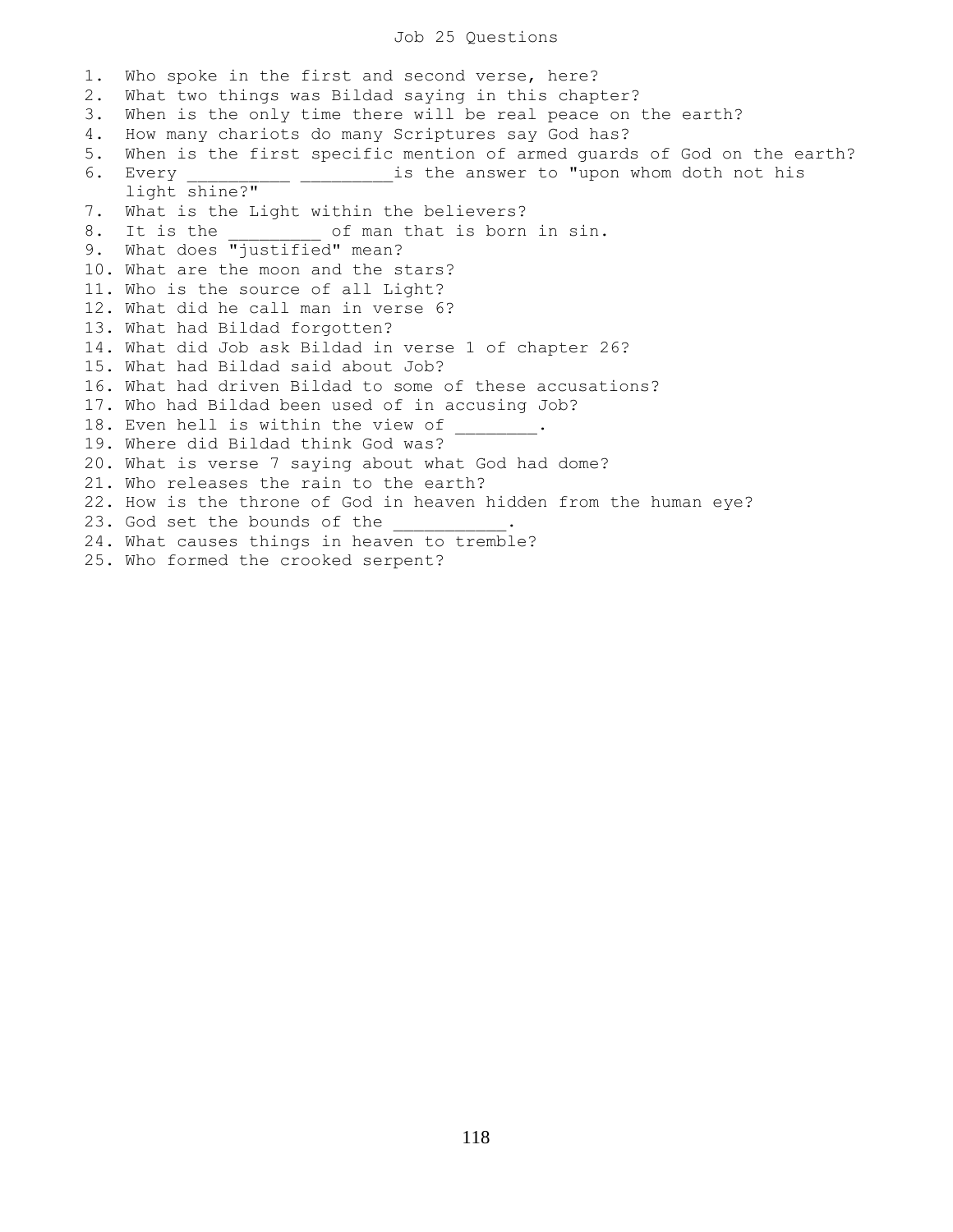We will begin this lesson in Job 27:1 "Moreover Job continued his parable, and said," Job 27:2 "[As] God liveth, [who] hath taken away my judgment; and the Almighty, [who] hath vexed my soul;"

The parable, in the verse above, was speaking of a deliberate statement by Job of the things he had observed. We see, in verse 2 above, a recognition of God as the One who exists. "As God liveth" was a statement that many of the men of God had used. It was an expression of the truthfulness of what they were about to say. Job had questioned his own judgement. The Almighty was the One that Job believed had brought these calamities upon him. He had no bitterness toward God, but against his own self. He had stated previously that though God slay him, he would still trust Him. He called Him his Redeemer. Job did not understand what was happening to him, but he trusted that God had it under control.

 Job 27:3 "All the while my breath [is] in me, and the spirit of God [is] in my nostrils;" Job 27:4 "My lips shall not speak wickedness, nor my tongue utter deceit."

 "While breath was in him", meant that he was alive. God breathed the breath of life in man, and he became a living soul. The breath that is within us is our life. He was saying, that as long as he lived, he would not speak wickedness. Job was saying that his tongue would speak truth.

 Job 27:5 "God forbid that I should justify you: till I die I will not remove mine integrity from me."

 Job did not want to find out that his friends had been right about him. He did not know how he could have sinned. The sin was more of a secret to Job, than it was to the others around him. The reason it was so secret, was because it did not exist.

 Job 27:6 "My righteousness I hold fast, and will not let it go: my heart shall not reproach [me] so long as I live."

 Job would not cease to believe, and said that he was innocent of the charges his friends had brought against him. He knew that his righteousness was in God. Job said he did not have a guilty conscience.

 Job 27:7 "Let mine enemy be as the wicked, and he that riseth up against me as the unrighteous."

 Now, Job was asking God to punish those who were against him. Job's friends were in this group. They would not accept Job's explanation that he had not sinned. In a sense, they were the worst enemies that he had. They had come to comfort him, they said. They cut him to pieces with accusations of wrong doing, which were not true.

 Job 27:8 "For what [is] the hope of the hypocrite, though he hath gained, when God taketh away his soul?"

 The hypocrite may pretend to be something he is not in this life. He may even get people to believe him, He has nothing to look forward to,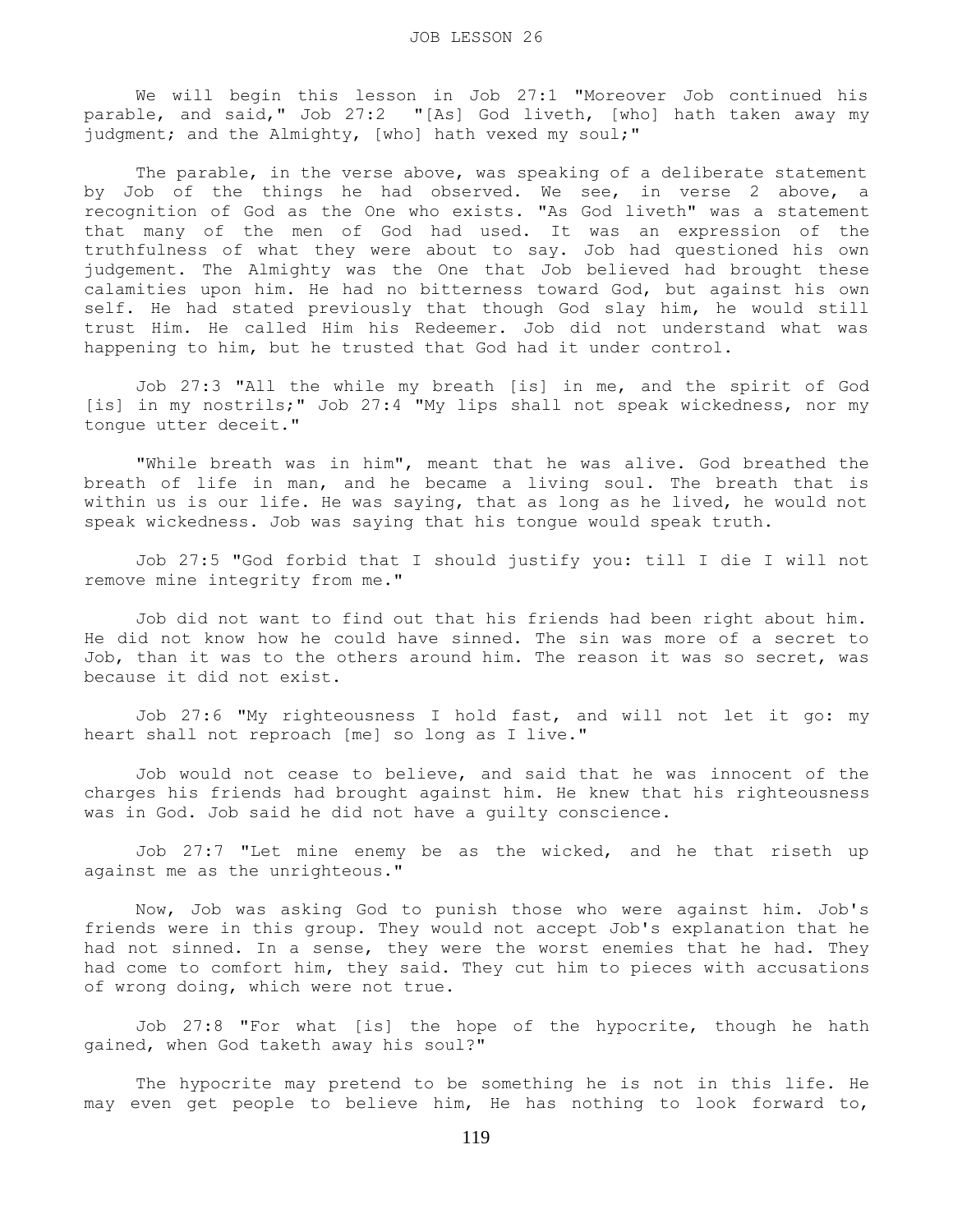because God will judge him for what he really is. That is what happens to those we read of in the book of Matthew who proclaim to be Christians and Jesus tells them to get away that He never knew them.

Job 27:9 "Will God hear his cry when trouble cometh upon him?"

 God will not hear the hypocrite in his time of trouble. He cannot depend on God, as God could not depend on him.

 Job 27:10 "Will he delight himself in the Almighty? will he always call upon God?"

 This was still speaking of the hypocrite. God will not be in fellowship with the hypocrite. The hypocrite is not in fellowship with God either. A hypocrite sometimes goes to church, pretending to be a believer, but is really there for another reason. They do not call on God in prayer, because they do not really believe in prayer.

 Job 27:11 "I will teach you by the hand of God: [that] which [is] with the Almighty will I not conceal."

 Beginning with this verse, we see a different Job than in the earlier Scriptures. This was really the way that Job felt about the LORD all along. The earlier statements that he made, were because he was suffering so greatly, and he had no encouragement from anyone. He had been looking with disappointment. The following statements he made were his true feelings, however. Job was saying that he would teach them of the LORD and His true ways.

 Job 27:12 "Behold, all ye yourselves have seen [it]; why then are ye thus altogether vain?"

 Job could not understand why anyone would not know the hand of God was in everything and everyone.

 Job 27:13 "This [is] the portion of a wicked man with God, and the heritage of oppressors, [which] they shall receive of the Almighty." Job 27:14 "If his children be multiplied, [it is] for the sword: and his offspring shall not be satisfied with bread."

 Job was about to tell the true way of the oppressor. He had said earlier, that it appeared they prospered in this earth. That might have even been true, but their prosperity was short lived. It may appear that they were blessed with many children and with wealth, but all of that disappeared. Those who do not know God can never find peace in this life. They go through life unsatisfied. The thing they are seeking is God, and they are not aware of it.

 Job 27:15 "Those that remain of him shall be buried in death: and his widows shall not weep."

 An evil man is evil at home as well as in public. His widow will not miss him, or weep for him, because she will be free of his oppression.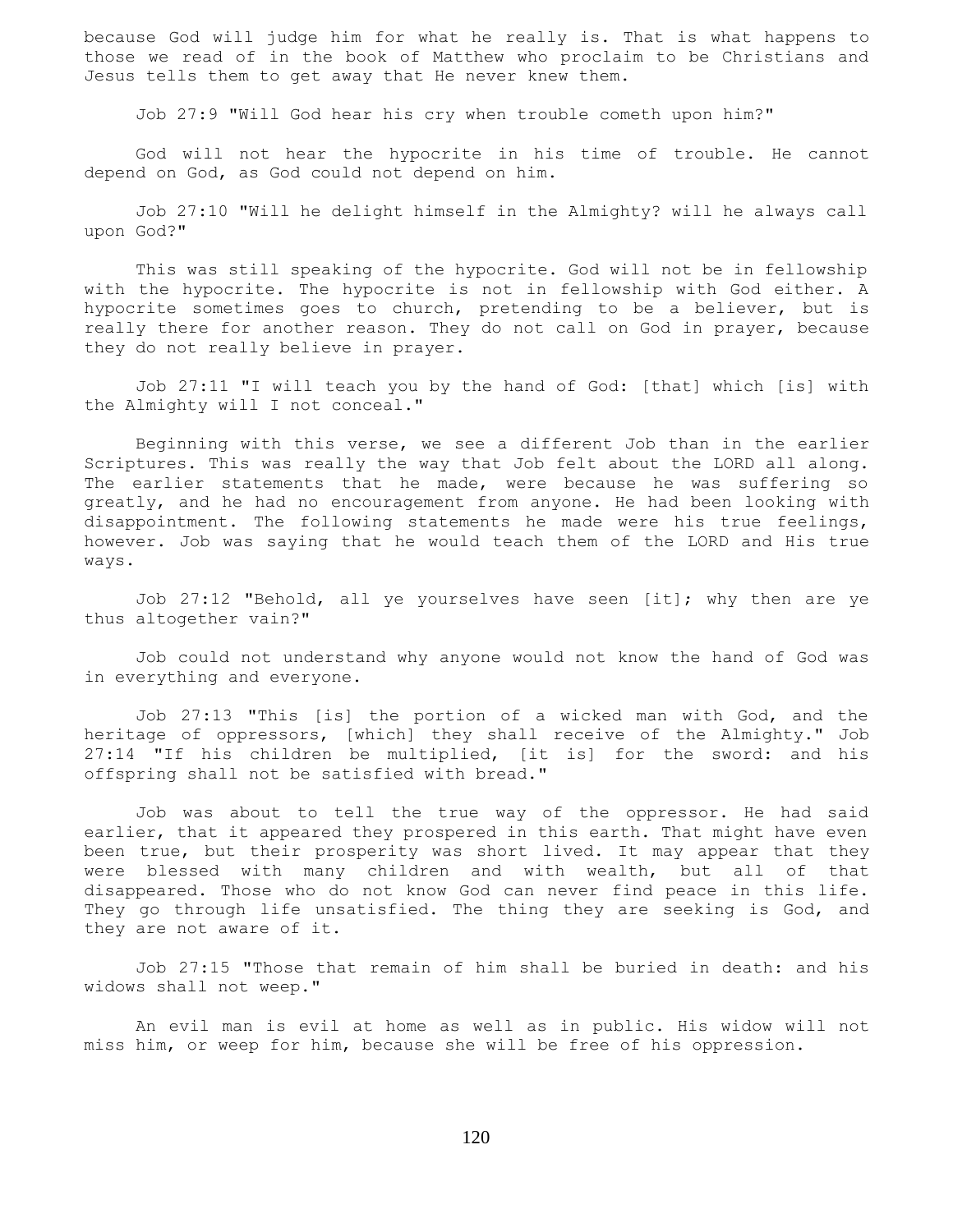Job 27:16 "Though he heap up silver as the dust, and prepare raiment as the clay;" Job 27:17 "He may prepare [it], but the just shall put [it] on, and the innocent shall divide the silver."

 Silver, or any other wealth, that is acquired through deceit does not last very long. He might be very rich in things of this world, but he would<br>die and leave it all. Job was saying, the just shall wind up with the Job was saying, the just shall wind up with the riches of the evil man.

 Job 27:18 "He buildeth his house as a moth, and as a booth [that] the keeper maketh."

 A moth destroys. It is fragile itself and lasts but for a moment in time. The booth, spoken of here, was a temporary shelter that was erected at harvest time. It would be torn down after harvest. This was saying, the house of the evil man, was temporary.

 Job 27:19 "The rich man shall lie down, but he shall not be gathered: he openeth his eyes, and he [is] not."

 This could be a crop that the rich man had that he was too lazy to harvest. It might even mean, that while he slept, his crop died from locusts, or such. He had lain down a rich man, and when he got up all of his wealth was gone for some reason.

 Job 27:20 "Terrors take hold on him as waters, a tempest stealeth him away in the night."

 Many times the man that is wealthy cannot sleep at night for fear someone will come and take his money. He fears robbers and a thousand other things that could cause him to lose his wealth. He will, probably, die from a heart attack worrying about his money.

 Job 27:21 "The east wind carrieth him away, and he departeth: and as a storm hurleth him out of his place."

 This could be a real storm coming out of the east that God sent to destroy him, or it could be speaking of a storm of problems that overwhelms him.

 Job 27:22 "For [God] shall cast upon him, and not spare: he would fain flee out of his hand."

 This evil man might find safety from other men, but this was speaking of a judgement of God that came and did not spare him.

 Job 27:23 "[Men] shall clap their hands at him, and shall hiss him out of his place."

When the really bad troubles came on the evil man, those he had treated poorly would rejoice at his misfortune. "They would clap their hands in joy, that God had punished him for his evil."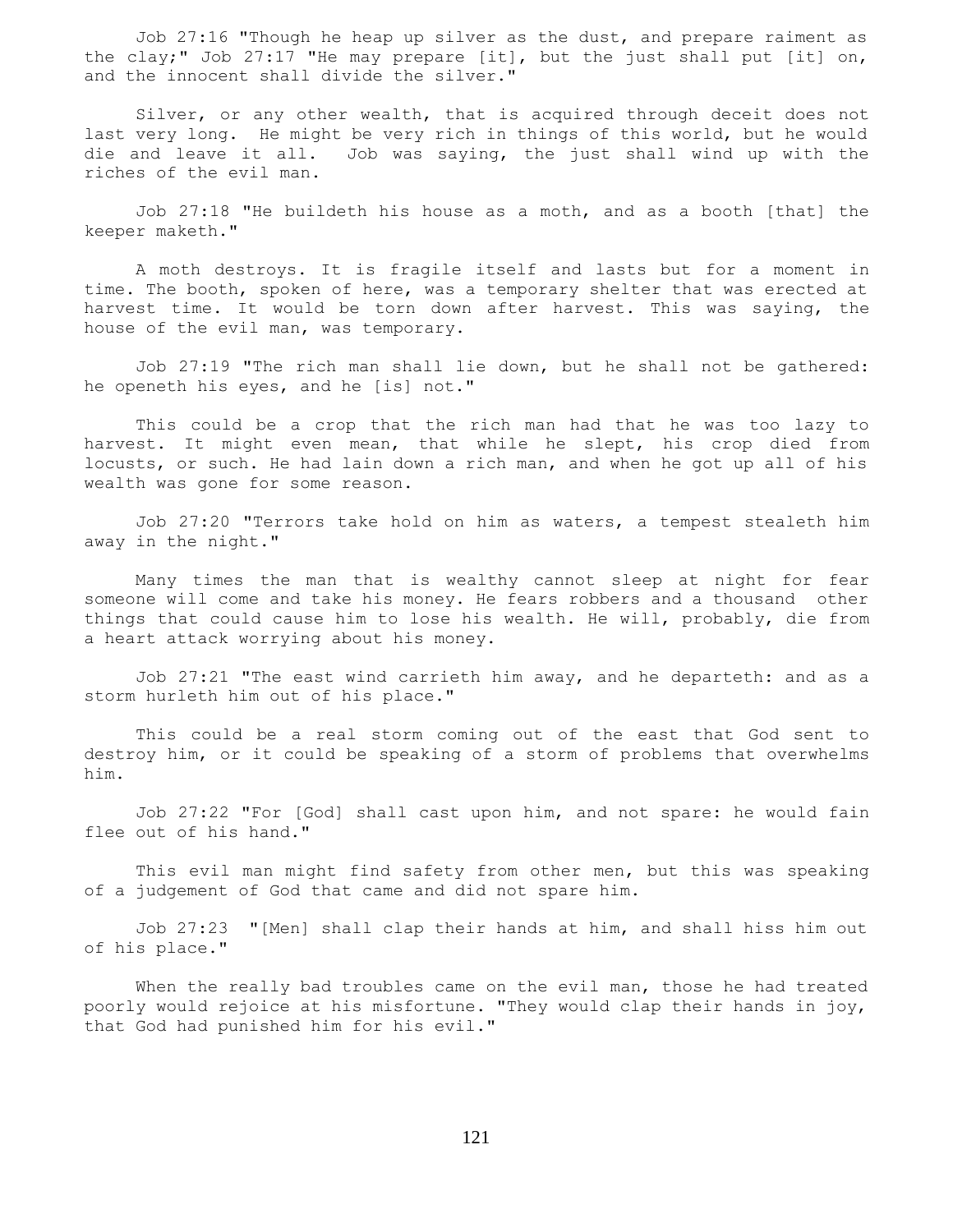## Job 26 Questions

1. The parable, in verse 1, was speaking of what? 2. God is recognized as the One who in verse 2. 3. What was "As God liveth" an expression of? 4. Job had said "Though God slay me, yet will I \_\_\_\_\_\_\_\_ him". 5. What did "While breath is in him" mean? 6. As long as he lived he would not speak \_\_\_\_\_\_\_\_\_\_\_. 7. What was Job saying in verse 5? 8. Why was Job's sin a secret to himself? 9. Job did not have a guilty \_\_\_\_\_ 10. What was Job asking for in verse 7? 11. Why were Job's friends his worst enemies? 12. What is a hypocrite? 13. God will judge him for what he really 14. God will not be in \_\_\_\_\_\_\_\_\_\_ with the hypocrite 15. Why does the hypocrite not call on God in prayer? 16. Beginning in verse 11, what was different? 17. If the wicked man's family be multiplied, it is for what? 18. What is strange about the death of the evil man? 19. What happened to the silver of the evil man? 20. What was his house compared to in verse 18? 21. What happened to him in the night? 22. When he dieds what would men do?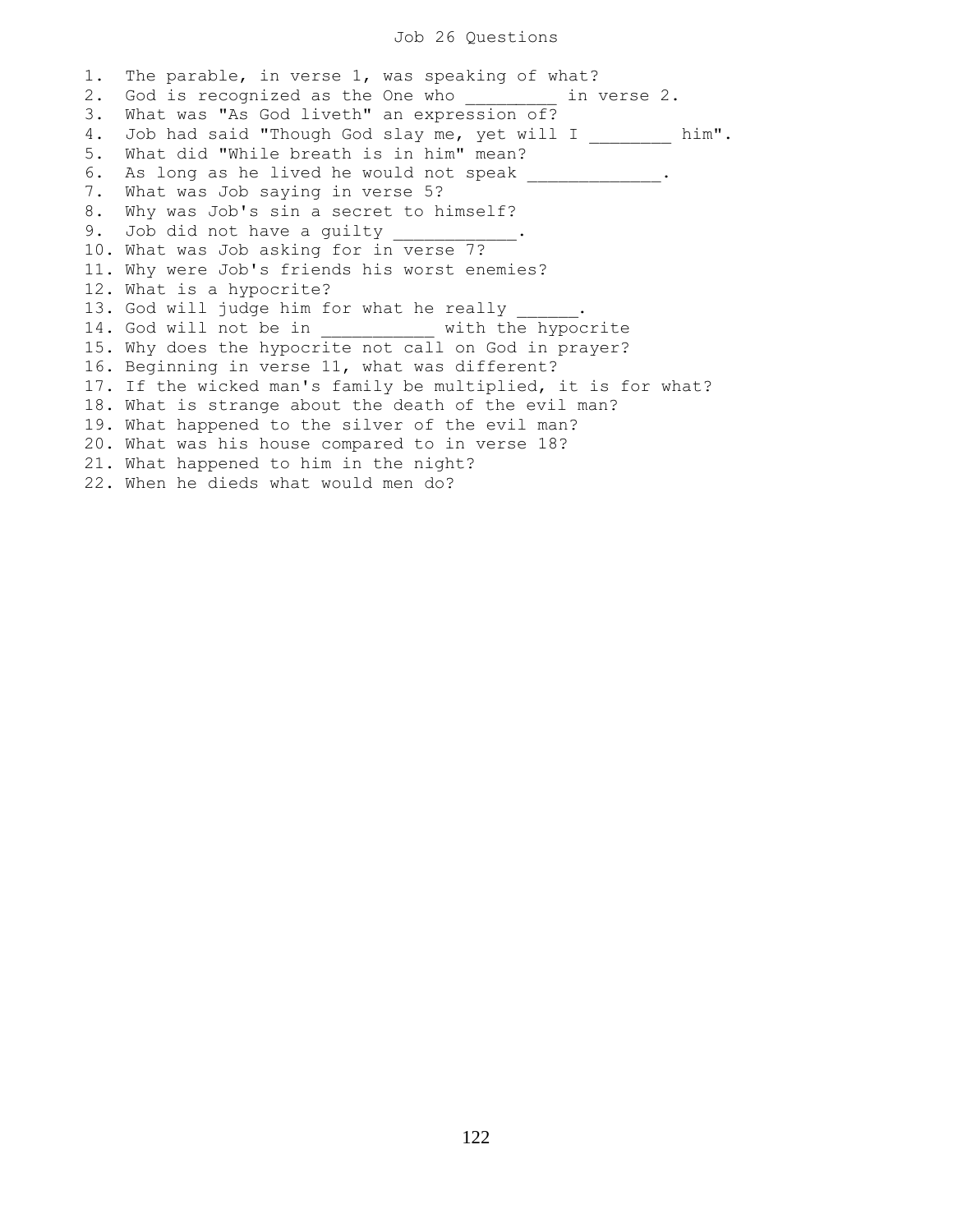We will begin this lesson in Job 28:1 "Surely there is a vein for the silver, and a place for gold [where] they fine [it]."

 This is actually a continuation of the statements that Job began to make in the last lesson. Job, in this lesson, comes to the conclusion that God was beyond finding out by the human mind. Some things about God we will never know, until we are with Him in heaven. We accept Him on faith. Job was speaking of nature, above, when he spoke of silver being in a vein. Fining the gold had to do with heating it to the melting point, and skimming all of the impurities off the top. Gold and silver were discovered very early on in the history of man.

 Job 28:2 "Iron is taken out of the earth, and brass [is] molten [out of] the stone."

 Again, iron and brass are products of nature. These were things that Job had noticed, that God had provided for the use of man. Both iron and brass were plentiful in the areas around the Mediterranean Sea. Iron does come from the earth, and brass has to be melted out of stone.

 Job 28:3 "He setteth an end to darkness, and searcheth out all perfection: the stones of darkness, and the shadow of death."

 The discovery of these metals was a tremendous breakthrough for mankind. In a sense, this does away with darkness, and brings the use of these metals to light. This was very much like death that awaited man until the Light of the world came, and gave the possibility of life to all who would accept Him.

 Job 28:4 "The flood breaketh out from the inhabitant; [even the waters] forgotten of the foot: they are dried up, they are gone away from men."

 Where gold is found, if the people know of it, there is a flood of people coming to get some of the gold. Generally, gold is found in a very remote area, where there are not many people walking. It is generally found in, or near, a stream of water.

 Job 28:5 "[As for] the earth, out of it cometh bread: and under it is turned up as it were fire."

 Job was speaking of the treasures of the earth in all of these verses. In this particular verse, he spoke of the very food we eat coming from the earth. There is a heat in the center of the earth. About our only chance to see that, is when a volcano erupts. Someday, I am told, the heat for people's homes could come by tapping into that heat in the center of the earth.

 Job 28:6 "The stones of it [are] the place of sapphires: and it hath dust of gold."

 Gold and diamonds, many times, are found in remote areas where there had been volcanic actions. They are thought to come out of the earth in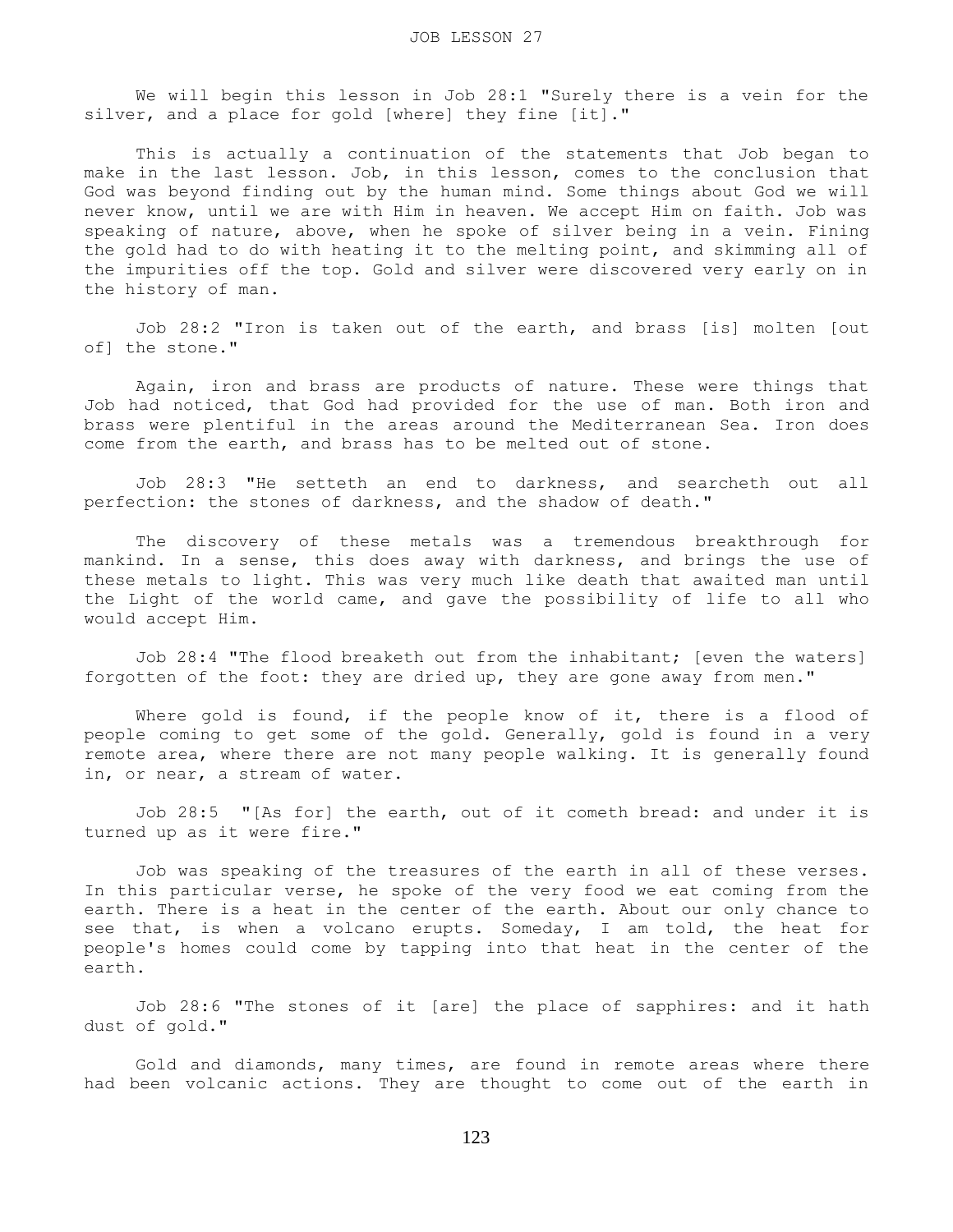something called a pipe. When the volcano erupted, it threw diamonds and gold all over the area. They settle in beds of rivers, or streams nearby.

 Job 28:7 "[There is] a path which no fowl knoweth, and which the vulture's eye hath not seen:"

 This could be, possibly, speaking of the areas of the underground mining.

 Job 28:8 "The lion's whelps have not trodden it, nor the fierce lion passed by it."

 This, again, could be speaking of the underground shafts that were built to mine the gold, and silver, and precious stones. Lions are in wild country, but they would not go down under the earth, because they would be afraid of getting trapped.

 Job 28:9 "He putteth forth his hand upon the rock; he overturneth the mountains by the roots."

 This could be speaking of the great trouble that man goes to, to get to the gold, and silver, or precious metals. They will actually take the top off a mountain, or drill through it, or whatever it takes, to get to the precious metals or stones.

 Job 28:10 "He cutteth out rivers among the rocks; and his eye seeth every precious thing."

 In South America, the rivers are dredged for gold nuggets and diamonds. All of the last few verses were saying, that man would go to any extent to get the wealth of the precious stones and metals. He would not overlook anything in the search for wealth. It is such a shame that man will not spend this kind of effort to find the greatest riches of all, the LORD.

 Job 28:11 "He bindeth the floods from overflowing; and [the thing that is] hid bringeth he forth to light."

 This could be speaking of man and all of the dams and such that he makes to control the rivers. I believe these statements that Job had made here were to show the limits that man would go to for earthly wealth and fame. He was comparing it to the very little effort man makes to find God.

 Job 28:12 "But where shall wisdom be found? and where [is] the place of understanding?"

 Wisdom is a gift from God, and understanding has to be given by the Holy Spirit of God. Solomon made the statement that wisdom was better than gold. It is the best thing a man can possess. When God granted Solomon one wish, Solomon's wish was for wisdom to lead his people. The Holy Spirit of God is our Teacher and our Guide. He opens our understanding to the things of God.

 Job 28:13 "Man knoweth not the price thereof; neither is it found in the land of the living."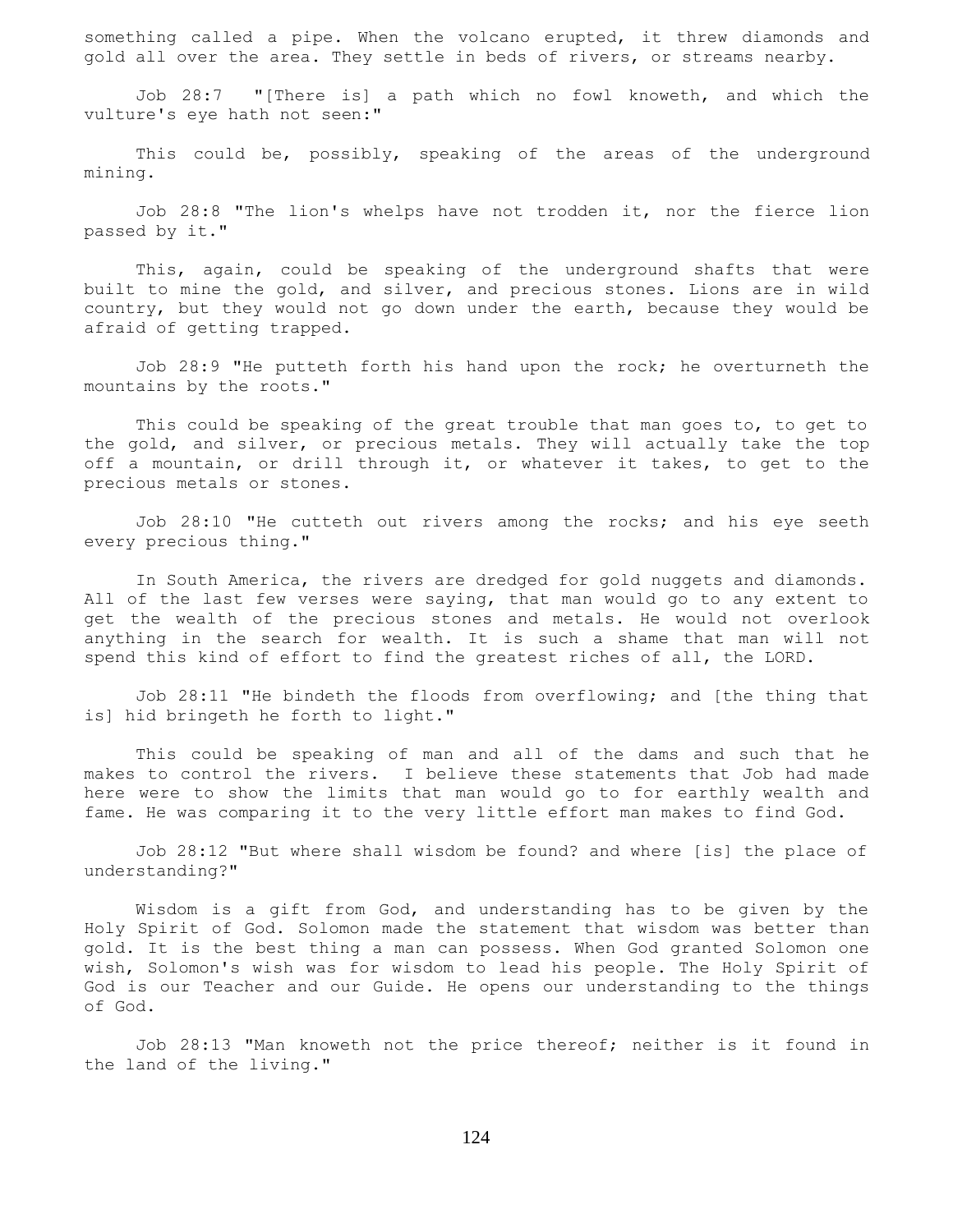Wisdom and understanding are not purchased. They are not something that a person can seek and find, as he does gold and silver. Wisdom and understanding are not physical things that can be found in the land of the living {earth}. These are spiritual things that come from God.

 Job 28:14 "The depth saith, It [is] not in me: and the sea saith, [It is] not with me."

 You could travel the world over, and go to the deepest part of the sea, and never find wisdom and understanding.

 Job 28:15 "It cannot be gotten for gold, neither shall silver be weighed [for] the price thereof." Job 28:16 "It cannot be valued with the gold of Ophir, with the precious onyx, or the sapphire." Job 28:17 "The gold and the crystal cannot equal it: and the exchange of it [shall not be for] jewels of fine gold."

 We find that not all of the money accumulated in the world, not all of the silver and gold, not even all of the precious stones of the earth can purchase wisdom and understanding. There is nothing in this life that can compare with these two precious things. God alone can give you the gift of wisdom, and only the Holy Spirit of God can quicken your understanding of spiritual things. A person who possessed these things would be rich indeed. These are not things that the world can take away. They are of God.

 Job 28:18 "No mention shall be made of coral, or of pearls: for the price of wisdom [is] above rubies." Job 28:19 "The topaz of Ethiopia shall not equal it, neither shall it be valued with pure gold."

 Job continued to mention things that on this earth are valued very highly. None of this compares to the value of wisdom and understanding.

 Job 28:20 "Whence then cometh wisdom? and where [is] the place of understanding?"

 Job had convinced them with his words that wisdom and understanding were the most valuable things they could have. Now, he posed the question, Where do you get wisdom and understanding? I will repeat that wisdom is a gift from God, and understanding is by the Holy Spirit of God.

 Job 28:21 "Seeing it is hid from the eyes of all living, and kept close from the fowls of the air."

 Physical eyes cannot see the things of God. The things of the Spirit are not discerned in the physical.

 Job 28:22 "Destruction and death say, We have heard the fame thereof with our ears."

 This was speaking of death of those who were never saved. They heard a glimmer of it, but it was too late.

 Job 28:23 "God understandeth the way thereof, and he knoweth the place thereof."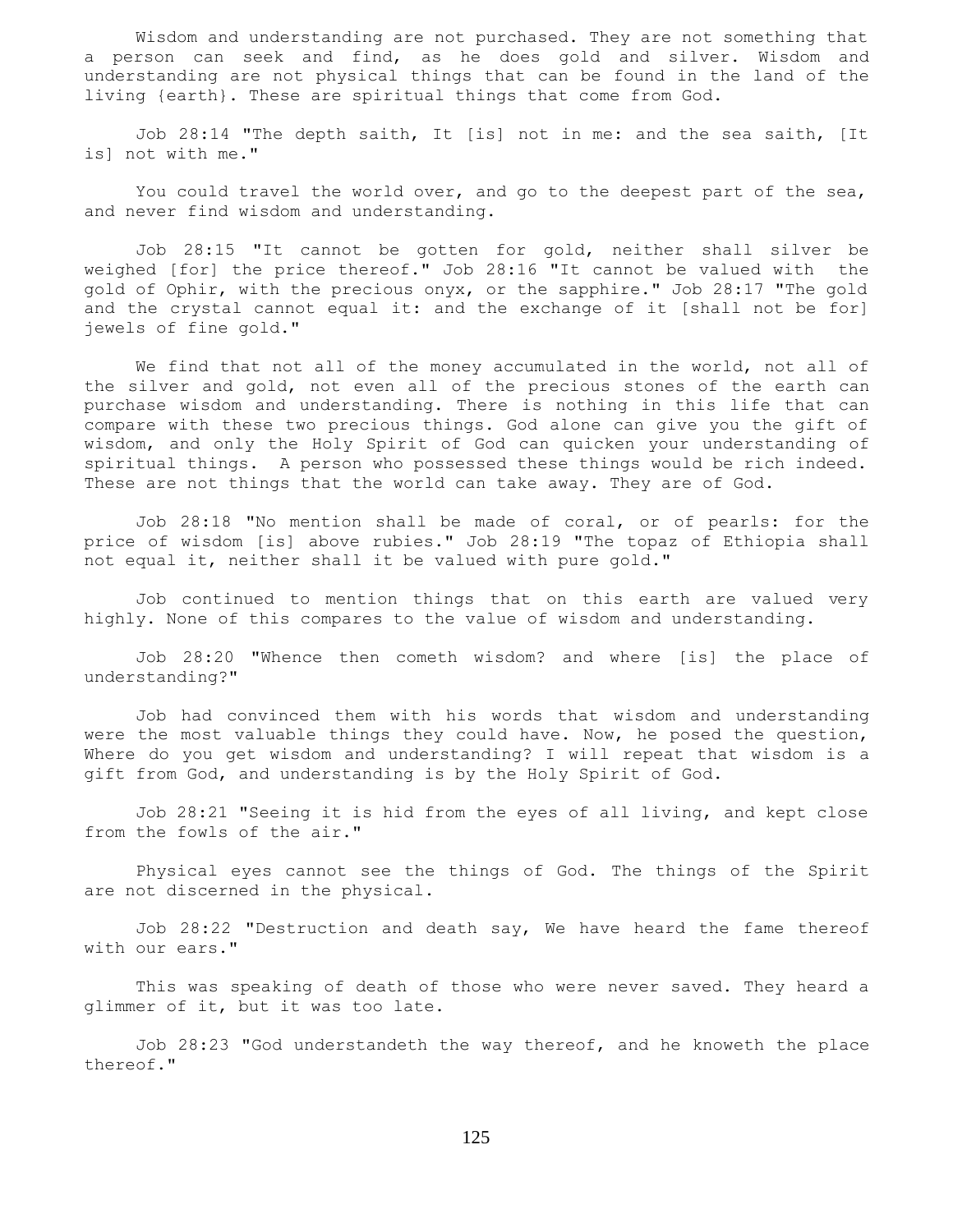It is not for physical man to know the wisdom of God. Only God knows perfect wisdom. He is Wisdom to the utmost. Only God can give a portion of wisdom to man.

 Job 28:24 "For he looketh to the ends of the earth, [and] seeth under the whole heaven;" Job 28:25 "To make the weight for the winds; and he weigheth the waters by measure."

 Now we are aware of some of the manifestations of the wisdom of God. Proverbs 3:19 "The LORD by wisdom hath founded the earth; by understanding hath he established the heavens."

 Job 28:26 "When he made a decree for the rain, and a way for the lightning of the thunder:"

 This was speaking of the laws of nature that God established. He set limits on everything in and on the earth. The lightning, thunder, and the rain are all activated by the command of God.

 Job 28:27 "Then did he see it, and declare it; he prepared it, yea, and searched it out."

 God foreknew all things, even before the foundation of the world. God is all knowledge. He did not need another to advise Him. He spoke and all became. The universe is God's creation. He has the right to search it, because it belongs to Him. We belong to Him, as well. He has the right to search us out, as well.

 Job 28:28 "And unto man he said, Behold, the fear of the Lord, that [is] wisdom; and to depart from evil [is] understanding."

 This is the beautiful answer to the question that Job had asked. Fear, in this sense, has to do with reverence. The wisest thing any of us can do is fear God. We have understanding, when we follow in the footsteps of Jesus, and turn away from all evil. Even this understanding comes by the Holy Spirit wooing us to God.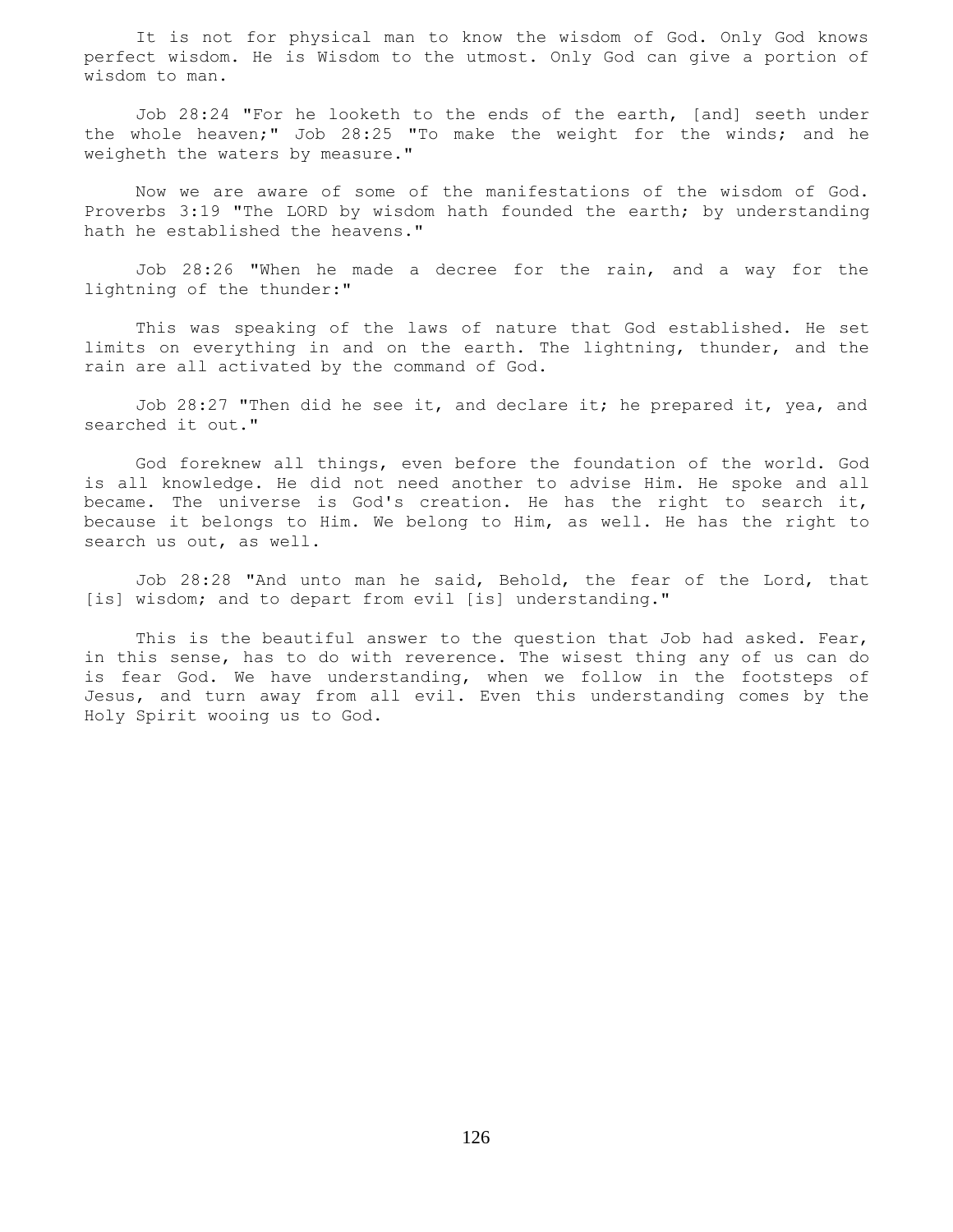1. What conclusion did Job come to in this lesson? 2. We accept God on  $\qquad \qquad$ 3. What is meant by fining the gold? 4. Iron and brass are products of 5. In all of these verses, beginning with verse 1 through verse 5, Job was speaking of the \_\_\_\_\_\_\_\_\_\_\_ of the earth. 6. What is verse 9 speaking of? 7. Where are concentrations of gold and diamonds found in South America? 8. Wisdom is a gift from 9. Where does understanding come from? 10. \_\_\_\_\_\_\_\_\_ said that wisdom was better than gold. 11. What was the one thing he asked God for? 12. Wisdom and understanding are not 13. What question did Job ask in verse 20? 14. Physical eyes cannot see the things of 15. What was destruction and death speaking of in verse 22? 16. Verses 24 and 25 manifests what? 17. Quote Proverbs chapter 3 verse 19. 18. The lightning, thunder, and even the rain, are all activated by what? 19. The decree, in verse 26, was speaking of what? 20. The universe is ereation. 21. Quote Job chapter 28 verse 28.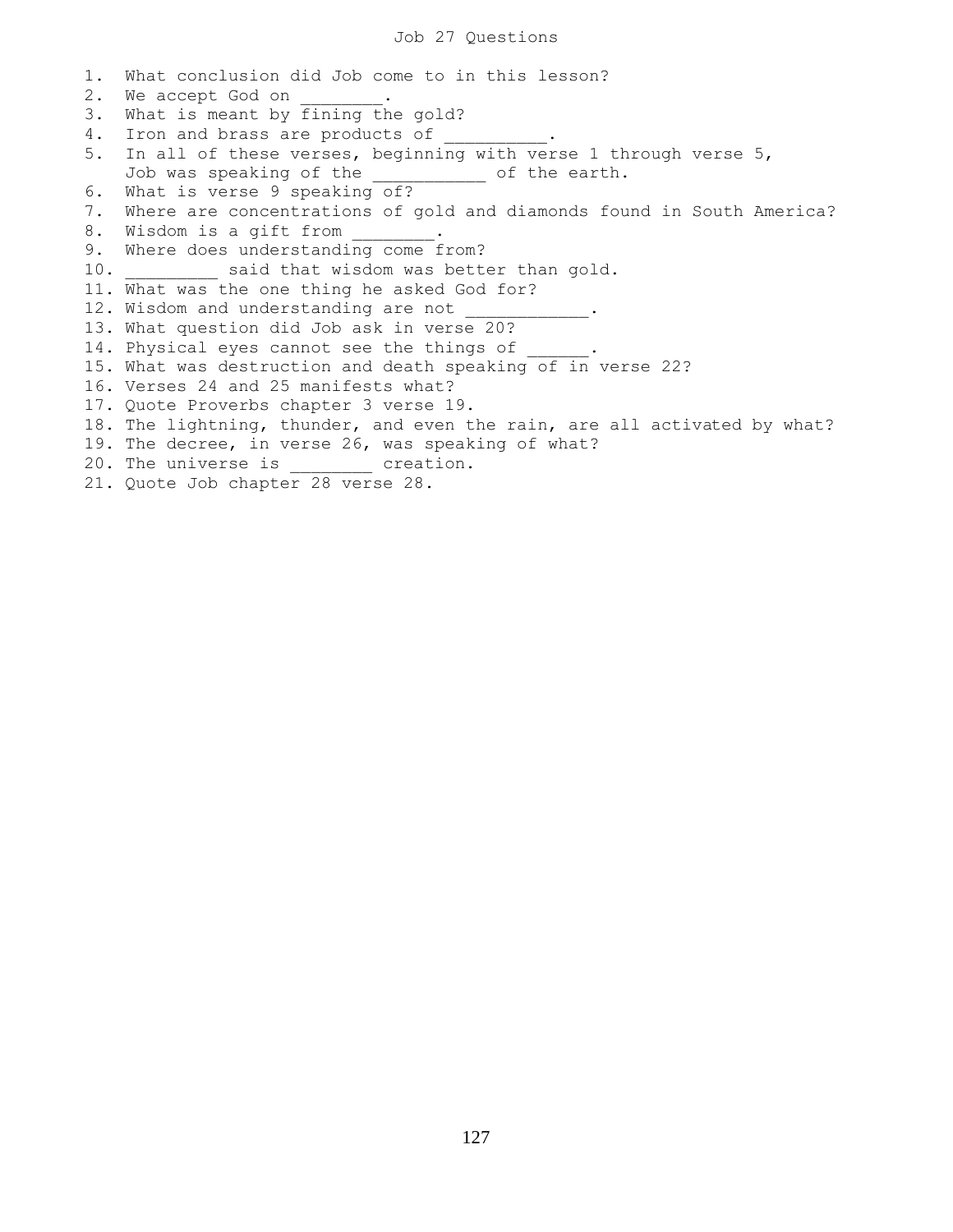We will begin this lesson in Job 29:1 "Moreover Job continued his parable, and said," Job 29:2 "Oh that I were as [in] months past, as [in] the days [when] God preserved me;"

 In this chapter, we see Job looking back to the way things were before Satan attacked him. We must keep in mind, that Job was not aware that this attack he had experienced was from Satan. We see in the verse above, that Job was aware that God had protected and blessed him in times past.

 Job 29:3 "When his candle shined upon my head, [and when] by his light I walked [through] darkness;"

 Job had lived in a darkened world, but the Light that God had shined on him, made the area where Job was very bright. Job had fellowship with God in His Light.

 Job 29:4 "As I was in the days of my youth, when the secret of God [was] upon my tabernacle;"

 The relationship that Job had with God had been special from the time of his youth. Psalms 25:14 "The secret of the LORD [is] with them that fear him; and he will shew them his covenant." Proverbs 3:32 "For the froward [is] abomination to the LORD: but his secret [is] with the righteous." This just meant that Job knew things about God that the secular world did not know.

 Job 29:5 "When the Almighty [was] yet with me, [when] my children [were] about me;"

 Job knew that the Almighty had been with him before, and that now, it appeared He was not. He had no idea why this was so, however. The greatest loss to Job, besides losing his fellowship with God, was the loss of his children. He remembered back to the joyful times with his children.

 Job 29:6 "When I washed my steps with butter, and the rock poured me out rivers of oil;"

It seemed, that his entire life was running smooth. Rocky ground, generally, is not a good place to produce anything. The olive tree seems to flourish among the rocks, however. This was saying that God had poured His blessings upon Job, and even the rocks produced plentiful oil for him. In a spiritual sense, Jesus is the Rock, and the oil symbolizes the Holy Spirit.

 Job 29:7 "When I went out to the gate through the city, [when] I prepared my seat in the street!" Job 29:8 "The young men saw me, and hid themselves: and the aged arose, [and] stood up."

 This was just saying that the old and young, alike, had great respect for Job. The young men hid, because they feared Job would teach them the way of righteousness. The standing up of the old men showed they respected him for his wisdom.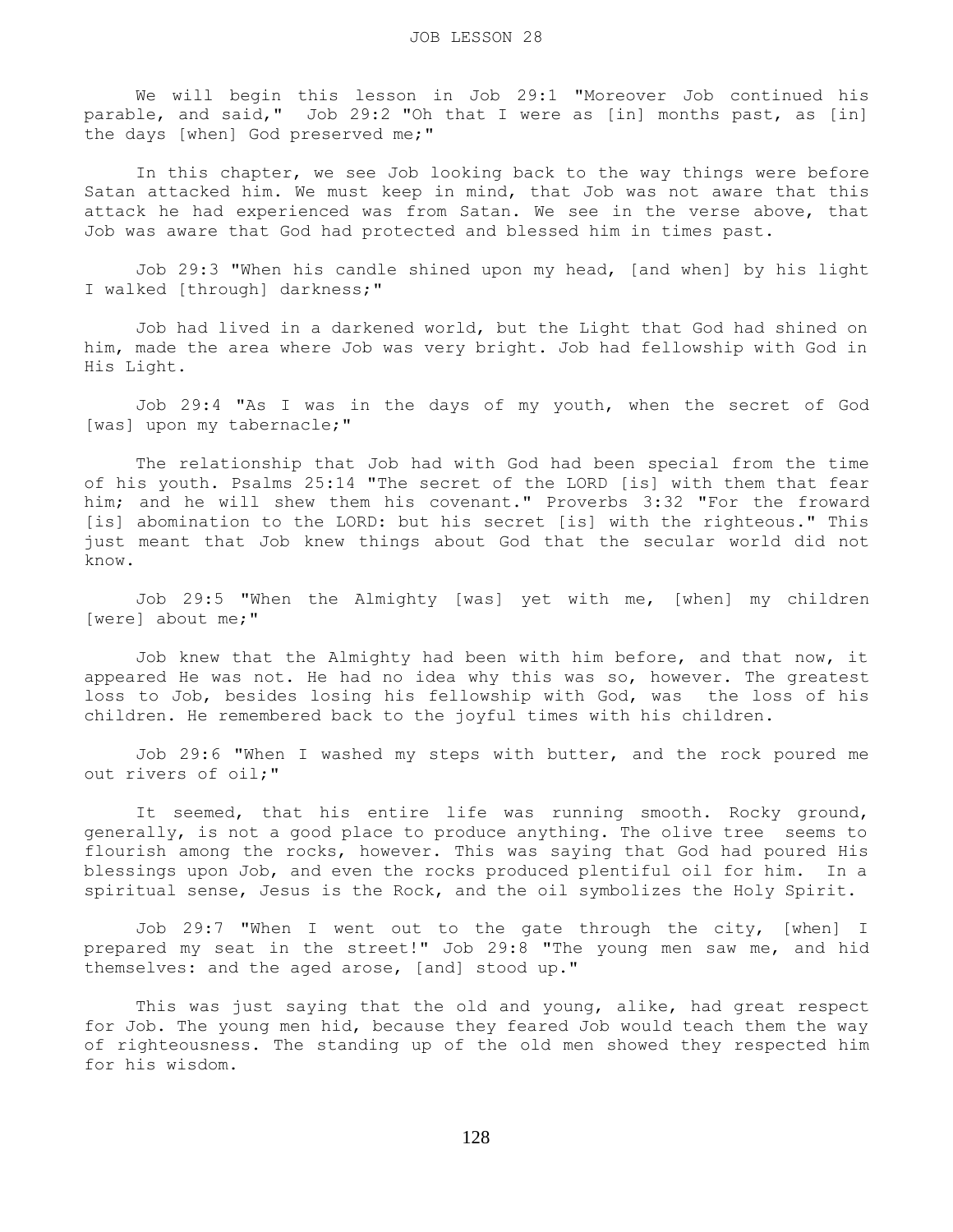Job 29:9 "The princes refrained talking, and laid [their] hand on their mouth."

 This was saying they guarded their words around Job. They actually stopped talking, so they might hear a word of wisdom from Job. It appeared, that Job was a man of esteem. Possibly, he had a high rank in the community.

 Job 29:10 "The nobles held their peace, and their tongue cleaved to the roof of their mouth."

The nobles were as the princes, though of high rank themselves, they bowed to someone with more authority. It appears, to me, that the respect that Job got was from the things he said, because everyone stopped speaking when he appeared.

 Job 29:11 "When the ear heard [me], then it blessed me; and when the eye saw [me], it gave witness to me:"

 This was speaking of the speech of Job being fair. Perhaps, he was in a position as a judge. Even the poor were glad to see Job, because they knew he was no respecter of persons.

 Job 29:12 "Because I delivered the poor that cried, and the fatherless, and [him that had] none to help him." Job 29:13 "The blessing of him that was ready to perish came upon me: and I caused the widow's heart to sing for joy."

 It appears, that Job was the champion of the poor and the widow. Job had some position of great authority, because these verses spoke of him delivering the poor and the widow.

 Job 29:14 "I put on righteousness, and it clothed me: my judgment [was] as a robe and a diadem."

 This was a statement admitting that his righteousness was not his own. He had put on the righteousness of God. That is exactly what the Christian does. We give our sins to Christ, and He clothes us with His righteousness. This judgement was, also, righteous, put on Job from God. This meant his judgement was righteous. Jesus, not only puts His robe of righteousness on the true believer, but gives them a crown of gold. "Diadem" means head dress.

Job 29:15 "I was eyes to the blind, and feet [was] I to the lame."

 The kings had appointed people, who they called their eyes and ears, to watch over the people. I believe that is what Job was saying, here, but he was doing this for the blind and the lame, not for the king. Job helped them and guided them.

 Job 29:16 "I [was] a father to the poor: and the cause [which] I knew not I searched out."

 This was just saying that Job saw to it that they had their needs taken care of. If he even heard of someone in trouble, he searched them out, and helped them.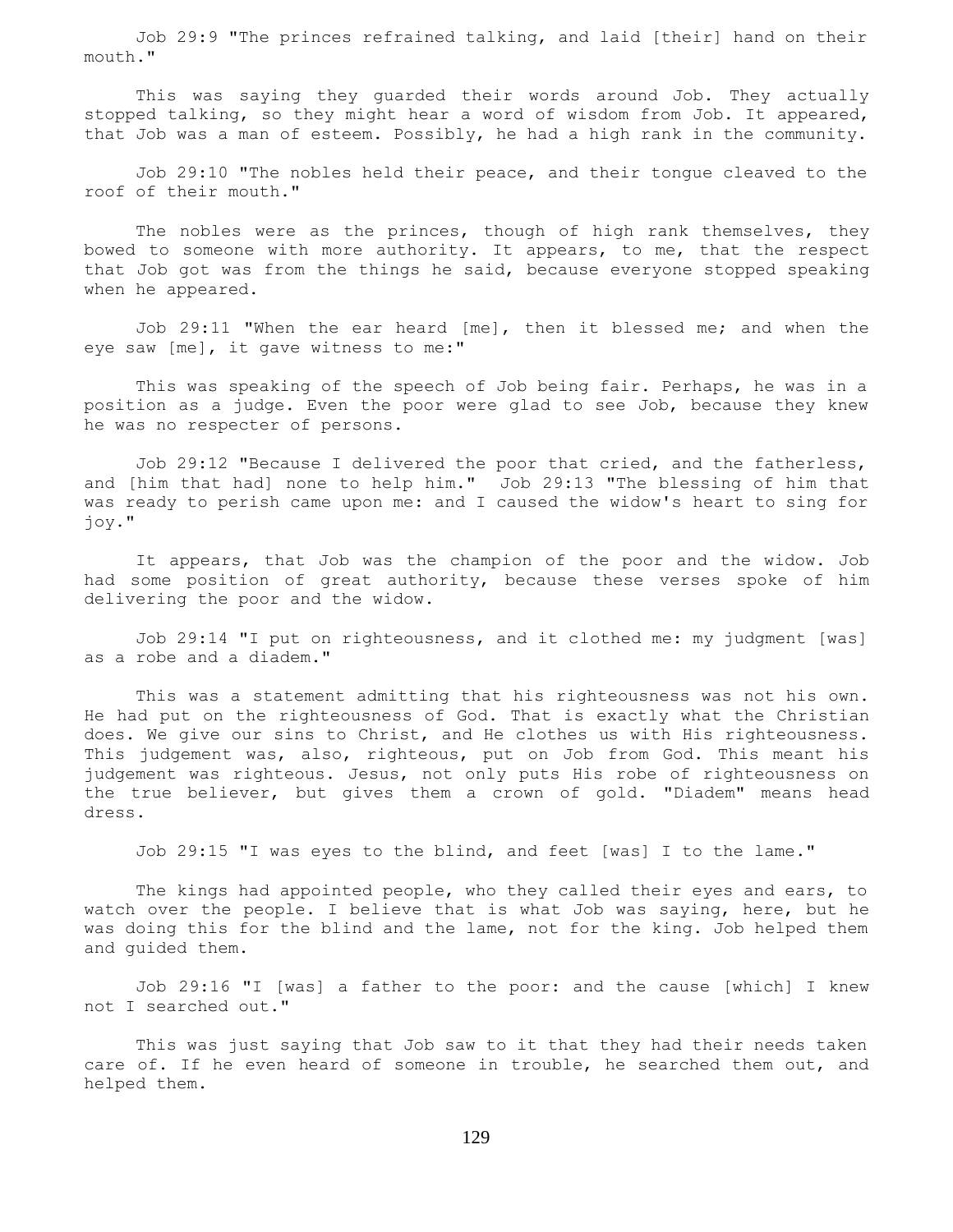Job 29:17 "And I brake the jaws of the wicked, and plucked the spoil out of his teeth."

 Job was saying that he was just as tough on the wicked, as he was kind to the innocent. Many people would like to be what Job said he had been, here, but they do not have the money or the power to do it. Job, it appears, had both.

 Job 29:18 "Then I said, I shall die in my nest, and I shall multiply [my] days as the sand."

 Job had felt that he would live and die at home with the blessings of God abounding upon him.

 Job 29:19 "My root [was] spread out by the waters, and the dew lay all night upon my branch."

 This is what happens to make a very strong tree. The roots spread and go deep. It would take a tremendous wind to topple that tree. That was what Satan had done to Job. He sent the strongest attack that God would allow him to. Job was so grounded in God, he would not be moved.

 Job 29:20 "My glory [was] fresh in me, and my bow was renewed in my hand."

 "His glory being fresh in him" means that God renewed it every day. His light shined brighter every day. It seemed, Job was prepared for anything.

 Job 29:21 "Unto me [men] gave ear, and waited, and kept silence at my counsel."

 Job had become wellknown in his land for being a wise counselor. It appears, that people listened, when he talked. They knew his relationship with God.

 Job 29:22 "After my words they spake not again; and my speech dropped upon them."

 This was saying after Job gave them advice, they did not talk back. Job's words settled the matter.

 Job 29:23 "And they waited for me as for the rain; and they opened their mouth wide [as] for the latter rain."

 In that part of the world, the ground got very parched. The parched ground was very eager for the rain to come to give relief. The opening the mouth was like the vegetation drinking in all of the moisture they could. In the case of Job, here, the people anxiously awaited what he said. They drank in his message, and took it to heart. When you hear a good sermon today, you might say I drank in every word of it. That is what this was saying.

 Job 29:24 "[If] I laughed on them, they believed [it] not; and the light of my countenance they cast not down."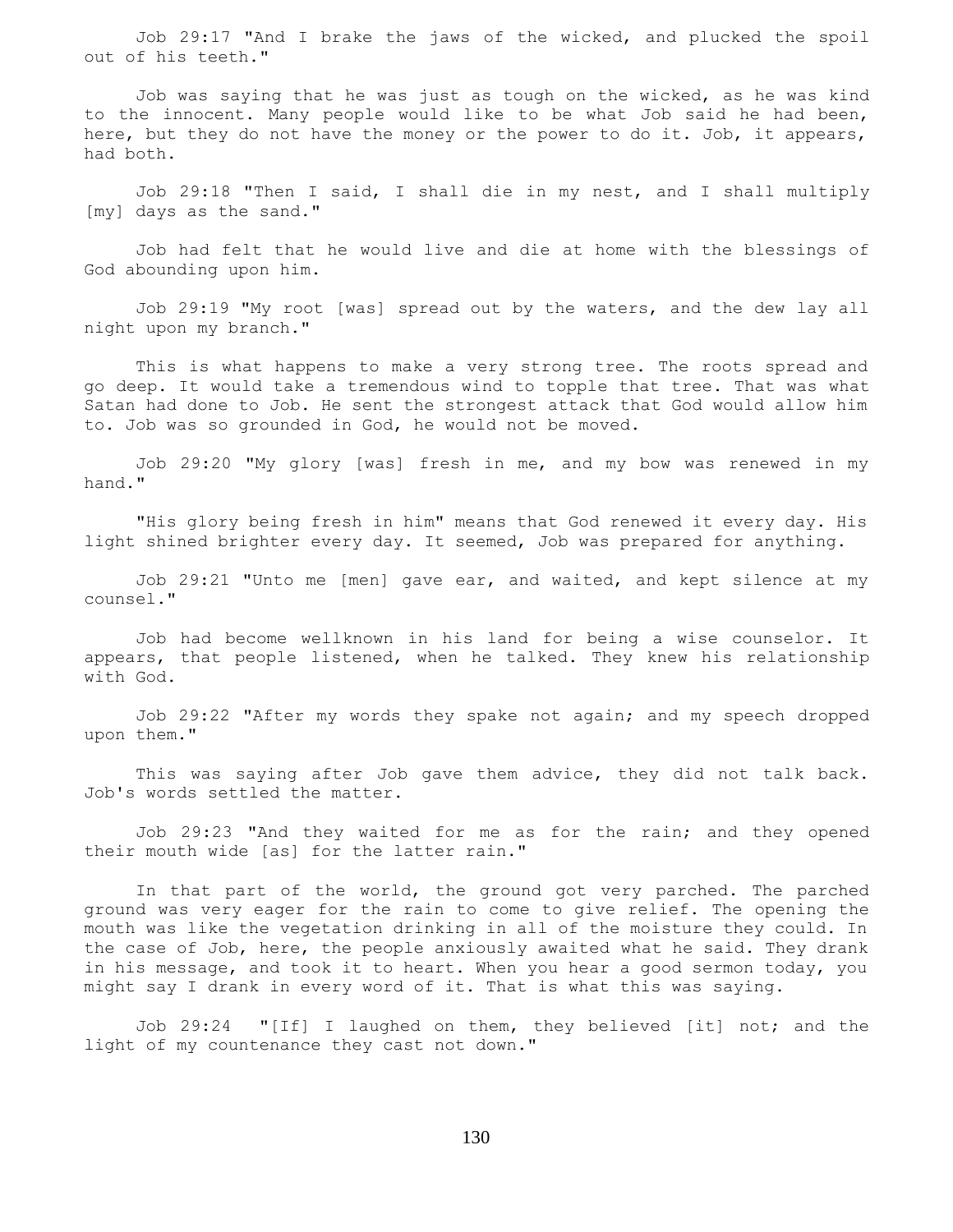They never once thought that Job was making fun of them. They received what he said as being said in love. They never refused his counsel, or made him feel badly either.

 Job 29:25 "I chose out their way, and sat chief, and dwelt as a king in the army, as one [that] comforteth the mourners."

 Job guided their way as a leader of an army would. The army that Job led was an army of believers under his command. He actually determined what direction his nation would go. They looked to him for comfort, as well as advice, and got it when it was needed.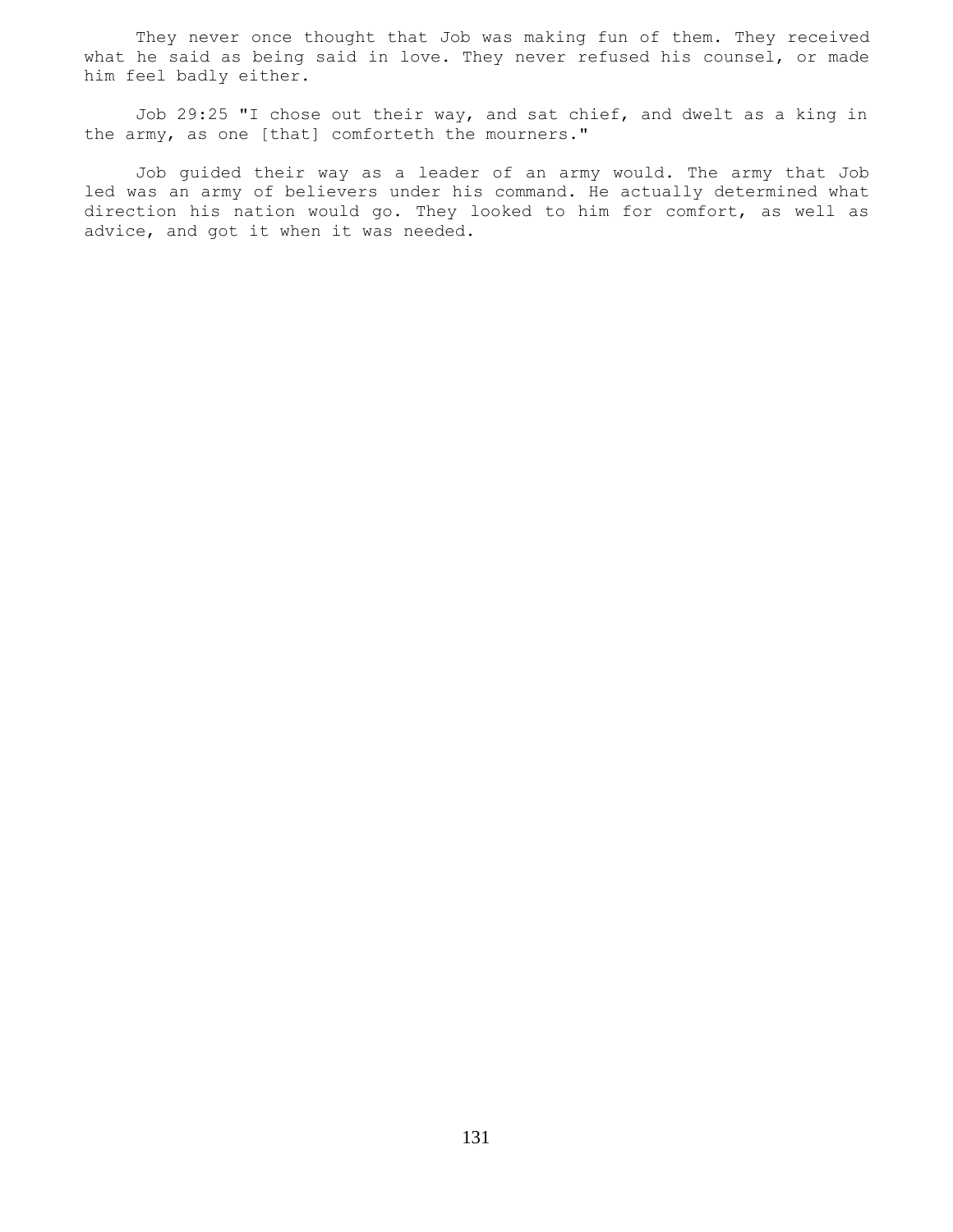1. What was Job wishing for in verses 1 and 2? 2. What must we keep in mind about all of this? 3. Job had lived in a world. 4. What made the place where Job lived so bright? 5. Quote Psalms chapter 25 verse 14. 6. Quote Proverbs chapter 3 verse 32. 7. What did verse 4 mean, then? 8. What did he call God in verse 5? 9. Aside from losing his fellowship with God, what was Job's greatest loss? 10. In a spiritual sense, \_\_\_\_\_\_\_\_ is the Rock. 11. What are verses 7 and 8 saying about Job? 12. Who stopped talking, when Job came around? 13. What position did Job, probably, hold? 14. Job was the champion of the \_\_\_\_\_\_\_ and the \_\_\_\_\_\_\_\_. 15. Where did Job's righteousness come from? 16. I was \_\_\_\_\_\_ to the blind, and \_\_\_\_\_\_ to the lame. 17. How did Job treat the wicked? 18. Where had Job thought he would live his life out? 19. What was Job saying in verse 19? 20. Job was well- known as a wise 21. Job compared their waiting for him to speak with what? 22. Quote Job chapter 29 verse 25.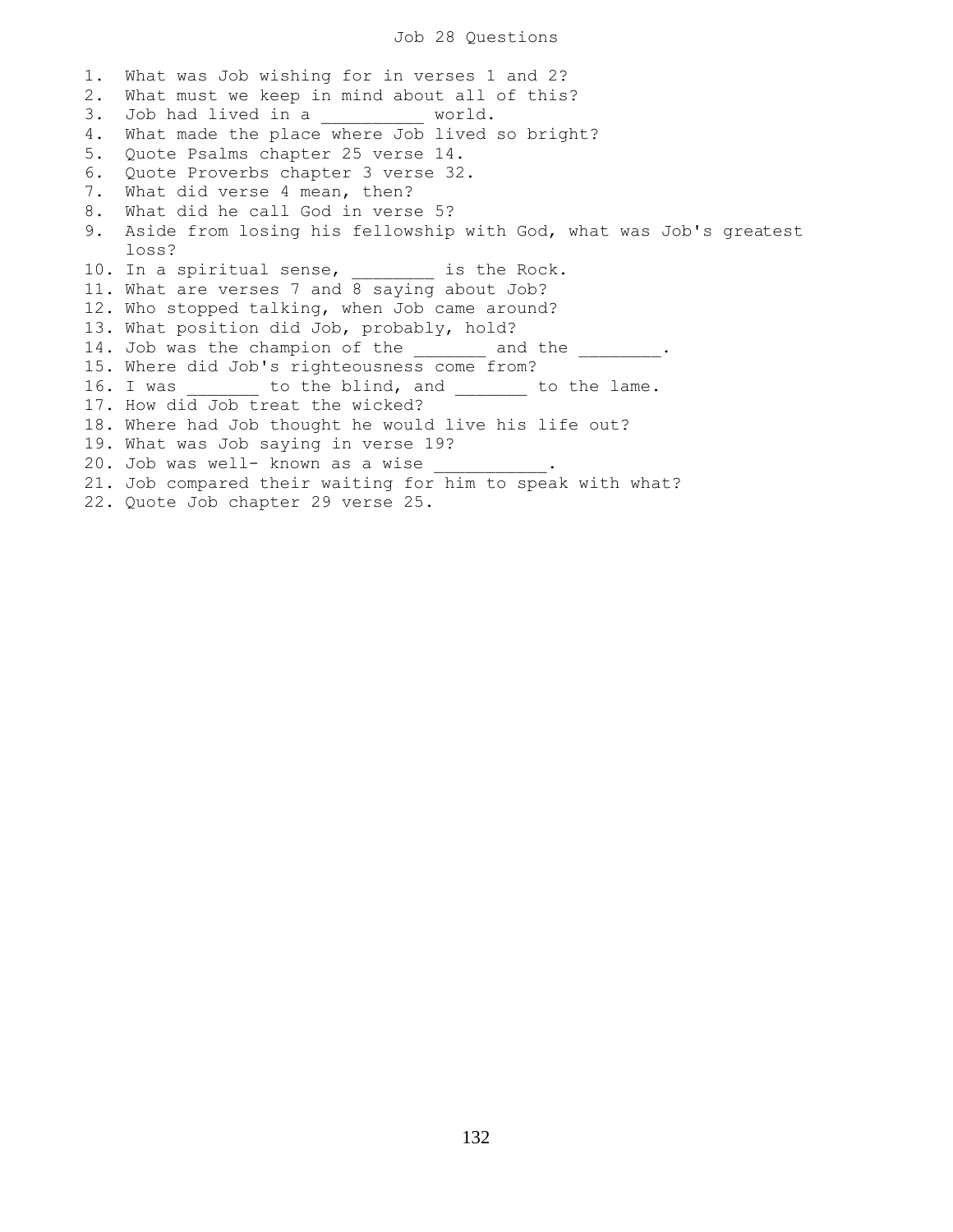We will begin this lesson in Job 30:1 "But now [they that are] younger than I have me in derision, whose fathers I would have disdained to have set with the dogs of my flock."

 In the last lesson, we saw a description of the life of Job before Satan attacked him. Now in this lesson, we see the depths to which he had fallen. Job was disgraced in front of the young people and the people of low character.

 Job 30:2 "Yea, whereto [might] the strength of their hands [profit] me, in whom old age was perished?"

The people, who had come to help Job, were no help at all. They needed help themselves. It appears, his help was from feeble people. Perhaps, they were not just feeble in age, but in ability to help.

 Job 30:3 "For want and famine [they were] solitary; fleeing into the wilderness in former time desolate and waste."

 People who were starving to death did not have the energy to speak. They sat alone, until they were gone. They had gone into the wilderness to eat roots, or any berries they might find there. Job had helped the desolate people before, but was now desolate himself.

 Job 30:4 "Who cut up mallows by the bushes, and juniper roots [for] their meat."

 These mallows show the extremity of their need. These plants were bitter to the taste, but had some nourishment in them. They had no choice but to eat them, if they wanted to live.

 Job 30:5 "They were driven forth from among [men], (they cried after them as [after] a thief;)"

 This shows the complete helplessness of a tribe of people, who must listen to the people who own the land. They were desolate with no where to go. They were driven from place to place, as a thief would be.

 Job 30:6 "To dwell in the cliffs of the valleys, [in] caves of the earth, and [in] the rocks."

When I read of this, my mind goes to David who dwelled in the cliffs and caves, when he was running from Saul. He dwelt in these secret places to keep Saul from killing him, but he dwelt there, also, to keep his men from killing Saul. The places mentioned were hiding places for those on the run.

 Job 30:7 "Among the bushes they brayed; under the nettles they were gathered together."

 They huddled together for safety. Their speech was so unintelligible, that they sounded like asses braying.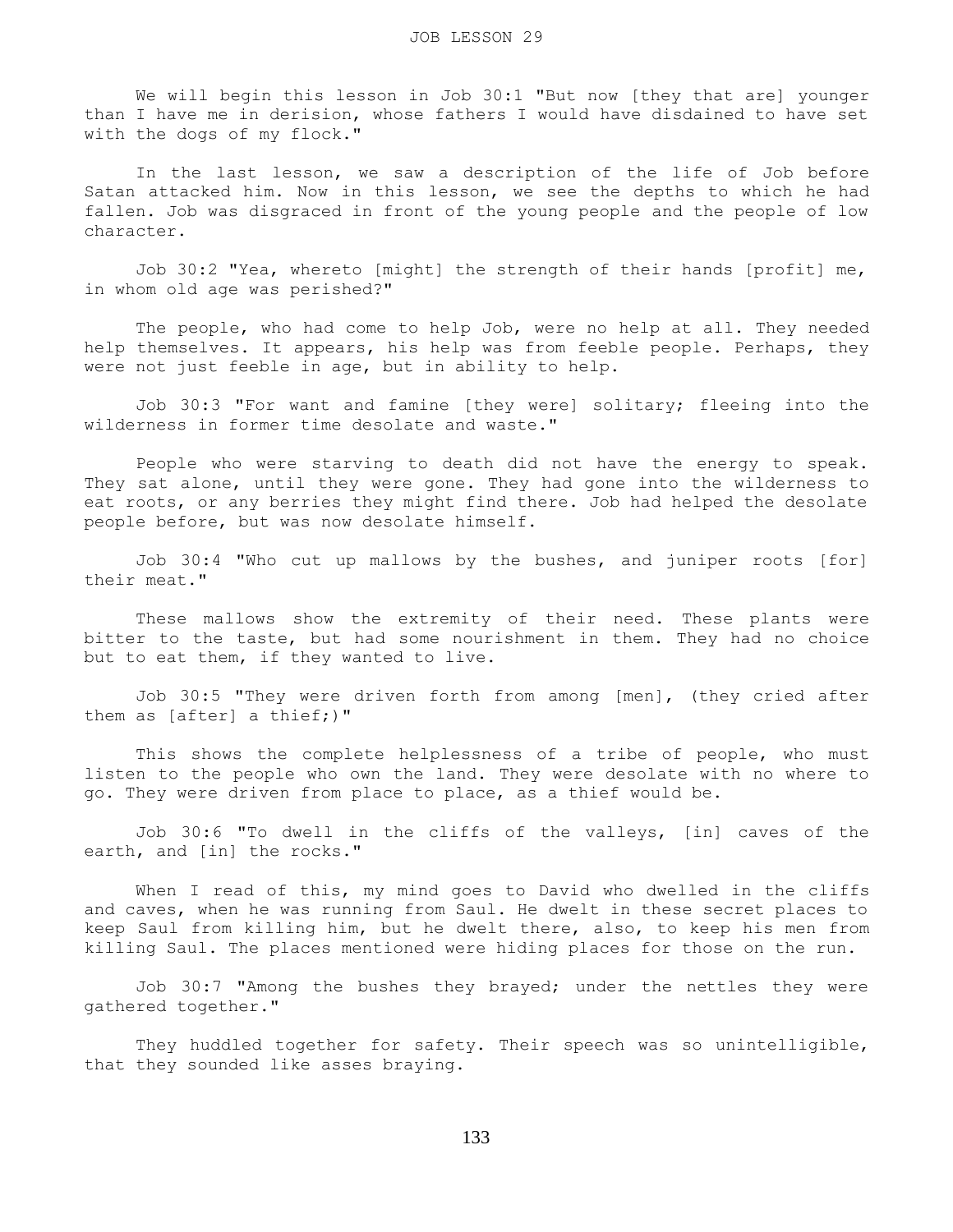Job 30:8 "[They were] children of fools, yea, children of base men: they were viler than the earth."

 These were some of the people with the very worst character of anyone that Job had ever known. They were not only evil themselves, but their fathers before them had been evil, as well.

 Job 30:9 "And now am I their song, yea, I am their byword." Job 30:10 "They abhor me, they flee far from me, and spare not to spit in my face."

 Even these people, who were of the vilest in the earth, had begun to ridicule Job. They had no respect at all for him, and even spit in his face to show their disgust of him. They thought of Job as someone even more vile than they were themselves. There are many types and shadows of Job as Christ here. They spit on Jesus. They reviled Him and hated Him, as well. Job was in very good company.

 Job 30:11 "Because he hath loosed my cord, and afflicted me, they have also let loose the bridle before me."

 He, in the verse above, is speaking of God. Job still believed that this terrible attack upon him had come from God. I guess, in a sense, it did. He allowed Satan to do this to Job as a test to see if Job would remain loyal to God through it all. The enemies of Job had freedom to attack Job, too.

 Job 30:12 "Upon [my] right [hand] rise the youth; they push away my feet, and they raise up against me the ways of their destruction."

 This was speaking of a group of youth who had gathered like a gang, and taunted Job. They tried to trip him when he walked by them, and they put obstacles in his path that took great pain to go around. They showed no respect at all for Job. He was the laughing stock of the town.

 Job 30:13 "They mar my path, they set forward my calamity, they have no helper."

These gangs of young men, who were no more than delinguents themselves, tried to stop Job in every step he took. They had no authority to do this. They were just trouble makers.

 Job 30:14 "They came [upon me] as a wide breaking in [of waters]: in the desolation they rolled themselves [upon me]."

 This was speaking of a mighty force of water, as when a dam breaks. It appears, when no one was looking, they actually attacked Job physically.

 Job 30:15 "Terrors are turned upon me: they pursue my soul as the wind: and my welfare passeth away as a cloud."

All of this terrible treatment by these gangs of young boys, coupled with the shame and disgrace that Job was feeling, had him terrified. It seems, that no one was interested in the welfare of Job.

 Job 30:16 "And now my soul is poured out upon me; the days of affliction have taken hold upon me."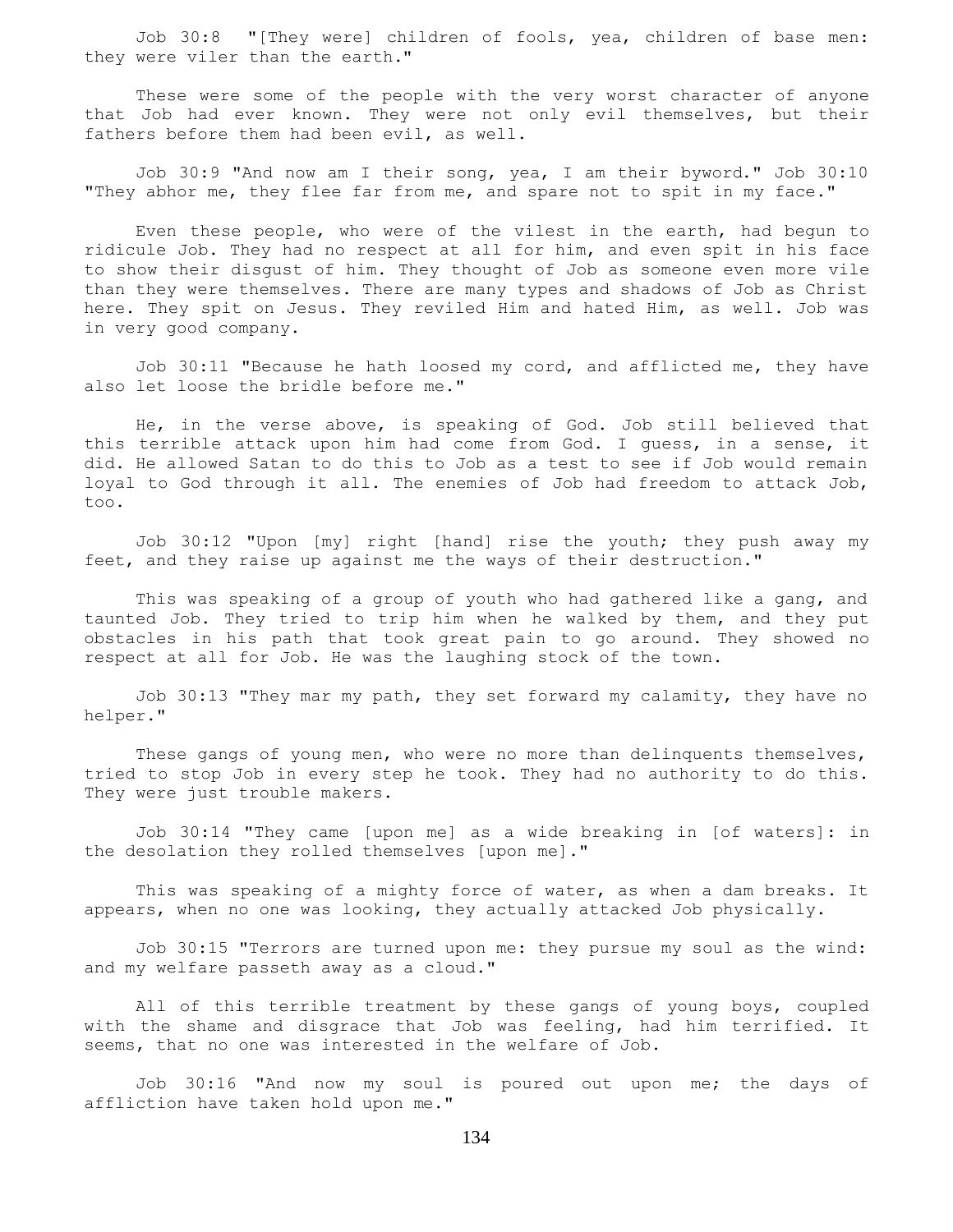This was just saying that the afflictions of Job had been so great, that he had lost his will to live. His affliction was so great, that he could think of nothing else.

 Job 30:17 "My bones are pierced in me in the night season: and my sinews take no rest."

 In the particular disease that many believed that Job had here, the pain in the joints and in the bones was almost unbearable at night. This was not just a skin disease.

 Job 30:18 "By the great force [of my disease] is my garment changed: it bindeth me about as the collar of my coat."

 His garments were changed, because of the discharge these sores gave off. He had changed often. Even at that, the clothes clung to these sores. The mention of the collar of a coat being tight meant that these disease soaked clothes clung to his body very tightly.

 Job 30:19 "He hath cast me into the mire, and I am become like dust and ashes."

Job believed that God had discarded him. He sat in ashes and prayed.

 Job 30:20 "I cry unto thee, and thou dost not hear me: I stand up, and thou regardest me [not]."

 Job said that whether he was sitting in the ashes or standing up, God did not hear his prayer. Job knew that his only help was through the LORD. He cried to God, but seemed to get no answers.

 Job 30:21 "Thou art become cruel to me: with thy strong hand thou opposest thyself against me."

 What was happening to Job was a cruel thing. What made it even more cruel was that he believed God was doing this. He could not understand why this was happening. It was as if the hand of God was against him.

 Job 30:22 "Thou liftest me up to the wind; thou causest me to ride [upon it], and dissolvest my substance."

 The very thing that Job had said would happen to the wicked man had happened to him. Job knew that he was not wicked. He felt that God had tossed him into the air as a fallen leaf would be, and blown who knows where. All of the wonderful things that God had given him had vanished away.

 Job 30:23 "For I know [that] thou wilt bring me [to] death, and [to] the house appointed for all living."

 Job was aware that it was God who controlled how long a person lived and where they went after death of the body. He was making the statement that all men, good and evil, die. The body of flesh was not made to live forever.

 Job 30:24 "Howbeit he will not stretch out [his] hand to the grave, though they cry in his destruction."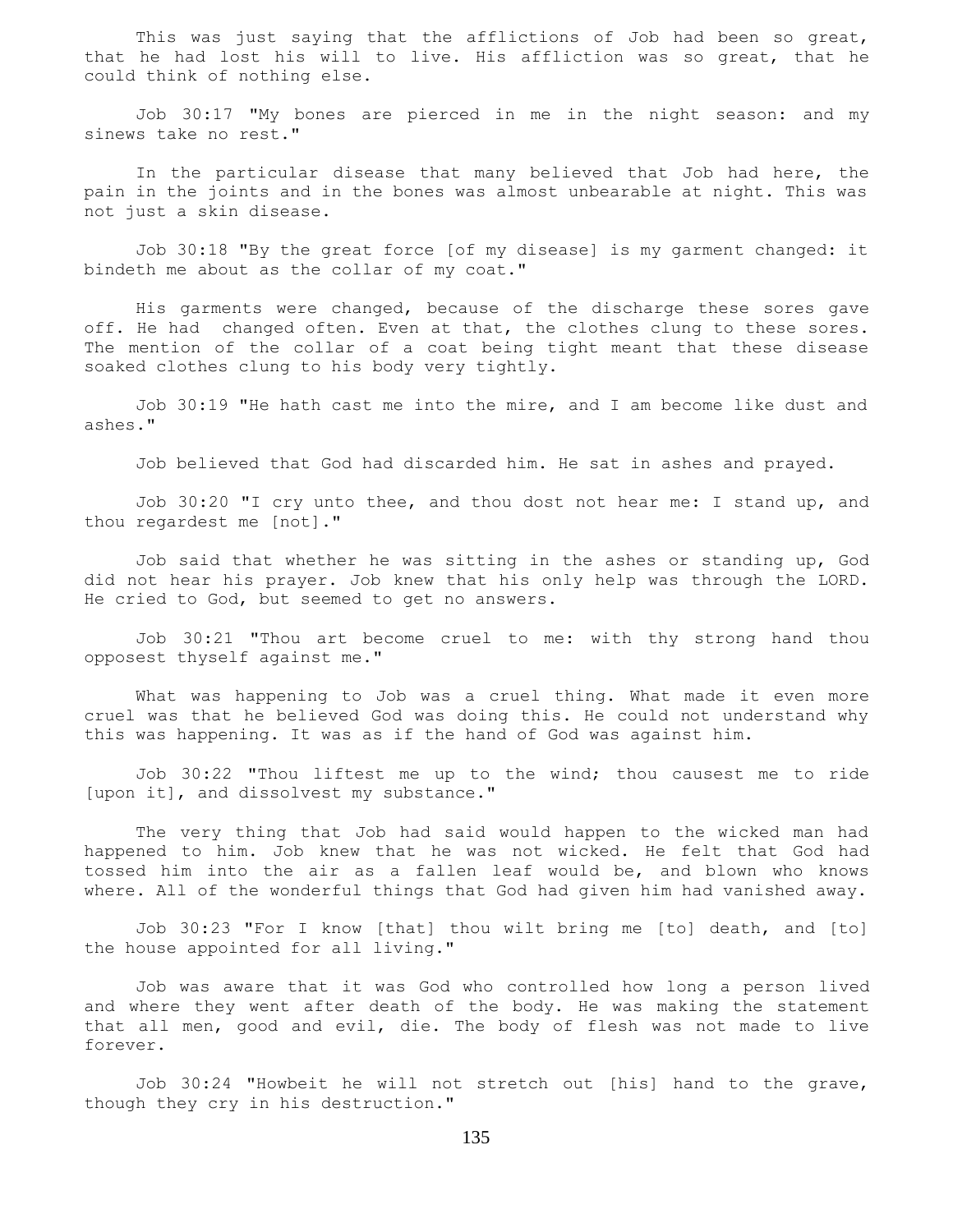This is an unusual Scripture. I believe that even though they cried over the destruction of the body, God would not stop death from coming.

 Job 30:25 "Did not I weep for him that was in trouble? was [not] my soul grieved for the poor?"

 Job had wept for the poor, and God had heard. Job had been a compassionate man.

 Job 30:26 "When I looked for good, then evil came [unto me]: and when I waited for light, there came darkness."

 Job thought he knew God. He looked for nothing but good from God. He was not expecting calamity. He daily walked in the Light of God that the Word of God teaches, and darkness came to him unexpectedly. He was not aware of the conversation that had gone on in heaven between God and Satan. Job was having difficulty understanding why all of this had happened.

 Job 30:27 "My bowels boiled, and rested not: the days of affliction prevented me."

 Job had been living in divine health, and this terrible disease came upon him. He got no sleep or rest day or night. The pain from the disease made him feel as if there was a fire within him that would not be quenched.

 Job 30:28 "I went mourning without the sun: I stood up, [and] I cried in the congregation."

 Job put on the clothes of mourning, he fasted, he sat in ashes and threw them upon his head. He even cried aloud in the congregation, without any answer from God.

Job 30:29 "I am a brother to dragons, and a companion to owls."

 Dragons are associated with the evil ones. Owls are settled in desolate places. His cry was loud and shrill. Perhaps, it was speaking of the crying out of Job.

 Job 30:30 "My skin is black upon me, and my bones are burned with heat."

 At the very beginning of his sorrows, he sat for seven days out in the heat in a bed of ashes. That was enough to turn him black from the sun. This burning in the bones was, possibly, pain wracking him from within. He, probably, was running a pretty high temperature, as well.

 Job 30:31 "My harp also is [turned] to mourning, and my organ into the voice of them that weep."

 Job had rejoiced greatly in the LORD, before this calamity came upon him. He had played his harp and sang songs of praise and worship, before this attack upon him. Now, he had lain the harp down, and began moaning instead. His moaning was accompanied with weeping. The voice that had sung such high praises to God, now could do nothing, but moan and cry.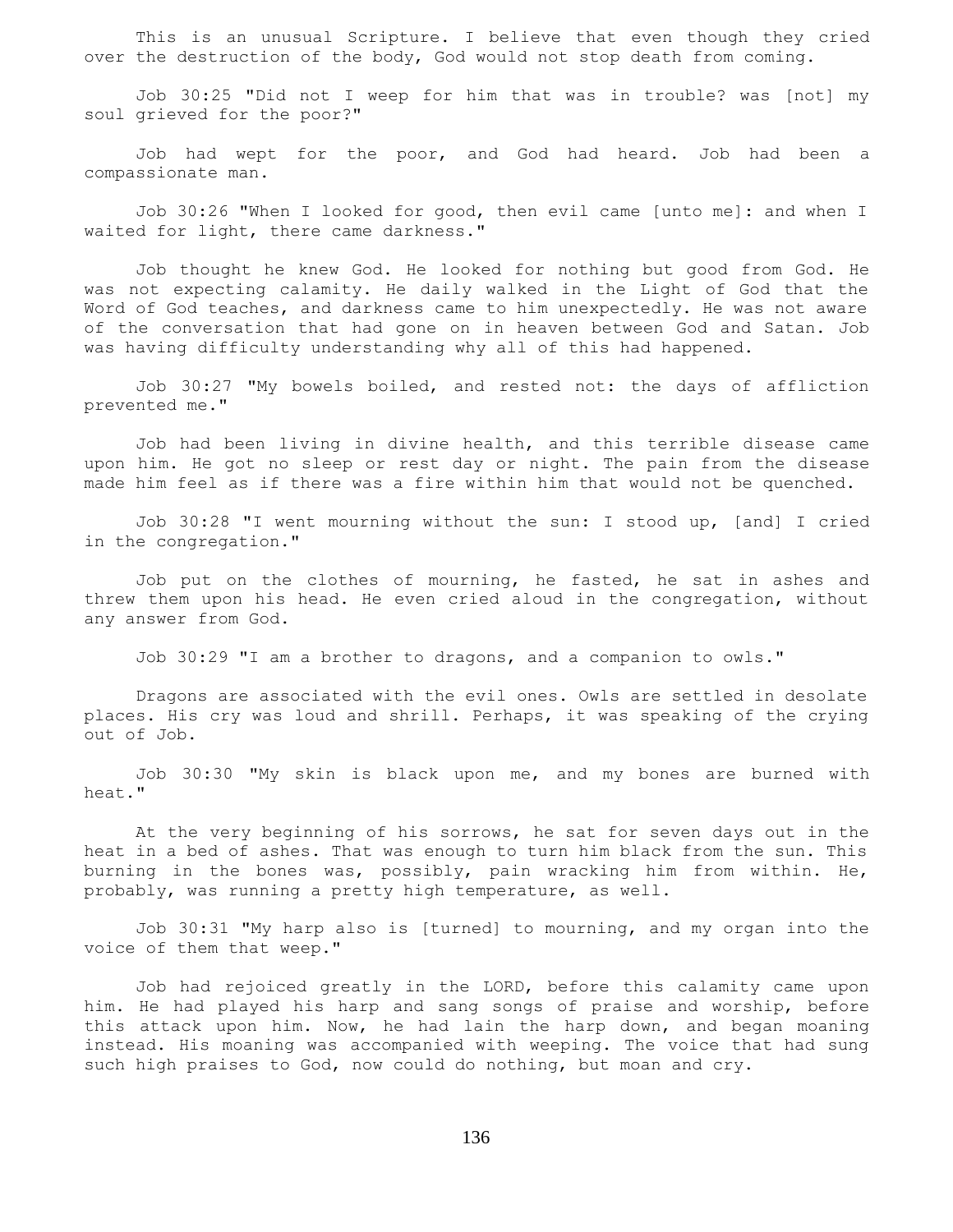## Job 29 Questions

1. Job said he was disgraced in front of whom? 2. What was the condition of the people in verse 3? 3. What were mallows? 4. They were driven from place to place, as a \_\_\_\_\_\_\_\_ would be. 5. Where did they dwell for safety? 6. They huddled together for 7. Who did Job call them in verse 8? 8. Even these people, who were the vilest in the earth, had begun to \_\_\_\_\_\_\_\_\_\_\_ Job. 9. What had they done to Job to show their utter disgust? 10. Job, in this instance, was a type and shadow of \_\_\_\_\_\_\_\_\_. 11. Who is "He" in verse 11? 12. Job believed this terrible attack upon him had come from . 13. Verse 12 was speaking of whom? 14. What did they try to do to Job? 15. What did the author call the young men in the gangs? 16. What caused the terror of Job? 17. Where was a great deal of Job's pain from this disease? 18. Why did Job's garments have to be changed often? 19. What was the worst of the cruelty mentioned in verse 21? 20. Who had Job said would have the very problems that he was having? 21. \_\_\_\_\_\_\_ controls how long a person lives.<br>22. Job had been a \_\_\_\_\_\_\_\_\_ man. 22. Job had been a 23. Job's disease made him feel as if what was happening to him? 24. What had Job done to show his deep sorrow about what was happening to him? 25. Why was Job's skin black?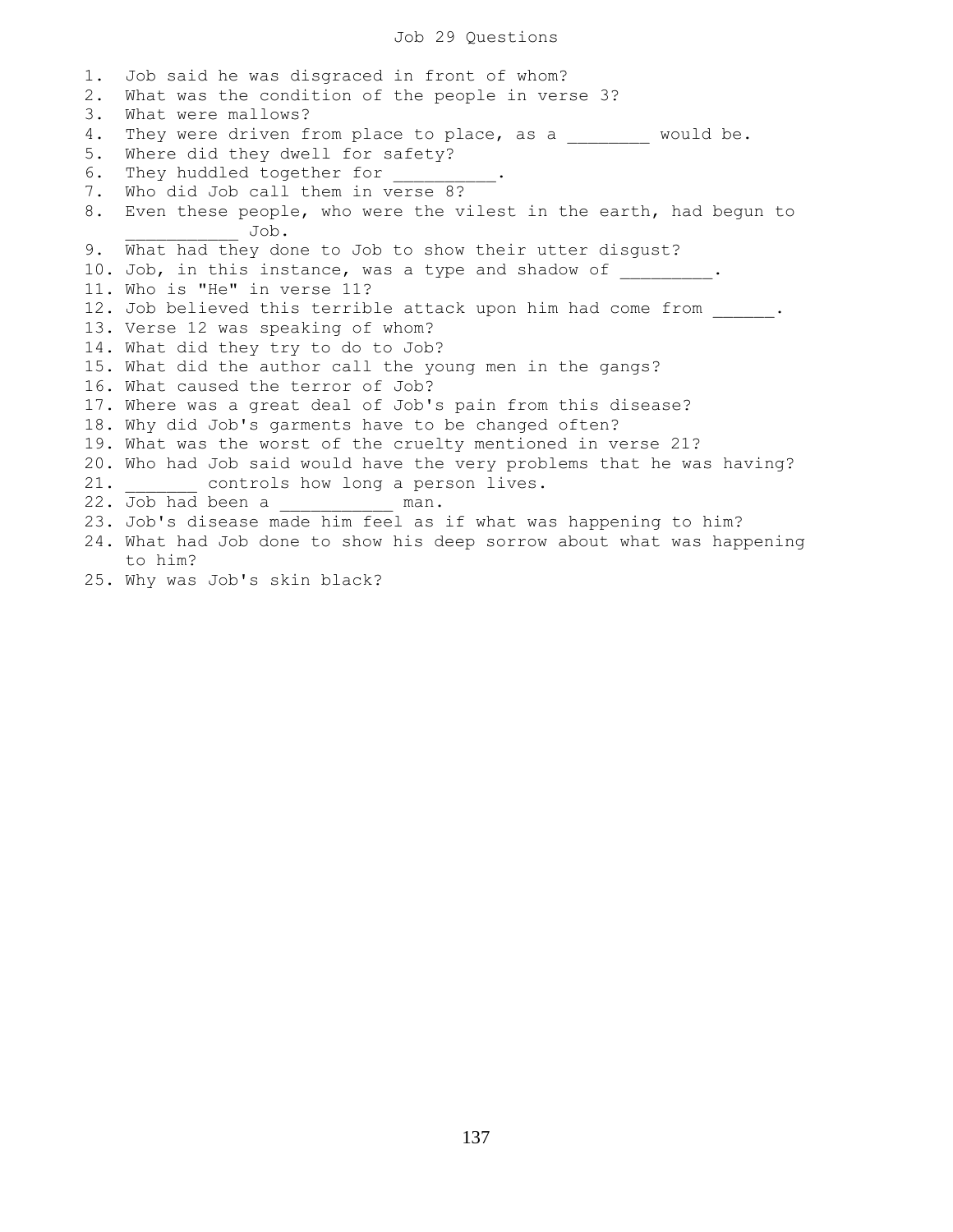We will begin this lesson in Job 31:1 "I made a covenant with mine eyes; why then should I think upon a maid?"

 Job had made a covenant with himself never to look upon a woman with lust in his eyes. It appears, from all accounts, that Job was a faithful husband to his wife. He was not an adulterer. This was something he had promised himself.

 Job 31:2 "For what portion of God [is there] from above? And [what] inheritance of the Almighty from on high?"

 Job was saying, that there would have been no inheritance from God, if he had been such a man. One of the worst sins, in God's sight, is adultery. Job was proclaiming his innocence. Had he committed such a sin, he would not have expected God to bless him.

 Job 31:3 "[Is] not destruction to the wicked? and a strange [punishment] to the workers of iniquity?"

 The inheritance of the wicked was destruction of body, soul, and spirit. Those who sinned could expect the punishment from God that they deserved. This was the reason that Job did not understand the punishment that had come to him. He had not sinned as a wicked man.

Job 31:4 "Doth not he see my ways, and count all my steps?"

 Job knew that nothing good or bad escaped the eyes of the LORD. God knew that Job was a man after His own heart. The statement above was in the form of a question. It is as if Job was saying, "Since he knows my every step, why am I being punished"?

 Job 31:5 "If I have walked with vanity, or if my foot hath hasted to deceit;" Job 31:6 "Let me be weighed in an even balance that God may know mine integrity."

 Job was asking to be weighed in the balance by God. If he had committed some sin that he was unaware of, the balance would still tip in his favor for all of the good he had done.

 Job 31:7 "If my step hath turned out of the way, and mine heart walked after mine eyes, and if any blot hath cleaved to mine hands;" Job 31:8 "[Then] let me sow, and let another eat; yea, let my offspring be rooted out."

 Job was willing for God to test him and see, if he had done any of these evil things. If he had done those things, he was willing to pay the penalty for the sin he committed. He wanted God to examine him and see what it was that he had failed in. Job said if I have lusted with mine eyes, then let me grow a crop and others eat it to punish me. He would even been willing for his children to be disinherited and run off the land, if had committed the sin of lust.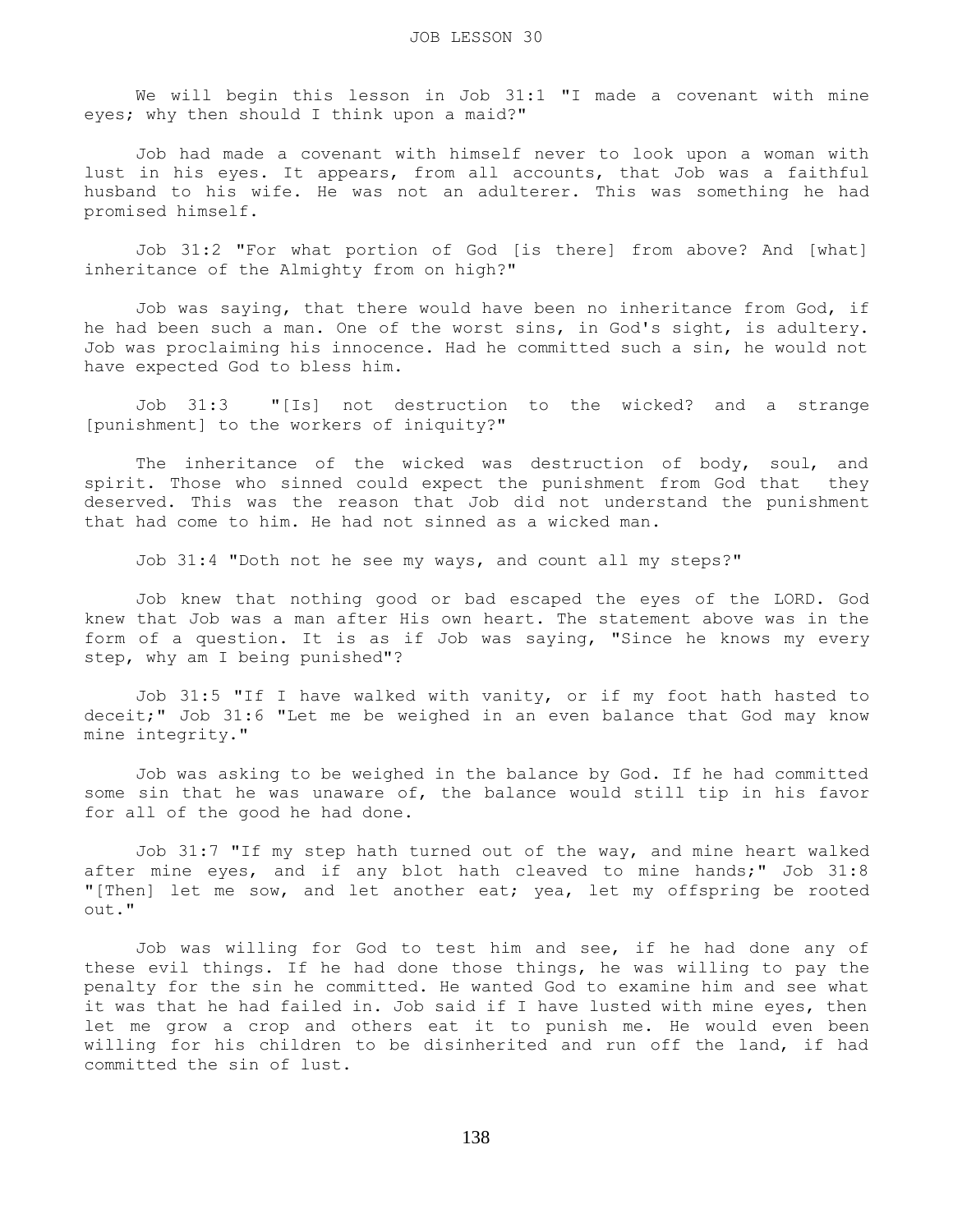Job 31:9 "If mine heart have been deceived by a woman, or [if] I have wait at my neighbour's door;" Job 31:10 "[Then] let my wife grind laid wait at my neighbour's door;" Job  $31:10$ unto another, and let others bow down upon her."

 Job said if he had been deceived by a woman, or had coveted anything that belonged to his neighbor, he would let another have his wife. Job knew that he had never gone in to a strange woman. He knew he had never coveted anything that belonged to another.

 Job 31:11 "For this [is] an heinous crime; yea, it [is] an iniquity [to be punished by] the judges." Job 31:12 "For it [is] a fire [that] consumeth to destruction, and would root out all mine increase."

 To lust for any woman except his own wife, Job said would be a terrible crime. He knew that kind of sin burned within a person, until it totally destroyed him. Job was being accused of this sort of thing, but he knew he was innocent, and he knew God knew he was innocent, also.

 Job 31:13 "If I did despise the cause of my manservant or of my maidservant, when they contended with me;" Job 31:14 "What then shall do when God riseth up? and when he visiteth, what shall I answer him?"

 Job had compassion on the poor and on his servants, as well. He had never mistreated any of them. Job was saying if he had mistreated his servants, he could expect no better from God, whose servant he was.

 Job 31:15 "Did not he that made me in the womb make him? and did not one fashion us in the womb?"

 Job was saying that all men were created by the same God. He was saying in the sight of God, one man does not differ from another. God is no respecter of persons.

 Job 31:16 "If I have withheld the poor from [their] desire, or have caused the eyes of the widow to fail;"

 Eliphaz had accused Job of this very thing, and Job had denied it. In fact, Job did the opposite. He helped the poor and the widow.

 Job 31:17 "Or have eaten my morsel myself alone, and the fatherless hath not eaten thereof;"

 Job had shared his food with those less fortunate than himself. That was one of the good memories he had of his days, before the calamity came upon him.

 Job 31:18 "(For from my youth he was brought up with me, as [with] a father, and I have guided her from my mother's womb;)"

 It appears, that Job had helped the widow, orphan, and the poor from his earliest years. He had been trained this way as a child. He did not separate himself from these people, but saw their needs and provided for them.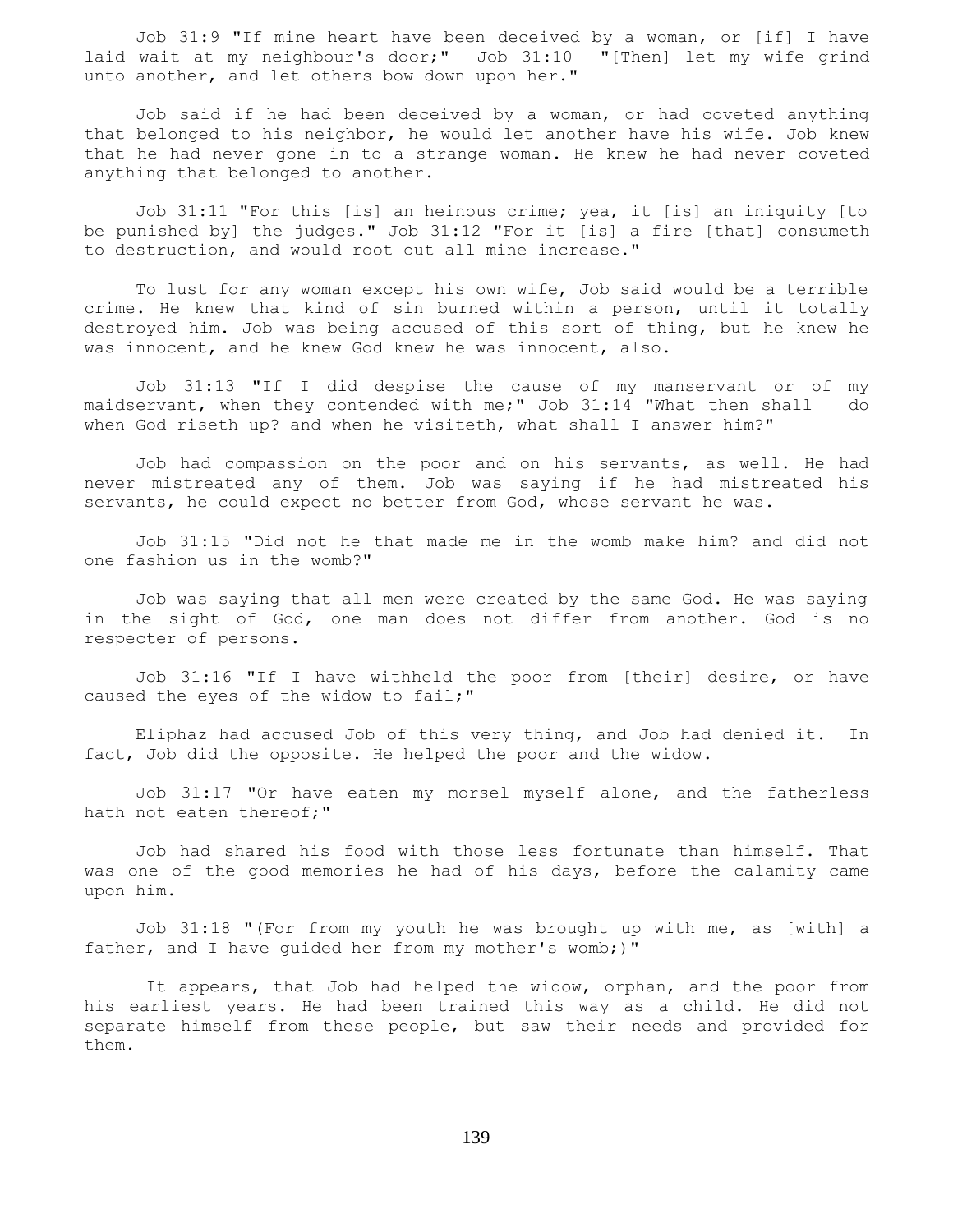Job 31:19 "If I have seen any perish for want of clothing, or any poor without covering;" Job 31:20 "If his loins have not blessed me, and [if] he were [not] warmed with the fleece of my sheep;"

We see, from this, that Job would even give fleece from his sheep to clothe those who had nothing to wear.

 Job 31:21 "If I have lifted up my hand against the fatherless, when I saw my help in the gate:" Job 31:22 "[Then] let mine arm fall from my shoulder blade, and mine arm be broken from the bone."

 This was a very drastic statement for Job to make, but he knew he was innocent. He knew he had reached out and helped all who truly needed help. He was not a selfish man. Job had been the champion of those in need. He was in no danger of losing his arm. God knew his record on this.

 Job 31:23 "For destruction [from] God [was] a terror to me, and by reason of his highness I could not endure."

 Job's only fear was of God. He tried to live as near perfect as he could, because he wanted to please God.

 Job 31:24 "If I have made gold my hope, or have said to the fine gold, [Thou art] my confidence;"

 Job had not made gold his god. He knew that gold was nice to have, but would not save a person.

 Job 31:25 "If I rejoiced because my wealth [was] great, and because mine hand had gotten much;"

 Job had not even bragged about his wealth, nor had he bragged on his great ability to make money. He was not overly proud. He knew all of his blessings came from God.

 Job 31:26 "If I beheld the sun when it shined, or the moon walking [in] brightness;" Job 31:27 "And my heart hath been secretly enticed, or my mouth hath kissed my hand:"

He had not worshipped the sun, or the moon, or even his own person.

 Job 31:28 "This also [were] an iniquity [to be punished by] the judge: for I should have denied the God [that is] above."

 If he had any other gods, he would have understood this punishment. He had no other gods. Job had been faithful to the LORD. He had never denied God. In fact, he had spoken of God as his Redeemer in chapter 19 of this book.

 Job 31:29 "If I rejoiced at the destruction of him that hated me, or lifted up myself when evil found him:"

 Job was saying, that he had not taken vengeance on his enemies. He had left vengeance to the LORD.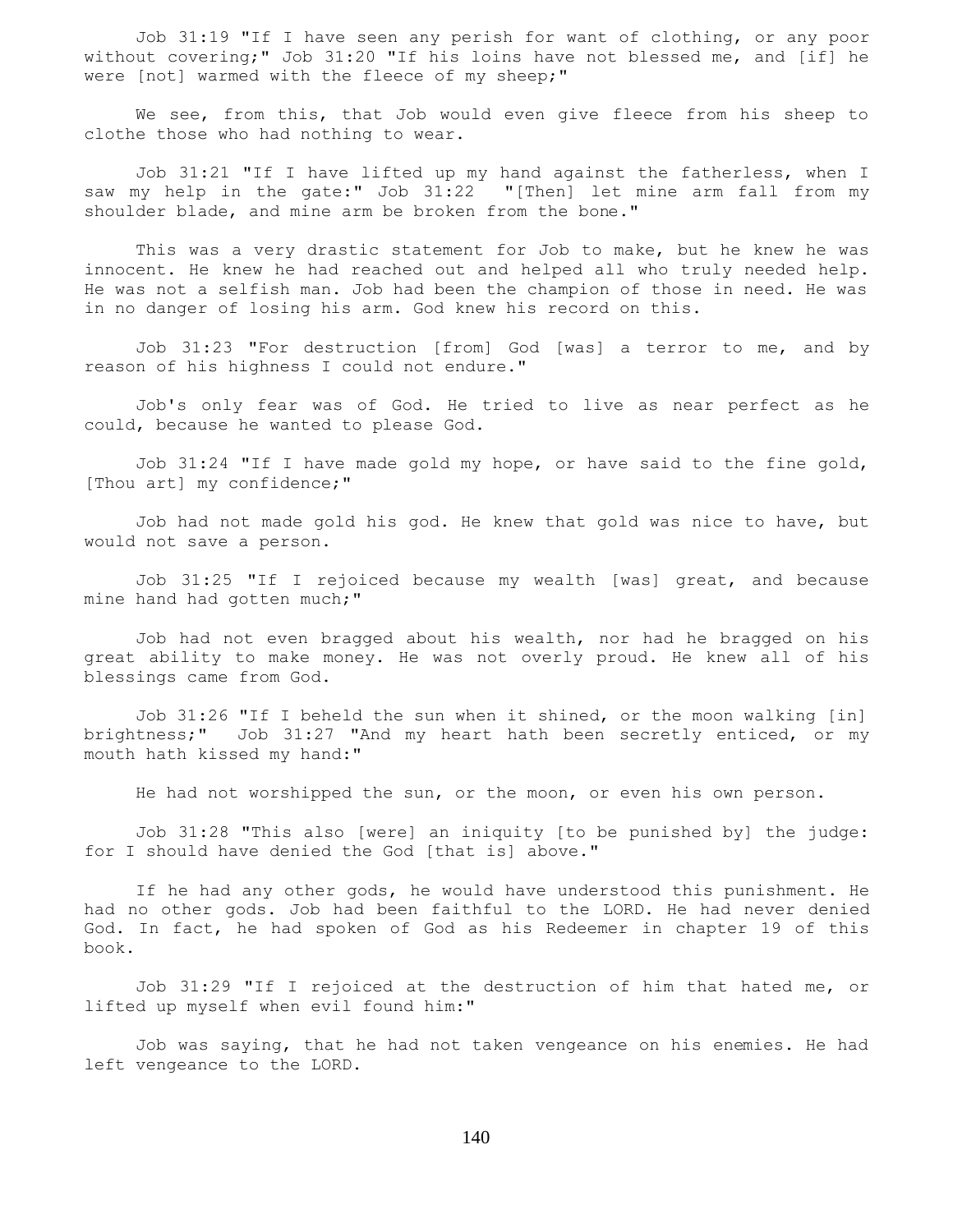Job 31:30 "Neither have I suffered my mouth to sin by wishing a curse to his soul."

 Job had never wished destruction to any man. He had never asked God to destroy his enemies. Job did not want them cursed. We saw in an earlier lesson, where he had taught others of the Words of the LORD.

 Job 31:31 "If the men of my tabernacle said not, Oh that we had of his flesh! we cannot be satisfied." Job 31:32 "The stranger did not lodge in the street: [but] I opened my doors to the traveller."

 I believe both of these Scriptures belong together. It appears in the first verse, that the men might have said they had no place for a stranger, but Job told them to take him in. Job housed and fed the strangers.

 Job 31:33 "If I covered my transgressions as Adam, by hiding mine iniquity in my bosom:"

 Adam had hidden in the garden to keep God from knowing he had eaten of the forbidden fruit. Job was saying, that he had not hidden any sins away. God knew everything about him.

 Job 31:34 "Did I fear a great multitude, or did the contempt of families terrify me, that I kept silence, [and] went not out of the door?"

 This is a reason some men would hide their sins, but Job said he never hid his sins from anyone. Job was not looking for the approval of the people around him. He wanted God's approval.

 Job 31:35 "Oh that one would hear me! behold, my desire [is, that] the Almighty would answer me, and [that] mine adversary had written a book."

 How many times have we prayed and thought that God did not hear our prayer? Job wanted God to hear his prayer and answer him. Job was saying, that his adversary should write down his complaints against Job. Not any of them were true.

 Job 31:36 "Surely I would take it upon my shoulder, [and] bind it [as] a crown to me."

 Job was willing to take all of these complaints unto himself, and answer them one by one. Job was not trying to run from the problem. He wanted to present the problem to God and let Him settle it.

 Job 31:37 "I would declare unto him the number of my steps; as a prince would I go near unto him."

 Job was willing to give an accounting of himself. Job was willing to face his accuser face to face, and answer him.

 Job 31:38 "If my land cry against me, or that the furrows likewise thereof complain;"

 Job was really searching. He was even saying, he had not offended the land that he cultivated. Even the land had no complaint to make of Job.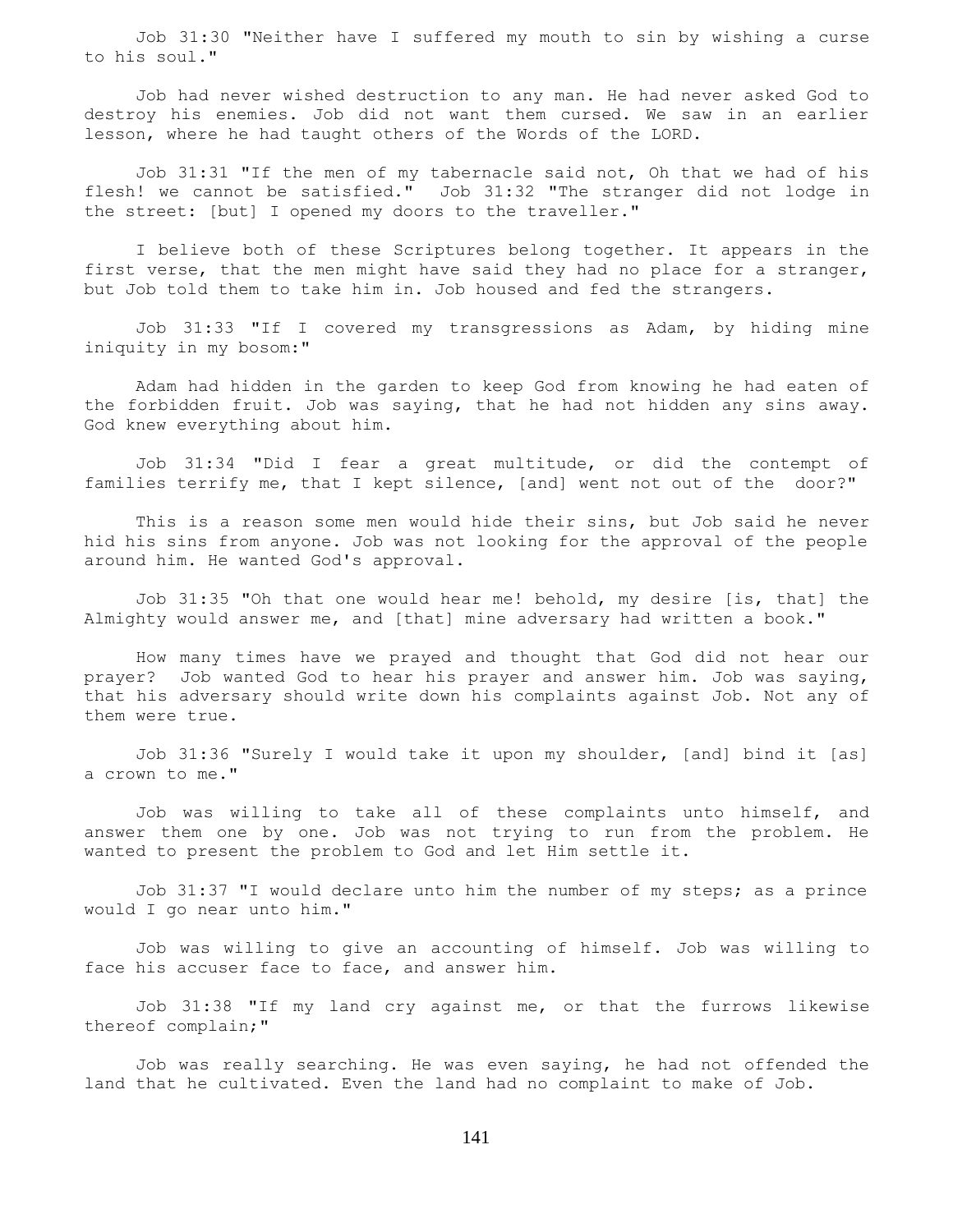Job 31:39 "If I have eaten the fruits thereof without money, or have caused the owners thereof to lose their life:"

 Job had purchased the land with money that he had received fruit of. Job had not taken any man's property without payment.

 Job 31:40 "Let thistles grow instead of wheat, and cockle instead of barley. The words of Job are ended."

 Job was saying, If I did that, which I did not, then let the land not produce. Job was willing to pay for any sin that he had committed. He knew that if God would judge him, He would find him innocent of wrong doing. The last few chapters were spoken by Job. He now said, they were ended. He had given an account of himself to God and would accept God's answer.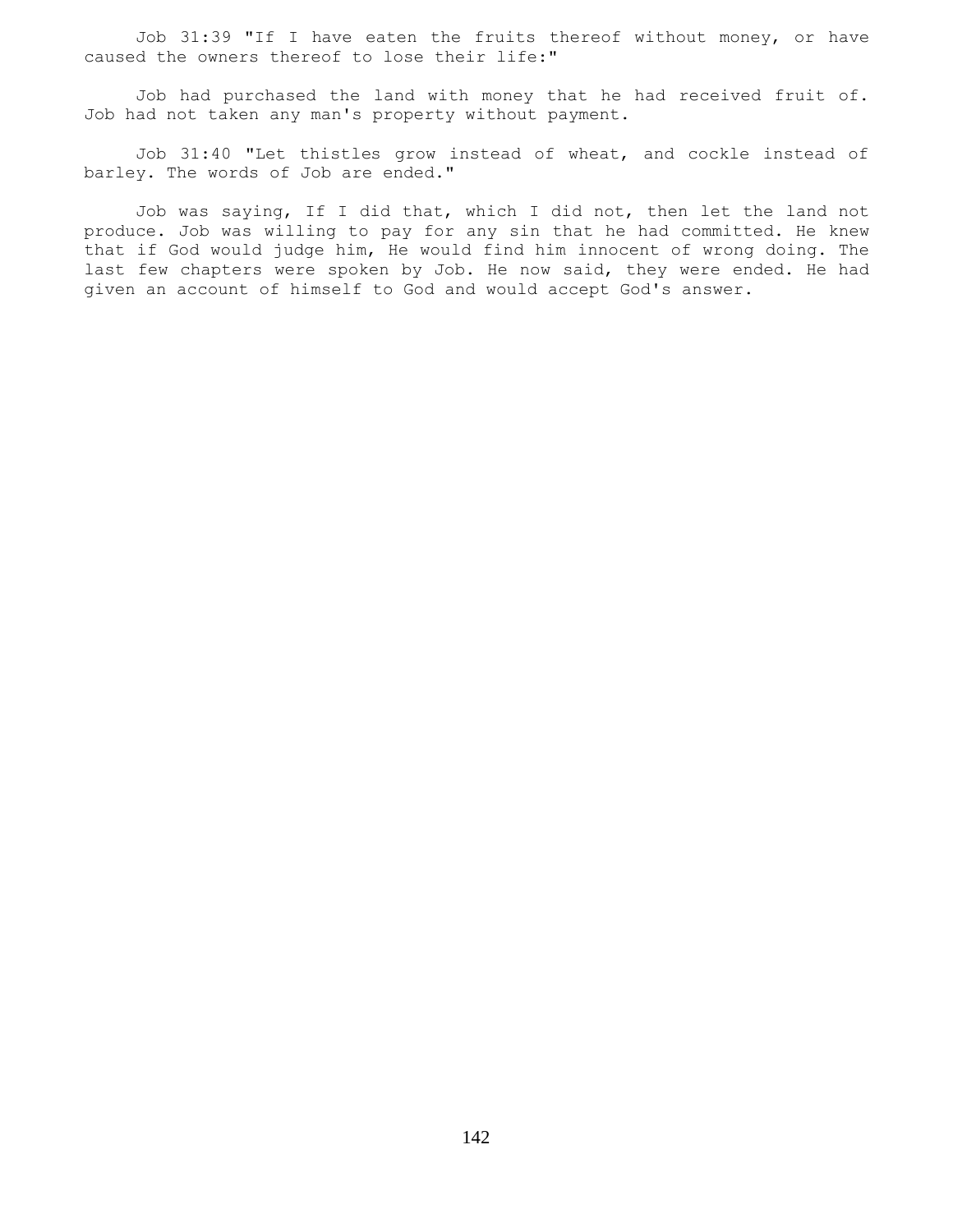## Job 30 Questions

| 1.    | I made a covenant with mine .                                                                        |
|-------|------------------------------------------------------------------------------------------------------|
| $2$ . | Job was not an ___________.                                                                          |
| 3.    | Job was saying, there would have been no inheritance from God if<br>he had committed these ________. |
| 4.    | The inheritance of the $\overline{\text{wicked}}$ was destruction of ,                               |
|       |                                                                                                      |
| $5.$  | What does God see on the earth?                                                                      |
| 6.    | Job was asking to be weighed in the _______ by God.                                                  |
| 7.    | Why did Job want God to do this?                                                                     |
| 8.    | Job told God he was willing to be ________, if God found that he                                     |
|       | had sinned.                                                                                          |
| 9.    | If Job had been quilty of being deceived by a strange woman, or if                                   |
|       | he had laid wait at another's door, he would accept what                                             |
|       | punishment?                                                                                          |
|       | 10. What kind of a crime did Job call that?                                                          |
|       | 11. What had he been accused of, that he denied in verse 13?                                         |
|       | 12. Job said that all men were created by .                                                          |
|       | 13. God is no respecter of __________.                                                               |
|       | 14. What had Eliphaz accused Job of that he denies in verse 16?                                      |
|       | 15. How had Job helped those who were without clothing?                                              |
|       | 16. What drastic promise did Job make in verse 22, if he had lifted a                                |
|       | hand against the fatherless?                                                                         |
|       | 17. Job's only fear was of _____.                                                                    |
|       | 18. What was Job's opinion of gold?                                                                  |
|       | 19. Job knew that all his blessings came from ____.                                                  |
|       | 20. He had not worshipped the _____, or the ________, or even his own                                |
|       |                                                                                                      |
|       | 21. Job had been __________ to the LORD.                                                             |
|       | 22. Job had left vengeance to the ______.                                                            |
|       | 23. Job housed and fed the __________                                                                |
|       | 24. Why did Job want his adversary to write down his complaints?                                     |
|       | 25. Job was willing to give an ___________ of himself.                                               |
|       | 26. Job had purchased the land with _________.                                                       |
|       | 27. Who had Job given an accounting to of himself?                                                   |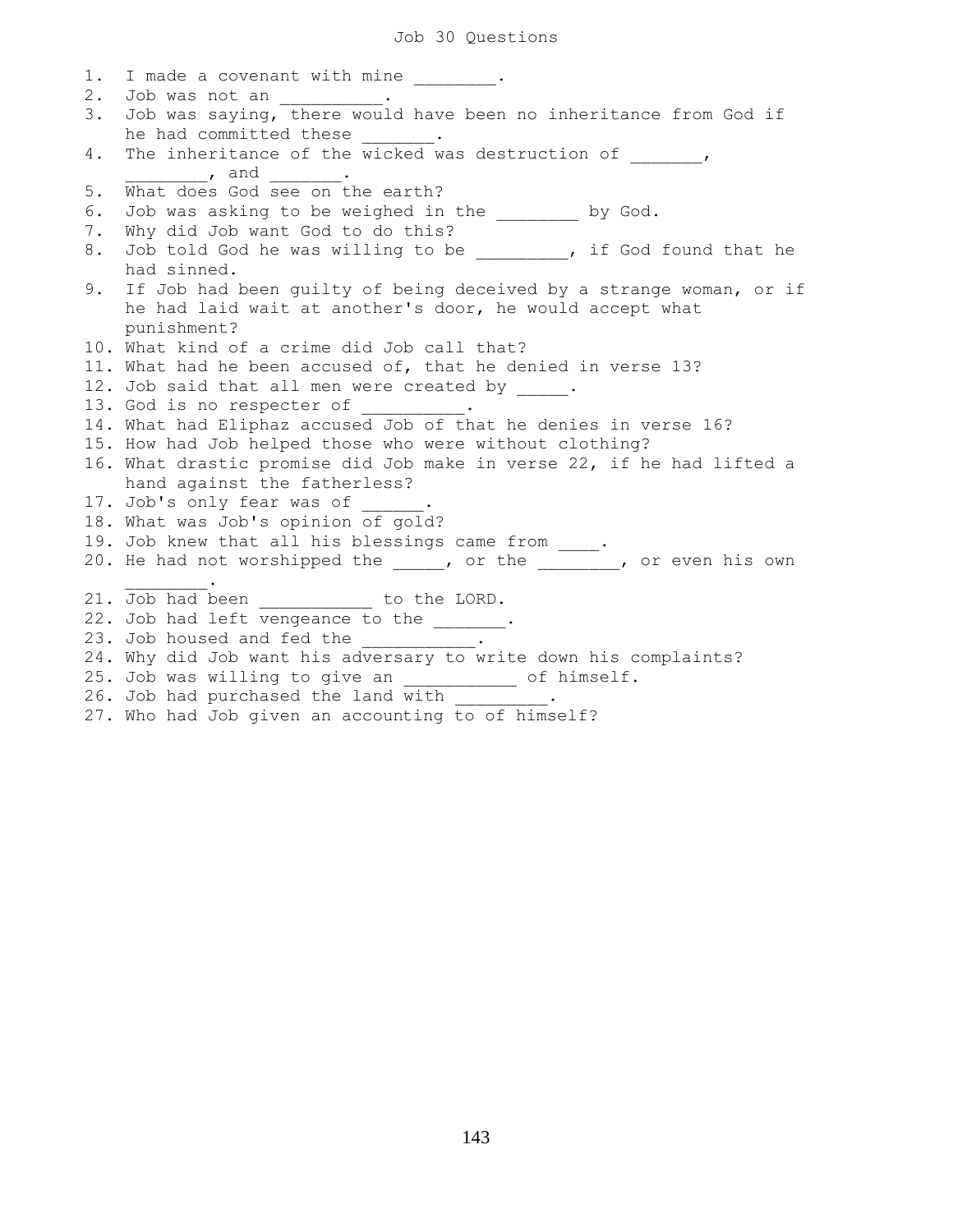We will begin this lesson in Job 32:1 "So these three men ceased to answer Job, because he [was] righteous in his own eyes."

This was actually stating that Eliphaz, Bildad, and Zophar had run out of things to accuse Job of. Job knew that he was not guilty of the things they had accused him of. They thought Job was righteous in his own sight. Job had not made that statement. He had only defended himself from their accusations, which were untrue.

 Job 32:2 "Then was kindled the wrath of Elihu the son of Barachel the Buzite, of the kindred of Ram: against Job was his wrath kindled, because he justified himself rather than God."

 "Elihu" means He is my God. "Barachel" means God blesses. These names both indicate that Elihu was a believer in the One True God. We would have to twist the names Buzite and Ram to make any connection with them. The main thing was that Elihu was angry with Job for justifying himself before God. We will find in a later lesson, that God was not offended by Job's defense of his own actions.

 Job 32:3 "Also against his three friends was his wrath kindled, because they had found no answer, and [yet] had condemned Job."

 The three who called themselves friends of Job, were not friends at all. Their accusations were unfounded. They could not prove them, because they were not true. They should not have condemned Job without facts to prove what they were saying. It appears that Elihu had waited to see the outcome of their actions. When he saw they could not get answers for their accusations, Elihu took up the battle.

 Job 32:4 "Now Elihu had waited till Job had spoken, because they [were] elder than he."

 We are told very little of how Elihu had the authority to come against Job. He had been polite and waited until Job finished, because he was a younger man. His waiting showed he had respect for age, at least.

 Job 32:5 "When Elihu saw that [there was] no answer in the mouth of [these] three men, then his wrath was kindled." Job 32:6 "And Elihu the son of Barachel the Buzite answered and said, I [am] young, and ye [are] very old; wherefore I was afraid, and durst not shew you mine opinion."

 This young man at least called his accusations, his opinion. He was much younger than Job, it seems. It would not be appropriate for a young man to reprimand his elder ordinarily.

 Job 32:7 "I said, Days should speak, and multitude of years should teach wisdom." Job 32:8 "But [there is] a spirit in man: and the inspiration of the Almighty giveth them understanding."

 Elihu had been reluctant to speak because of his youth, but he said the Spirit of God moved upon his spirit to speak. It is not just age and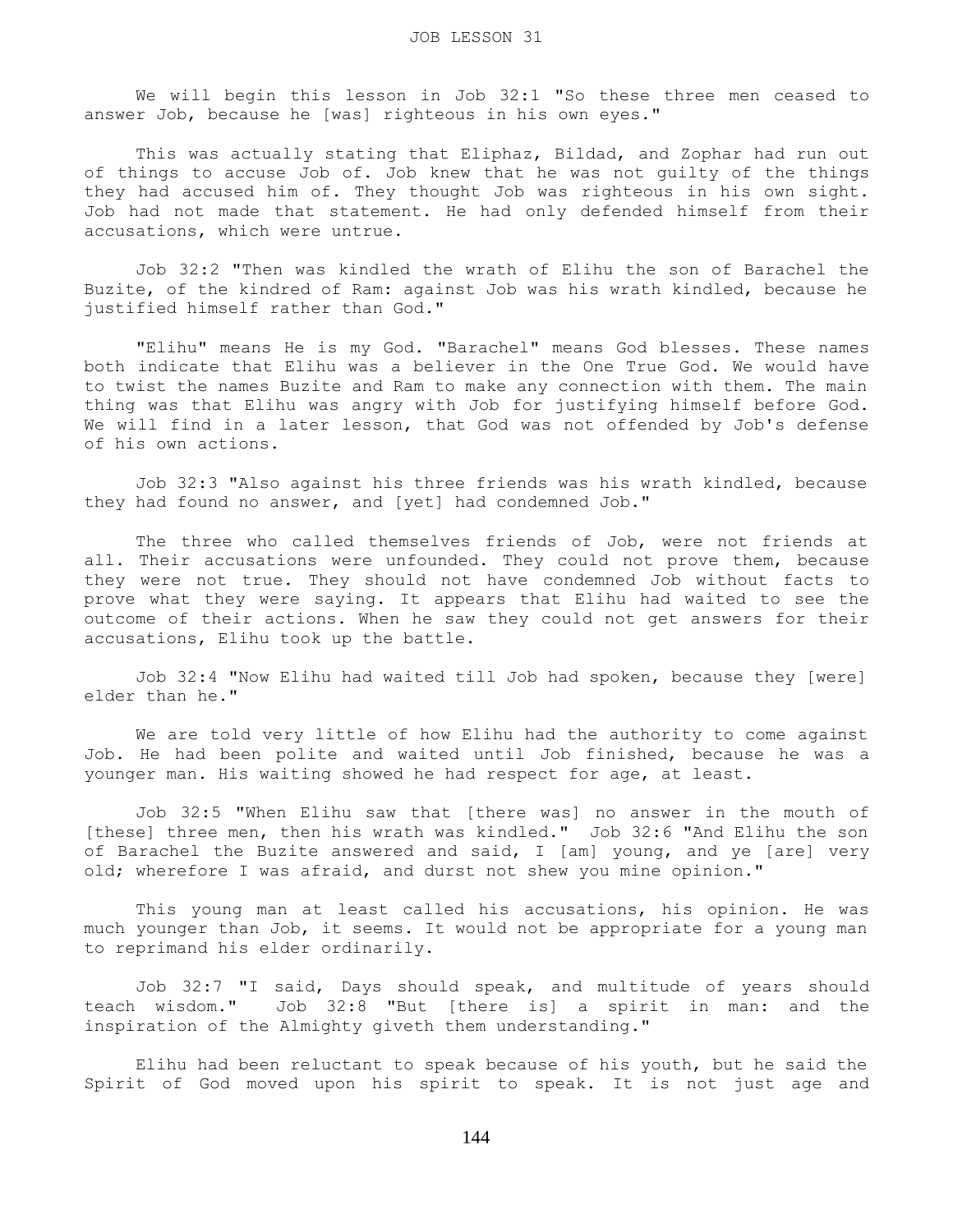education that give people the right to teach others. It is the Spirit of God moving within them.

 Job 32:9 "Great men are not [always] wise: neither do the aged understand judgment."

 He was speaking of men with great power and prestige, when he said "great men". Age does not make a man wise either. Wisdom is a gift from God.

 Job 32:10 "Therefore I said, Hearken to me; I also will shew mine opinion."

 He was asking the three friends of Job, as well as Job, to hear him out.

 Job 32:11 "Behold, I waited for your words; I gave ear to your reasons, whilst ye searched out what to say."

 He had waited patiently while Job's three accusers looked for things to accuse Job of. He waited patiently for them to prove Job guilty. It seemed to him, as if they were hunting for words to say.

 Job 32:12 "Yea, I attended unto you, and, behold, [there was] none of you that convinced Job, [or] that answered his words:"

 He listened carefully to them, but they did not even convince him of Job's guilt in these matters, much less Job. They were not effective in causing Job to see his errors and repent. They did not even answer Job's questions.

 Job 32:13 "Lest ye should say, We have found out wisdom: God thrusteth him down, not man."

 It appears, their reason for trying to destroy Job was to build themselves up. If Job were thrust down, it would be from God, and not from them.

 Job 32:14 "Now he hath not directed [his] words against me: neither will I answer him with your speeches."

 Job had not said anything against Elihu. Elihu would not be trying to defend his own character. He would not be speaking to get revenge on Job. He would take an entirely different approach.

 Job 32:15 "They were amazed, they answered no more: they left off speaking."

 This caused the three friends of Job to say no more. Their amazement was in the fact that this young man would take it upon himself to speak to his elders in this manner.

 Job 32:16 "When I had waited, (for they spake not, but stood still, [and] answered no more;)" Job 32:17 "[I said], I will answer also my part, I also will shew mine opinion."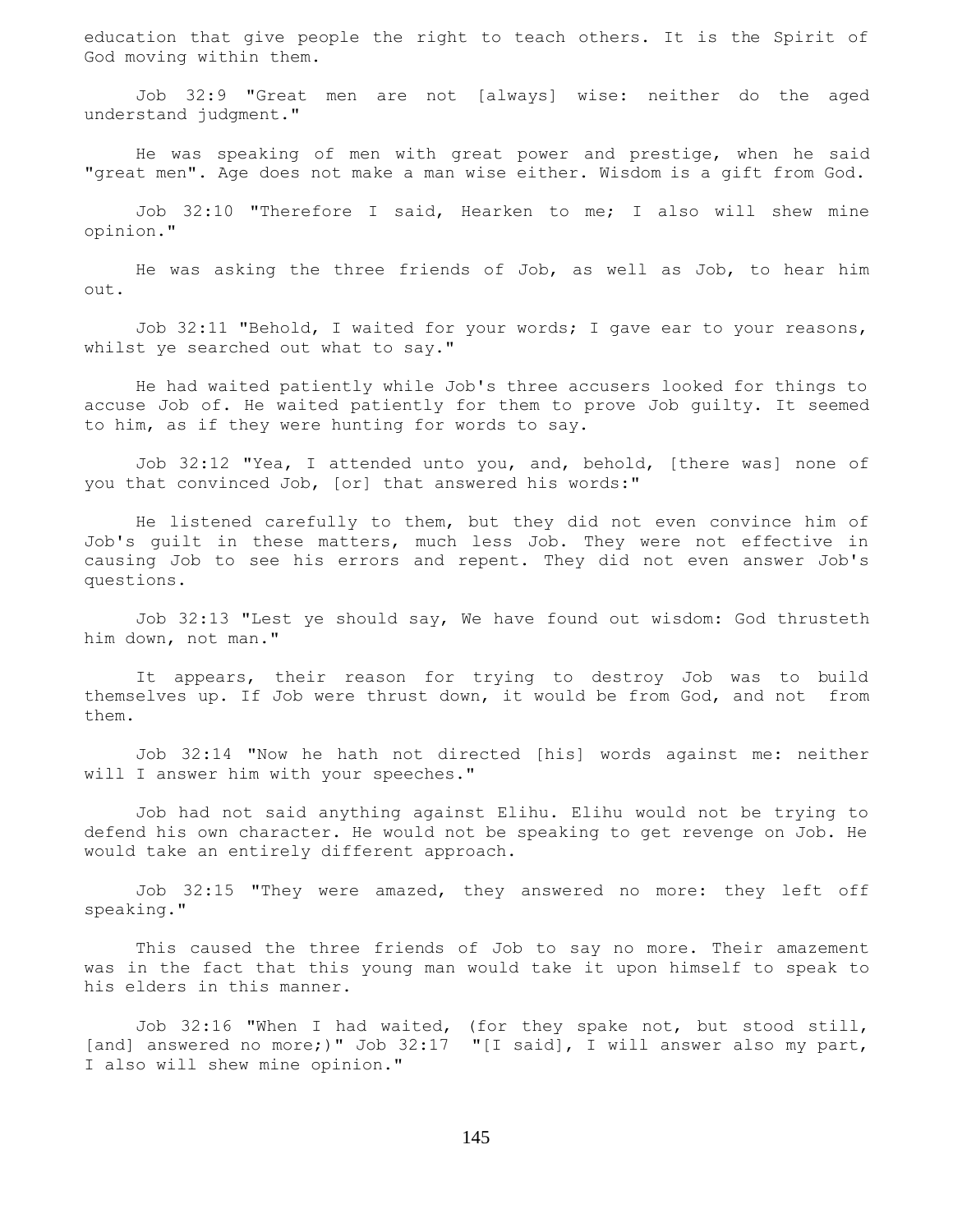When Elihu realized that the three had nothing else to say, he decided to speak his opinion.

 Job 32:18 "For I am full of matter, the spirit within me constraineth me."

 There were many things he would like to say, but his spirit was telling him not to speak.

 Job 32:19 "Behold, my belly [is] as wine [which] hath no vent; it is ready to burst like new bottles."

 He was so full, he would burst, if he did not open his mouth and speak some of the words that were built up inside of him. Wine will swell and burst new bottles, if the bottle is allowed to swell.

 Job 32:20 "I will speak, that I may be refreshed: I will open my lips and answer."

 It was almost as if he was trying to convince himself that he should speak. After he had spoken, perhaps, he would be more at peace.

 Job 32:21 "Let me not, I pray you, accept any man's person, neither let me give flattering titles unto man."

 Elihu hoped that he would not lean to either side, because of who they were. He wanted his speech to be unbiased. He did not want to think of the high position that Job had in the community, and not say what he needed to say, either. He truly wanted to speak truth.

 Job 32:22 "For I know not to give flattering titles; [in so doing] my maker would soon take me away."

 He would speak to Job, as he would to any other man. He was afraid to call an earthly man by a flattering title, for fear God would be jealous and punish him.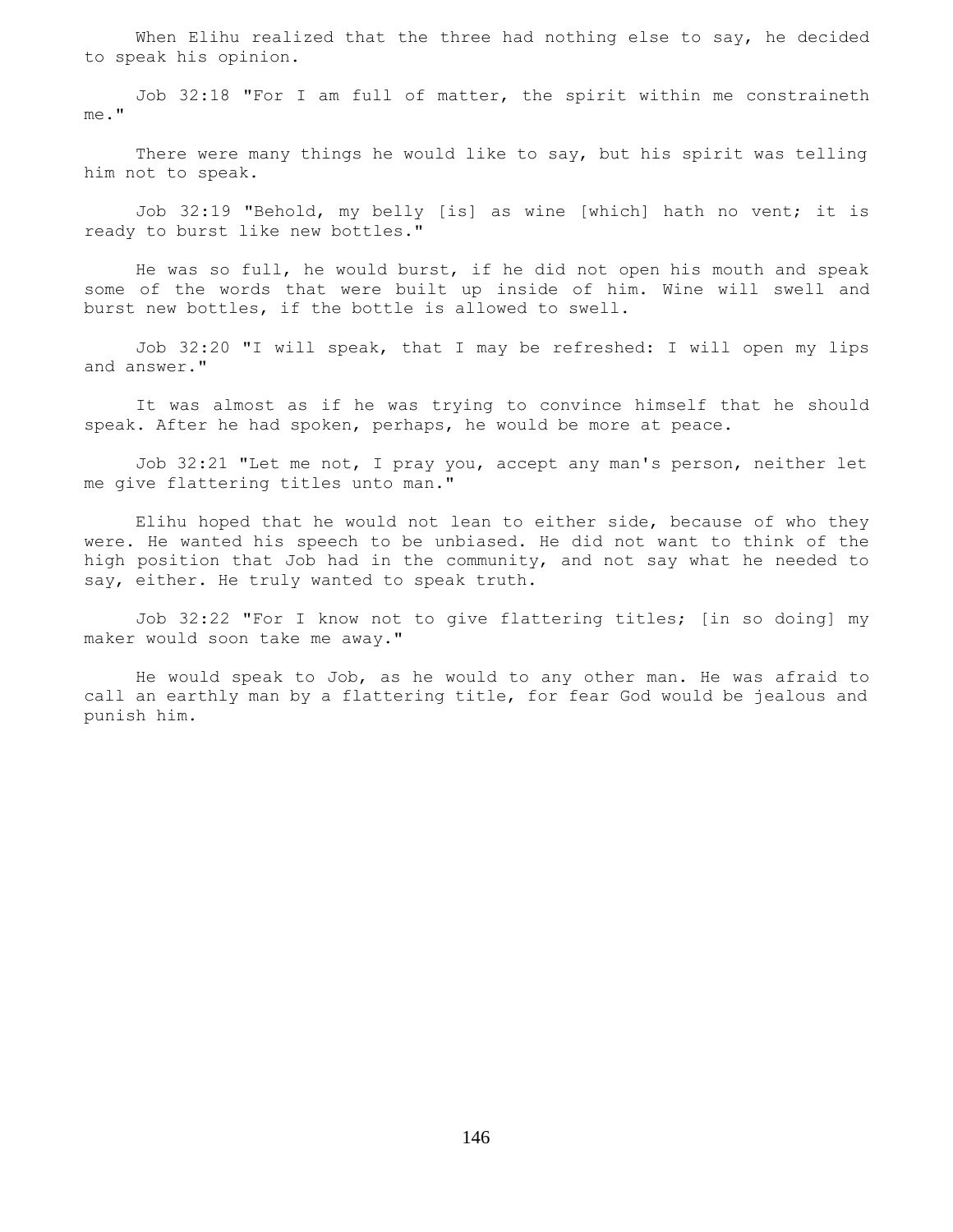## Job 31 Questions

1. Why did the three men cease to answer Job? 2. Had Job made that statement? 3. Their accusations were 4. Then was kindled the wrath of  $\qquad \qquad$ 5. Who was his father? 6. Why was he angry? 7. What does "Elihu" mean? 8. What does Barachel" mean? 9. What does the meaning of their names tell us? 10. Was God offended by Job trying to defend himself from the accusations? 11. Why was Elihu offended at the three friends of Job? 12. Why had they not been able to prove their accusations against Job? 13. Why had Elihu waited this long to speak? 14. Elihu said, "I am young, and ye are very \_\_\_\_\_\_\_". 15. The young man called his accusations his \_\_\_\_\_\_\_\_\_\_\_. 16. What caused Elihu to desire to speak? 17. Great men are not always 18. It seemed to Elihu, that the friends were searching for things to  $\mathcal{L}=\mathcal{L}^{\mathcal{L}}$ 19. Why had the friends tried to destroy Job? 20. There were many things he wanted to \_\_\_\_\_\_\_. 21. What constrained Elihu? 22. Elihu said, his belly was as which hath no vent. 23. Let me not, I pray you, accept any man's \_\_\_\_\_\_\_\_\_\_. 24. Why would he not use flattering titles? 25. What did Elihu fear might happen to him?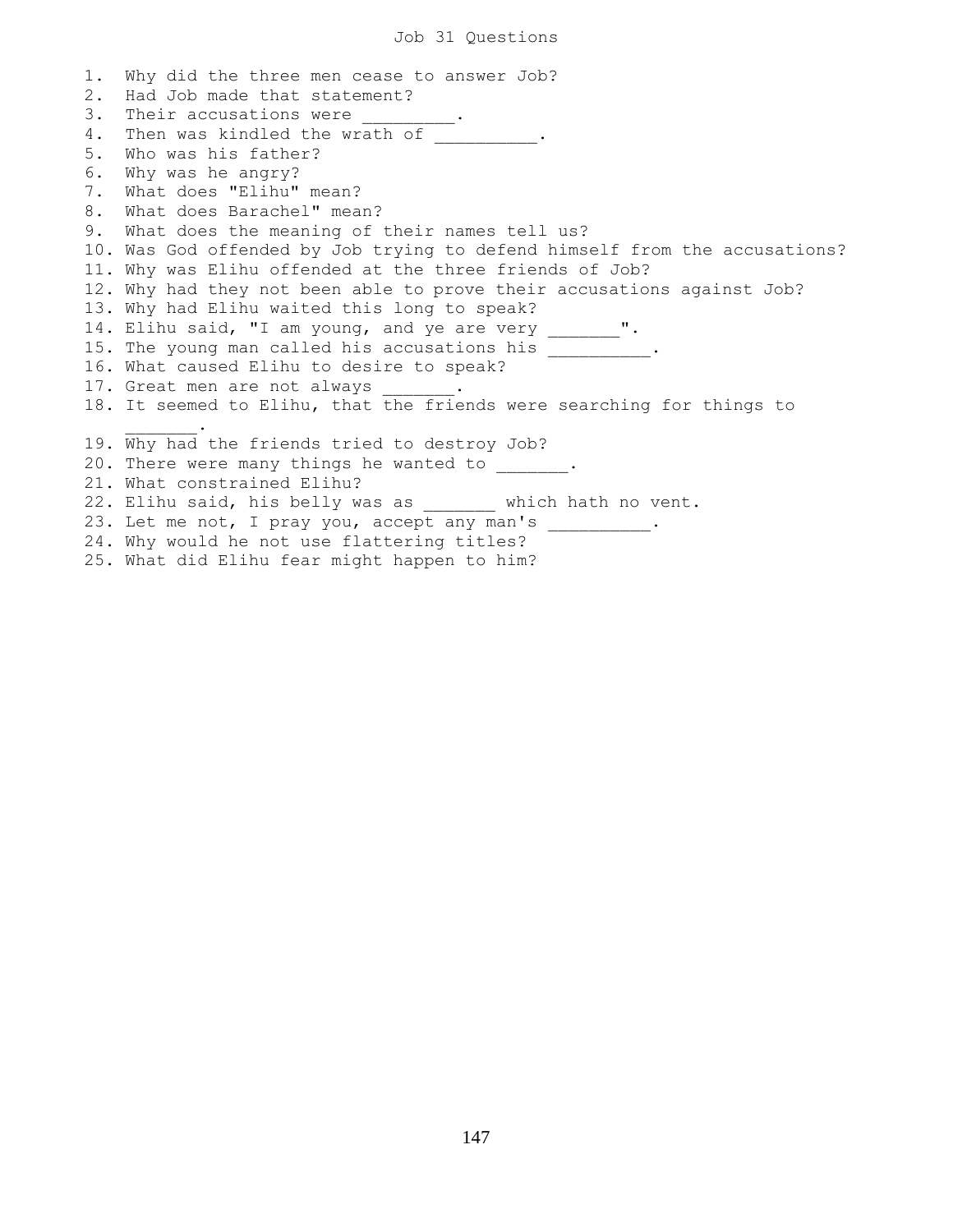We will begin this lesson in Job 33:1 "Wherefore, Job, I pray thee, hear my speeches, and hearken to all my words."

 In the last lesson, we were introduced to Elihu. We may safely assume that this was Elihu speaking, here. He was a young man. He believed that God had guided what he was about to say. Job had not received the messages from his three friends, so Elihu started out by telling Job to listen carefully to what he had to say. Elihu felt that he was speaking the words to follow, for God.

 Job 33:2 "Behold, now I have opened my mouth, my tongue hath spoken in my mouth." Job 33:3 "My words [shall be of] the uprightness of my heart: and my lips shall utter knowledge clearly."

 Elihu had carefully considered what he was about to say and he felt the things he would say were more important than what Job's friends had said. He would be speaking from a pure heart. He will not speak in circles, but directly as much as his knowledge would allow him to.

 Job 33:4 "The spirit of God hath made me, and the breath of the Almighty hath given me life."

 This was Elihu's way of saying, that what he was, was by the act of God. Even the life within him was put there by God. Elihu believed the Holy Spirit of God had quickened him to speak. He was not saying that he spoke as an oracle of God, however.

 Job 33:5 "If thou canst answer me, set [thy words] in order before me, stand up."

 He wanted Job to carefully listen to him and then answer him, if he could.

 Job 33:6 "Behold, I [am] according to thy wish in God's stead: I also am formed out of the clay."

 Job had asked for audience with God, or for God to send an angel with a message for him, that he might state his case to God. Elihu claimed to be sent of God for that purpose. He explained to Job, that he was flesh and blood man, and not an angel.

 Job 33:7 "Behold, my terror shall not make thee afraid, neither shall my hand be heavy upon thee."

 Elihu would not be a terror to Job as God would have been, if He were arguing with Job. Job would not be intimidated by Elihu.

 Job 33:8 "Surely thou hast spoken in mine hearing, and I have heard the voice of [thy] words, [saying],"

 It appears, that Elihu had been there, when Job was talking to his three friends. He heard both sides of the conversations. The things Elihu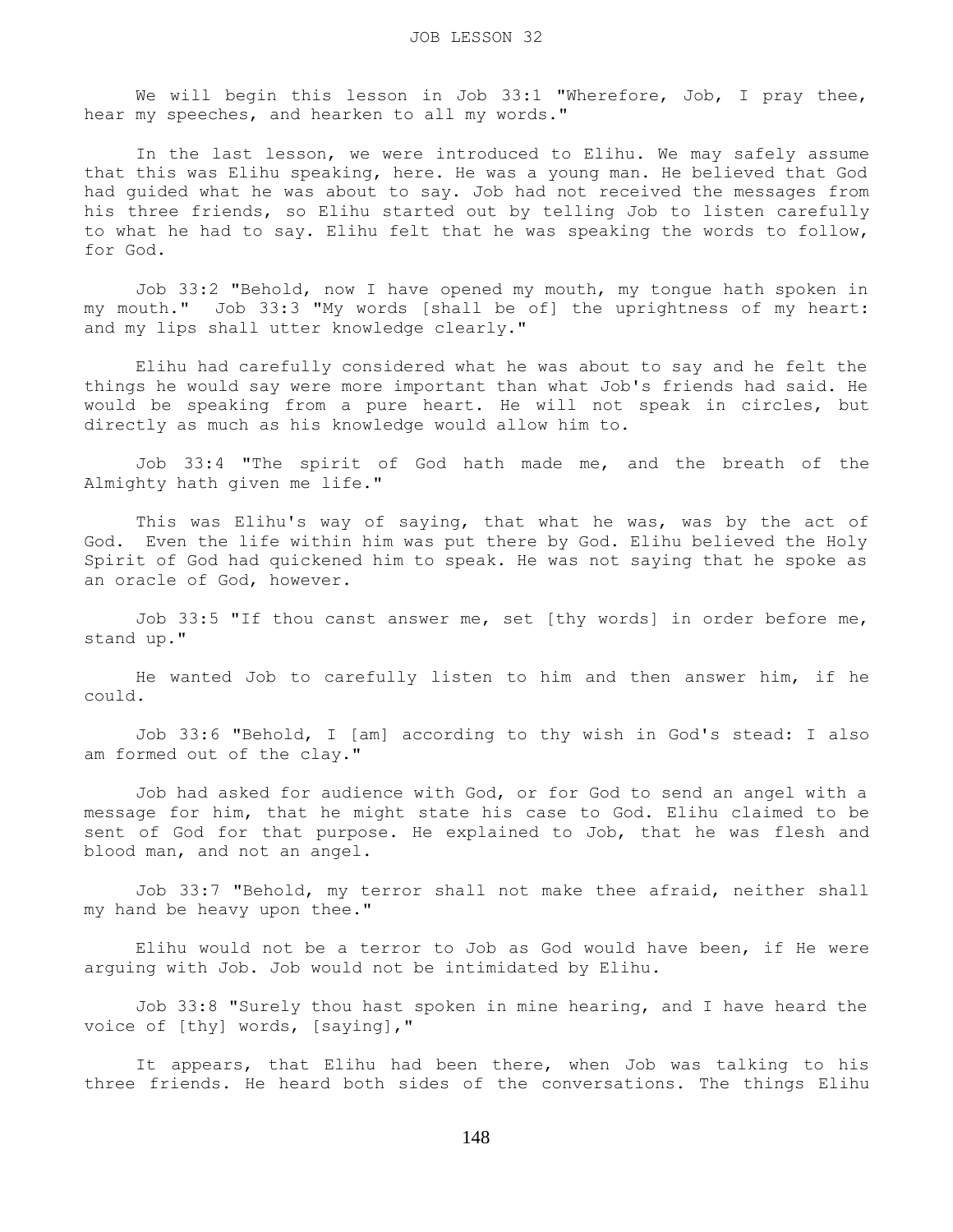heard and repeated, here, were not exact, but approximately what he believed he heard Job say.

 Job 33:9 "I am clean without transgression, I [am] innocent; neither [is there] iniquity in me."

 Job had never said these exact words. He had said, that he was innocent of the charges that his friends had made. Job knew and expressed, that all men were sinners to some extent. He was not living a sinful life, however. His heart was stayed upon God. He had asked God to weigh him on the balance scales. Job, also, knew that he had been forgiven of all sins he ever committed, when he said his Redeemer liveth.

 Job 33:10 "Behold, he findeth occasions against me, he counteth me for his enemy," Job 33:11 "He putteth my feet in the stocks, he marketh all my paths."

 Again, these exact things were not said. Job, in his despair, had thought for a moment that God had turned against him. In a sense, God had turned his back on Job for just a short time. God even turned his back on Jesus on the cross for just a moment. Jesus even said, "Why hast thou forsaken me?" Job just felt forsaken for a moment in time.

 Job 33:12 "Behold, [in] this thou art not just: I will answer thee, that God is greater than man."

 Job had never denied that God was greater than man. The only reason that Job had questioned what had happened to him at all, was because he did not understand what he had done, to be punished with such calamities. Job had not done anything offensive to God. This was Satan bringing all of these calamities to Job.

 Job 33:13 "Why dost thou strive against him? for he giveth not account of any of his matters."

 Elihu had obviously misunderstood Job's intentions. Job was not criticizing God for anything He had done. He was not asking God for an account. He just wanted to understand, why this was happening? I personally do not feel that Job erred in this.

 Job 33:14 "For God speaketh once, yea twice, [yet man] perceiveth it not."

 Eliihu was trying to say that God would not answer Job. God speaks to man on His own terms. Elihu believed that God speaks, and man does not understand.

 Job 33:15 "In a dream, in a vision of the night, when deep sleep falleth upon men, in slumberings upon the bed;"

 In the very earliest of times, this might have been true to some extent. It was not true in the case of Adam. God came in the cool of the evening and fellowshipped with Adam. I would believe that Elihu believed this to be the only communication that God had with man, simply because it was the way He communicated with him. We all believe in the things that have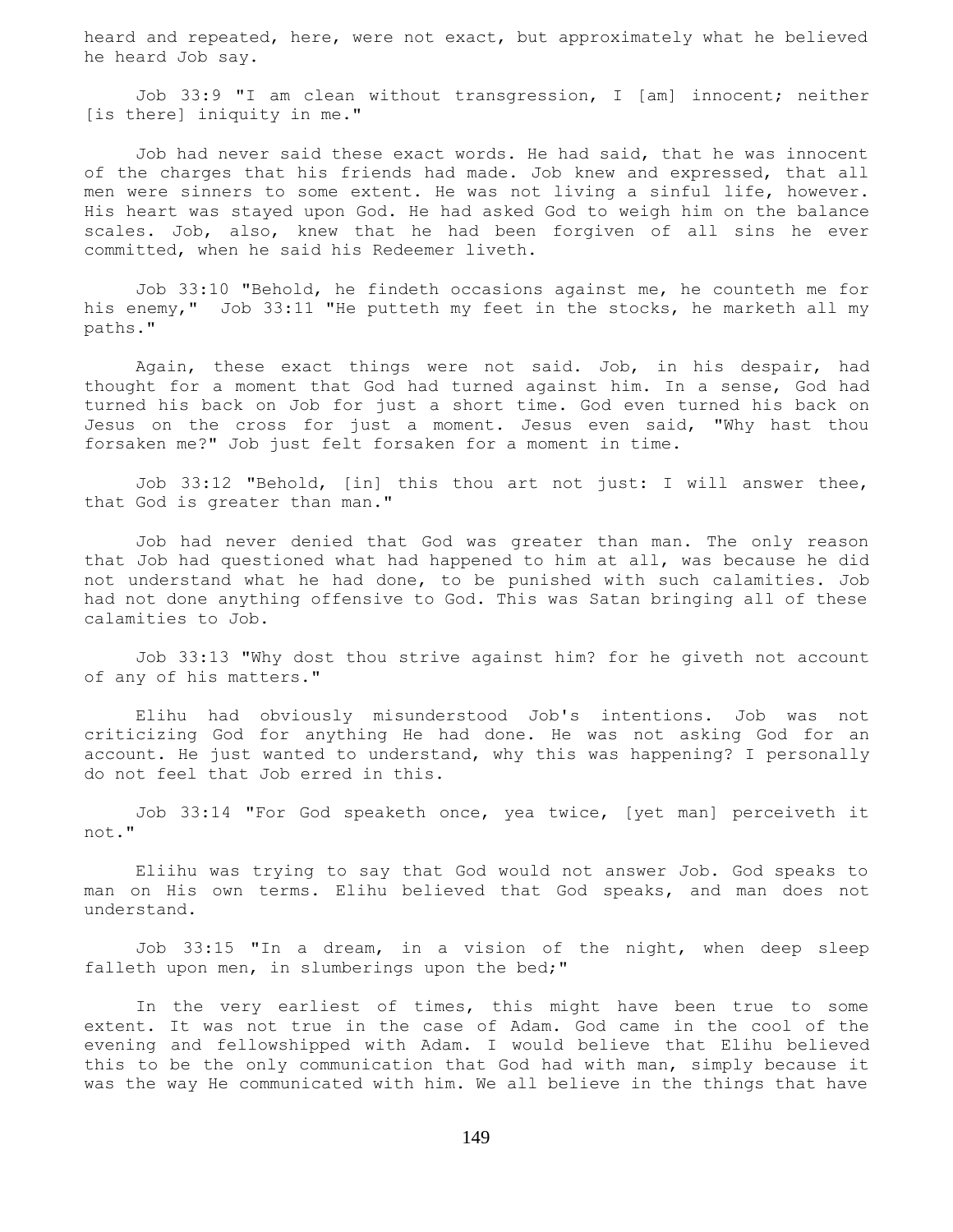happened to us personally. God does use dreams and visions, but He uses many other ways, as well.

 Job 33:16 "Then he openeth the ears of men, and sealeth their instruction,"

 This was not speaking of the physical ear. It was speaking of the ear of their understanding. This was speaking of God speaking to the spirit of man, and giving him instructions.

 Job 33:17 "That he may withdraw man [from his] purpose, and hide pride from man."

 Elihu believed that God would re-direct a person's life through dreams and night visions. Elihu believed that Job was a prideful man. Job's friends had thought this, too. They all believed that, because Job had been a wealthy man, and God had taken all of it away.

 Job 33:18 "He keepeth back his soul from the pit, and his life from perishing by the sword."

 He again said, that God would warn man in a dream not to go to a battle, or get killed, if he would listen.

 Job 33:19 "He is chastened also with pain upon his bed, and the multitude of his bones with strong [pain]:"

 Elihu said, that the pain and suffering that Job had been feeling on his bed was a chastisement from God. He said, that even that was a message from God to Job.

Job 33:20 "So that his life abhorreth bread, and his soul dainty meat."

He was speaking of a sickness so bad, that he did not want to eat.

 Job 33:21 "His flesh is consumed away, that it cannot be seen; and his bones [that] were not seen stick out."

 He was describing the very illness that Job had. He counted Job's illness as a chastisement from God. Elihu believed that God brought this illness on Job to give him time to repent, before he died. We know that this part of his statement was not true. Job was attacked by Satan, because God thought Job to be righteous.

 Job 33:22 "Yea, his soul draweth near unto the grave, and his life to the destroyers."

 Elihu went on to say, if the person did not repent, God would send the angels {destroyers} to take his life from him. These threats by Elihu were very obvious.

 Job 33:23 "If there be a messenger with him, an interpreter, one among a thousand, to shew unto man his uprightness:"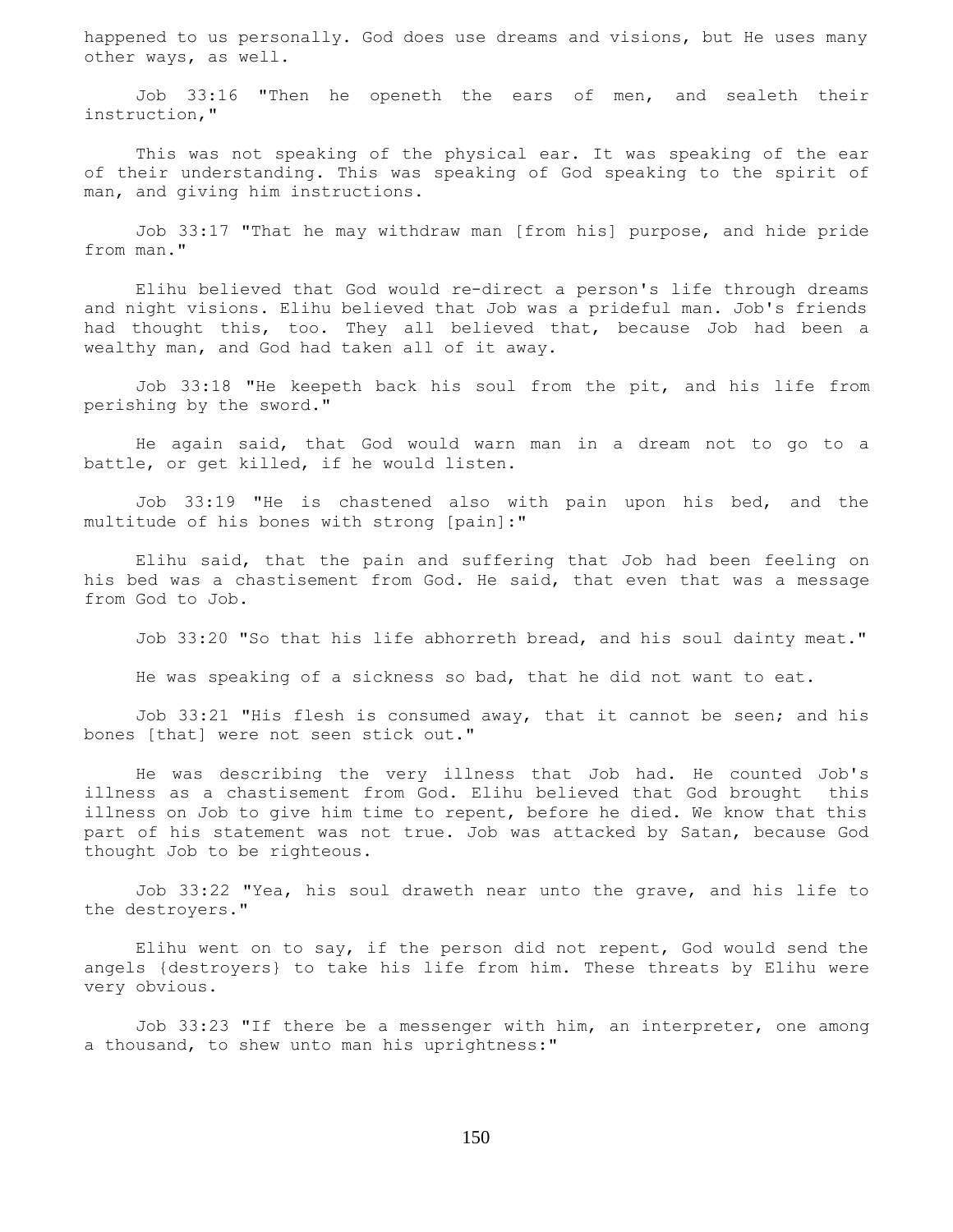The messenger, interpreter, could be speaking of an angel sent from heaven to shew uprightness. This was prophetically speaking of that great Redeemer Jesus Christ who came to save the sinner.

 Job 33:24 "Then he is gracious unto him, and saith, Deliver him from going down to the pit: I have found a ransom."

The prophetic meaning, here, was that Jesus ransomed all who would believe. He is the great Mediator between God and sinful man. We are saved by grace.

 Job 33:25 "His flesh shall be fresher than a child's: he shall return to the days of his youth:"

 This is speaking of the restoration provided by God to man. Jesus took the sin of the whole world on His body on the cross. It is sin that destroys the flesh. When the sin is removed, man is restored.

 Job 33:26 "He shall pray unto God, and he will be favourable unto him: and he shall see his face with joy: for he will render unto man his righteousness."

 This was prophetically speaking of that great Intercessor for all mankind {Jesus Christ}. Notice, He gave His righteousness to man.

 Job 33:27 "He looketh upon men, and [if any] say, I have sinned, and perverted [that which was] right, and it profited me not;" Job 33:28 "He will deliver his soul from going into the pit, and his life shall see the light."

 All of this was prophetic about the sinner coming to Christ and being saved. Jesus is the Light of the world.

Job 33:29 "Lo, all these [things] worketh God oftentimes with man,"

 Elihu had gone back to his statement of God working with men through dreams and visions.

 Job 33:30 "To bring back his soul from the pit, to be enlightened with the light of the living."

 He was stressing, in this, that God was their only hope, and that they could reach Him through repentance and receiving their instructions from God.

 Job 33:31 "Mark well, O Job, hearken unto me: hold thy peace, and I will speak."

 He wanted Job to pay very close attention to what he had said. He wanted Job to hold his peace and not speak, until he was completely through, and then he could speak.

 Job 33:32 "If thou hast any thing to say, answer me: speak, for I desire to justify thee."

 It appears, he believed that Job would be so astonished by what he had said, that he would not have any answer to this. He said, if you can answer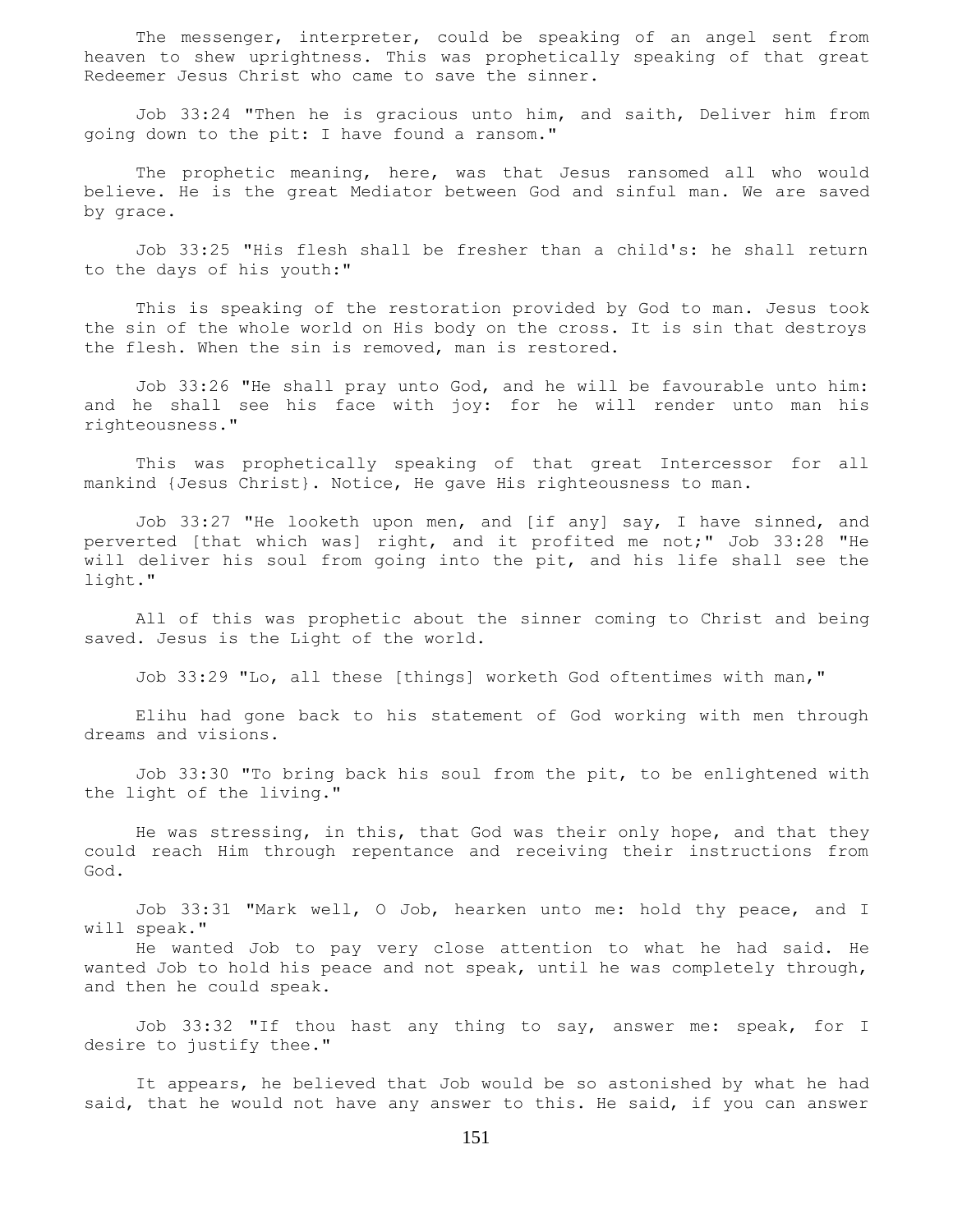this, then go ahead and speak. Elihu said, that he would like to find Job innocent of all charges.

 Job 33:33 "If not, hearken unto me: hold thy peace, and I shall teach thee wisdom."

 Elihu had become over zealous, or else he felt he knew a great deal more than Job. This I would call being conceited, or self-centered. Job, probably, did not answer him earlier, because he felt he did not need to justify himself to this young man. It was a very braggadocious {bold} statement on his part, that he might teach Job wisdom. Job found it totally unnecessary and unprofitable to speak to Elihu. We could safely assume that this was Elihu's youth speaking. He should have known better.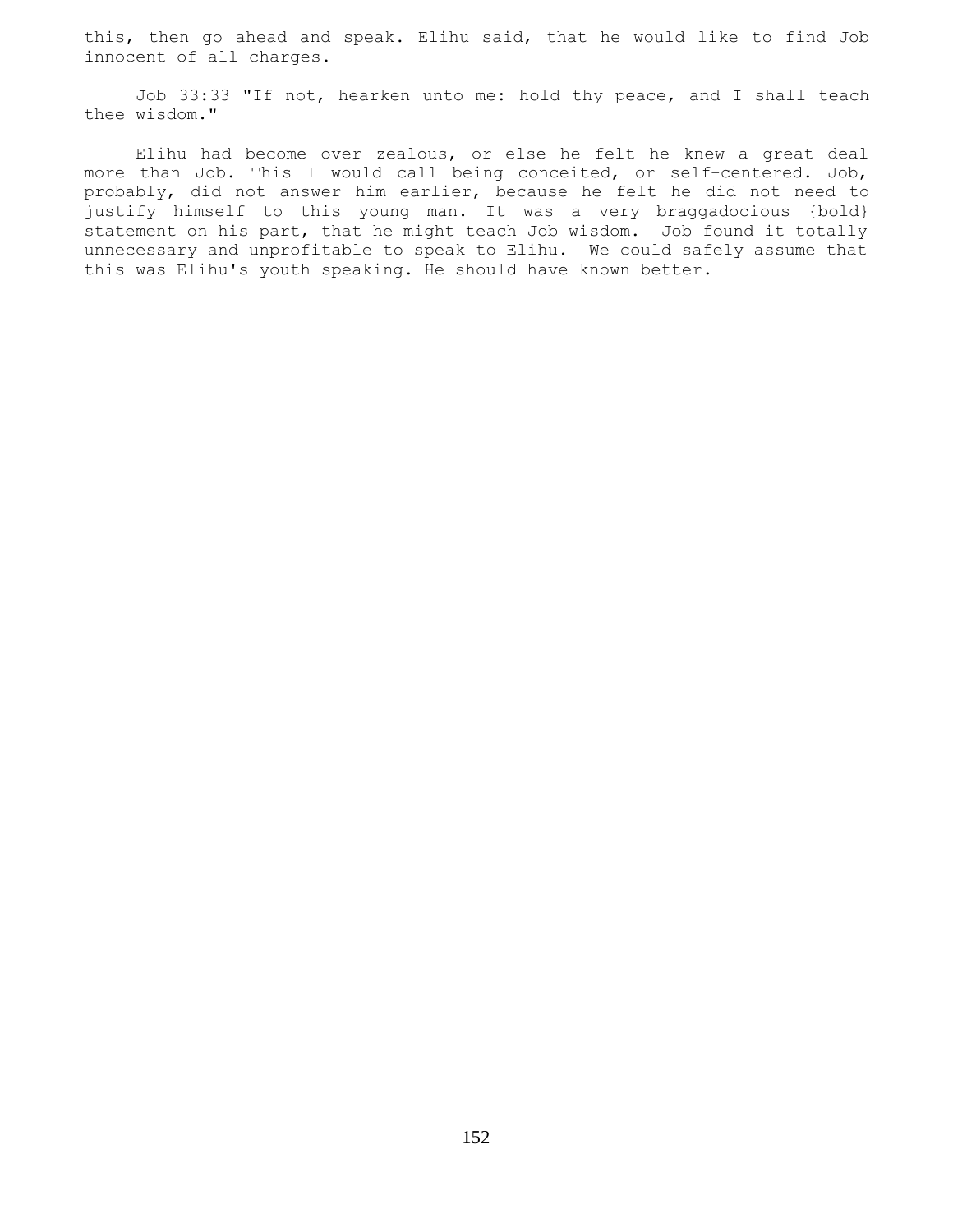Job 32 Questions

1. Who was speaking in verse 1? 2. He thought he was speaking for whom? 3. Elihu believed he would be speaking from a pure \_\_\_\_\_\_\_\_. 4. Elihu said, the very life within him was from \_\_\_\_\_\_\_\_. 5. In verse 6, Elihu said he was in \_\_\_\_\_\_\_\_\_ stead. 6. Elihu was formed of what? 7. Job would not be  $\qquad \qquad$  by Elihu. 8. How did Elihu know what had been said up to now? 9. Quote Job chapter 33 verse 9. 10. Instead of what Elihu said in verse 9, what had Job really said? 11. What were some other things that Elihu said Job had said? 12. Job had never denied that God was greater than  $\qquad \qquad$ 13. What was Elihu trying to say in verse 14? 14. What were the only ways that Elihu knew of that God spoke to man? 15. Why did he believe that? 16. Verse 16 is speaking of what ear? 17. Elihu believed that Job was a \_\_\_\_\_\_\_\_\_\_\_\_ man. 18. What did Elihu believe the pain and suffering of Job was? 19. Who actually had attacked Job? 20. Who were the destroyers in verse 22? 21. Who was verse 23 prophetically speaking of? 22. What wass the prophetic meaning of verse 24? 23. Who is the great Intercessor? 24. Why did he think Job would not answer him? 25. What was the real reason Job did not answer him?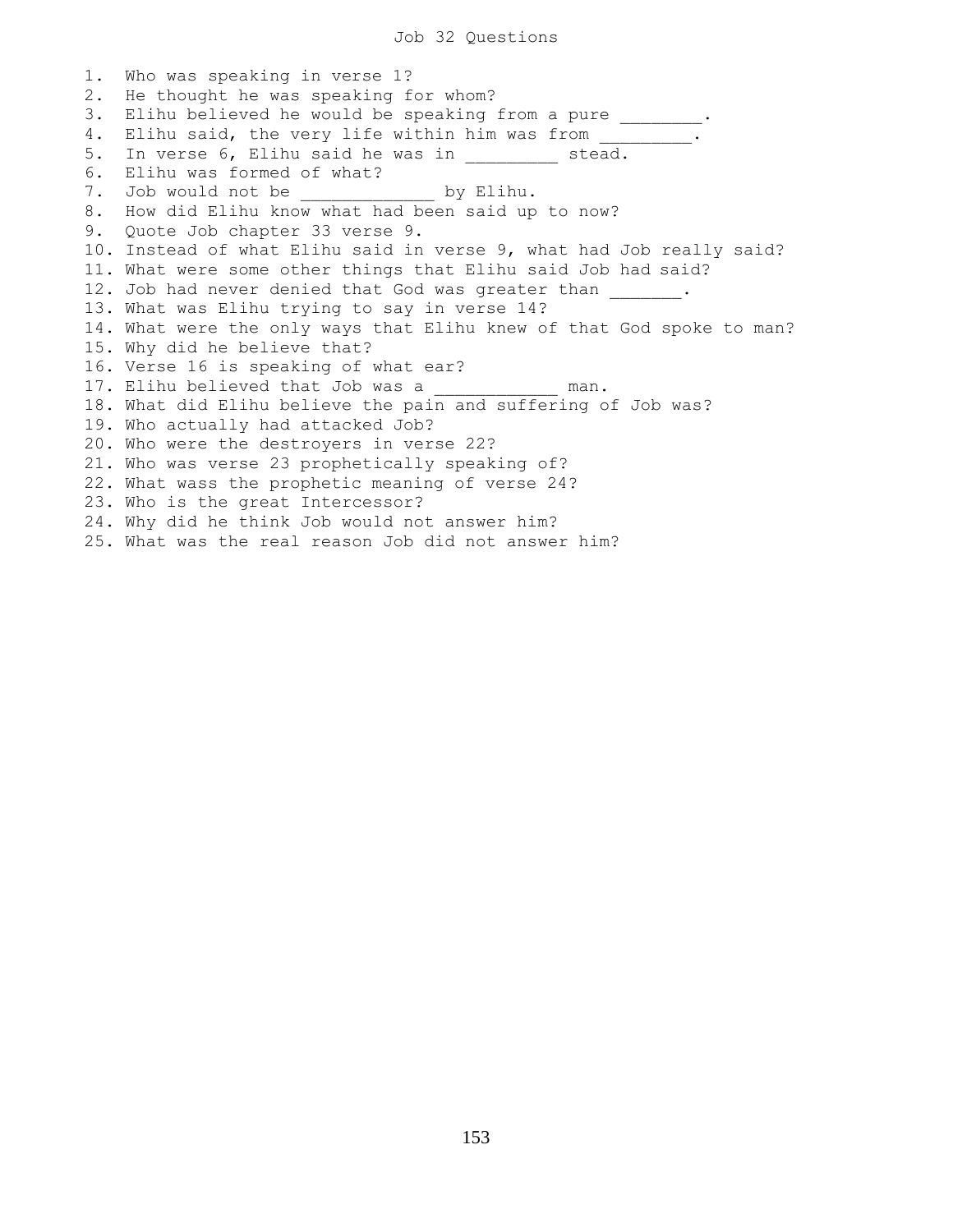We will begin this lesson in Job 34:1 "Furthermore Elihu answered and said," Job 34:2 "Hear my words, O ye wise [men]; and give ear unto me, ye that have knowledge."

Elihu was speaking in this chapter to the wise men. This was, possibly, the three friends of Job, and possibly, others who had come to hear the debate. These men were supposed to be the learned men. Notice, his arrogance, in telling them to pay attention to his words.

Job 34:3 "For the ear trieth words, as the mouth tasteth meat."

 Job had previously made this statement himself. The ears of the wise men could determine whether something was to be retained that they heard or not. Anything they heard that they knew did not line up with the Word of God, they would discard.

 Job 34:4 "Let us choose to us judgment: let us know among ourselves what [is] good."

 This was a very bold statement. He had corrected Job for judging, and now, he said that he and these other men would judge this matter for themselves.

 Job 34:5 "For Job hath said, I am righteous: and God hath taken away my judgment."

 Job had maintained from the beginning his innocence of all charges made against him. He had known that God would eventually acquit him. Job had not judged unfairly. Job felt that God had brought this trouble on him, but would eventually turn this around and bless him. The only thing Job had asked God to do was review the facts of his life.

 Job 34:6 "Should I lie against my right? my wound [is] incurable without transgression."

 In this, Job was a type and a shadow of Jesus. Jesus was crucified for sins He did not commit. Job was being punished for sins he did not commit. Even Elihu believe that Job was guilty as charged.

 Job 34:7 "What man [is] like Job, [who] drinketh up scorning like water?"

 Elihu believed that Job was paying no attention at all to the scorning of his friends and even of him. He was absorbing them, without them affecting him at all.

 Job 34:8 "Which goeth in company with the workers of iniquity, and walketh with wicked men."

 This was a total untruth. His accusation is found in Scripture in Psalms 1:1 "Blessed [is] the man that walketh not in the counsel of the ungodly, nor standeth in the way of sinners, nor sitteth in the seat of the scornful." He was trying to say, that Job was walking in the counsel of the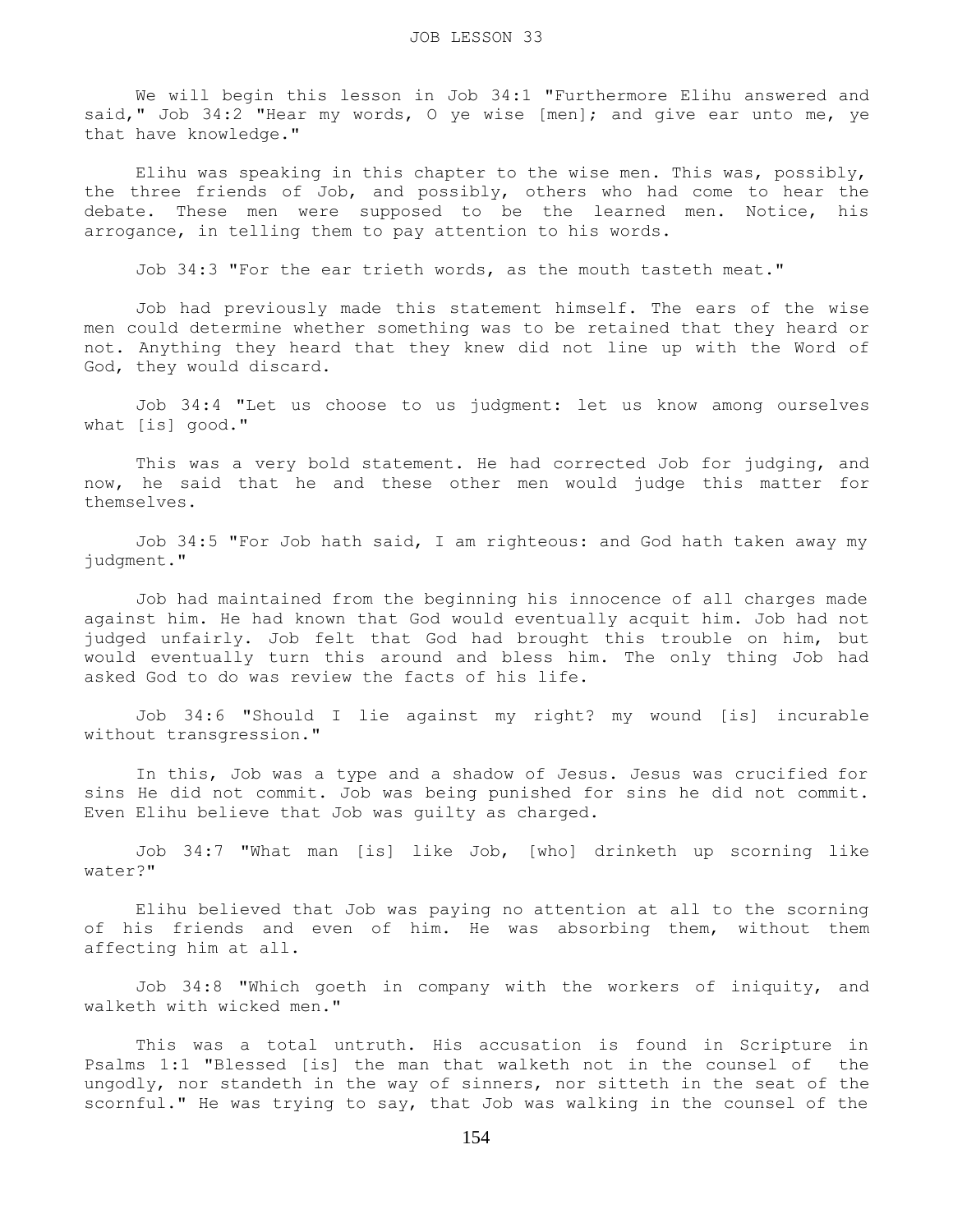ungodly and sitting in the seat of the scornful. I guess, in a sense he was, because he was sitting with Elihu and his friends. They were definitely sinful in accusing Job.

 Job 34:9 "For he hath said, It profiteth a man nothing that he should delight himself with God."

 This was exactly the opposite of what Job believed. Job had said, that his righteousness had not saved him from the calamities that had come upon him. That was a true statement. He had not been spared, even though he was righteous in God's sight.

 Job 34:10 "Therefore hearken unto me, ye men of understanding: far be it from God, [that he should do] wickedness; and [from] the Almighty, [that he should commit] iniquity."

 It was very obvious that Elihu did not understand God to the fullest. He was blaming God for what had happened to Job. He was not aware, that God had allowed this to happen to Job, to prove to Satan and the angels in heaven that Job was a righteous man, and would remain righteous under terrible circumstances.

 Job 34:11 "For the work of a man shall he render unto him, and cause every man to find according to [his] ways."

 Even though they could not settle on just what sin Job had committed, they believed that Job's problems were a judgement upon him from God.

 Job 34:12 "Yea, surely God will not do wickedly, neither will the Almighty pervert judgment."

 This was the very same thing he said in verse 10. Whether he was trying to convince himself, or the wise men he was speaking to, was uncertain. God will not do iniquity, and the Almighty will not pervert judgement. This was neither of those things. This was a test to see, if Job would falter under pressure. Satan had brought the calamity, not God. God had allowed it for a purpose, however.

 Job 34:13 "Who hath given him a charge over the earth? or who hath disposed the whole world?"

 God is in charge of the earth and everything in it, because it is His creation. God is the only one who could dispose of the earth.

 Job 34:14 "If he set his heart upon man, [if] he gather unto himself his spirit and his breath;"

 It is only God who can remove His breath from man, and cause him to die. We remember in the beginning of this great trial, that God told Satan he could not take Job's life. The only way man stops existing, is for God to take His breath away.

 Job 34:15 "All flesh shall perish together, and man shall turn again unto dust."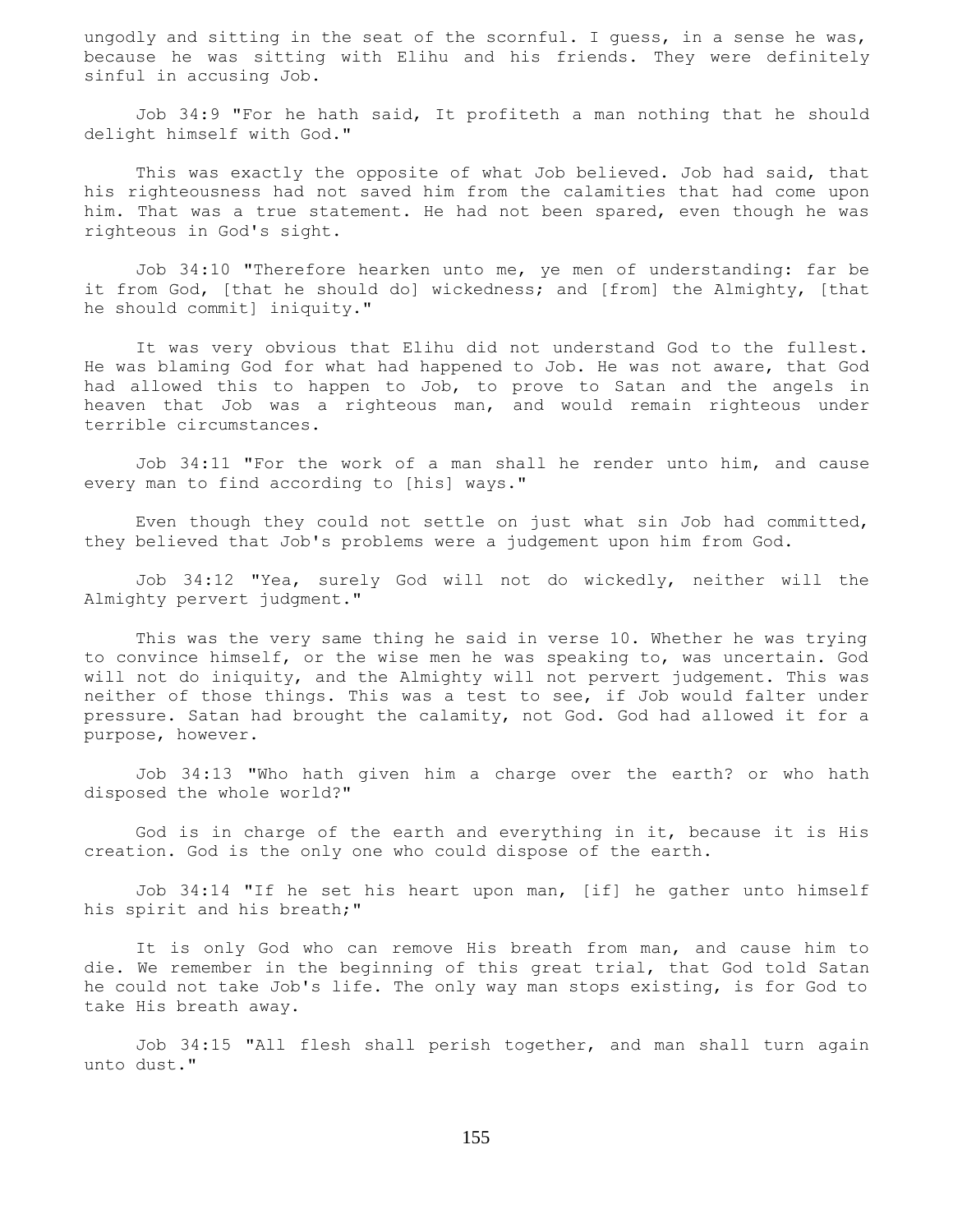When the breath of man {spirit} is removed from the body of man, the body decays and turns to dust.

 Job 34:16 "If now [thou hast] understanding, hear this: hearken to the voice of my words."

 Elihu was a very conceited young man to assume that these wise men did not know of God, and he would have to teach them. He believed he was the only one who had the truth.

 Job 34:17 "Shall even he that hateth right govern? and wilt thou condemn him that is most just?"

 Elihu was trying to defend God. He was asking, if it was possible that God, who was King of all, could be unjust?

 Job 34:18 "[Is it fit] to say to a king, [Thou art] wicked? [and] to princes, [Ye are] ungodly?"

 In the earthly realm, a person could get in serious trouble by saying such a thing. He might even get killed for such a remark. In a sense, he was saying, that Job deserved to die for questioning God.

 Job 34:19 "[How much less to him] that accepteth not the persons of princes, nor regardeth the rich more than the poor? for they all [are] the work of his hands."

 Elihu said, "if it was dangerous to say that to an earthly king, how much more dangerous was it to say to the Creator of the universe?"

 Job 34:20 "In a moment shall they die, and the people shall be troubled at midnight, and pass away: and the mighty shall be taken away without hand."

 Whenever God chose they would die. It did not make any difference what their station in life was. When God chose they died. He kept threatening Job with death, and Job would welcome death. He did not dread death.

 Job 34:21 "For his eyes [are] upon the ways of man, and he seeth all his goings."

 God knows everything man does, thinks, and even is. He knows the heart of man, which is what man really is.

 Job 34:22 "[There is] no darkness, nor shadow of death, where the workers of iniquity may hide themselves."

 This is true, but the people who believe themselves to be right with God cannot hide their secret sins either. God knows everything about everyone. We have no secrets from God.

 Job 34:23 "For he will not lay upon man more [than right]; that he should enter into judgment with God."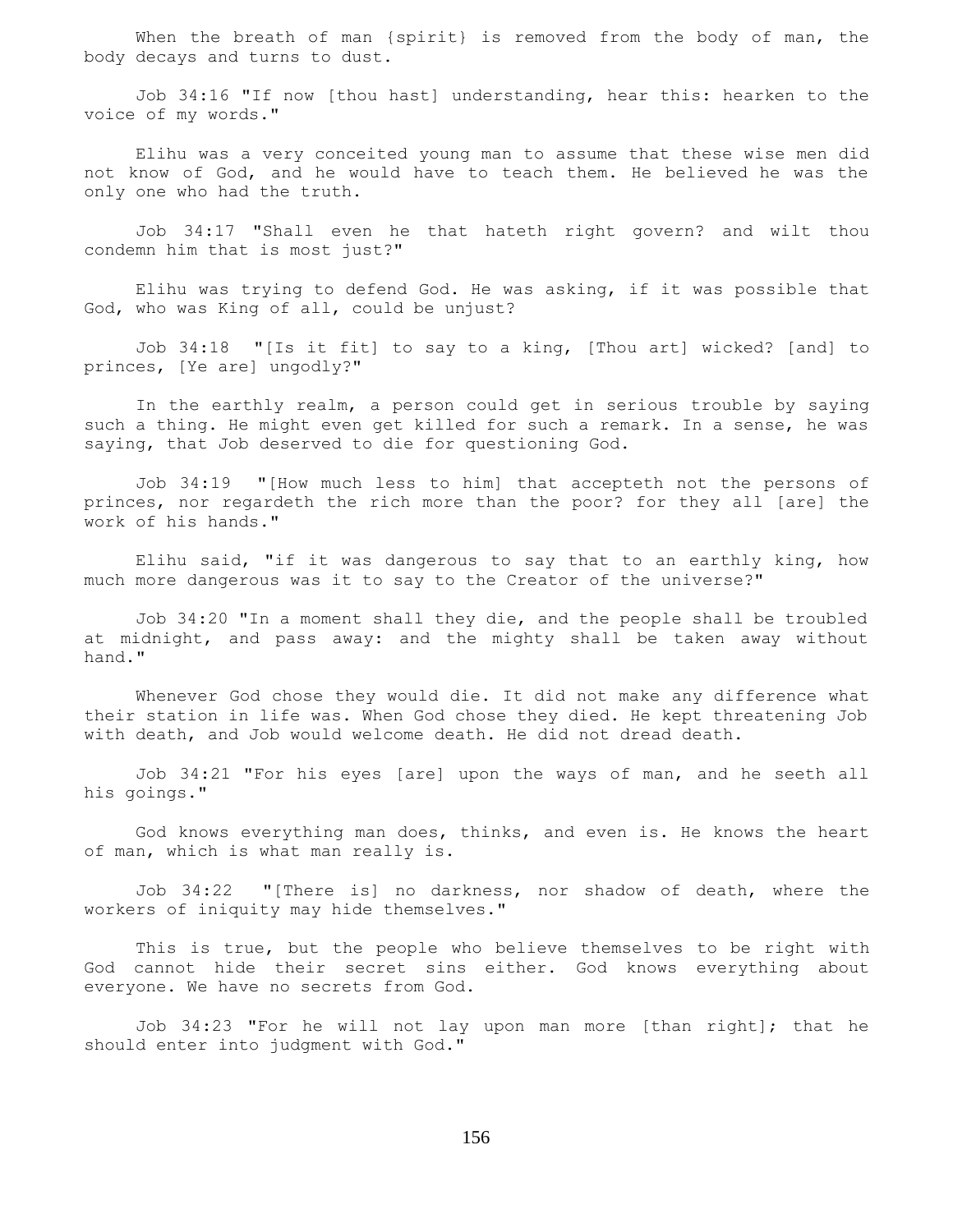Even though this was not spoken directly to Job, it was a derogatory statement made about Job. He was saying that Job was wrong in asking God to consider his situation.

 Job 34:24 "He shall break in pieces mighty men without number, and set others in their stead."

 Job had been a mighty man. He had, in fact, been a judge. Elihu and Job's so-called friends, probably, would like to take Job's place as judge. They were all jealous of Job. Elihu said, that God had destroyed Job to set one of them up as governor.

 Job 34:25 "Therefore he knoweth their works, and he overturneth [them] in the night, so that they are destroyed."

 He had made a true statement that God rules the earth by elevating one man to be a ruler, and tearing another down. He was pointing this to Job, and that was an error, however.

Job 34:26 "He striketh them as wicked men in the open sight of others;"

 Elihu said that public embarrassment went with the tearing down that God did.

 Job 34:27 "Because they turned back from him, and would not consider any of his ways:"

 This was a strong statement. They turned away from God, and would not consider His ways. This would be a serious sin. It was not a sin that Job had committed.

 Job 34:28 "So that they cause the cry of the poor to come unto him, and he heareth the cry of the afflicted."

 Elihu was saying that Job had offended the poor and the afflicted. This was the exact opposite of the truth. Job had been the champion of the poor and the afflicted.

 Job 34:29 "When he giveth quietness, who then can make trouble? and when he hideth [his] face, who then can behold him? whether [it be done] against a nation, or against a man only:"

 Most of the statements that Elihu was making, were the same statements Job had made himself. Job was not only aware that these things were wrong, but had made absolutely sure that he was not guilty of any of these things.

Job 34:30 "That the hypocrite reign not, lest the people be ensnared."

 A hypocrite was a man who pretended to love God, and really was just making a show for the people around him. People who believed a hypocrite were in for a bad surprise. Job was not a hypocrite.

 Job 34:31 "Surely it is meet to be said unto God, I have borne [chastisement], I will not offend [any more]:"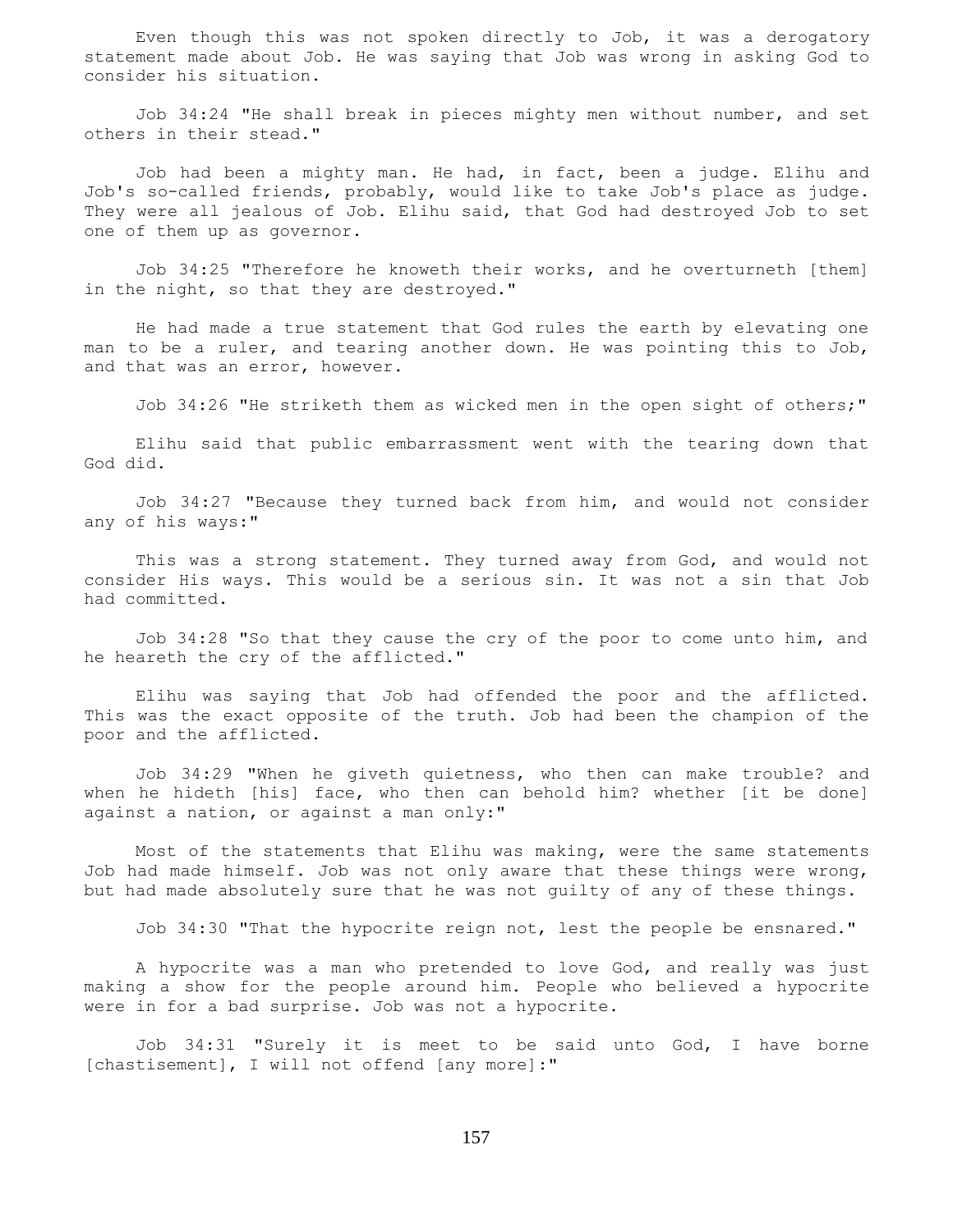The three friends and Elihu tried to get Job to say, that the chastisement from God was because of some sin he had committed. They wanted him to ask God to forgive him. Job knew of no sin that he had committed. He could not ask for forgiveness, without knowing what he had done wrong.

 Job 34:32 "[That which] I see not teach thou me: if I have done iniquity, I will do no more."

 Job had already asked God to reveal to him where he had failed. Job was a man of a pure heart.

 Job 34:33 "[Should it be] according to thy mind? he will recompense it, whether thou refuse, or whether thou choose; and not I: therefore speak what thou knowest."

 Elihu believed that Job wanted God to listen to him and do it his way. He, also, was saying that it would not matter what Job wanted, God would do it His way, anyhow. God would not be influenced by anyone's explanation. Elihu wanted Job to answer this.

 Job 34:34 "Let men of understanding tell me, and let a wise man hearken unto me."

 Since Job would not answer him, now he asked the wise men he had addressed this to, to answer him. He was just sure they understood.

 Job 34:35 "Job hath spoken without knowledge, and his words [were] without wisdom."

 The attack by Satan on Job was terrible. These men who should have known Job well enough to know he was not a practicing sinner, were making things worse, and not better for Job. This young Elihu was judging Job, who was a much stronger man of God than he was.

 Job 34:36 "My desire [is that] Job may be tried unto the end because of [his] answers for wicked men." Job 34:37 "For he addeth rebellion unto his sin, he clappeth [his hands] among us, and multiplieth his words against God."

 This young man had judged Job severely. He was wishing for God to do even more terrible things to Job, than Satan had already done. Just the fact that Elihu wanted this for Job, was a sin on Elihu's part. Elihu believed that Job had rebelled against all authority. The truth was that it was Elihu who had rebelled against his elders.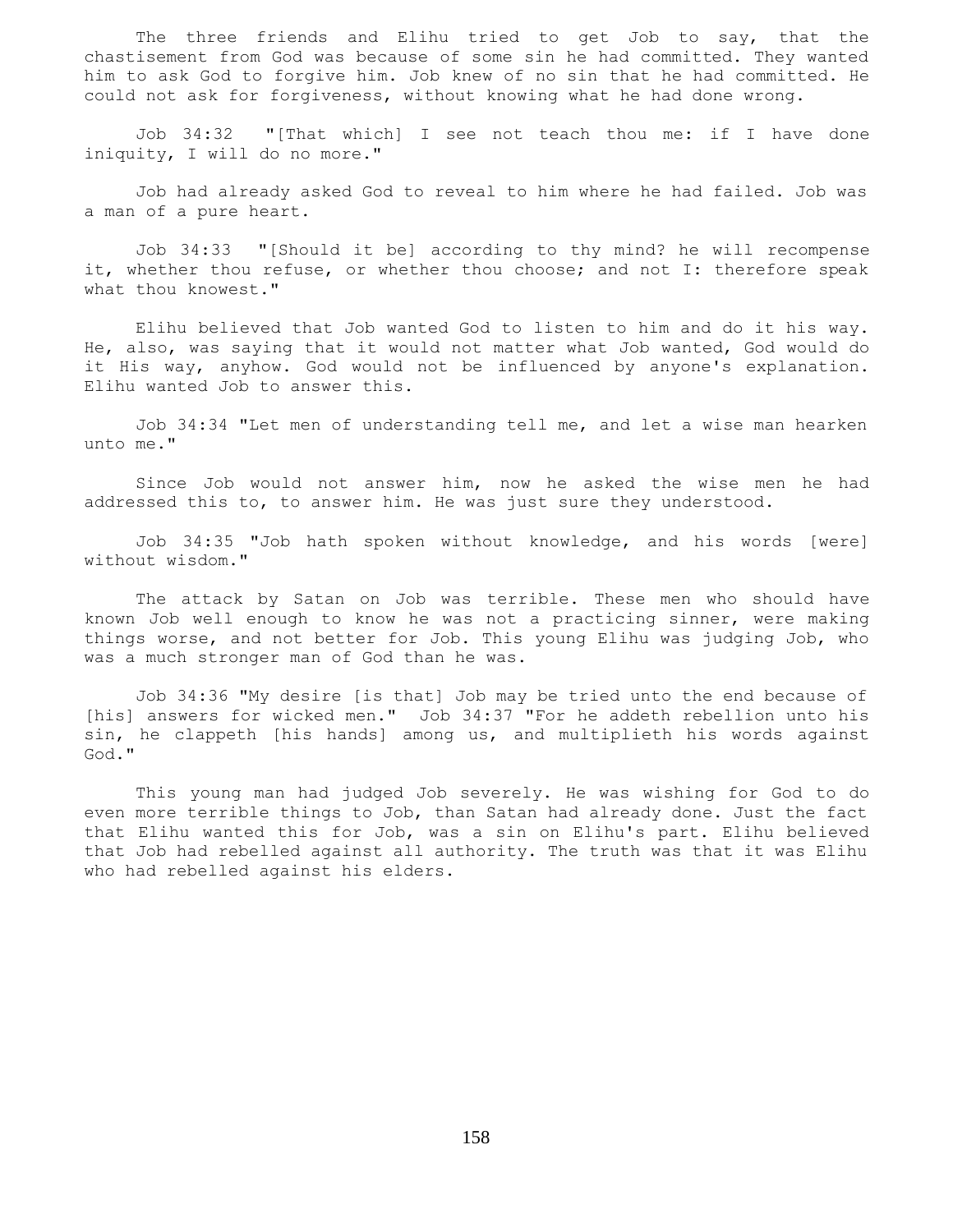Job 33 Questions

1. Who did Elihu address this to? 2. How do we know he was arrogant? 3. The ear words, as the mouth tasteth meat. 4. What was Elihu setting himself up as in verse 4? 5. Job had maintained his end of the charges. 6. Who was Job a type and shadow of in verse 6? 7. What was Job accused of in verse 7? 8. Quote Psalms chapter 1 verse 1. 9. Quote Job chapter 34 verse 10. 10. They believed Job's problems were a  $\qquad \qquad$  from God. 11. Surely God would not do \_\_\_\_\_\_\_\_\_\_\_. 12. Neither will the \_\_\_\_\_\_\_\_\_\_\_\_ pervert judgement. 13. Why is God in charge of the earth? 14. It is only \_\_\_\_\_\_\_\_ who can remove His breath from a person. 15. When the breath is removed from the body of flesh, what happens to the body? 16. Why does the author believe Elihu was conceited? 17. Who chooses the time of death for everyone? 18. God knows everything man does, \_\_\_\_\_\_\_, and even 19. God knows the  $\qquad \qquad$  of man, which is what he really is. 20. Elihu and Job's so-called friends would like to take Job's place as \_\_\_\_\_\_\_\_. 21. What was Elihu saying about Job that was untrue in verse 28? 22. Who was a hypocrite? 23. What were Elihu and Job's three friends trying to get Job to do and say? 24. When Job would not answer Elihu, he tried to get an answer from whom?

25. What did Elihu want to happen to Job?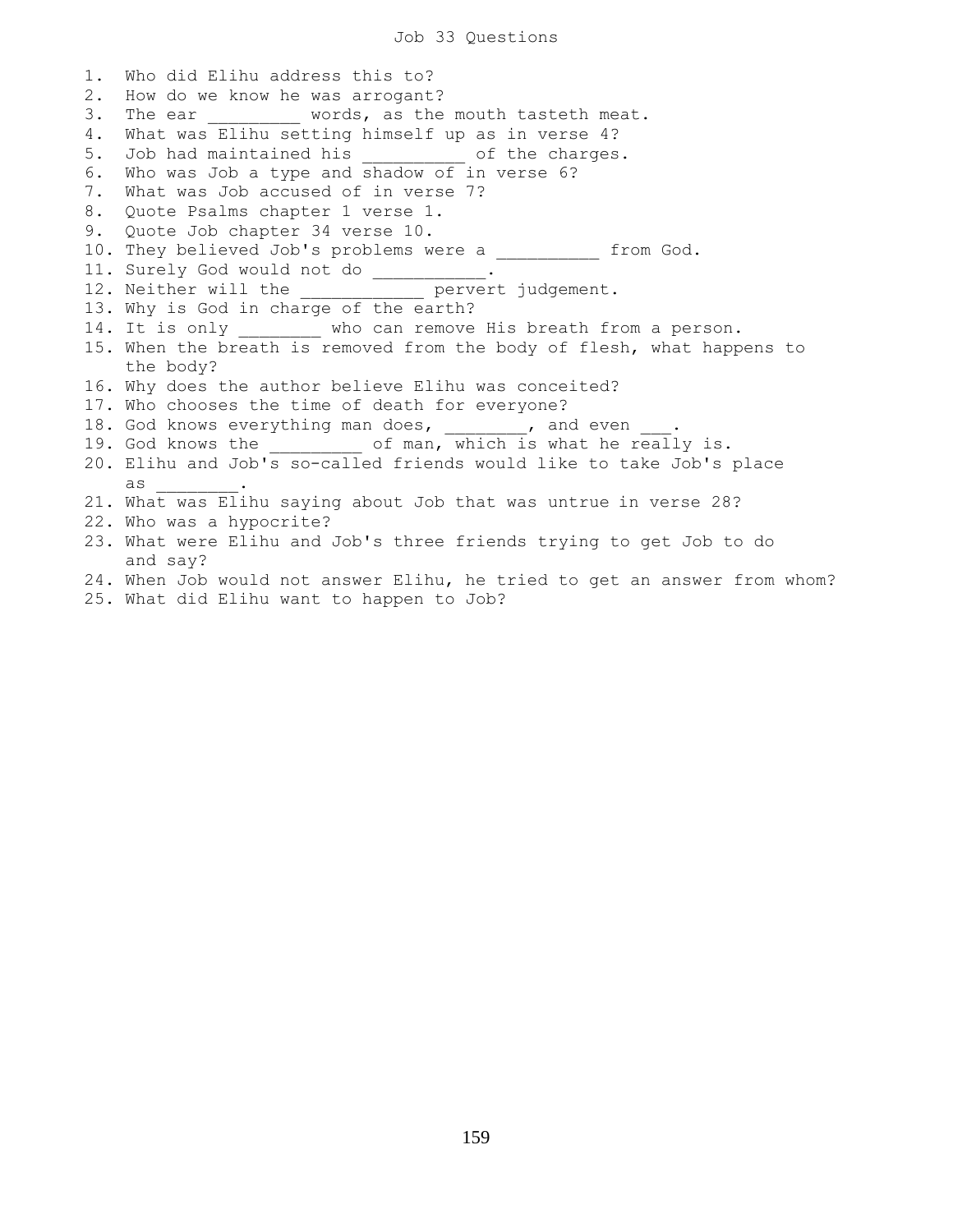We will begin this lesson in Job 35:1 "Elihu spake moreover, and said," Job 35:2 "Thinkest thou this to be right, [that] thou saidst, My righteousness [is] more than God's?"

 Now Elihu was speaking directly to Job. It was such a shame that Elihu was accusing Job of saying things he never even thought of saying. Job had never made a statement that this could have even been twisted to mean.

 Job 35:3 "For thou saidst, What advantage will it be unto thee? [and], What profit shall I have, [if I be cleansed] from my sin?"

 Job had said that his righteousness had brought him no special treatment here on the earth. Of course, we know that what Job was speaking of, was this latest attack that had actually come from Satan. Job had no way of knowing that this attack was from Satan. Job had felt that ultimately God would bring him out of this terrible dilemma he was in.

Job 35:4 "I will answer thee, and thy companions with thee."

 It appears, that Elihu was trying to prove Eliphaz, Bildad, and Zophar just as wrong as Job. He had to defame them all, if he would take the high position that Job had held. The three friends were no companions of Job. They had accused Job of things that would have easily classified them as his enemies.

 Job 35:5 "Look unto the heavens, and see; and behold the clouds [which] are higher than thou."

 Elihu was insinuating that all of them thought they were higher than God in the heavens. God had created the heavens, as well as the earth. He was above it all. The Creator is greater than His creation. Job would agree with that completely. In fact, he stated that, before Elihu did.

 Job 35:6 "If thou sinnest, what doest thou against him? or [if] thy transgressions be multiplied, what doest thou unto him?"

 Mankind cannot do harm to God. The only way they can hurt Him, is to break His heart. The sins and transgressions of mankind do no real harm to God, except to His heart. To commit sin means disobedience to God. The sin will not alter God's plan for the world in any way. The sin causes hurt to your own soul.

 Job 35:7 "If thou be righteous, what givest thou him? or what receiveth he of thine hand?"

 We cannot do anything directly for God except to love Him. We cannot add to Him by any of our righteous deeds. The easiest way to help God is to help our fellowmen. We read in Matthew what Jesus had to say about this. Matthew 25:40 "And the King shall answer and say unto them, Verily I say unto you, Inasmuch as ye have done [it] unto one of the least of these my brethren, ye have done [it] unto me."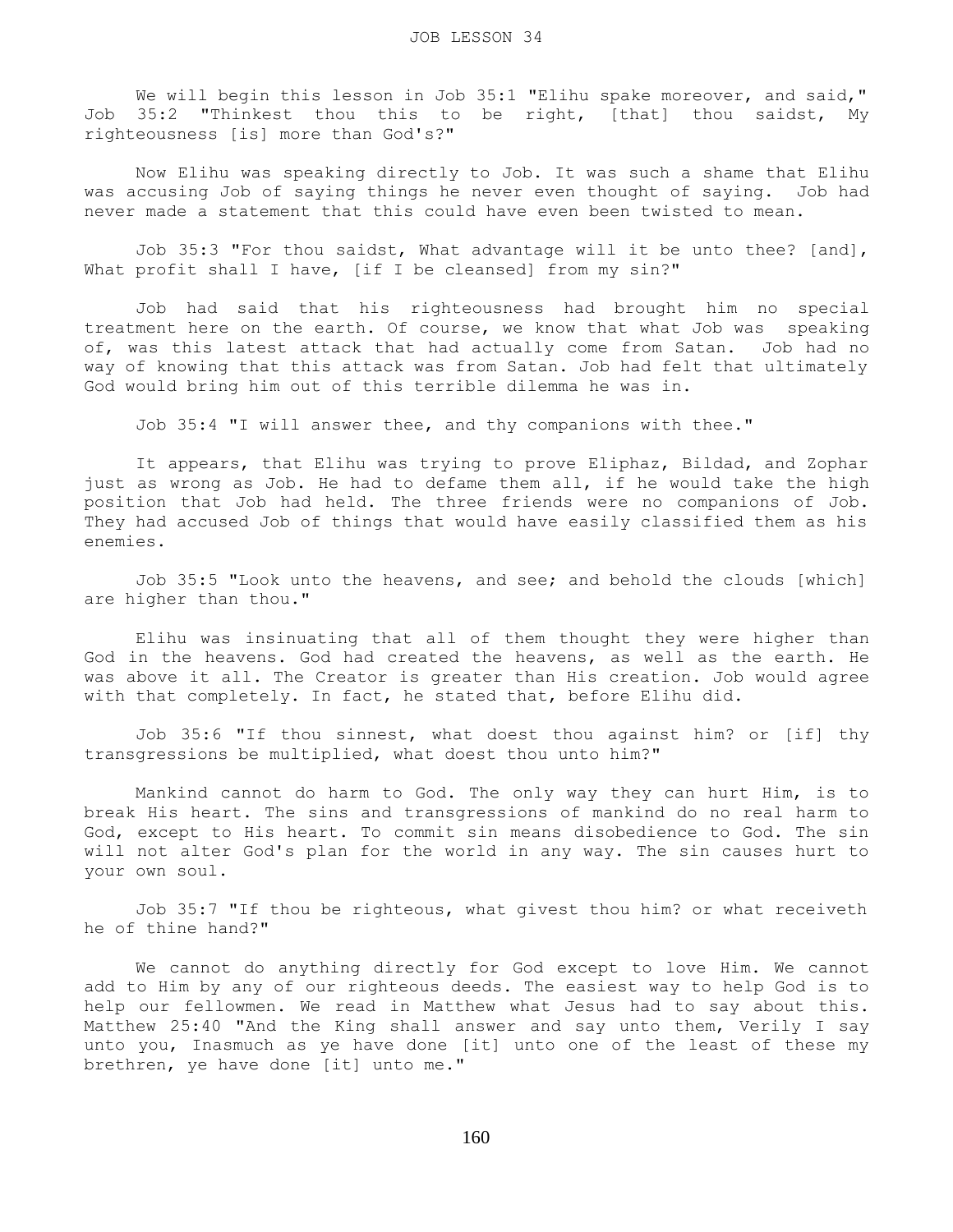Job 35:8 "Thy wickedness [may hurt] a man as thou [art]; and thy righteousness [may profit] the son of man."

 Elihu was actually saying that God would punish the wicked man, and bless the man who did righteousness. This is not necessarily so. To be righteous, so that you could benefit for being righteous, would in itself, keep you from being righteous. We should never go to church, give our offerings, or live righteous to get a reward from God. We should do all these things, because we love God, and want to please Him.

 Job 35:9 "By reason of the multitude of oppressions they make [the oppressed] to cry: they cry out by reason of the arm of the mighty."

 Elihu proceeded to tell Job why God had not answered his prayers. In all truth, no one but God knows why God does not answer a certain prayer. The oppressors, who cause people to cry, are generally the people who rule over the oppressed. Rulers must remember that someday they will stand before the Ruler of the entire world, and give an account. God will judge them as they judged others on the earth. Those who oppressed others will be oppressed themselves.

 Job 35:10 "But none saith, Where [is] God my maker, who giveth songs in the night;"

 The oppressed, many times did not know God, and did not call out to Him for help. Some of them were from generations of those who had been oppressed. They had never truly been happy.

 Job 35:11 "Who teacheth us more than the beasts of the earth, and maketh us wiser than the fowls of heaven?"

 God made man in the image of God. Animals, fowls, and fish were all made lower than man. Man has a soul and animals do not. Man was made to rule over the beasts, not to be taught by them.

 Job 35:12 "There they cry, but none giveth answer, because of the pride of evil men."

 This was a sharp criticism of Job. Elihu said Job was not answered by God, because he asks from a heart filled with pride. We learned very early in this book of lessons, that Job was truly an humble man. All of the accusations of Elihu were false.

 Job 35:13 "Surely God will not hear vanity, neither will the Almighty regard it."

 This was a true statement, but Job was not guilty of doing this. God listens to, and answers the prayers of the humble.

 Job 35:14 "Although thou sayest thou shalt not see him, [yet] judgment [is] before him; therefore trust thou in him."

 This was very good advice, if you were not suffering as Job had suffered. Sometimes in great distress, we all feel that God is far away. It does not mean that we have any less faith in His ability to answer our prayers. He is the Judge of all the world. Trust in God is one step beyond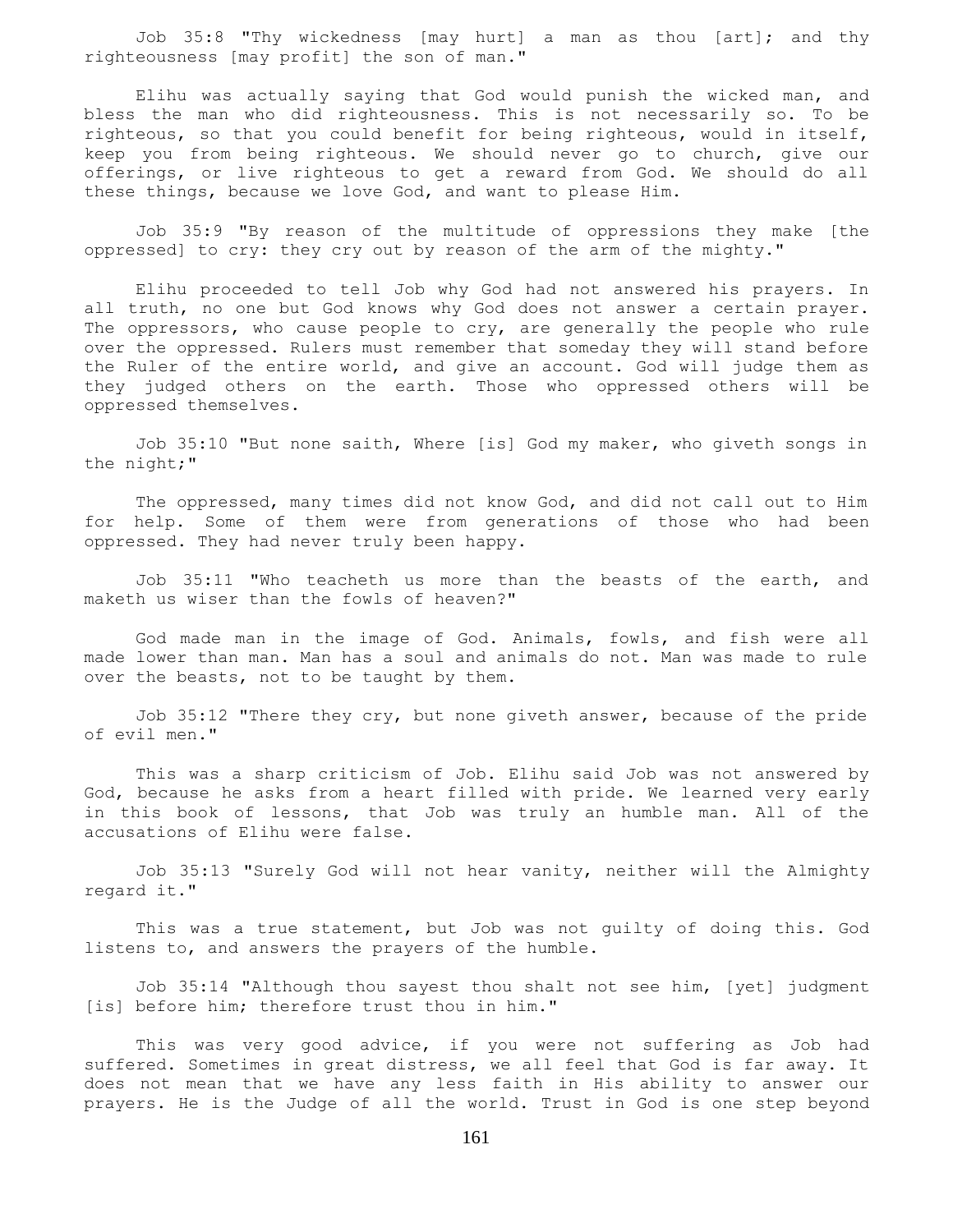faith. It is when we know that God is working everything out to our benefit, and we rest in that fact. I believe Job had come to that point. He had moments of weakness, but never stopped trusting in God.

 Job 35:15 "But now, because [it is] not [so], he hath visited in his anger; yet he knoweth [it] not in great extremity:"

 Elihu still believed that the anger of God brought this trouble to Job. Elihu was even saying that God had gone easy on Job. Elihu would not have felt that way, if he had the same problems.

 Job 35:16 "Therefore doth Job open his mouth in vain; he multiplieth words without knowledge."

This judgement, as all the others that Elihu had made, was in error. Elihu was in a sense, saying that God had turned His back on Job. He said Job spoke without knowledge, and God would not hear him. He could speak mountains of words, and God would still not hear. Elihu had made a terrible mistake, in saying all of this.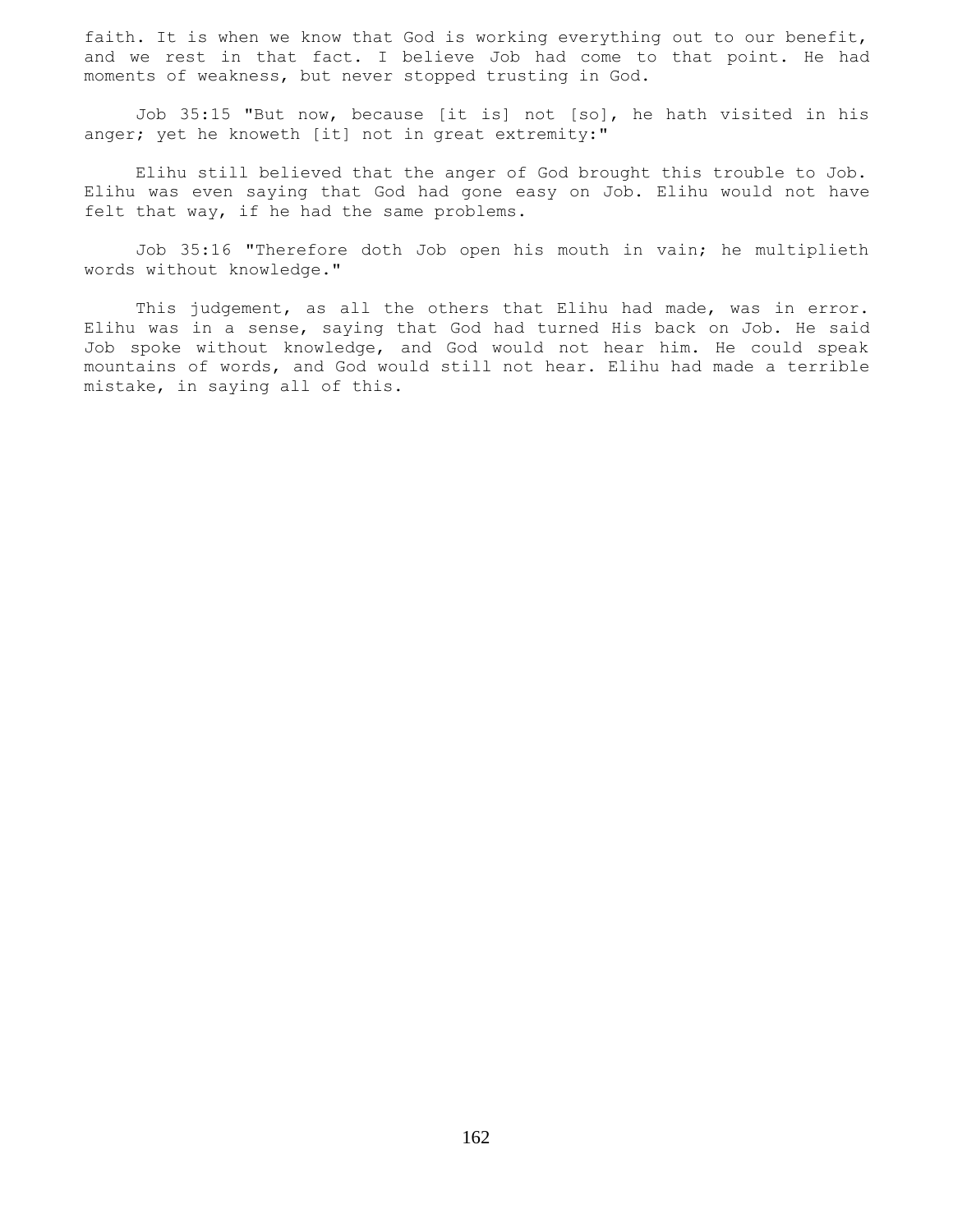1. What did Elihu accuse Job of saying in verse 2? 2. Had Job said that? 3. In verse 3, what did Elihu say Job had said? 4. What had he really said? 5. Who had Job's attack come from? 6. Who did he believe it came from? 7. In verse 4, who was Elihu trying to prove wrong along with Job? 8. What did Elihu tell them to look to heaven to see? 9. What was Elihu insinuating? 10. The Creator is greater than His 11. How is the only way man hurts God? 12. What is the only thing we can do for God directly? 13. Quote Matthew chapter 25 verse 40. 14. What was Elihu actually saying in verse 8? 15. We should never go to church, give our offerings, or live righteous to \_\_\_\_\_ a \_\_\_\_\_\_\_ from God. 16. Why should we do all of these things? 17. Why did the oppressed not call on God? 18. God made \_\_\_\_\_\_ in the image of God. 19. How do men and animals differ? 20. Elihu was calling Job a \_\_\_\_\_\_\_\_\_\_ man. 21. Verse 13 was a \_\_\_\_\_\_\_\_ statement. 22. Sometimes in  $\qquad$  distress, we all feel that God is far away. 23. **in God is one step beyond faith?** 24. Why did Elihu say that God would not hear Job?

25. What had Elihu done in saying all of this to Job?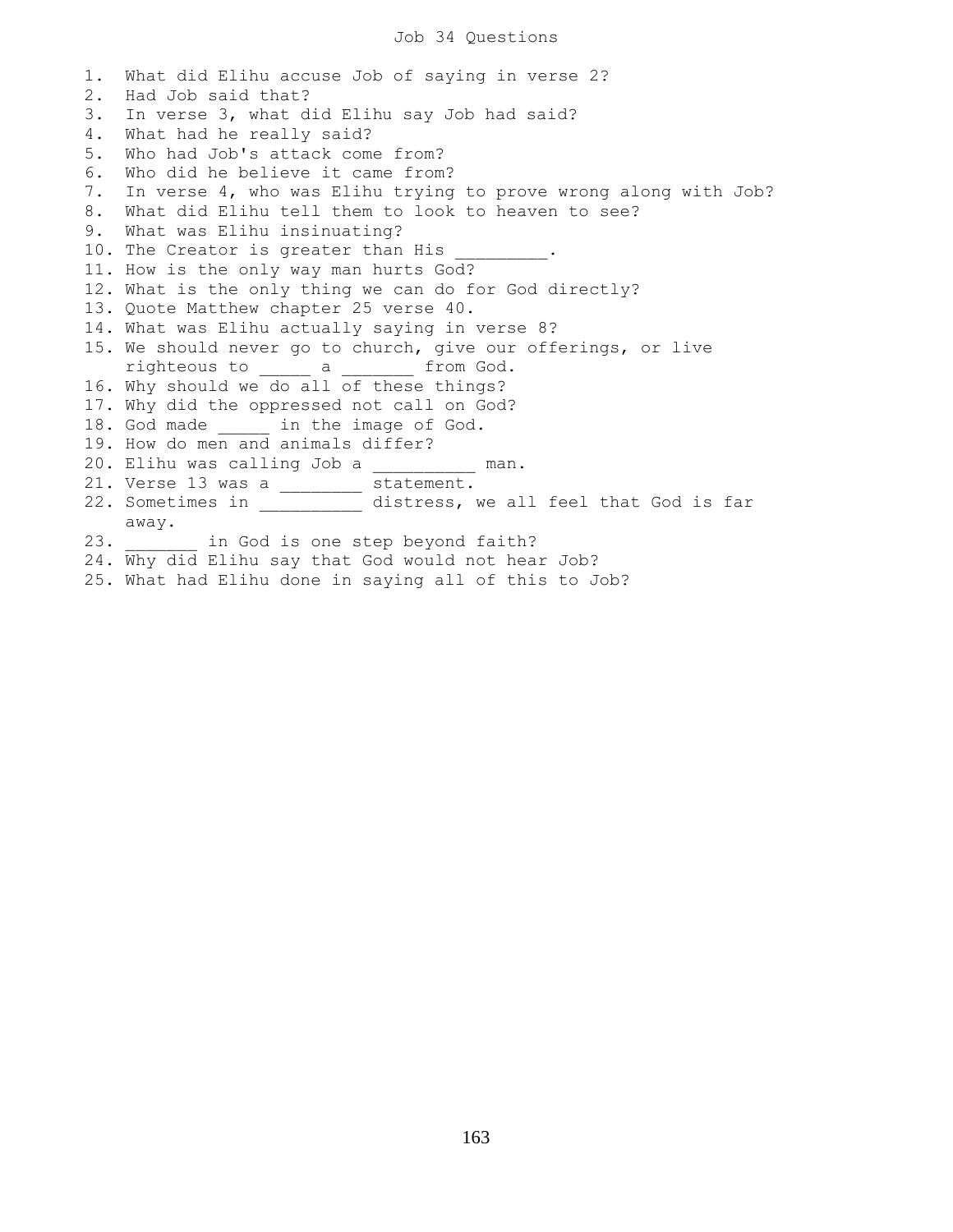We will begin this lesson in Job 36:1 "Elihu also proceeded, and said," Job 36:2 "Suffer me a little, and I will shew thee that [I have] yet to speak on God's behalf."

 Elihu acted as if he was fighting in behalf of God against Job. Job was not opposed to God, and never had been. Elihu was not through saying things that he thoughy might benefit in answering what he called Job's charges against God. Job really had placed no charges against God. Job just wanted to know what he had done to cause all of the calamity that had come upon him.

 Job 36:3 "I will fetch my knowledge from afar, and will ascribe righteousness to my Maker."

 Everyone who is a true believer {including Job} know that righteousness belongs to God. He was trying to prove to Job that God was righteous and Job already knew that He was righteous. Job, also, knew that we could put on the righteousness of God through belief in the Lord.

 Job 36:4 "For truly my words [shall] not [be] false: he that is perfect in knowledge [is] with thee."

 This was an extremely egotistical statement. Perhaps, he said this to impress on Job that he was telling the truth.

 Job 36:5 "Behold, God [is] mighty, and despiseth not [any: he is] mighty in strength [and] wisdom."

 Job fully agreed that God was mighty. He, also, agreed that God was just in his dealings with man. Job, also, knew that God had great love for all men. He is not a respecter of persons, and does not esteem one over another. God's strength is greater than any other, and He is the source of all wisdom. All of these things were stated by Elihu to prove that God was just. Job had not questioned whether God was just or not.

 Job 36:6 "He preserveth not the life of the wicked: but giveth right to the poor."

 Elihu had said, that he would say new things that would convince Job. All of these statements, Job, himself had already given.

 Job 36:7 "He withdraweth not his eyes from the righteous: but with kings [are they] on the throne; yea, he doth establish them for ever, and they are exalted."

 God exalts, and God brings down. There is no argument with that. Job had mentioned earlier that he had been under the watchful eye of the LORD, before all of these calamities came. Job was not judging God. He just wanted to understand what was happening.

 Job 36:8 "And if [they be] bound in fetters, [and] be holden in cords of affliction;" Job 36:9 "Then he sheweth them their work, and their transgressions that they have exceeded."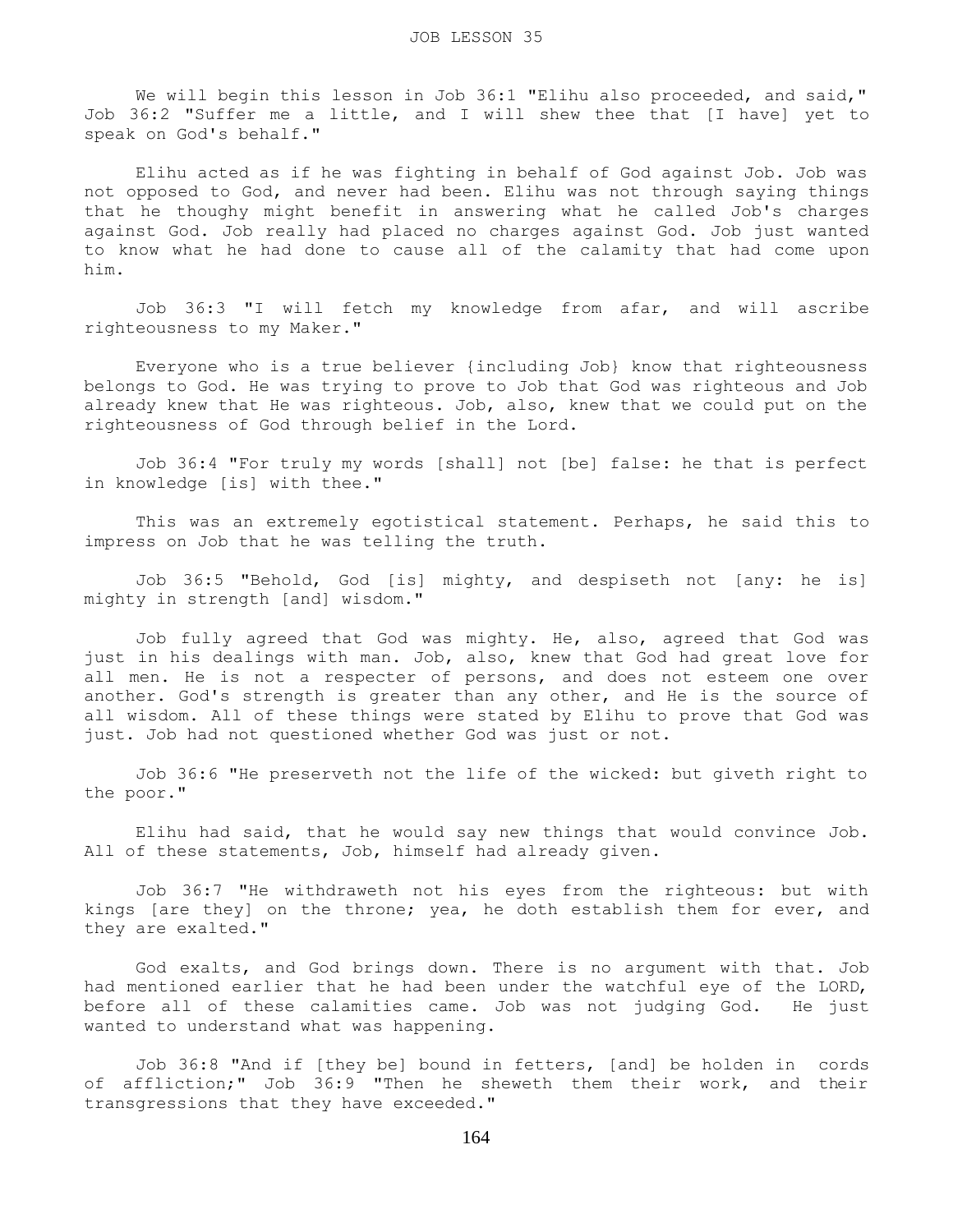Elihu, along with Job's friends, were relating difficulties in this life with being out of fellowship with God. This is absolutely not true. All of the apostles who followed Jesus, except for one, were believed to have died a martyr's death. That, in itself, discredits the theory that Elihu had here. These apostles suffered for doing good, not for doing wrong. Stephen was stoned to death for preaching the gospel. Those who are looking for just good times when they come to the Lord, have come to Him for the wrong reason. II Timothy 2:12 "If we suffer, we shall also reign with [him]: if we deny [him], he also will deny us:" We must be extremely careful ourselves about coming to Christ, because wethink it will eliminate our problems.

 Job 36:10 "He openeth also their ear to discipline, and commandeth that they return from iniquity." Job 36:11 "If they obey and serve [him], they shall spend their days in prosperity, and their years in pleasures."

 We must be careful to remember that these statements were made by Elihu. This did not happen for any of the prophets of old, and certainly, is not the criteria for a perfect life on earth now. In the old covenant, there were blessings that went with obedience to God, and curses for disobedience, but that did not mean that, that was a blanket policy. God judges the heart more than he judges the actions of people. Many people who are wonderful God-fearing people are poor.

 Job 36:12 "But if they obey not, they shall perish by the sword, and they shall die without knowledge."

 To disobey God is to say that He is not Lord. Your Lord tells you everything to do. The only thing that God will not forgive is a person dying not believing in Him.

 Job 36:13 "But the hypocrites in heart heap up wrath: they cry not when he bindeth them."

 There was much truth mingled in with the false accusations of Elihu, here. Notice, in this, he mentioned the hypocrisy was in the heart. This statement is true. Hypocrisy is showing the world one thing and having an entirely different feeling in your heart. Hypocrites store up the wrath of God for themselves.

Job 36:14 "They die in youth, and their life [is] among the unclean."

This was Elihu's opinion. Many hypocrites live to be very old.

 Job 36:15 He delivereth the poor in his affliction, and openeth their ears in oppression."

 We discussed earlier, that Job was the champion of the poor. Elihu said that suffering for one's sins leads to God.

 Job 36:16 "Even so would he have removed thee out of the strait [into] a broad place, where [there is] no straitness; and that which should be set on thy table [should be] full of fatness."

 It appears, that Elihu was trying to say that Job would have been delivered from this terrible calamity he had been in, if he had accepted that calamity in the right spirit, and repented of his sins.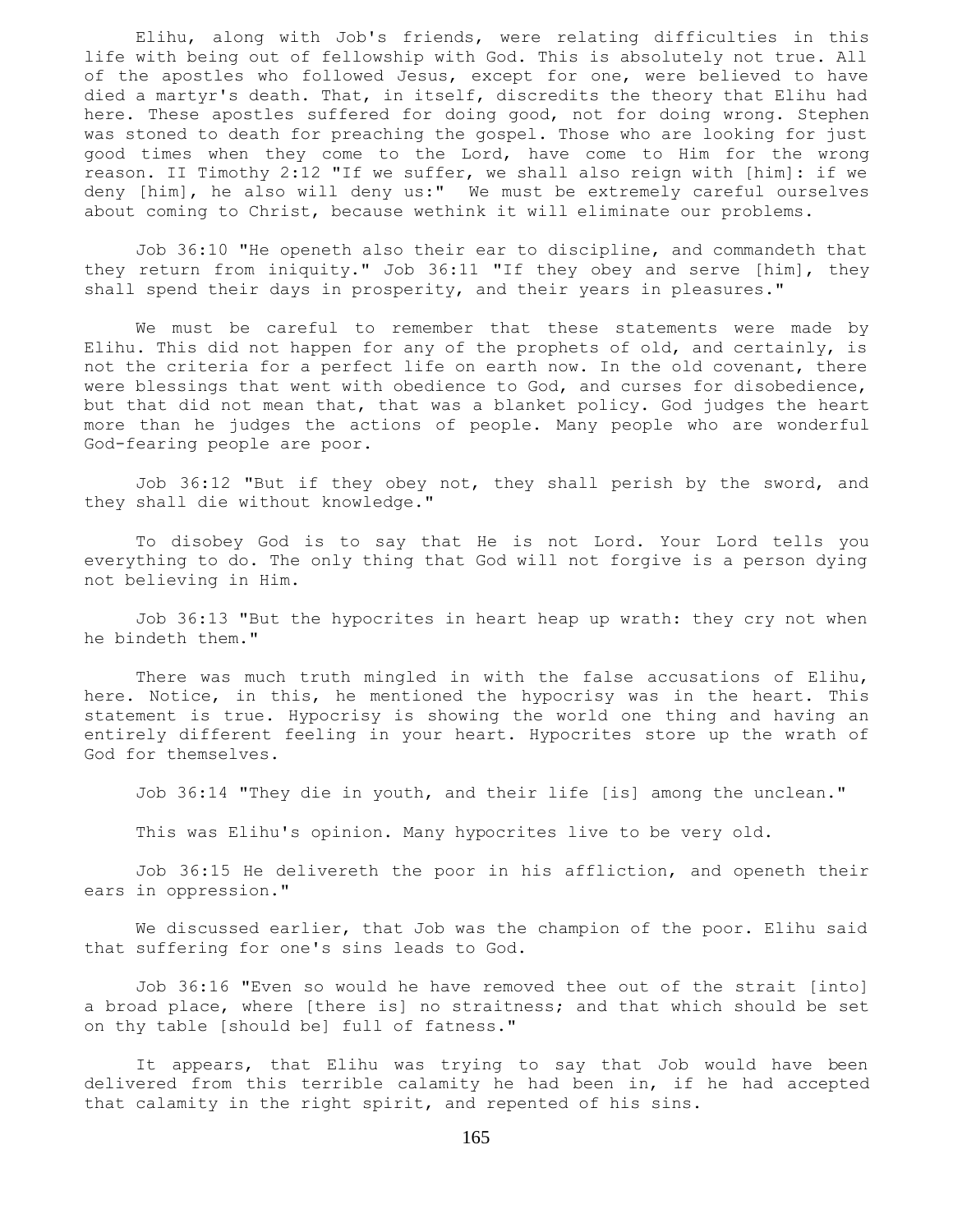Job 36:17 "But thou hast fulfilled the judgment of the wicked: judgment and justice take hold [on thee]."

 It seems, that every few verses Elihu weny back to telling Job he deserved all of the punishment that had come upon him. He was saying, here, that God had judged Job, and now, all of this calamity was the just punishment from God.

 Job 36:18 "Because [there is] wrath, [beware] lest he take thee away with [his] stroke: then a great ransom cannot deliver thee."

 In this particular verse, he was saying that Job had gone too far. Elihu thought that God should have just killed Job. Elihu told Job there was danger of getting to the point where nothing could ransom him.

 Job 36:19 "Will he esteem thy riches? [no], not gold, nor all the forces of strength."

 Gold and other riches will not be of help to Job, or anyone else, if the wrath of God came. Job's riches could not take away the terrible disease in his body. The wealth could not bring his children back to life.

 Job 36:20 "Desire not the night, when people are cut off in their place."

 Job wanted God to take his life and end his suffering. Job had no desire to kill himself. He wanted God to end his life. Job knew that life and death should be in the hands of God, not in the hands of man. Elihu told Job not to even desire to die.

 Job 36:21 "Take heed, regard not iniquity: for this hast thou chosen rather than affliction."

 Elihu thought that Job should not complain, or even desire to die. He thought Job should just patiently accept his affliction as just punishment from God.

Job 36:22 "Behold, God exalteth by his power: who teacheth like him?"

 Elihu thought God was teaching Job a lesson in these calamities. He thought if Job would accept his punishment, God would eventually restore him. He, also, thought that it was by His power that God ruled.

 Job 36:23 "Who hath enjoined him his way? or who can say, Thou hast wrought iniquity?"

 Of course, no one can say this to God. The thing was, Job had never said this to God. He was being accused of things he had never done. Elihu accused Job of trying to teach God a better way.

 Job 36:24 "Remember that thou magnify his work, which men behold." Job 36:25 "Every man may see it; man may behold [it] afar off."

 Elihu was instructing Job to magnify God even in his sufferings. He was reminding Job that many were looking on, to see how he handled this problem.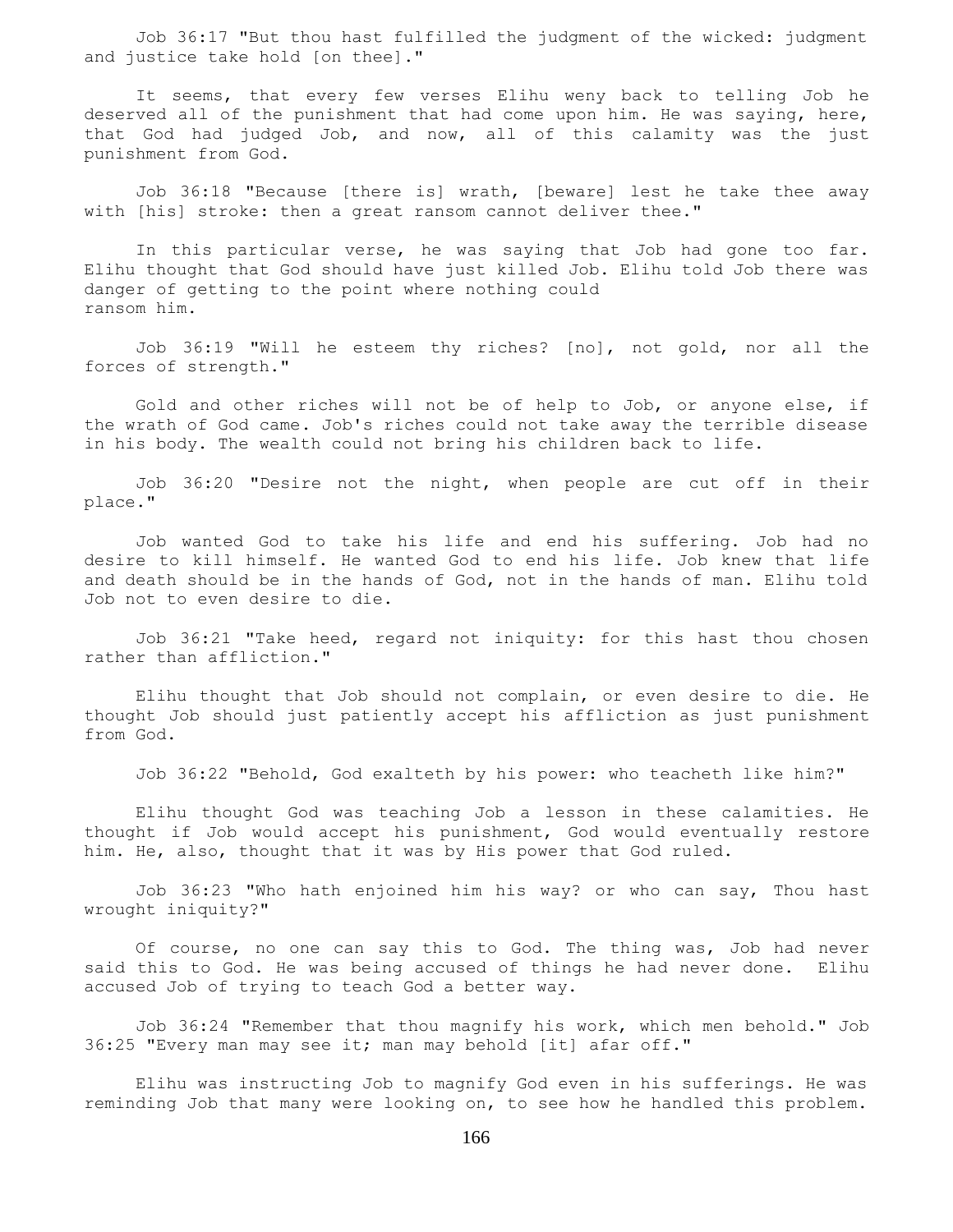Elihu had no idea the extent of what he had said. It was true, Satan and all the angels in heaven were looking on. Of course, the people around Job on the earth were looking, too. It is strange, but even our generation look to Job in awe at his endurance. Many times, we compare out troubles with his. We always think, my troubles are less than his were, perhaps we too can stand without falling. He is an encouragement to us all.

 Job 36:26 "Behold, God [is] great, and we know [him] not, neither can the number of his years be searched out."

 This was an understatement by Elihu. God's greatness endures forever. His years cannot be numbered, because He is eternal. He is Alpha and Omega, the Beginning and the End. There is no way that mere man can comprehend the greatness of God. He is omnipresent. He is omniscient. He is omnipotent. Ephesians 4:6 "One God and Father of all, who [is] above all, and through all, and in you all." The best view we have of God is in Jesus in Ephesians 1:20 "Which he wrought in Christ, when he raised him from the dead, and set [him] at his own right hand in the heavenly [places]," Ephesians 1:21 "Far above all principality, and power, and might, and dominion, and every name that is named, not only in this world, but also in that which is to come:" Ephesians 1:22 "And hath put all [things] under his feet, and gave him [to be] the head over all [things] to the church,"

 Job 36:27 "For he maketh small the drops of water: they pour down rain according to the vapour thereof:"

 God has complete control of all nature. He causes the sun to draw the water from the earth. It is held in the clouds, until He causes it to rain. He is all power.

Job 36:28 "Which the clouds do drop [and] distil upon man abundantly."

 It is God's decision how much rain will fall, and where it is to fall. One of the promises God made to those who obeyed Him, was that it would rain when they needed it for their crops to grow. Rain at the right time and in the right amount is a blessing from God.

 Job 36:29 "Also can [any] understand the spreadings of the clouds, [or] the noise of his tabernacle?"

 The answer to this is no. The only time we will understand, is after we have left this body of flesh and are with Him in heaven. The noise of the tabernacle, here, could be speaking of thunder in the heavens.

 Job 36:30 "Behold, he spreadeth his light upon it, and covereth the bottom of the sea."

 The source of all Light is God. Jesus said He is the Light of the world. In Him is no darkness at all. He is that Light in Genesis that gave everything the power to be.

 Job 36:31 "For by them judgeth he the people; he giveth meat in abundance."

 Job would not argue about these last few verses. Job had made all of these statements earlier, himself. All good gifts come from God.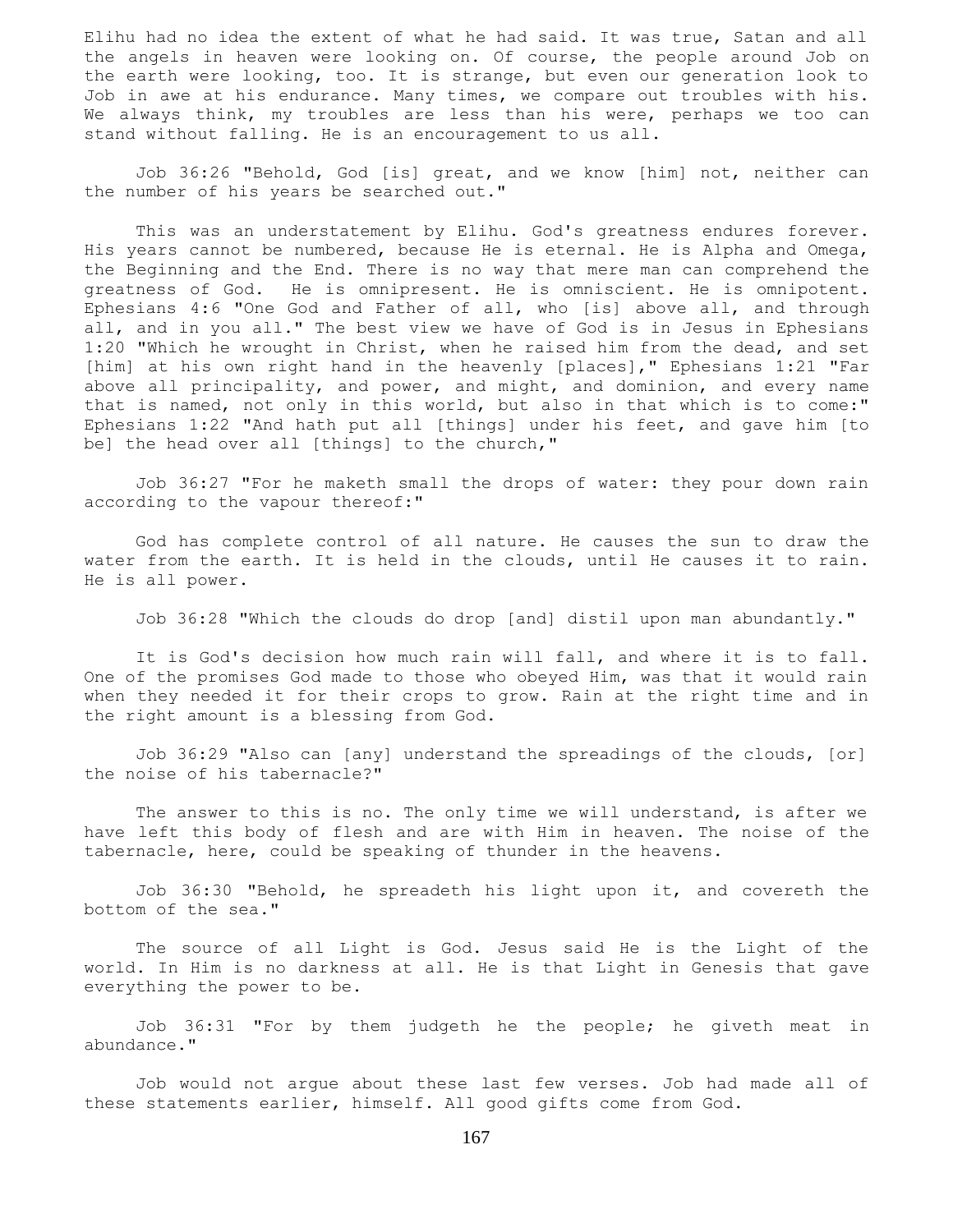Job 36:32 "With clouds he covereth the light; and commandeth it [not to shine] by [the cloud] that cometh betwixt."

 It is not Satan who controls the weather, it is God. He causes the Light to shine. He causes the clouds to come between the Light and the earth. God is in control of everything and everyone, including Satan.

 Job 36:33 "The noise thereof sheweth concerning it, the cattle also concerning the vapour."

Even the lowly cattle know that God controls the elements of nature.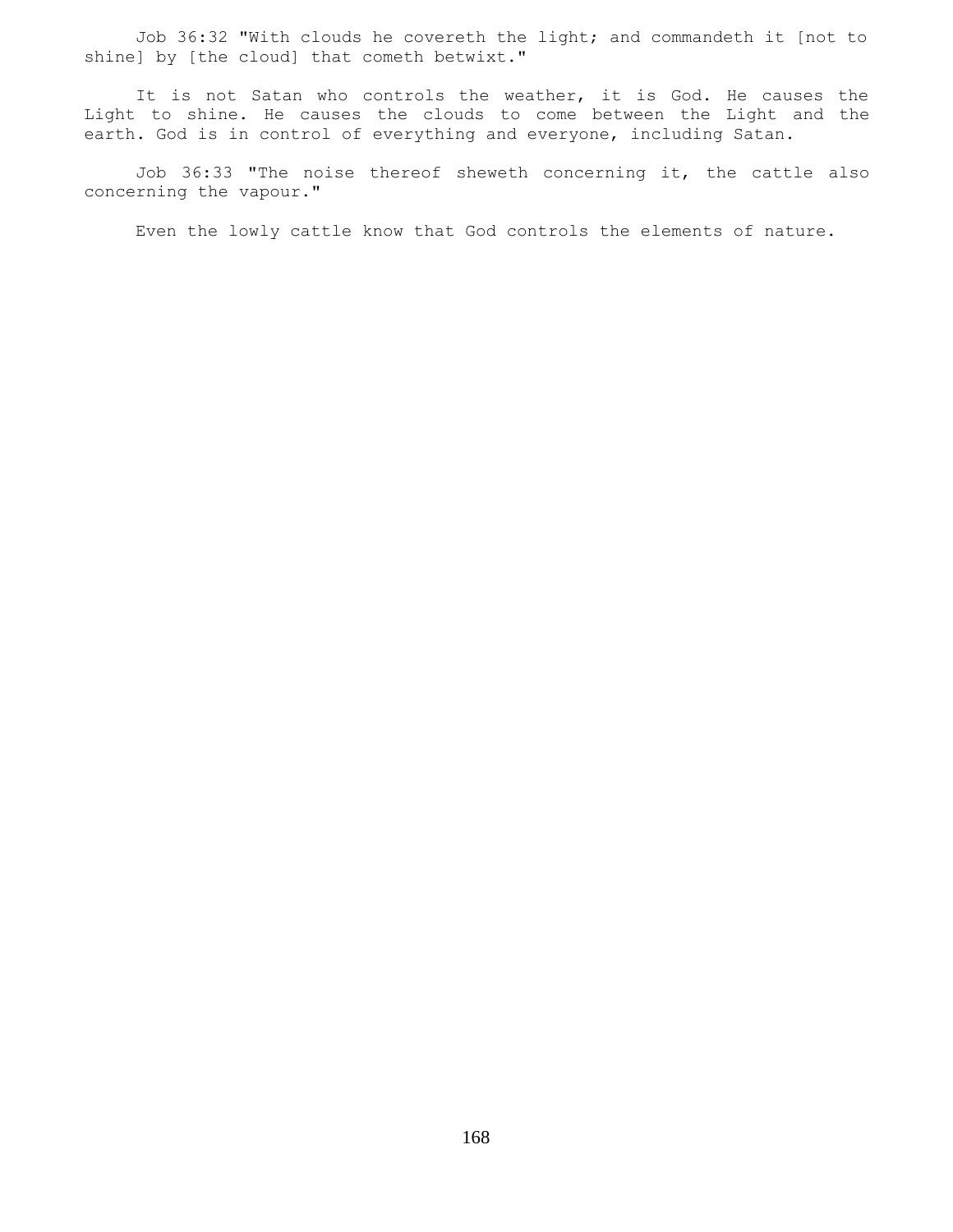## Job 35 Questions

1. What had Elihu charged Job with, that he had not done? 2. What do all true believers know about God? 3. What egotistical statement did Elihu make in verse 4? 4. What statements of Elihu did Job agree with {verse 5}? 5. He preserveth not the life of the  $\cdots$ . 6. Job was not judging God. He just wanted to \_\_\_\_\_\_\_\_\_\_\_ what was happening. 7. Elihu and Job's friends were relating difficulties in this life with what? 8. Why does the author say that is absolutely untrue? 9. Quote 2 Timothy chapter 2 verse 12. 10. The author warns that we must remember these statements were made by \_\_\_\_\_\_\_\_\_. 11. Many people who are God-fearing people are . 12. To disobey God is to say what? 13. What is the only thing God will not forgive? 14. In verse 13, Elihu said hypocrisy was in the \_\_\_\_\_\_\_\_\_. 15. What was Elihu trying to say in verse 16? 16. Elihu believed the calamities that Job had were punishment from God. 17. What did Elihu believe Job was depending on to save him? 18. Job wanted God to take his life and end \_\_\_\_\_\_\_ \_\_\_\_\_\_\_\_\_\_. 19. Job had no desire to himself. 20. What did Elihu think Job should patiently do? 21. Elihu thought God to be \_\_\_\_\_\_\_\_\_\_ Job a lesson in these calamities. 22. Elihu accused Job of trying to teach God a 23. Who truly was, and is, looking on to see how Job handled these calamities that came to him? 24. Quote Job chapter 36 verse 26. 25. Why can God's years not be numbered? 26. Quote Ephesians chapter 4 verse 6. 27. Quote Ephesians chapter 1 verses 20, 21, and 22. 28. Who controls the rain? 29. What is the answer to verse 29? 30. The source of all Light is 31. gave everything the power to be.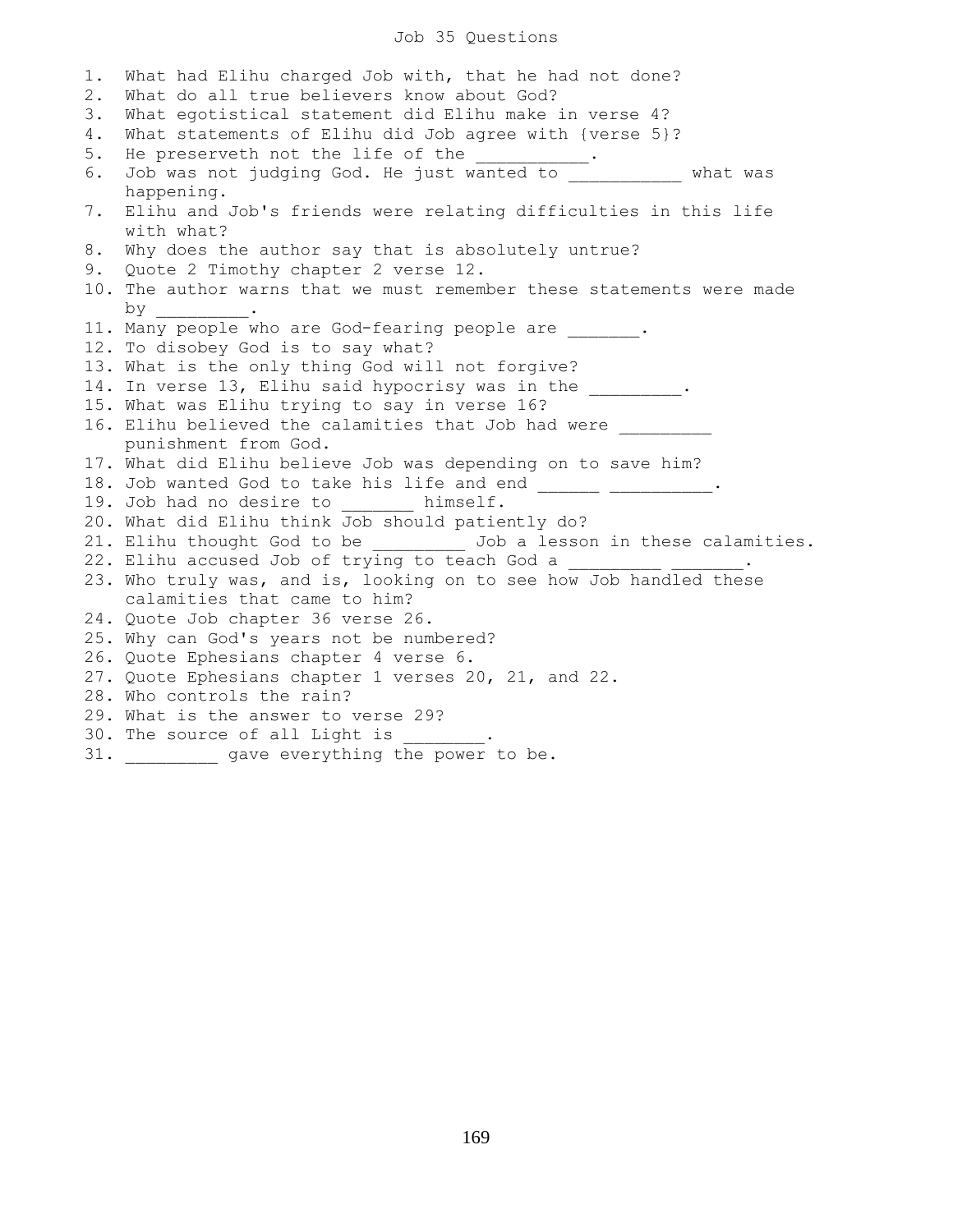We will begin this lesson in Job 37:1 "At this also my heart trembleth, and is moved out of his place."

 The last lesson ended with a terrible storm, that even frightened the cattle. This was a storm that God had sent. This lesson picks up in the middle of the storm. The storm was as frightening to man as it had been to the cattle. Mankind has never learned to control storms. Storms are actions of God, not man.

 Job 37:2 "Hear attentively the noise of his voice, and the sound [that] goeth out of his mouth."

 God spoke to Moses and the people thought it thundered. It is not unusual for the voice of God to be spoken of as thunder. That is not the voice of God, necessarily, but sometimes the thunder is manifest as His voice. God speaks in a still quiet voice at times. His voice fits the occasion, as His actions do. Elihu was just saying, here, they should listen carefully to everything God had to say.

 Job 37:3 "He directeth it under the whole heaven, and his lightning unto the ends of the earth."

 Lightning and thunder seem to cover the entire heavens in a very bad storm.

 Job 37:4 "After it a voice roareth: he thundereth with the voice of his excellency; and he will not stay them when his voice is heard."

 The thundering seems to follow the lightning by a few minutes. Some people believe you can tell how far away the lightning struck something on the ground, by the length of time between the lightning flash and the time they hear the thunder. No one can be in a thunder storm of great magnitude, and not be in awe of God. It was God who started the thunderstorm, and it must be God who stops it.

 Job 37:5 "God thundereth marvellously with his voice; great things doeth he, which we cannot comprehend."

 Elihu was in awe of the thunderstorm, and realized how marvelous the workings of God were. He, also, realized that this was beyond the comprehension of mankind.

 Job 37:6 "For he saith to the snow, Be thou [on] the earth; likewise to the small rain, and to the great rain of his strength."

 Snow is a mystery to all people, and especially the orientals, since they see so little snow. I have been told that no two snowflakes are identical. God is in control of all rain, great or small. He, also, determines whether sleet or snow falls. All the elements of nature are at the command of Almighty God.

 Job 37:7 "He sealeth up the hand of every man; that all men may know his work."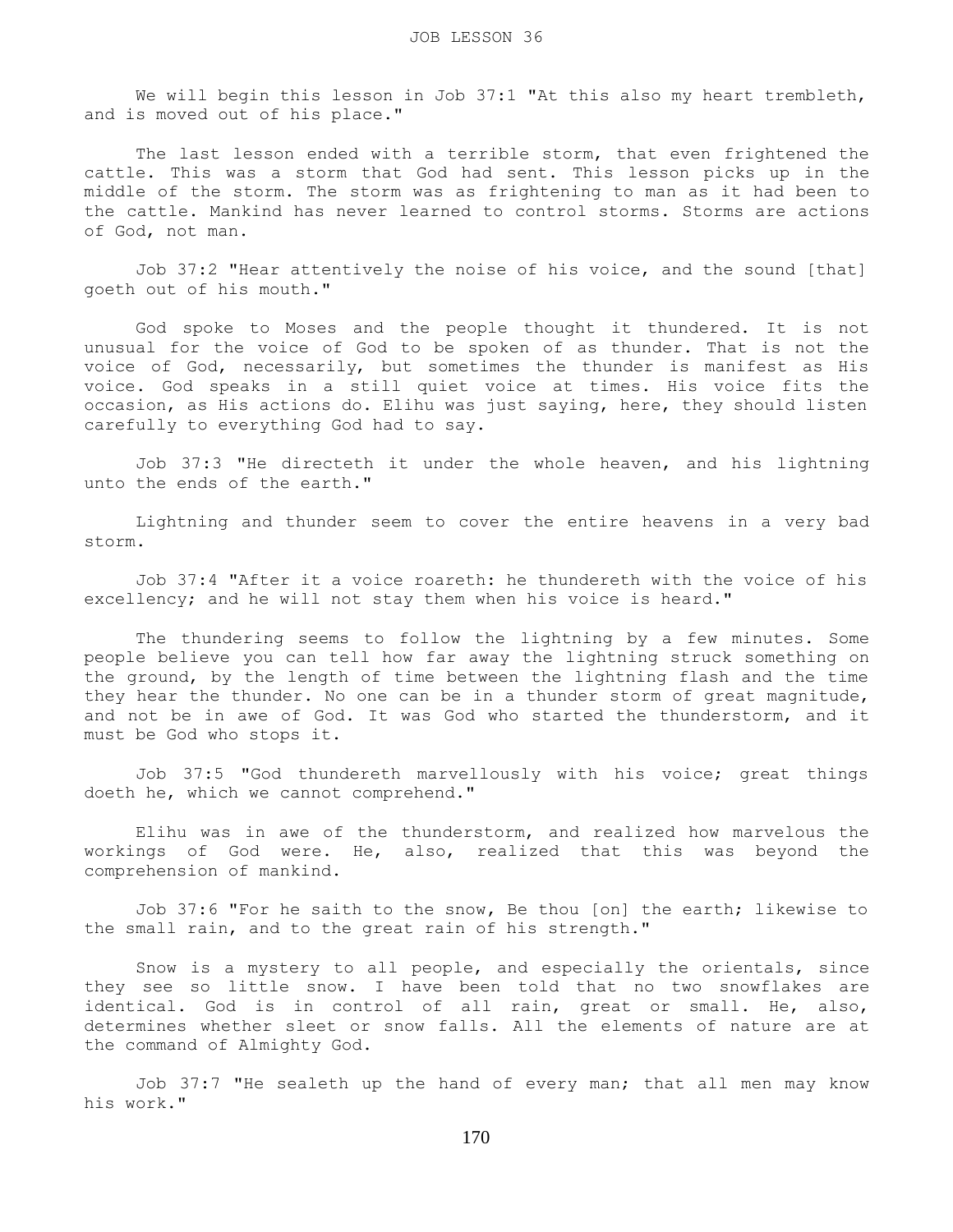The hand symbolizes work. To seal the hand would be to stop the work, then. Perhaps, this Scripture, coupled with the one before could mean that during snow time very little work is done.

Job 37:8 "Then the beasts go into dens, and remain in their places."

 Many animals hibernate when the snow is on the ground. The bear is a good example of that.

 Job 37:9 "Out of the south cometh the whirlwind: and cold out of the north."

 This was a statement of the laws of nature that God set into motion. The south and the southwest are where many tornados come from. This whirlwind, above, was speaking of a very violent storm.

 Job 37:10 "By the breath of God frost is given: and the breadth of the waters is straitened."

 In this particular instance, breath, possibly means the will of God. It is God who brings the frost, and it is God who makes it thaw.

 Job 37:11 "Also by watering he wearieth the thick cloud: he scattereth his bright cloud:"

 In the very dry countries of the desert, it is very important to have rain to make the crops grow. It is said that God sends the rain in due season to His children.

 Job 37:12 "And it is turned round about by his counsels: that they may do whatsoever he commandeth them upon the face of the world in the earth."

 We discussed that God is in control of all of nature. Everything and everyone was created by God. The creation must obey the commands of its Creator.

 Job 37:13 "He causeth it to come, whether for correction, or for his land, or for mercy."

 God uses different amounts of rain to bless, or to punish. It was God who caused the flood in Noah's time. He repented that He had made man. He saved Noah and his family because Noah pleased God.

 Job 37:14 "Hearken unto this, O Job: stand still, and consider the wondrous works of God."

 Elihu had said all of this to prove to Job that everything was in the control of God. He wanted Job to believe that God sent his problems to him, because he was out of fellowship with God. We have said so many times in these lessons, that was not the reason at all for Job's problems. In fact, the opposite was true. Job's problems came, because he followed God so closely.

 Job 37:15 "Dost thou know when God disposed them, and caused the light of his cloud to shine?"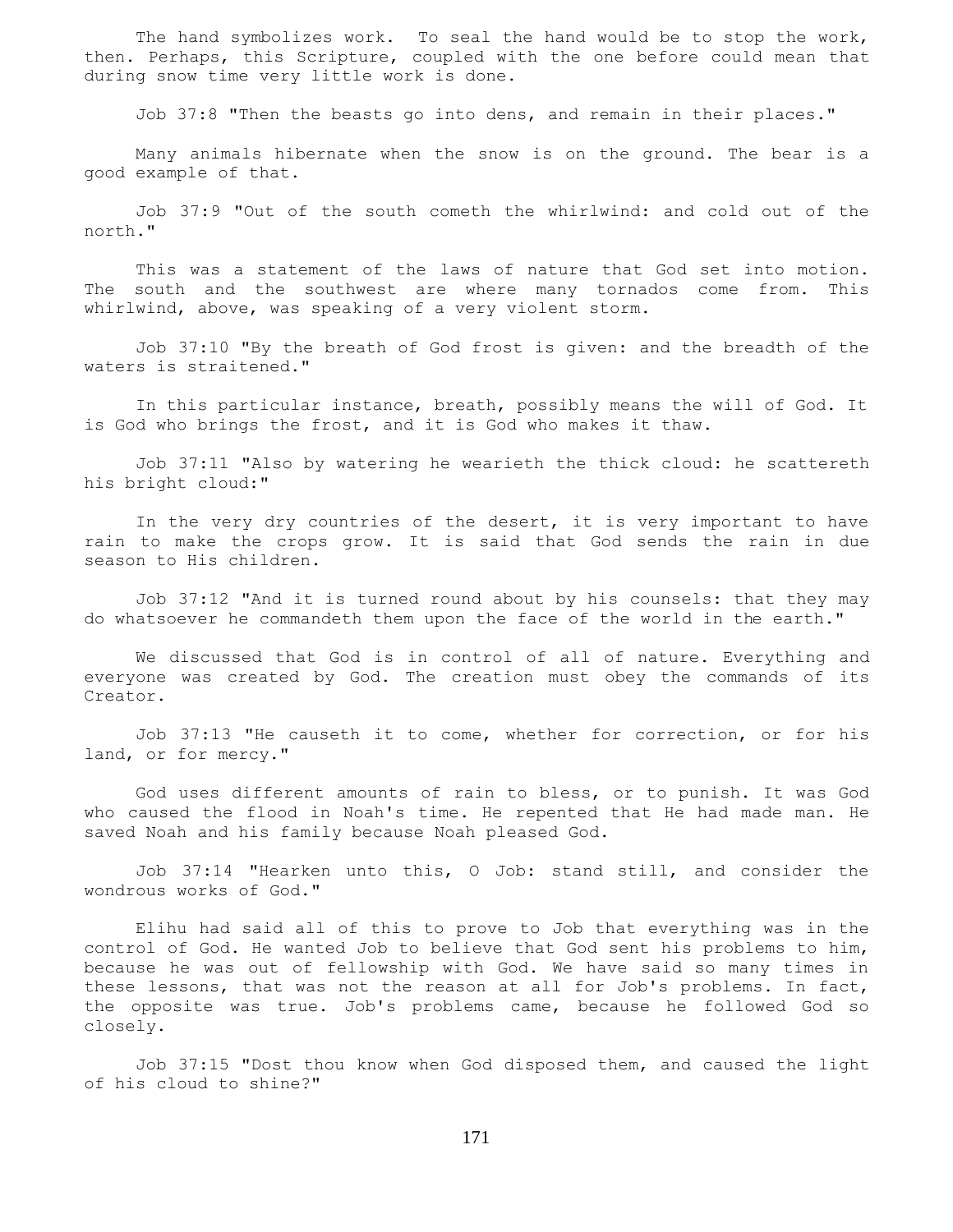His word to Job was that he could not know when God gave the command for any of these things.

 Job 37:16 "Dost thou know the balancings of the clouds, the wondrous works of him which is perfect in knowledge?"

The answer is no. He knew God and His perfect ways, and that was enough for mere man to know. Job, nor anyone else, does not know the workings of God in the clouds.

 Job 37:17 "How thy garments [are] warm, when he quieteth the earth by the south [wind]?"

 The wind from the north is cold and from the south is warm. We do not know why, only God can give that answer. We could say that is part of the law of nature that God established for the earth.

 Job 37:18 "Hast thou with him spread out the sky, [which is] strong, [and] as a molten looking glass?"

 Elihu was making slight remarks to Job. He was insinuating that Job thought he knew as much as God. Job had never said any such thing.

 Job 37:19 "Teach us what we shall say unto him; [for] we cannot order [our speech] by reason of darkness."

 He was speaking in an insulting way to Job. He said, if you are so smart, why do you not teach us? You claim to be in the light, and we must have our understanding darkened. He had no idea how true his statement really was.

 Job 37:20 "Shall it be told him that I speak? if a man speak, surely he shall be swallowed up."

 No one had to tell God what Elihu had said. God had heard every word. Elihu said, if a man spoke directly to God, he would be killed.

 Job 37:21 "And now [men] see not the bright light which [is] in the clouds: but the wind passeth, and cleanseth them."

 The Light of God is so great it outshines the sun. A person cannot look directly at the sun without damaging his eyes. If the Light of God is stronger that the light of the sun, you could see the impossibility of seeing it direct. That Light cleanses everything.

 Job 37:22 "Fair weather cometh out of the north: with God [is] terrible majesty."

 Elihu made a correct observation. Cold weather comes from the north, and generally speaking, fair weather does, too. The majesty of God is beyond the comprehension of man. He is, indeed, a mighty God.

 Job 37:23 "[Touching] the Almighty, we cannot find him out: [he is] excellent in power, and in judgment, and in plenty of justice: he will not afflict."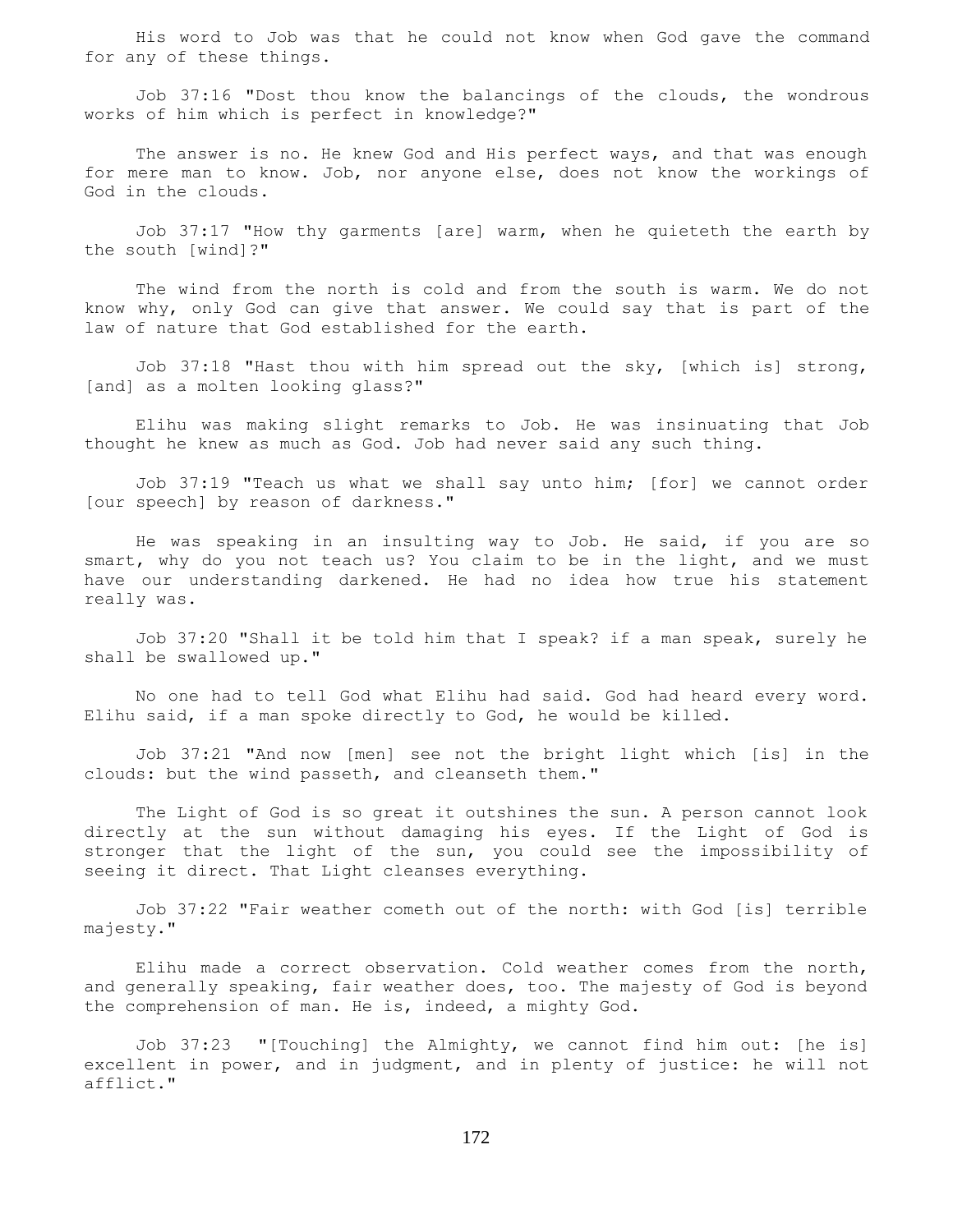Part of Elihu's statement was true. We cannot find Him out. He is all Power and Judgement and Justice. He does afflict, however. The tenth plague on Egypt was a very good example of that, when all the firstborn of Egypt died. God does not have to answer to man for the actions He takes.

 Job 37:24 "Men do therefore fear him: he respecteth not any [that are] wise of heart."

 All of mankind should fear and respect the God that made them. No man is capable of coming against God. We are nothing compared to His Wisdom, Strength, and Majesty. God should receive our greatest respect. He does not have to answer to man.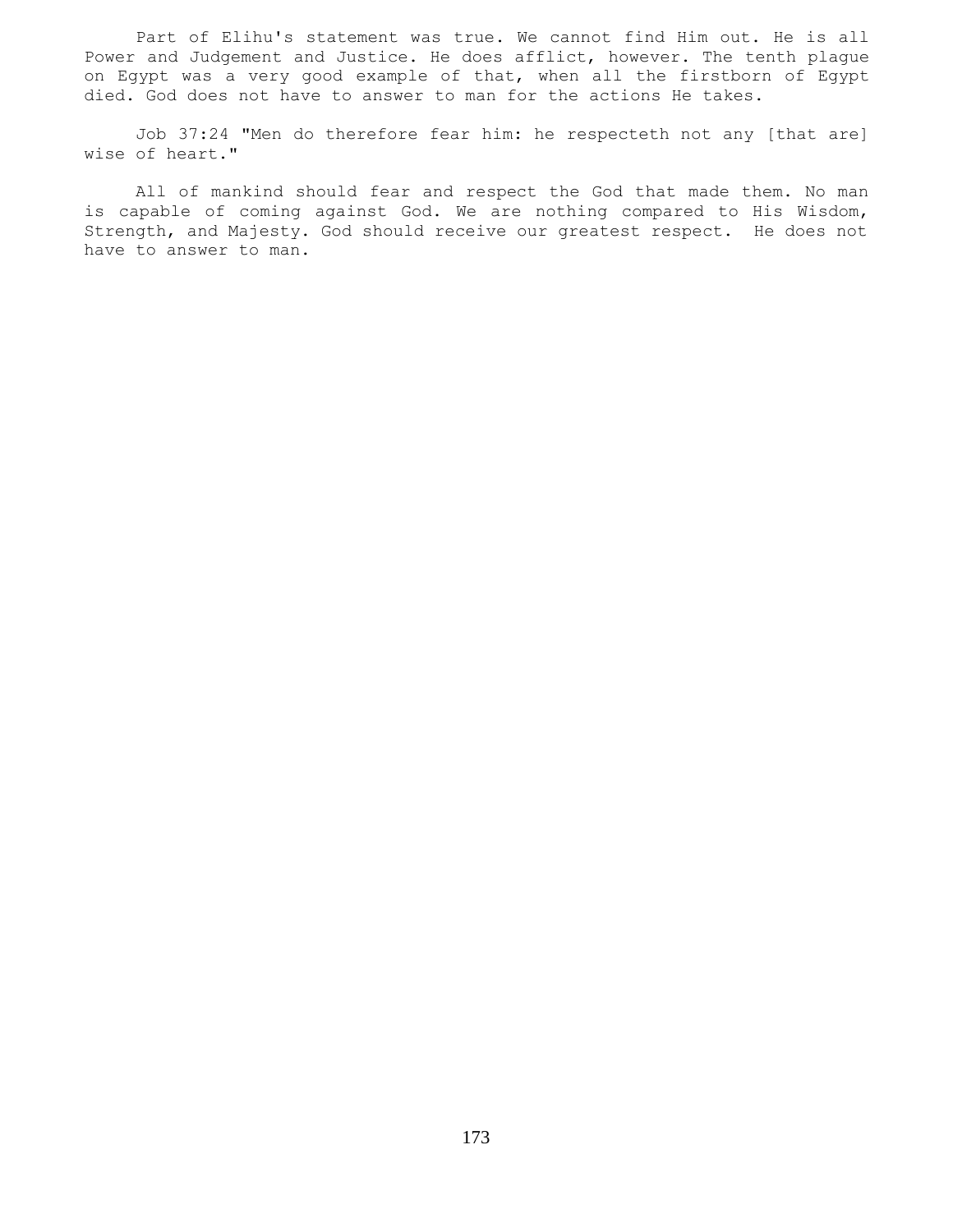## Job 36 Questions

1. What was going on when this chapter begins? 2. What was Elihu telling Job to listen attentively to? 3. Lightning and thunder seem to come from where? 4. The thunder seems to follow the lightning by a few 5. How do some people measure how far the lightning is away? 6. Elihu was in awe of the 7. What is interesting about snowflakes? 8. All the elements of nature are at the command of  $\sim$   $\sim$   $\sim$   $\sim$   $\sim$ 9. The hand symbolizes 10. To seal the hand would be to stop the  $\cdots$ . 11. When do animals hibernate? 12. The whirlwind comes out of the \_\_\_\_\_\_\_\_. 13. Cold comes out of the \_\_\_\_\_\_\_\_. 14. Breath, in verse 10, possibly, means the \_\_\_\_\_\_\_\_ of \_\_\_\_\_\_\_. 15. What is very important in the very dry countries of the desert? 16. The creation must obey the 17. What does God use different amounts of rain for? 18. What did Elihu tell Job to do in verse 14? 19. What caused Job's problems? 20. What is the answer to verse 16? 21. What answer does the author give for the south wind being warm? 22. What was Elihu insinuating in verse 18? 23. What was he saying to Job in verse 19? 24. Who told God what Elihu said? 25. The Light of God is so bright, it outshines the \_\_\_\_\_\_. 26. What part of verse 23 is true? 27. Who should fear and respect God?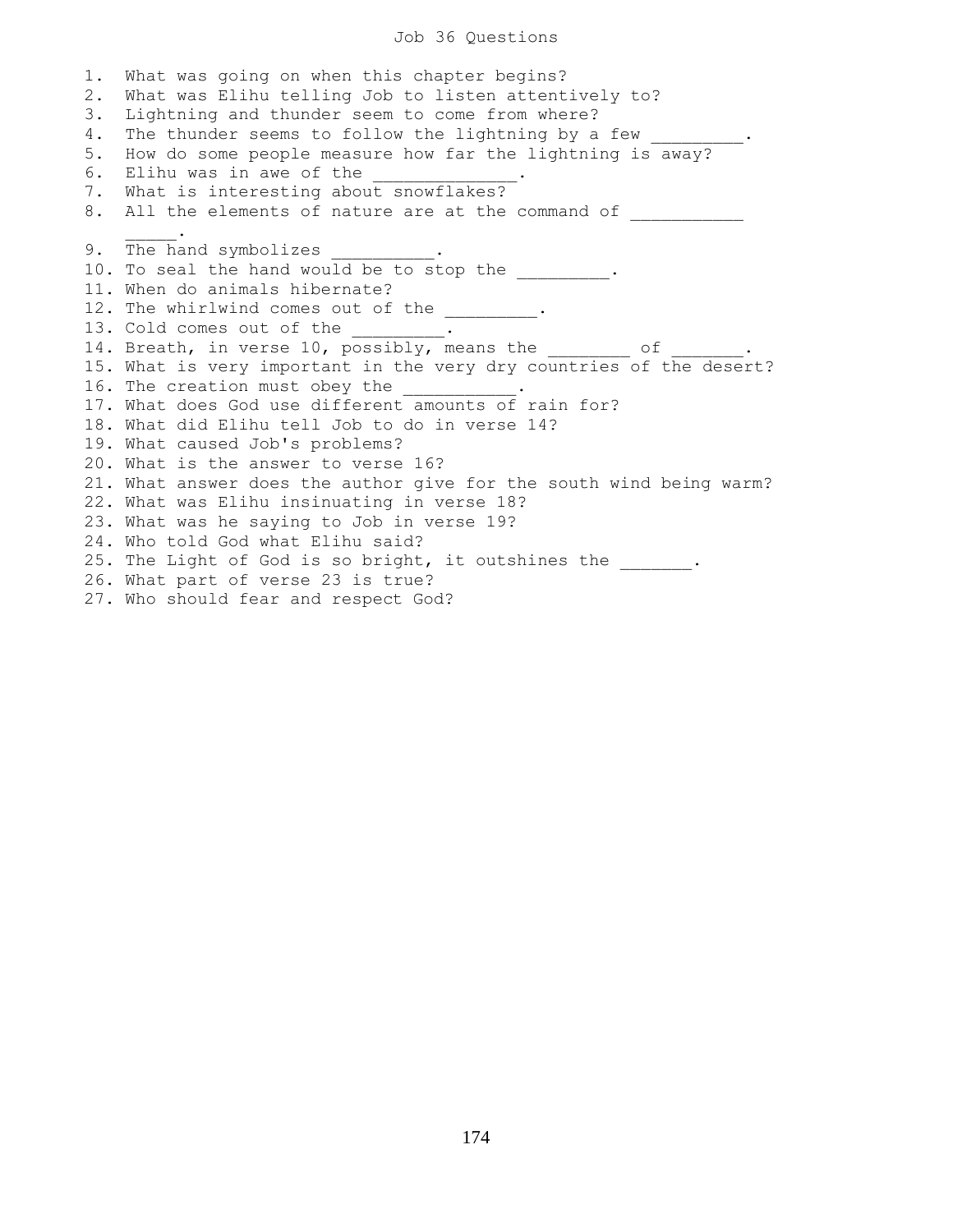We will begin this lesson in Job 38:1 "Then the LORD answered Job out of the whirlwind, and said,"

 Elihu and Job's three friends had greatly disputed with Job. Notice, God spoke to Job. God can be in any thing He desires to be. A whirlwind was probably, used here, because of the great confusion. Now, God spoke out of this confusion and settled it all.

 Job 38:2 "Who [is] this that darkeneth counsel by words without knowledge?"

 God did not recognize Elihu or Job's three friends. He would not allow them to speak for Him. Their counsel had been no good at all. They had hurt, instead of helped.

 Job 38:3 "Gird up now thy loins like a man; for I will demand of thee, and answer thou me."

 God, in this, was speaking as if Elihu was less than a man. These were the same questions that Elihu had asked Job. Now, God demanded Elihu to answer the same questions. If he knew God better than Job, then he could answer the questions He posed.

 Job 38:4 "Where wast thou when I laid the foundations of the earth? declare, if thou hast understanding."

What right did Elihu have to ask Job this, since he was not there when God created the earth? Of course, he could not answer, because he did not have understanding.

 Job 38:5 "Who hath laid the measures thereof, if thou knowest? Or who hath stretched the line upon it?"

 I think, in all of this, God had waited patiently and allowed them to say all of these things to Job, and He finally had enough. Elihu had claimed to be speaking for God. God did not even recognize Elihu at all.

 Job 38:6 "Whereupon are the foundations thereof fastened? or who laid the corner stone thereof;"

 Of course, in all of this, we know that it was God. Elihu did not have any idea, any more than anyone else. This is that lesson that we must not correct others on things we know nothing of ourselves.

 Job 38:7 "When the morning stars sang together, and all the sons of God shouted for joy?"

 The "sons of God", in this verse, were, probably, speaking of the angels. It appears, that they were some of the first of the creations. We do know that the heavens were created before the earth. It speaks of this in Genesis chapter 1. In the beginning God created the heavens and the earth.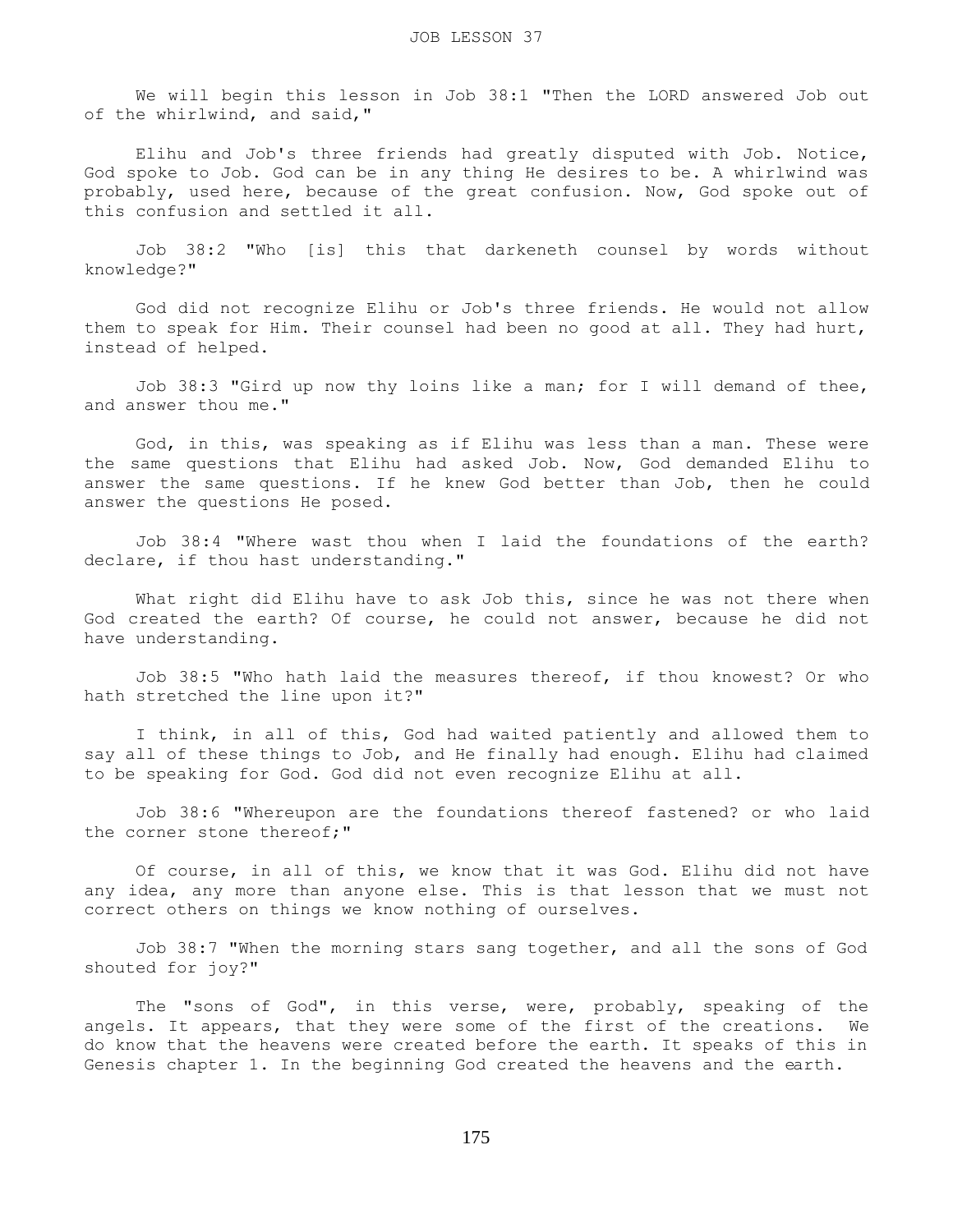Job 38:8 "Or [who] shut up the sea with doors, when it brake forth, [as if] it had issued out of the womb?"

 God put boundaries upon the water, so it would not cover the land, unless He commanded it. The seas breaking forth from the womb speaks of its birth. God gave everything the possibility to be, when He created them. The seas were no exception.

 Job 38:9 "When I made the cloud the garment thereof, and thick darkness a swaddlingband for it,"

 Perhaps, the wording here of the clouds pertaining to the sea, shows the sea's dependence on God. Actually, the seas, and the sun, and the clouds all work together to bring rain to the earth.

 Job 38:10 "And brake up for it my decreed [place], and set bars and doors," Job 38:11 "And said, Hitherto shalt thou come, but no further: and here shall thy proud waves be stayed?"

 Even the sea is controlled by the laws of nature that God set into motion. Only at the command of God are the seas allowed to go beyond their original boundaries.

 Job 38:12 "Hast thou commanded the morning since thy days; [and] caused the dayspring to know his place;"

 God is going from one thing in creation to the other, and explaining that mere man had nothing to do with creating any of it. Not only did man have nothing to do with creating all of this, but was not even there when it was created. Man cannot speak of things of nature with knowledge then. God caused the separation of light, which causes day and night. Day springs forth each morning, and none of us understand exactly why.

 Job 38:13 "That it might take hold of the ends of the earth, that the wicked might be shaken out of it?"

 Day seems to spring all at once as far as you can see. Those who love darkness of night to commit their sins in, are shocked by the suddenness of the morning.

 Job 38:14 "It is turned as clay [to] the seal; and they stand as a garment."

 This, perhaps, is speaking of a seal such as a stamp of government. It seems to be just a clump of moist clay, until the design of the stamp is placed upon it. Perhaps, this is connected with the darkness before the dawn. In the dark, it is difficult to make things out. When dawn comes, we see designs in everything. A garment is but a shadow in the dark, but we can see it clearly when the sun comes up.

 Job 38:15 "And from the wicked their light is withholden, and the high arm shall be broken."

 The wicked like the darkness better than they do the light. They can raise their arm against others in the dark without being found out. When the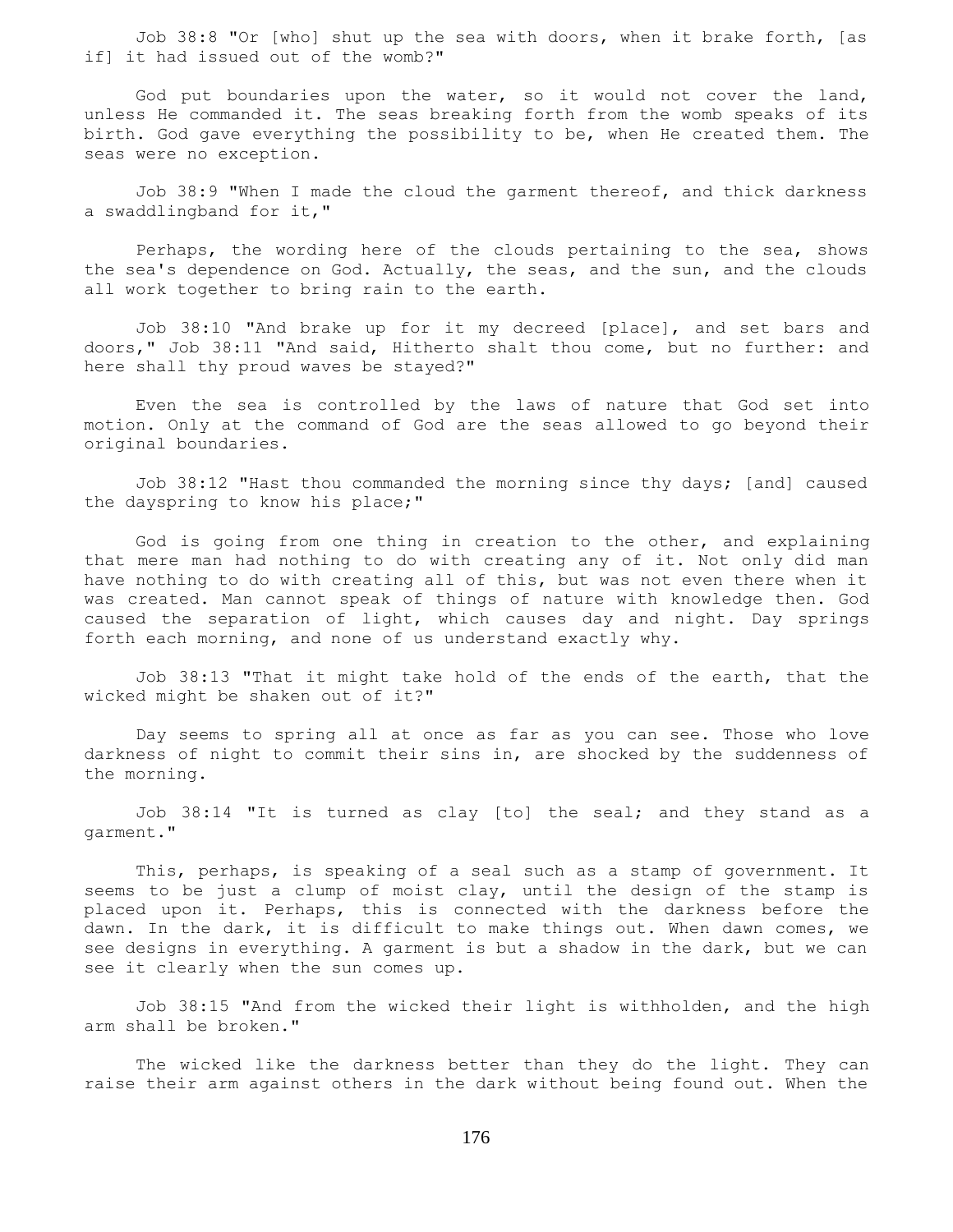sun rises, it is as if their arm is broken, because it is useless to attack others with in the day.

 Job 38:16 "Hast thou entered into the springs of the sea? or hast thou walked in the search of the depth?"

 God was asking this Elihu who had bragged of his knowledge, if he knew where the sea began?

 Job 38:17 "Have the gates of death been opened unto thee? or hast thou seen the doors of the shadow of death?"

 He had not experienced death, so he knew nothing of that either. Notice, the "gates of death been opened". A person cannot even die, unless God opens death to him.

 Job 38:18 "Hast thou perceived the breadth of the earth? Declare if thou knowest it all."

 The answer of this is no. Men have a little better way of discovering all of this today than in the time of Job. Even now, there are many mysteries pertaining to all of this. At first, people thought that the earth was flat. Then, they thought it was round. Now they say it is not exactly round, but a little more oval. Man really knows very little even today.

 Job 38:19 "Where [is] the way [where] light dwelleth? and [as for] darkness, where [is] the place thereof,"

 This is not speaking of the sun and moon. This is speaking of the source of all light. The One we call Jesus Christ is that Light. Darkness is the absence of Light. We would be hard pressed to determine where that Light originated and so would Job, Elihu, or Job's friends.

 Job 38:20 "That thou shouldest take it to the bound thereof, and that thou shouldest know the paths [to] the house thereof?"

 We are told to walk in the Light, as He is in the Light. The only way to find that path, is to fix our eyes on the Light {Jesus Christ}. We must walk toward Him to stay in the path of Light. We do not know where it begins.

 Job 38:21 "Knowest thou [it], because thou wast then born? Or [because] the number of thy days [is] great?"

 This particular source of all light is the Light of Jesus. It gave everything and everyone the power to be. It is eternal. The Light is the beginning and the ending. You could have been born thousands of years ago, and yet not been there when Light began.

 Job 38:22 "Hast thou entered into the treasures of the snow? Or hast thou seen the treasures of the hail,"

 This just shows that only God knows the exact source of the snow or hail.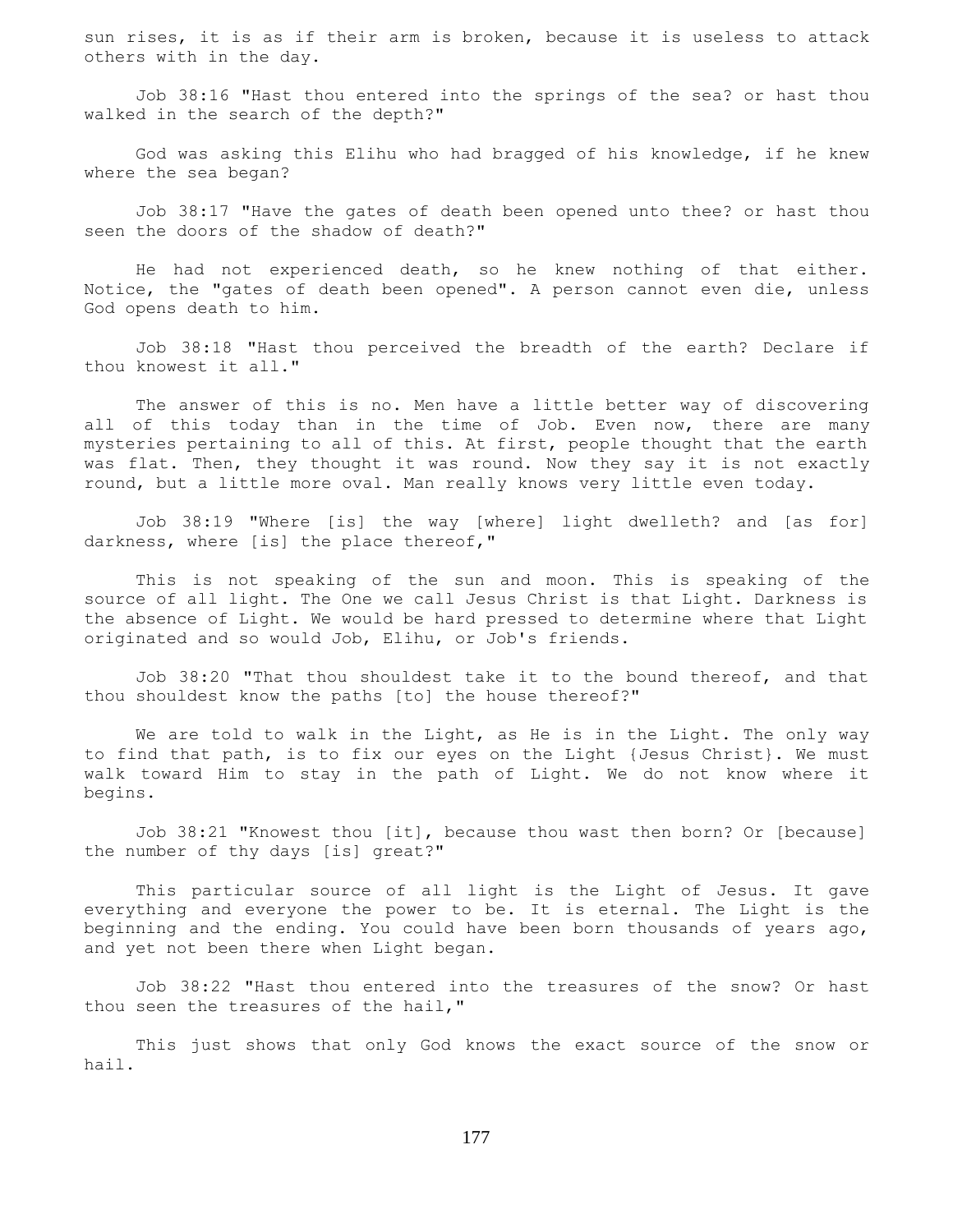Job 38:23 "Which I have reserved against the time of trouble, against the day of battle and war?"

 In several instances in the Bible, large hail came on the enemies of God in battle.

 Job 38:24 "By what way is the light parted, [which] scattereth the east wind upon the earth?"

 This is asking for an explanation of the planning of God, which is an impossibility to mere man. Thousands of years later, we still do not know these secrets of God.

 Job 38:25 "Who hath divided a watercourse for the overflowing of waters, or a way for the lightning of thunder;"

 The answer is that God made all of this. The rivers flow into the ocean, and the ocean seems to never be too full.

 Job 38:26 "To cause it to rain on the earth, [where] no man [is; on] the wilderness, wherein [there is] no man;" Job 38:27 "To satisfy the desolate and waste [ground]; and to cause the bud of the tender herb to spring forth?"

 God sustains these places. Someday, someone will live there, and wonder where the wild flowers came from. This is the way God had of caring for the things He created.

 Job 38:28 "Hath the rain a father? or who hath begotten the drops of dew?"

 Mankind has no idea how rain came into existence. Yes, the rain has a Father. He is a heavenly Father.

 Job 38:29 "Out of whose womb came the ice? and the hoary frost of heaven, who hath gendered it?"

 We all know that water can be changed to ice by drastically reducing the temperature where the water is. We do not understand why this happens though. Some things are left to the mystery of God.

 Job 38:30 "The waters are hid as [with] a stone, and the face of the deep is frozen."

This is speaking of the water being frozen over. When it turns to ice, it is as if the water is gone.

 Job 38:31 "Canst thou bind the sweet influences of Pleiades, or loose the bands of Orion?"

 About all we, or anyone else, could do would be to look at this through a telescope and admire it. Our knowledge of any more about them is very limited. There seems to be something that holds the stars in these groups together, but no one can cause them to come any closer than they already are.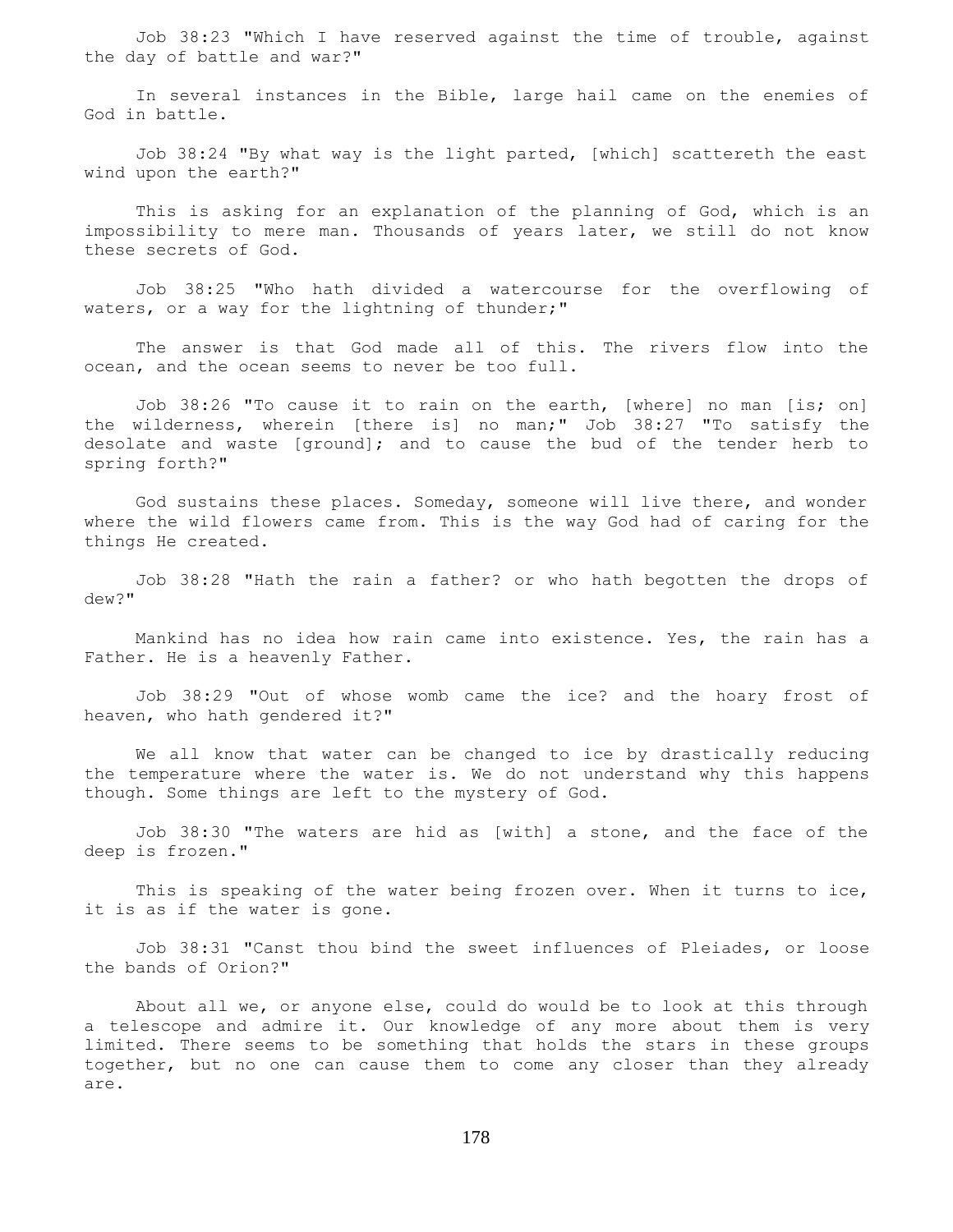Job 38:32 "Canst thou bring forth Mazzaroth in his season? Or canst thou guide Arcturus with his sons?"

 This is speaking of some constellations that are not as familiar as Pleiades and Orion.

 Job 38:33 "Knowest thou the ordinances of heaven? canst thou set the dominion thereof in the earth?"

 The laws of nature that God put into motion are understood to some extent by knowledgable man. There is no way that any of us could ever understand how God formed the universe. We certainly know very little about the heavens. Even the fact that God set the earth out into the open air, and told it to remain in place, is a mystery to me.

 Job 38:34 "Canst thou lift up thy voice to the clouds, that abundance of waters may cover thee?"

We cannot call down rain from heaven, unless it is the will of God.

 Job 38:35 "Canst thou send lightnings, that they may go, and say unto thee, Here we [are]?"

 Lightning is one of the most mysterious of all things of God. Man has discovered how to use the power of electricity, but even the source would be hard to explain. When I see lightning in the sky, it reminds me of the magnitude of God.

 Job 38:36 "Who hath put wisdom in the inward parts? or who hath given understanding to the heart?"

 Wisdom is a gift from God. The understanding of man comes from the Holy Spirit of God teaching and guiding.

 Job 38:37 "Who can number the clouds in wisdom? or who can stay the bottles of heaven,"

With all of the powerful telescopes that we have today, we are still not able to find the end of the universe. Every time the scientists believe they have counted the stars in the sky, they find a few more they forgot to count. The clouds heavy with rain only drop their rain, where God commands them to.

 Job 38:38 "When the dust groweth into hardness, and the clods cleave fast together?"

This is speaking of a drouth and famine.

 Job 38:39 "Wilt thou hunt the prey for the lion? or fill the appetite of the young lions,"

 Man does not go out into the wilderness where the lion lives, to make sure that he has food and water. God takes care of the animals needs, like He takes care of the needs of man. One of the most beautiful parts of creation is that God prepared the earth and everything on it, for the use of man, and then He made man. He provided for man, before He even made him.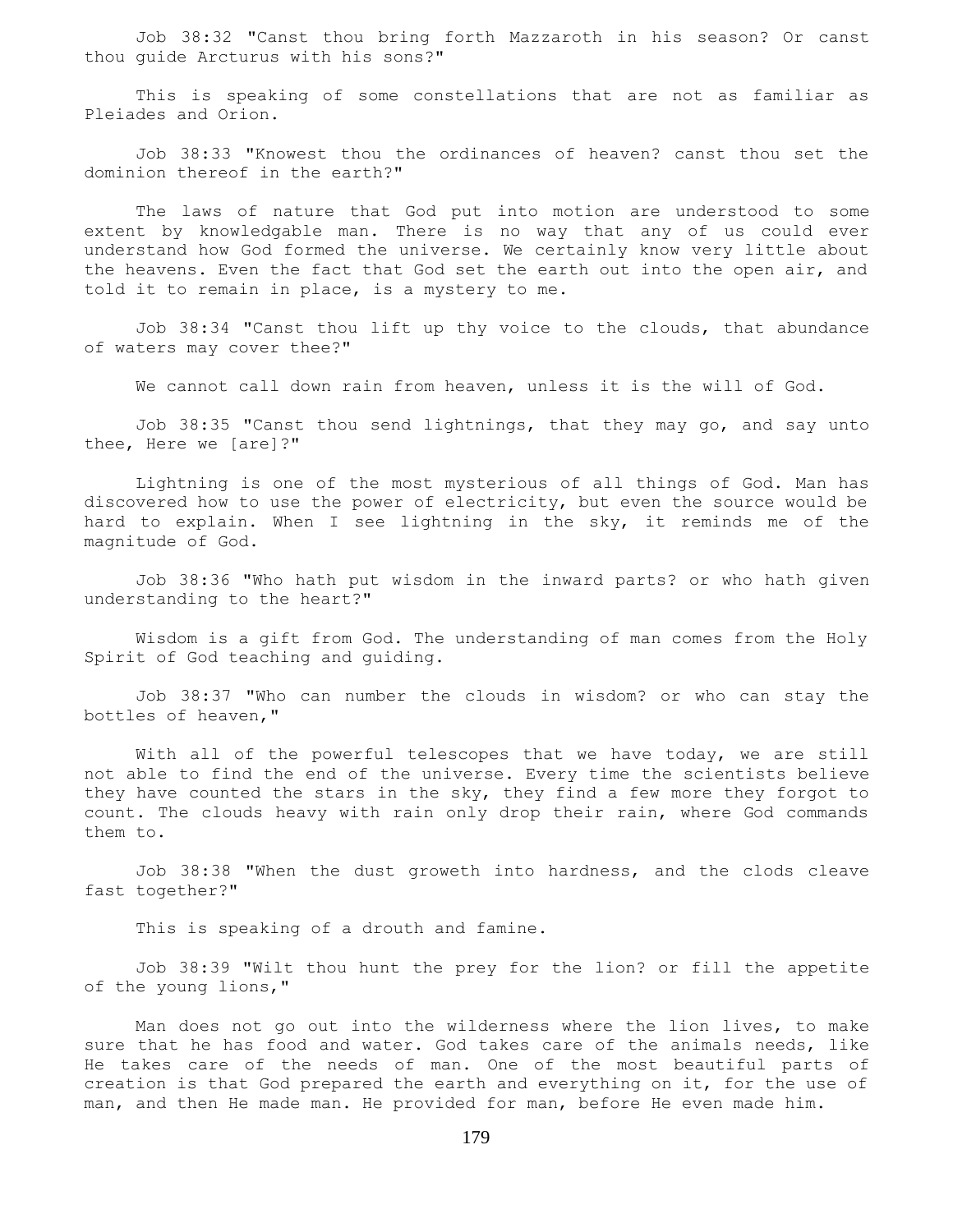Job 38:40 "When they couch in [their] dens, [and] abide in the covert to lie in wait?"

 Even the place where the lions hide away is a habitat that God arranged for them. God did not overlook anything in His creation. God taught the lion to couch in the den, and to lie in wait for its prey. God built the earth balanced. Each thing helped something else. In our world today, man is about to destroy the balance of nature.

 Job 38:41 "Who provideth for the raven his food? when his young ones cry unto God, they wander for lack of meat."

 Man does not care for the need of the raven, nor does he really care they are in need. Only God hears and understands the cry of the raven. One of the things we should have learned in this lesson, is the care and planning that God went to, to establish the world as we know it, for the use of man.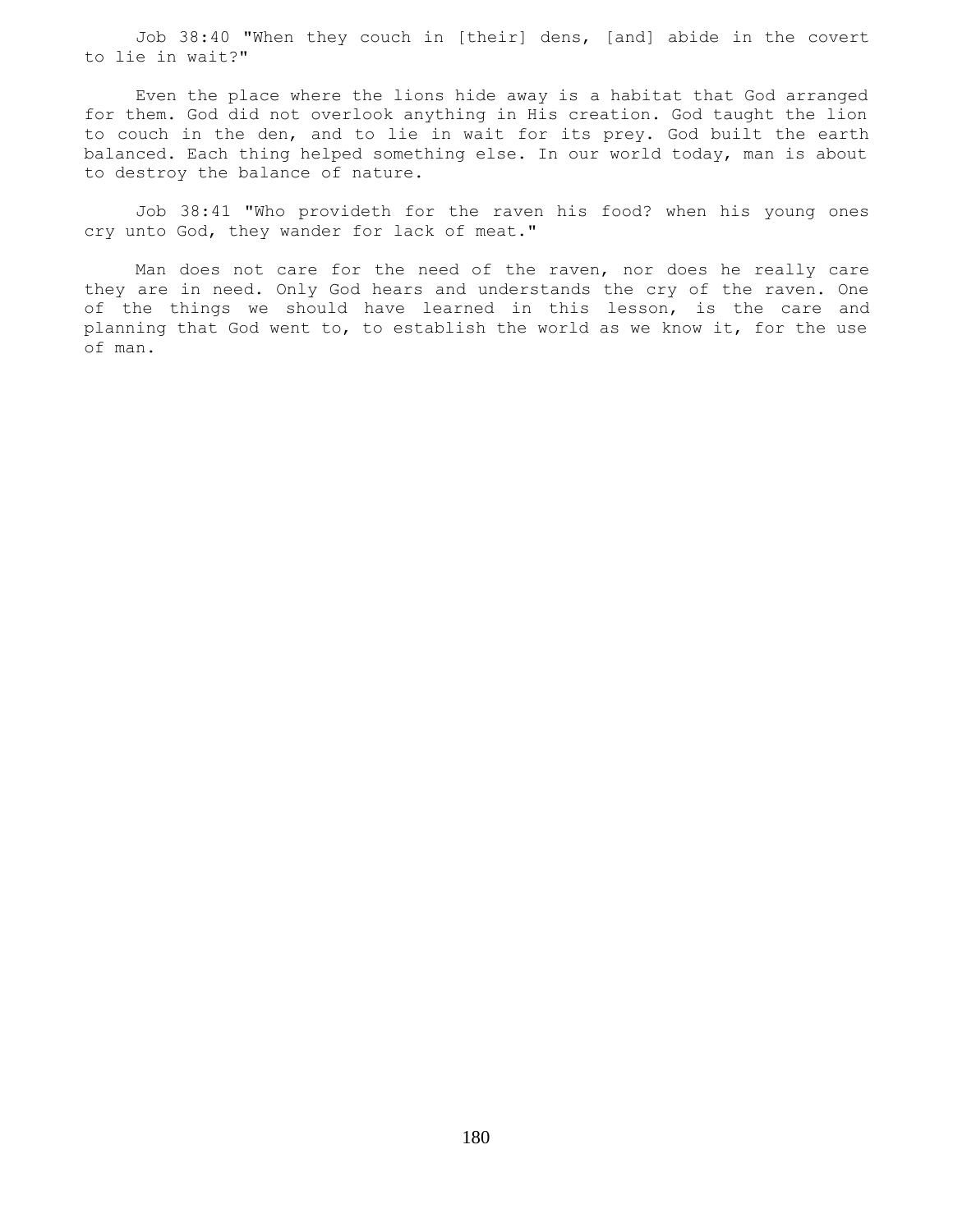1. The voice of God came to Job out of the  $\cdots$ 2. Why did He choose that? 3. God did not recognize \_\_\_\_\_\_\_\_\_ or \_\_\_\_\_\_ \_\_\_\_\_\_\_\_\_\_\_\_. 4. Elihu was less than a \_\_\_\_\_\_ in God's sight. 5. What would God demand of Elihu? 6. What was God's first question in verse 4? 7. What could Elihu answer to God? 8. Who were the "sons of God" in verse 7? 9. God put  $\qquad \qquad \text{upon the waters.}$ 10. When would be the only time they could get out of those boundaries? 11. Even the sea is controlled by the \_\_\_\_\_\_\_ of \_\_\_\_\_\_. 12. Why do the wicked love darkness? 13. What is the clay in verse 14? 14. What is unusual about death in verse 17? 15. At first people thought the earth was \_\_\_\_\_\_. 16. Then, men thought it to be 17. What is verse 19 speaking of? 18. We are told to walk in the \_\_\_\_\_\_, as He is in the \_\_\_\_\_\_\_. 19. What is the source of all Light? 20. What did God say He reserved hail for? 21. Why does it rain where no man is? 22. Hath the rain a Father? 23. What is verse 30 speaking of? 24. What are Pleiades, Orion, Mazzaroth, and Arcturus? 25. What does lightning in the sky remind the author of? 26. Wisdom is a gift from 27. Where does man's understanding come from? 28. How many stars are there in the sky? 29. Who cares for the lion and the raven? 30. God built the earth 31. What should we have learned in this lesson?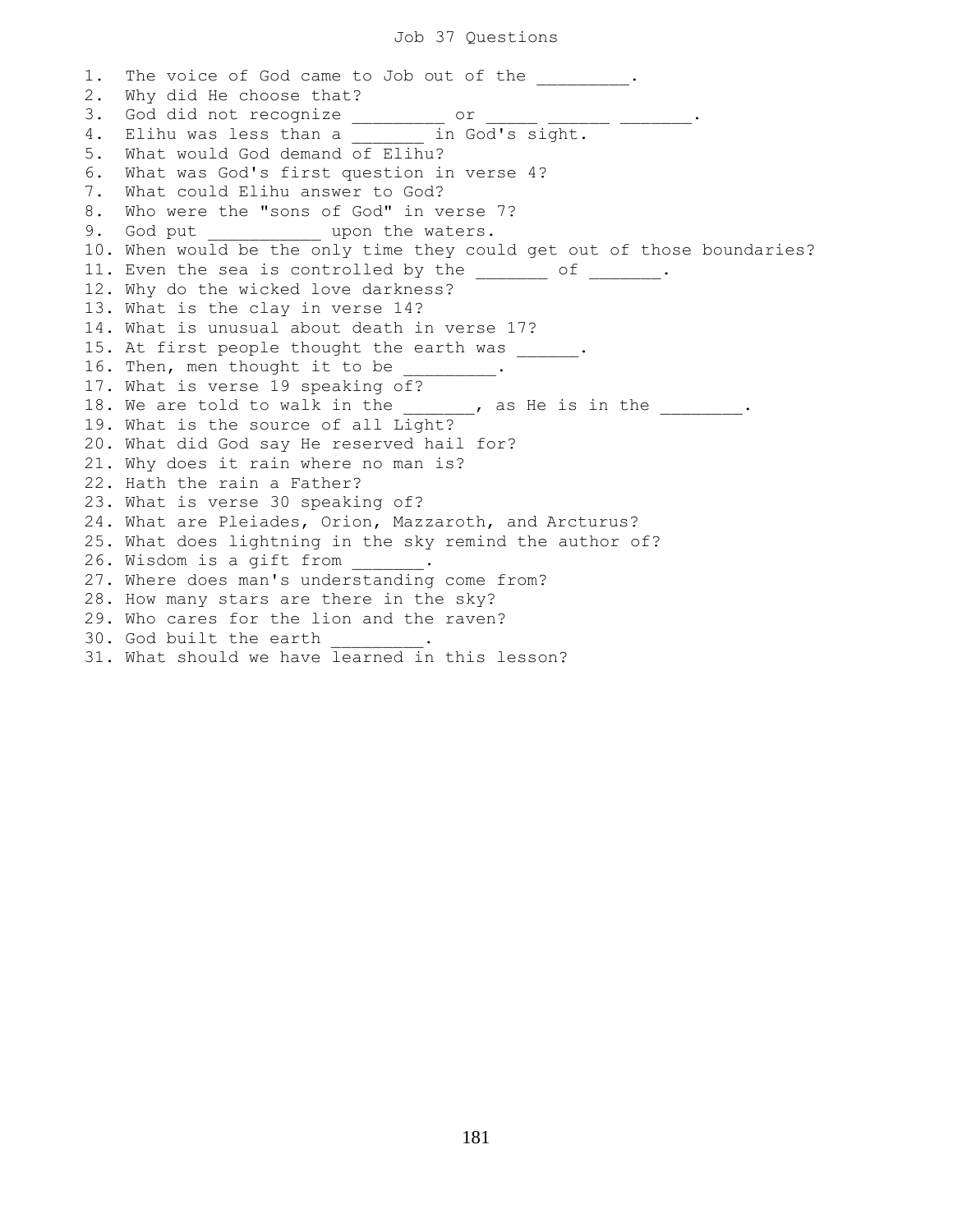We will begin this lesson in Job 39:1 "Knowest thou the time when the wild goats of the rock bring forth? [or] canst thou mark when the hinds do calve?"

 We see that this is an extension of the last lesson. All of these Words from God are to show that the mysteries of nature are beyond the comprehension of man. God in all His wisdom and understanding created all things. Man is not intended to understand the mysteries of God. The greatest mystery of all is the origin of life, itself. The particular wild goat above, is unusually secluded. They live in the very rockiest places, and far away from civilization. Of course, man does not know when they will have their newborn. The hinds, above, are speaking of the female goats.

 Job 39:2 "Canst thou number the months [that] they fulfil? Or knowest thou the time when they bring forth?"

 Animals do not carry their babies the same amount of time that a human mother carries hers before birth. In the time of Job, people had not gone to the trouble to find out how long a particular animal carried their young before birth.

 Job 39:3 "They bow themselves, they bring forth their young ones, they cast out their sorrows."

 This is speaking of the manner of the birth. It is a natural thing for an animal to give birth.

 Job 39:4 "Their young ones are in good liking, they grow up with corn; they go forth, and return not unto them."

 This is speaking of these animals being born in good health. They do not stay with their mothers very long. The Lord provides for them.

 Job 39:5 "Who hath sent out the wild ass free? or who hath loosed the bands of the wild ass?" Job 39:6 "Whose house I have made the wilderness, and the barren land his dwellings."

 We saw in the last lesson, how God sent rain to the barren land and to the wilderness, and made the vegetation to grow. Now, we see that those things were provisions for the wild ass and other wild animals like them. God provided for every living thing upon the earth.

 Job 39:7 "He scorneth the multitude of the city, neither regardeth he the crying of the driver."

 This is speaking of the wild ass not wanting to be tamed by the man who dwells in the city. The ass, many times, was used in the manner of some horses. They were ridden by the princes of many lands. The wild ass does not want to be driven and is hard to tame.

 Job 39:8 "The range of the mountains [is] his pasture, and he searcheth after every green thing."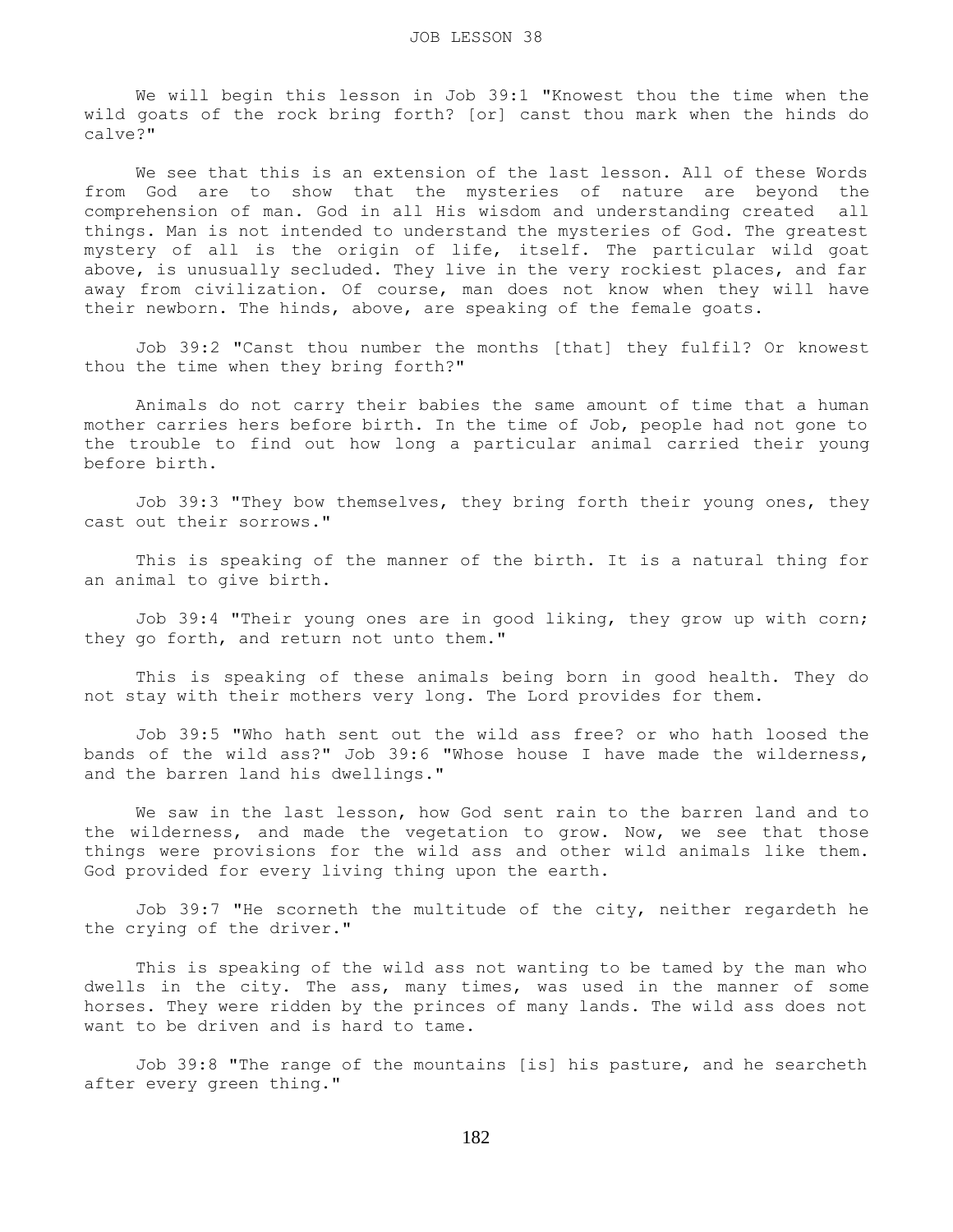He lives as far away from people as he can, and he eats the grass of the fields.

 Job 39:9 "Will the unicorn be willing to serve thee, or abide by thy crib?"

 The word that was translated unicorn, here, just denotes an animal with horns. This, again, is speaking of a wild animal that would not easily be domesticated.

 Job 39:10 "Canst thou bind the unicorn with his band in the furrow? or will he harrow the valleys after thee?"

 Man might try to make him like an ox to plow the fields, but he really was not created of God for such a task and would, probably, not be very good at it.

 Job 39:11 " Wilt thou trust him, because his strength [is] great? or wilt thou leave thy labour to him?"

 This is still speaking of the horned animal called a unicorn, here. This animal seemed to be of tremendous strength. He would have been unmanageable as a farm animal, however.

 Job 39:12 "Wilt thou believe him, that he will bring home thy seed, and gather [it into] thy barn?"

 This is saying that he would not have been trustworthy to pull the wagon and bring in the harvest. An animal with great strength is of no use to the farmer, if he cannot manage him. God made other animals for this purpose.

 Job 39:13 "[Gavest thou] the goodly wings unto the peacocks? Or wings and feathers unto the ostrich?"

 An ostrich, or a peacock, does not soar away into the heavens like an eagle does. They are fowl that stay very near the earth. In fact, they move around by walking, and not by flying. God had made each thing for the purpose He intended it, and He equipped it with whatever it needed to fulfill His purpose.

 Job 39:14 "Which leaveth her eggs in the earth, and warmeth them in dust,"

 This was speaking of the ostrich of that part of the country where Job lived. The mother ostrich dug a hole in the sand and deposited her eggs there. She covered the nest with sand, and the hot sun kept the eggs warm for her.

 Job 39:15 "And forgetteth that the foot may crush them, or that the wild beast may break them."

 Actually, she separated herself from the eggs, as if he she was no longer interested in them. One of the reference books says that the ostrich might have as many as thirty eggs. She felt they were safe from harm in the hole she built and covered them with sand.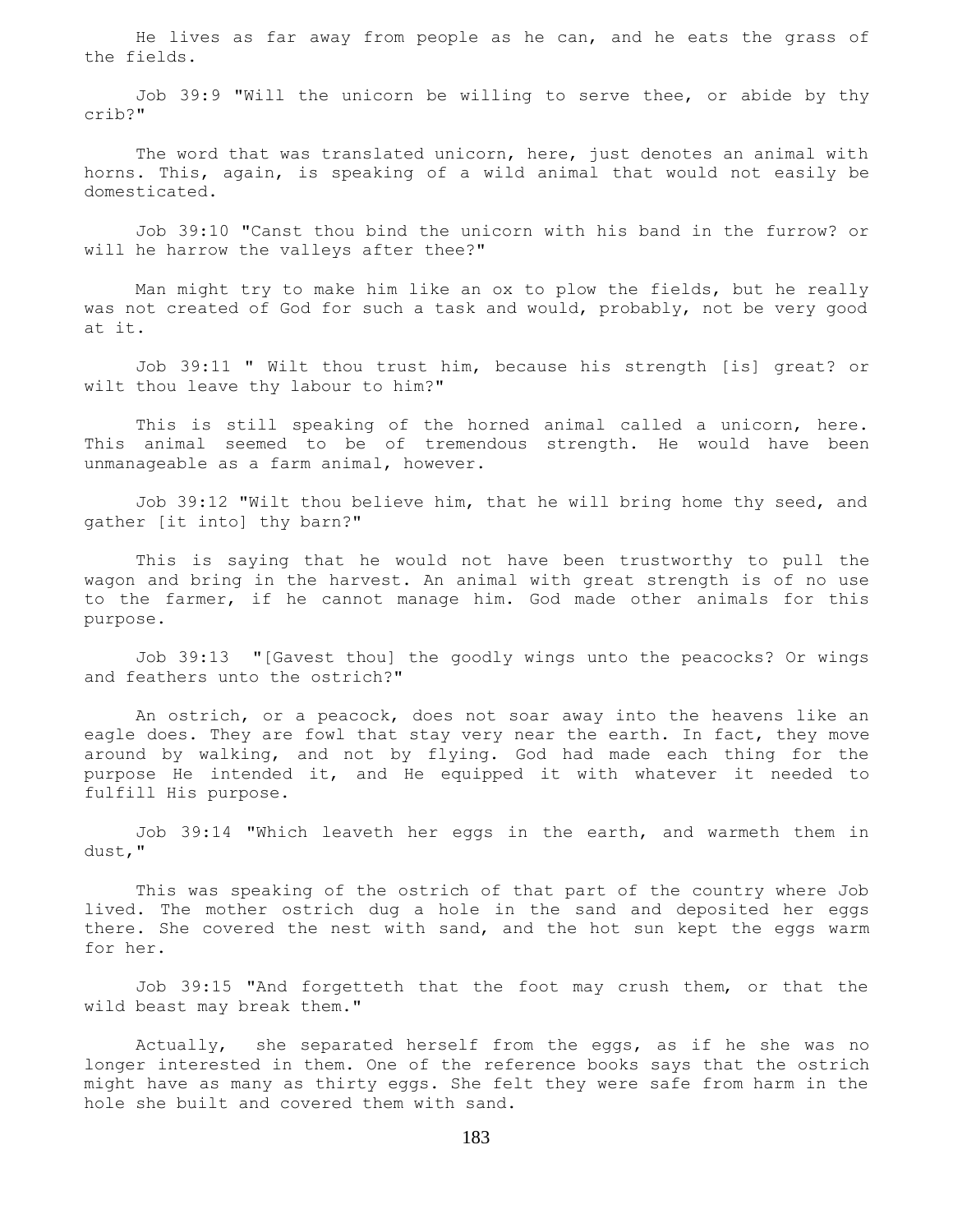Job 39:16 "She is hardened against her young ones, as though [they were] not hers: her labour is in vain without fear;"

 Actually, the mother and the father ostrich incubate the eggs at night. The eggs get plenty of warmth from the sun in the desert sand in the daytime.

 Job 39:17 "Because God hath deprived her of wisdom, neither hath he imparted to her understanding."

The mother ostrich does not worry at the loss of an egg, because she is not very intelligent. She, probably, does not even realize an egg is gone.

 Job 39:18 "What time she lifteth up herself on high, she scorneth the horse and his rider."

 The ostrich is large and when a horse and rider get near, the ostrich stands upright {usually taller than a horse} and flaps her wings, while she chases the horse.

 Job 39:19 "Hast thou given the horse strength? hast thou clothed his neck with thunder?"

 Man did not give the horse strength, God did. This is the beginning of a picture of a horse about to go to battle. His neck is high and jutting forth in pride.

 Job 39:20 "Canst thou make him afraid as a grasshopper? the glory of his nostrils [is] terrible."

 This is speaking of a horse flaring his nostrils and snorting. This has been known to frighten the bravest of men. He is not afraid at all.

 Job 39:21 "He paweth in the valley, and rejoiceth in [his] strength: he goeth on to meet the armed men."

 This is, probably, the reason men use horses to ride in battle. He is not aware of any danger in battle. They are not able to reason that they might be going to their own death.

 Job 39:22 "He mocketh at fear, and is not affrighted; neither turneth he back from the sword."

 This is speaking of the horse, and not the man on the horse. The horse cannot reason, and therefore does not realize there is any danger against drawn swords.

 Job 39:23 "The quiver rattleth against him, the glittering spear and the shield."

 This was just explaining that the quiver was on the side of the neck of the horse. The spear and shield were, also, touching the body of the horse. He had no excitement from this. Horses trained for battle were used to these things. Their owners had trained them with these, as well as them riding them.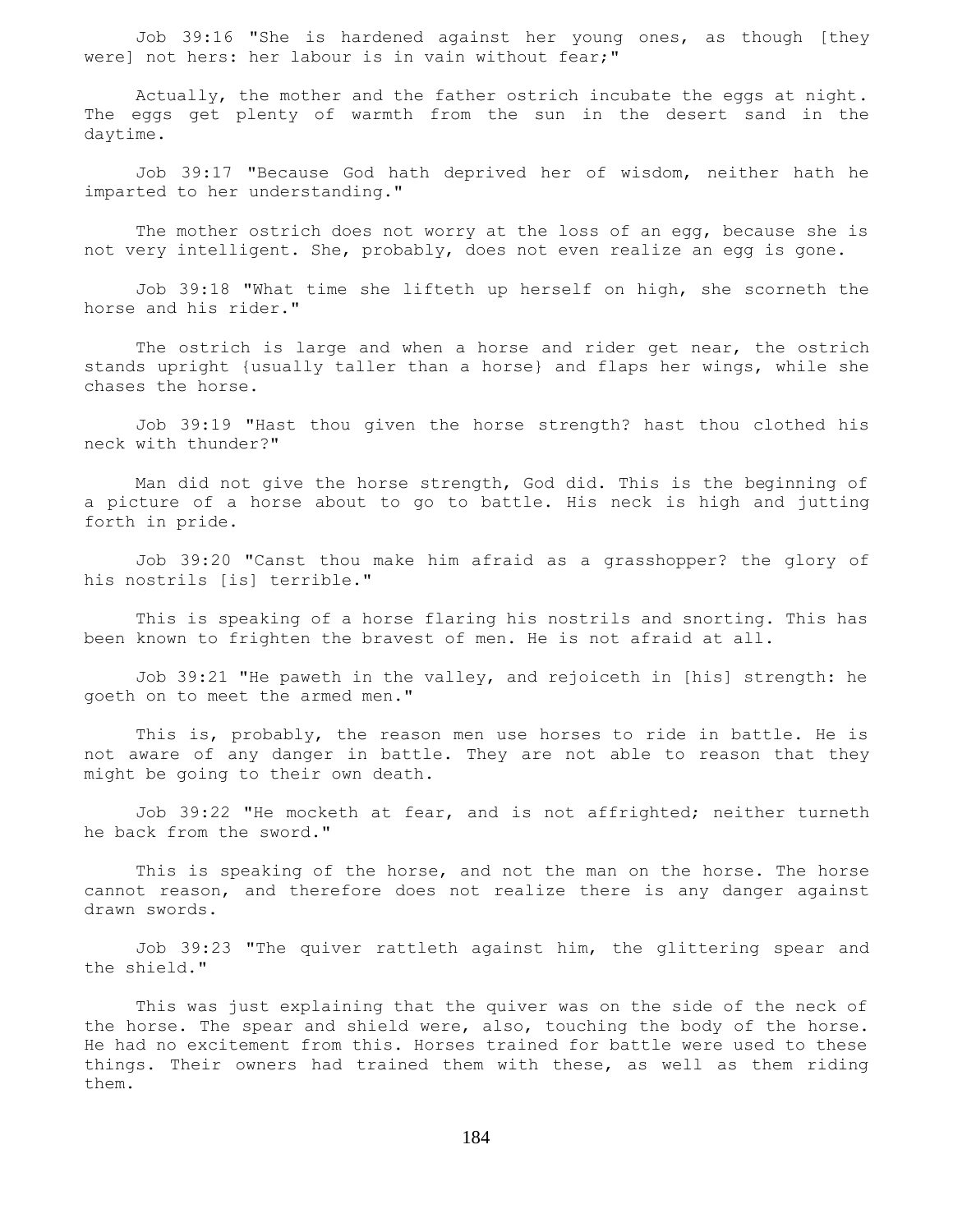Job 39:24 "He swalloweth the ground with fierceness and rage: neither believeth he that [it is] the sound of the trumpet."

 This was speaking of the rushing of the horse to battle, as if he were swallowing up the ground in front of him. When the trumpet sounded he charged forward to battle.

Job 39:25 "He saith among the trumpets, Ha, ha; and he smelleth the battle afar off, the thunder of the captains, and the shouting."

 The horse seemed to sense the excitement of the captain who was riding him. When the captain shouted it excited the horse even further.

 Job 39:26 "Doth the hawk fly by thy wisdom, [and] stretch her wings toward the south?"

 No, it does not. No man gave the hawk strength to fly. Man used the hawk, but God empowered the hawk.

 Job 39:27 "Doth the eagle mount up at thy command, and make her nest on high?"

 This explanation of the source of strength for all animals and birds ends with the eagle. Many countries, including the United States, use the eagle as a symbol of strength on their coinage. When you think of an eagle, you automatically think of the king of the birds. The eagle, nearly always makes its nest high in the rocks.

 Job 39:28 "She dwelleth and abideth on the rock, upon the crag of the rock, and the strong place."

 This is a vantage point above anything else around. The rocks are usually jagged and very high in the side of a mountain, or crag.

 Job 39:29 "From thence she seeketh the prey, [and] her eyes behold afar off." Job 39:30 "Her young ones also suck up blood: and where the slain [are], there [is] she."

 The eagle has eyes that can see at great distances. This elevated area gives the eagle full view of the surrounding area, so it can spot its prey at great distances. The blood speaks of a freshly dead animal that the eagle had brought to its babies. It eats the blood with the meat. Each animal and bird has its own purpose on the earth. Their purpose is what God created them for.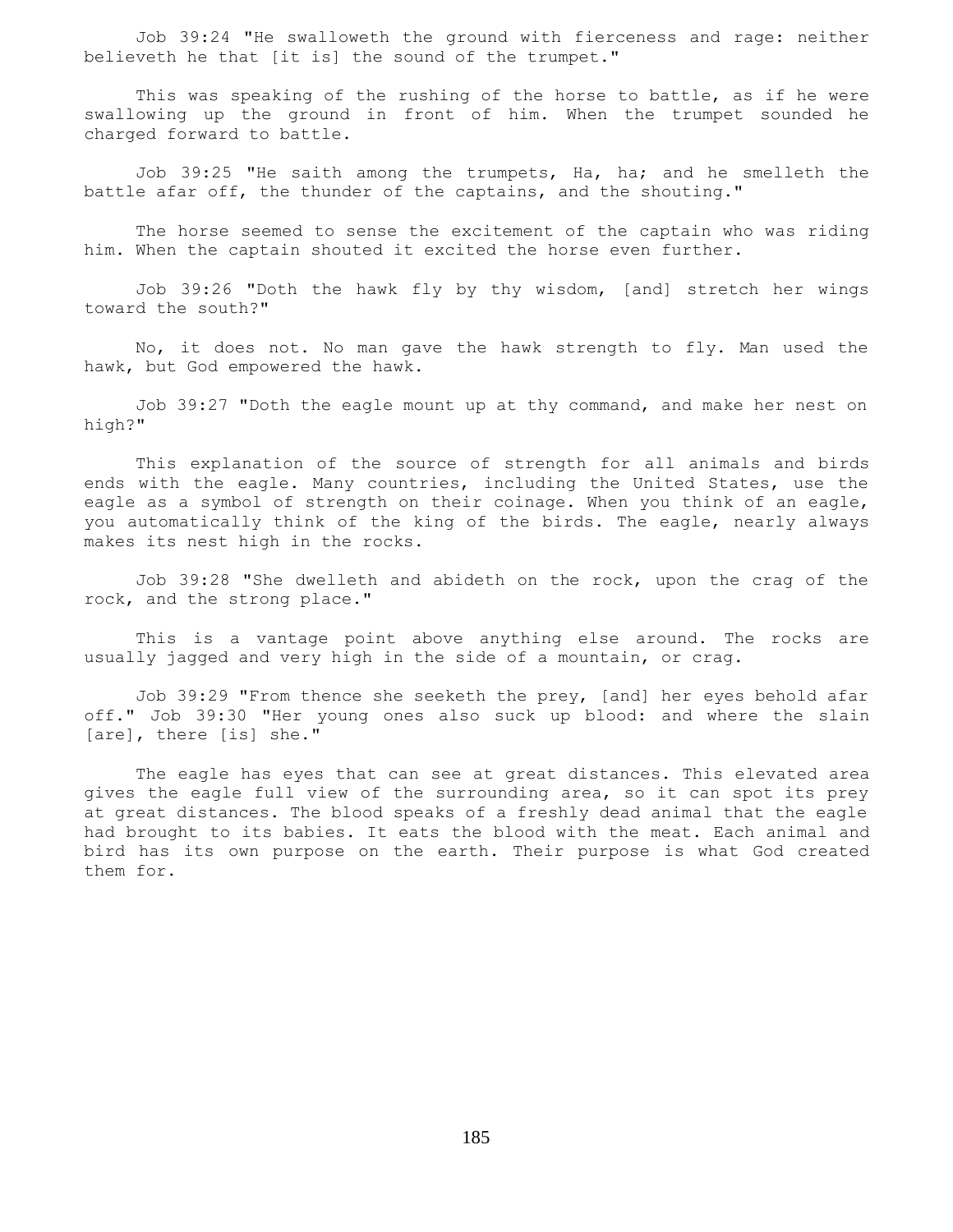## Job 38 Questions

1. What is the purpose of this chapter and the chapter just preceding this one? 2. Man is not intended to understand the entirely of God. 3. Quote Job chapter 39 verse 2. 4. What do we learn from that verse? 5. What is verse 3 speaking of? 6. Who provides for the young goat? 7. Why does God send rain to the barren land? 8. The was sometimes used as a horse. 9. The wild ass does not want to be ridden and is to tame. 10. What does he feed on? 11. What does "unicorn" in verse 9 mean? 12. Would he make a good plow animal? 13. An animal of great strength is of no use to a farmer, if he can't him. 14. How does an ostrich, or a peacock, differ from other fowl? 15. What warmed the eggs she had left in the sand? 16. An ostrich might have as many as  $eggs.$ 17. When do the mother and father ostrich incubate their eggs? 18. Why does the ostrich not act concerned, when something destroys one of her eggs? 19. How large is an ostrich? 20. Verse 19 says the horse's neck is clothed with \_\_\_\_\_\_\_\_\_. 21. What is verse 20 speaking of? 22. Why did men choose horses to ride on in battle? 23. What is meant by him "swallowing the ground"? 24. When the trumpet sounds, the horse 25. The explanation of the source of all strength ends with the \_\_\_\_\_\_\_.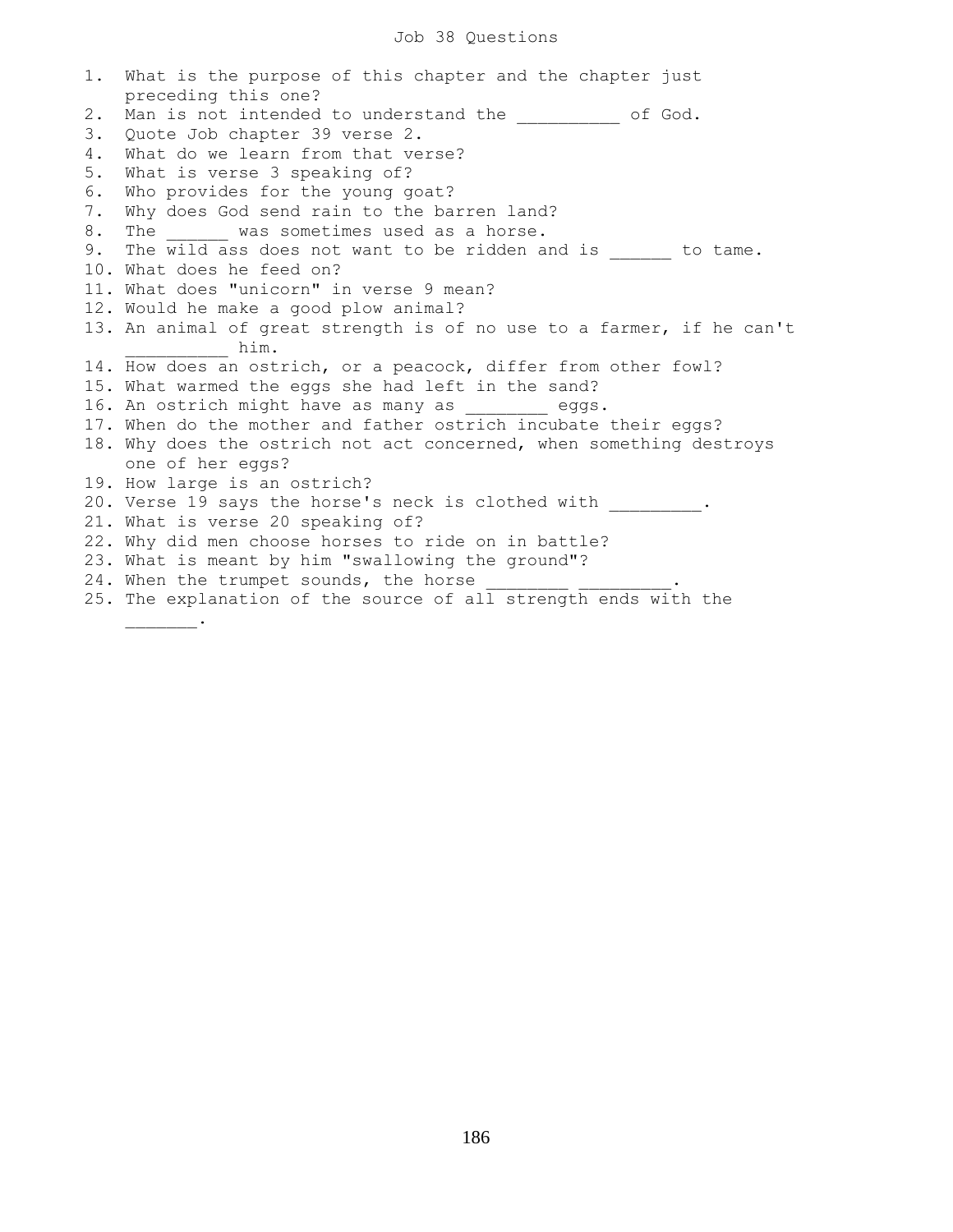We will begin this book in Job 40:1 "Moreover the LORD answered Job, and said," Job 40:2 "Shall he that contendeth with the Almighty instruct [him]? he that reproveth God, let him answer it."

 The LORD, in the verse above, is Jehovah. Job had spoken a little forward, when he wanted to bring his case to the LORD face to face. We must remember the great stress and pain that Job was under at the time. He truly wanted to know what he had done to deserve this terrible punishment. We, also, must remember that Job was unaware of the challenge Satan had placed before God in his servant Job. One last thing we must remember, is no matter how bad it got, Job did not curse God, as Satan had said he would.

 Job 40:3 "Then Job answered the LORD, and said," Job 40:4 "Behold, I am vile; what shall I answer thee? I will lay mine hand upon my mouth."

 Job realized that he had spoken a little too boldly to the LORD. He said, "I will say no more".

 Job 40:5 "Once have I spoken; but I will not answer: yea, twice; but I will proceed no further."

 Job admitted that he had spoken twice, as if he would instruct God and that was a mistake. I do not believe that God would find too much error in this, since Job was really inquiring what he had done wrong.

 Job 40:6 "Then answered the LORD unto Job out of the whirlwind, and said," Job 40:7 "Gird up thy loins now like a man: I will demand of thee, and declare thou unto me."

 This message, like the previous message spoken from the whirlwind, was spoken to Job by God. The difference, here, is that the reprimand this time was for Job, instead of Elihu. God will show Job the workings of God more fully in this.

 Job 40:8 "Wilt thou also disannul my judgment? wilt thou condemn me, that thou mayest be righteous?"

 God had not said that Job had sinned. He reprimanded Job for questioning His judgement. He realized that Job thought himself to be a righteous man. God knew Job was a righteous man in His sight, but he did not want Job thinking he was righteous in his own right.

 Job 40:9 "Hast thou an arm like God? or canst thou thunder with a voice like him?"

 God felt that He must continue showing Job His power and greatness. Job had apologized for speaking out of line, but God wanted Job to further realize his position.

 Job 40:10 "Deck thyself now [with] majesty and excellency; and array thyself with glory and beauty."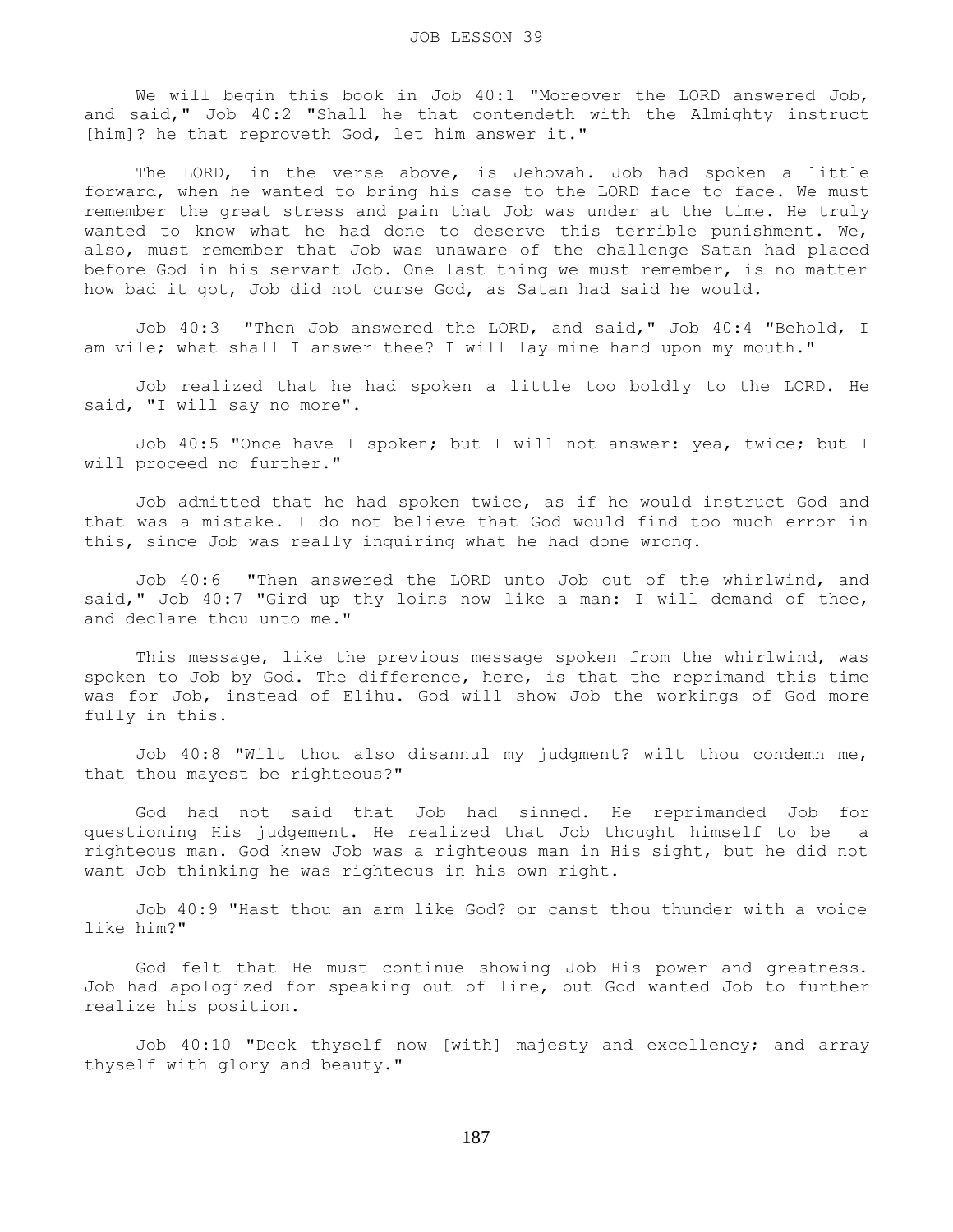God was describing his own dress. He is Majesty and Strength at all times. God is engulfed in Light so bright, it is above the light of the sun. God showed Job that he could not dress himself with such as this. God had dressed Job in his robe of righteousness, however.

 Job 40:11 "Cast abroad the rage of thy wrath: and behold every one [that is] proud, and abase him."

God was showing Job, that power of this kind belonged to God alone.

 Job 40:12 "Look on every one [that is] proud, [and] bring him low; and tread down the wicked in their place." Job 40:13 "Hide them in the dust together; [and] bind their faces in secret."

 Of course, He was not intending for Job to do these things. He was showing Job that vengeance is of the LORD. Job could not and would not try to right all the wrong in the world. That is the job of God.

 Job 40:14 "Then will I also confess unto thee that thine own right hand can save thee."

 The Right Hand of God is the Saviour of the world. Job's right hand, or for that matter, not anyone else's right hand can save anyone. There is only one way to be saved, and that is through Jesus Christ {the Right Hand of God}.

 Job 40:15 "Behold now behemoth, which I made with thee; he eateth grass as an ox."

 Behemoth is speaking of some large animal, such as an elephant, or a hippopotamus. God was telling Job that he created this animal larger in stature than other animals, and yet, it was an eater of grass. God can do with His creation, whatever He chooses to do.

 Job 40:16 "Lo now, his strength [is] in his loins, and his force [is] in the navel of his belly."

Whatever the animal was, it was very muscular in its stomach and had great power in its legs.

 Job 40:17 "He moveth his tail like a cedar: the sinews of his stones are wrapped together."

The hippopotamus was, possibly, the one described here. He has a short fat tail, that is as strong as a cedar tree.

 Job 40:18 "His bones [are as] strong pieces of brass; his bones [are] like bars of iron."

 This is just saying his bones are very strong. Hippopotamus, or elephants, walk through a jungle knocking down everything in front of them. Their strength is very great. Nothing can seem to stop either of them, when they are angry.

 Job 40:19 "He [is] the chief of the ways of God: he that made him can make his sword to approach [unto him]."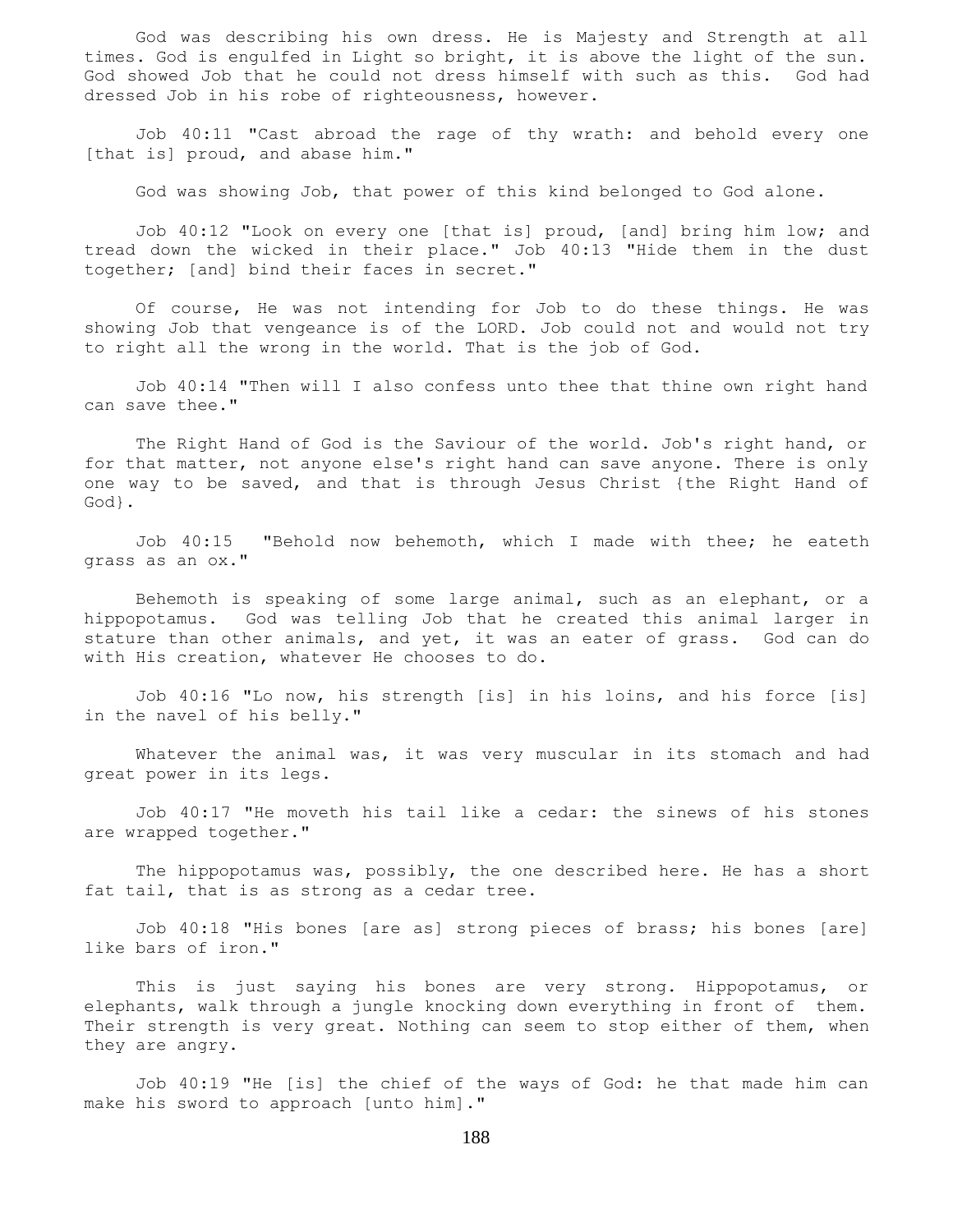This was just saying that he was the largest of the animals God had made. He was not easy to kill. It seemed at the time this was written, only God could stop this great mass of an animal. Now, guns are so powerful, they can kill an elephant.

 Job 40:20 "Surely the mountains bring him forth food, where all the beasts of the field play."

 These mountains were not speaking of truly high mountains, which neither the elephant, or the hippopotamus, dwelt in. It was, possibly, speaking of the rolling hills near the river. All of the wild animals would stay in an area where they could readily find food and water.

 Job 40:21 "He lieth under the shady trees, in the covert of the reed, and fens." Job 40:22 "The shady trees cover him [with] their shadow; the willows of the brook compass him about."

 Both the hippopotamus and the elephant were known to lounge under the trees and roll around in the sand near the water. The hippopotamus liked to eat the reeds near the water.

 Job 40:23 "Behold, he drinketh up a river, [and] hasteth not: he trusteth that he can draw up Jordan into his mouth."

 Either one of them could drink enough water to make the river appear to go dry. The Jordan, here, is, possibly, speaking of any fairly large river. Some scholars believe it to be speaking of the Nile. It really does not matter which river it is. It is just speaking of the vast amount of water the large animal could consume.

 Job 40:24 "He taketh it with his eyes: [his] nose pierceth through snares."

 This was just saying that it would be difficult to snare him. It would be almost impossible, if he saw you coming. He would fight with his nose. This would be true of either the elephant or the hippopotamus.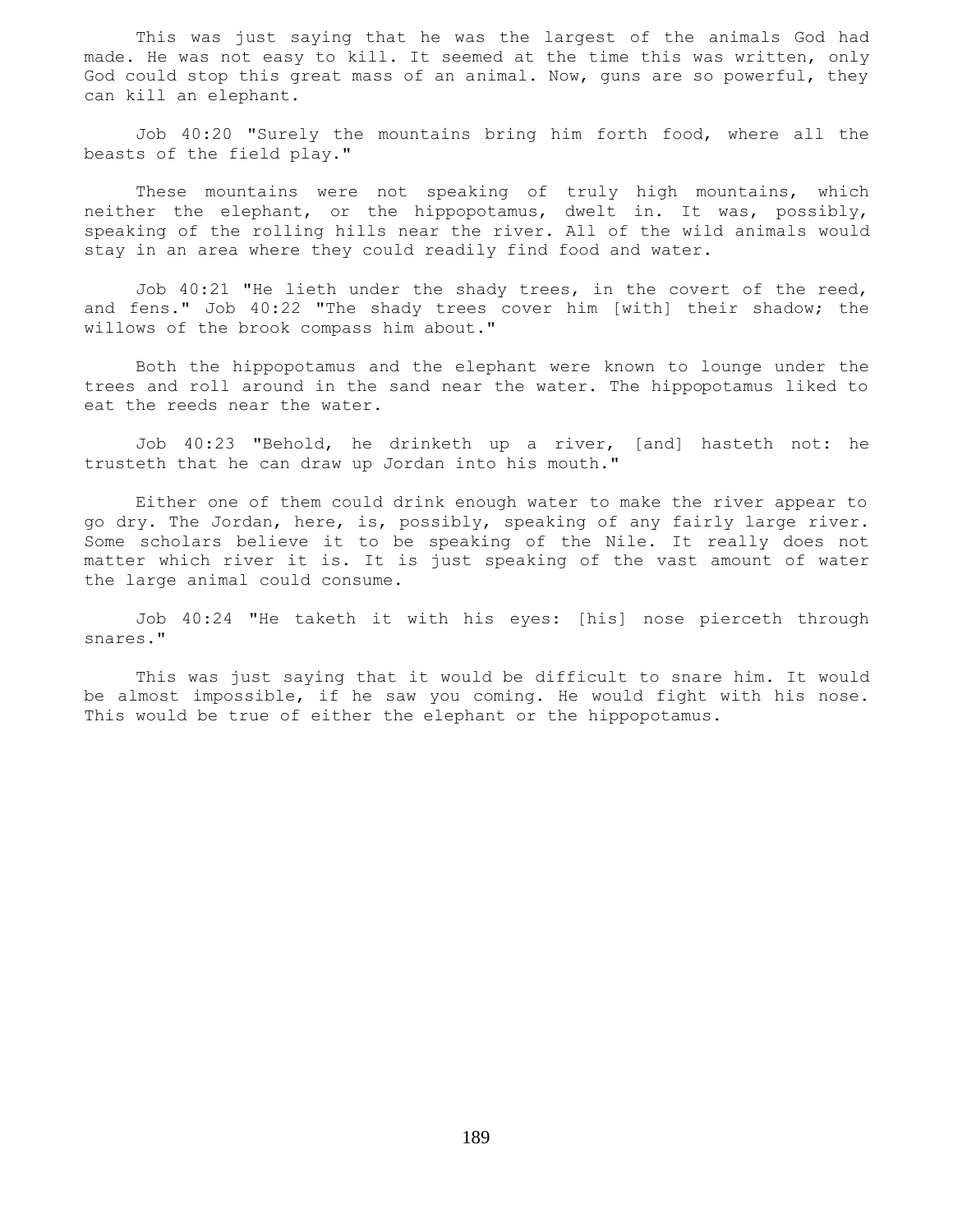1. The LORD, in verse 1, is 2. What are some of the things we must remember about Job? 3. How did Job answer God? 4. Job admitted that he had spoken 5. Why does the author believe God would not find too much error with Job? 6. Where did the voice of God come from to Job? 7. What was the difference in God speaking here than when He spoke earlier to Job? 8. God reprimanded Job for what? 9. What question does God ask Job in verse 9? 10. God told Job to deck himself with and 11. God is engulfed with Light so bright, it is brighter than the  $\mathcal{L}=\mathcal{L}^{\mathcal{L}}$ 12. The Right Hand of God is the \_\_\_\_\_\_\_\_ of the world. 13. Behemoth is speaking of what? 14. It could be speaking of what two animals? 15. This animal was larger than other animals, but ate \_\_\_\_\_\_\_\_. 16. Where is this animal's strength manifested? 17. He moveth his tail like a 18. His bones are like 19. What is this large animal called in verse 19? 20. Where does he lounge? 21. He is so big, it appears he drinks up a \_\_\_\_\_\_\_\_.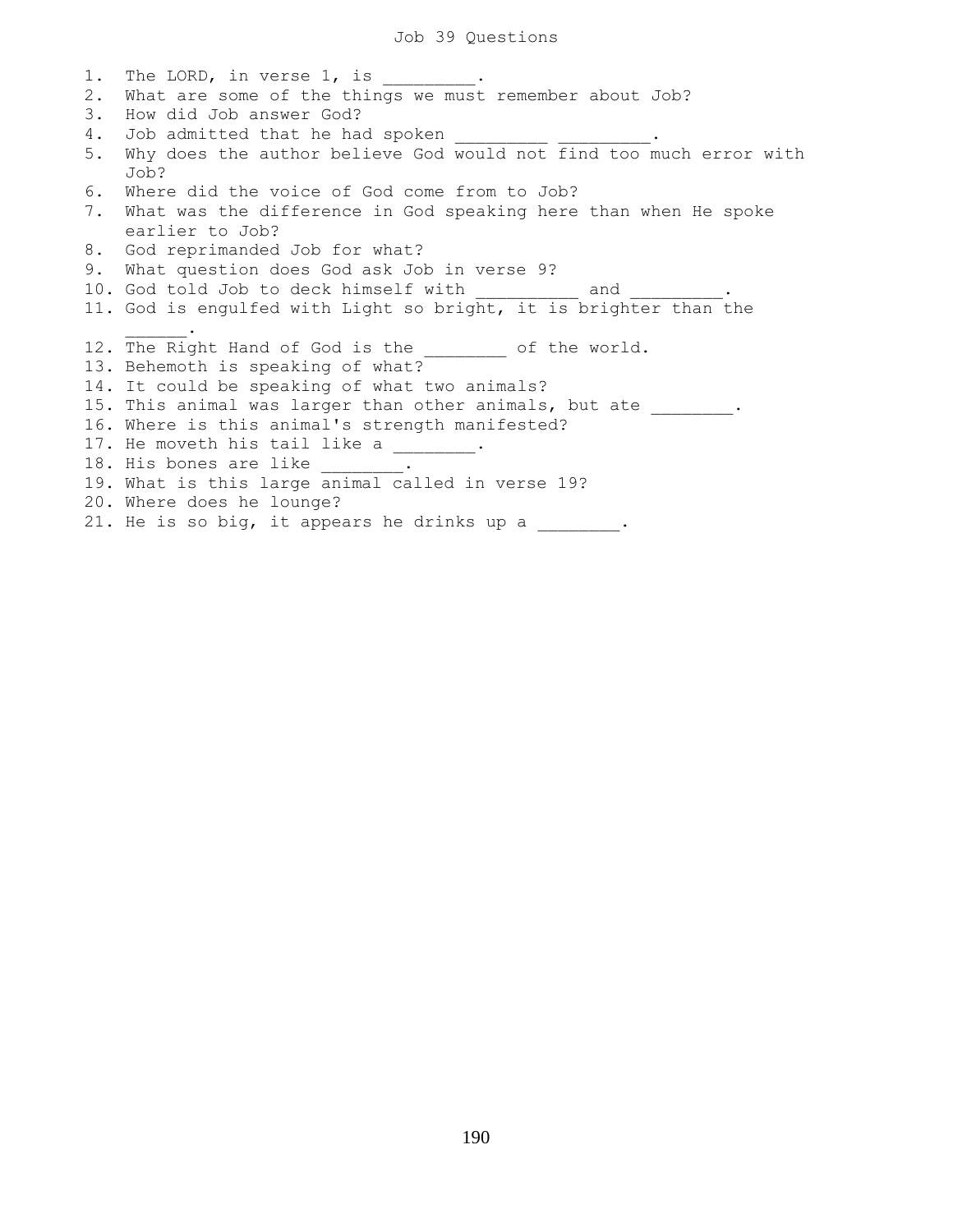We will begin this lesson in Job 41:1 "Canst thou draw out leviathan with an hook? or his tongue with a cord [which] thou lettest down?"

 "Leviathan" means a serpent, or some believe a crocodile, or sea monster. God is speaking of the unlikelihood of catching one on a hook, or of tying his tongue down with a rope.

 Job 41:2 "Canst thou put an hook into his nose? or bore his jaw through with a thorn?"

 This is speaking of having this thing in total subjection. The hook in the nose, or through his jaw, would make him easier to handle.

 Job 41:3 "Will he make many supplications unto thee? will he speak soft [words] unto thee?"

 In this particular verse, it is as if this crocodile is human. This is a description of the way captives act sometimes. Could this be hinting at Satan?

 Job 41:4 "Will he make a covenant with thee? wilt thou take him for a servant for ever?"

 Of course, this evil animal, or serpent, will do none of these things. This serpent would fight to the very end.

 Job 41:5 "Wilt thou play with him as [with] a bird? or wilt thou bind him for thy maidens?"

 This crocodile, or serpent, would be far too dangerous to play with, as you would a bird. The maidens liked animals for pets, but this would not be wise to do with this crocodile. It appears that people in the time of Job, had pet birds, and antelopes and other animals that could be domesticated, but the crocodile could not.

 Job 41:6 "Shall the companions make a banquet of him? shall they part him among the merchants?"

 Crocodile is eaten in some countries, and perhaps, that is what is meant by making a "banquet" of him. The merchants could cut him up, and each take whatever they needed of him.

 Job 41:7 "Canst thou fill his skin with barbed irons? or his head with fish spears?"

 This would be highly unlikely to do, because of the rough exterior of the crocodile. They might harpoon him, but it would be next to impossible for one man to bring him in.

Job 41:8 "Lay thine hand upon him, remember the battle, do no more."

 It would be a very dangerous thing to reach out a hand against the crocodile. You would be missing a hand, and perhaps, a whole body.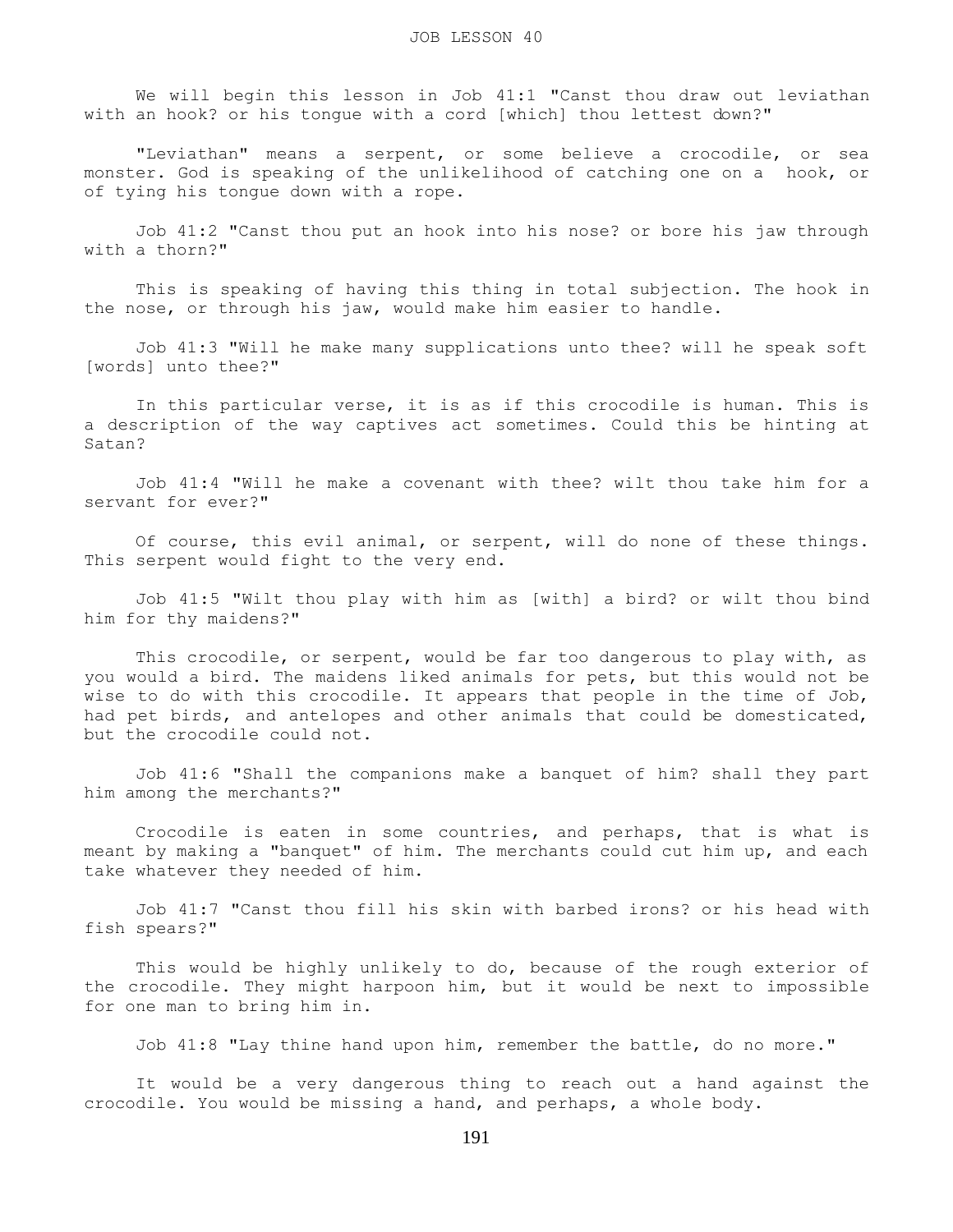Job 41:9 "Behold, the hope of him is in vain: shall not [one] be cast down even at the sight of him?"

 Someone might be brave enough to go to try to capture him, but just one look at this ferocious thing would cause him to run in fright.

 Job 41:10 "None [is so] fierce that dare stir him up: who then is able to stand before me?"

 God is saying, "As ferocious as this crocodile is, he is nothing to compare to God, who made him". If you would be afraid of a crocodile, how much more you would be afraid of God?

 Job 41:11 "Who hath prevented me, that I should repay [him? whatsoever is] under the whole heaven is mine."

 No one can prevent God from doing what He wants to do. The Creator can do whatever He desires to do with His creation. When it comes to God, man does not have an opinion. Job's one mistake was thinking he might contend with God over his fate.

 Job 41:12 "I will not conceal his parts, nor his power, nor his comely proportion."

This is just saying, God will not hide any of this.

 Job 41:13 "Who can discover the face of his garment? [or] who can come [to him] with his double bridle?"

 The only reason for having a double bridle would be because the animal being bridled was incorrigible. The second bridle would be to hold in case the first broke. The garment, here, is speaking of his outer skin. If this scaly skin were removed, he would be easy to kill.

 Job 41:14 "Who can open the doors of his face? his teeth [are] terrible round about."

 The doors of his face is speaking of those huge jaws with the equally huge teeth. The top and the bottom jaws are covered with teeth. His bite could be vicious.

 Job 41:15 "[His] scales [are his] pride, shut up together [as with] a close seal." Job 41:16 "One is so near to another, that no air can come between them." Job 41:17 "They are joined one to another, they stick together, that they cannot be sundered."

 This is just speaking of how difficult it would be to get a spear, or anything else, between the scales of his outer skin. They are like a shield that could not be penetrated very easily.

 Job 41:18 "By his neesings a light doth shine, and his eyes [are] like the eyelids of the morning."

 "Neesings" means sneezings. The light shining is, possibly, when the light shines in his eyes. When he would be lying on the bank at night, the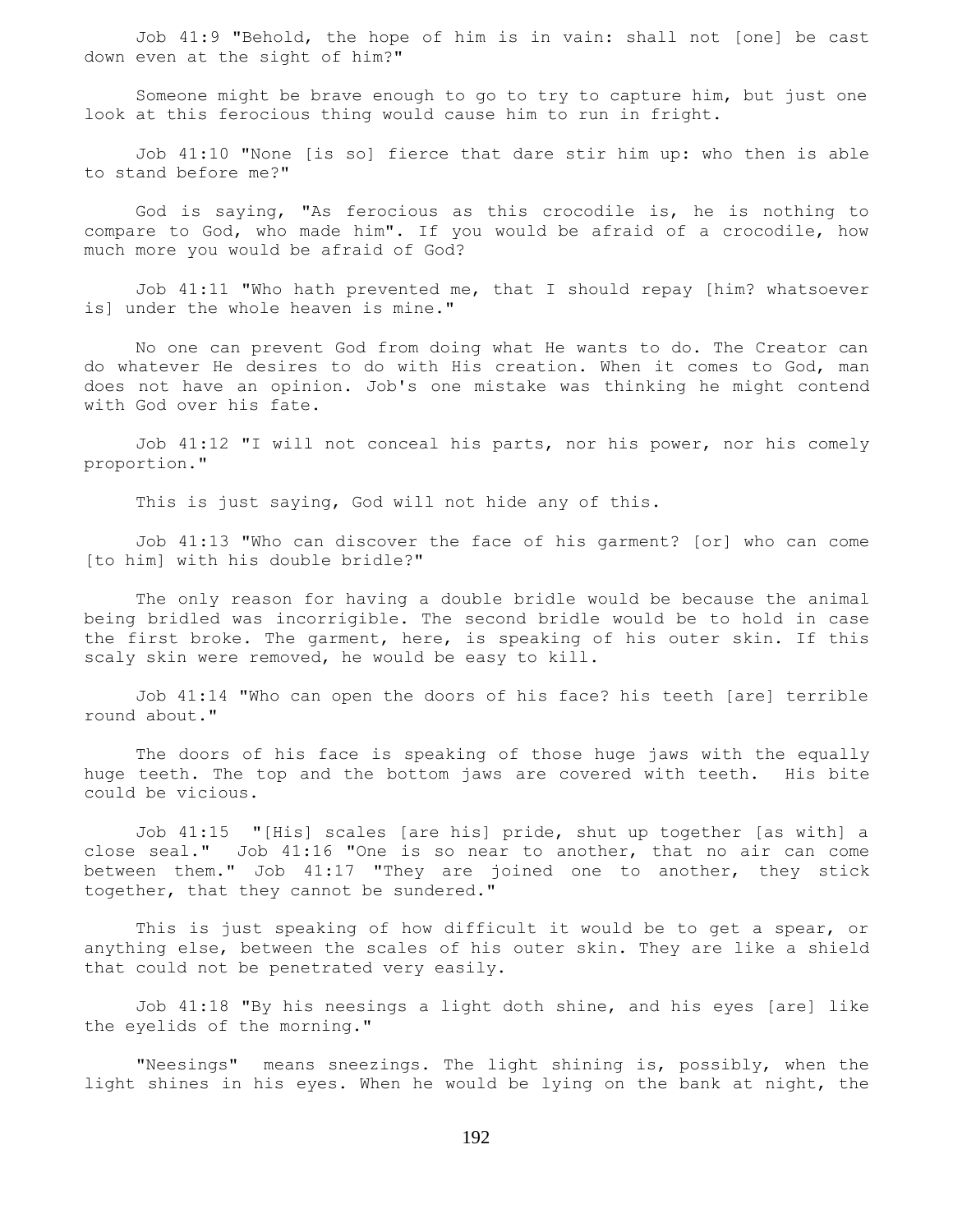moon might shine in his eyes. They are rather small for such a great sized animal.

 Job 41:19 "Out of his mouth go burning lamps, [and] sparks of fire leap out." Job 41:20 "Out of his nostrils goeth smoke, as [out] of a seething pot or caldron." Job 41:21 "His breath kindleth coals, and a flame goeth out of his mouth."

 This was speaking of him, as if he was a dragon. Crocodiles do not have fire in their mouths or smoke coming out of their nostrils. The only thing they do that might make a frightened viewer think these things, are the wild splashing they do in the water.

 Job 41:22 "In his neck remaineth strength, and sorrow is turned into joy before him."

 His neck is very near the same size as his body. It appears that wherever he goes, everything in his path runs and hides. He has no competitor for his territory.

 Job 41:23 "The flakes of his flesh are joined together: they are firm in themselves; they cannot be moved."

 These flakes are, possibly, speaking of his skin which is like flakes. They are so well put together, that he appears to be in just one piece. His scales are almost impossible to penetrate. Even his hide underneath is like very tough leather.

 Job 41:24 "His heart is as firm as a stone; yea, as hard as a piece of the nether [millstone]."

 He has a heart of stone. Anything in his way is destroyed without repentance. A millstone has a hole in the middle to fit on the wheel. This is just saying the crocodile, or whatever he is, has no heart for anyone or anything.

 Job 41:25 "When he raiseth up himself, the mighty are afraid: by reason of breakings they purify themselves."

 This could be a description of a crocodile or it could easily be a description of Satan himself. The traits of the crocodile, serpent, and Satan are very similar. Fear caused many people to worship the crocodile. Fear drives many to worship Satan, too. They feel they are headed for certain death when a crocodile breaks upon them.

 Job 41:26 "The sword of him that layeth at him cannot hold: the spear, the dart, nor the habergeon."

 A sword would be no defense against a crocodile. "Habergeon" is a javelin, here. Not any of these weapons of war would penetrate the rough skin of the crocodile. He would snap any of the above weapons in two with his giant jaws.

Job 41:27 "He esteemeth iron as straw, [and] brass as rotten wood."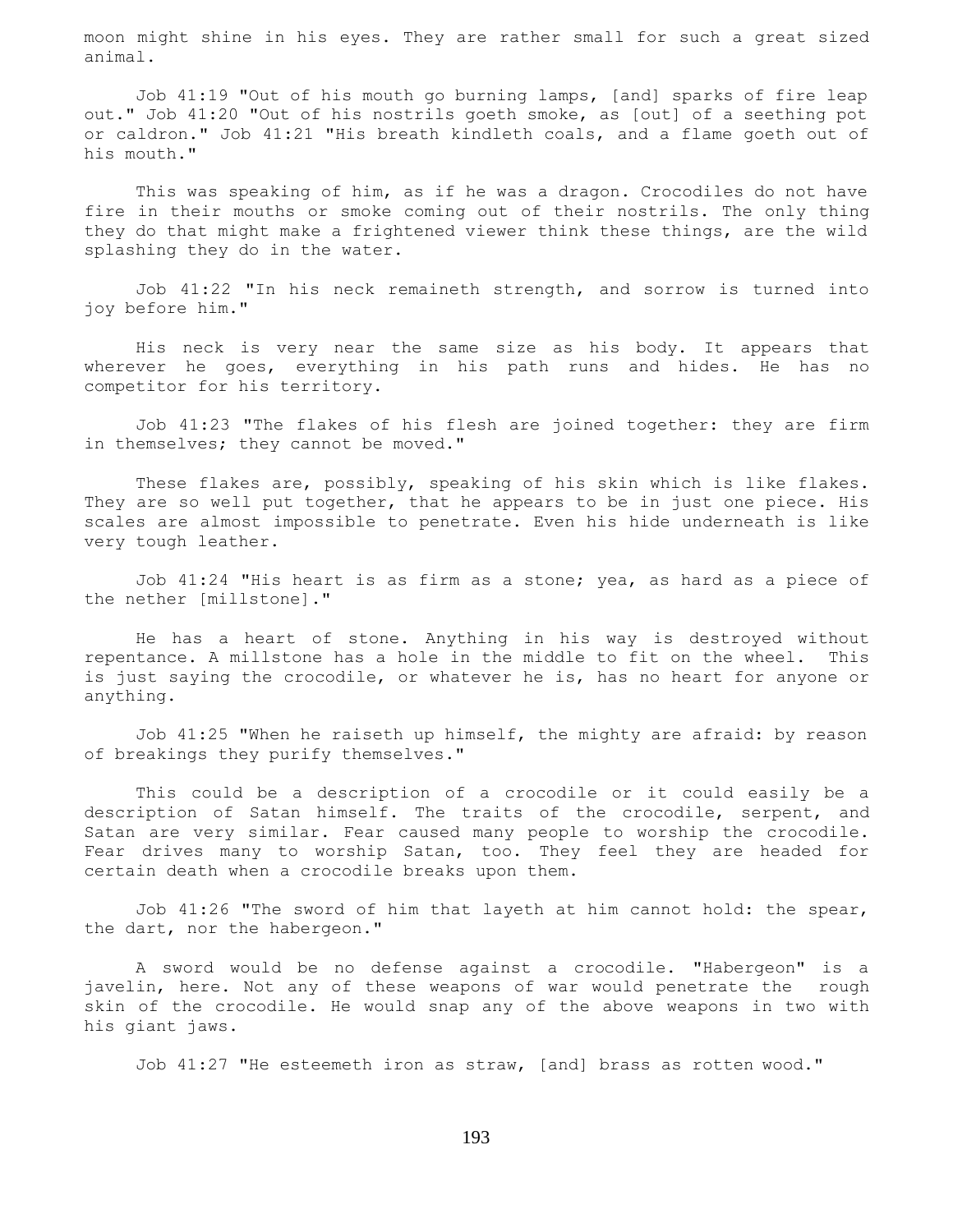The hardest metals are useless against the crocodile. It would take the bullet of a very large gun to kill a crocodile. A bullet from a 22 would bounce off his skin, like it would off solid steel.

 Job 41:28 "The arrow cannot make him flee: slingstones are turned with him into stubble."

 A stone in a sling was enough to kill the giant Goliath in the hands of David. The crocodile has no exposed places where a stone could hit him, however. It would be impossible for an arrow to penetrate his skin.

 Job 41:29 "Darts are counted as stubble: he laugheth at the shaking of a spear."

 None of these weapons of man would be counted as anything by the crocodile.

 Job 41:30 "Sharp stones [are] under him: he spreadeth sharp pointed things upon the mire."

 Even the hide underneath his stomach was very tough. He crawled across jagged rocks, and they did not break his skin. The only thing that happened, was the stone was just pressed down into the sand on the bank of the water as he crawled over them.

 Job 41:31 "He maketh the deep to boil like a pot: he maketh the sea like a pot of ointment."

 This is speaking of the water being disturbed, as he turned or spewed water upward.

 Job 41:32 "He maketh a path to shine after him; [one] would think the deep [to be] hoary."

The river where his habitation was, is what is called being {hoary} old. When he moved in the water, there would be a white stream of bubbles which followed him.

 Job 41:33 "Upon earth there is not his like, who is made without fear." Job 41:34 "He beholdeth all high [things]: he [is] a king over all the children of pride."

 The crocodile is not afraid of anything on the earth. He could be classified as king of his territory. Again, this description fits that serpent the devil well. Satan is king over those filled with pride.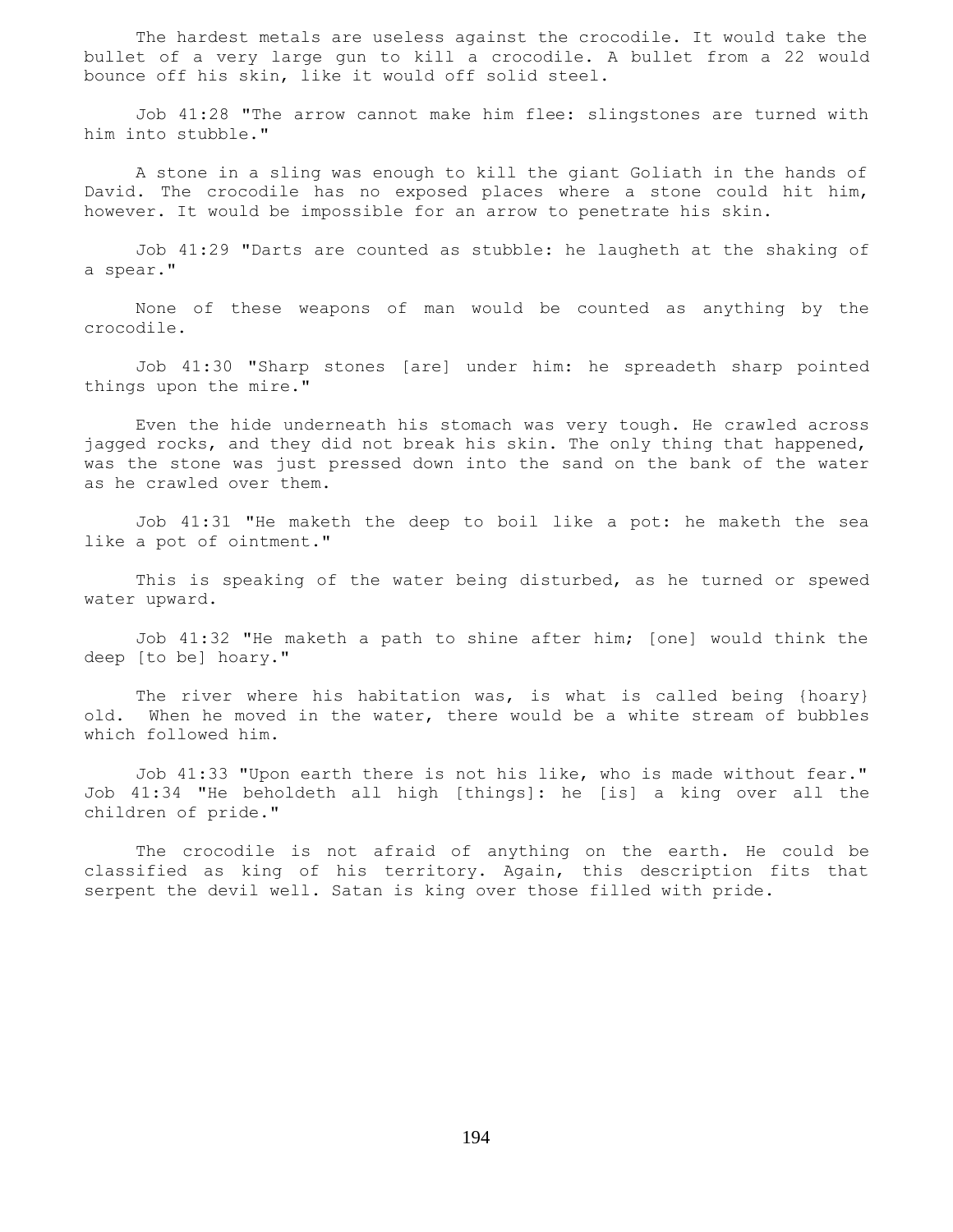1. What does "leviathan" mean? 2. What unlikelihood is God speaking of in verse 1? 3. What is verse 2 talking about? 4. In verse 3, what observation did the author make of leviathan? 5. This evil serpent would fight to the 6. Why could they not make a pet of him? 7. What was meant by the "banquet" in verse 6? 8. Why would it be difficult to get a barb under his skin? 9. If you put out a hand to him, what would happen? 10. Just one look at that ferocious thing would cause a person to  $\mathcal{L}=\mathcal{L}^{\mathcal{L}}$  , we have the set of the set of the set of the set of the set of the set of the set of the set of the set of the set of the set of the set of the set of the set of the set of the set of the set of th 11. If you could not stand before leviathan, how could you stand before \_\_\_\_\_\_. 12. What would be the need of a double bridle? 13. What was the garment in verse 13? 14. What were the doors of his face? 15. They were covered with 16. Why would it be so hard to get a spear through his scales? 17. What are "neesings"? 18. What is the light that is shining? 19. What are verses 19, 20, and 21 describing? 20. What was unusual about his neck? 21. What were the flakes of his flesh? 22. His heart is as a 23. The author believe verse 25 could be a description of what? 24. When a crocodile came toward them, they were filled with \_\_\_\_\_\_. 25. What was the "habergeon", in verse 26, speaking of? 26. Darts were counted as  $by him.$ 27. He maketh the deep to boil like a \_\_\_\_\_\_.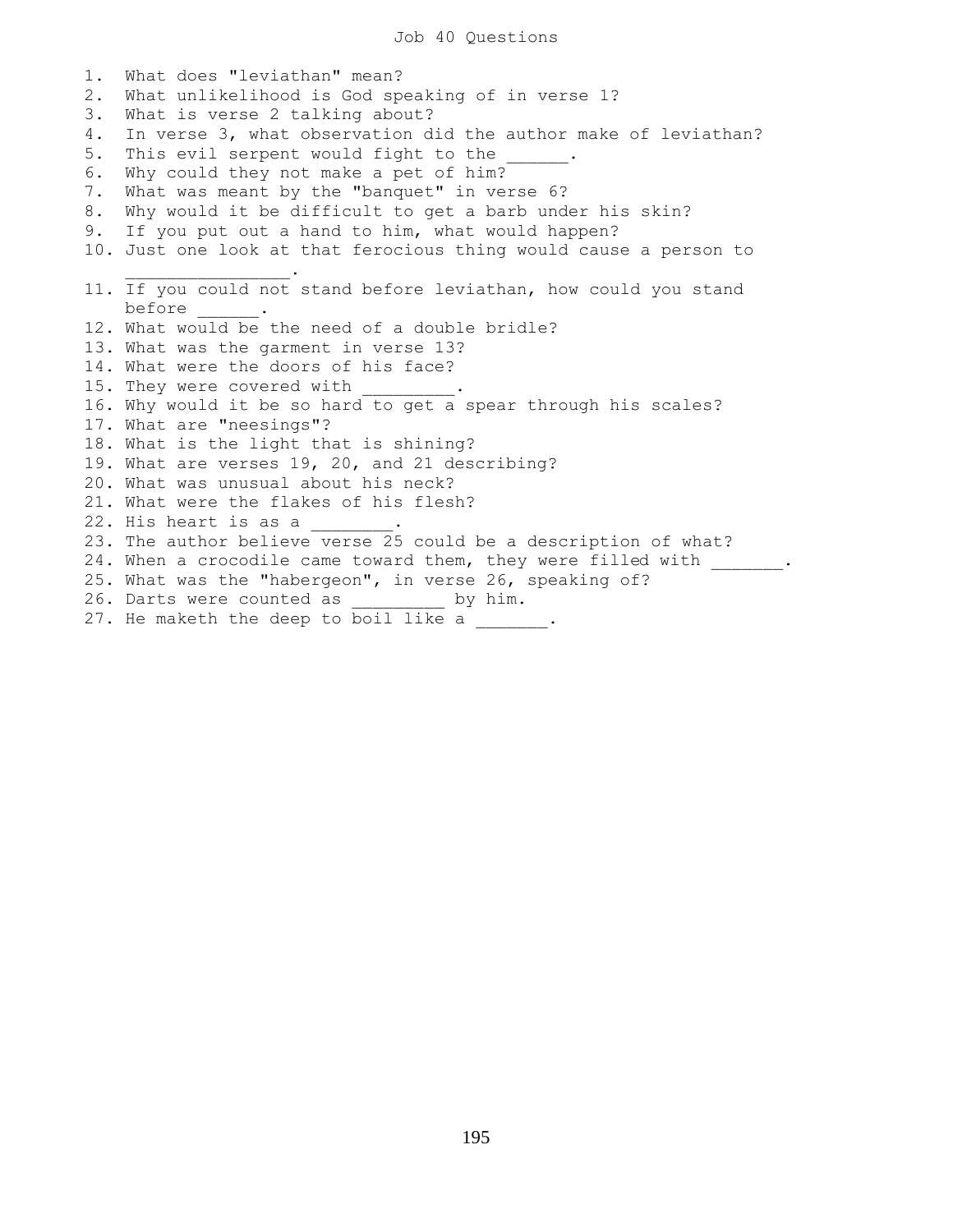We will begin this lesson in Job 42:1 "Then Job answered the LORD, and said," Job 42:2 "I know that thou canst do every [thing], and [that] no thought can be withholden from thee."

 Job recognized the magnificence of God. God has all power, as well as all wisdom and understanding. God reads the heart of man, even before he speaks his words. God knows that Job had a clean heart. Job knew that nothing he might think, or do, could ever be hidden from God. Job had never denied that God was all powerful, but it was brought even more clearly to his attention in the last few chapters, as the LORD spoke to him.

 Job 42:3 "Who [is] he that hideth counsel without knowledge? therefore have I uttered that I understood not; things too wonderful for me, which I knew not."

 The truth is that no one has this kind of knowledge, until the Lord God Almighty chooses for us to know it. He teaches us by His blessed Holy Spirit. Job did not understand what was going on. His only failure was that he insisted on knowing. Job wanted to confess to God his total dependence upon Him. The things of God are too wonderful for mortal man to know and understand.

 Job 42:4 "Hear, I beseech thee, and I will speak: I will demand of thee, and declare thou unto me."

 This was the beginning of Job's confession to God that he knew very little of the ways of God. Job wanted to speak to God and explain his foolishness.

 Job 42:5 "I have heard of thee by the hearing of the ear: but now mine eye seeth thee."

 Job had been taught of others of God, but this voice of God coming from the whirlwind had given him a brand new awareness of who God is. Hearing from others is not like hearing for ourselves. Job had been in the very presence of God, and was greatly humbled by the experience.

Job 42:6 "Wherefore I abhor [myself], and repent in dust and ashes."

 This was the same ash heap that Job had been sitting in from the beginning of his troubles. Now, he hated that he had not trusted God, that all was well with his soul. He had listened to too much that his so-called friends had said, and knew it wasn't true that he worked himself up to the position to question what God was doing with him. God is the potter, and we are the clay. Job was clay in the hands of the LORD. The clay can not tell the potter what to do with it. Job realized that now. He abhorred himself for not having more faith than he had.

 Job 42:7 "And it was [so], that after the LORD had spoken these words unto Job, the LORD said to Eliphaz the Temanite, My wrath is kindled against thee, and against thy two friends: for ye have not spoken of me [the thing that is] right, as my servant Job [hath]."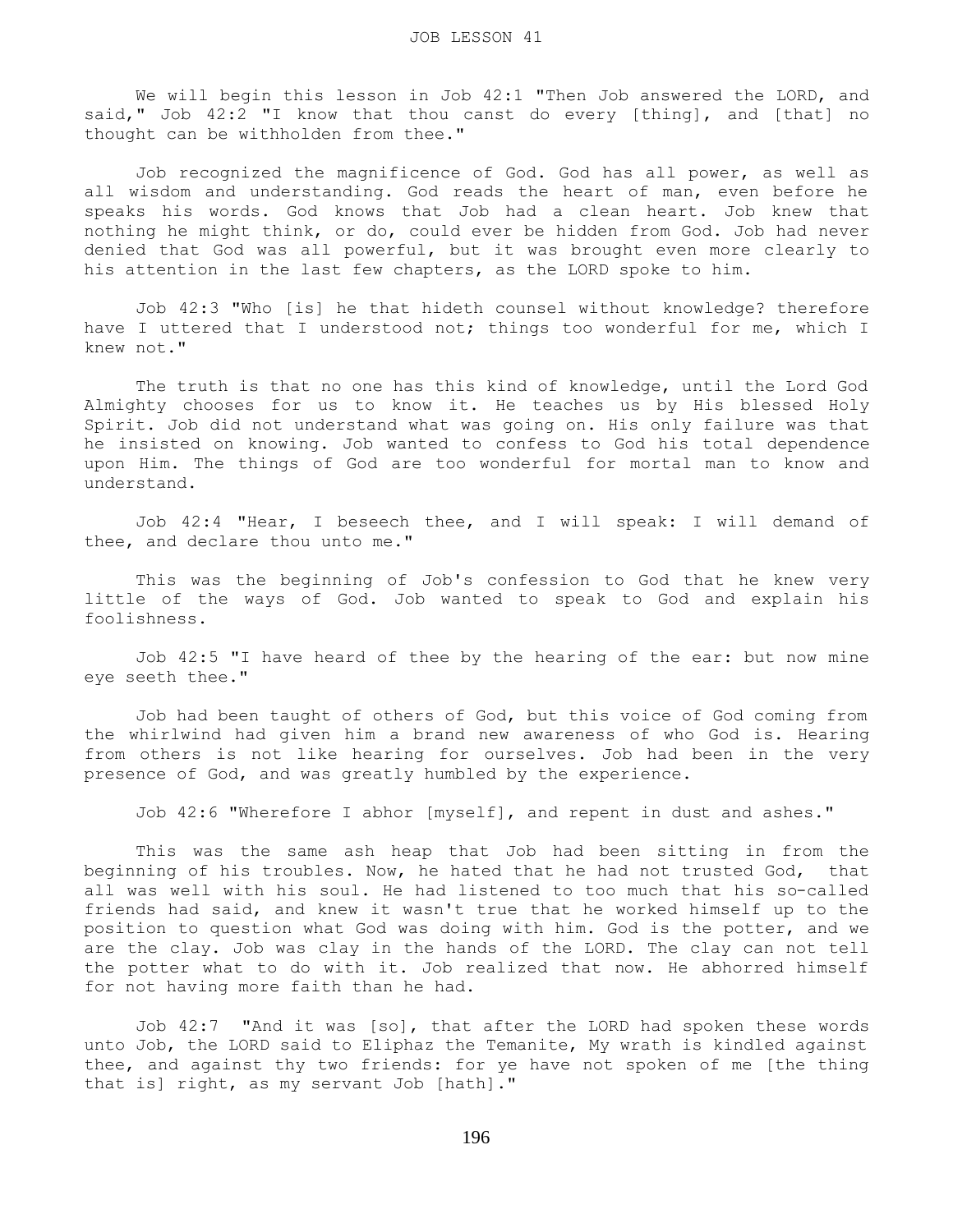This was about the last thing these friends wanted to hear, but they fully deserved every word. They had judged Job without any evidence to convict him. We must notice in this verse above, that God approved of the things that Job had said, but did not approve of the things the others had said. He spoke to the three friends, here, and not to Elihu, because He had already reprimanded Elihu, and because Elihu was a young man and, probably, knew no better. These old counselors should have known better. God was very angry with Job's friends.

 Job 42:8 "Therefore take unto you now seven bullocks and seven rams, and go to my servant Job, and offer up for yourselves a burnt offering; and my servant Job shall pray for you: for him will I accept: lest I deal with you [after your] folly, in that ye have not spoken of me [the thing which is] right, like my servant Job."

 The number "seven" means spiritually complete. After all of the hard things they had said to Job, now they must go back to him and ask him to pray for their forgiveness, or they would feel the wrath of God upon them. The time of Job was before the time of the priests, so Job would receive their offerings for their sins for them. They had not spoken for God with all of their accusations of Job. They must, now, humble themselves before the very man they tried to humiliate and destroy.

 Job 42:9 "So Eliphaz the Temanite and Bildad the Shuhite [and] Zophar the Naamathite went, and did according as the LORD commanded them: the LORD also accepted Job."

 Their only chance of being forgiven was for Job to accept them and pray to God for them. God had already accepted Job. They knew they must go, since God had commanded them to. This had to be one of the hardest things they had ever done.

 Job 42:10 "And the LORD turned the captivity of Job, when he prayed for his friends: also the LORD gave Job twice as much as he had before."

 Job was completely restored when he prayed for his friends to be forgiven. Job had been a rich man before this all began, but now God had restored him double for his faithfulness.

 Job 42:11 "Then came there unto him all his brethren, and all his sisters, and all they that had been of his acquaintance before, and did eat bread with him in his house: and they bemoaned him, and comforted him over all the evil that the LORD had brought upon him: every man also gave him a piece of money, and every one an earring of gold."

 Now that things had turned around for Job, all his relatives and friends came to celebrate with him. They all brought presents to Job such as gold, and money. They had not even sympathized with Job during his trouble, but now, they had much sympathy for his punishment he endured without a cause.

 Job 42:12 "So the LORD blessed the latter end of Job more than his beginning: for he had fourteen thousand sheep, and six thousand camels, and a thousand yoke of oxen, and a thousand she asses."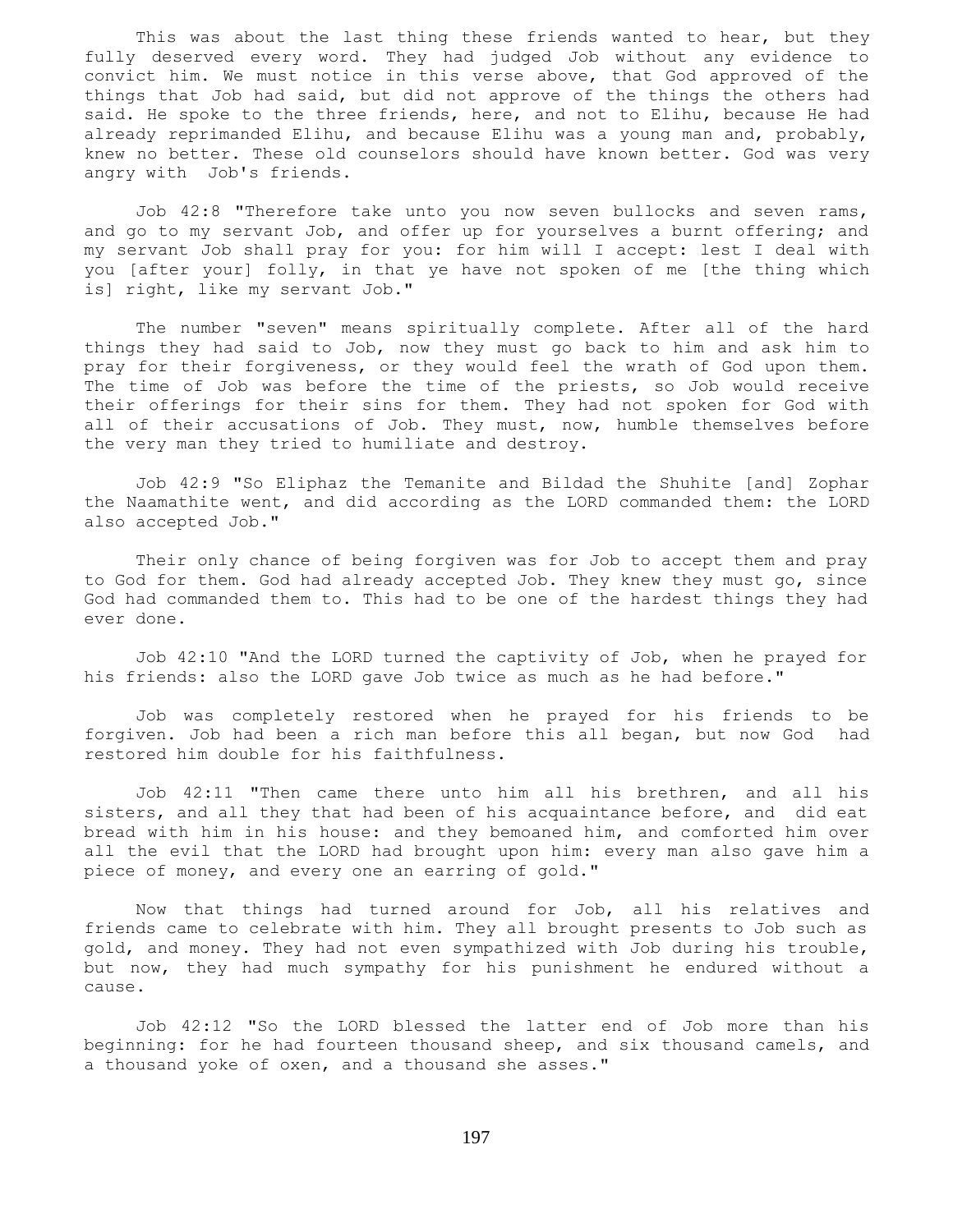These are twice as many animals, as he had before all of his trouble came to him.

Job 42:13 "He had also seven sons and three daughters."

 This was exactly the same number of sons and daughters Job had before his trouble. The worst loss that Job had felt was his children.

 Job 42:14 "And he called the name of the first, Jemima; and the name of the second, Kezia; and the name of the third, Keren-happuch."

 The name "Jemima" means dove, or fair as the day. "Kezia" was the same as cassia, a very rare spice. "Keren-happuch" means born of paint. This had to be the names of his three daughters.

 Job 42:15 "And in all the land were no women found [so] fair as the daughters of Job: and their father gave them inheritance among their brethren."

 These daughters of Job were extremely beautiful. In the Orient, this is thought to be a great blessing from God. Job made no difference between them and their brothers. He gave the daughters inheritance, as well as his sons. The sons' names were not given for some reason.

 Job 42:16 "After this lived Job an hundred and forty years, and saw his sons, and his sons' sons, [even] four generations."

 Job had been spoken of by Elihu as an elderly man. If you add 140 years to the life of an elderly man he would be unusually old. He was thought to have been 70 years old when his calamities came. This would make him live to be 210 years old. The four generations would work out about right for that length of time, also.

Job 42:17 "So Job died, [being] old and full of days."

 Job went the way of all men. His flesh died and returned to the earth from whence it came.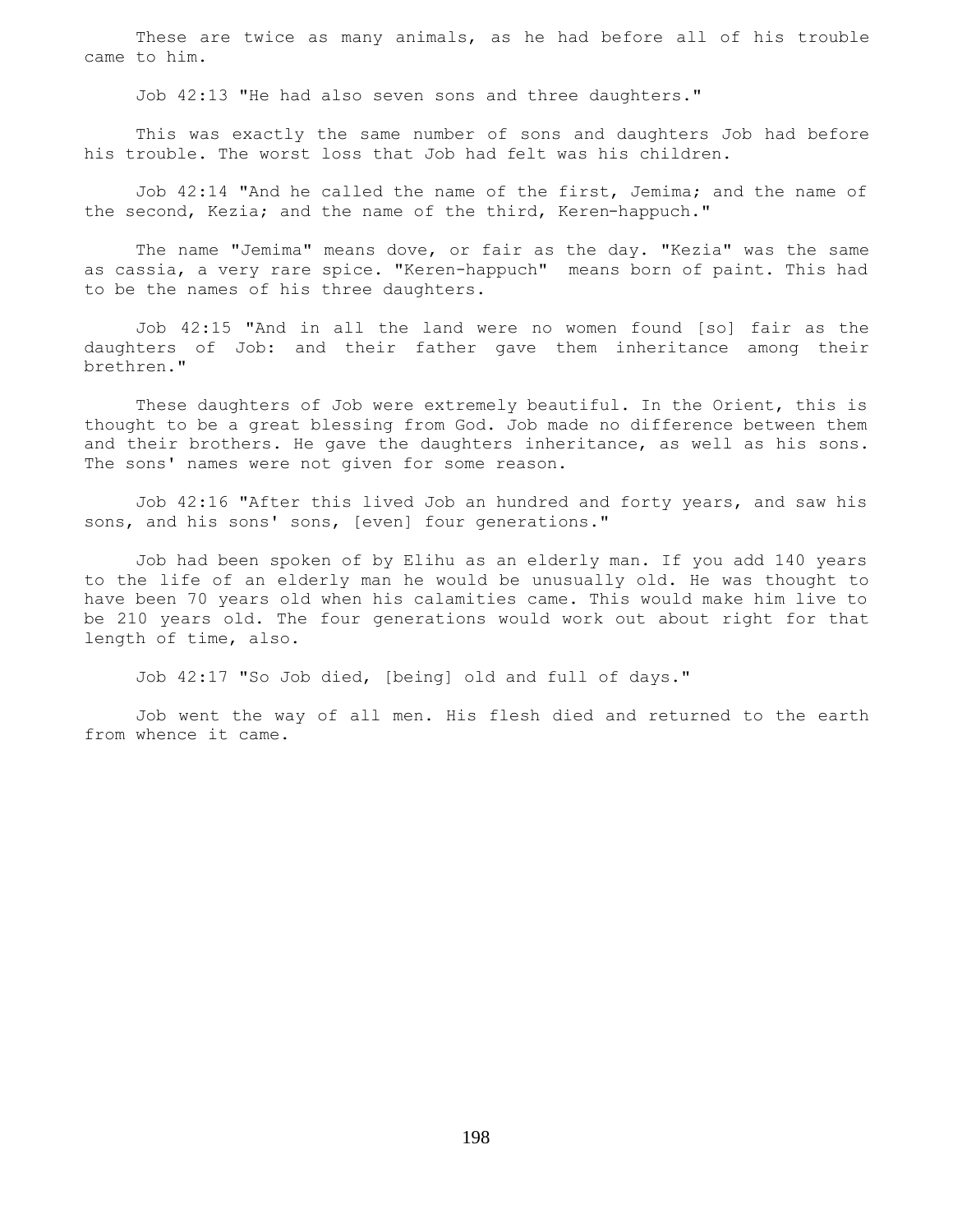1. What did Job say to the LORD in answer? 2. God reads the of man? 3. God teaches us by his blessed \_\_\_\_\_\_\_\_\_ \_\_\_\_\_\_\_\_\_. 4. Job wants to confess his total dependence upon \_\_\_\_\_\_\_. 5. The things of God are too wonderful for \_\_\_\_\_\_\_\_\_\_\_\_\_\_\_\_\_ to know and understand. 6. Which verse is the beginning of Job's confession? 7. How had Job known God before? 8. What was different now? 9. How did being in the presence of God effect Job? 10. Quote Job chapter 42 verse 6. 11. Job was \_\_\_\_\_\_\_ in the hands of God. 12. What does God say to Eliphaz and Job's other friends in verse 7? 13. What did they have to do to make things right with God? 14. Who must pray for them for God to forgive them? 15. What did God say about what Job had said? 16. What does the number "seven" mean? 17. How do we know that Job was before the time of the priests? 18. What did the friends do about what God had told them? 19. What was their only chance to be forgiven? 20. When was Job completely restored? 21. What did his friends and family do after he was restored? 22. How many animals did God give Job back? 23. How many children did God give Job? 24. Quote Job chapter 42 verse 15. 25. How long did Job live?